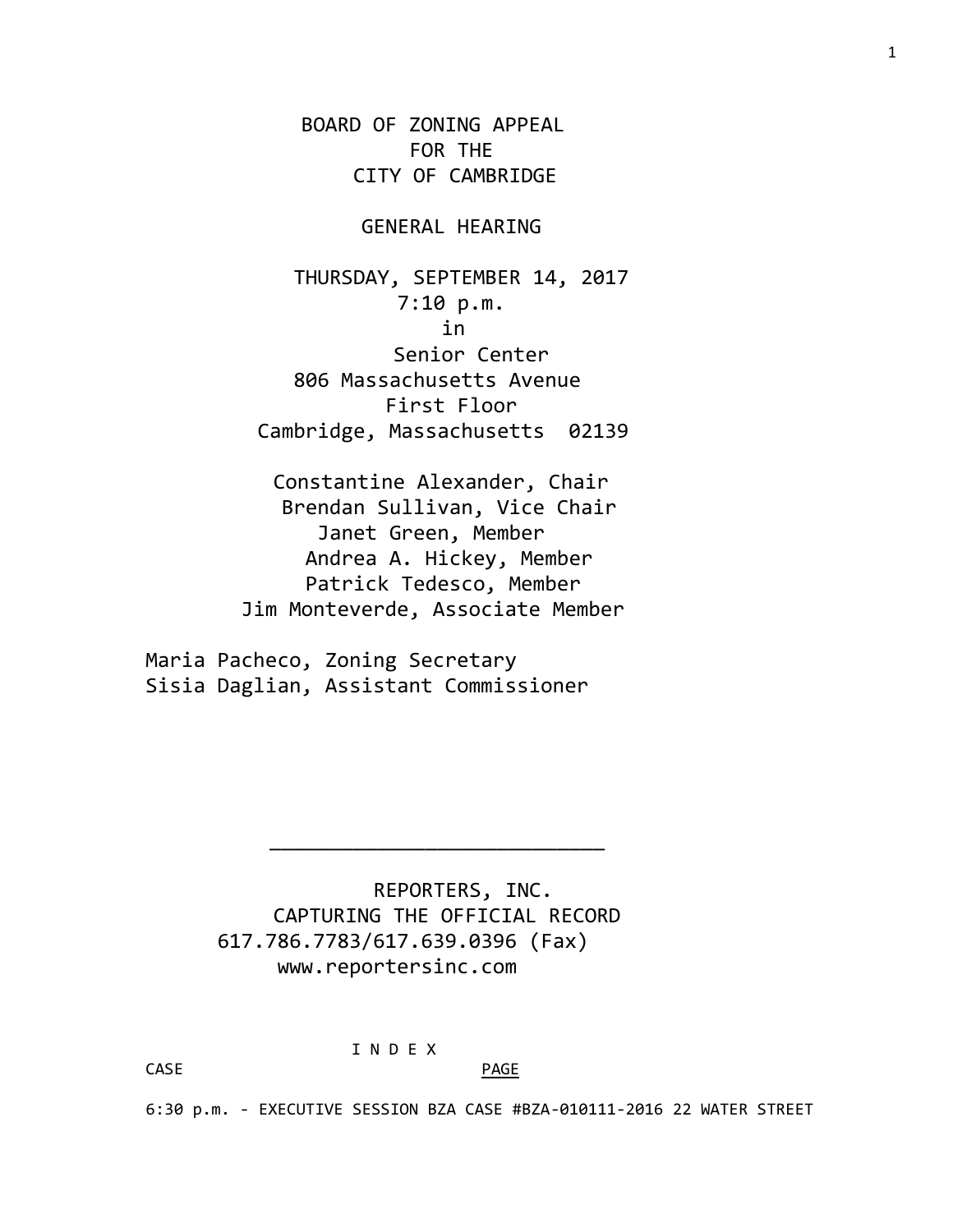TO DISCUSS STRATEGY RELATED TO PENDING LITIGATION (MONOGRAM RESIDENTIAL 22 WATER STREET PROJECT OWNER, LLC v BZA, Land Court DOCKET NO. 16 MISC 000631) BZA-013173-2017 -- 273 First Street Original Hearing Date: 07/27/17 5 BZA-014122-2017 -- 32 Vassar Street 36 BZA-013923-2017 -- 43 Essex Street 95 BZA-013941-2017 -- 201 Brookline Street #5 149 BZA-013972-2017 -- 22-26 Fairmont Avenue 162 BZA-014026-2017 -- 6 Verdun Street 180 BZA-013985-2017 -- 2615 Mass. Avenue 171 BZA-014106-2017 -- 66 Antrim Street 176 BZA-014138-2017 -- 1 Gold Star Road Ct. 195 KeyWordIndex

2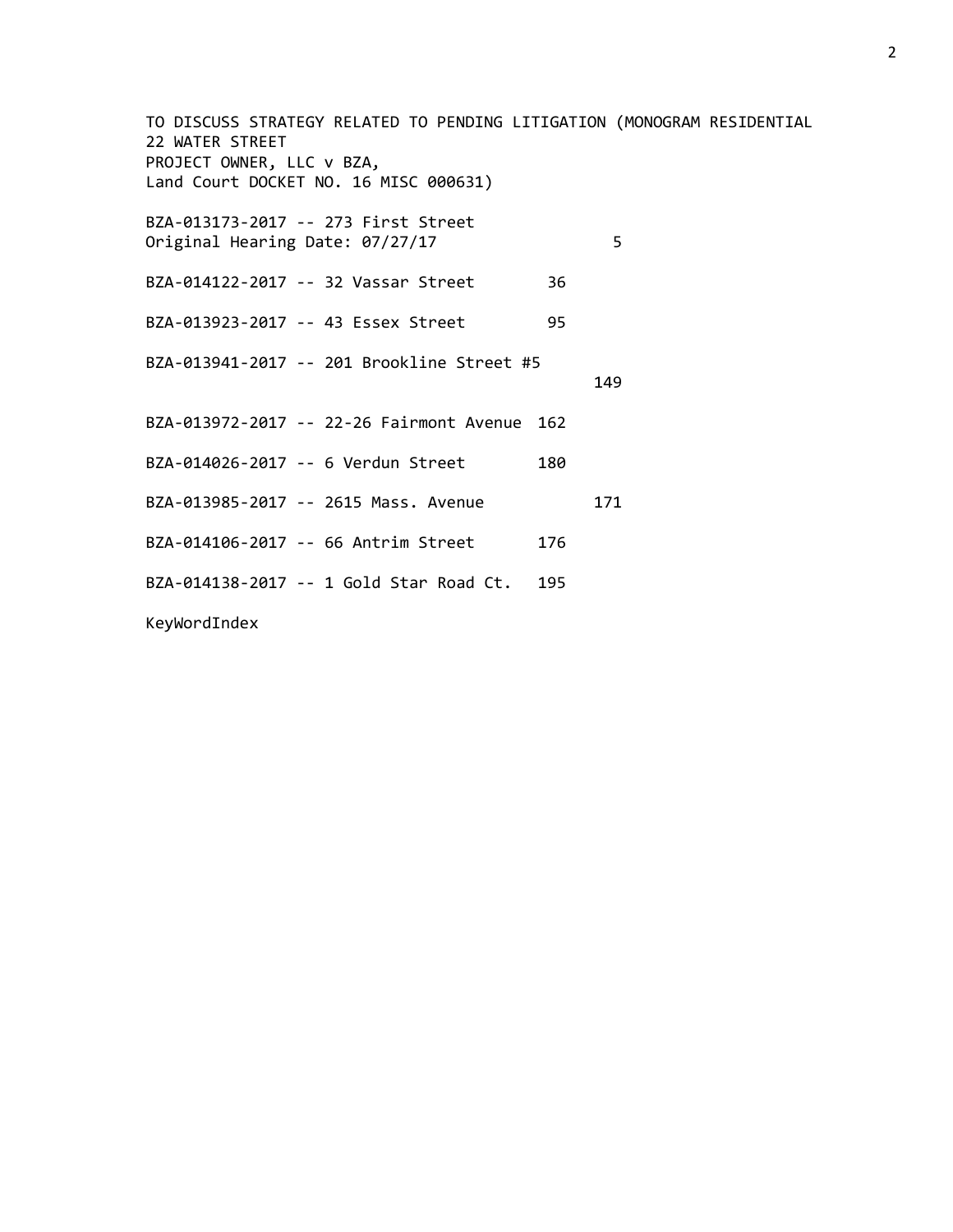## **P R O C E E D I N G S \* \* \* \* \***

 $(7:10 p.m.)$ 

(Sitting Members: Constantine Alexander, Brendan Sullivan, Janet Green, Andrea A. Hickey, Patrick Tedesco, Jim Monteverde.)

CONSTANTINE ALEXANDER: We are now going to turn to continued cases. These are cases that started at an earlier date and for one reason or another was continued to tonight. We only have one continued case. But before we turn to that case let me make a statement:

That after notifying the Chair, any person may make a video or audio recording of our open sessions or may transmit the meeting through any medium subject through reasonable requirements that the Chair may impose as to the number, placement, and operation of equipment used so as to not to interfere with the conduct of the meeting. At the beginning of the meeting the Chair will inform other attendees at that meeting that a recording is being made.

And I wish to advise that a recording is being made, actually two. Our stenographer records the meeting,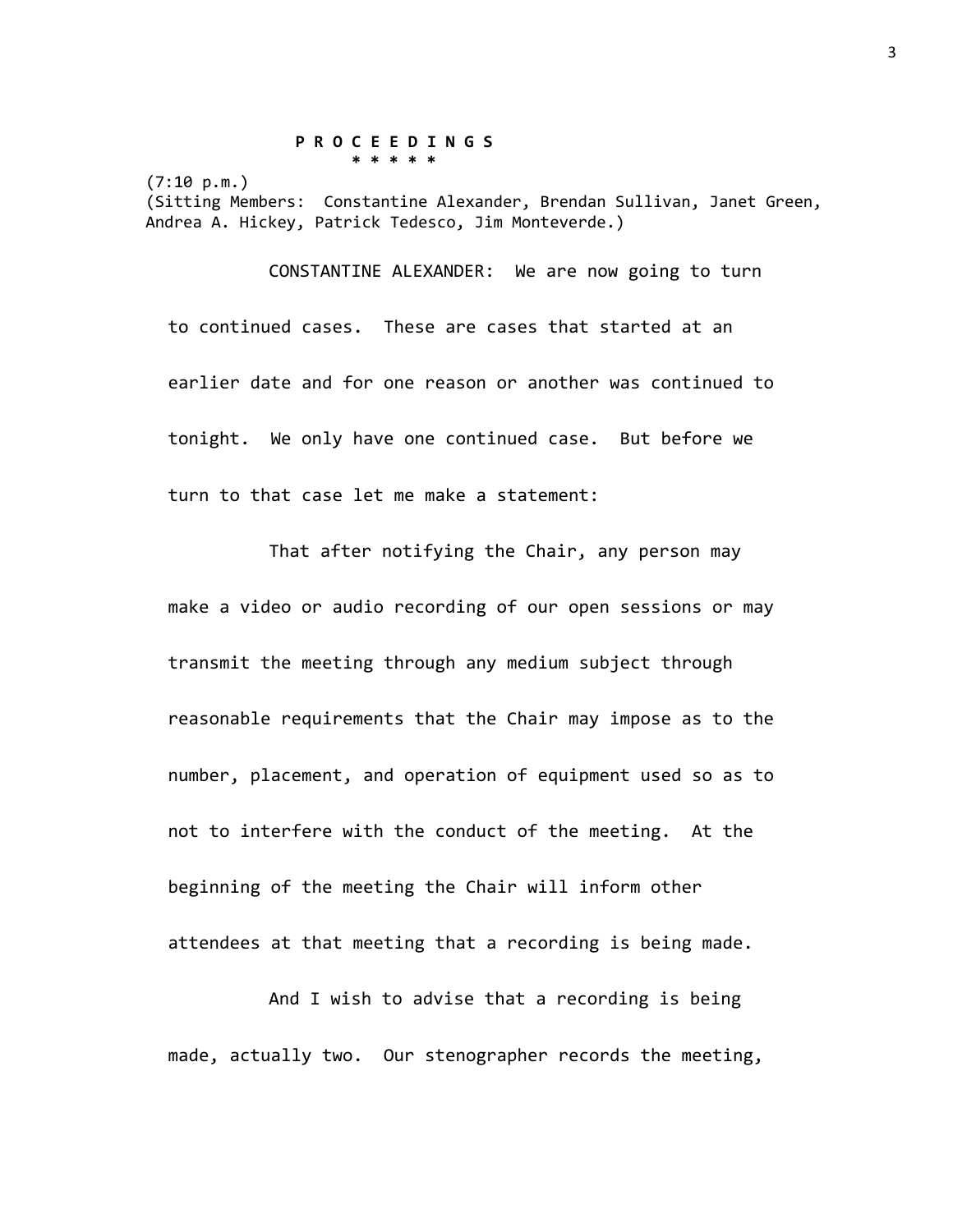tape records the meeting to assist her in preparing the minutes. And further, a citizen of the city is also recording the meeting. His tape recorder is right there. So be advised that you're on record.

With that, I'm going to turn to the continued case agenda. And as I mentioned we only have one case.

\* \* \* \* \*

(7:10 p.m.)

(Sitting Members Case BZA-013173-2017: Constantine

Alexander, Brendan Sullivan, Janet Green, Andrea A. Hickey,

Patrick Tedesco.)

CONSTANTINE ALEXANDER: Case No. 013173, 273 First Street.

Is there anyone here wishing to be heard on this matter?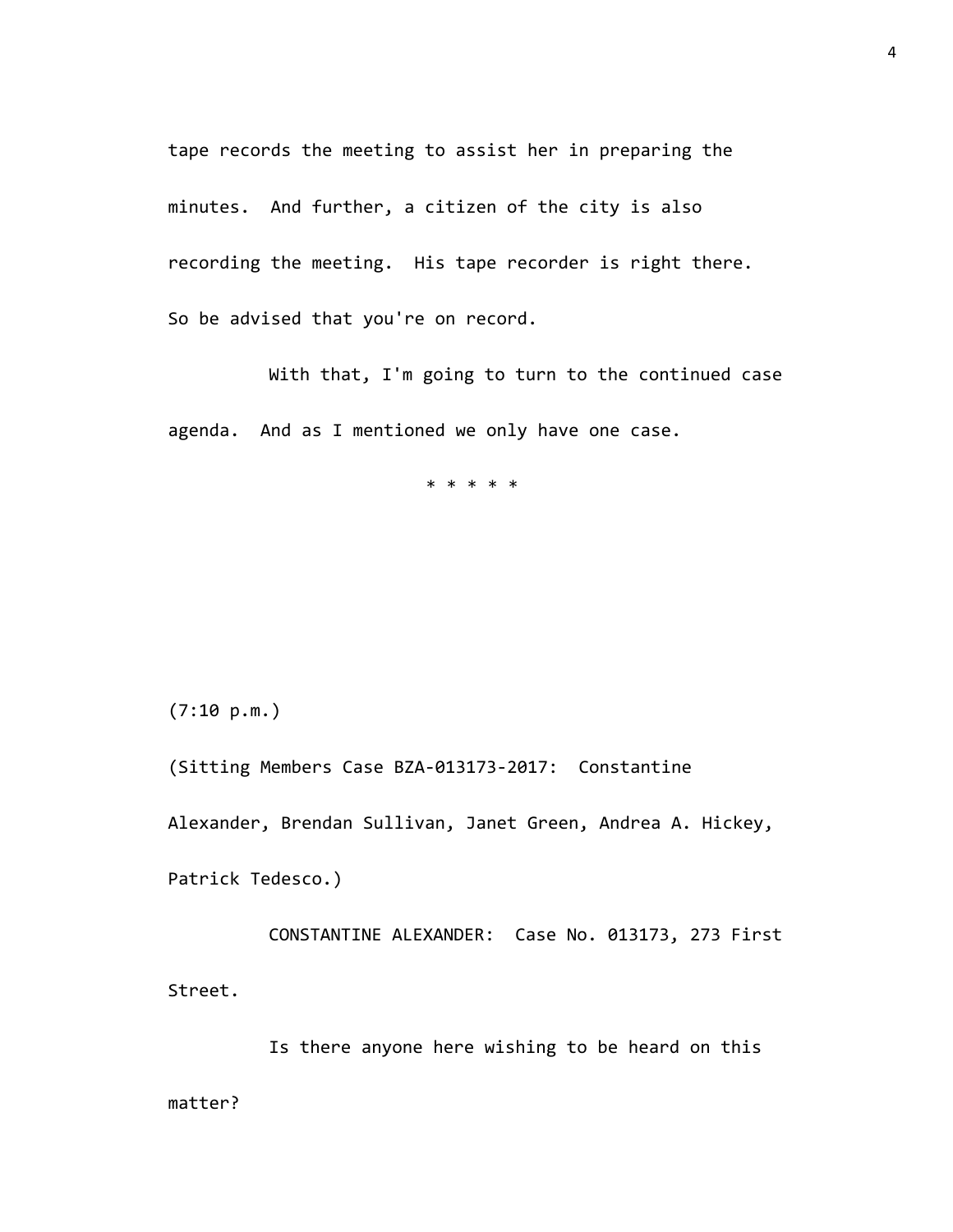ATTORNEY ARTHUR KREIGER: Thank you, Mr. Chairman, members of the Board, my name is Art Kreiger from Anderson and Kreiger representing AT&T. I've been before you on these matters. It's been awhile. It's nice to be back and it's particularly nice to be back on an application as amended, as you'll see, that I think presents fewer issues than some of the others that I've been here on.

This is in an office zone. It's in an 03A District, so it's not a residential district like some of the others. On the Viola Cogen plant at that address that you mentioned.

The application was -- I'm sorry?

JANET GREEN: I was just asking the people in the

audience, can you hear?

JOHN HAWKINSON: Not very well.

ATTORNEY ARTHUR KREIGER: Okay.

JANET GREEN: You have to get --

CONSTANTINE ALEXANDER: Try the switch on the mic.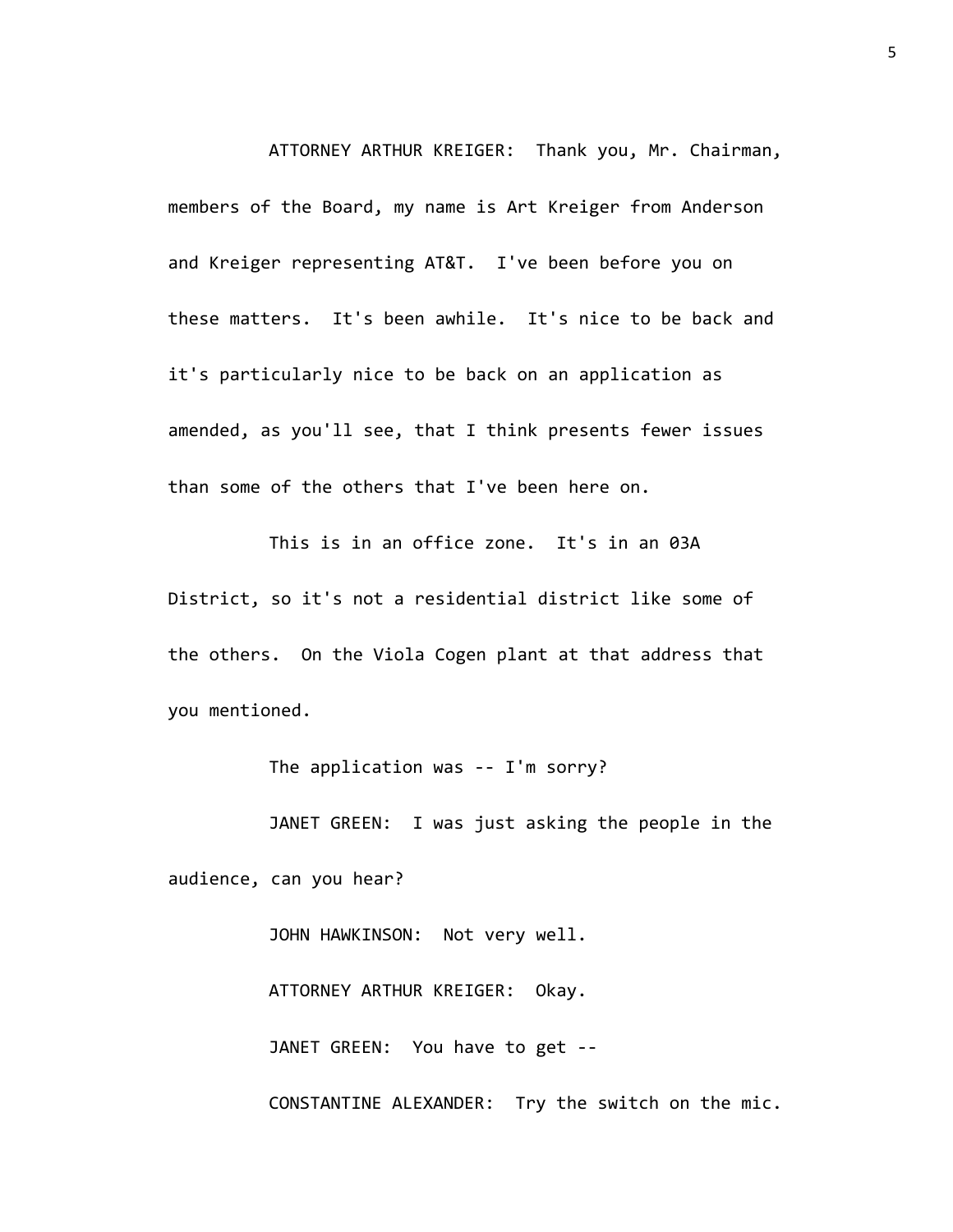JANET GREEN: And then you have to --

CONSTANTINE ALEXANDER: Take it off the stand.

ATTORNEY ARTHUR KREIGER: Okay.

JANET GREEN: And just hold it -- it has to go like this.

ATTORNEY ARTHUR KREIGER: Is it on?

JANET GREEN: No.

ATTORNEY ARTHUR KREIGER: I had to press the mute button to be on. Okay. Should I start over?

JANET GREEN: Yes.

ANDREA HICKEY: Yes.

ATTORNEY ARTHUR KREIGER: Art Kreiger from Anderson and Kreiger representing AT&T with an application for a telecom facility at the address that you mentioned.

This is in an office district. Office and PUD district, not residential. And it is a replacement facility for the Anthenaeum, one on the Anthenaeum building at 215 First Street where the landlord and for tenant reasons is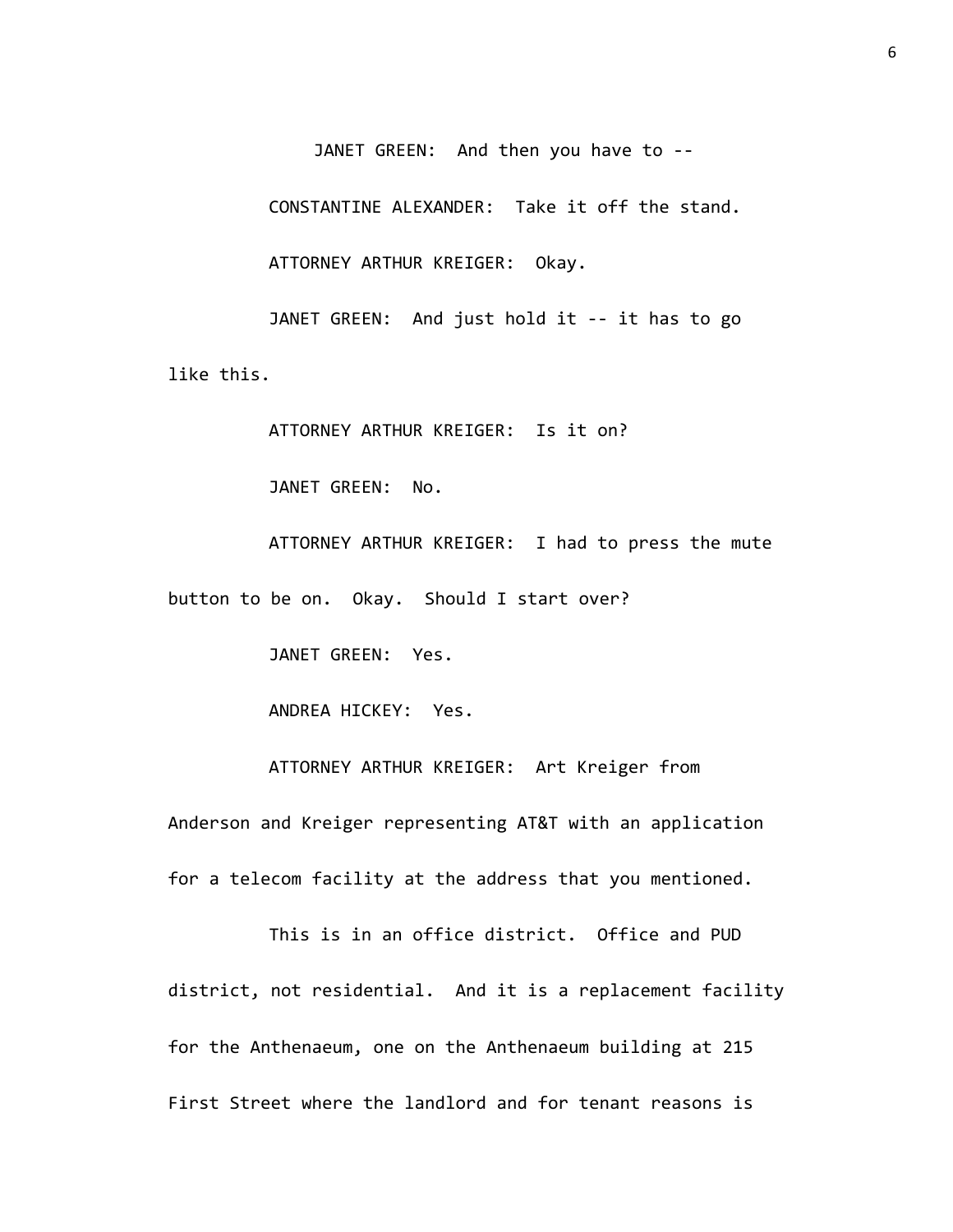not renewing the lease. So this is a replacement to provide coverage in East Cambridge. You had the RF, the radio frequency maps as exhibit 6, the usual package that we've submitted. And I don't need to go into RF in any detail, although we have our RF engineer here this evening if you have any questions. And this would just replace that coverage. And I believe it will also upgrade the equipment at the same time. Although I don't have the details on that.

CONSTANTINE ALEXANDER: This case was continued because you went to the Planning Board with prior plans --

ATTORNEY ARTHUR KREIGER: Correct.

CONSTANTINE ALEXANDER: -- and they gave you

comments?

ATTORNEY ARTHUR KREIGER: Correct.

CONSTANTINE ALEXANDER: I assume in response to those you modified --

ATTORNEY ARTHUR KREIGER: We have modified in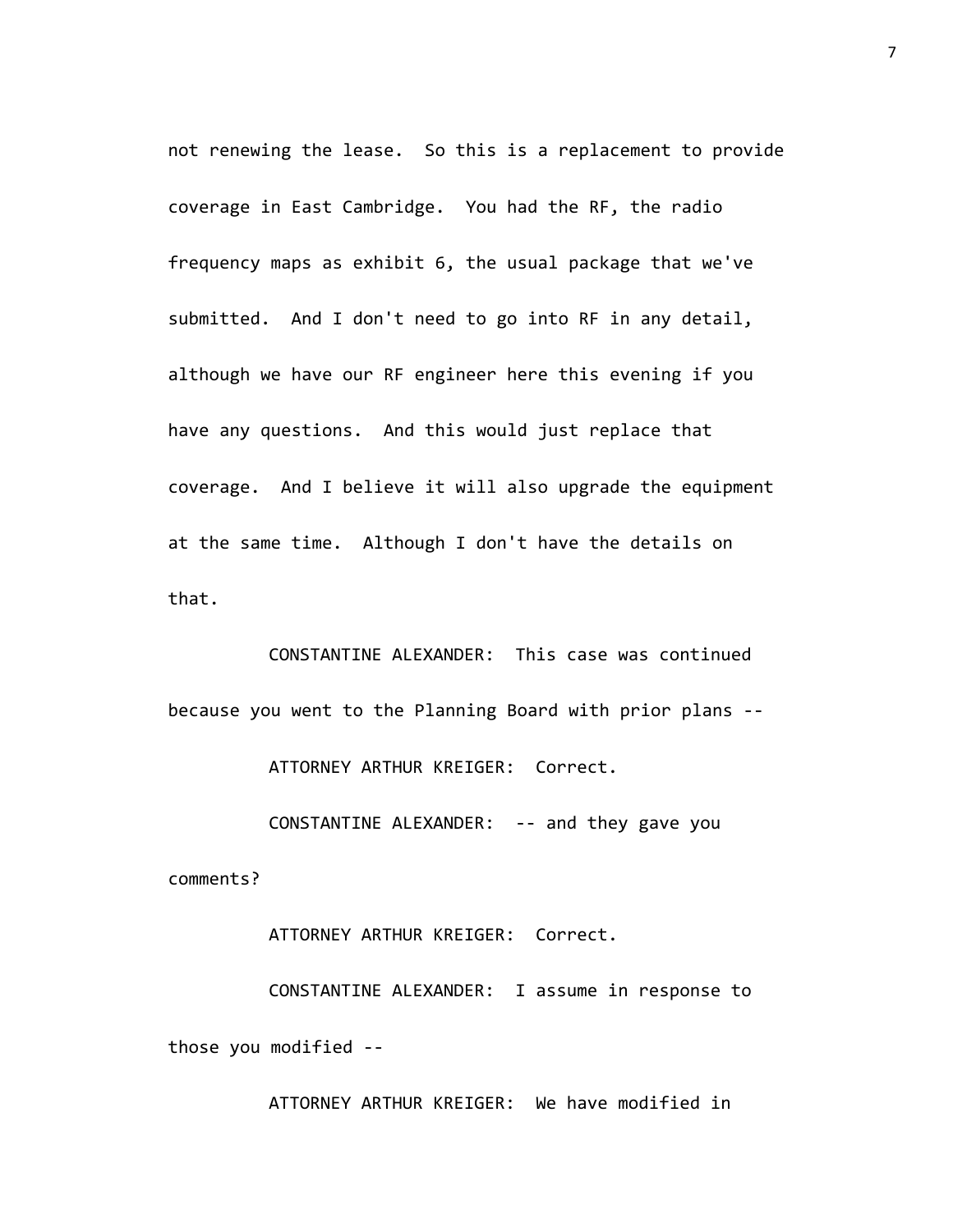response to those comments.

CONSTANTINE ALEXANDER: Keep going, but you haven't shown the new comments to the Planning Board yet.

ATTORNEY ARTHUR KREIGER: The new plans have not gone to the Planning Board, that's correct.

CONSTANTINE ALEXANDER: Understood. I know the end of the summer problems with getting Planning Board meetings. Are these -- in your judgment, are these plans responsive to the comments of the Planning Board?

ATTORNEY ARTHUR KREIGER: Absolutely. I think they meet their concerns entirely.

CONSTANTINE ALEXANDER: So there's nothing in here that's different than what the Planning Board wanted you to do?

ATTORNEY ARTHUR KREIGER: Correct. And I'll walk you through that. And you have the Planning Board letter I know in the file, and I assume you've seen the Planning Board letter.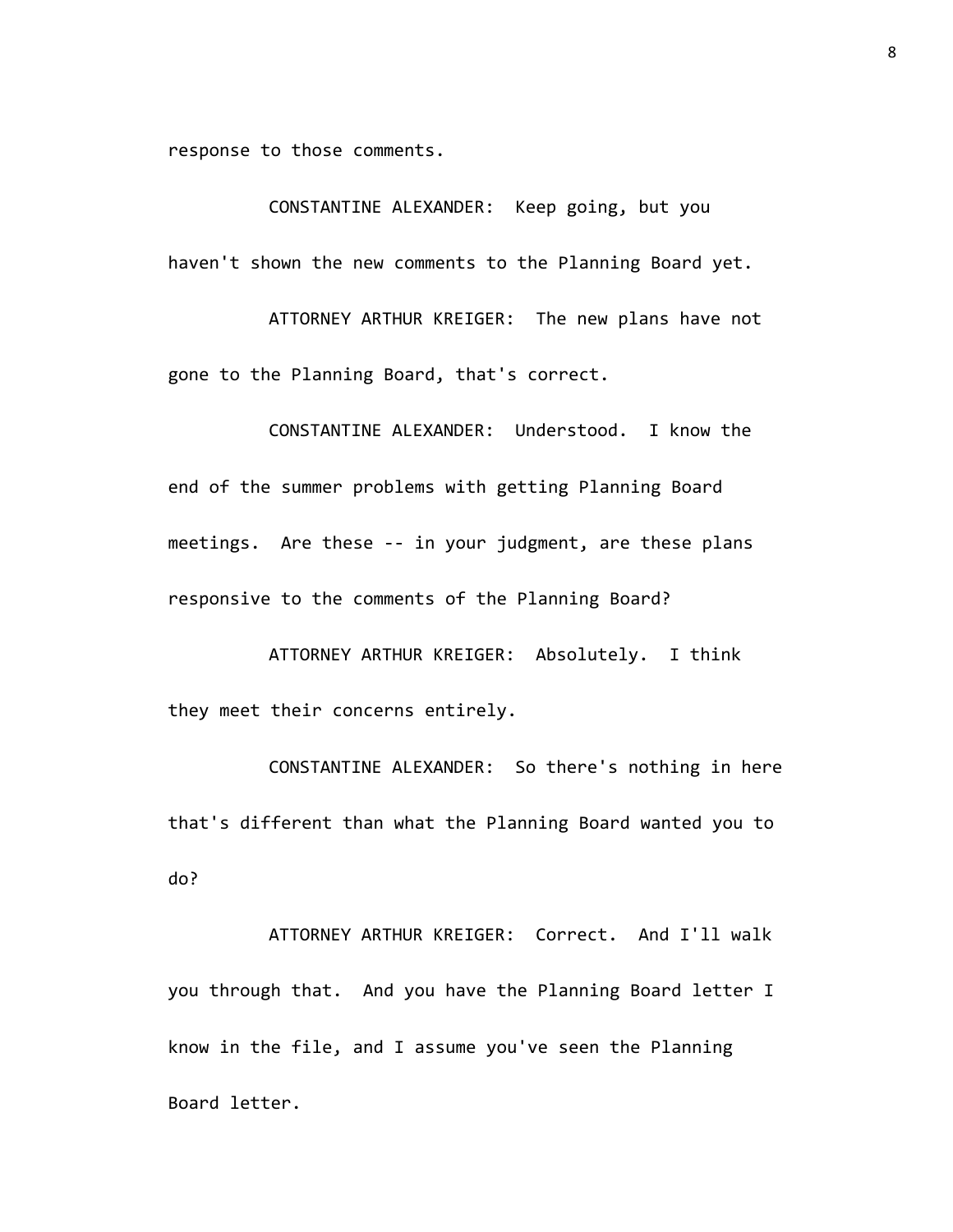ANDREA HICKEY: Could I have one your handouts there?

ATTORNEY ARTHUR KREIGER: Sure, I was going to distribute them when we got to that point. Hold on a second.

I'm submitting the new plans and the new photo simulations to each member.

ANDREA HICKEY: Thank you.

ATTORNEY ARTHUR KREIGER: Obviously you're

prepared to cut to the chase so I did do that. The old photo simulations -- let me just work off the plan because I have that here rather than make you dig through the papers. This is the original plan, sheet Z2. This shows the equipment shelter on the roof in front of the stair tower. And from there the cable tray ran up the side of that stair tower. Those are the two features that the Planning Board didn't like. They thought that this equipment shelter, which was visible from the east side from First Street from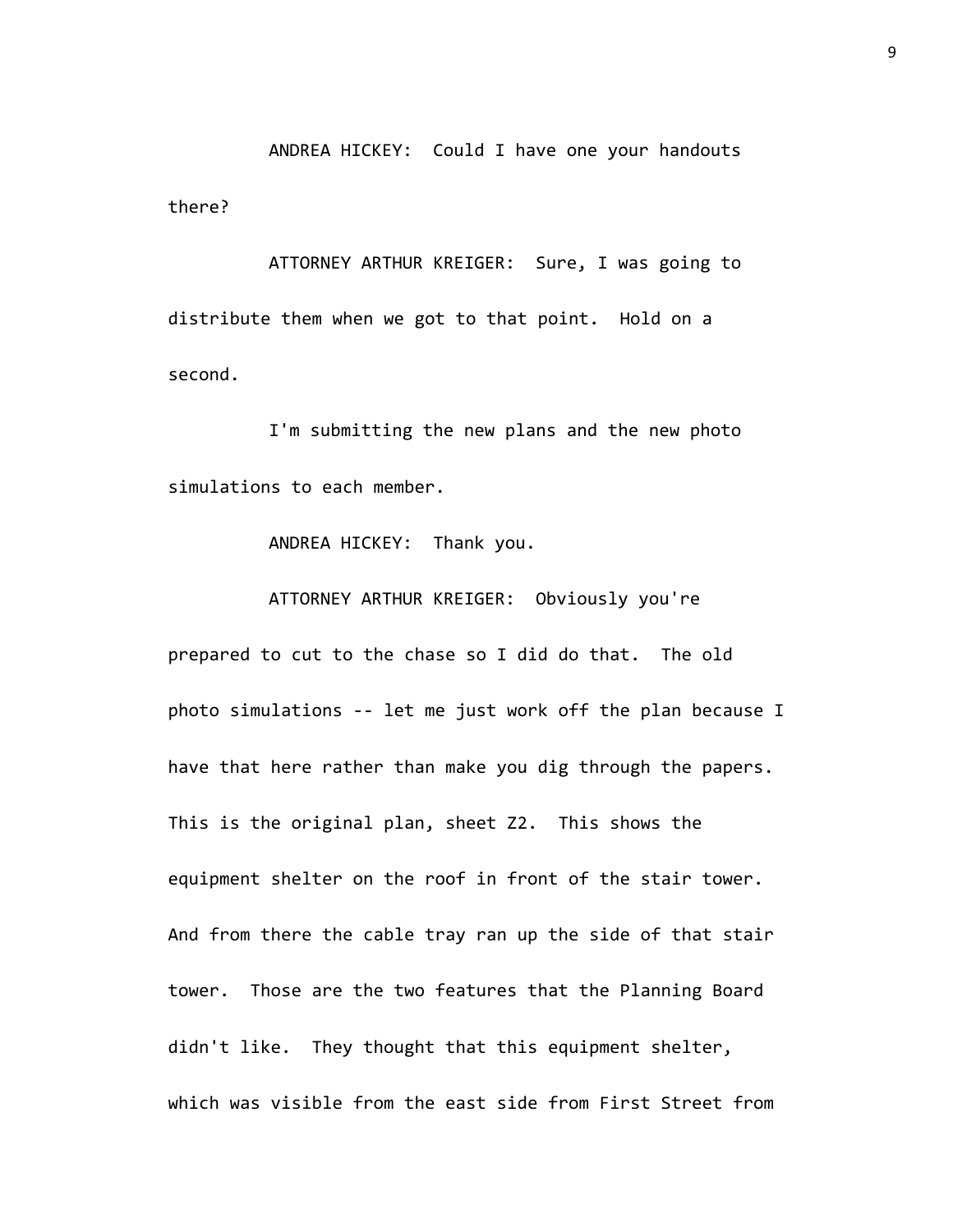the river, was offensive to the facade of the building. And they thought the cable trees which were visible from the south side were, again, interfered with the aesthetic of that building. The new photo sims, if you turn to page -- so first of all, we provided an additional set of photo simulations so I'll walk through that. The first location is one to four, the same as the original, and we also have number five. So the key one is photo 2A and 2B. That's the view that showed.

CONSTANTINE ALEXANDER: I don't have a numbering that's  $-$ 

ANDREA HICKEY: Here.

ATTORNEY ARTHUR KREIGER: Bottom left. Bottom

left. So as you recall, these are pairs, actual and proposed, from each of the five locations. So 2A is the current actual from this particular location from location 2 and then 2B is proposed.

So 2B shows the four antennas on the top of the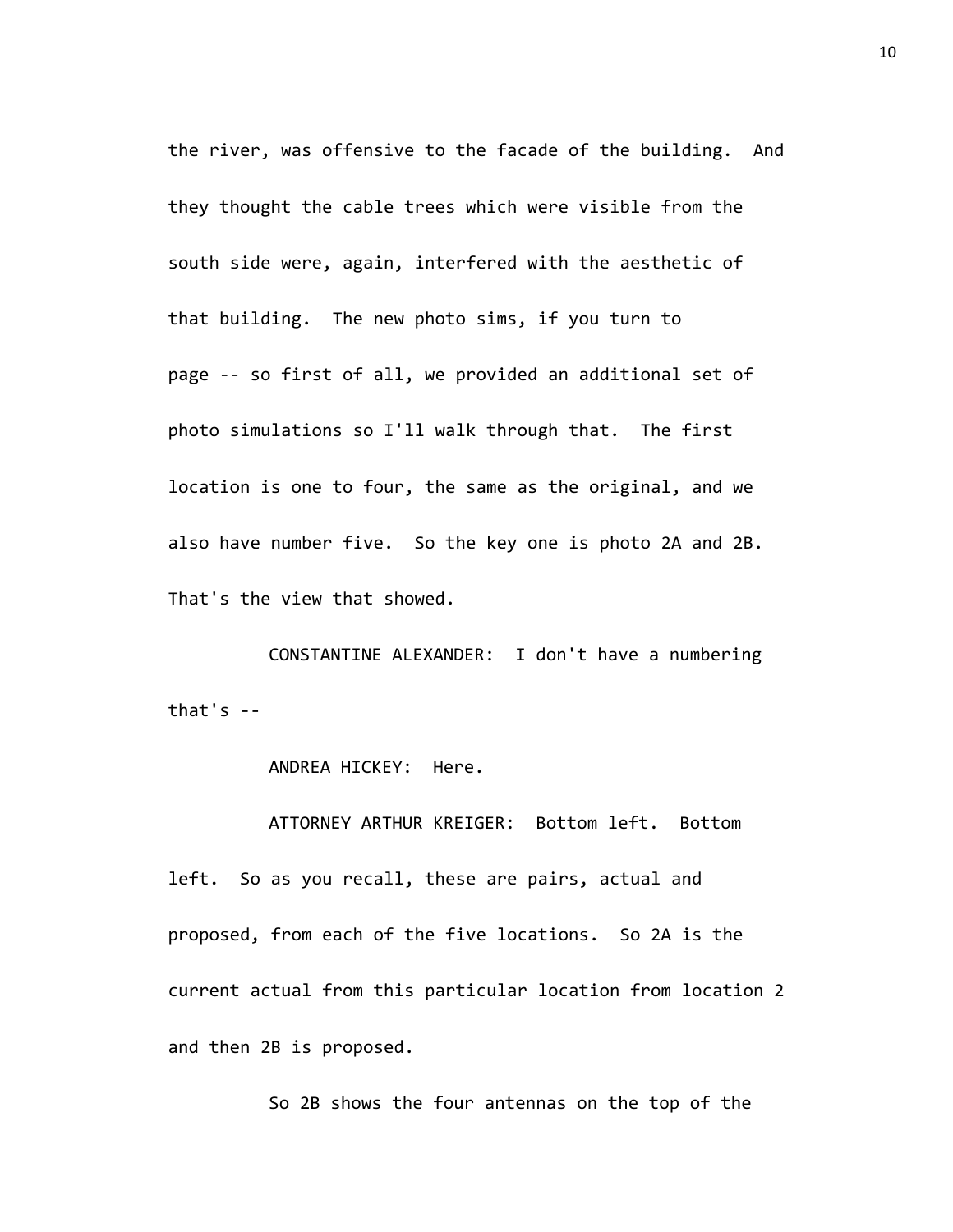stair tower. Keep going, keep going in your set,

Mr. Tedesco. On the bottom left it will say 2A and it will say 1A and 1B and then 2A --

PATRICK TEDESCO: Mine's got a 12. I'm sorry, I see it, yeah, sorry. I see it.

ATTORNEY ARTHUR KREIGER: Go to 2A and 2B. The only change from that location which was the view essentially the Planning Board was concerned about, you see the four antennas up on the stair tower. Before we even went to the Planning Board, the planning staff had a concern about the spacing of those antennas. They had been grouped over to the right and they thought the asymmetry was -- it didn't work well at the windows. So in what was, what we went to the Planning Board with, they were spread out as you see here. And then, you don't see the equipment shelter and you don't see the cable tray running up the building. The reason is that AT&T, when they went back, was able to locate the equipment shelter on the roof in a place that's not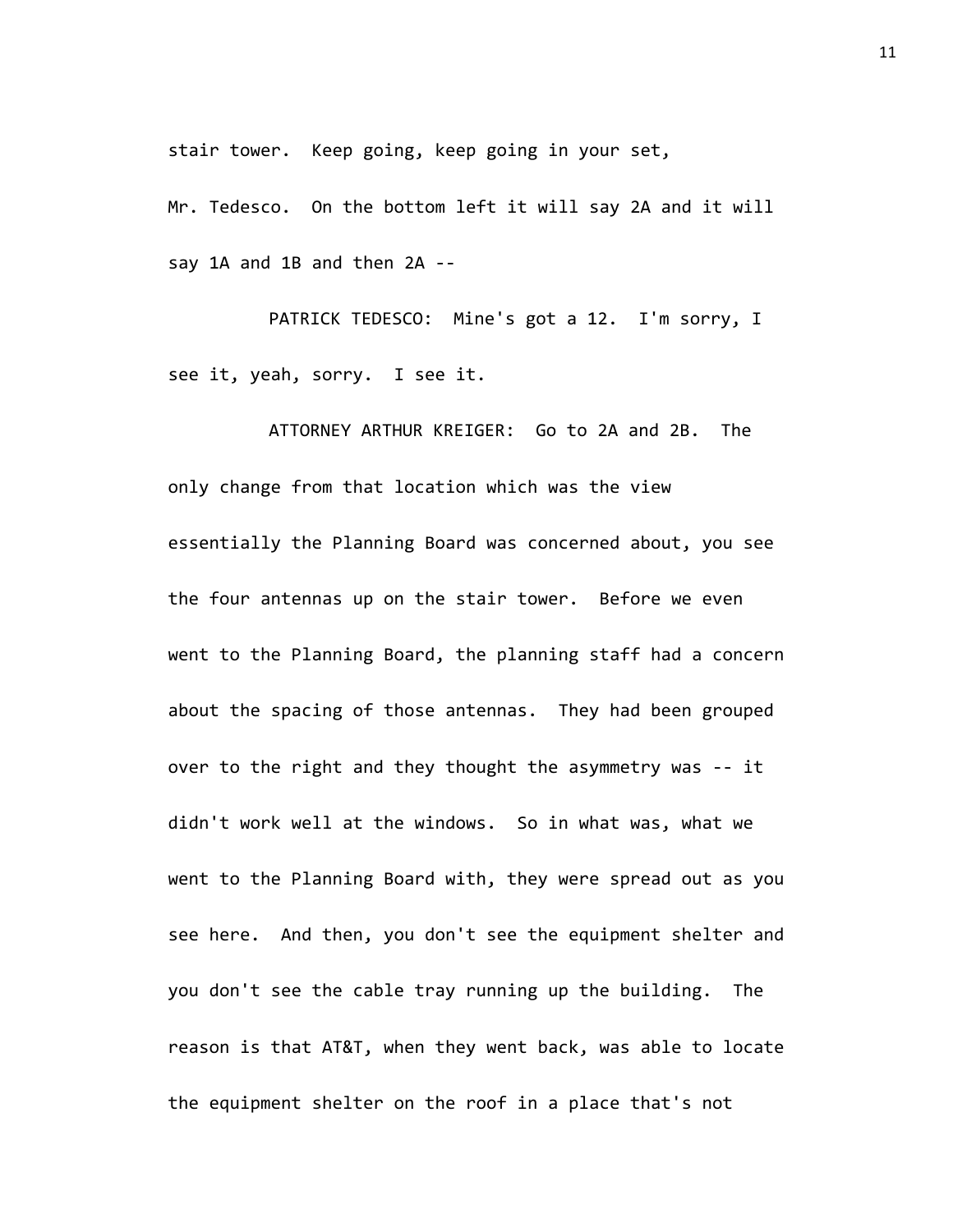visible from any public way. And then so the equipment shelter you can see it -- you can't see the shelter at all. You can see the cable tray running down from the very top of that roof a few feet to the antennas in photo 2B.

CONSTANTINE ALEXANDER: Yes.

ATTORNEY ARTHUR KREIGER: That's obviously unavoidable if you have to connect to the antennas. They didn't like the old equipment shelter not only because of the view from the street but because it blocked that bottom window in the stair tower as you can see. It wasn't right up against the stair tower, but it was lined up in front of it. So that's gone. That's up on the roof. And the reason AT&T was able to do that was that it's a new type of equipment shelter that's smaller. It's 6.5 feet square, 6',8" inches square. So they were able to go back and find a spot on the roof that they haven't been able to find initially.

But in any case, they were able to meet the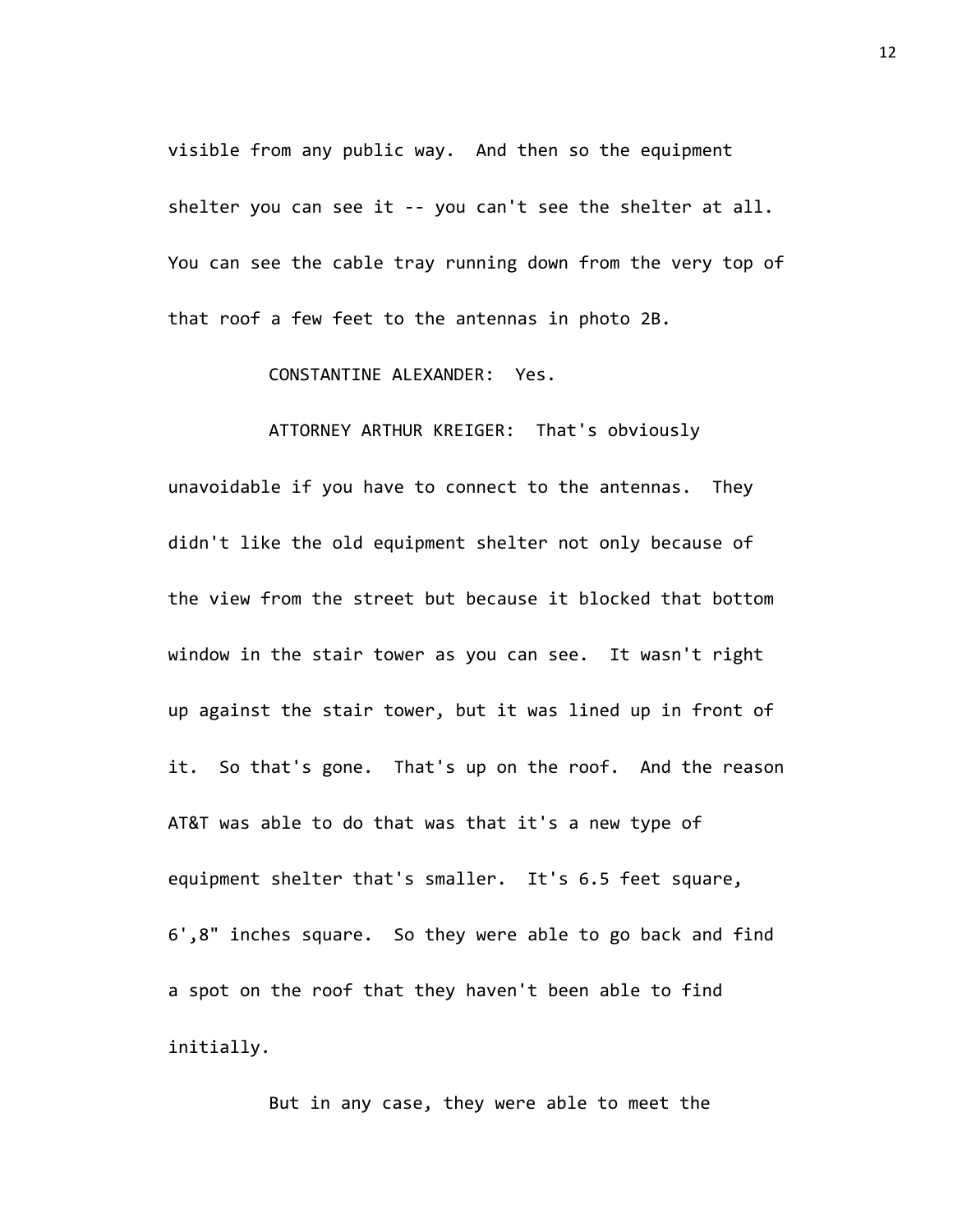Planning Board's concerns. The other areas, if we can just walk through those. If you turn back to 1A and 1B, we're now getting -- these were not views or perspectives that the Planning Board expressed any concern about. But for completeness, you can see the antennas and of course on each of these B photographs from each location there's a little box pointing to what you can see.

CONSTANTINE ALEXANDER: On 1B, because it's a little bit unclear, I take it that the, the antenna on the left does not break the roof line?

ATTORNEY ARTHUR KREIGER: That's not an antenna on the left on 1B, that's just a cable tray.

CONSTANTINE ALEXANDER: Cable tray. All right.

ATTORNEY ARTHUR KREIGER: Well, it runs up and across the top of the roof and then down.

CONSTANTINE ALEXANDER: Yeah, but it doesn't go above the roof.

ATTORNEY ARTHUR KREIGER: Just by the thickness of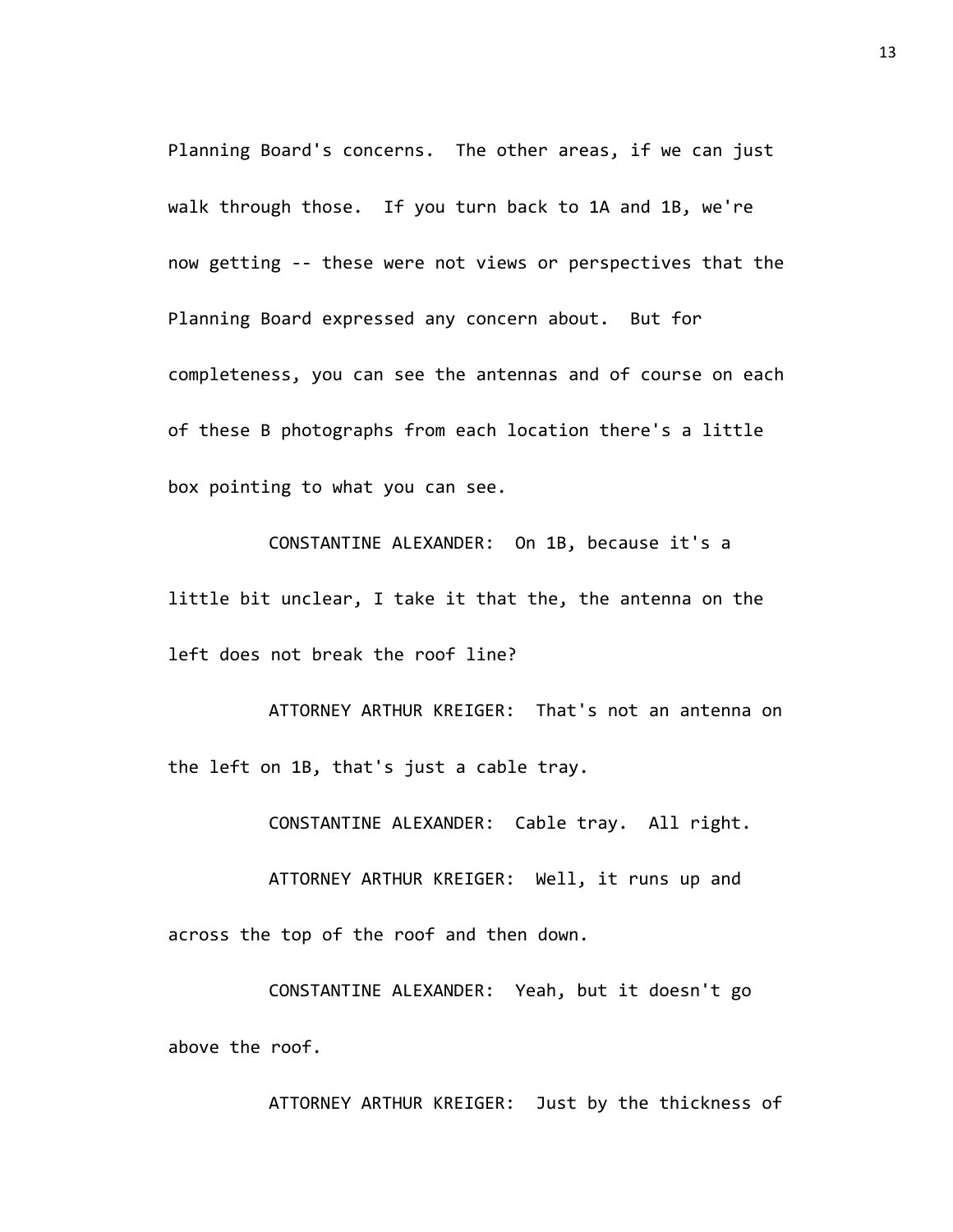the cable tray I assume. The cable tray is couple inches thick.

DAN BILEZIKIAN: Probably four inches thick.

ATTORNEY ARTHUR KREIGER: But it doesn't stick up like an antenna.

CONSTANTINE ALEXANDER: Right.

ATTORNEY ARTHUR KREIGER: And so from the ground that's what you would see on either side of that, that roof tower.

So the other facade, the alpha antennas are over on the right-hand side in the background there to the right of the stack. The smokestack. 2A and 2B is what we walked through a moment ago, and the only things you can see are the four antennas with the cable tray running up to the rooftop.

BRENDAN SULLIVAN: What is behind -- I'm referring to 2B, what is behind those antenna for building?

ATTORNEY ARTHUR KREIGER: On the wall?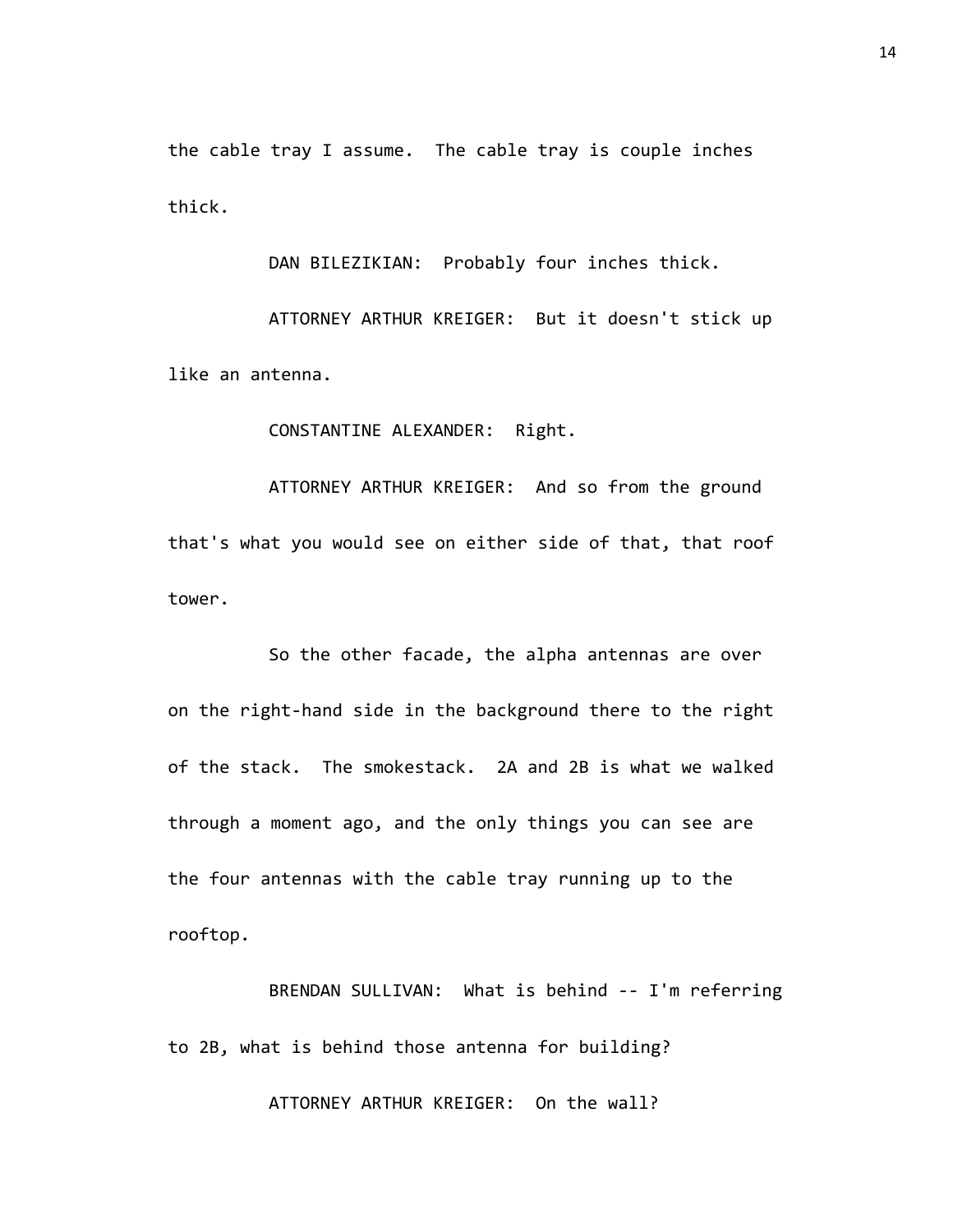BRENDAN SULLIVAN: Well, yeah, on the interior, is that a stairwell?

ATTORNEY ARTHUR KREIGER: That's a stair tower I believe.

DAN BILEZIKIAN: Beta?

ATTORNEY ARTHUR KREIGER: Yes.

DAN BILEZIKIAN: Yes.

ATTORNEY ARTHUR KREIGER: Yeah, that's -- the tallest element is a stair tower and I assume it's taller than the rest of the roof because it must have an exit out onto the roof. I don't know that.

DAN BILEZIKIAN: It does.

ATTORNEY ARTHUR KREIGER: It does, Dan?

DAN BILEZIKIAN: Yes.

BRENDAN SULLIVAN: I'm thinking in a perfect world that, you know, we ought to have -- well, anyhow it doesn't matter. Coming in from the inside so that we don't have that, you know, electrical line going up or something like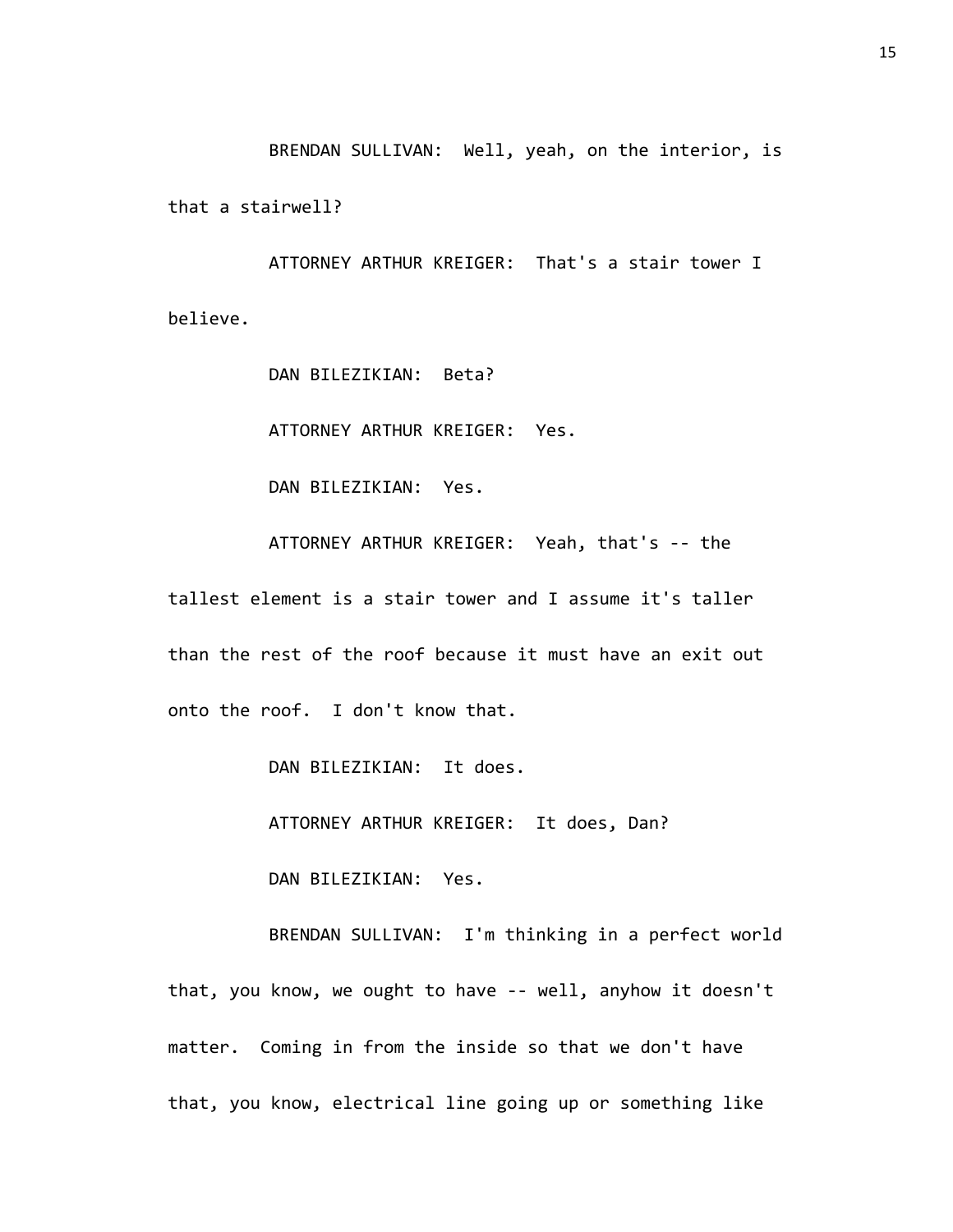that. But getting kind of fussy on that now. Okay.

ATTORNEY ARTHUR KREIGER: Well, we have permission from the landlord to do what you see.

BRENDAN SULLIVAN: He doesn't want you to penetrate the wall obviously.

ATTORNEY ARTHUR KREIGER: I can't imagine he would want that.

BRENDAN SULLIVAN: Yeah, because then you have to penetrate the roof, too, to get up to the equipment.

ATTORNEY ARTHUR KREIGER: You'd have to penetrate the wall twice, one into the stairwell and one on the other side.

BRENDAN SULLIVAN: Yeah.

ATTORNEY ARTHUR KREIGER: 3A and 3B, and again you can, this is looking from essentially from the top of the canal. And, again, the locations were given back on page 2 of 12, the second photograph. And looking at the top of the canal you can see the gamma antennas, you can see the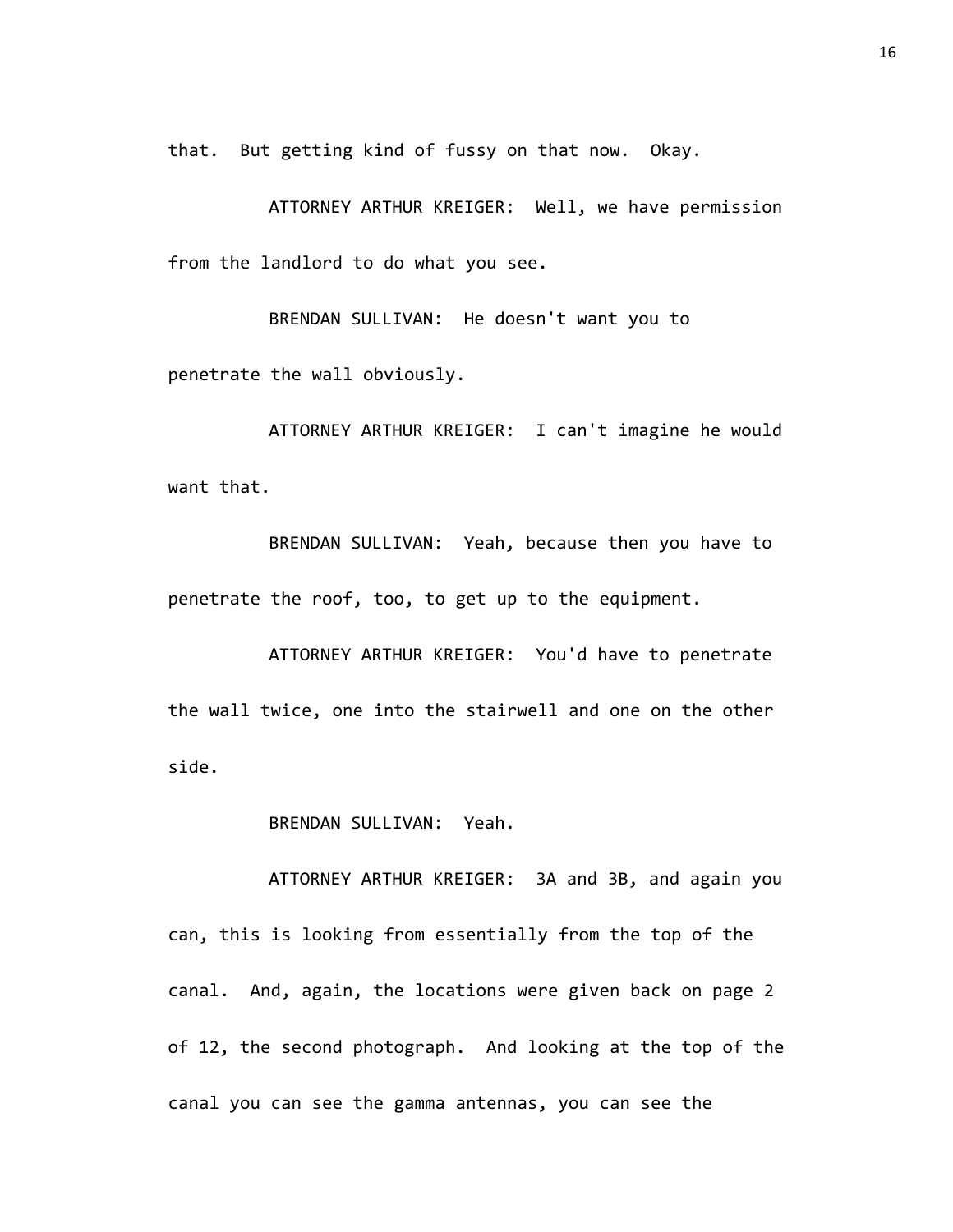equipment sort of behind the existing tower, at the existing pole there.

4A and 4B are at -- they're from Kendall Street. So from the northwest really from the west of the facility you can see the set of antennas from the facade.

And then 5 is the new set you didn't have with the application, essentially from the middle of the canal across it. And you can see a couple of different aspects of it although one of them is boxes says "Mot visible." So the new roof mounted equipment that we were able to tuck out of sight on the roof is back there, but it's not visible in this photograph.

So that's it. The Planning Board's two concerns. They have the one-page letter said it was the equipment shelter on the roof, it was the cable tray running all the way up next to the windows. We got rid of both of those except for the cable tray that you see here. And so I believe we have fully responded to the Planning Board's and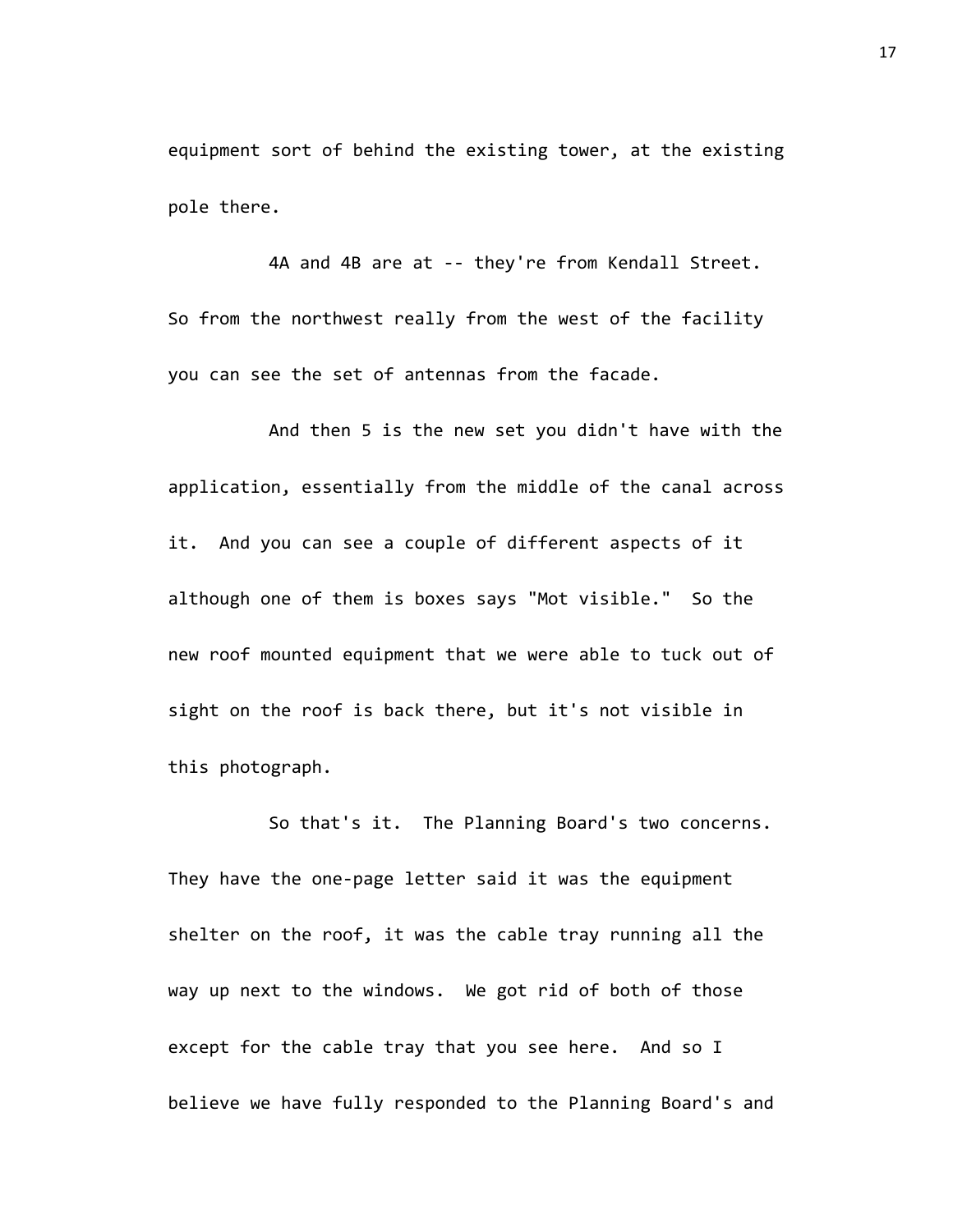staff's concerns.

CONSTANTINE ALEXANDER: Interestingly enough the Planning Board letter is not as specific as you suggest that it is. It's very general.

ATTORNEY ARTHUR KREIGER: I read it just a few minutes ago.

CONSTANTINE ALEXANDER: July 26th.

ATTORNEY ARTHUR KREIGER: Yeah. It talks about the, I think --

CONSTANTINE ALEXANDER: Well, the very bottom, their conclusion talks about -- I'll read it into the file, don't worry.

ATTORNEY ARTHUR KREIGER: Okay. I don't -- I thought I was characterizing it accurately on those two aspects.

In any event, I can walk through the plans but that's really all the other criteria amidst the usual facility in terms of the traffic, pollution, noise,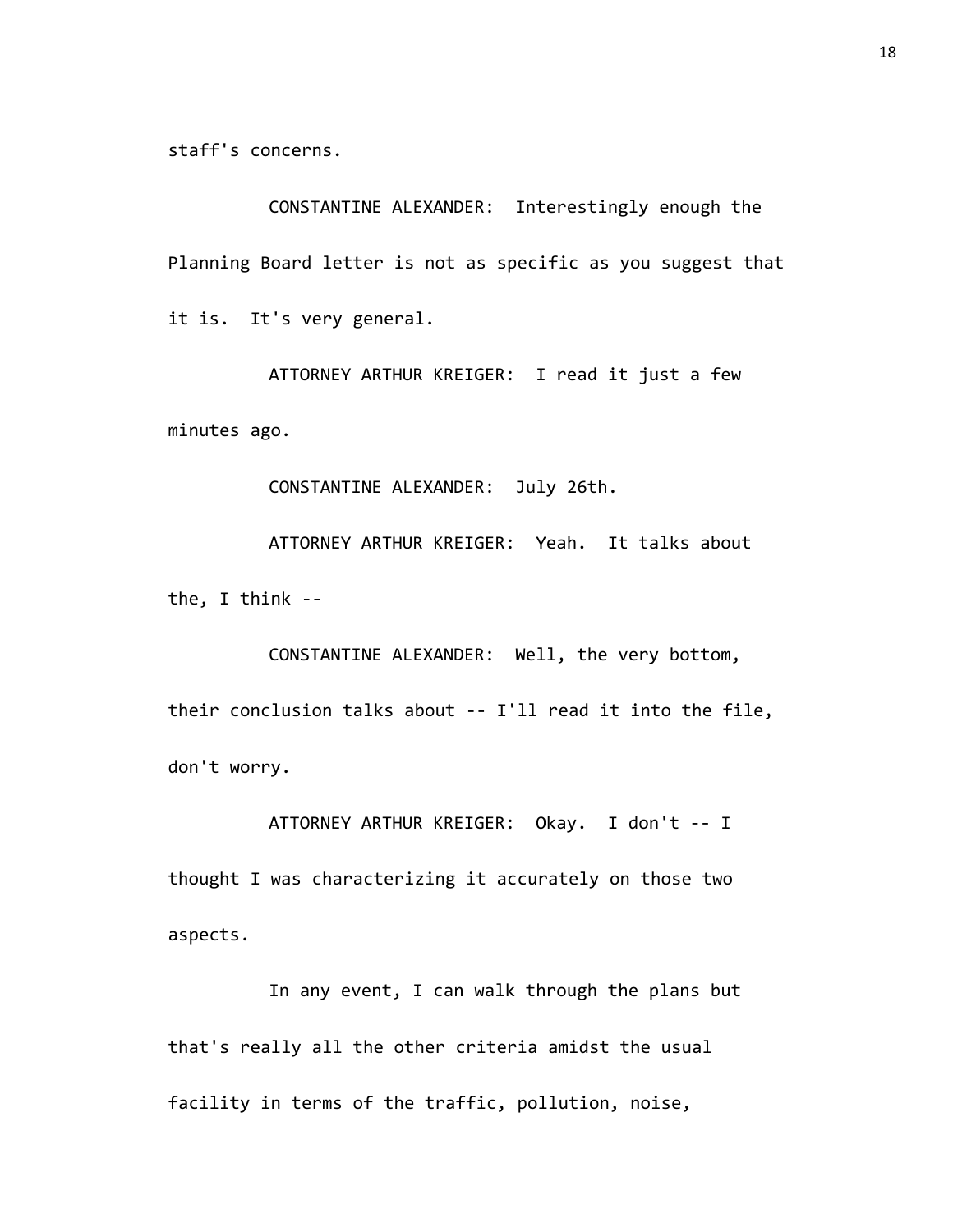etcetera. You've got all the supporting exhibits. So I don't want to belabor it unless you have questions.

CONSTANTINE ALEXANDER: Questions from members of the Board?

JANET GREEN: I don't have any.

CONSTANTINE ALEXANDER: I have none myself.

ANDREA HICKEY: Nothing, no.

CONSTANTINE ALEXANDER: I'll open the matter up to public testimony.

Is there anyone here wishing to be heard on this matter?

(No Response.)

CONSTANTINE ALEXANDER: Apparently not. We are, as we've talked already, in receipt of a letter from the -- a memo from the Planning Board dated July 26th. So these were commenting on a -- not the plans before us tonight but a prior version. And so I'm not going to read the whole -- it's not that it's that long, it's not that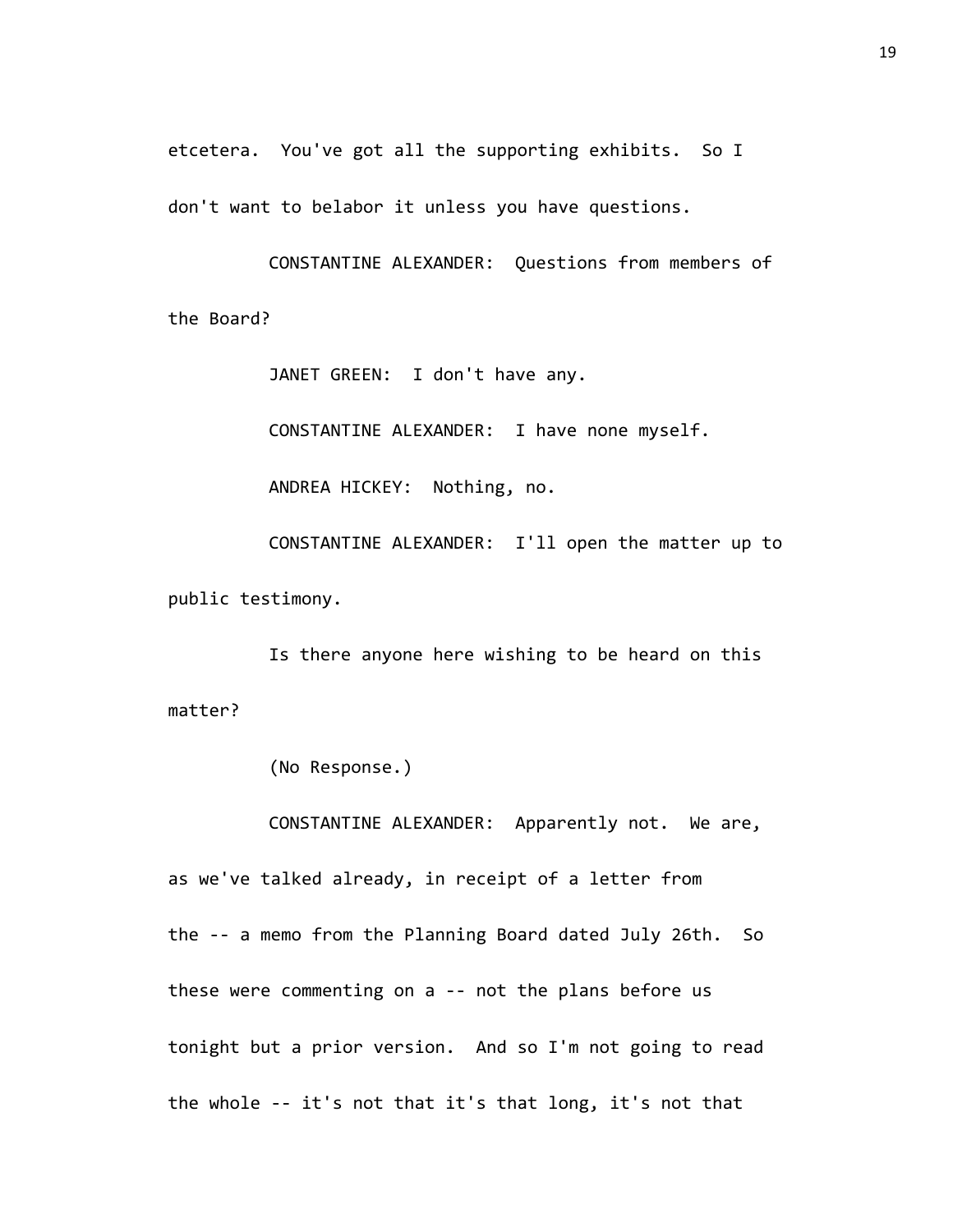altogether relevant to what we have to consider tonight given the fact that commenting on a different set of plans. But the -- I'll summarize. The Planning Board was concerned about the impact of the installation, what is being proposed, on a historically significant and iconic building which is highly visible from Broad Canal, First Street, and Land Boulevard. And then they make some comments on an earlier version of what you're doing which you've corrected as you've pointed out. Corrected or you changed is a better word.

And the memo concludes that the Planning Board strongly recommends that a redesign of the installation be undertaken to improve its visual appearance and to address how the antennas can better complement the architecture of the building or that an alternative site for the installation should be considered. That's not before us tonight obviously.

So that's the only comment we have and you've, as

20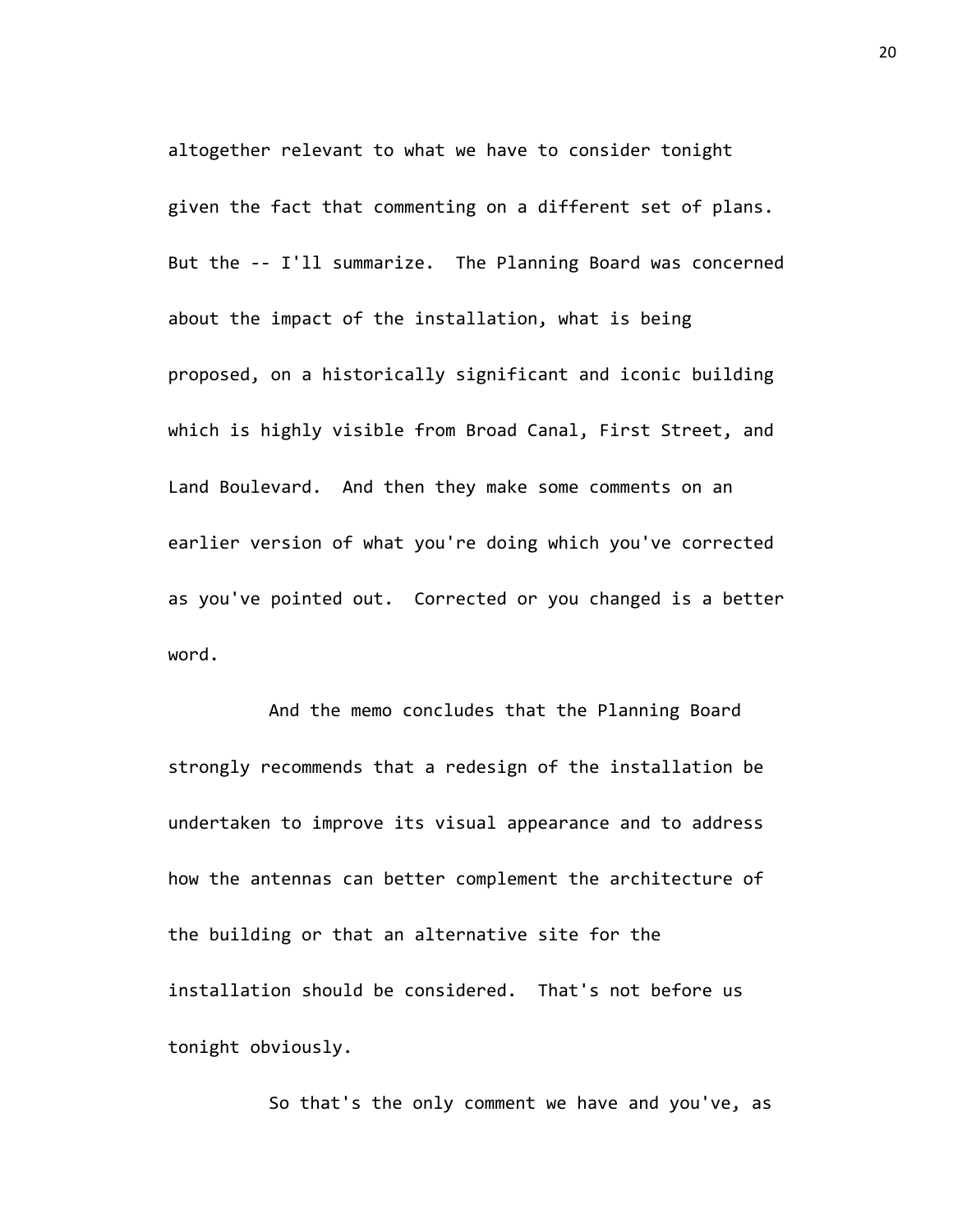you've explained in full detail, sought to address the Planning Board's comments.

ATTORNEY ARTHUR KREIGER: Mr. Chairman, the whole letter is it in the record?

CONSTANTINE ALEXANDER: You want me to read it into the record?

ATTORNEY ARTHUR KREIGER: No. But the letter itself is part of the record, right?

CONSTANTINE ALEXANDER: Yeah, it's part of the record. I will say that although I did not read it, you should consider the letter in its entirety as part of the record.

ATTORNEY ARTHUR KREIGER: So we're adding to the record tonight the plans that we had submitted the other day and distributed now, a set of --

CONSTANTINE ALEXANDER: For tonight we're going to take a vote, it's going to be that you will, if we grant you relief, and I'll be more specific, there will be, what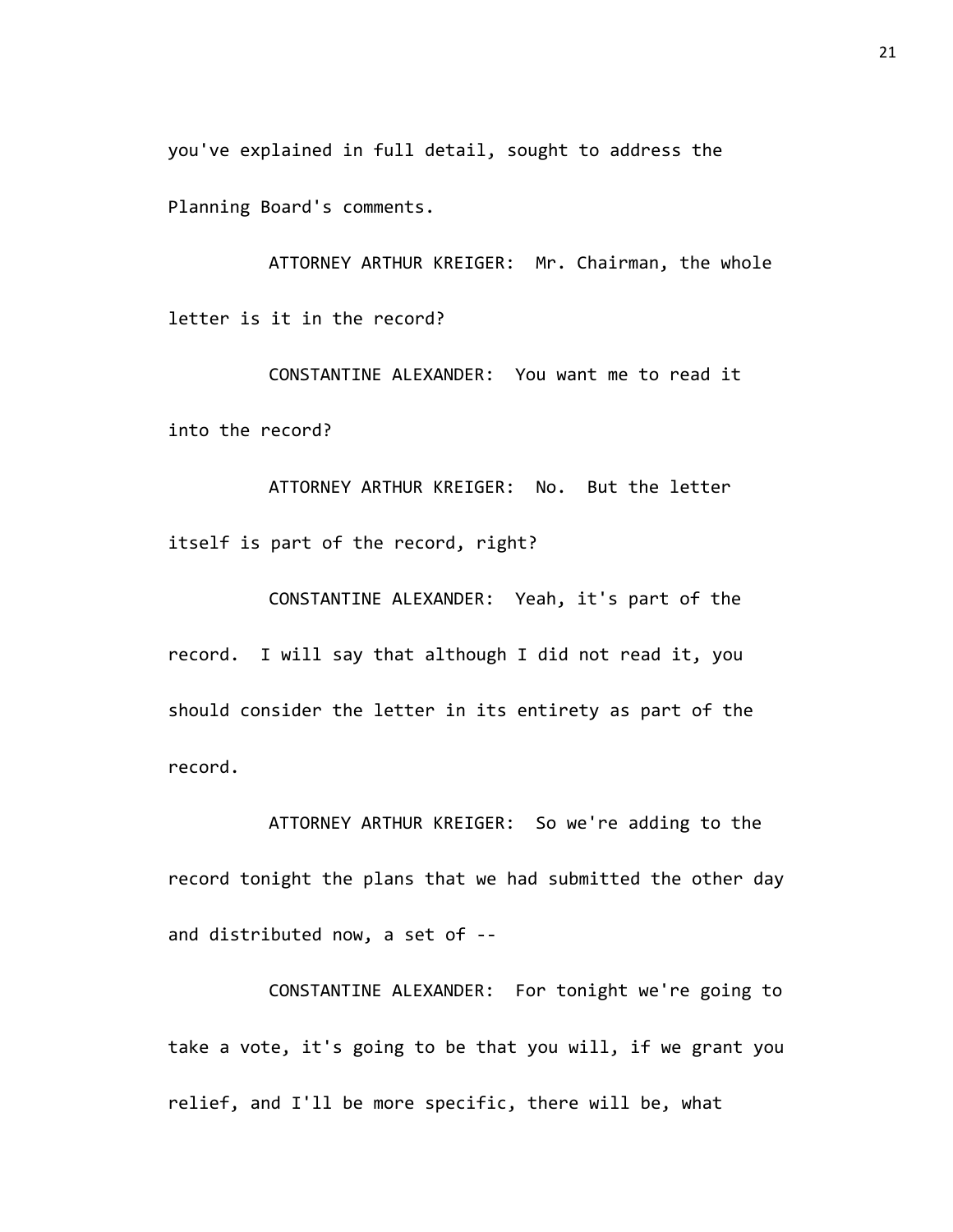you're going to do will be consistent with the photo simulations. The ones you just reviewed with us.

ATTORNEY ARTHUR KREIGER: Correct.

CONSTANTINE ALEXANDER: And that

they -- consistent with the plans that were submitted, the new plans which reflect what's on the photo simulations.

ATTORNEY ARTHUR KREIGER: Correct. And the plans -- let me just identify them specifically.

CONSTANTINE ALEXANDER: The plans that I have and what were in our file are plans -- I'm looking for a date. I don't see a date.

ATTORNEY ARTHUR KREIGER: Well, if you go to Z1, the second sheet, it says 9/11/17 is the top line of the zoning drawings. These are plans dated 9/11/17.

CONSTANTINE ALEXANDER: I don't see the date, but I'll take your word for it.

ATTORNEY ARTHUR KREIGER: Right above the stamp on the right-hand side there, there's a box with zoning drawing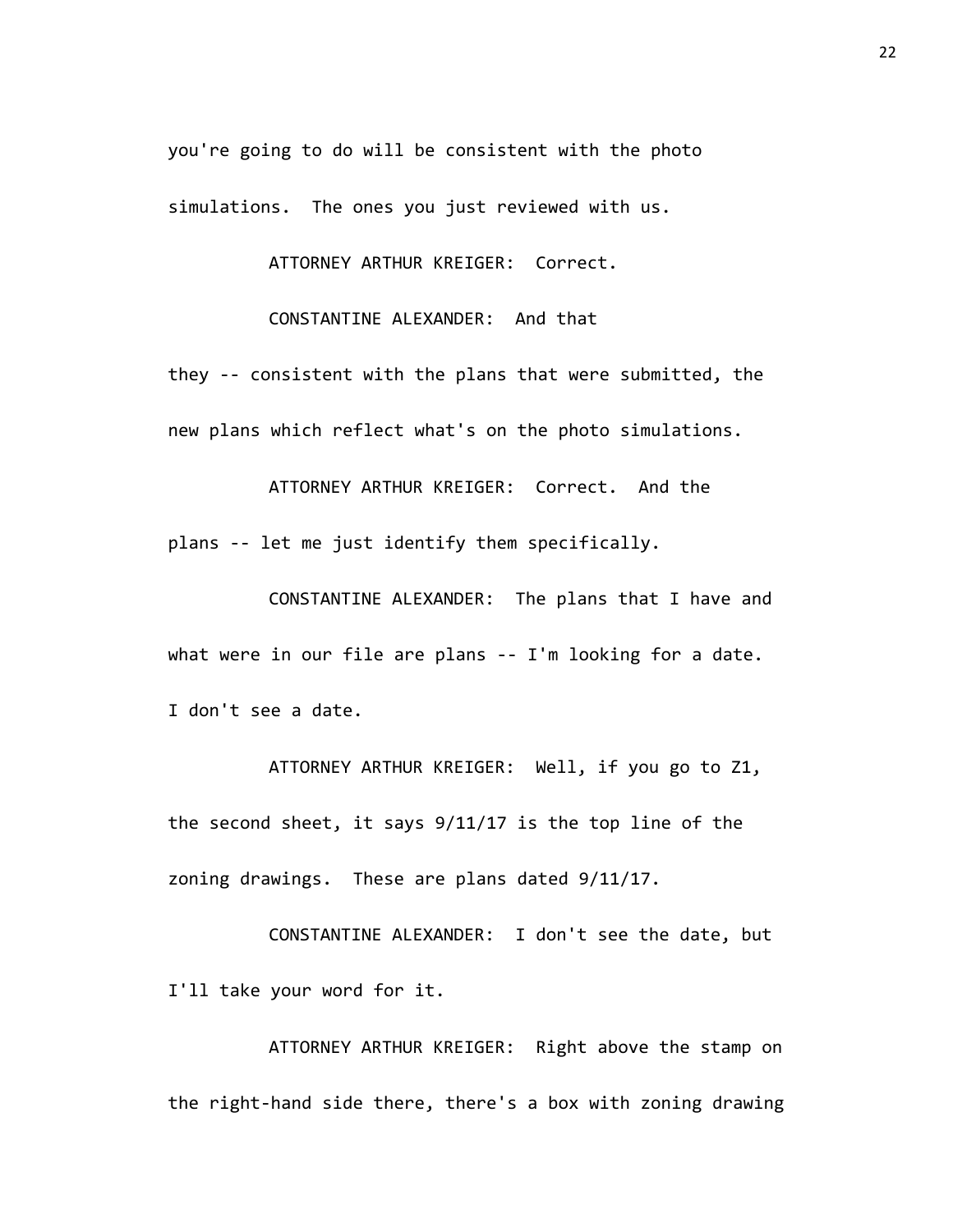and dates.

CONSTANTINE ALEXANDER: I don't see a date on here.

ANDREA HICKEY: I see a lot of dates.

ATTORNEY ARTHUR KREIGER: There's a lot of dates, exactly.

CONSTANTINE ALEXANDER: These are the plans that you submitted?

ATTORNEY ARTHUR KREIGER: They're in order, yes. 9/11/17 is the latest revision.

JANET GREEN: The latest revision is --

CONSTANTINE ALEXANDER: 9/11.

JANET GREEN: October 9th? Oh, no. September

11th. Okay, got it. And then the tenth one not the tenth month.

ATTORNEY ARTHUR KREIGER: Correct.

And then the photo sims are not dated, but it's the set of 12 to distinguish them from the original set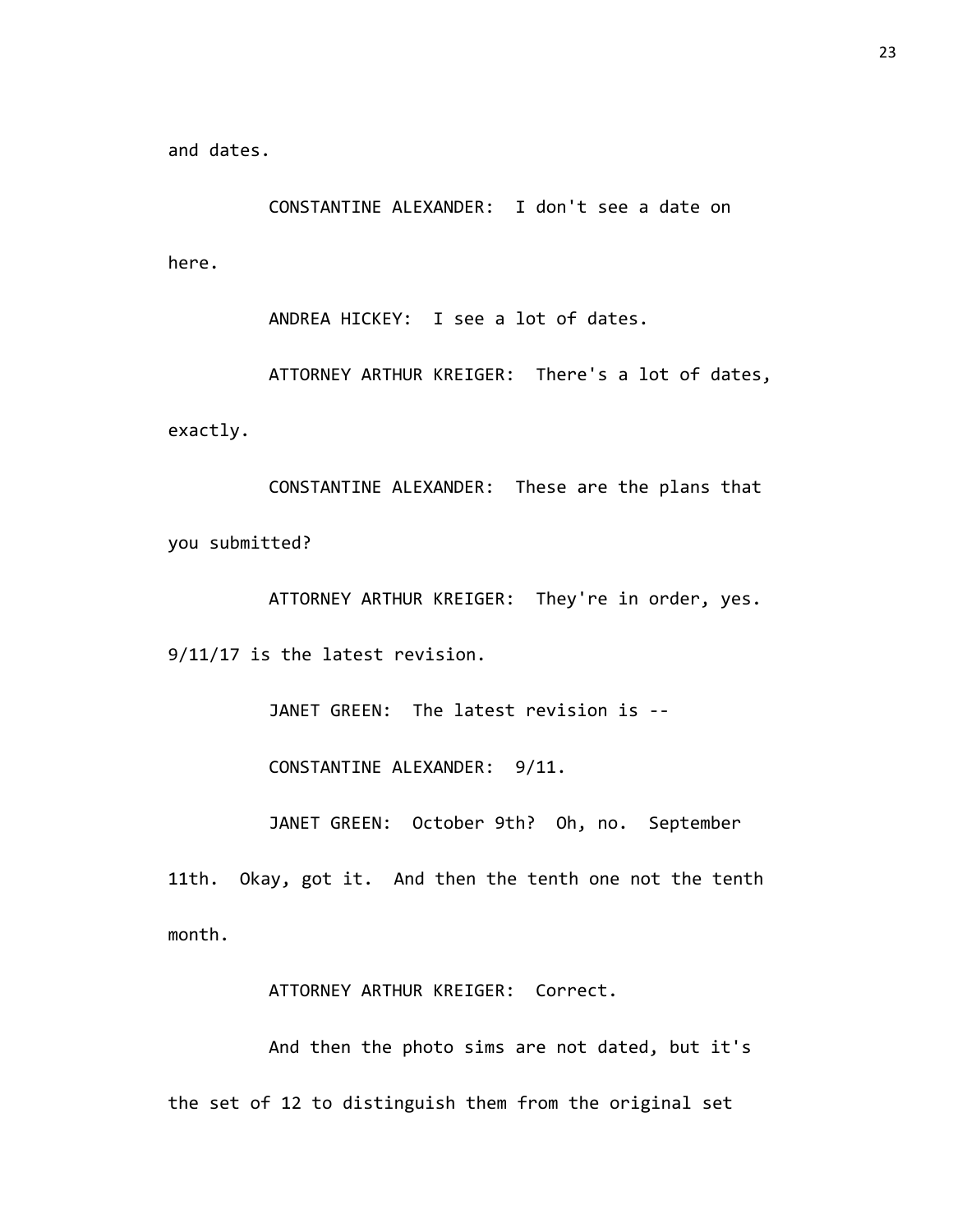which was only ten because it didn't have one of these locations. So I just wanted to describe what I was submitting for the record.

CONSTANTINE ALEXANDER: Well, let me just show you, these are the plans that we would tie our relief to. And these are the photo simulations. Do you have any problems with those?

ATTORNEY ARTHUR KREIGER: The ones we just distributed. Yeah, no, that's right.

CONSTANTINE ALEXANDER: No, you didn't distribute the plans?

> ATTORNEY ARTHUR KREIGER: Yes. Correct. CONSTANTINE ALEXANDER: Okay. Discussion or we ready for a vote? JANET GREEN: Ready. ANDREA HICKEY: Ready. CONSTANTINE ALEXANDER: Okay. The Chair moves that we make the following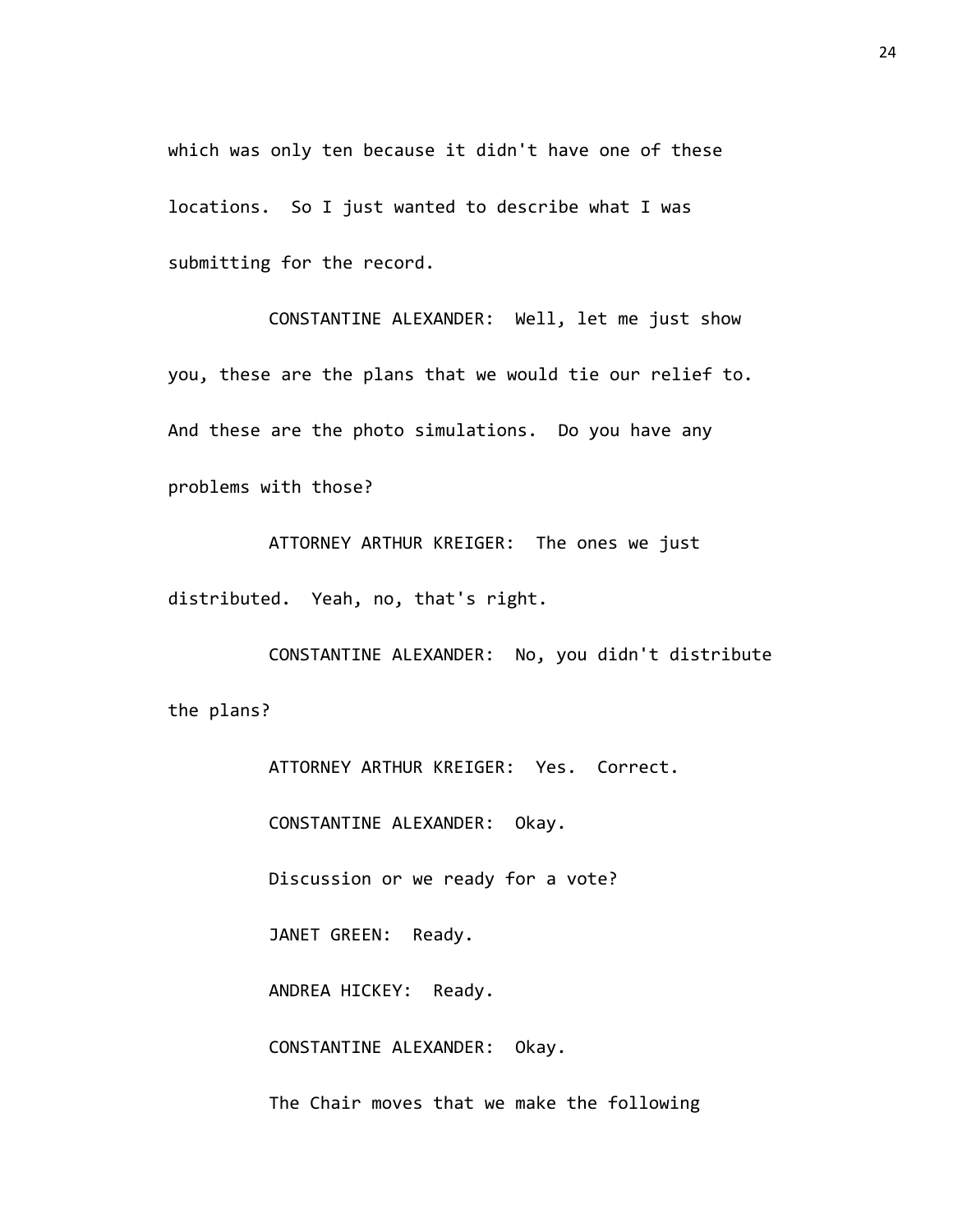findings with regard to the relief being sought:

That the requirements of this Ordinance cannot be met without the Special Permit that's being requested.

That traffic generated or patterns of access or egress resulting from what is proposed will not cause congestion, hazard, or substantial change in established neighborhood character.

That the continued operation of or development of adjacent uses as permitted in the Ordinance will not be adversely affected by what is being proposed.

That no nuisance or hazard will be created to the detriment of the health, safety, and/or welfare of the occupant of the proposed use or the citizens of the city.

And that what is being proposed will not impair the integrity of the district or adjoining district or otherwise derogate from the intent and purpose of this Ordinance.

So based on these findings, the Chair moves that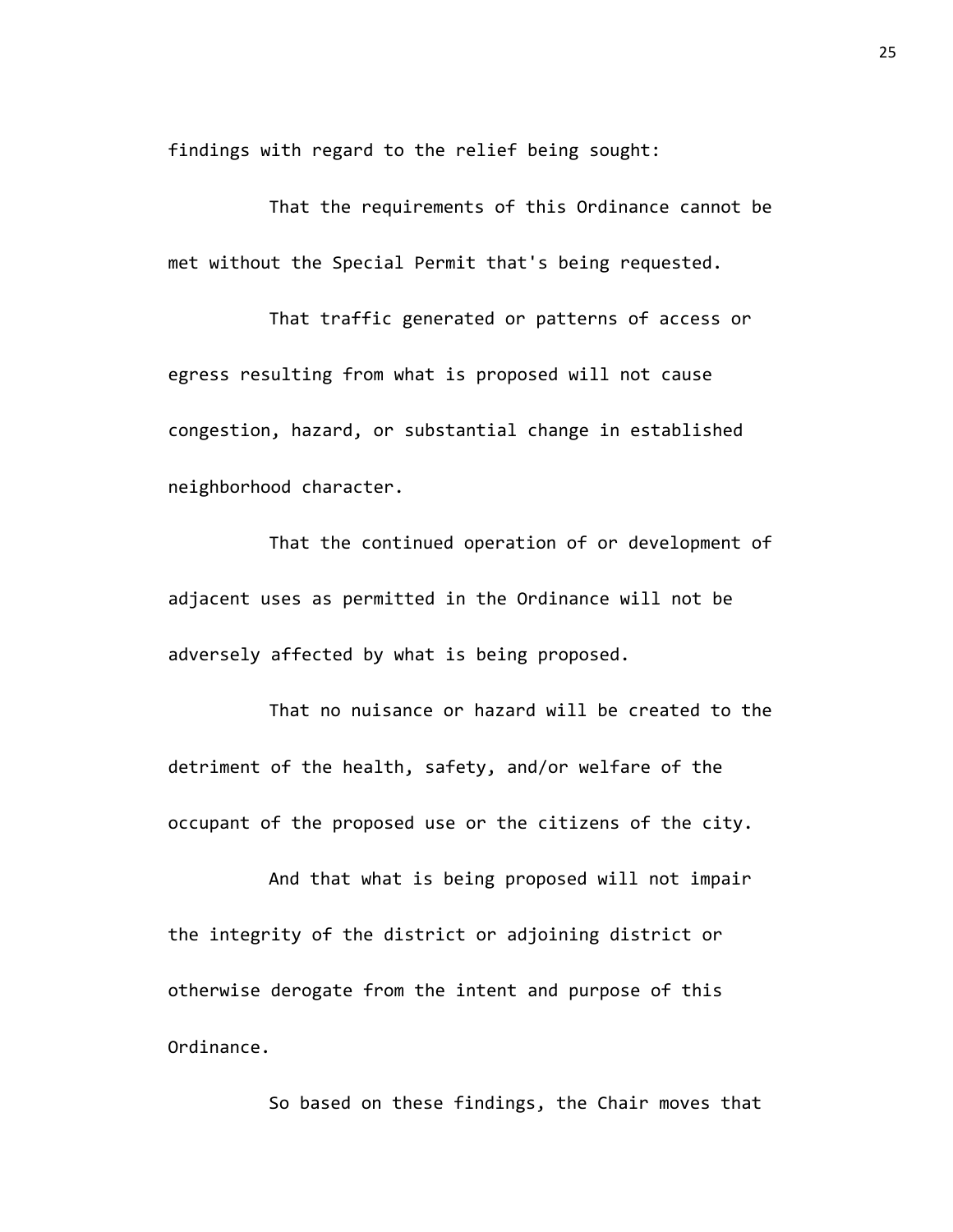the petitioner be granted the Special Permit it is seeking subject to the following conditions:

One, that the work proceed in accordance with the plans submitted by the petitioner and initialled by the Chair.

> And these are the ones that we just talked about. ATTORNEY ARTHUR KREIGER: Okay.

CONSTANTINE ALEXANDER: That upon completion of the work, the physical appearance and visual impact of the proposed work will be consistent with the photo simulations submitted by the petitioner and initialled by the Chair.

ATTORNEY ARTHUR KREIGER: Submitted tonight, correct.

## CONSTANTINE ALEXANDER: Okay.

Three, that the petitioner shall at all times maintain the proposed work so that its physical appearance and visual impact will remain consistent with the photo simulations previously referred to.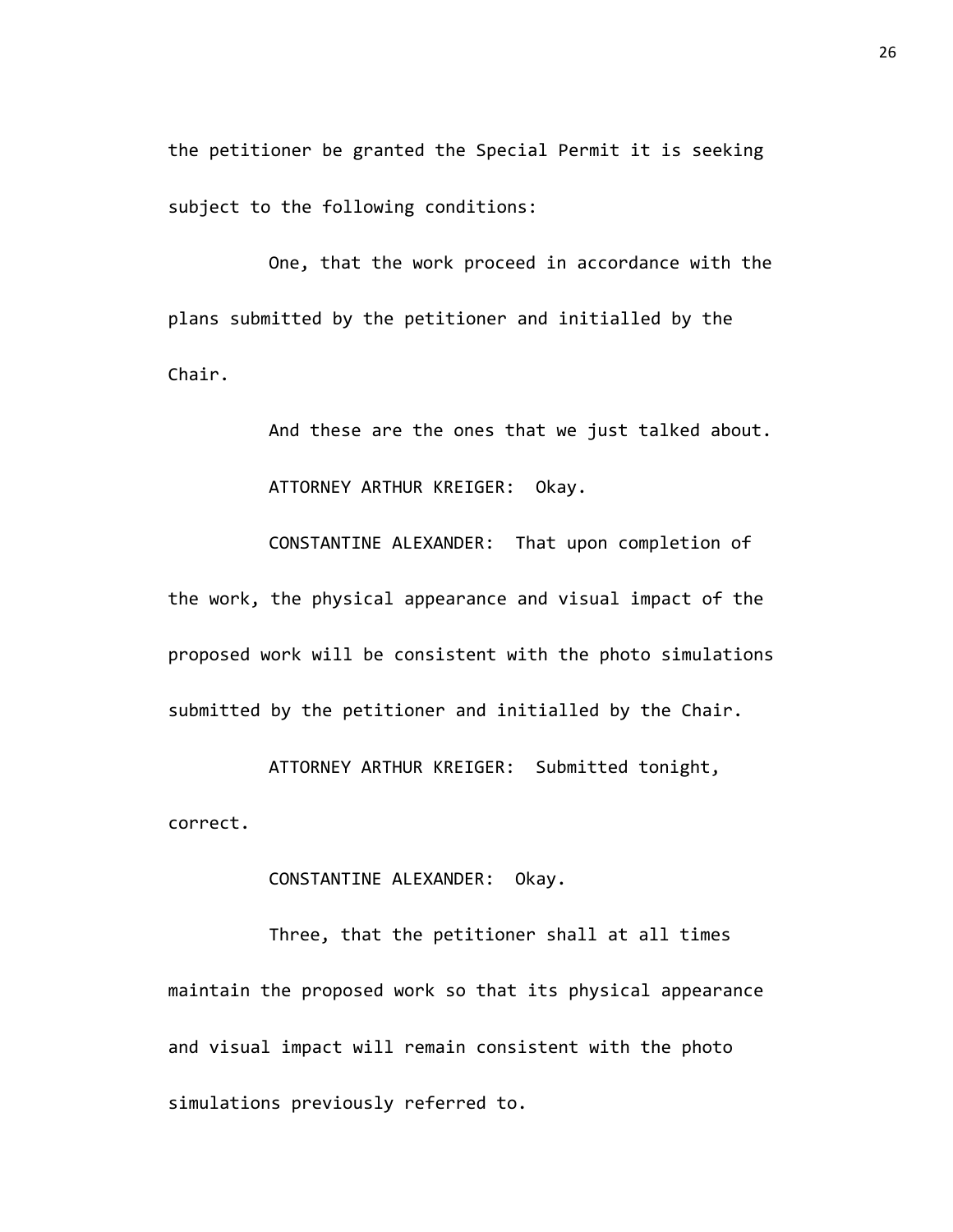Four, that should the petitioner cease to utilize the equipment approved tonight for a continuous period of six months or more, it shall promptly thereafter remove such equipment and restore the building on which it is located to its prior condition and appearance to the extent reasonably practicable.

And that -- next one does not apply.

We have further conditions that we impose on all of our telecom cases which I will read, they're a little bit long, you've heard them before I believe.

ATTORNEY ARTHUR KREIGER: Yes.

CONSTANTINE ALEXANDER: Inasmuch as the

transmission of electromagnetic energy waves is a matter of societal concern and scientific study, a Special Permit is also subject to the following conditions:

A, that the petitioner shall file with the Inspectional Services Department each report it files with the federal authorities regarding electromagnetic energy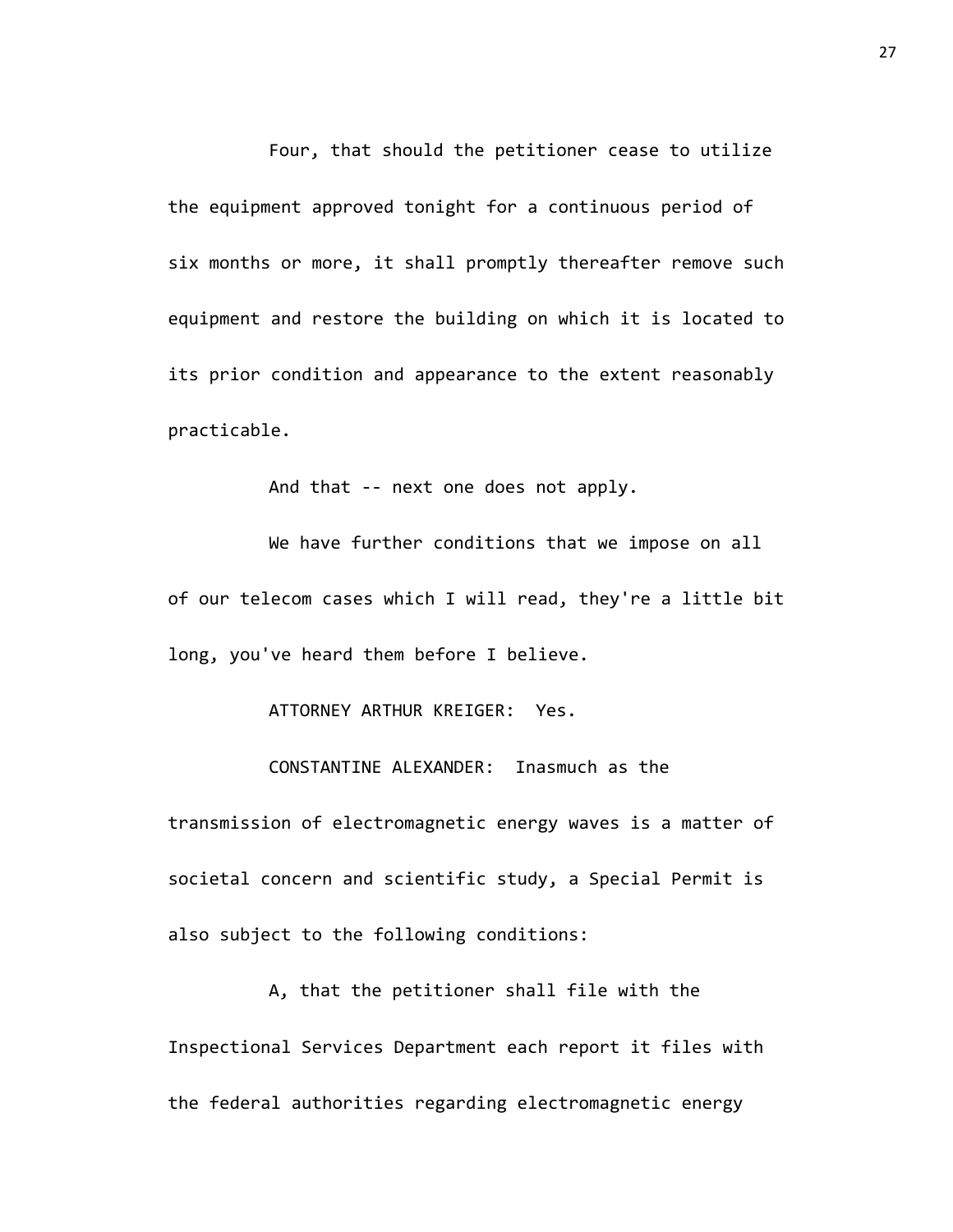waves emissions emanating from all the petitioner's equipment on the site. Each such report shall be filed with the Inspectional Services Department no later than ten business days after the report has been filed with the federal authorities. Failure to timely file any such report with the Inspectional Services Department shall ipso facto terminate the Special Permit granted tonight.

B, that in the event at any time federal authorities notify the petitioner that its equipment on the site, included to but not limited to the Special Permit granted tonight, fails to comply with requirements of law or governmental regulation, whether with regard to the admissions of electromagnetic energy waves or otherwise, the petitioner, within ten business days of receipt of such notification of such failure, shall file with the Inspectional Services Department a report exposing in reasonable detail that such failure has occurred and the basis for such claimed failure. The Special Permit granted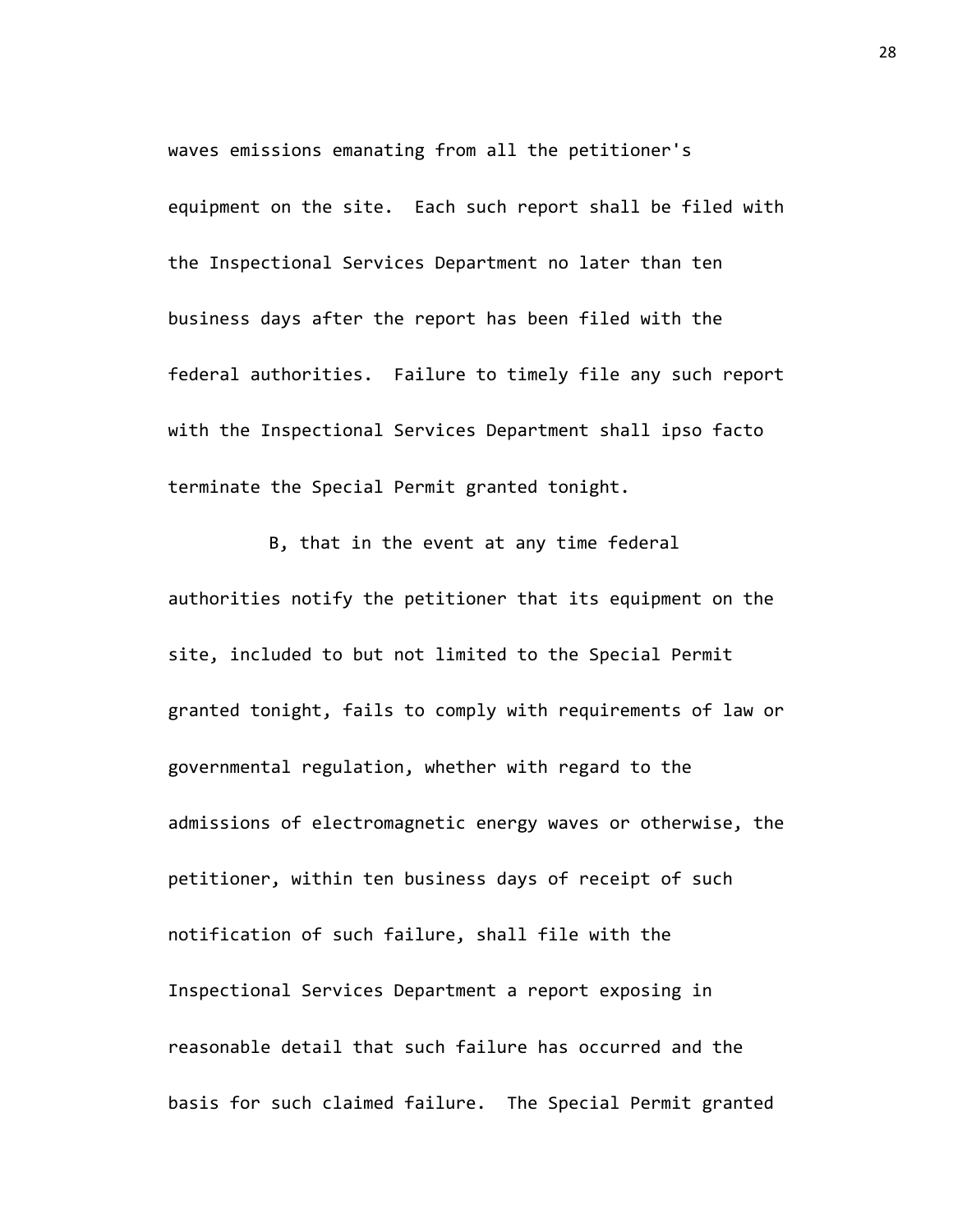tonight shall ipso facto terminate if any of the petitioner's federal licenses are suspended, revoked, or terminated.

C, that to the extent a Special Permit has terminated pursuant to the foregoing paragraphs A and B, the petitioner may apply to this Board for a new Special Permit provided that the public notice concerning such application discloses in reasonable detail that the application has been filed because of a termination of Special Permit pursuant to paragraphs A or B above. Any such new application shall not be deemed a repetitive petition, and therefore will not be subject to the two-year period during which repetitive petitions shall not be filed.

And D, that within ten business days after receipt of a Building Permit for the installation of the equipment subject to this petition, the petitioner file with the Inspectional Services Department a sworn Affidavit of the person in charge of the installation of equipment by the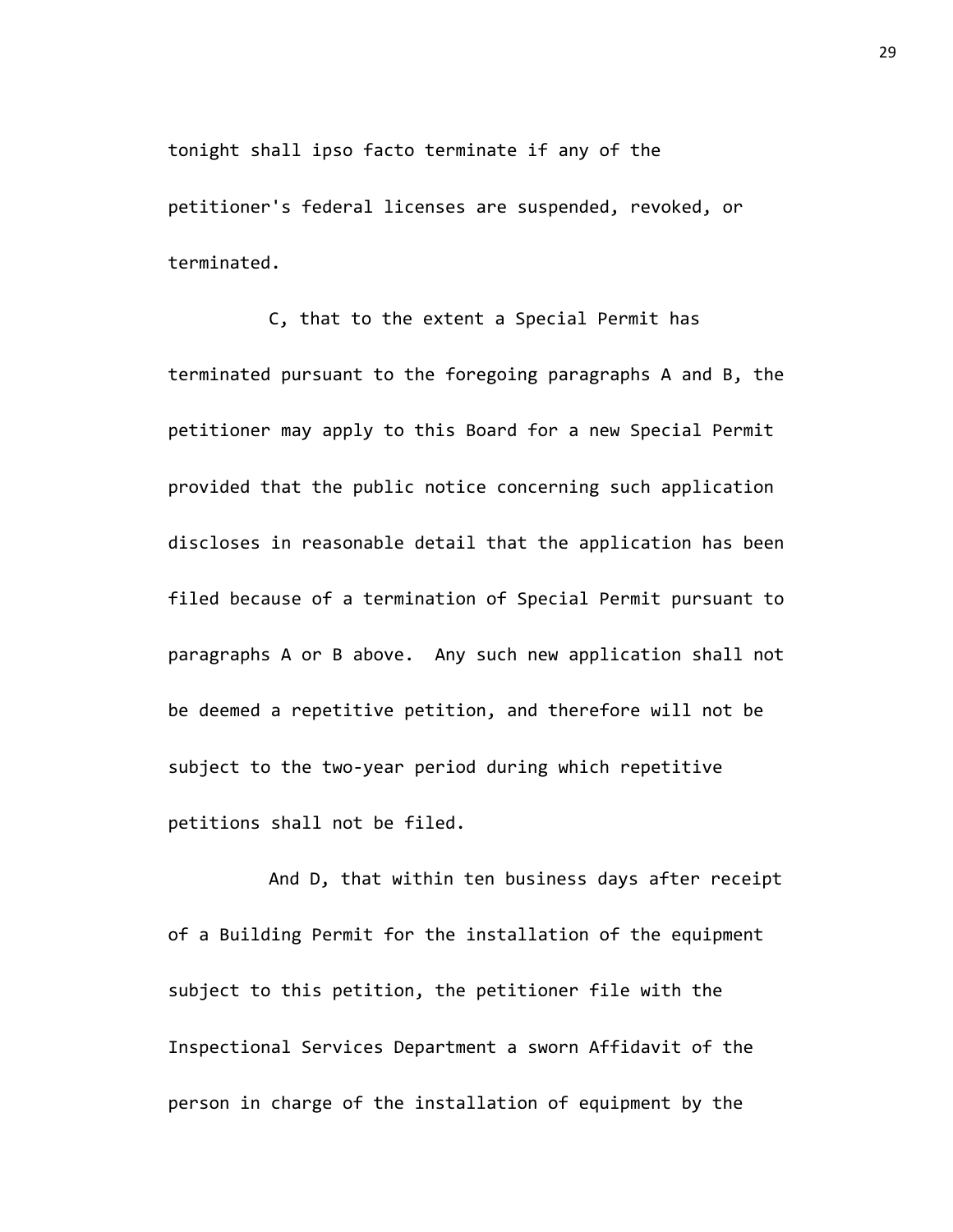petitioner with a geographical area that includes Cambridge stating that A, he or she has such responsibility, and B, that the equipment being installed pursuant to the Special Permit we are granting tonight will comply with all federal safety rules and will be situated and maintained in locations with appropriate barricades and other protections. Such individuals, including nearby residents and occupants of nearby structures, will be sufficiently protected from excessive radio frequency radiation under federal law.

So on the basis of these findings the Chair moves that we grant the Special -- I've already said that -- Special Permit subject to the conditions that I've just enumerated.

All those in favor please say "Aye."

(Aye.)

CONSTANTINE ALEXANDER: Five in favor. Special Permit granted.

ATTORNEY ARTHUR KREIGER: Thank you very much.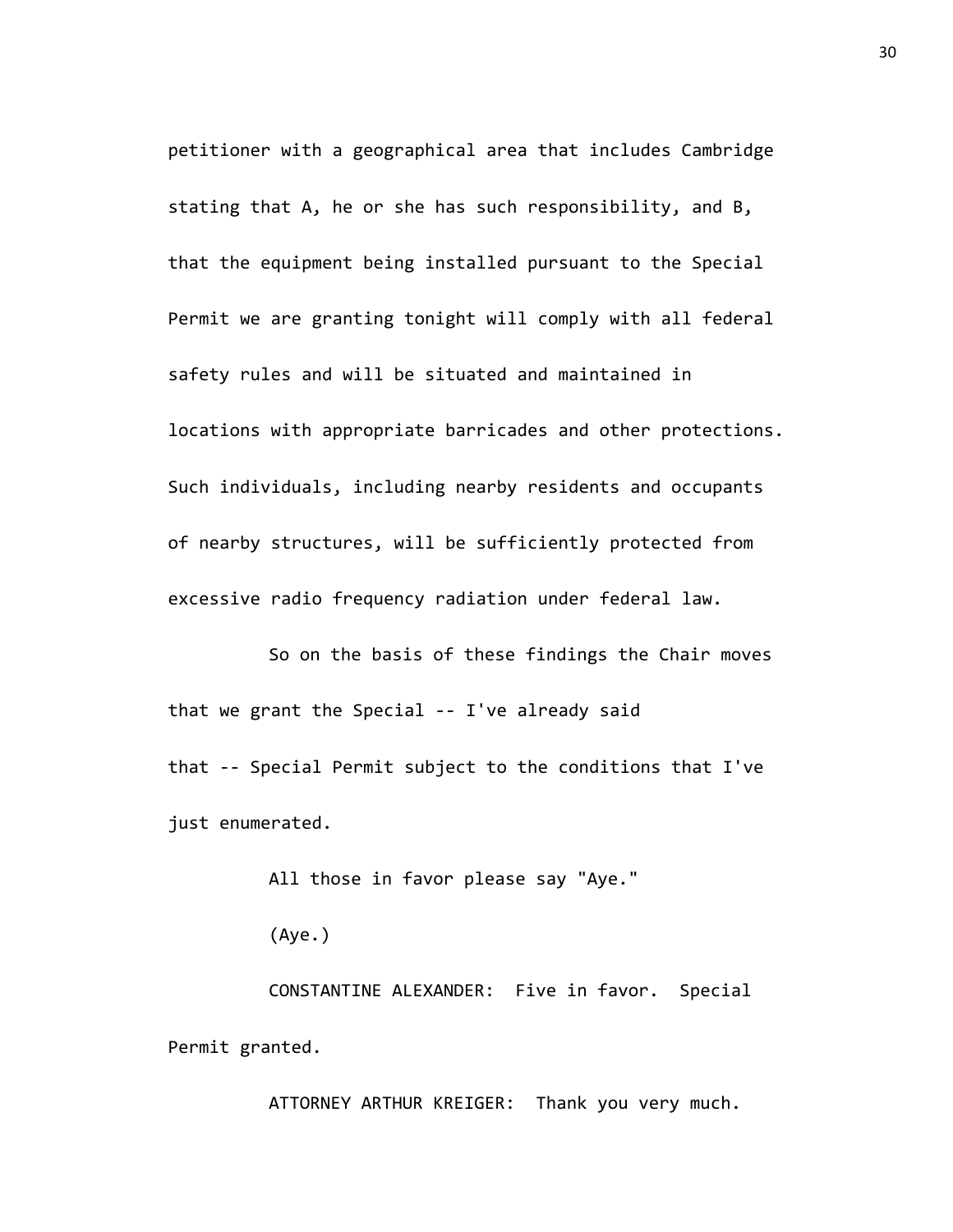(Alexander, Sullivan, Green, Hickey, Tedesco.)

\* \* \* \* \*

(7:35 p.m.)

(Sitting Members Case BZA-014122-2017: Brendan Sullivan, Janet Green, Andrea A. Hickey, Patrick Tedesco, Jim Monteverde.)

BRENDAN SULLIVAN: The Board will hear case No. 014122-2017, 32 Vassar Street.

Please introduce yourself for the record with your name and your address.

KELLEY BROWN: My name is Kelley Brown. I'm a

senior campus planner for MIT, 77 Mass. Ave.

BRENDAN SULLIVAN: Okay.

KELLEY BROWN: I got a --

JANET GREEN: You have to just move it over closer and it -- perfect.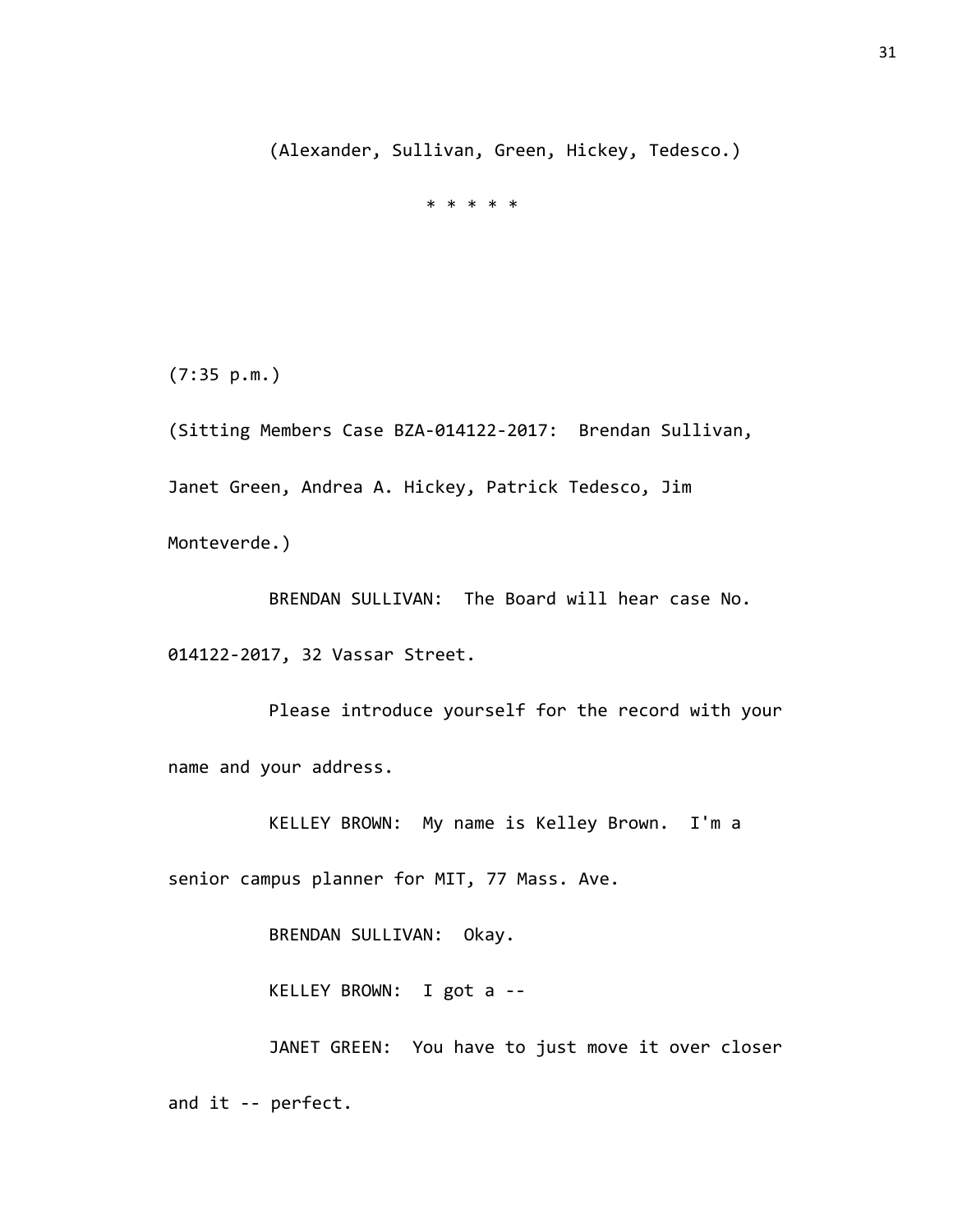KELLEY BROWN: I put together my own little package.

So we come to you tonight specifically to obtain a Special Permit for our parking garage because we wish to have a valet service, we call it attendant assist service in the Stata garage that is at 32 Vassar Street. And the Zoning Ordinance prohibits blocking in any vehicle in your layout of your parking lot or parking garage, and -- but does allow in 6.43.5a to allow for such valet parking with -- under the conditions of the Special Permit. So we are doing this because we're taking out a lot of parking over the next few months. We've already taken out about 100 spaces because we're building a -- actually exhibit B here in your package is probably the best. It's actually sort of towards the back, it's the map. So what you see actually it's, yeah, 152 spaces that are being taken out for the construction of the central utility plant, including some lay down space. And then we're also going to demolish the

32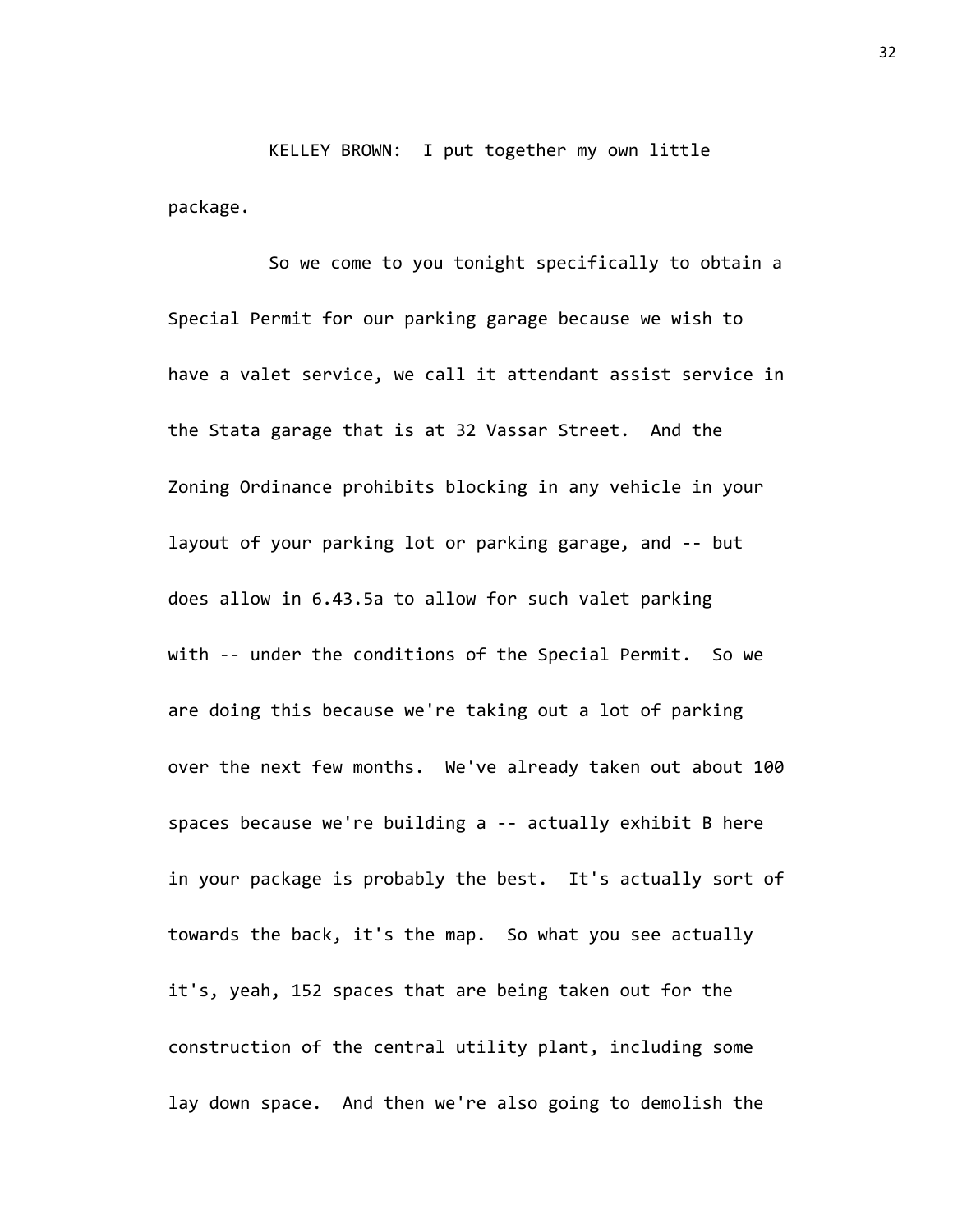west garage on -- also on Vassar Street west of Mass. Ave. which is 372 parking spaces. So altogether it's 524 spaces. And we are not gonna get any new spaces back until the Kendall Garage, which is currently under construction, the academic side of MIT will get 500 spaces in that garage which is gonna be a net loss, but it will be more than we have today.

BRENDAN SULLIVAN: What do the 384 people do when they lose those spaces?

KELLEY BROWN: Well, that's actually exactly what we're here to talk about. They're gonna have this valet parking system that will provide what they need sort of campus-wide. We looked into other alternatives, but we decided that this is probably the easiest and cheapest and most convenient.

JANET GREEN: This is temporary?

KELLEY BROWN: I think it will be. I mean, I cannot -- we haven't really made a determination that it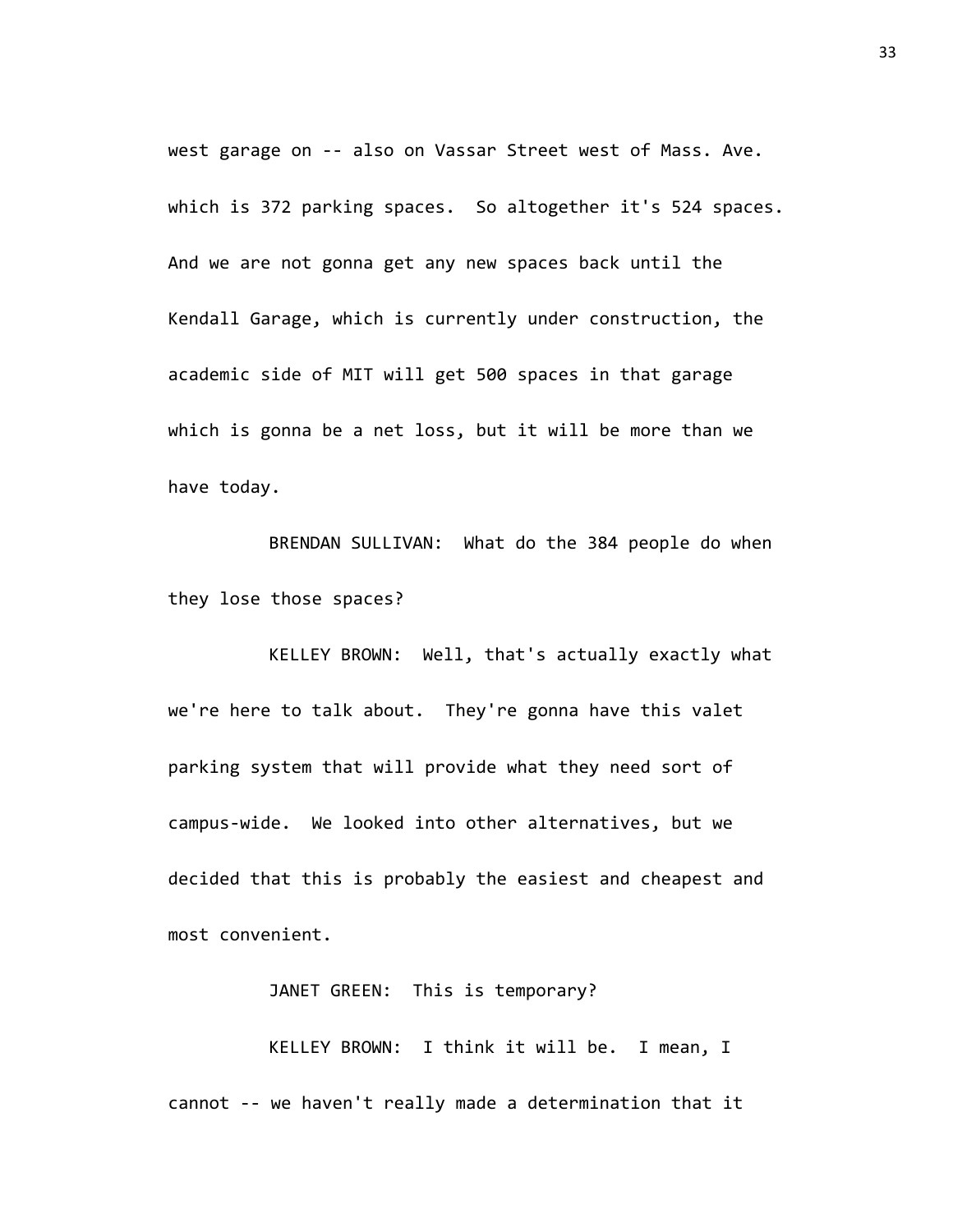will be, but because it costs money and we are building a garage alternatively at great expense, I expect that we will stop the service, yeah.

JANET GREEN: So net, how many parking spaces are lost?

KELLEY BROWN: Well, if you include --

JANET GREEN: (Inaudible).

KELLEY BROWN: Yeah, I know it's confusing. If you take away the 524, but in my discussions with the city officials, they want, they suggest that these 136 spaces kind of count as parking spaces. So, okay, we end up with 388 net loss, you know, in this current round. In the future as I say, we'll get back, we'll get back those spaces.

BRENDAN SULLIVAN: That's my question, so what do those 388 do now when they lose their spaces that you're adding -- you're taking away, you're adding to this garage and then --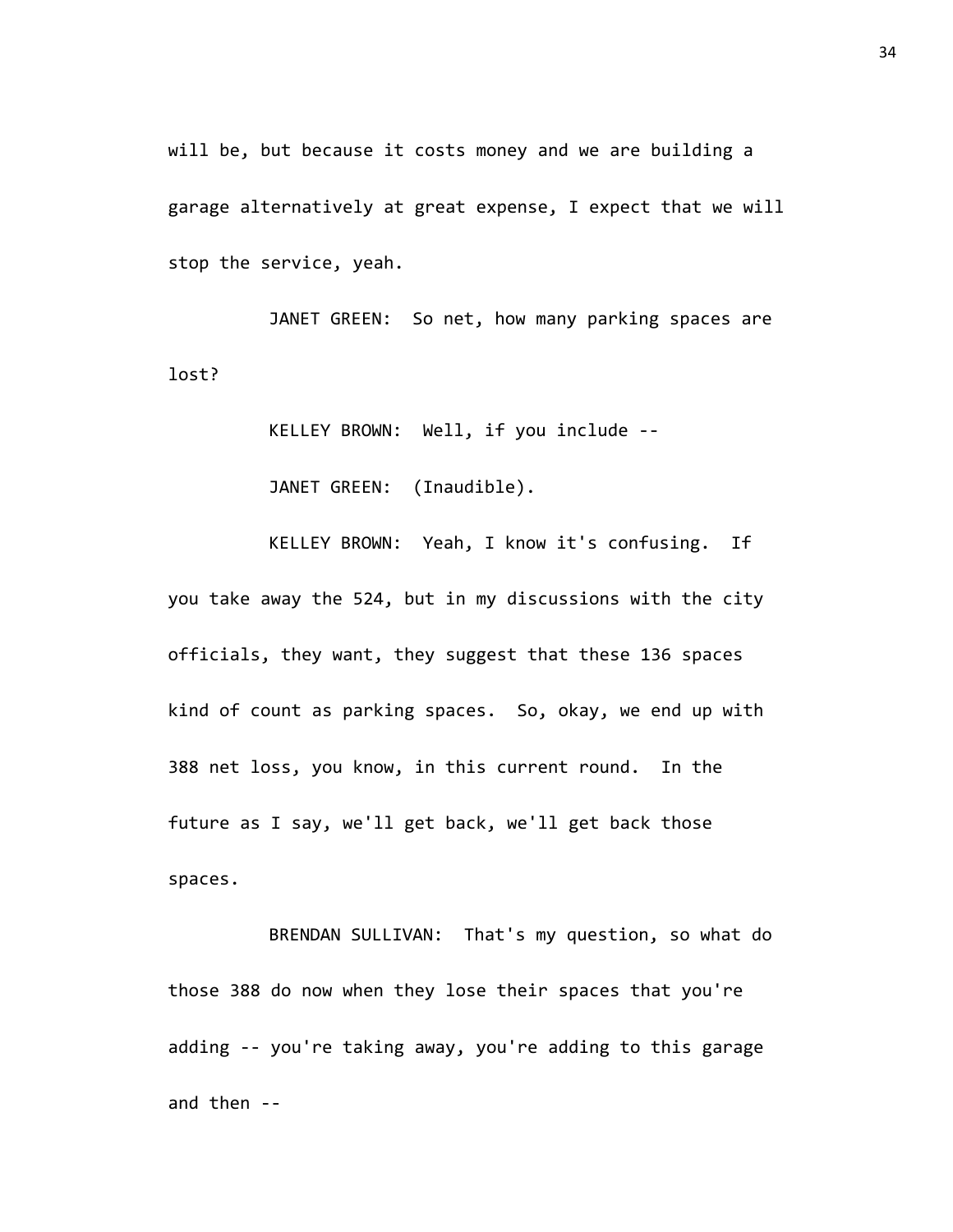KELLEY BROWN: Right. We're doing a couple of things. No. 1, we're running our garages at higher occupancy. The existing facilities, we're taking storage out of some of the garages and to use them for parking instead of storage. We're using garages that really hadn't been used very effectively at all previously.

## BRENDAN SULLIVAN: Something.

KELLEY BROWN: And that's really the nature of it. It's better use of existing resources. But one of the -- one of the difficulties is the location of this parking that we're losing in the west garage and in the north of campus is very proximate to the central campus and where most people want to be. When we distribute them, they're not gonna be very happy if we send them a mile away to park. So we decided that it was worth the money and it made sense to run this attendant assist service in order to kind of concentrate people exactly where they'd like to be.

BRENDAN SULLIVAN: I notice in your presentation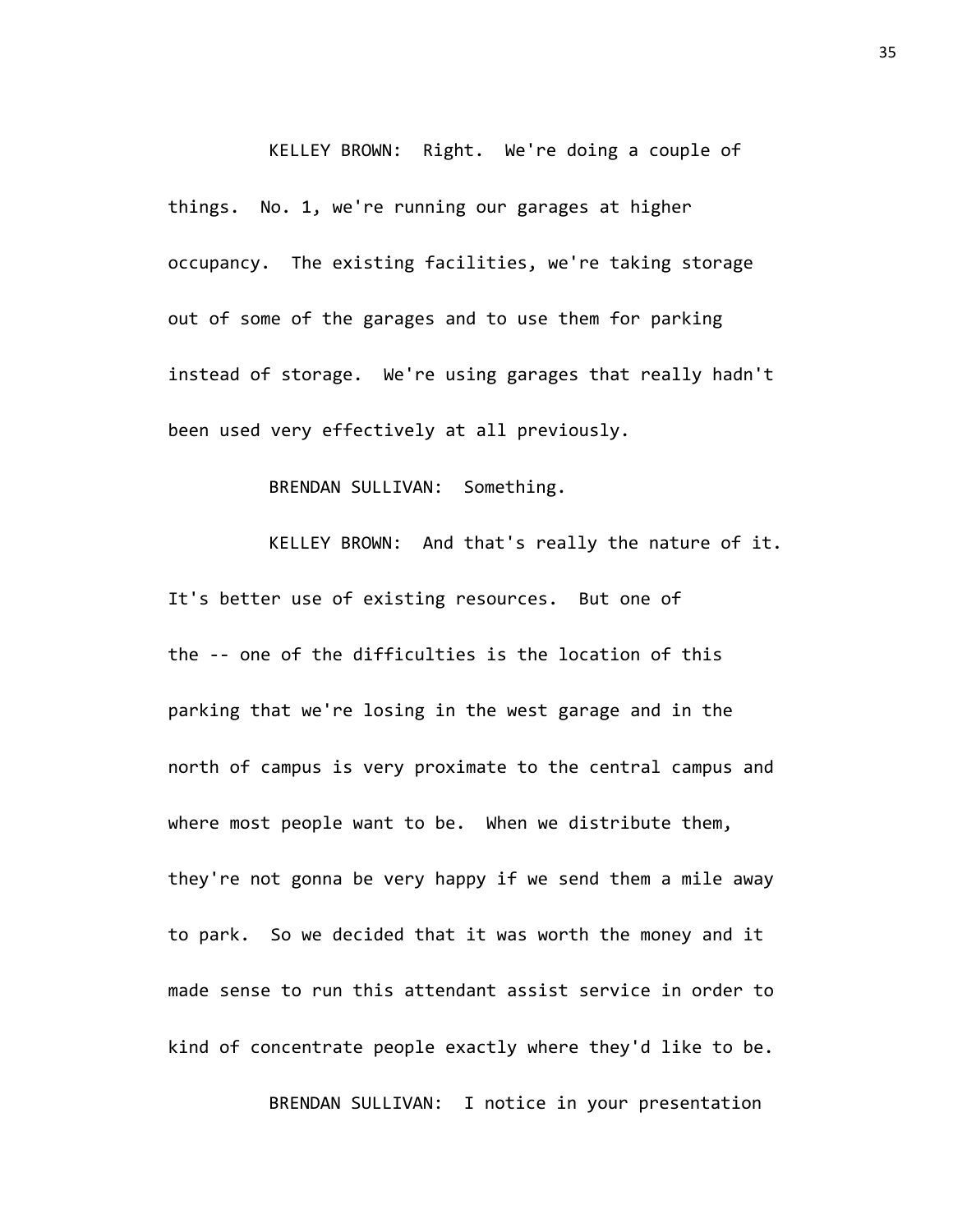you said that the Stata -- is that correct?

KELLEY BROWN: Stata.

BRENDAN SULLIVAN: Stata. -- garage has sort of a peak/off peak which is different than the surrounding areas. And so just touch on that very briefly as to who uses it and why we all don't, they all don't rush in at eight o'clock in the morning I guess.

KELLEY BROWN: Right.

JANET GREEN: They leave at six.

KELLEY BROWN: Well, some do and some don't.

And so if you look at C, exhibit C, it's actually gone -- the print is a little tricky, but what we're looking at there is entries. Up the top it is kind of the overall count in the garage. So what you see is it slowly climbs until about, what is that? About one o'clock. It kind of peaks, peaks out. And what you see there below is the entries in the morning and then the exits in the evening. And I don't actually have, I don't have the comparison to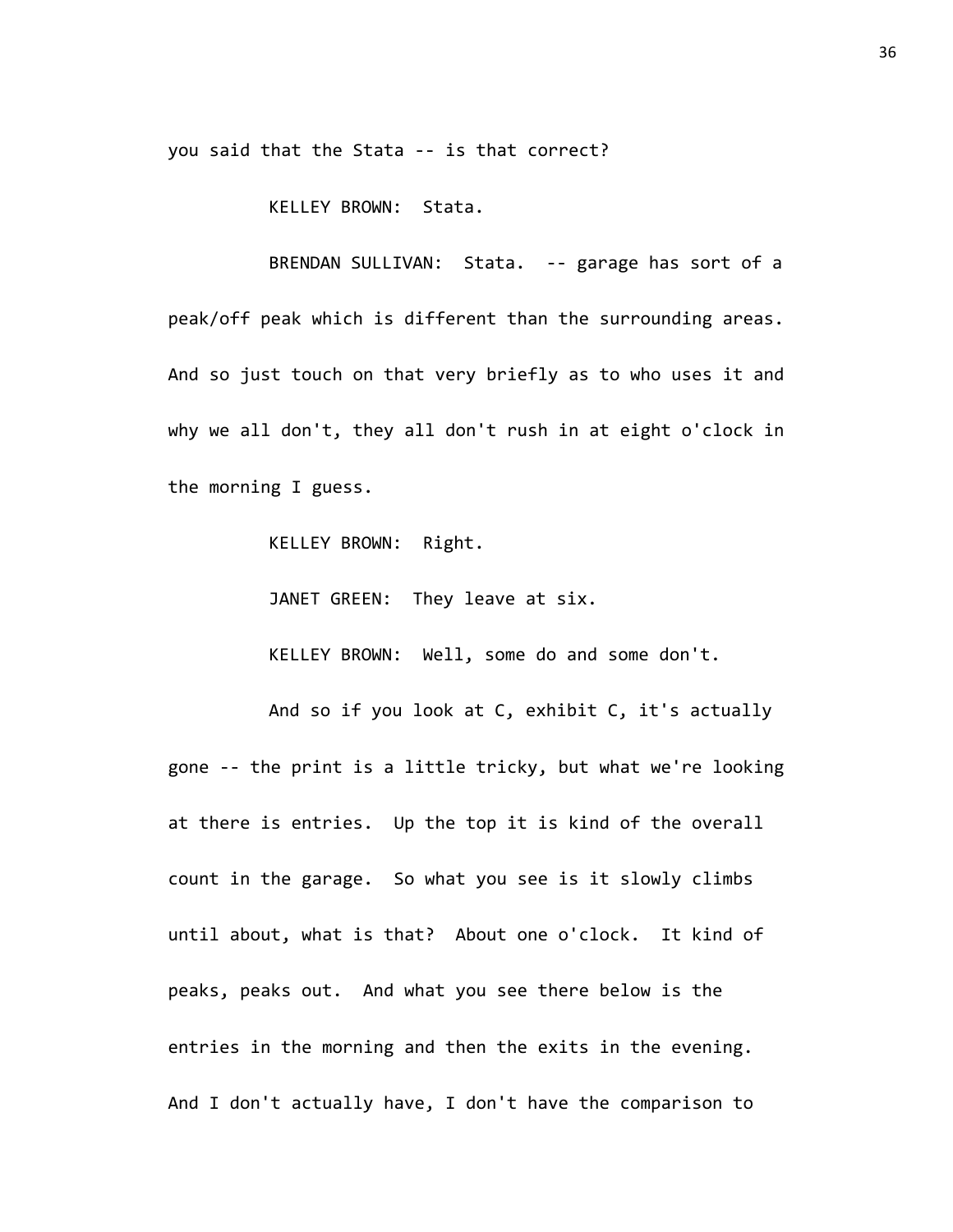most commercial garages, but in all our traffic work, what we find is our peak hours are much lower than the typical commercial operator I think because some people come in, you know, professor X comes in to teach his class at ten. He is not there at eight o'clock in the morning. And students -- well, students are not really relevant here. But even the staff have pretty staggered hours. So that --

BRENDAN SULLIVAN: Okay, so your presentation basically says that it will not conflict with other comings and goings in the surrounding area?

KELLEY BROWN: Right. There's about 12,000 cars average daily traffic.

BRENDAN SULLIVAN: Yeah, to the best of your --

KELLEY BROWN: 636 spaces.

BRENDAN SULLIVAN: Yeah.

KELLEY BROWN: I was -- I do contain some reference to comparison to the Kendall traffic study which is adding 1100 spaces and several thousand trips and finds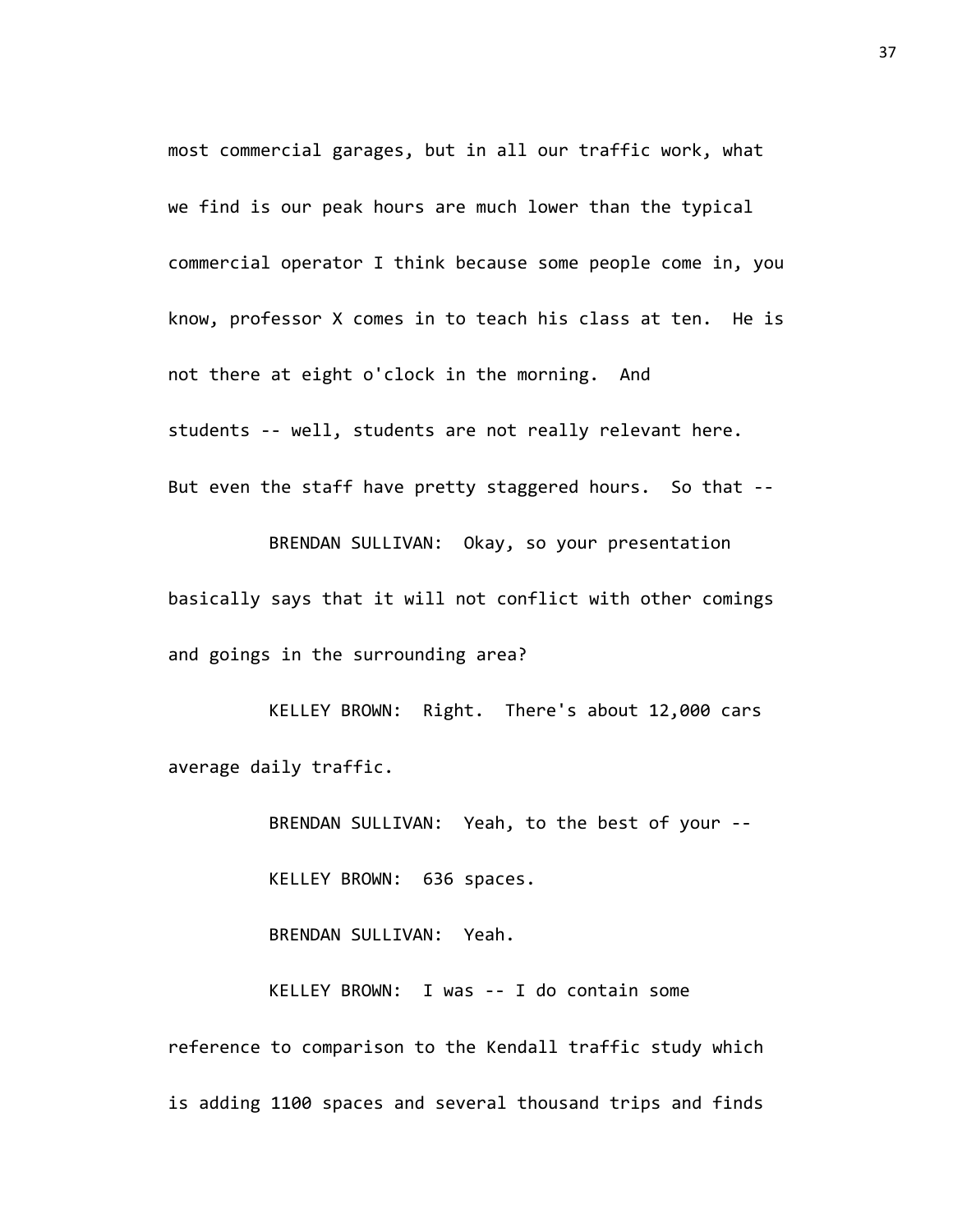that even with that, the nearest intersection continues to operate at exactly the same level of service. So this is de minimus in relation to that.

> BRENDAN SULLIVAN: Okay. Anything else to add? KELLEY BROWN: No.

BRENDAN SULLIVAN: Any questions?

JIM MONTEVERDE: Just one.

On the parking spaces that you lose in total, in sum total, are any of those spaces that you lose either handicapped spaces or electric vehicle or otherwise preferred location vehicles?

KELLEY BROWN: Sure. Every parking lot has -- certainly has handicapped spaces. And I cannot say for certain that we had electric vehicle spaces in the west garage. We may have, I'm not sure. So it's possible we've lost a couple of those.

JIM MONTEVERDE: Do you think you will lose any of those, or handicap spaces, did you lose any of those?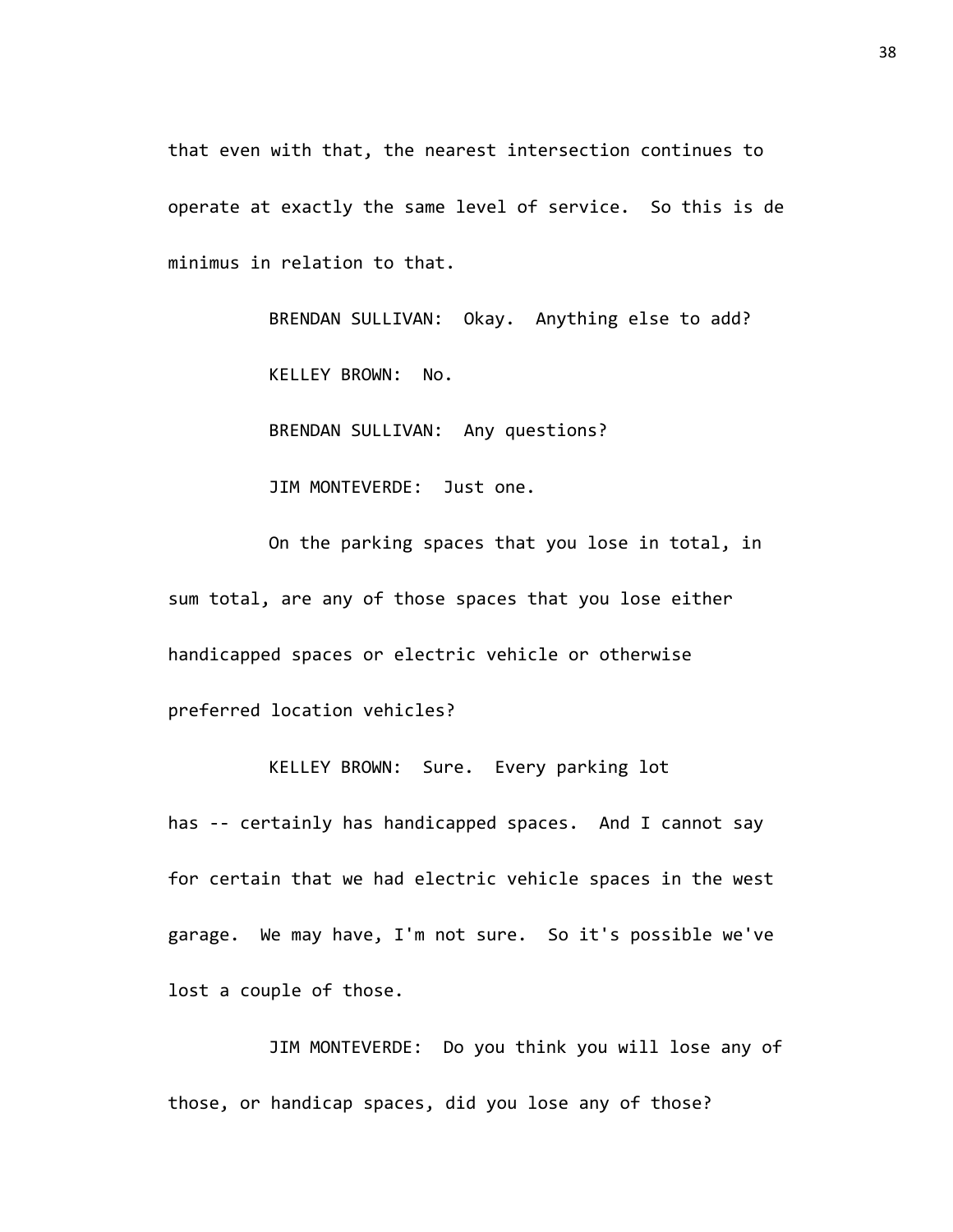KELLEY BROWN: Well, you, you have handicapped spaces when you have the parking, right? So when the parking goes away, you don't have the handicapped spaces either. The handicapped spaces are available wherever there is parking, you know, constructed and operated.

JIM MONTEVERDE: I guess what I'm asking is in the -- when you add the additional assisted valet, are there a percentage of those that will be either handicapped or electric vehicle?

KELLEY BROWN: Well, the Stata garage has, I can't quote you exactly how many, I know that they have several electrical vehicles stations.

JIM MONTEVERDE: No, I see those.

KELLEY BROWN: Yeah. And oh, yeah, they're marked on the plan, aren't they? So as well as you'll see on the plan the handicapped spaces available. What we find is that typically most handicapped spaces are under subscribed. So we find that we can accommodate pretty much everyone who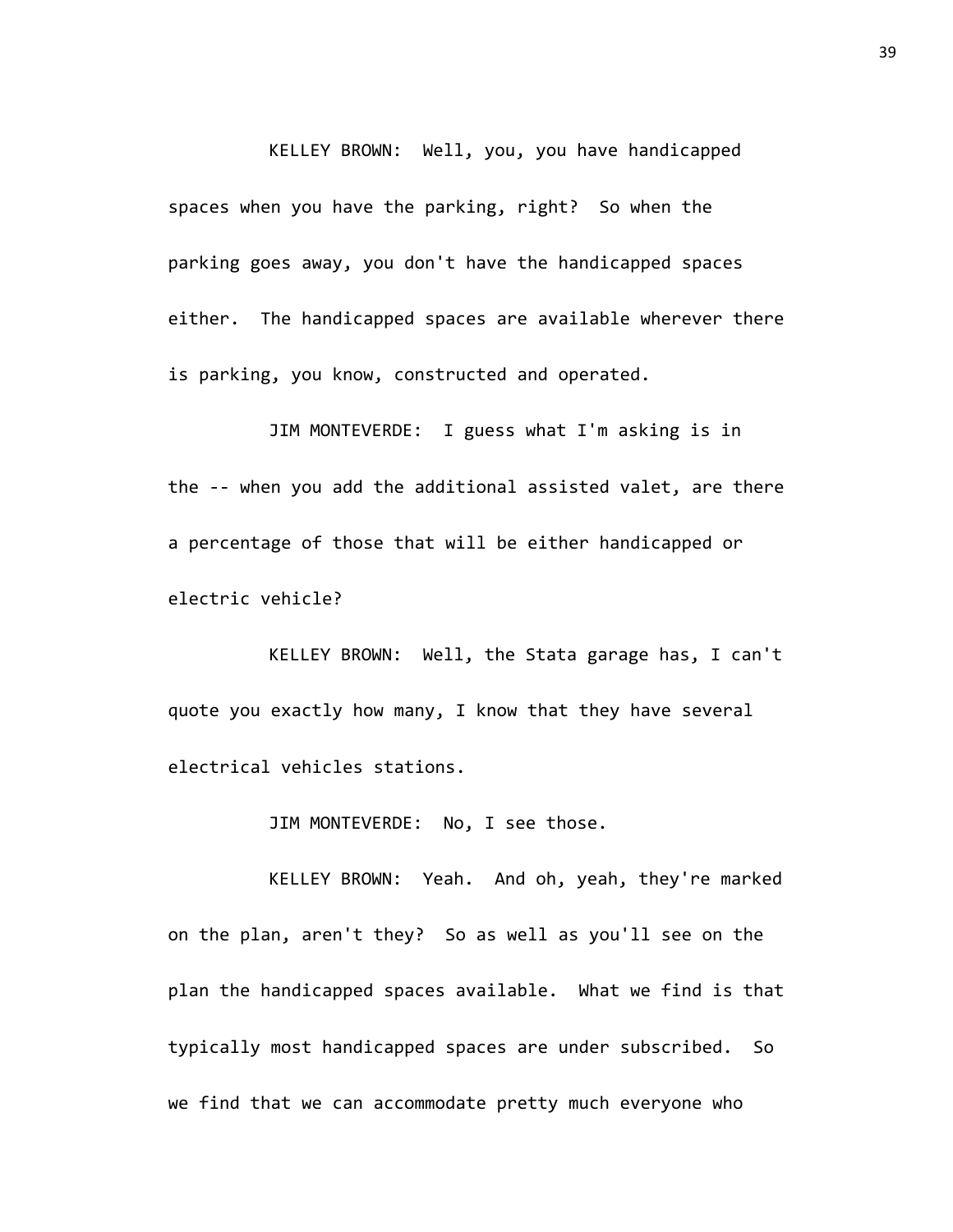needs, needs that. And if there is special conditions, which, you know, because we're making a lot of changes and moving people's parking assignments around, there is some people who come to us and say hey, you know, I have this special need and we accommodate that special need.

JIM MONTEVERDE: Thanks.

BRENDAN SULLIVAN: Patrick, any questions? PATRICK TEDESCO: No.

BRENDAN SULLIVAN: Andrea?

ANDREA HICKEY: I have a couple of questions.

So of the 524 spaces there now, are they assigned to someone specific? How is that parking utilized now by either the faculty, staff, is it open parking where you have a pass and you come in? Is it assigned parking?

KELLEY BROWN: Right. It's -- you're sort of assigned by region to create a certain amount of flexibility. So two or three parking lots or garages may be clumped together as the north or the west, and you have a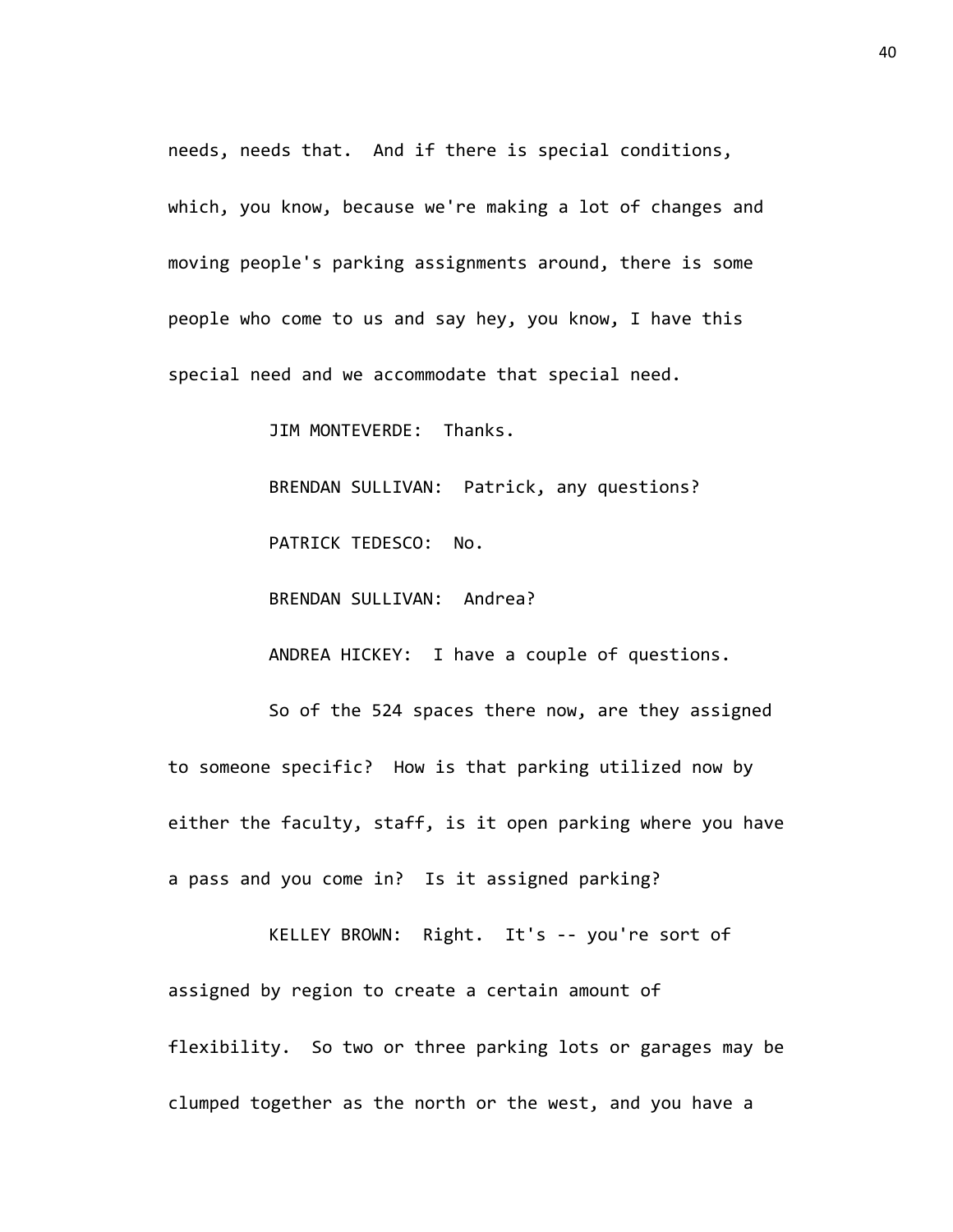pass on your car that says you're eligible to park in one of those areas, and then you use your identification card to swipe in and go into the lot.

ANDREA HICKEY: So what's the utilization rate just in general?

KELLEY BROWN: Sure.

ANDREA HICKEY: Can you speak to that of the spaces as they exist now?

KELLEY BROWN: Yeah. We've been running 83 percent, 85 percent campus-wide, some places a little higher and some a little lower. And we're gonna be moving that up to about 90 percent, which is a little high by commercial standards, but we think it's sustainable.

ANDREA HICKEY: Yeah, I mean I for one I'm really concerned about the impact on the neighborhood of the loss of so many spaces, and impatient people waiting for a valet to come and park their cars, circling the block trying to find a place to park. It concerns me --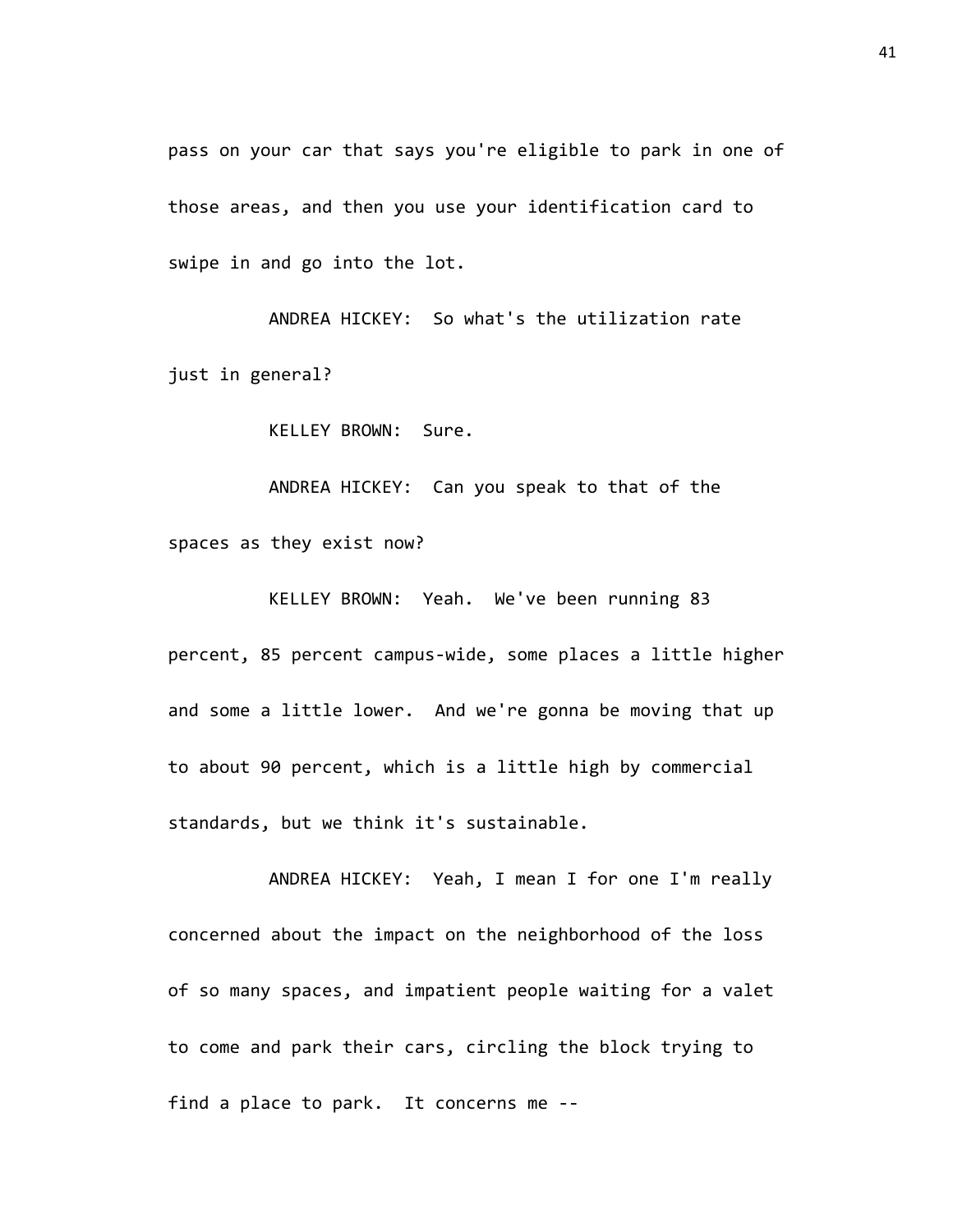KELLEY BROWN: Sure.

ANDREA HICKEY: -- the number of spaces that are being lost. It's significant. And I think that the impact on the neighborhood could be significant. Could you speak to that a little?

KELLEY BROWN: Sure. Well, I would -- I think I can say with some assurance that well before anybody saw someone circling the block in the neighborhood, we would have heard a lot about it from internal complaints. So we can't, we can't have a situation like that either. And I think what we're, what we're anticipating is that the number of folks that are assigned to the area can be well accommodated by this, this additional service.

ANDREA HICKEY: Do you use this type of service anywhere else on campus, this assisted parking?

KELLEY BROWN: Yeah. We've used it in one of the commercial facilities at One Broadway. And they used it as part of a construction period. They lost a substantial

42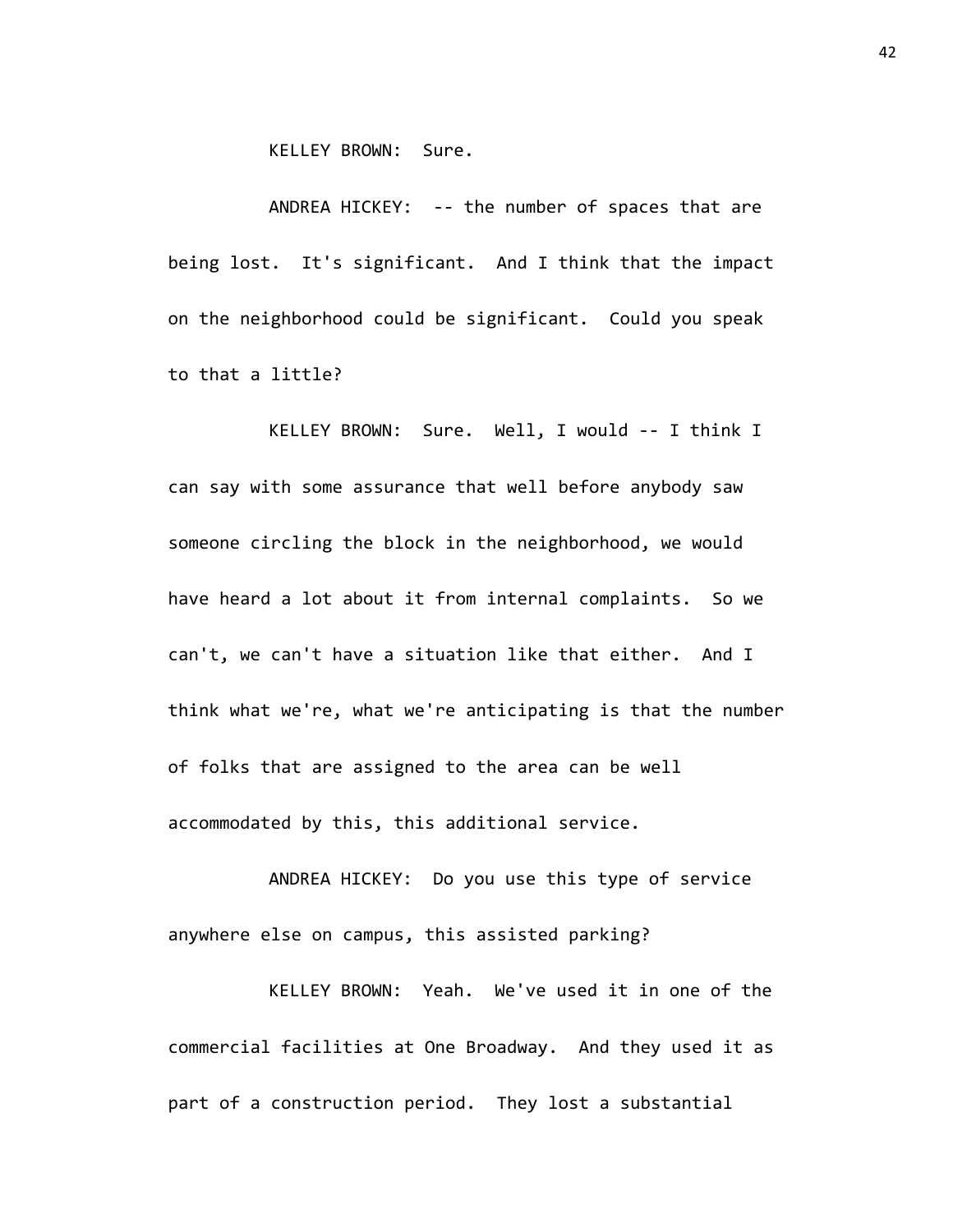section of their garage from construction.

ANDREA HICKEY: But not as a permanent solution to the loss of a --

KELLEY BROWN: No, that was a construction period effort. And we have not used it before previously on campus. It's pretty standard practice, though, with commercial operators, people who are running the service for us as people are, are run a similar service all over the place.

ANDREA HICKEY: Would the valets be outsourced or will they be employees of MIT?

KELLEY BROWN: No. They will be -- all the parking employees are already outsourced as you say to SP Plus. That's a contract that's been in place for decades.

ANDREA HICKEY: Thank you.

BRENDAN SULLIVAN: Janet, any questions?

JANET GREEN: I do. I'm concerned with the question that Patrick raised that there doesn't seem to be a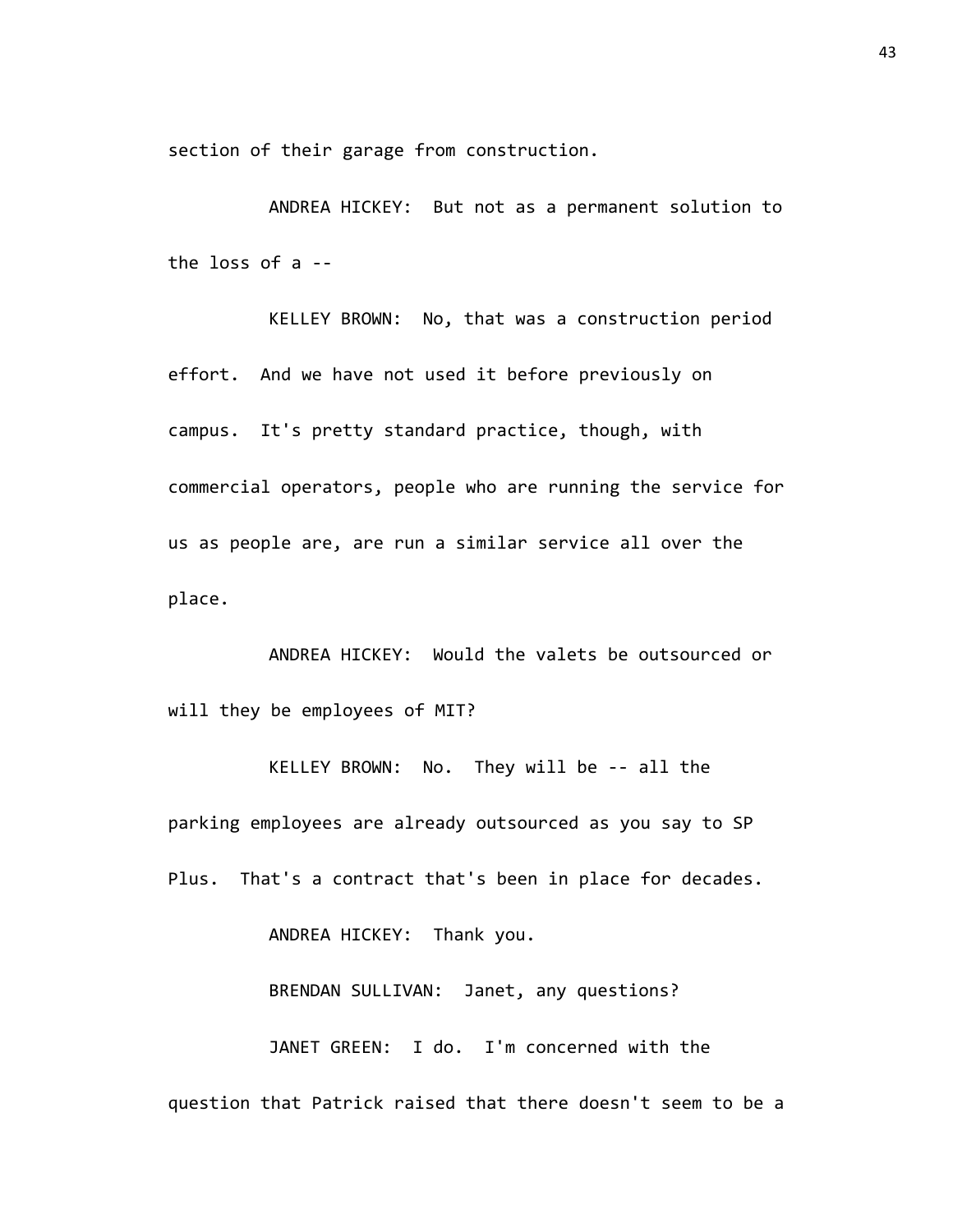specific plan for the handicap spaces or for people with handicaps coming to the garages. And I feel that this plan doesn't seem to address that. And the fact that you feel that they will find a space, I'm very happy about that, but where? And how? And how many do you have now? And what will you have later isn't included in this plan?

KELLEY BROWN: Well, the garage, it is, you know, additional -- there's already 600 and 60 some spaces in the garage, I'm not sure, I didn't count. And maybe we can look here if you'd like how many total handicapped spaces there are. I don't know. I would have to actually look. I'm not, I would have to actually study it to know what the exact occupancy of the spaces is and are they full? You know, do they fill on a daily or any time during the year? My understanding is that they do not, and anyone who had difficulty finding a space, we would definitely accommodate elsewhere and as close to their facility as we could. We do that on a regular basis with people who, you know, are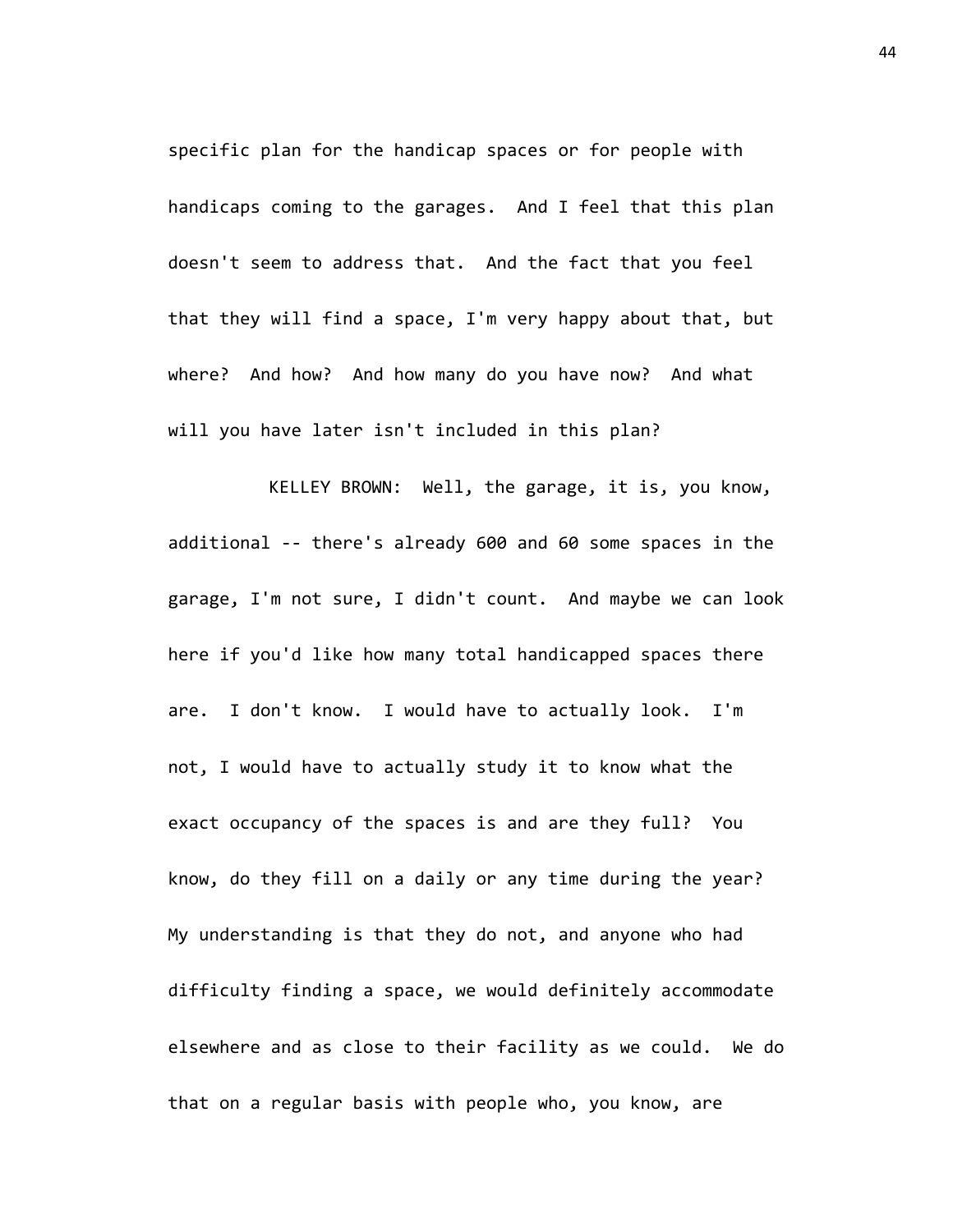temporarily disabled and need spaces right next to their facility. It's quite possible that Stata is not an appropriate place for that person. So we do a pretty good job with every individual.

JANET GREEN: I understand what you're saying about you feel that this will happen, but I would think that this proposal would include specifically a section on how you'll deal with handicapped parking, and I feel that it's inadequate as it stands because it does not have that.

KELLEY BROWN: Well, I guess, I guess I'm thinking about the exact service that's available, anyone who actually needs the -- uses the valet service -- I mean, the way that it works is that you just -- you are, if the garage was full and let's say you needed a handicap space and every single handicap space out of the, you know, 600 total spaces there was not available, you'd still be able to just pull up and park your car in the aisle just as the -- as is demonstrated in the floor plans there, and anyone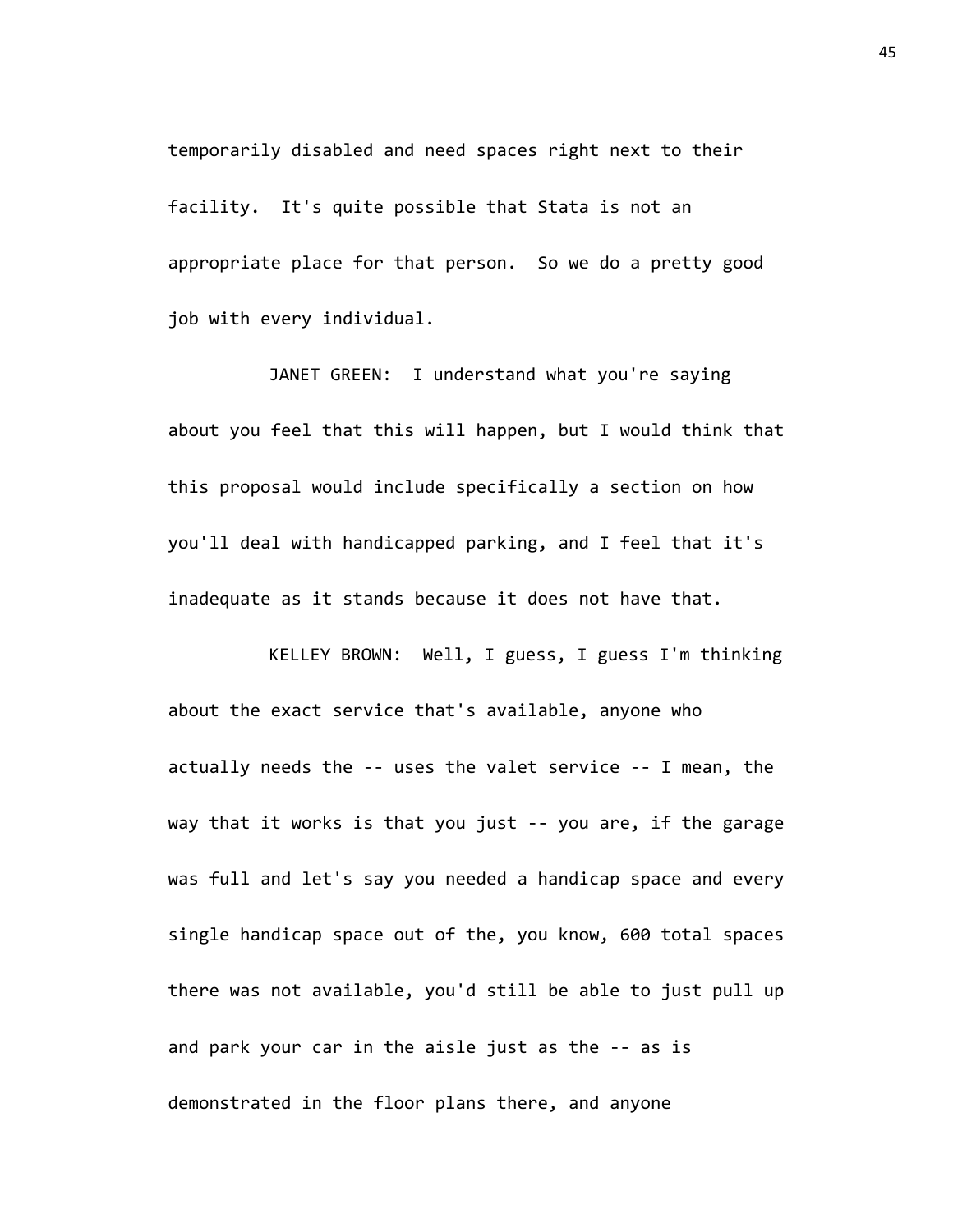handicapped or not would do that and just give their keys to someone to do it. And then they would be able to leave at the end of the day the exact same way. So there really would be no obstacle to a handicap person. They wouldn't need that handicap spot in effect because they just be handing their keys to the valet.

PATRICK TEDESCO: Janet, if I could, the Mass. Access Board requires a certain percentage of any structure or surface lot to be handicapped. I forget, Jim, if it's five percent.

JIM MONTEVERDE: That's what I --

KELLEY BROWN: Yeah, I'm sorry. Yeah, I was trying to remember myself what we have.

PATRICK TEDESCO: So if you're reducing at the end of the day your total inventory of structure and surface parking, then you may well be reducing the number of accessible spaces accordingly. But any new parking, certainly the 500-car garage that MITIMCo's building would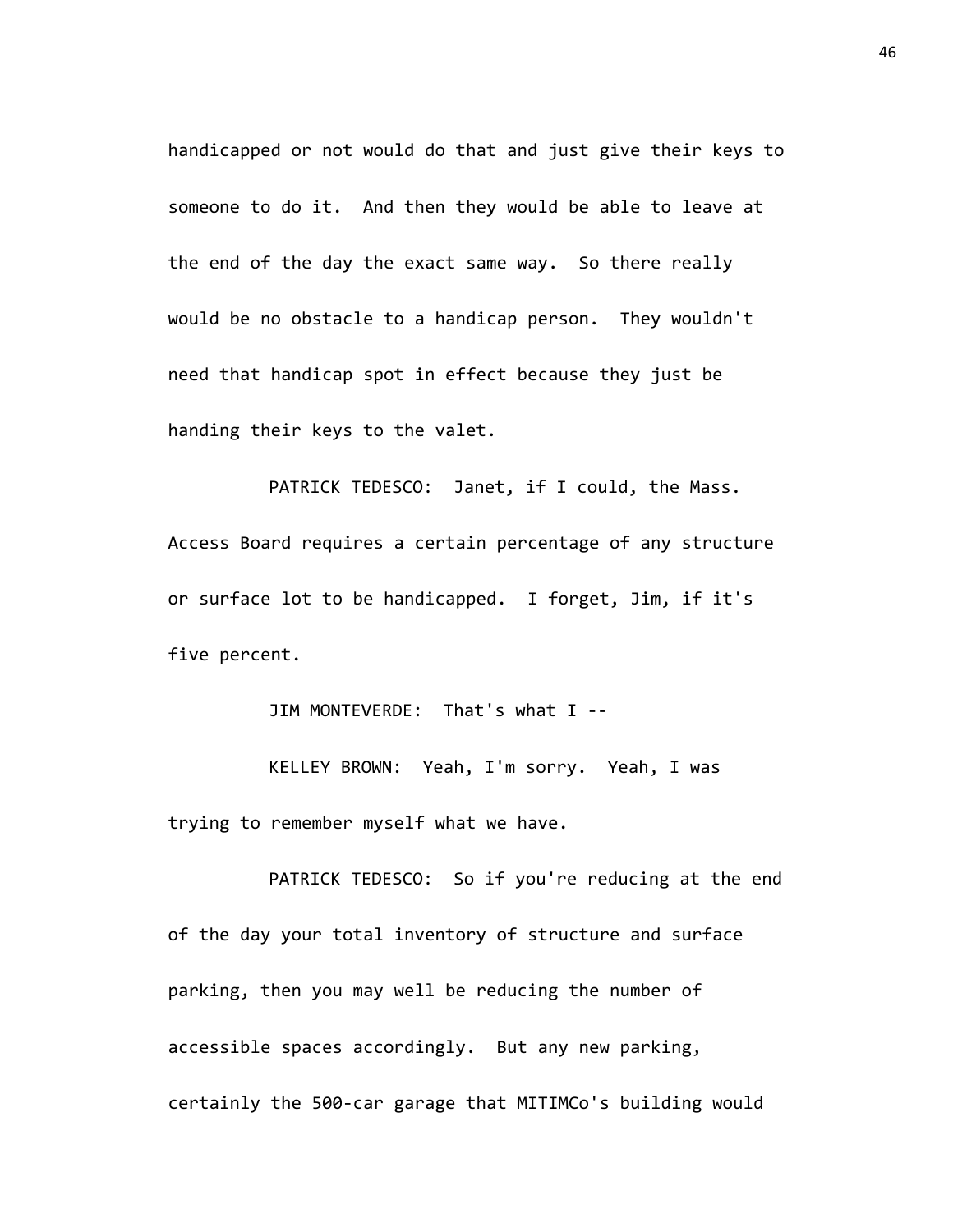absolutely have to have the bare minimum. And as far as the parking assist, in my experience I don't think valet parking attendants are allowed to block accessible spaces, at least I don't believe they should or do. Because a person in a special vehicle that needs the space to get in and out has to be able to access. Obviously if they did block an ADA space, the valet would be there to move the car.

KELLEY BROWN: Right.

PATRICK TEDESCO: But typically at least in the valet experiences I've had downtown, the accessible spaces at the end of the aisles or near the elevators should be left clear by valet. Now you may have an excess capacity of accessible spaces, I don't know, I'm not sure why you necessarily would unless there were special needs requested for some facilities, but whatever you build new will certainly have the bare minimum required by access --

JANET GREEN: You feel, Patrick, that the, the valet or assisted parking satisfies the needs of person with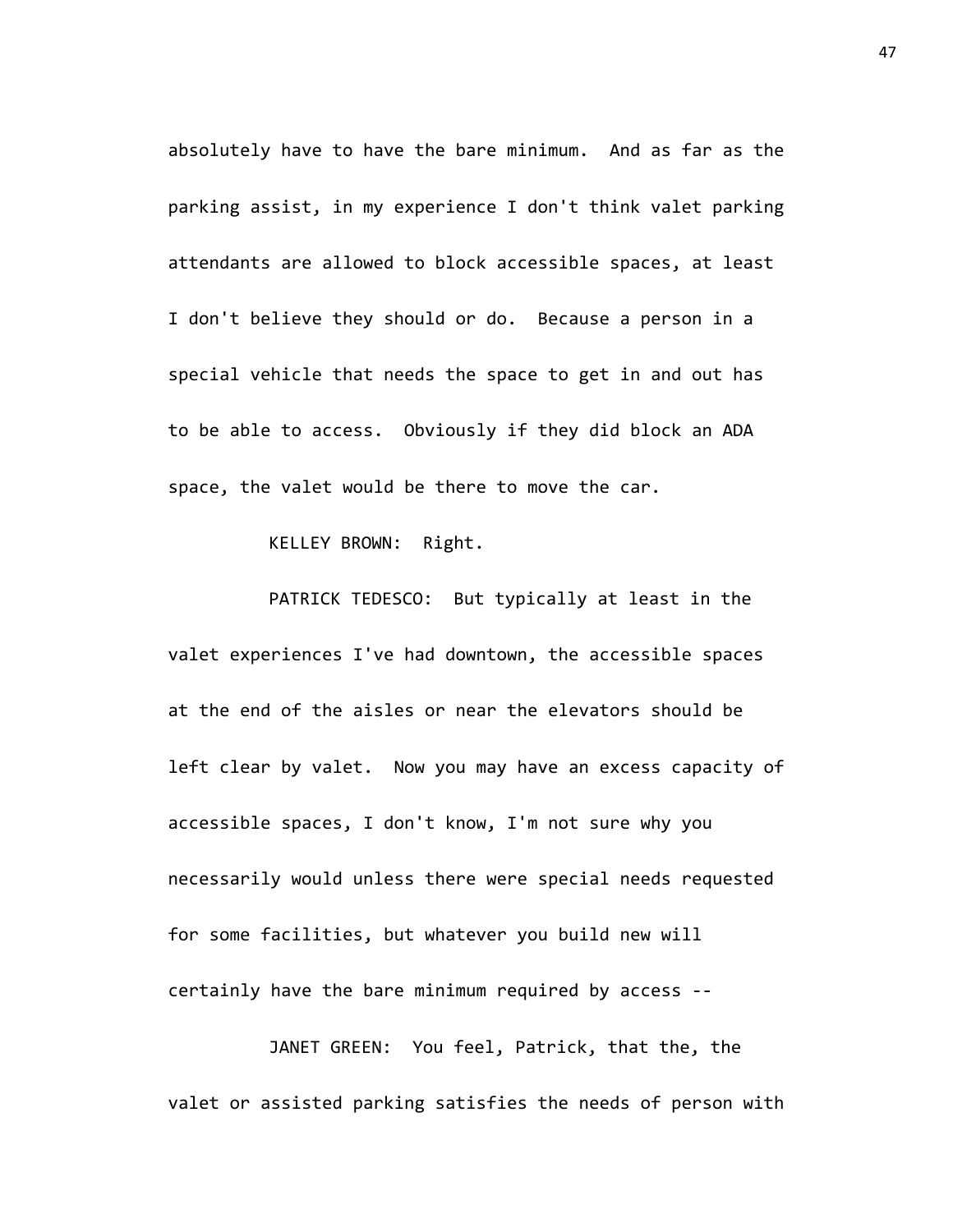a handicap?

PATRICK TEDESCO: I don't think the access board governs accessibility --

JIM MONTEVERDE: No.

PATRICK TEDESCO: -- for valet parking.

JIM MONTEVERDE: Yeah. Just looking at the configuration, I would assume if a an assisted vehicle -- or a person who is parked by valet assist is blocking an accessible space, the valet assist has the keys for that vehicle. They can move it. So someone can get in and out of that accessible spot. And I think just by doing the quick arithmetic, which was kind of what I was searching for before in my question, if in fact if you're deleting 687 spaces and assuming that five percent of those currently are accessible, that's like 30 spaces. And if what you're putting back is 136 spaces, five percent of those should be accessible which is five. I think as long as you can satisfy us that those numbers are complied with, that's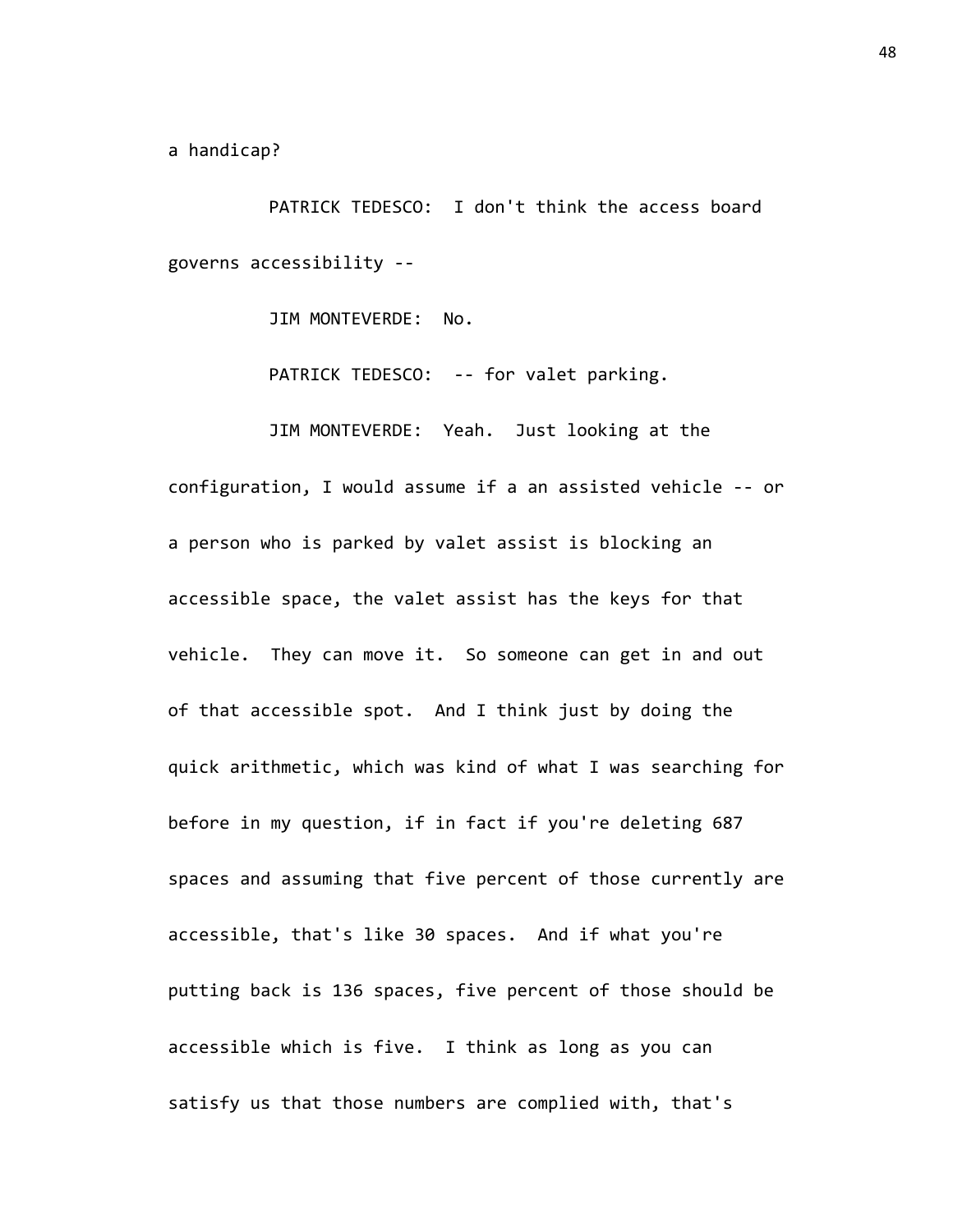really the answer to the question, is that yes, you will meet the minimum code requirement for, once you redo the arithmetic of the total number of parking spaces in the garage, self-park plus assist, that you're compliant for handicapped accessible. And I think the handicapped accessible also has to be placed in a certain location. If you notice your plan, they're all clustered around the elevator. So you may have to reconfigure one or two slots to make sure that they're not only accessible but close to your elevator. The fact that they may be undersubscribed is kind of a moot point. It's just regulation says you have to have it. So I think by the arithmetic it suggests they'll actually have it. So I really don't think it's really going to be an issue as long as you're aware of it.

KELLEY BROWN: Okay.

JANET GREEN: Thank you. BRENDAN SULLIVAN: Anything else? JANET GREEN: I'm good.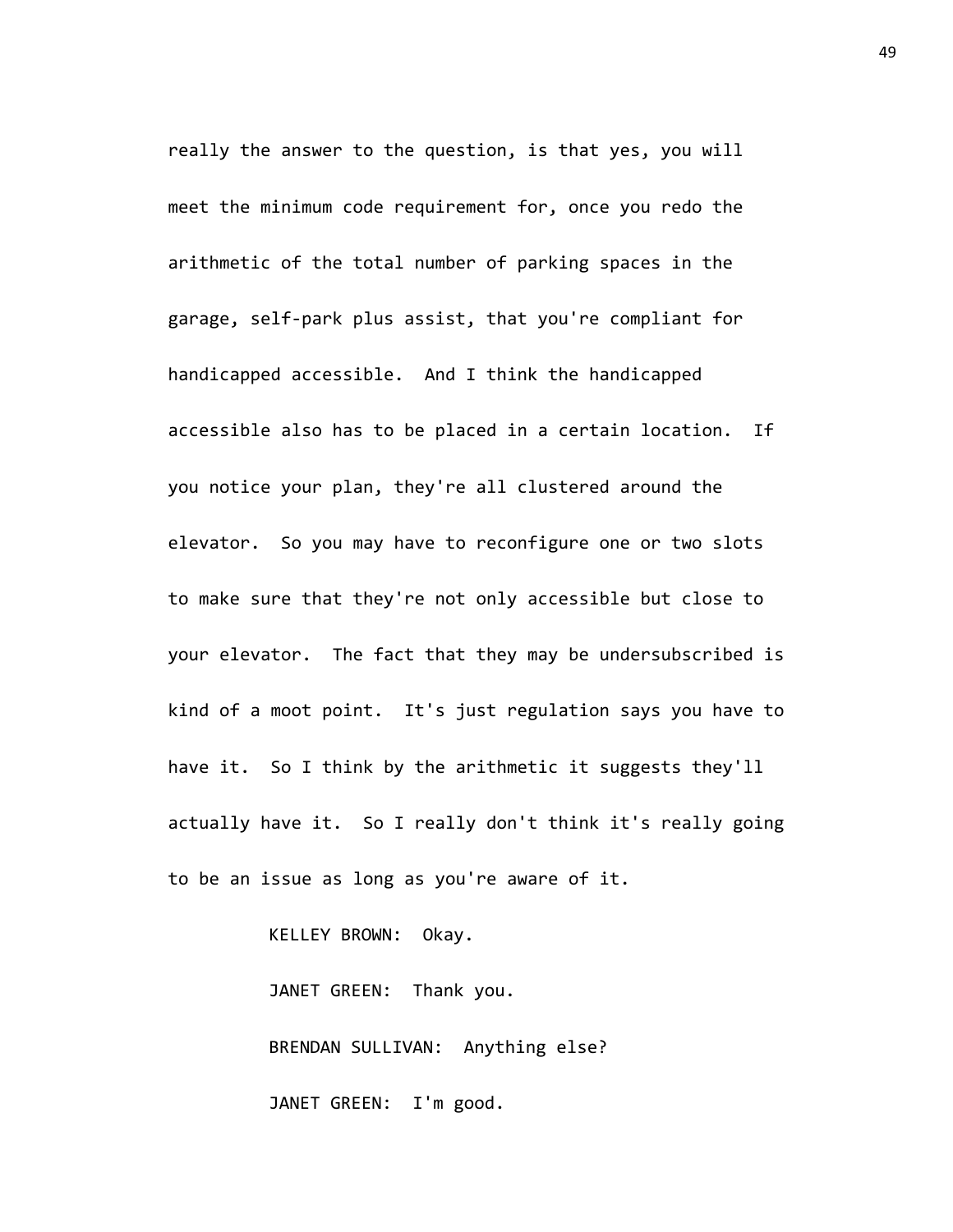JIM MONTEVERDE: I'm good.

BRENDAN SULLIVAN: Jim? No.

Let me open it to public comment. Is there anyone here who would like to speak on the matter at 32 Vassar Street?

Yes, come forward, give your name and your address for the record.

STEVE FINBERG: I'm Steve Finberg, F-I-N-B-E-R-G, and I'm at Post Office Box 82, 397082, Cambridge. I'm concerned with the effects of losing this many spaces at west campus and events held on Briggs field open to the public. Often the only parking for those is in the west garage, and removing 500 paces is going to leave a big hole for where the athletes and things like children's marathon -- or children's triathlon rather, will be able to park on the day of their event.

BRENDAN SULLIVAN: Okay.

STEVE FINBERG: And I'm somewhat curious if the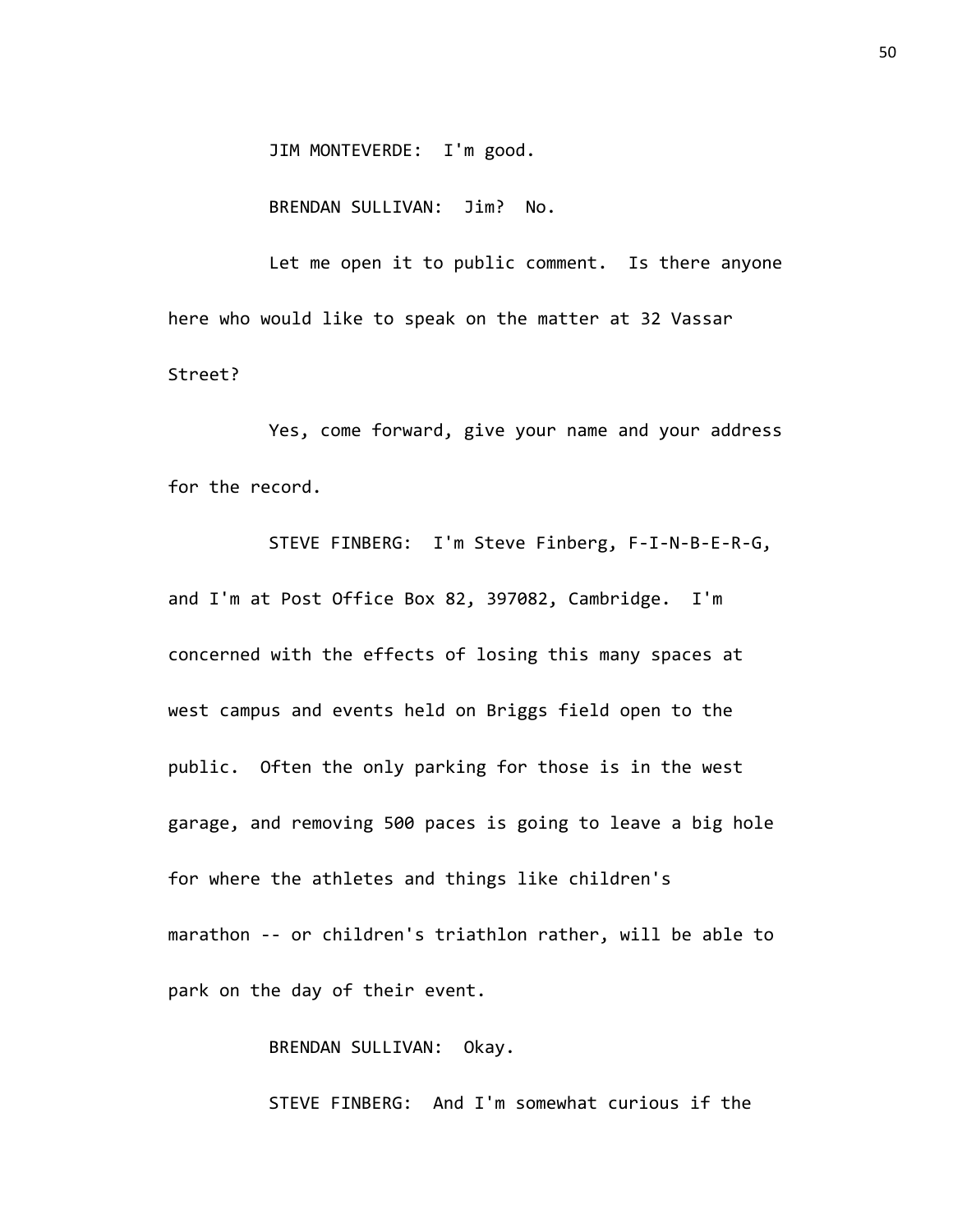Stata garage is going to be open to them? In the past

Stata's only been open to MIT card person.

Thank you.

BRENDAN SULLIVAN: Thank you.

Is there anybody else who would like to comment? (No Response.)

BRENDAN SULLIVAN: I see nobody.

There is no correspondence in the file other than from representative.

Let me close public comment.

Did you want to respond to the gentleman's query? KELLEY BROWN: Sure, Mr. Chairman.

We're around, you know, events people that campus particularly, the athletics folks, we've been working with closely for this interim period. We are going to be making more extensive use of the Albany garage than we have before, which is sort of around the corner, around the block, just in the next street from Stata. And it will, it will not be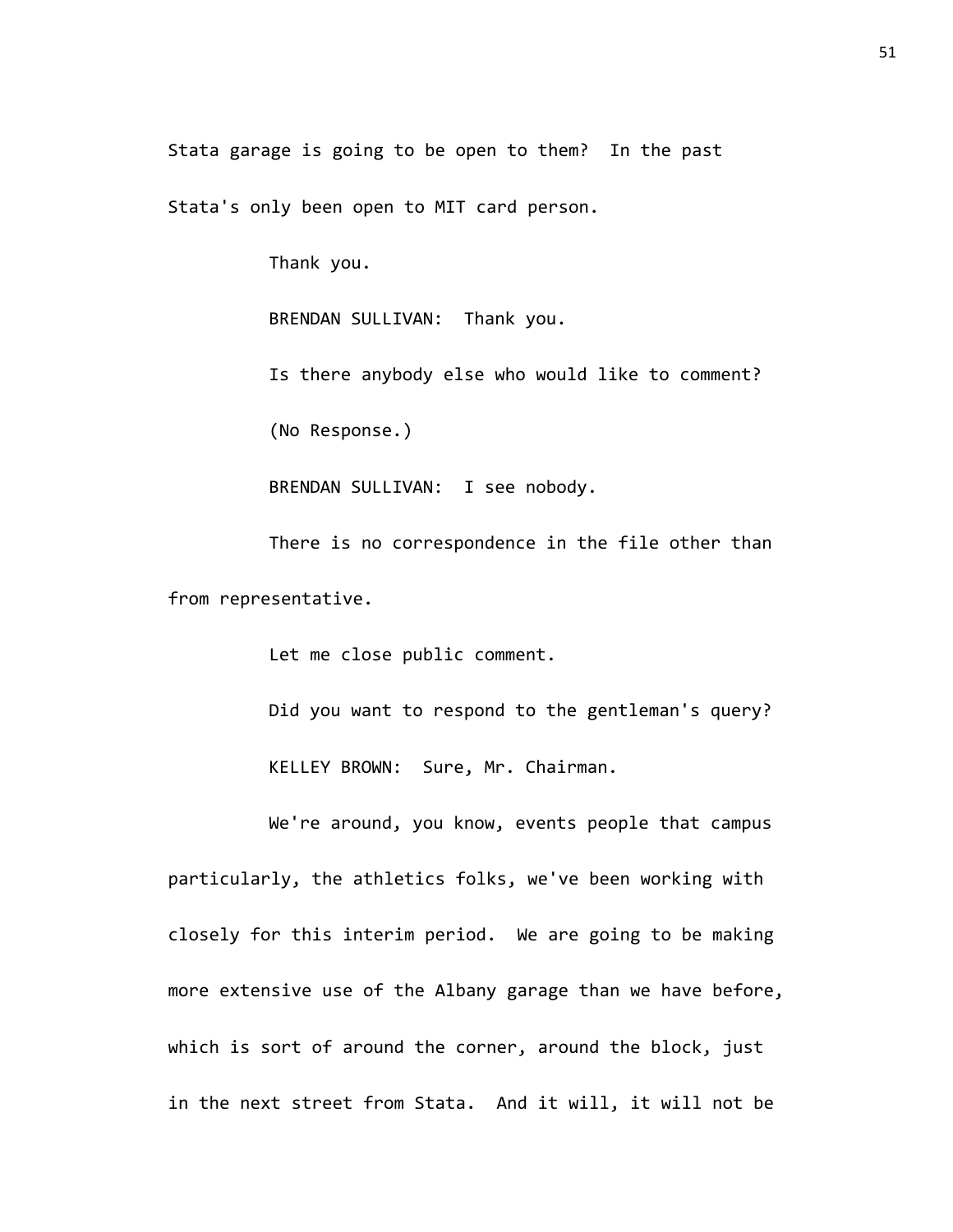as convenient as the west garage was for them, that's right next to the student center and the athletic facility, but we feel that we can more than accommodate their needs. Their needs are generally on nights and weekends, and so we have several surface lots available on the west side of Vassar Street to provide service for those folks. We're also going to be making greater use of the east campus garage at Sloan for events that take place at the media lab or at Sloan itself or at Walker Memorial. So we, we think, we think we'll be able to handle all of the traffic that we get for special events that way.

BRENDAN SULLIVAN: Okay.

STEVE FINBERG: I have very mixed emotions holding another event in the Albany garage which is every year for the last three conflicted with the particular children's triathlon, where they park in the west garage and we use the Albany garage for our event.

BRENDAN SULLIVAN: Okay. Well, this conflicts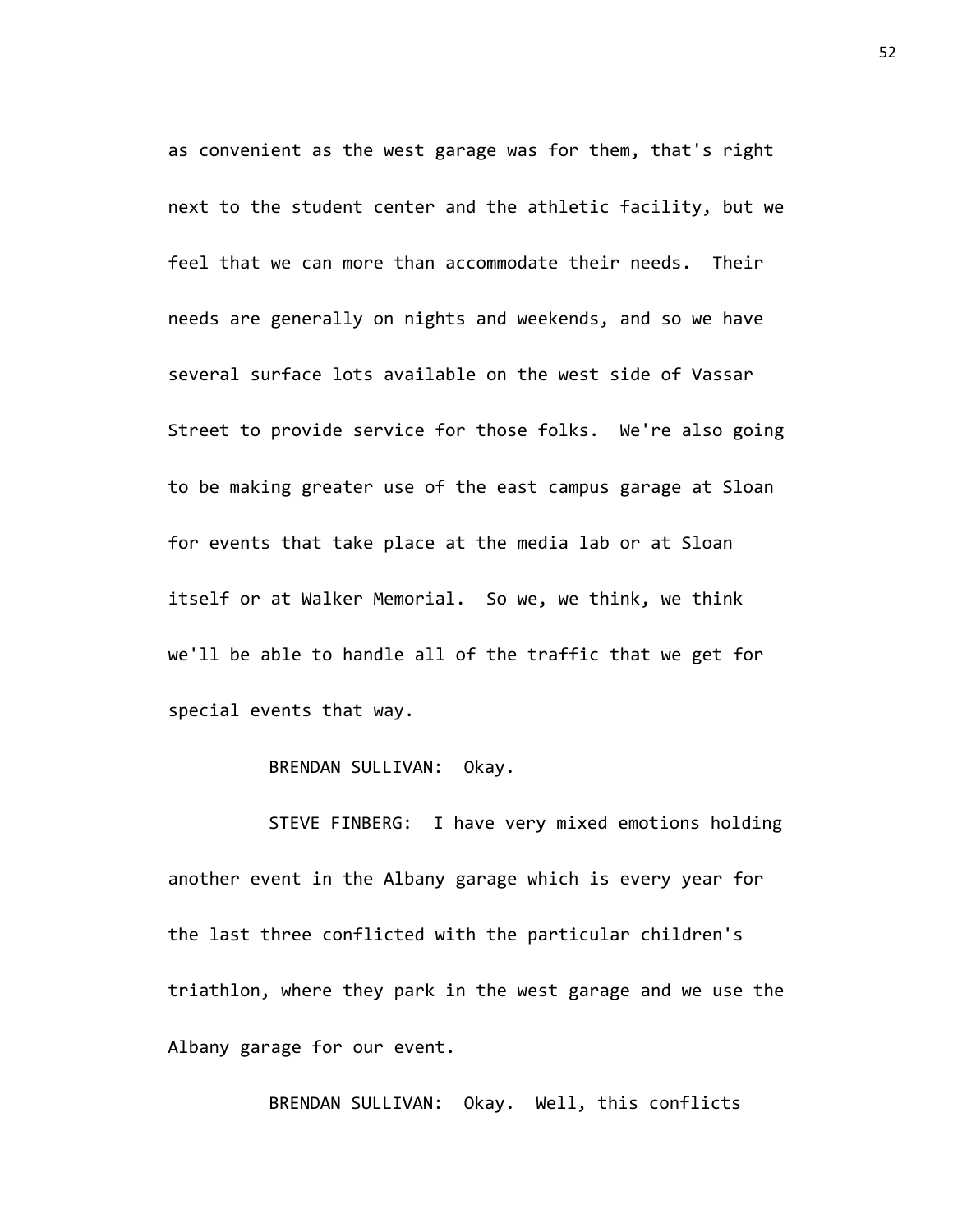right? Okay.

JANET GREEN: I would just say that was this in your proposal, this information about how you plan to handle MIT's sports events, attendees, and that sort of thing?

KELLEY BROWN: Well, no, no, it was not. The Stata garage will not and this service will not be available for those events in any -- regardless. So it really wasn't part of our service plan for. There was a feeling that the security situation was, wouldn't permit us to use that facility.

BRENDAN SULLIVAN: All right. I'm going to close public comment part of it. And you're through with your presentation? You can stay there. You can stay there and hear the slings and arrows if you will.

My take on this is that this is a temporary solution and this is an initial salvo of the power plant. And my understanding is the power plant is going to disrupt obviously the garage, the taking of it, and as such, that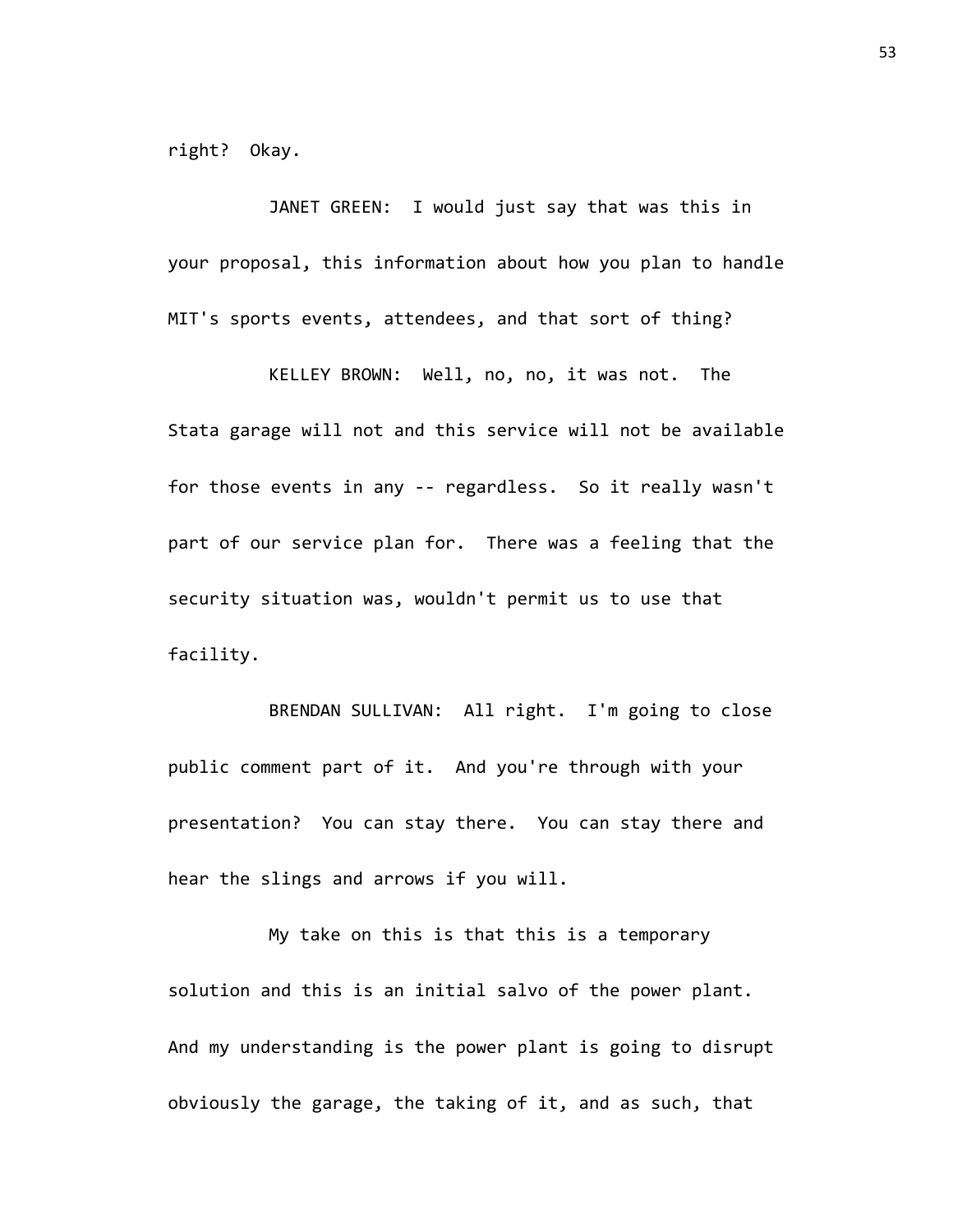has to be dispersed somewhere. Stata garage Stata is going to absorb some of that, and other vehicles, others will be dispersed and throughout all of your events you're going to be sensitive to No. 1, the needs of people who need accessible spots. And as far as the other events, that you will absorb that somewhere, somehow to the best of your ability. And, again, I'm correct that this is a temporary process that you have to go through because of the power plant, which we were aware of and we approved basically. So there is going to be some disruption of it.

ANDREA HICKEY: Right. But as I understand the application, it's not seeking a temporary solution. It's permanent should we vote in favor and should they choose to utilize it on a permanent basis.

BRENDAN SULLIVAN: Yeah, I mean it, what is temporary what is permanent, permanent is forever. Temporary may be that once the, again, you can jump in here if I'm not correct, is that once the power plant is up and

54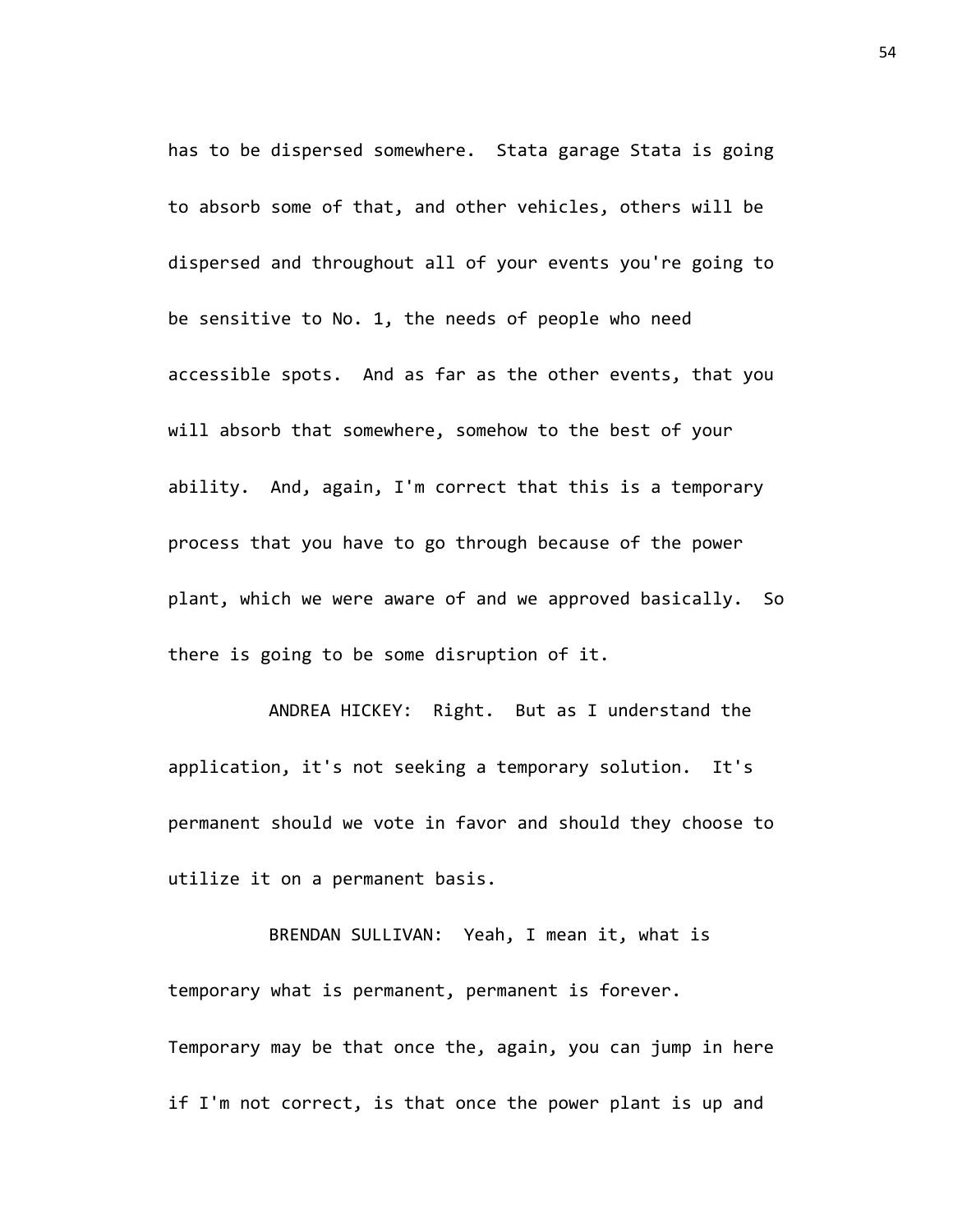operating and everything sort of settles, I'm not sure if anything is ever going to settle in the Kendall Square area because it's constantly moving, constantly evolving, that maybe this procedure, this operation tends to work and that you do keep it. So you may be correct, that what we are approving may be temporary or not. And I read it as it's temporary, and if they really feel long term, then it tends to work, I don't have a problem with continuing it.

ANDREA HICKEY: Do I understand correctly that at the end of the day after all construction is done, that the net loss, 366 parking spaces; is that correct? 388, I'm sorry, is that what you said?

KELLEY BROWN: That's right. These are not the only sort of moving pieces on the campus, right? There's going to be, there's other parking lots, other things that are gonna happen. And we're doing a couple of things.

We're putting together a kind of our own long range strategy for exactly as you say, how do we make sure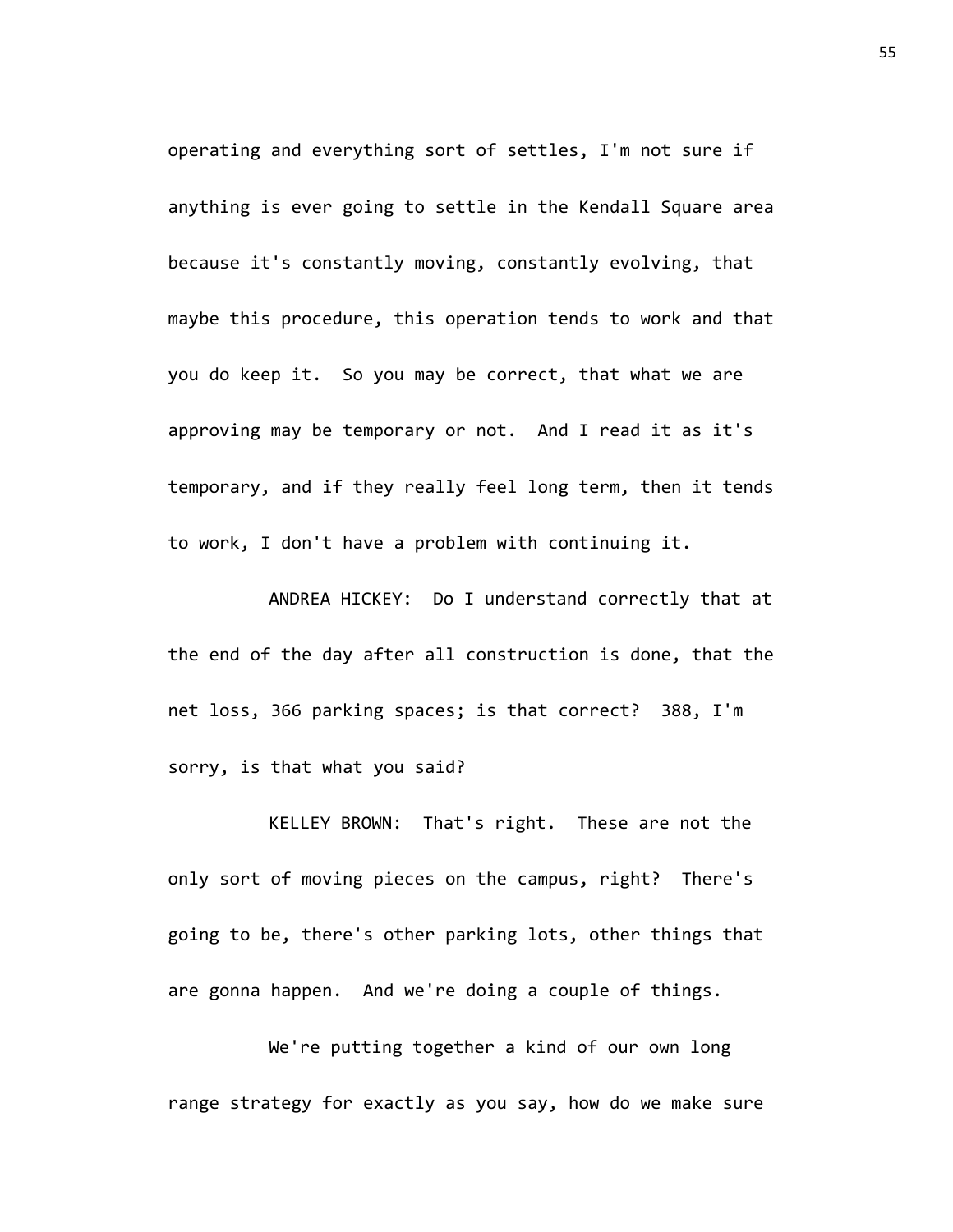we have enough parking, but I'm sure you're aware that city policy is to reduce parking as much as possible. And one of the ways that we've sought to do that so that we don't kind of feel that we must replace on a one-for-one basis each space that might be lost to construction or other activity, we have a new program called access MIT where every employee gets a free T pass for a subway and bus and a deeply discounted commuter rail pass as well. And we've switched to a daily parking charge rather than like a yearlong pass, that's how it was always done, in order that everyone who kind of wakes up in the morning and says, how can I best get to MIT today will reflect on those choices and say do I want to pay ten dollars or do I want to go for free? Now, many people cannot --

JANET GREEN: Ten dollars? Where's that?

KELLEY BROWN: That's what we charge on a daily basis. So, yeah, the employees don't see it like you do, but it is ten dollars. But in any event we're reducing the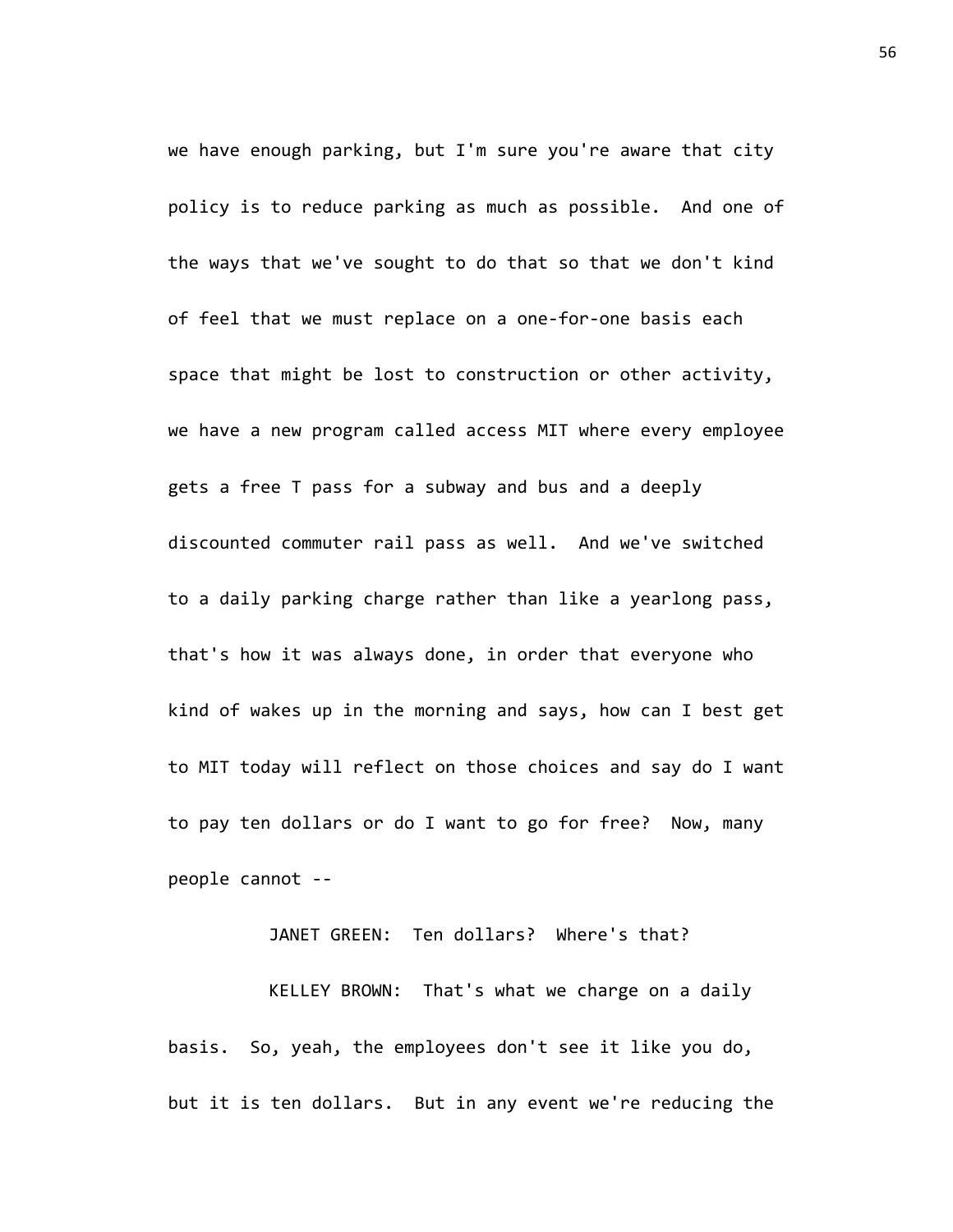demand that way. We've already reduced it and the program's been in place for a year, we've reduced demand by five percent. Our academic over lords tell us there will be another five percent reduction if we continue the program this year. So we're looking forward to trying to, you know, reduce the overall number of parking spaces we need.

After the Kendall garage opens, though, and we build on a few more parking lots, we will need to build new parking facility. We're still trying to figure out exactly how much. We'd like to push that as far into the future as we can. We think there's a lot of changes in the way that people commute, autonomous vehicles, ride sharing, I mean a lot of things are changing that may affect parking very deeply. And it's an extremely expensive endeavor. MIT would unlikely to build any above ground facility again. So these underground facilities are, you know, 125 to 175,000 dollars a space, and that's not money that we prefer to spend if, you know, compared to other things. So that's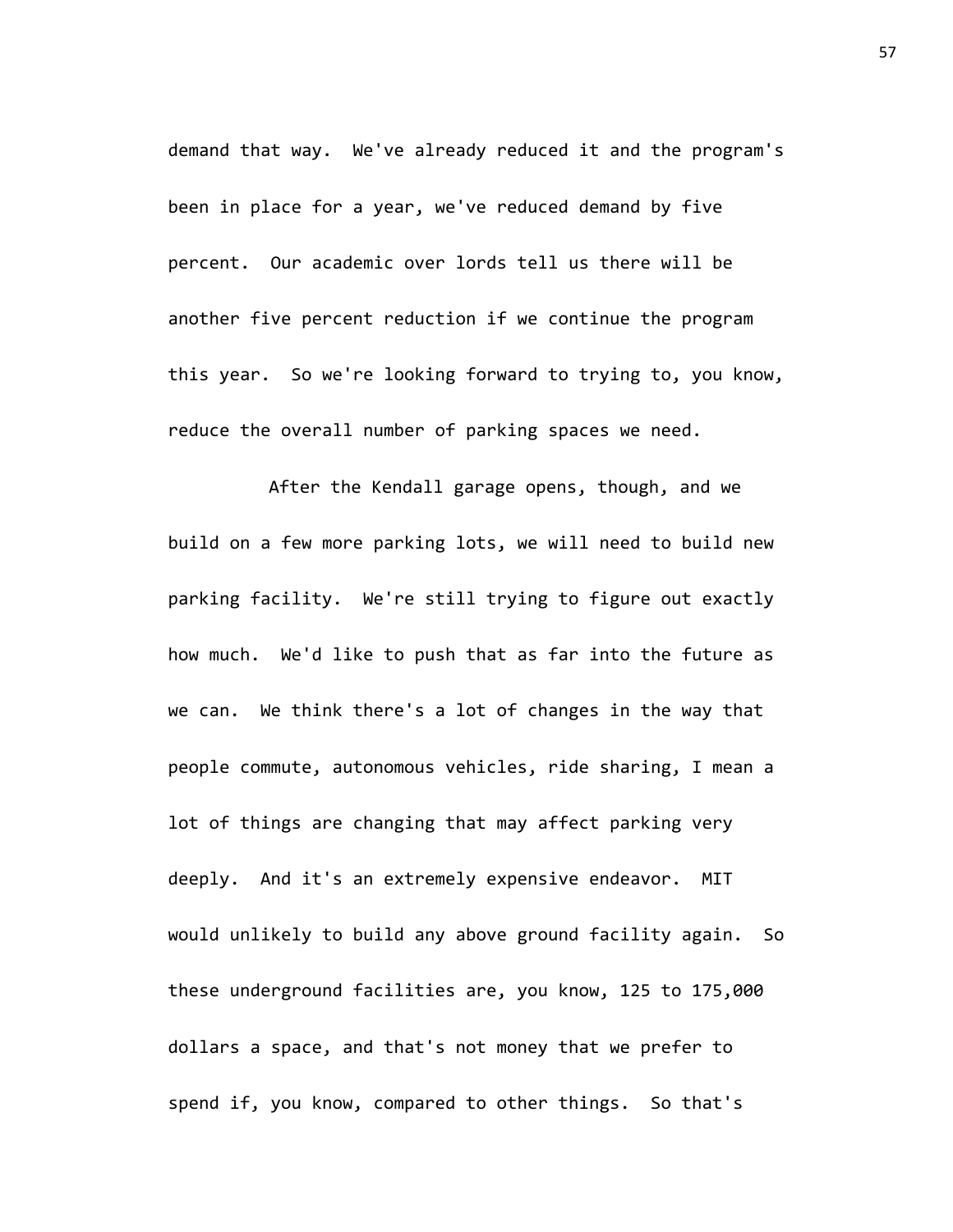kind of a long range plan.

ANDREA HICKEY: Yeah, I just remain concerned with the neighborhood and there not being adequate parking at the end of the day. I don't suggest that it has to be one-for-one, but the numbers you're asking for really concern me.

KELLEY BROWN: Should I respond?

ANDREA HICKEY: You can if you like.

KELLEY BROWN: Oh, okay. I mean, I think first of all, people -- the, when you think about where the residential neighbors are, they're at quite some distance. And I don't think very many people would care to park in those areas. And there's really very little alternative parking on a commercial basis available. Nothing's, nothing's going to be less expensive than this that's for sure. And if we genuinely don't have enough parking where people want to drive to campus, they pay their money, and they don't have space, that's gonna be an catastrophe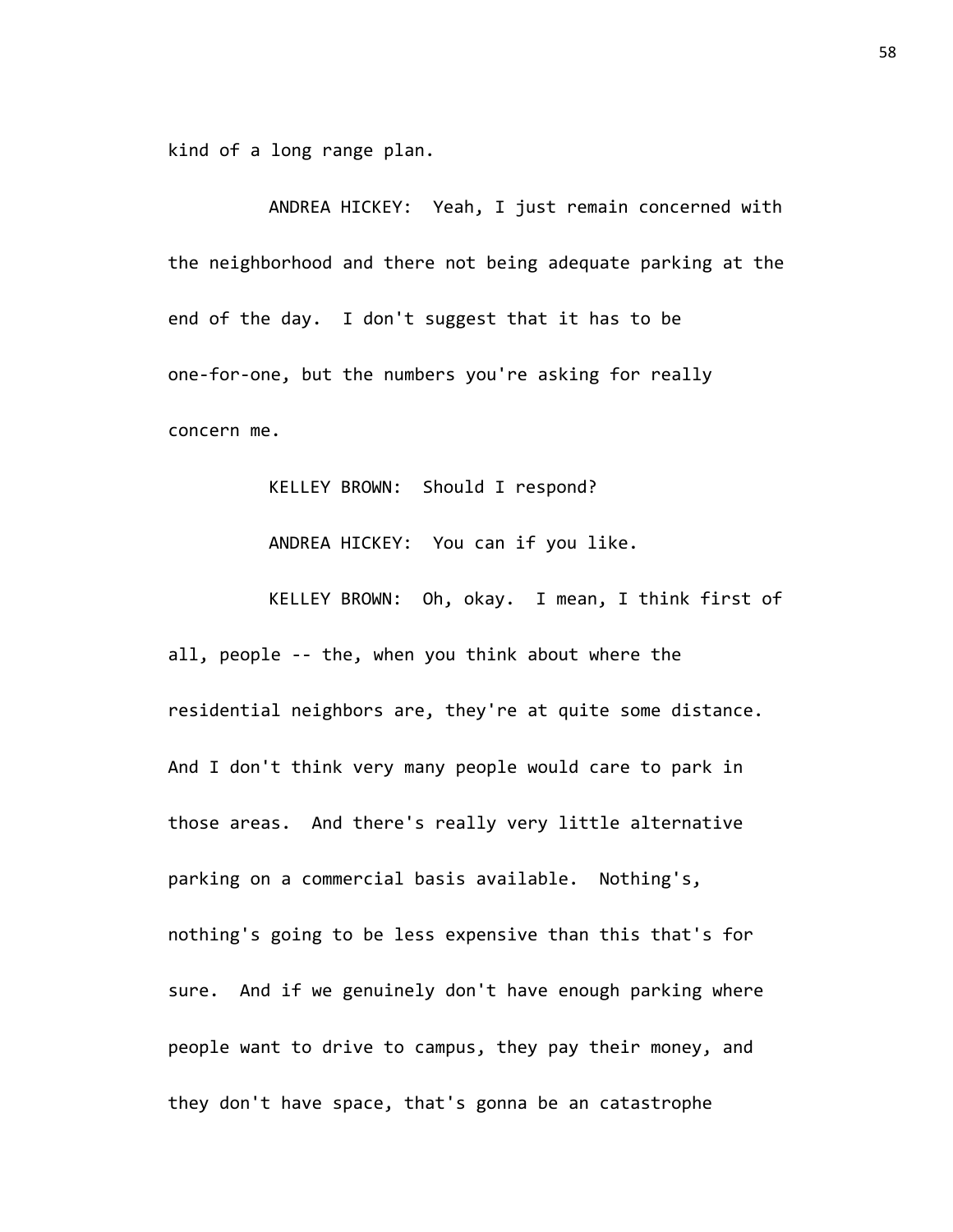internally. As I say, long before it affects neighbors. We will have to correct that. So balancing this supply and demand is of utmost concern to us so that we don't have that problem, and it will avoid damaging the neighborhood in any way as well.

BRENDAN SULLIVAN: Janet, anything else to add?

JANET GREEN: No, I'm still uncomfortable with it. I understand you've got a lot of moving parts, but I feel like you've come to us and a lot of them are so moving that it's a little hard to figure out exactly where it is. I appreciate the fact that you're thinking that this will be temporary, but maybe it will be permanent. It turns out it isn't temporary. It doesn't have an end date that you're looking forward to. It doesn't have, it doesn't have a lot of concrete information. I mean 365 is a lot of spaces. And I'm all for the city reducing the emphasis on driving. I mean, I think all of us care about that. And I think five percent reduction this year and maybe five percent next year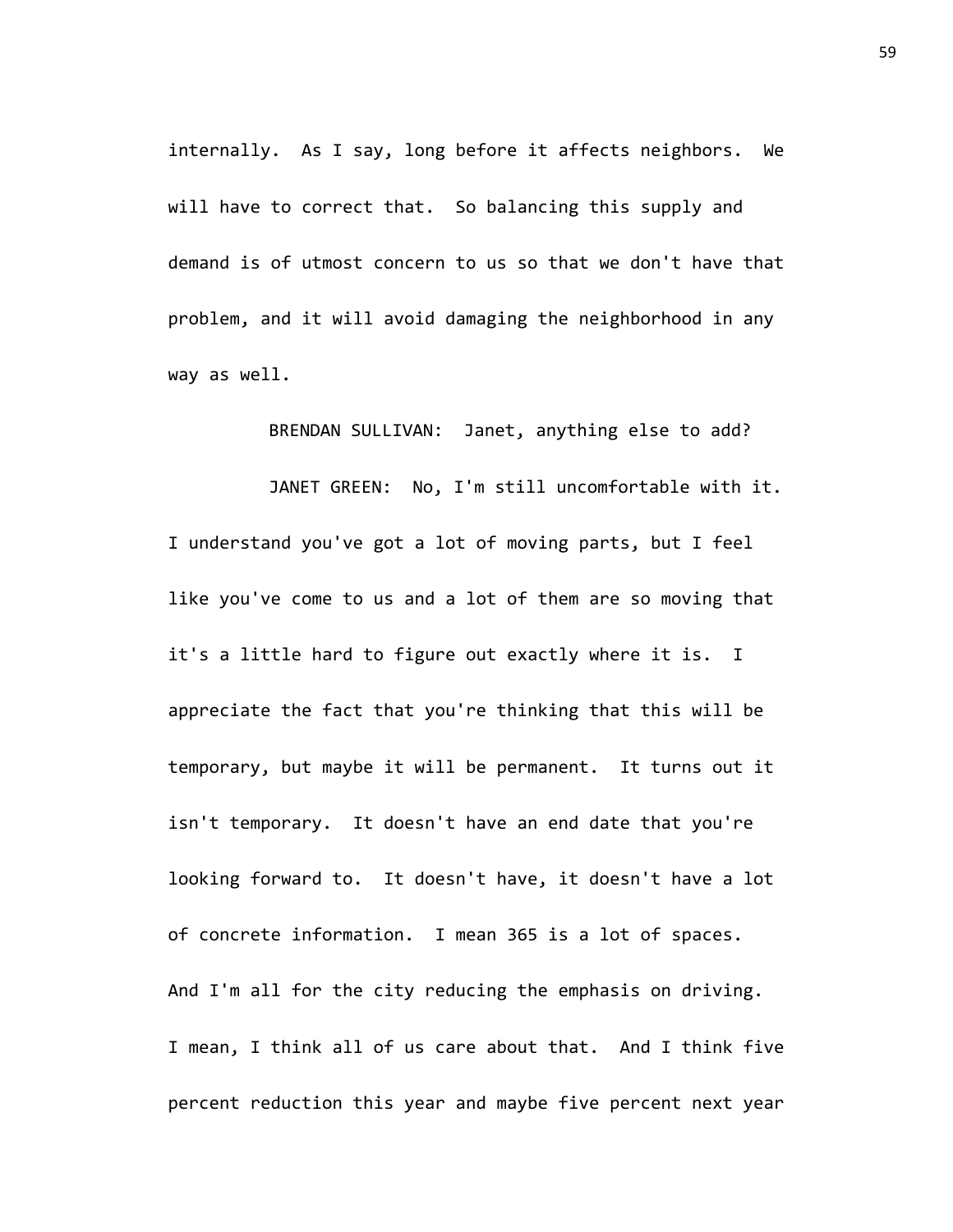is really good, but those people who are impacted by that are often going to look for places outside the norm and that's what pushes them into the neighborhoods I think. I just am concerned that I don't feel like I have a good handle that this is thought through. I think it's variable depending on MIT's needs, more than its variable depending on the needs of the neighborhood.

KELLEY BROWN: I'm sorry.

BRENDAN SULLIVAN: Are you -- how to phrase this. Are you comfortable to vote on it or do you need not to vote on it and step back and reflect on the Board?

JANET GREEN: I think what I would do is listen to what others say on the Board. I mean, I took Patrick and Jim's comments about handicapped parking seriously and that impacted my thinking about that.

BRENDAN SULLIVAN: Andrea, I ask you the same question, too?

ANDREA HICKEY: If I were forced to vote on what's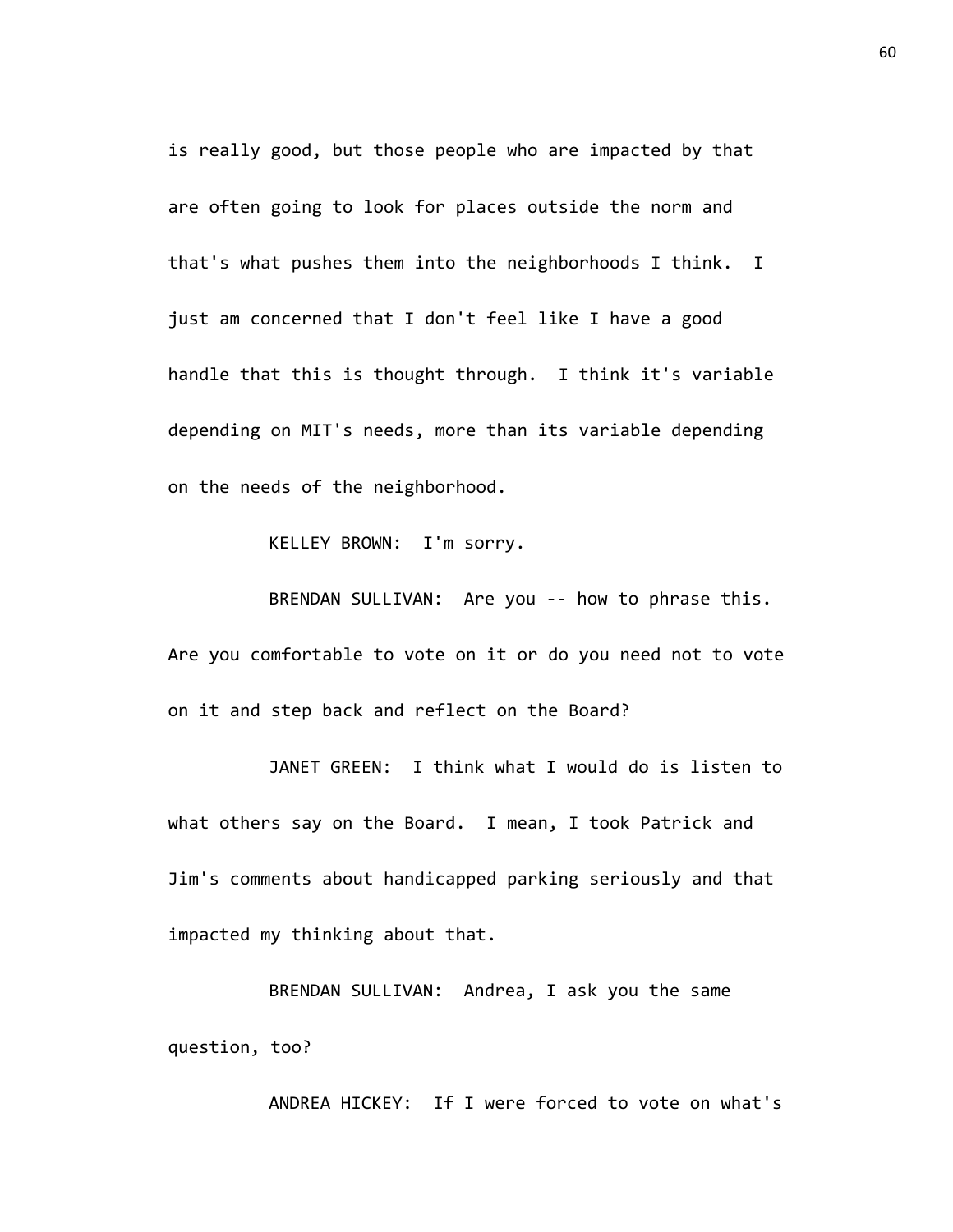in front of me, I can't support it. Just the sheer number is troubling to me, and to say that that won't impact the neighborhoods and the community in a negative way, I think is just, I can't agree with that with a straight face. So if I had to vote on this, I would not support it.

BRENDAN SULLIVAN: And --

ANDREA HICKEY: The number of spaces lost --

BRENDAN SULLIVAN: And what would --

ANDREA HICKEY: The number of spaces lost is what is most troubling to me. I'm confident that MIT could handle issues regarding handicap parking, accessible parking. They have a good history with that. I'm comfortable that they would do the right thing and that there are other sort of city boards that would make sure that happens. My issue is the sheer number of spaces is a big number and I can't --

BRENDAN SULLIVAN: So you would need more information as to where those 388 go?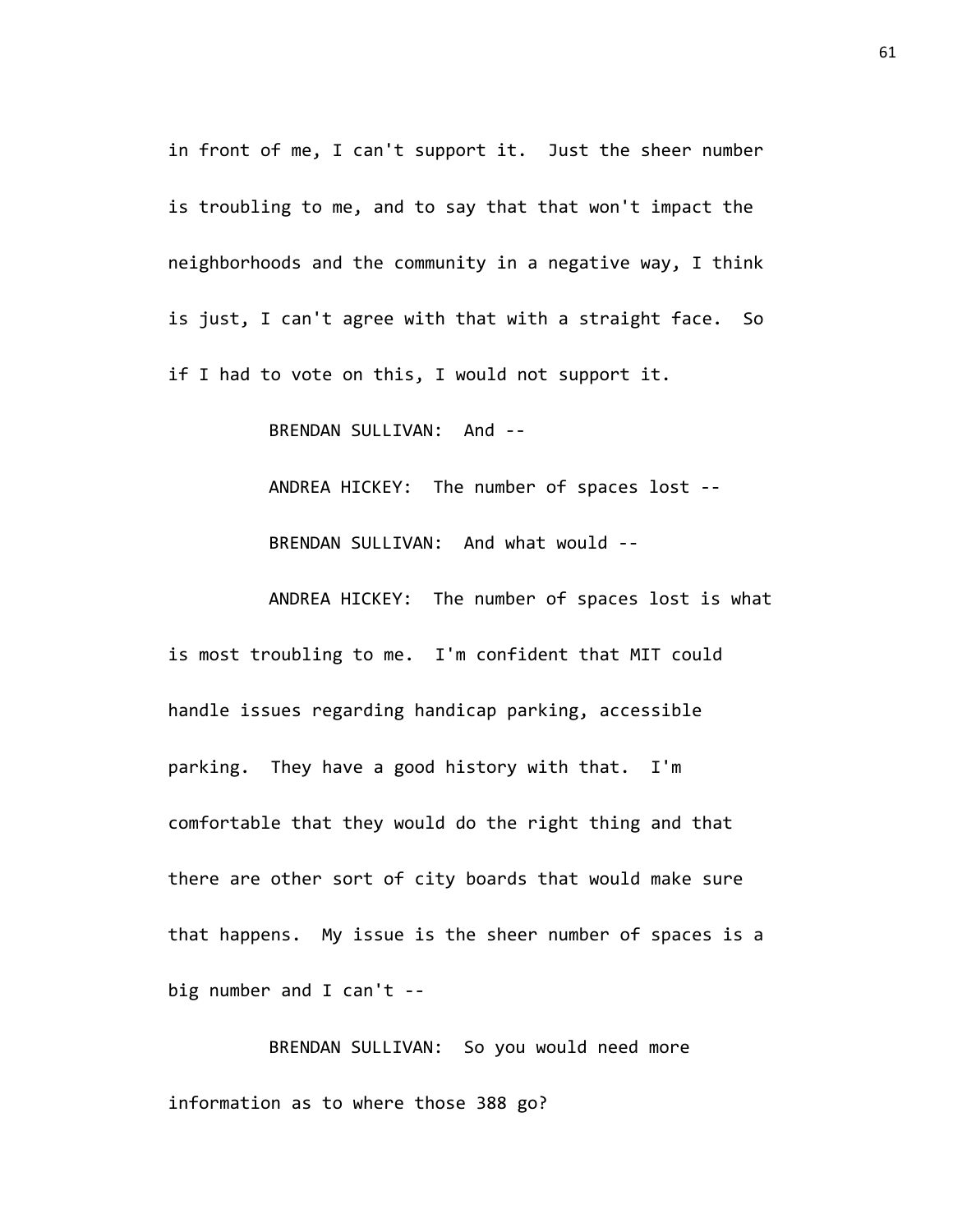ANDREA HICKEY: Yes.

And I would want to know whether this valet tandem system is proposed as temporary or permanent.

JIM MONTEVERDE: I reread it for the third time and I don't see the word temporary anywhere here. As I read the description, it seems to be what I'm reading is it's just asking for the -- for us to allow them to change. It doesn't say temporarily. And it says that the reason for it is because you're removing 524 as they build a central plant, period. Meaning they're not coming back. And whether they're accommodated elsewhere, that's the part, you know, to your question, I don't know. I don't see anything in here that says those, the intent is for those assisted spaces to go away.

KELLEY BROWN: I mean we, I think we only said that because we hadn't really thought that this would be, you know, a big concern, but I think that it would be perfectly fine and certainly within the Board's, you know,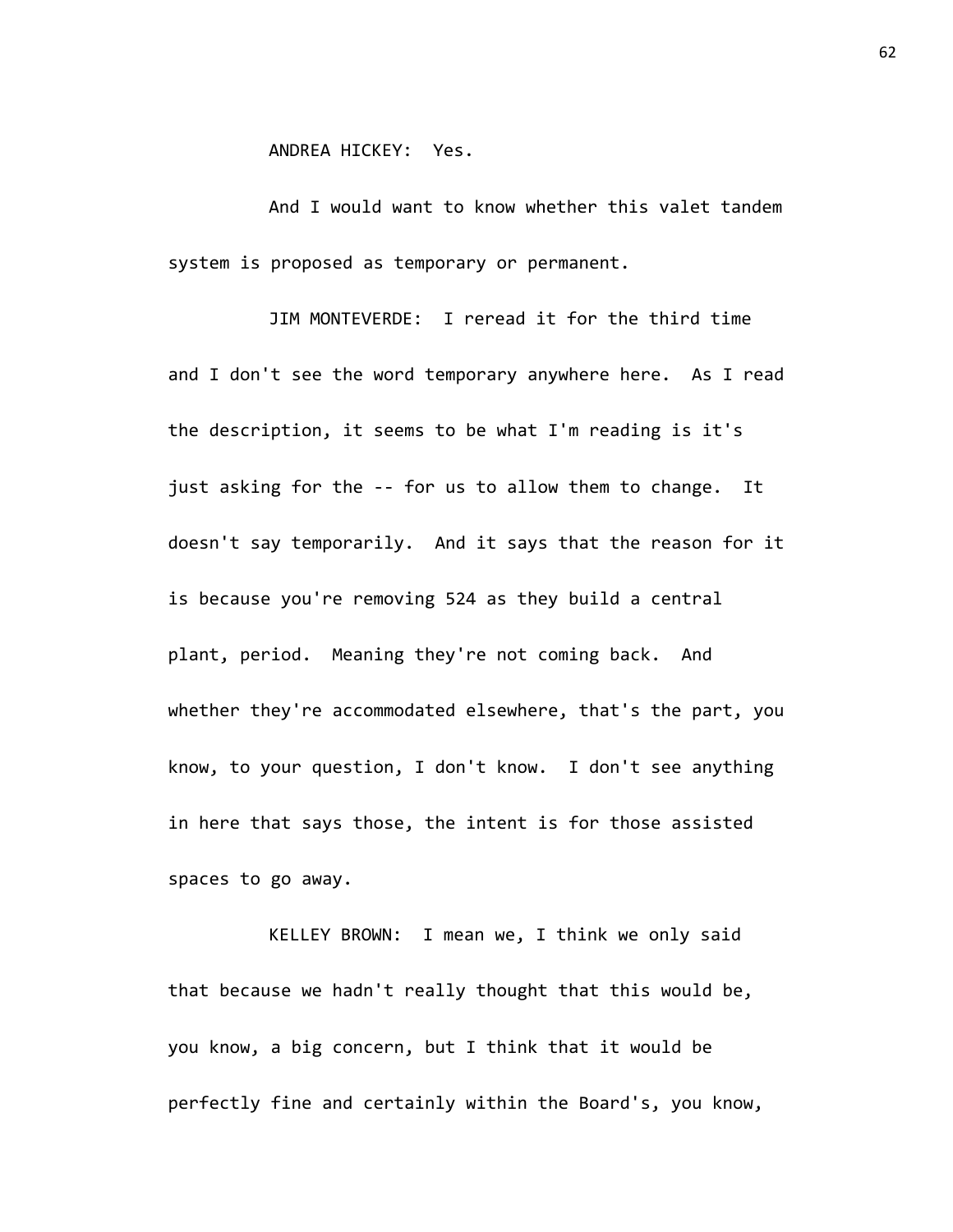purview to restrict the time that you'd want to allow for this. I think from our point of view having this available until like the end of 2020, which is when the Kendall garage is supposed to open sometime in 2020. It's under construction now. I don't think that would be a big -- I don't think that would be a problem for us if you think it's important to terminate it. I think, you know, what I'm anticipating frankly is do we find that we don't use it very much and that there will be a lot of eagerness to get rid of the service because it's expensive, as soon as possible. But regardless, the alternative, just so you understand it, those spaces def -- they're going, right? It isn't like that's gonna change whether you approve this or not.

ANDREA HICKEY: They're going in those locations, but perhaps you need to look harder to find replacements at a number that is reasonable.

KELLEY BROWN: Right. Well, those won't happen now. What would happen is the alternative for us would be, 63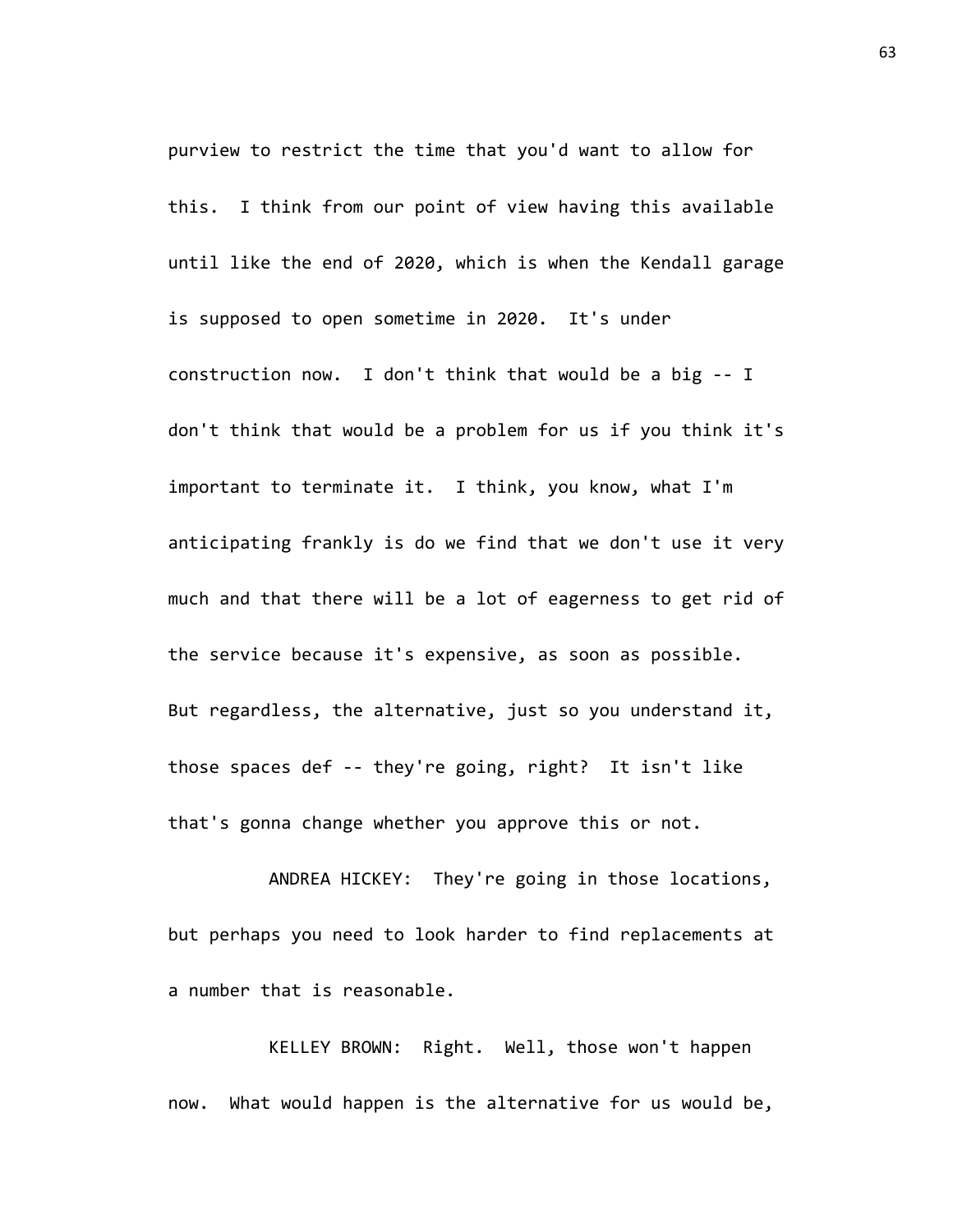we would lease spaces in Tech Square and some of the other commercial garages which would be more expensive and less convenient because we wouldn't have another alternative.

BRENDAN SULLIVAN: So the bottom line is those 500 spaces are going away and that what is before us is an attempt to absorb a hundred and, whatever it is, of those spaces?

KELLEY BROWN: That's right, Mr. Chairman.

JANET GREEN: And it's not our decision about whether those go away or not? They're just -- they've decided they're going away and they're here to get our approval for --

BRENDAN SULLIVAN: Absorbing them into this location.

JANET GREEN: -- how to absorb 136 of them. So it's this plan that we're looking at. For those 136 -- BRENDAN SULLIVAN: Correct.

JANET GREEN: -- we're not commenting on what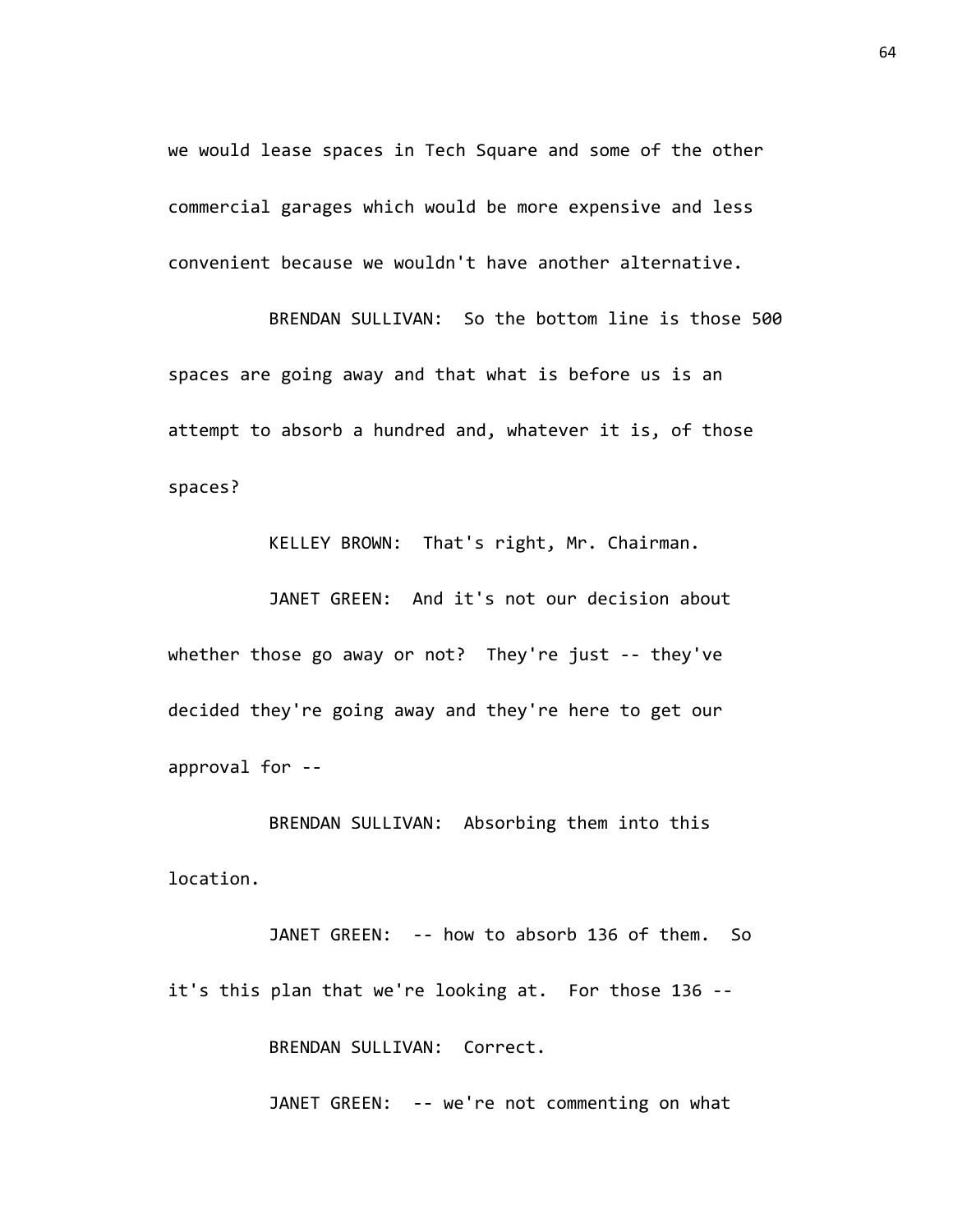they're losing?

BRENDAN SULLIVAN: I --

PATRICK TEDESCO: As I understand it, the relief that's required --

BRENDAN SULLIVAN: That's hanging out there. However, what is before us is to absorb 138 of those in this garage.

ANDREA HICKEY: But in a different style of space. Tandem being allowed, not dedicated space.

BRENDAN SULLIVAN: Right.

And, again, just, you know, I mean you all know this, but anyhow, Section 6.43.5 allows the BZA to grant a Special Permit to modify the layout provisions of 6.43.2 where there is a valet parking arrangement for an off-street parking facility. So if we do have it in our purview to grant and the framers of this basically of allowing us, our discretion to grant the Special Permit.

ANDREA HICKEY: Right, as long as we don't find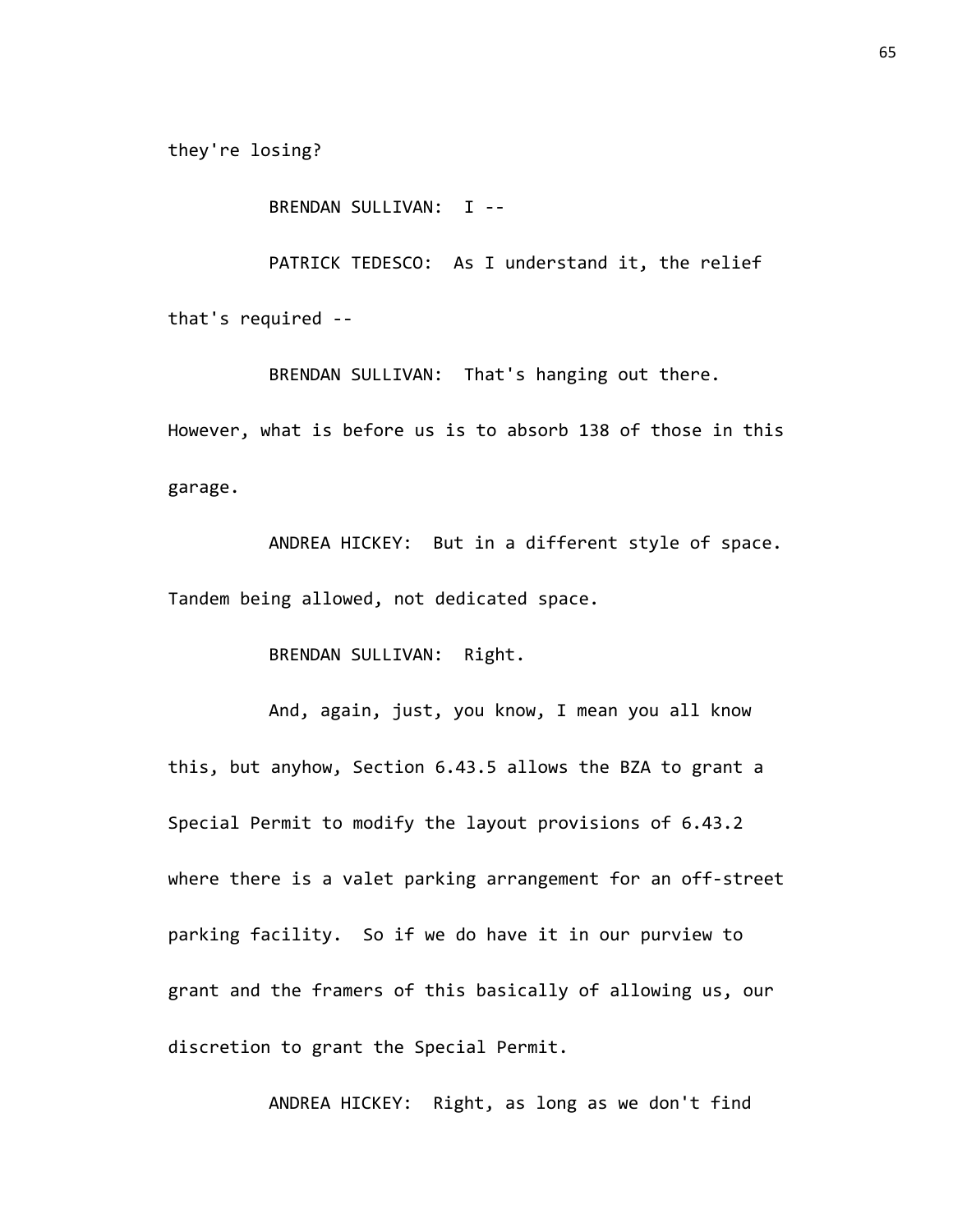that there would be negative impact, congestion, hazard, and  $--$ 

BRENDAN SULLIVAN: As to the requirements of the Special Permit, correct, yeah.

ANDREA HICKEY: Right. And valet parking to me where you're waiting for someone and cars backed up. It's problematic to me.

BRENDAN SULLIVAN: But I mean, and again, I'm not trying to -- just being the devil's advocate here a little bit. If we were not to approve this, then we have 500 some odd spaces that have to accommodate -- this is asking us to accommodate 138 of them.

ANDREA HICKEY: In valet style.

BRENDAN SULLIVAN: In valet style is really what this is before us. It was a larger picture, this is a first step of that larger picture. But those 500 something are going away.

ANDREA HICKEY: I understand that. I just think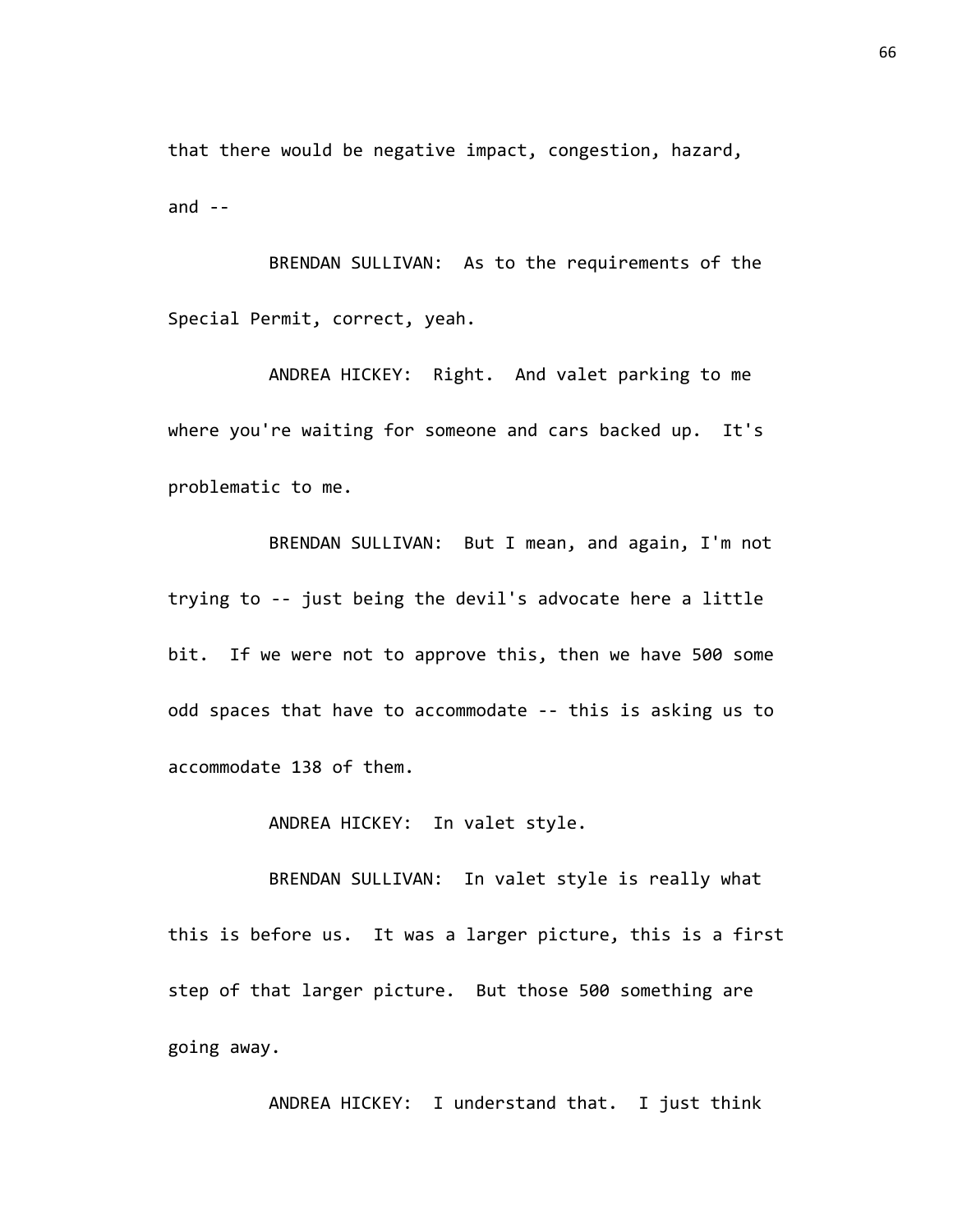that there maybe should be more thought to what to do in the interim.

BRENDAN SULLIVAN: Yep.

PATRICK TEDESCO: Could I just make two comments. And I'm pleased to hear that the valet if it's approved or if it goes forward, will be managed by professional company. Because that's key. And anyone who has used valet spaces in most garages downtown, knows that's a key to the success. And actually I think in well run valet facilities, you're in and out much faster. It's easier to drop your car off and leave your keys than to circle around and look for remaining spaces so there tends to not be a backup.

And if the garage is well laid out, I've never been in the Stata Center garage, but I'm hoping it's more rational than the building that sits above it. It seems to be in the plan. So if that's the case, than valet can actually get people in and out.

If you're saying your alternative is to lease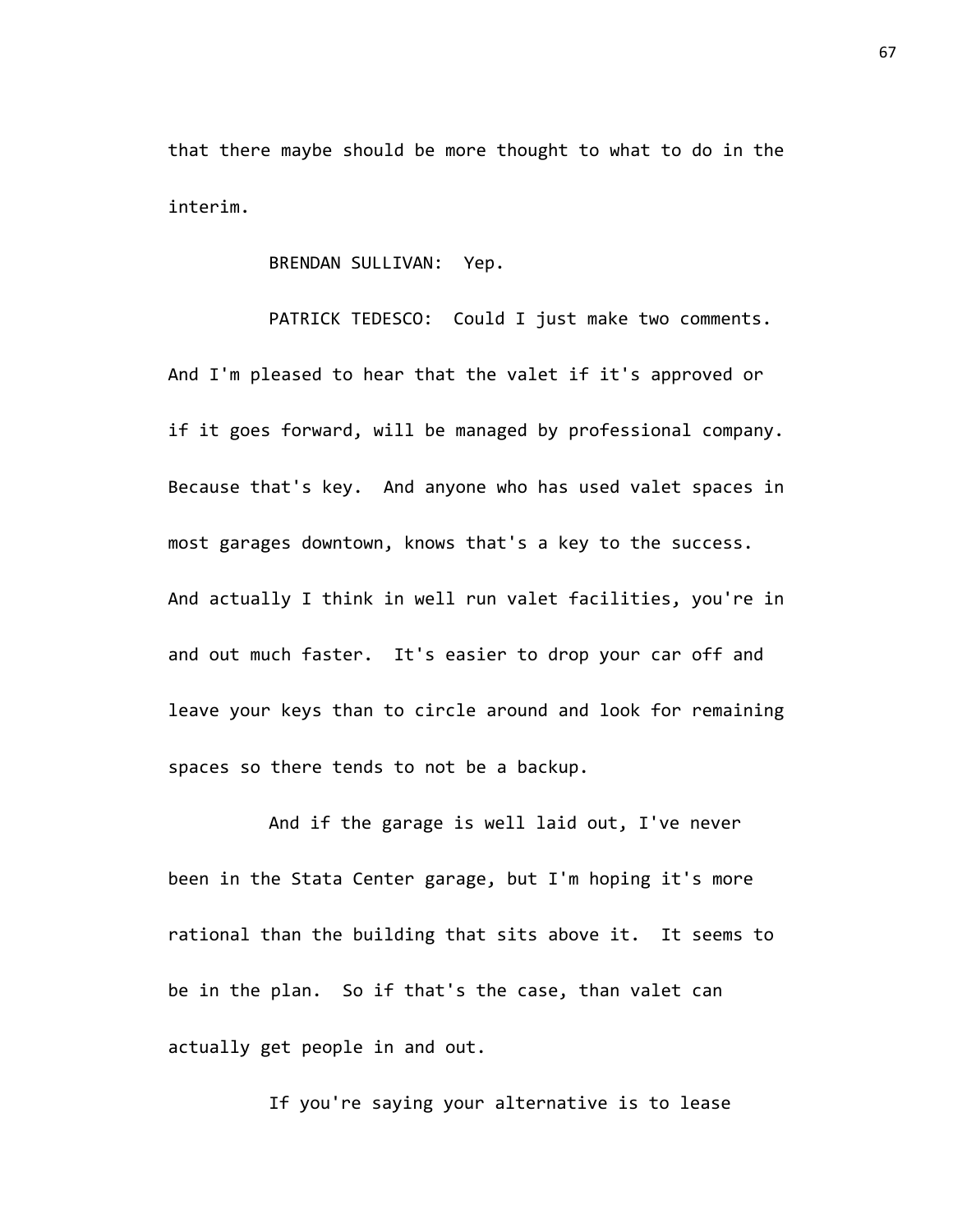spaces in commercial garages in Kendall Square, then it seems to me it's taking MIT's parking problem, dispersing it even further around the city which only adds to the traffic. So keeping, even though there's a loss of parking, and I share your concern about what that means, but keeping the inventory and the demand close to the core of the campus, is better than sending them down to Broadway and Binney Street and Cambridge Street and wherever else, to find parking in Kendall. So that's why I'm, I am worried about the loss of cars, but the loss of spaces, but the loss of cars driving into Cambridge is a good thing as is the reduction of surface lots, which you're doing, all in the service of a new efficient power plant that we saw a few months ago. So collectively the reason for this -- if it were just to build say another academic building where the parking was going to go away, you didn't want to spend the money to put it underground, I'd have a concern about it. But if this is a temporary condition that ultimately gets absorbed with the

68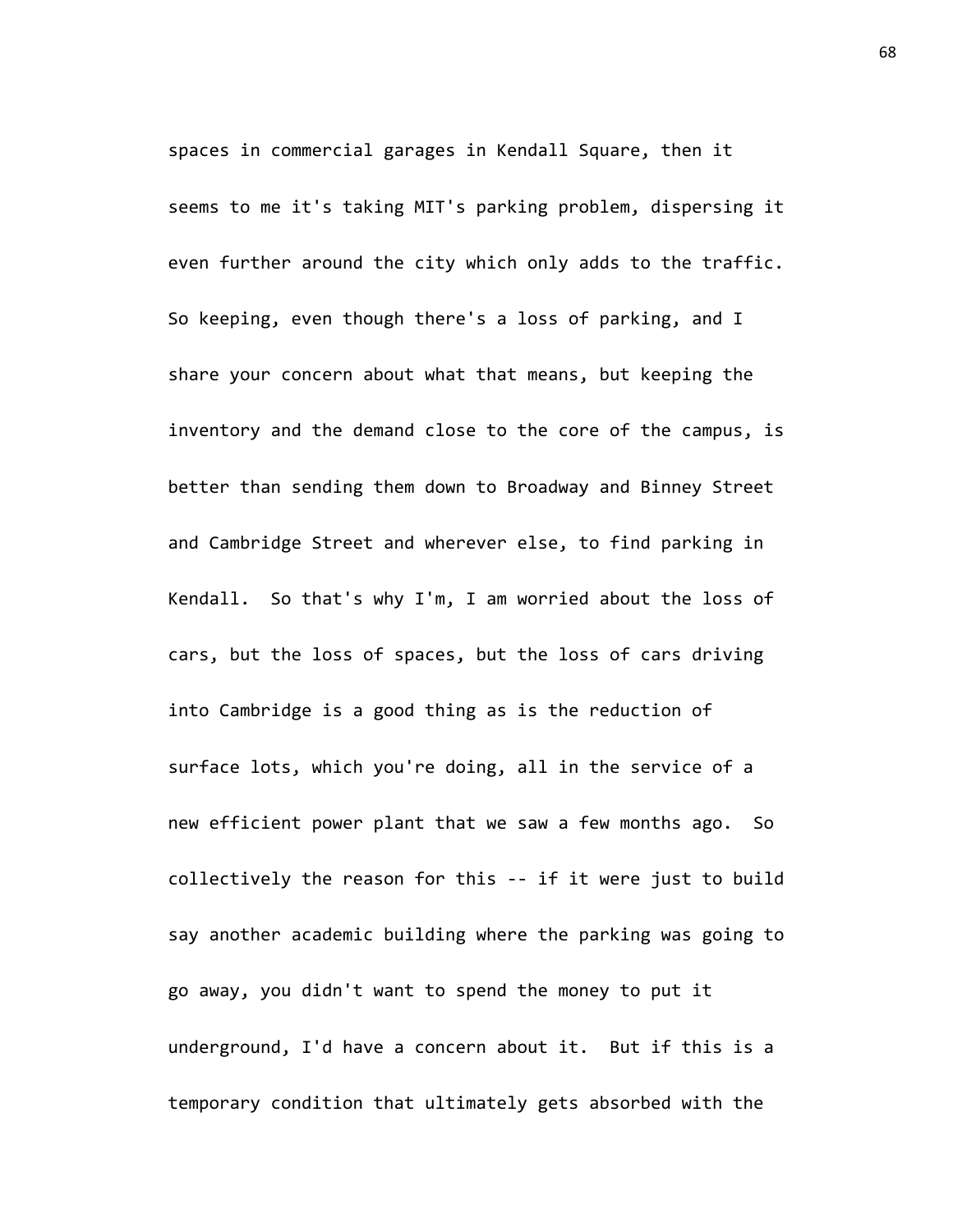Kendall Square garage, then I don't have an issue with either the valet service or the near term interim loss of supply I guess.

ANDREA HICKEY: What about valet service indefinitely?

PATRICK TEDESCO: Well, that to me addresses the concerns that many of us share about fewer parking spaces. If they said well, if we get the valet, we're not going to build the garage. Then I would be concerned with that. Because I don't think valet is a perfect solution.

ANDREA HICKEY: I don't either.

PATRICK TEDESCO: But if it helps take the edge off of people looking for parking and it gets people in and out of garages quicker, I'm okay with it. If it encourages more people to drive into Cambridge and not use the free parking -- or the T pass, that's a bigger question. That's a planning question about your overall supply and demand. I can't, can't really answer that.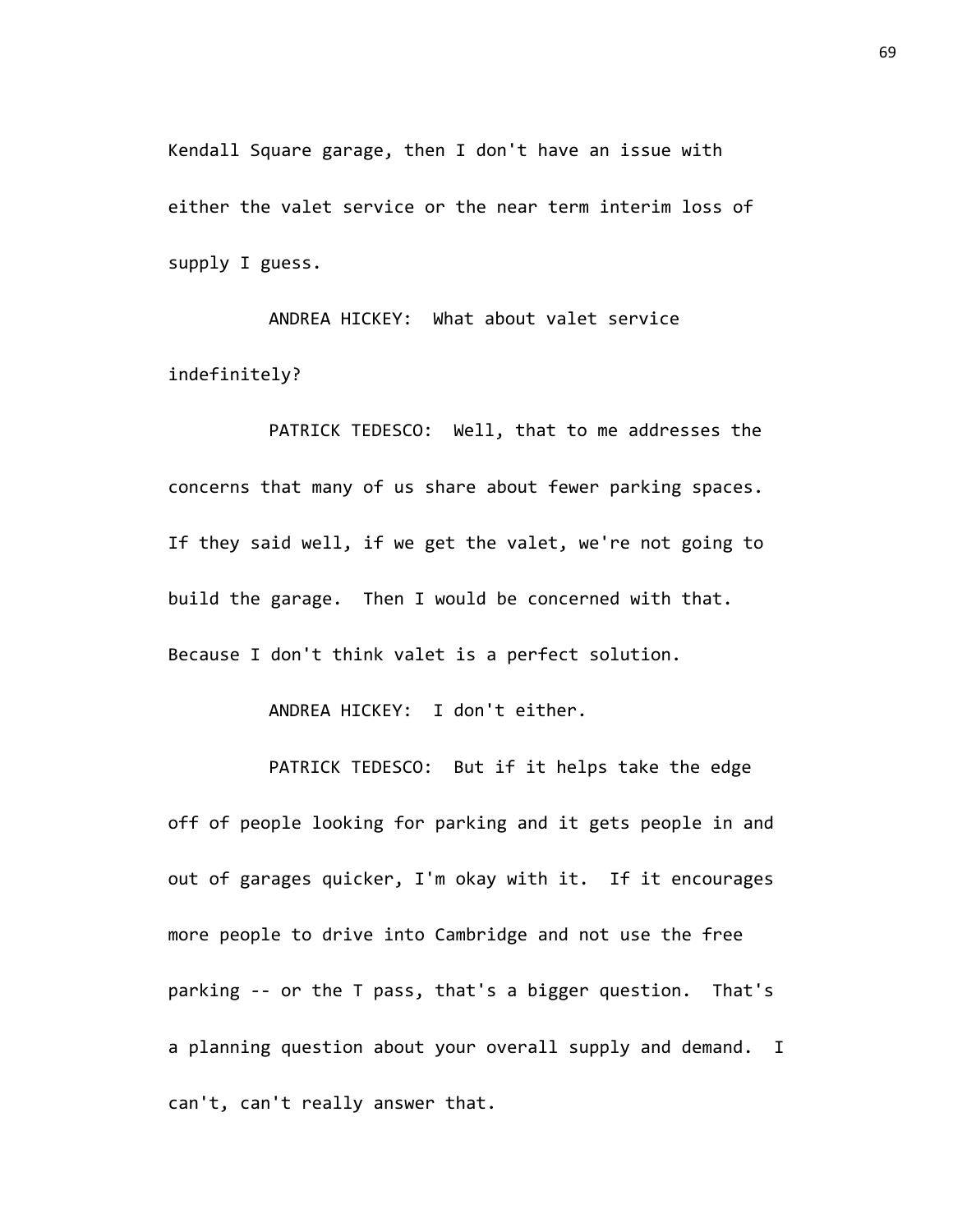JANET GREEN: Don't you think if MIT, though, your concern was that MIT would then rent the space and take up other garage spaces, don't you think these cars, these 360 cars are going to be going around looking for every public space that's available in Kendall Square?

ANDREA HICKEY: That's exactly my concern.

JANET GREEN: Yeah. They're going to go somewhere.

PATRICK TEDESCO: Well, if I assume you have more parking spaces than you have spaces available?

KELLEY BROWN: That's correct.

PATRICK TEDESCO: So it's already -- BU is like that, I'm sure Harvard is like that. If people can't find parking, they're going to take the T, they're going to find other means.

ANDREA HICKEY: Or park in the neighborhoods and walk back and then risk getting a ticket, and once out of every five times you're going to get one. You're not going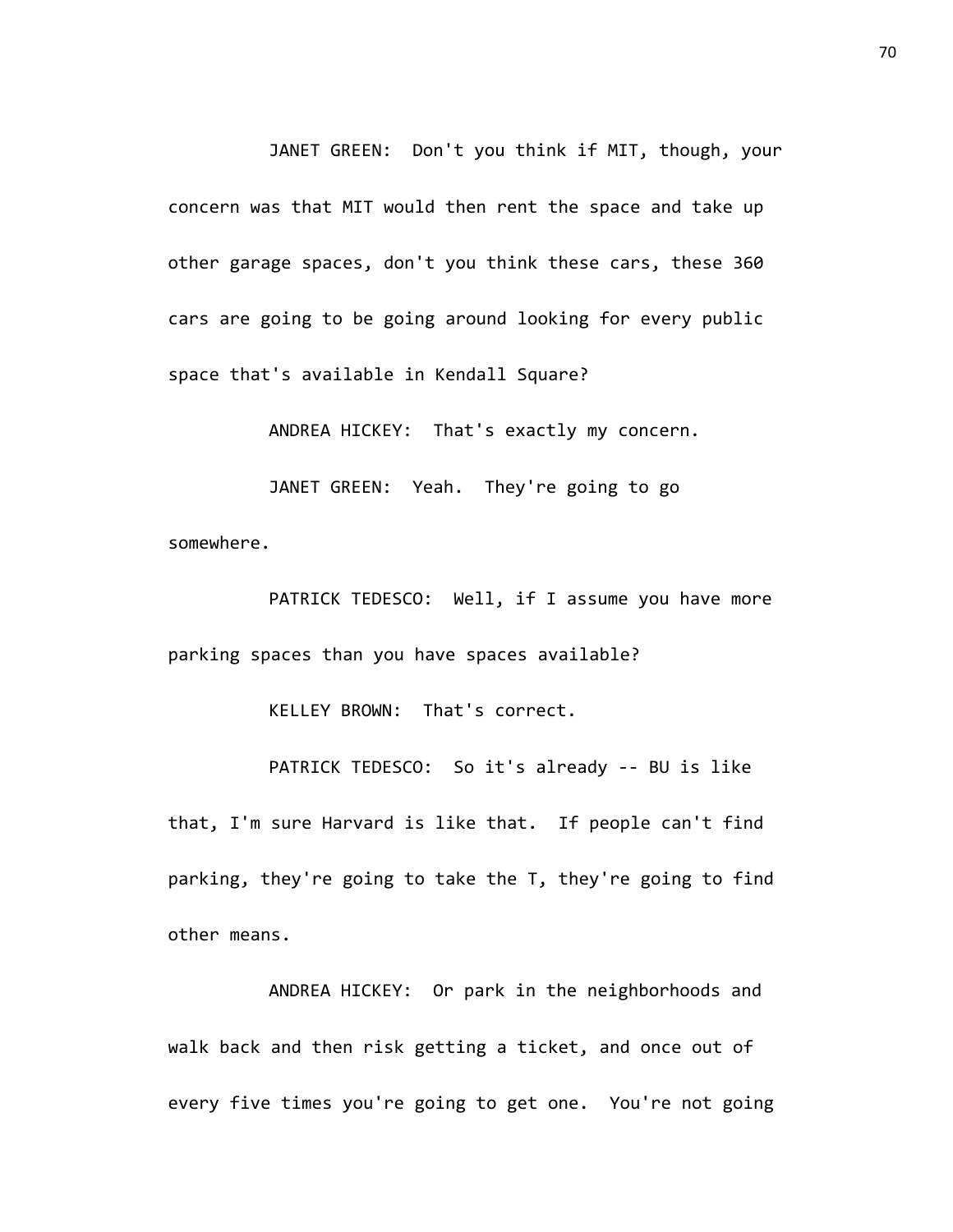to get towed and that's the game that parkers play.

PATRICK TEDESCO: Yeah, I don't know. Parking in East -- you know, I worked -- I have a resident sticker and at least near Harvard Square, you, you got a ticket every day if you parked without a resident pass. I don't know about East Cambridge. So anyway, I don't know enough about the overall supply and demand to know what the loss means, but as an interim measure, I can certainly support it. And I think valet parking is a creative means to help.

JANET GREEN: I have no problem with valet parking. I have no problem with it. Lots of buildings now are going to that as a permanent solution, right, from the get-go. The day they go into service it's valet parking. It's the loss of parking spaces. So....

BRENDAN SULLIVAN: Jim, do you have enough information or would you like more information to vote on this?

JIM MONTEVERDE: I have enough info. But just to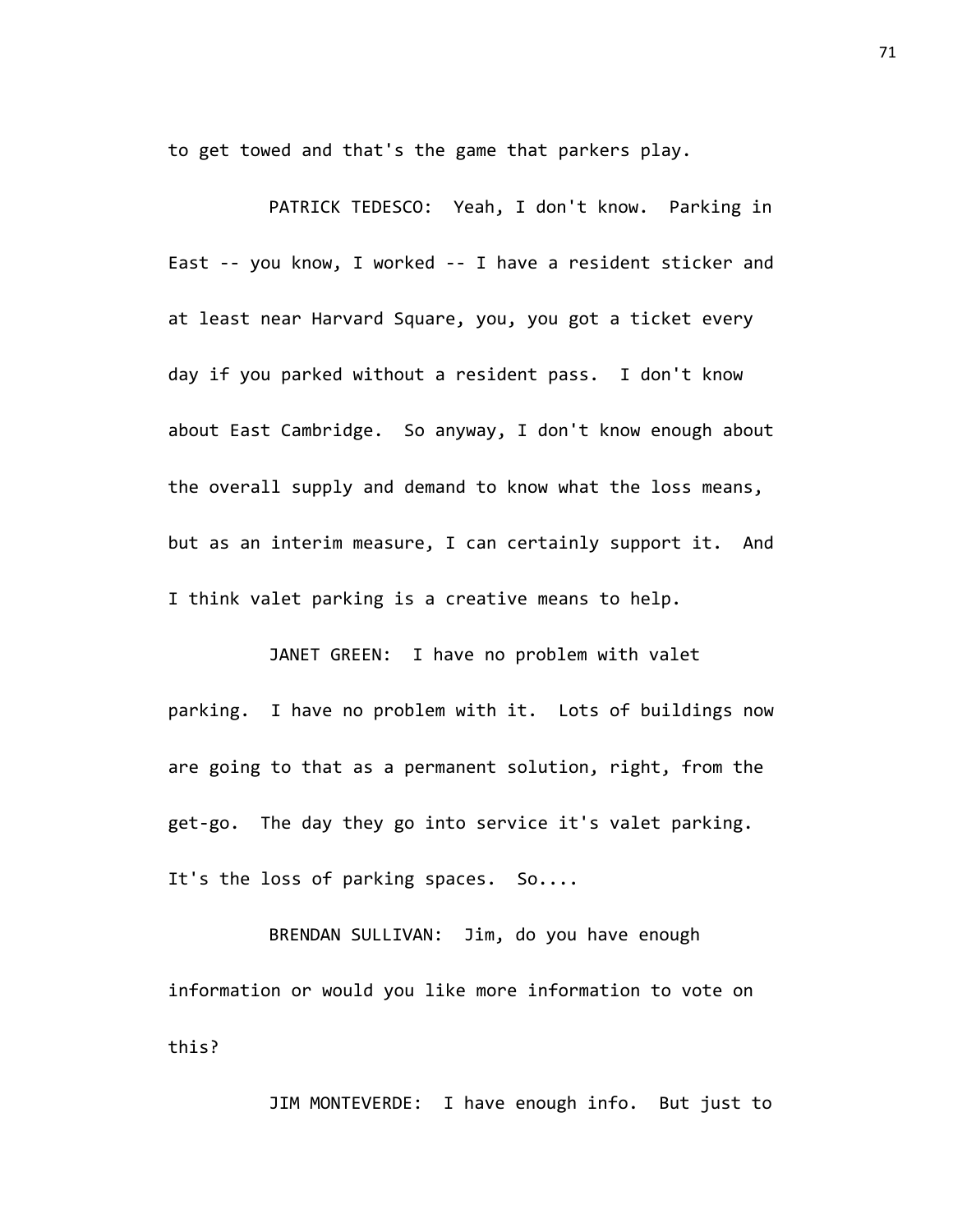clarify for the other members. Again, as I read this again.

JANET GREEN: Yeah.

JIM MONTEVERDE: You know, we keep saying valet. It's not valet. Valet to me or just in terms of terminology, valet is I stop at the front gate, I turn over the keys, and they dense pack vehicles, you know, someone who is hired drives that vehicle and I do not take it into the garage. That's not what this is.

This is, and if you look at the diagram and I think read the description, just so that we're all clear, the parking, the attendant assist is you are going to drive your car. They're going to tell you where it goes. They'll take your keys. So that if someone is in the space you've just blocked ed, they'll take it. If you look at the diagram, it's impossible to get any car out of that garage without the attendant moving that vehicle that you just parked in the drive lane. So it's not, it's not valet, it's not really a dense back. It's kind of an in between. As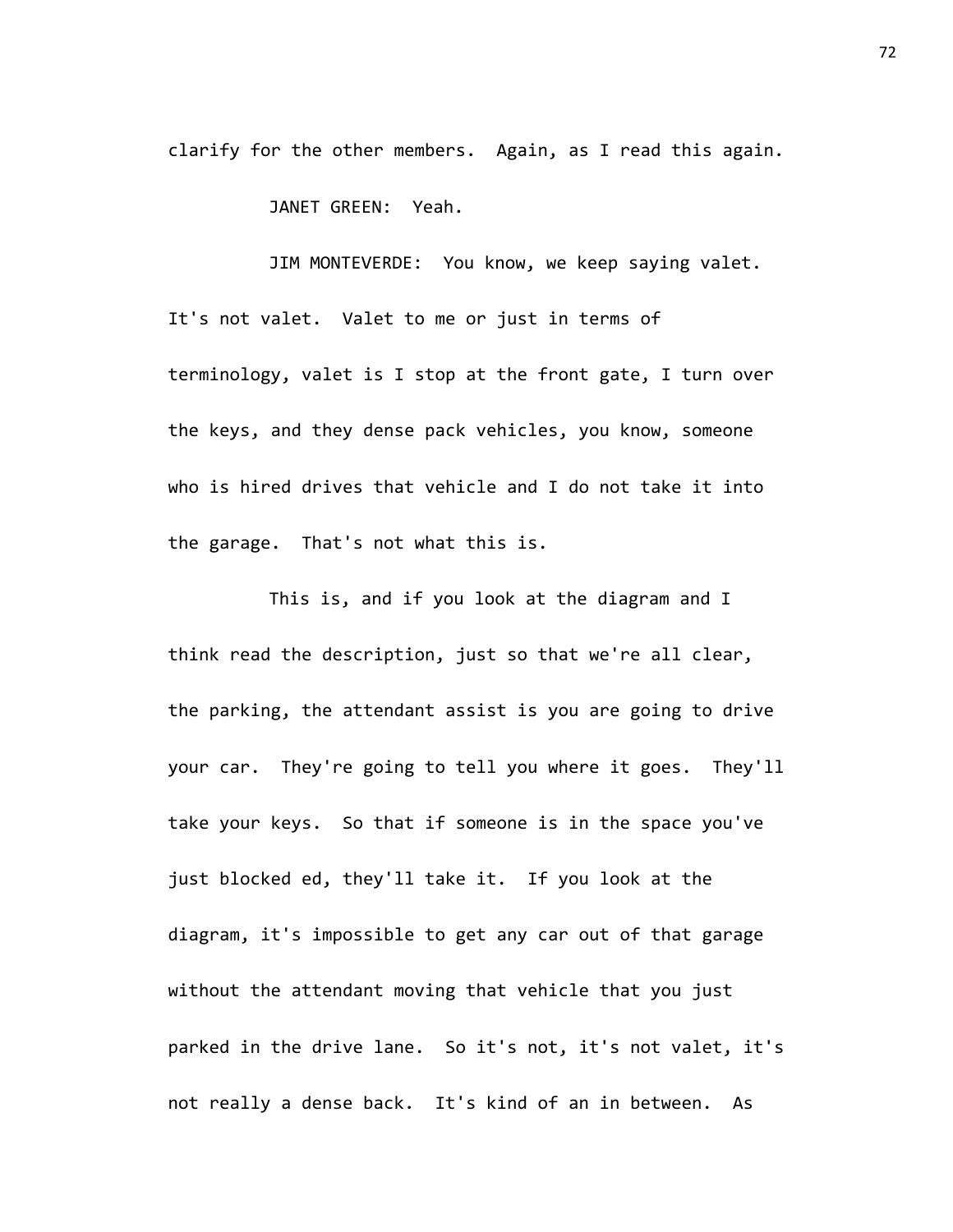long as we understand that. Otherwise I got all my questions answered. I have all the info I need.

BRENDAN SULLIVAN: Do you need any more information?

PATRICK TEDESCO: No, I think that's how I understand it, Jim, as well. In those situations the assistant does move the cars, or he'll queue up people and you leave your keys and he parks them for you. So there's a little more efficiency. It's not front door valet, I understand that.

JIM MONTEVERDE: Correct, yeah.

KELLEY BROWN: That's why we called it attendant assist. It's kind of -- it's a little bit different and valet gives kind of a misimpression.

JIM MONTEVERDE: As long as we've agreed that it's a temporary to some date or interim.

BRENDAN SULLIVAN: Shall I make a motion? Shall I make a motion then or --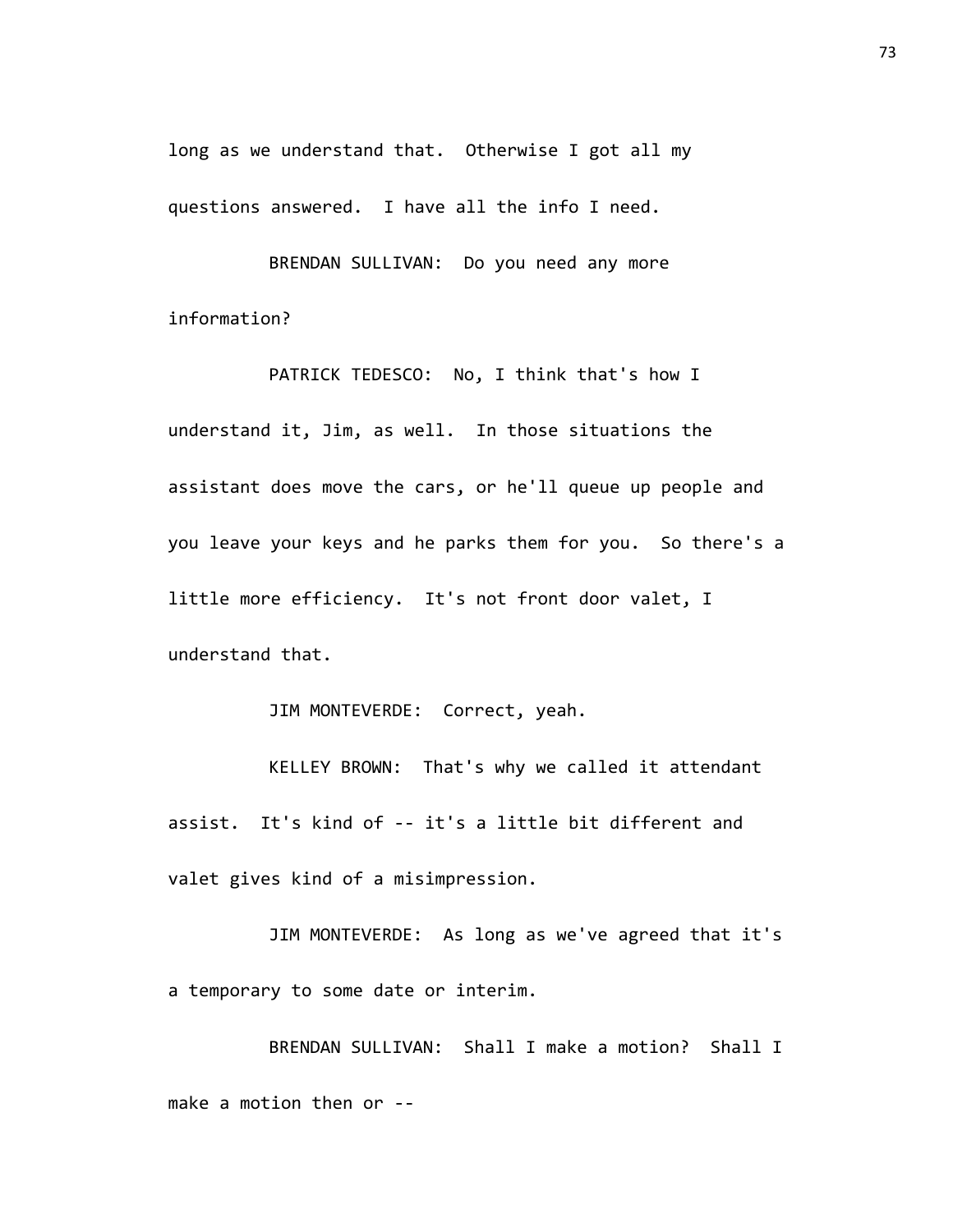JANET GREEN: I think what Jim just said that as long as it's agreed that what was that?

JIM MONTEVERDE: It's an interim step. It's a temporary. There's kind of a date certain that it ends. And it goes back, these spaces get replaced elsewhere or accommodated elsewhere --

ANDREA HICKEY: Or you come back and ask us to renew it.

JIM MONTEVERDE: Well, correct. But this is an attendant assist system. You know, sunsets goes away. And if it's 2020 is a date, right? I think that's, although it's not written here that's what we're talking about.

KELLEY BROWN: We would be fine with that.

BRENDAN SULLIVAN: We can, as one of the conditions we can set a date.

> ANDREA HICKEY: I would go along with that. BRENDAN SULLIVAN: Okay. Let me make a motion. The Board finds that Special Permits will normally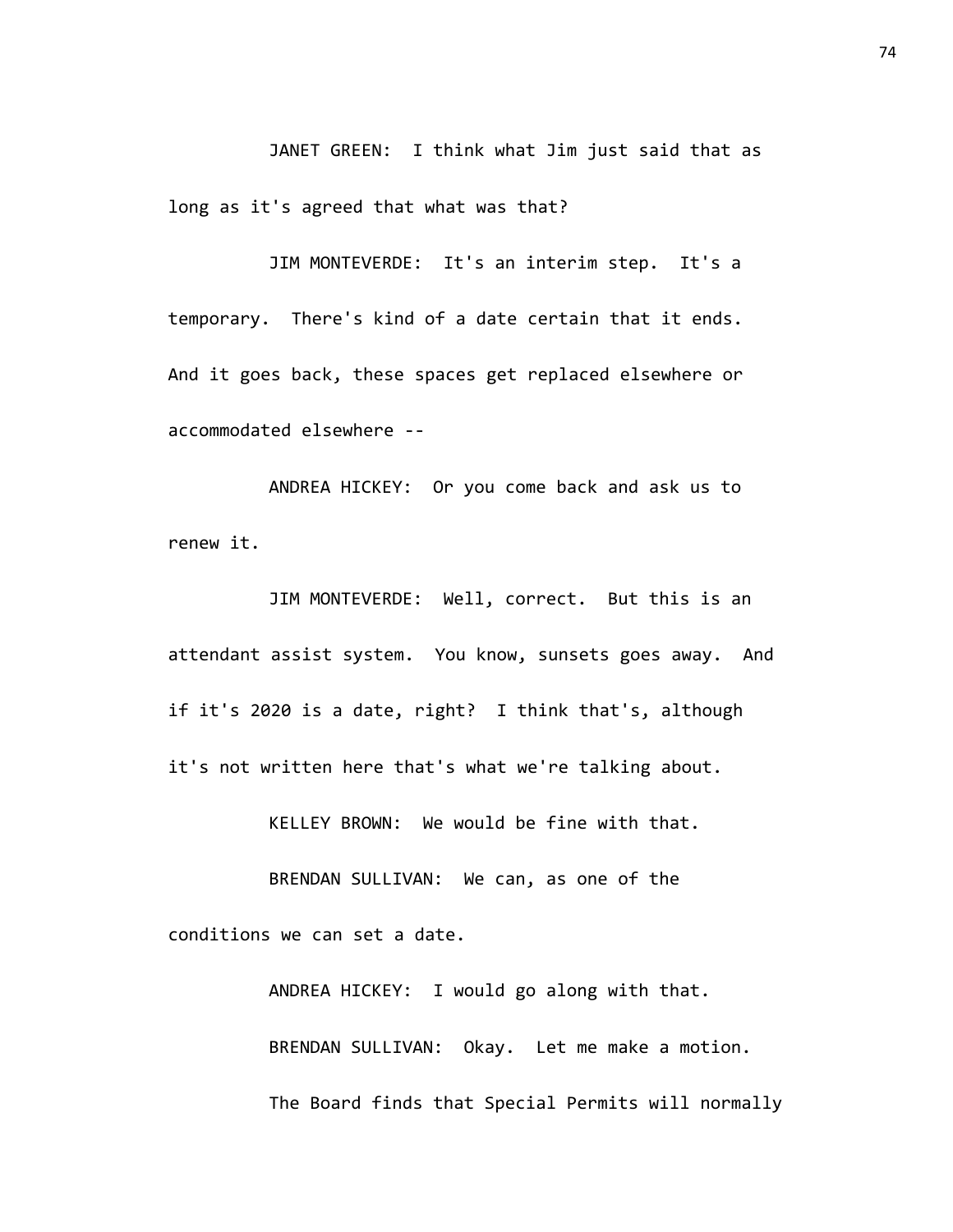being granted where specific provisions of the Ordinance are met, except where particulars of the location or use are generally through the district or uses permitted in it would cause the granting of such permit to be a detriment to the public interest.

It appears that the requirements of the Ordinance can be met.

The Board finds that Section 6.43.5a allows the BZA to grant a Special Permit to modify the layout provision of Section 6.43.2 where there is a valet parking arrangement for an off-street parking facility.

The Board acknowledges that this will be an attendant-assist arrangement.

The Board finds that traffic generated or patterns of access or egress would not cause congestion, hazard, or substantial change in the established neighborhood character.

The parking requirements of the Ordinance are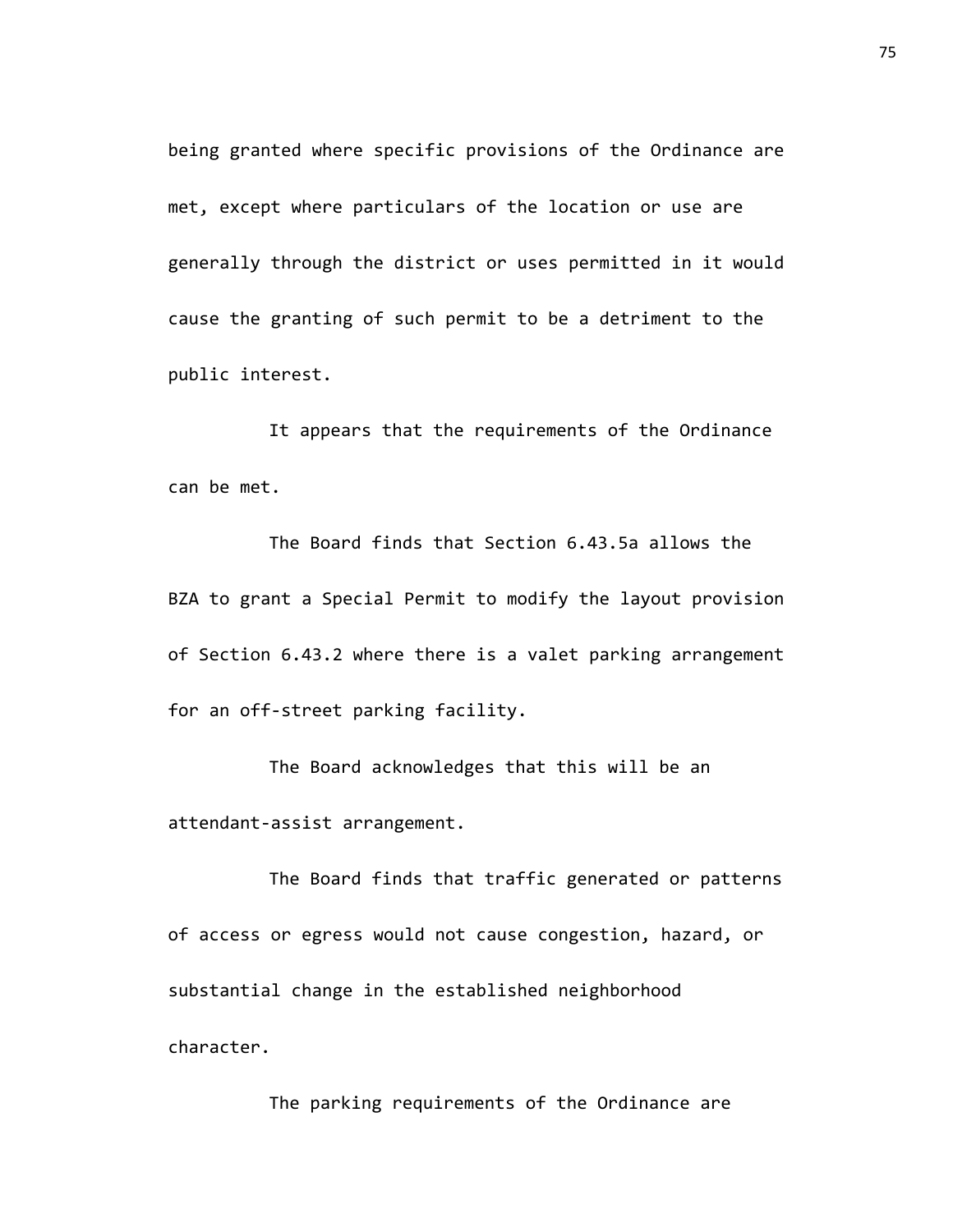satisfied through a campus-wide inventory of parking spaces established as per Section 6.22-1a which provides parking according to the minimum standards the Ordinance sets for each building on campus.

The complete parking inventory and a report demonstrating the satisfaction of the parking requirement of the Ordinance are provided annually.

Traffic generated or patterns of access or egress would not cause congestion, hazard, or substantial change in the established neighborhood character.

The Board finds that the proposed addition of 136 parking spaces at the Stat?

KELLEY BROWN: Stata.

BRENDAN SULLIVAN: Stata. You say Stata, I say Stata.

At the Stata garage will not cause congestion, hazard, or substantial change. MIT is removing 525 parking spaces in the vicinity of the Stata garage through the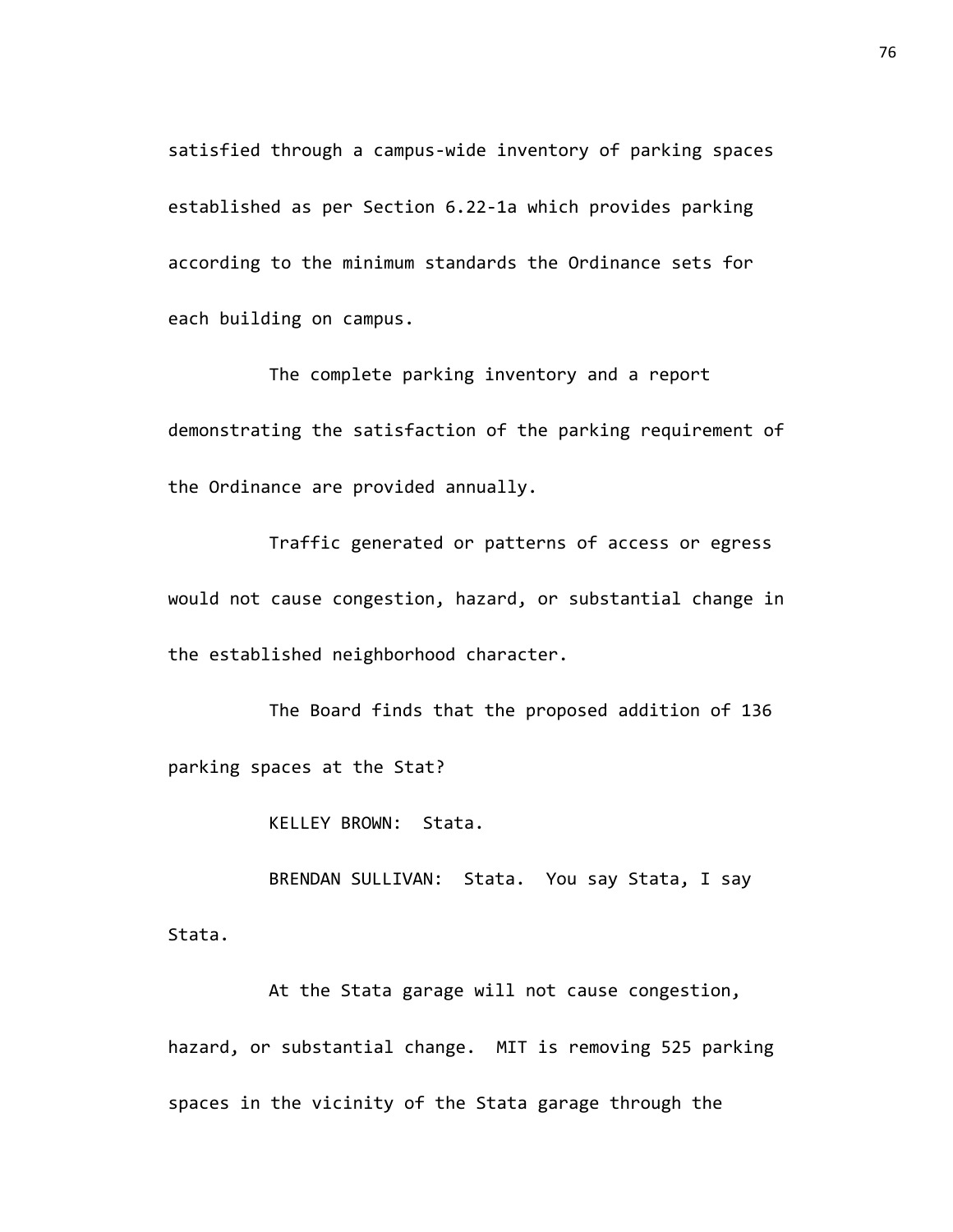demolition of the west garage and the construction of the new central utility plant on existing surface parking lots.

MIT is planning to use an attendant-assisted parking system to recover these 136 spaces.

Traffic impact study for the nearby MIT Kendall project with nearly 1,000 net new parking spaces will absorb most of these lost parking spaces.

The Board finds that the operation or development of adjacent existing commercial and institutional uses in Residence C-3B and Industry B Districts will not be adversely affected by the addition of parked vehicles at this location.

And the Board finds that there be no visible change to the property.

The Board finds that there will not be any nuisance or hazard created to the detriment of the health, safety, and/or welfare of the occupants of the proposed use or to the citizens of the city.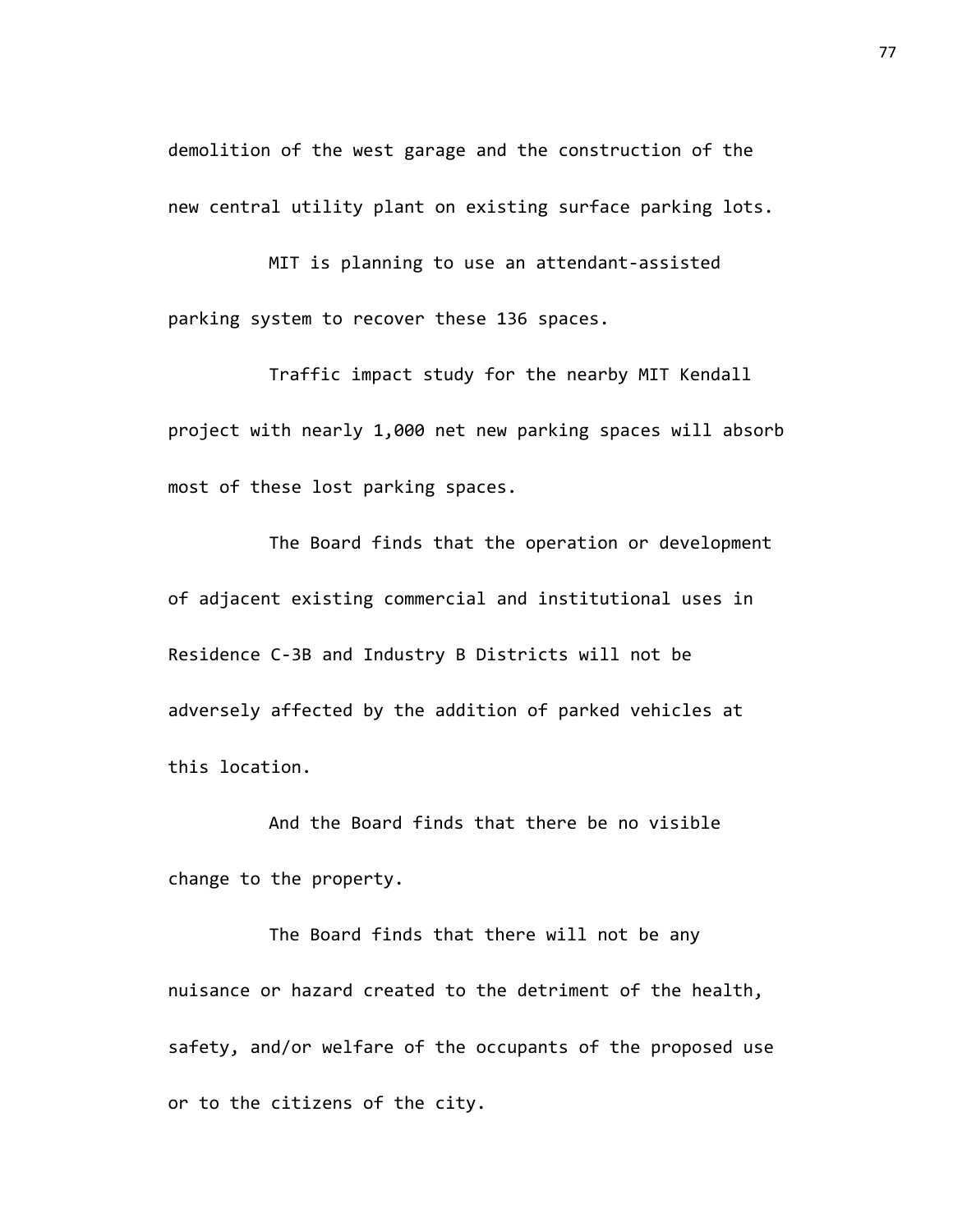The Stata garage has operated since 2004 without creating any nuisance or hazard.

And there has not been any evidence of any detriment of the health, safety, and/or welfare to members of the MIT or to the larger Cambridge community.

The addition of 136 parking spaces should not change this successful operation.

The Board finds that the level of entries and exits at that Stata garage is considerably less in its a.m. and p.m. peak hours than the peaks seen at nearby commercial offices and laboratory building.

In addition the peak hour morning entries at the Stata garage is between nine and ten a.m., Later than the eight to nine a.m. peak hours that is typical around the MIT and Kendall Square area.

The Board grants the requested relief on the condition that the Special Permit shall run for a period of -- until -- the magic number?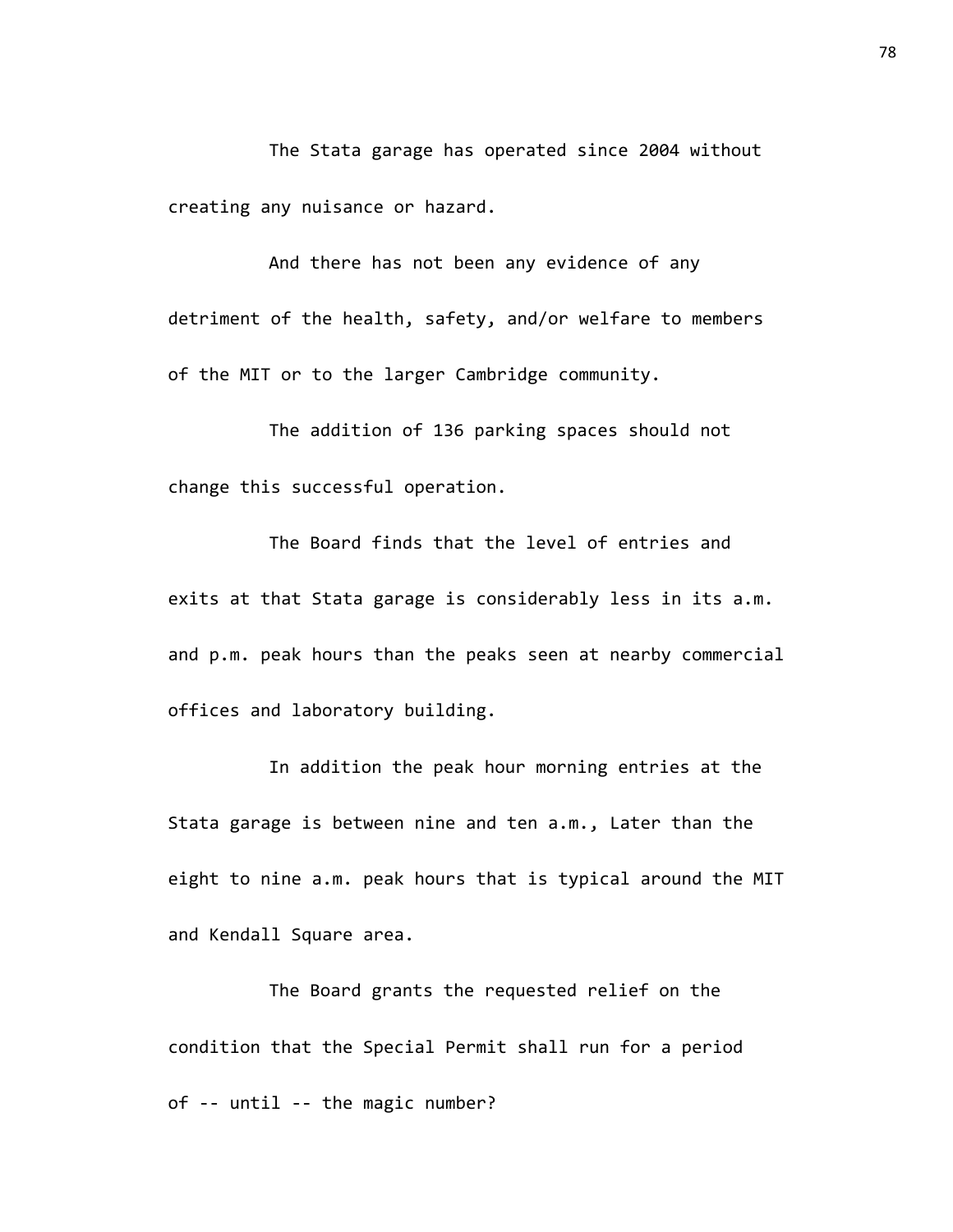KELLEY BROWN: December 31, 2020.

BRENDAN SULLIVAN: September 31, 2020.

ANDREA HICKEY: Did you say December?

KELLEY BROWN: December.

BRENDAN SULLIVAN: I'm sorry December. December

31?

KELLEY BROWN: Yeah, they better finish the garage by then. They say they will. BRENDAN SULLIVAN: December 31, 2020. Any other conditions? All those in favor granting the Special Permit? (Show of hands.) BRENDAN SULLIVAN: Five in favor. (Sullivan, Green, Hickey, Tedesco, Monteverde.) KELLEY BROWN: Thank you very much.

\* \* \* \* \*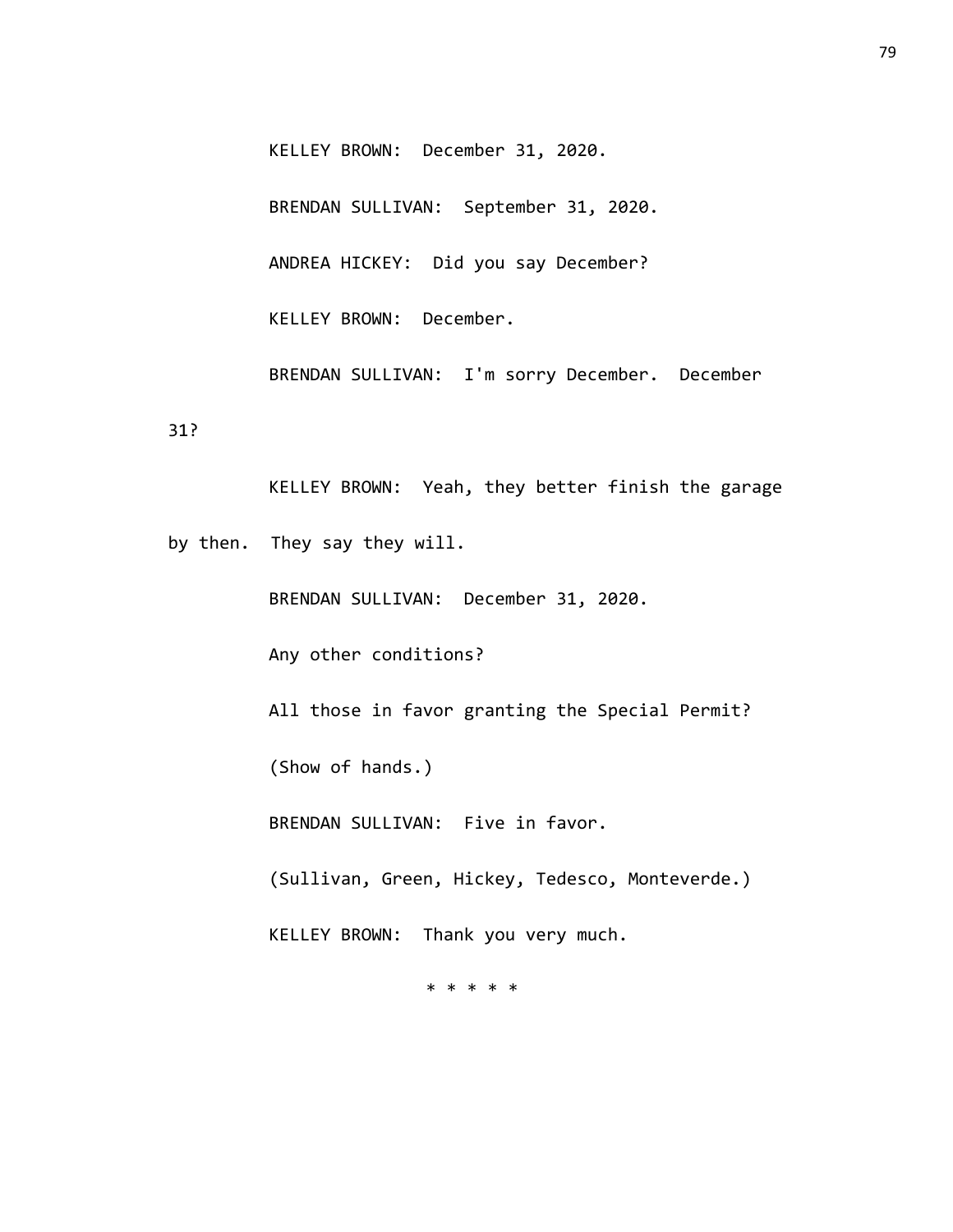CONSTANTINE ALEXANDER: The Chair will call case

Patrick Tedesco.)

(8:30 p.m.)

(Sitting Members Case BZA-013923-2017: Constantine

Alexander, Brendan Sullivan, Janet Green, Andrea A. Hickey,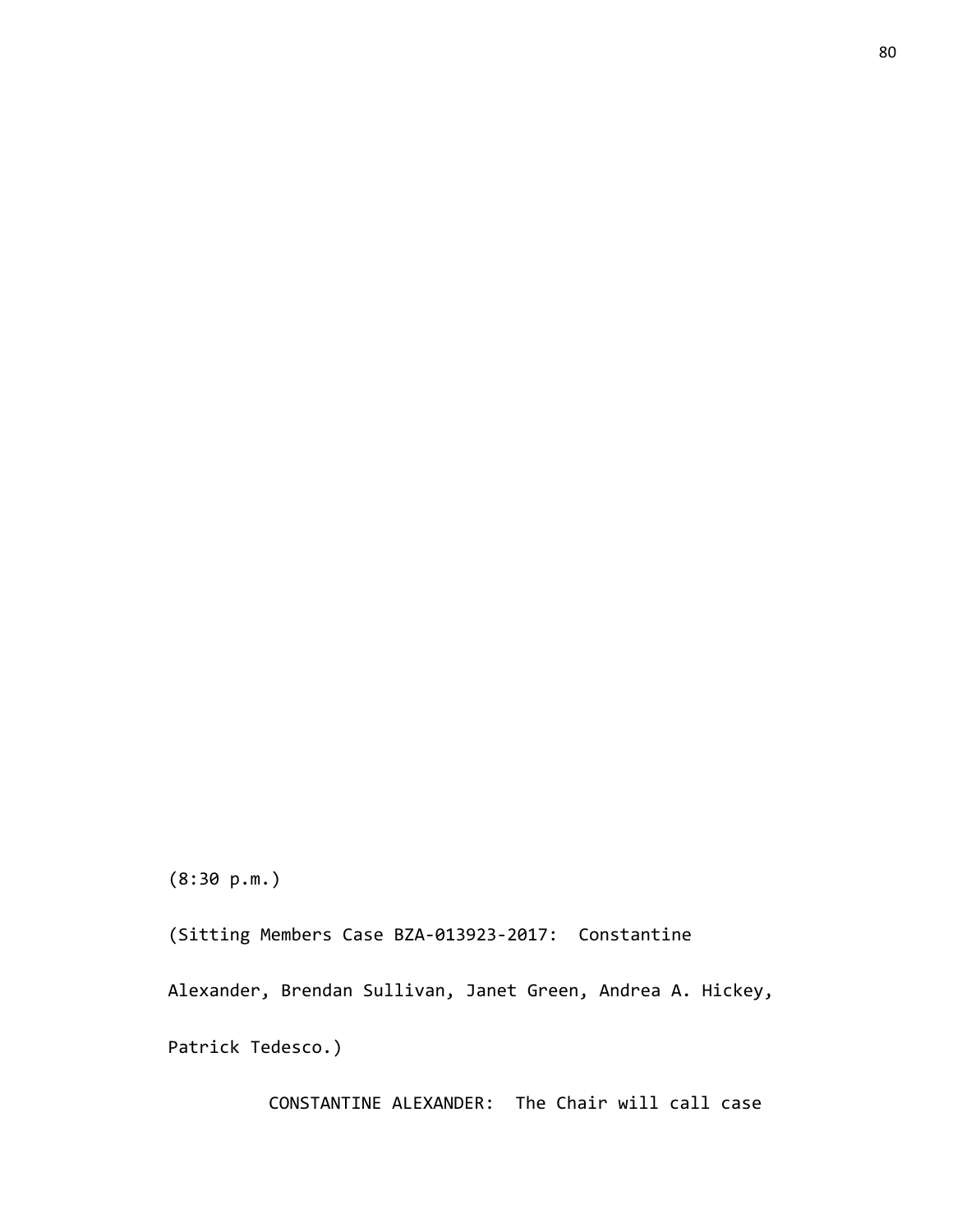No. 013923, 43 Essex Street.

Is there anyone here wishing to be heard on this matter?

CHRISTOPHER SHACHOY: Good evening, Mr. Chairman. CONSTANTINE ALEXANDER: Good evening. Name and address to the stenographer.

CHRISTOPHER SHACHOY: My name is Christopher Shachoy, and I live at 120 Brattle Street, Cambridge, Massachusetts. I have been a builder and developer of residential properties in Cambridge for about 25 years and I'm here --

CONSTANTINE ALEXANDER: Just your name and address.

JANET GREEN: Can you hear? People in the back can you hear?

CHRISTOPHER SHACHOY: I'm sorry, I'm here with Steven Hiserodt of Boyes-Watson Architects.

STEVEN HISERODT: H-I-S-E-R-O-D-T.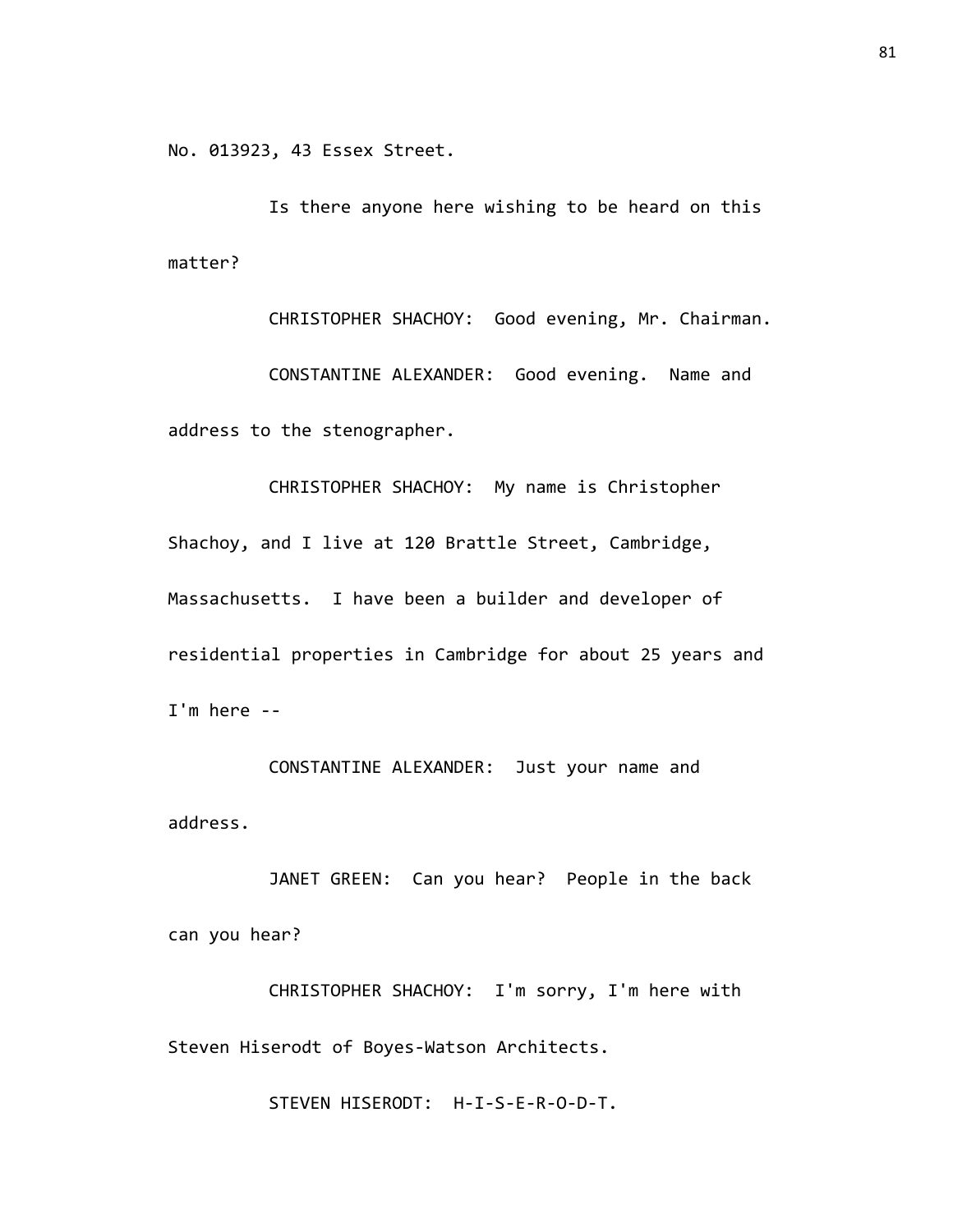CONSTANTINE ALEXANDER: Before we start and get into the merits of the case and I think you know what I'm about to say.

CHRISTOPHER SHACHOY: Yes, sir.

CONSTANTINE ALEXANDER: It seems to me last session or maybe the one before that we had a parking case that raises a lot of the similar issues, not the same issues, right around the corner, 43 -- Essex Place. I forget the number.

CHRISTOPHER SHACHOY: 38 Essex.

CONSTANTINE ALEXANDER: 38, thank you.

CHRISTOPHER SHACHOY: At the intersection of Percy Place.

CONSTANTINE ALEXANDER: And there was a lot of back and forth, there was a lot of neighborhood interest in the case and pros and cons, and the case was continued until October 26th to allow the petitioner and the neighbors to talk more and to see if they can refine their proposal.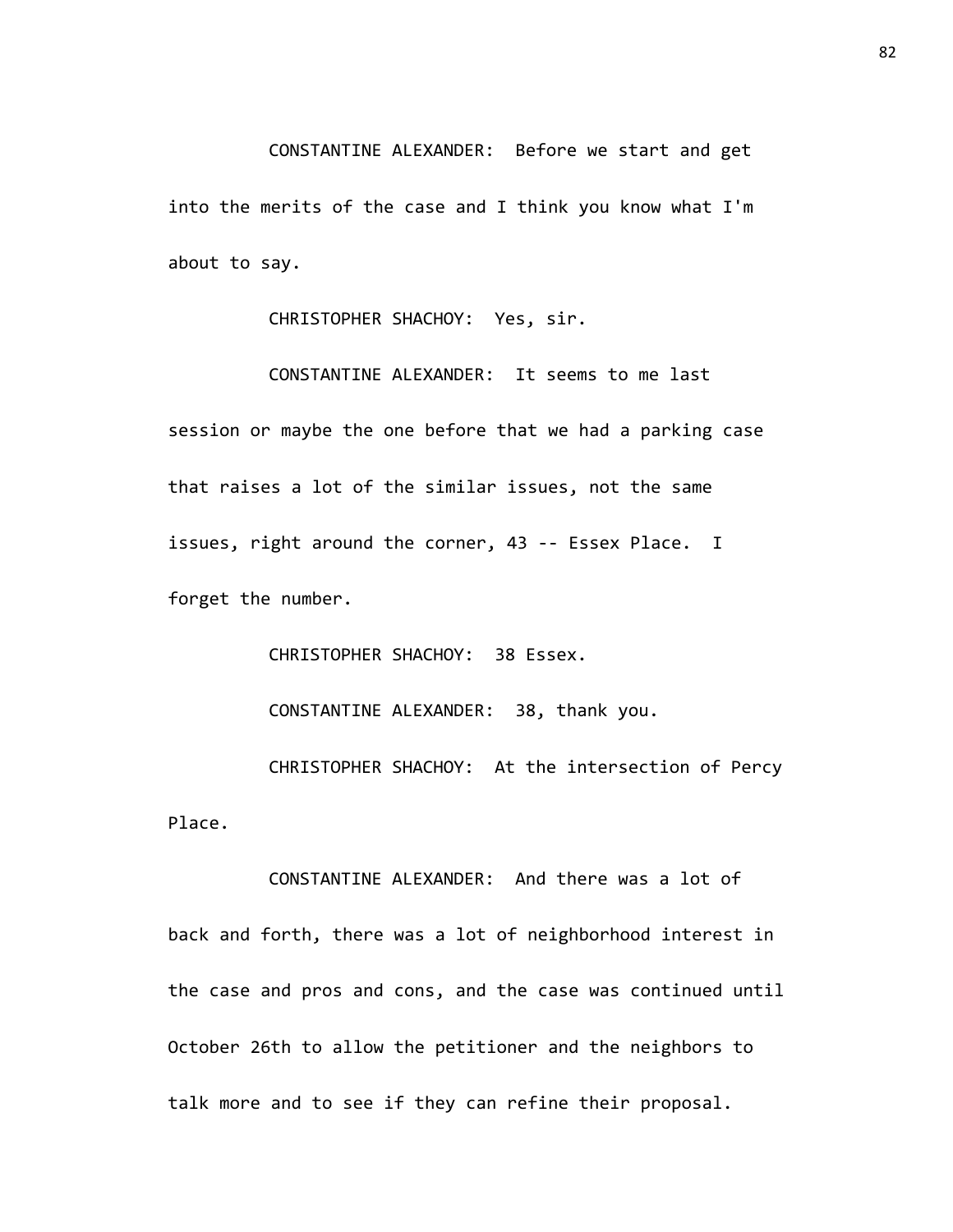What I came to learn at least at that hearing was that parking is a big issue. It's a very tight area. And it's an active issue with the neighborhood.

CHRISTOPHER SHACHOY: Yes, sir.

CONSTANTINE ALEXANDER: It seems to me that it makes most sense for this Board not to hear your case tonight, but to hear it on October 26th on the same night we hear the Essex Place case.

CHRISTOPHER SHACHOY: Okay.

CONSTANTINE ALEXANDER: And in fact that the same five members who are going to sit on Essex Place will sit on your case on that night. And that way we'll get a consistent philosophy and resolution for the neighborhood and not have a situation where we can have, you know, two different results. And I'm going to suggest that to the Board is that we continue this case until that night.

RICHARD COLE: Excuse me, can I ask a question, please?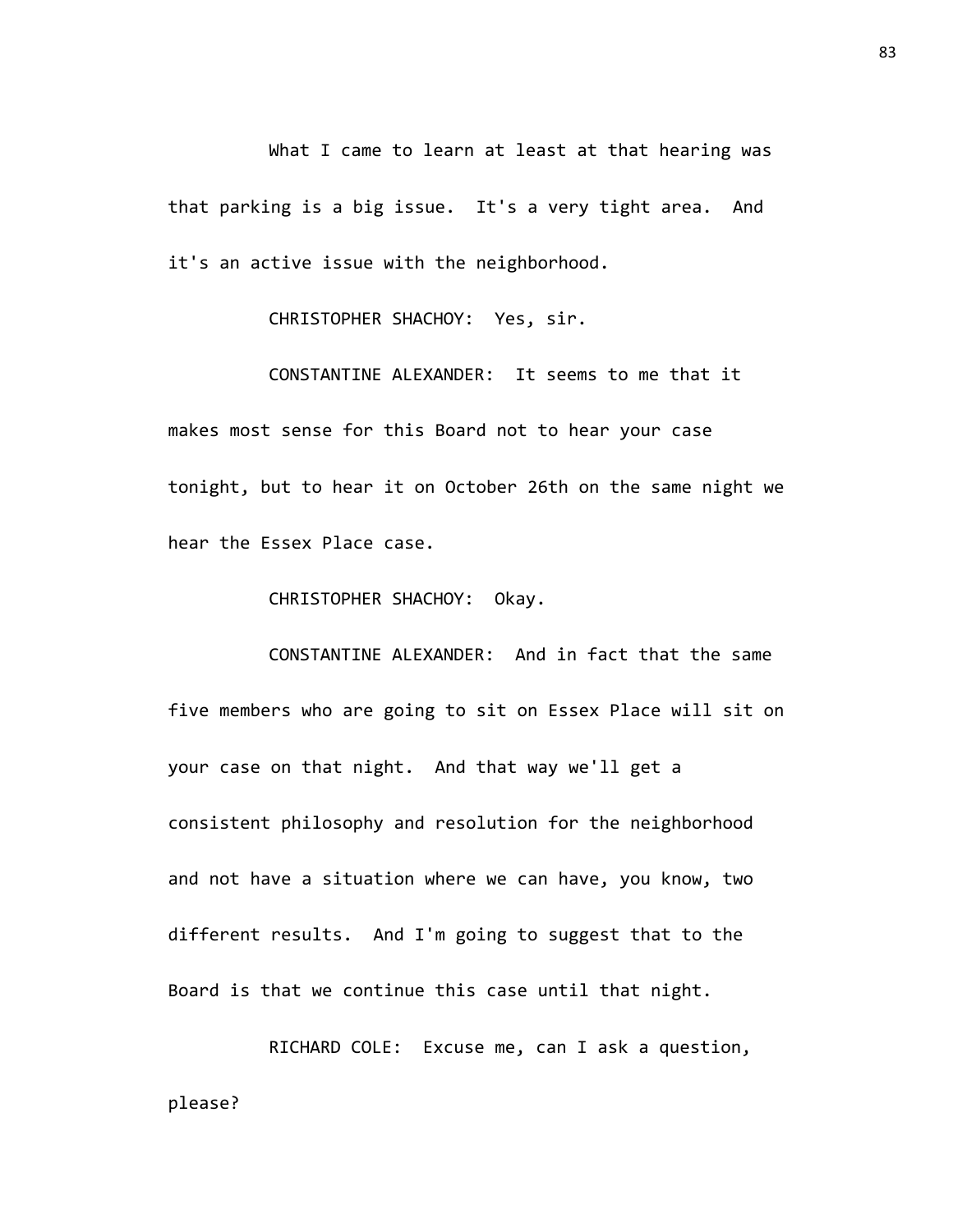CONSTANTINE ALEXANDER: Sure. Your name and

address, please.

RICHARD COLE: I am here because Mr. Shachoy has seriously --

JANET GREEN: You need to give your name and address, sir.

RICHARD COLE: My name is Richard Cole. I live at 98 and 100 Prospect Street. And this contractor has seriously impacted the liveability --

CONSTANTINE ALEXANDER: Sir, sir, this is not, that's not relevant to tonight. You may have some problems, but it's not in order to hear that tonight.

Thank you for your comment.

RICHARD COLE: You're not gonna hear it tonight?

CONSTANTINE ALEXANDER: Well, I'm not going to

hear comments about what Mr. Shachoy did somewhere else that you said impacted the --

RICHARD COLE: I abut the property at 43 Essex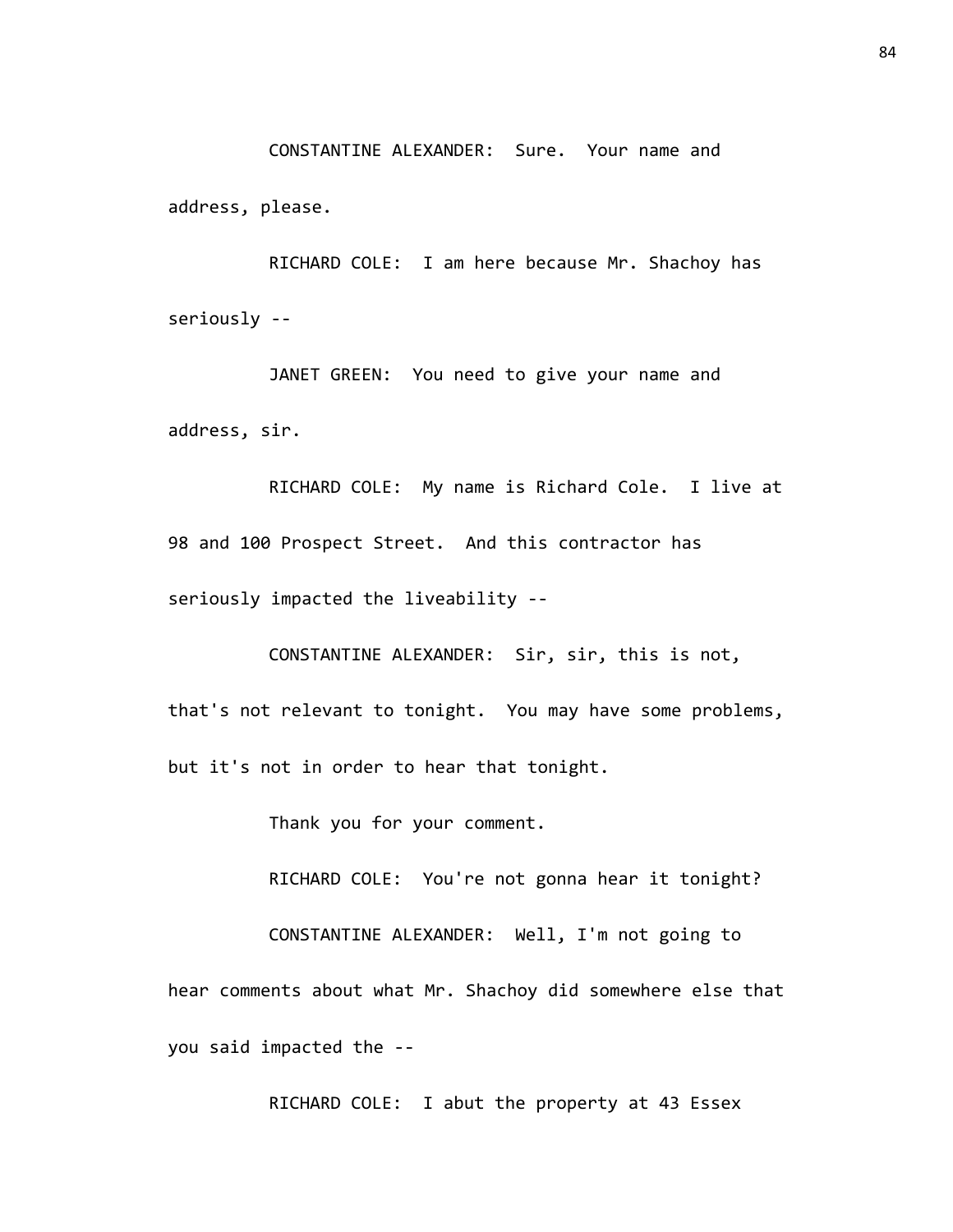Street and his conduct has been deplorable.

CONSTANTINE ALEXANDER: Okay, sir, all I am suggesting, and I have -- the other members of the Board may not agree with me, is that we should do this on a global basis. We should know what we're going to do on Essex Place, we should know what we're going to do here, we should try to make a coherent philosophy and approach for the neighborhood. That's the reason, that's the only thing I'm suggesting tonight. Rather than hearing one case tonight and reaching one result and then maybe something else when we hear Essex Place on October 26th. That's my only suggestion.

I don't know what other members of the Board feel about this.

PATRICK TEDESCO: I don't think I sat on that case.

CONSTANTINE ALEXANDER: Okay, you think we might have the approach -- do you agree with the approach that we 85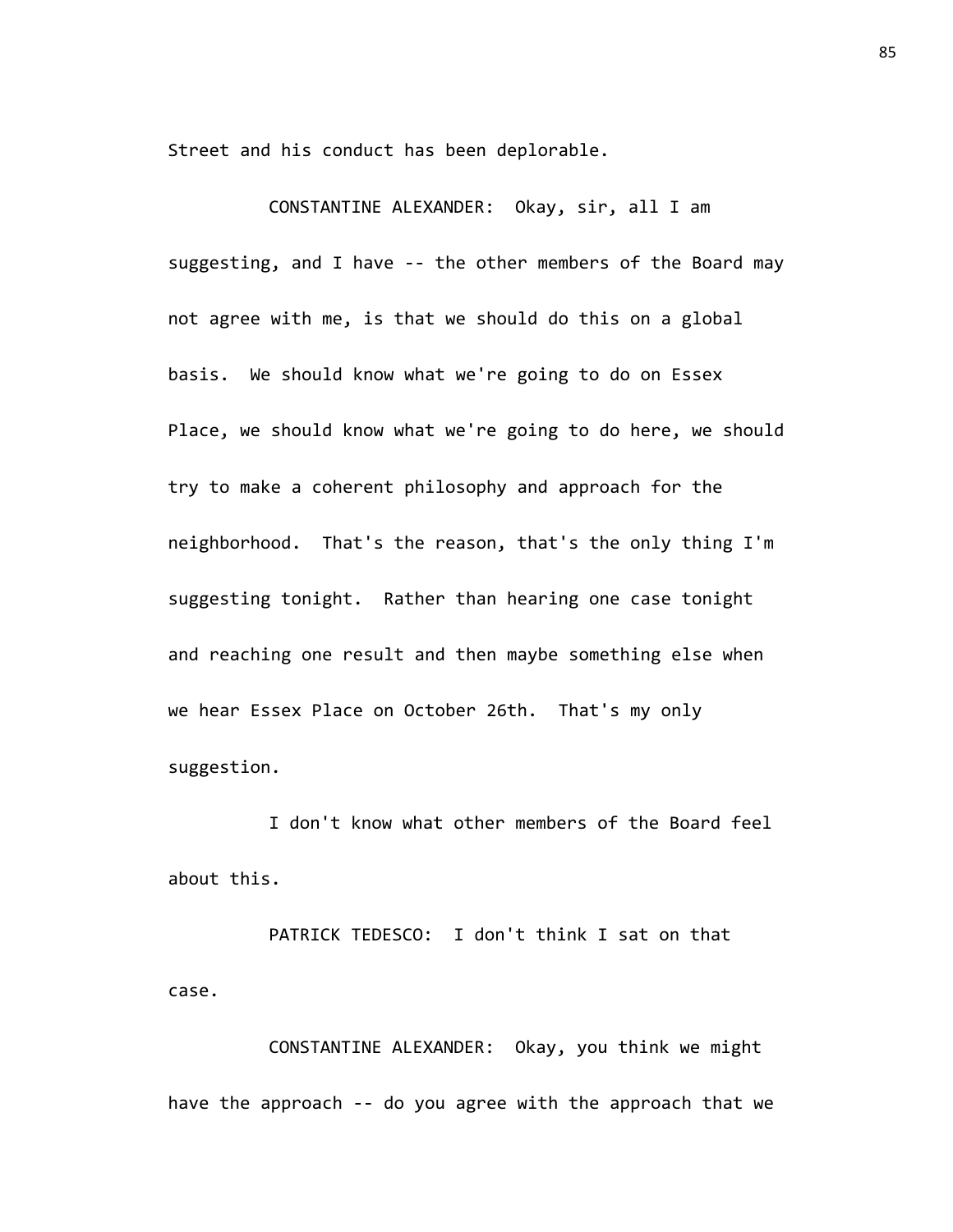should try to hear -- we can hear this case tonight if people want. I don't think it's a good idea. But I defer to other members of the Board.

JANET GREEN: Are there any significant differences between this case or differences --

CONSTANTINE ALEXANDER: Well, I haven't studied it carefully. I mean this is a multi -- this property is a -- it's a multiple -- a number of tenants in the building, right? It's an apartment house.

CHRISTOPHER SHACHOY: It actually was a school or a daycare center previously. It's a 7600 square foot GFA building and we're looking to convert to housing within the existing envelope of the building, and we just want to make the parking on-site conform.

CONSTANTINE ALEXANDER: You want relief from the distance to the buildings, that's what the other persons want in their petition. Theirs they're parking in yards, front yards as defined. Here you're not parking in any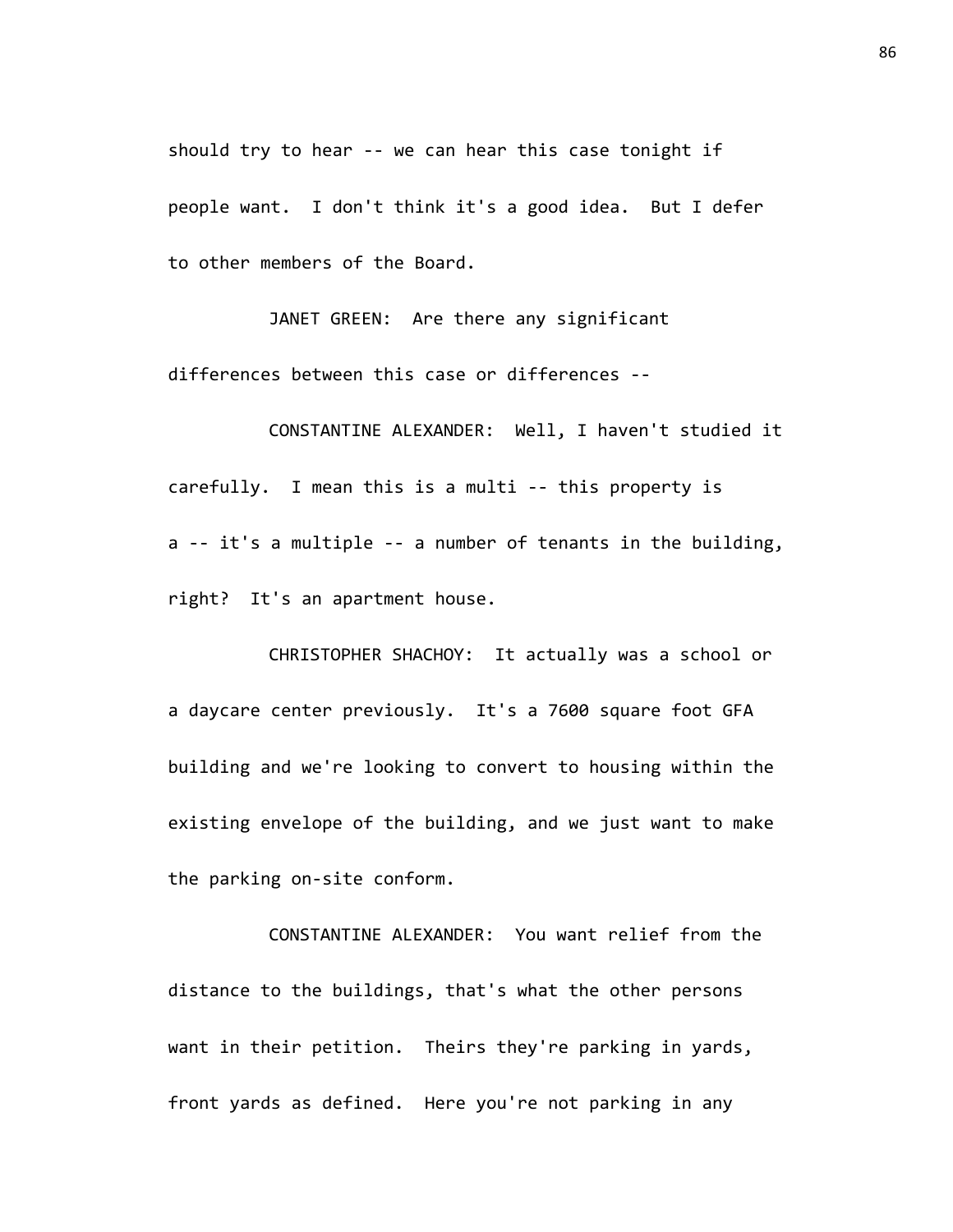yard, but you

are --

STEVEN HISERODT: We are parking in a side yard and rear yard.

CONSTANTINE ALEXANDER: You're parking in a side yard.

STEVEN HISERODT: Yeah.

CONSTANTINE ALEXANDER: So it's a lot of the same issues it seems to me. That's why I think it makes sense not to hear the case tonight but to wait until then. Again, I said it three times, I won't say it anymore. The Board -- what's the Board's --

PATRICK TEDESCO: Again, I didn't sit on that other case so I don't know the specifics of it. But my only comment would be that the abutters were notified, and if people had issue with this case as it sounds like they did with the other case, then presumably they would be here tonight to -- you know, I don't know. To get a lot of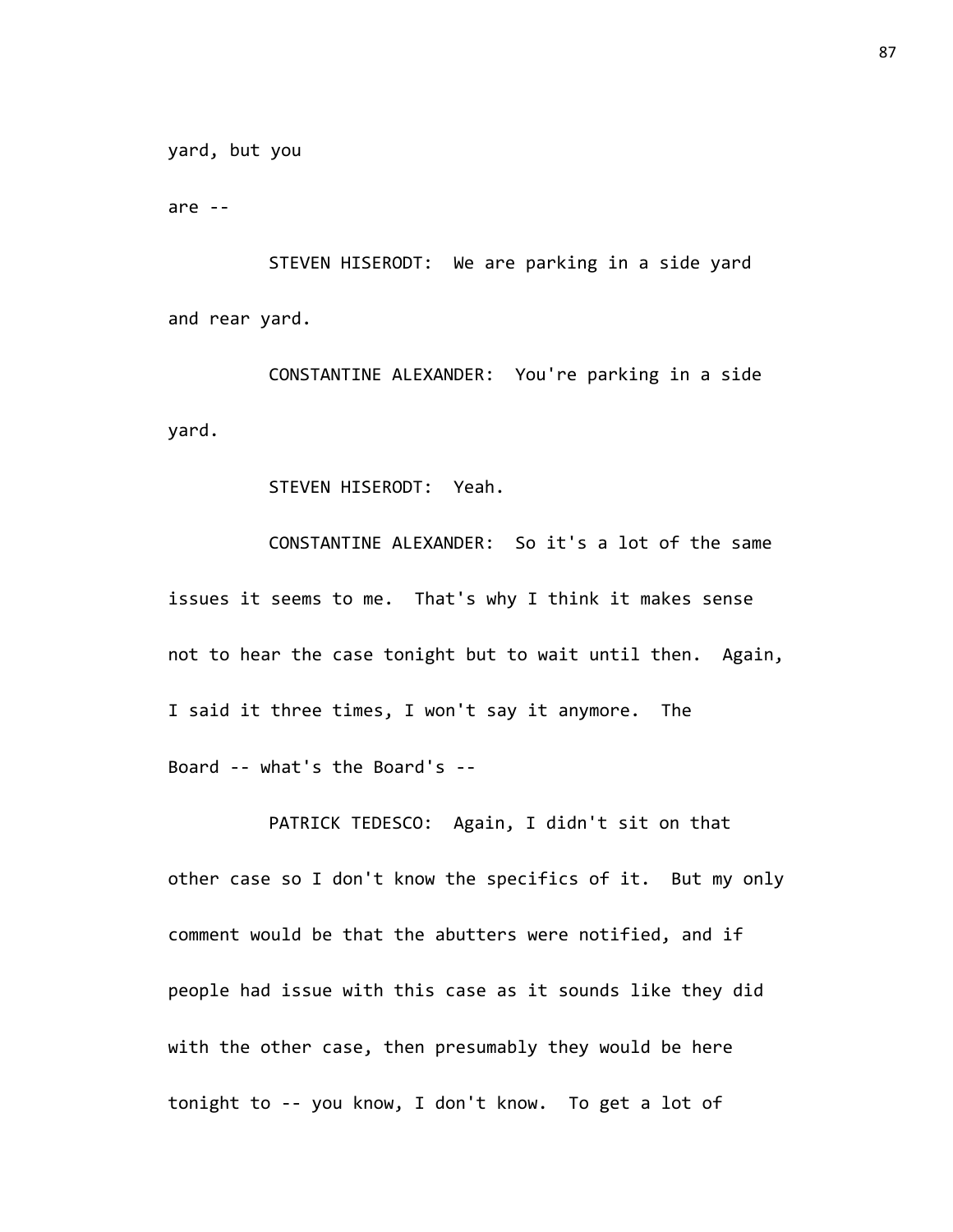people who are maybe rallied up about one case here against another property owner, may not necessarily be the fairest thing. But that's -- I don't know the nature of the other case so I can't really comment on it.

CONSTANTINE ALEXANDER: Brendan, you were here for the other case.

BRENDAN SULLIVAN: Yeah. I know every case is supposed to be on its own, however, I think that it is really a neighborhood and neighbor-wide issue and I hate then doing this little piecemeal stuff.

CONSTANTINE ALEXANDER: That's my view.

BRENDAN SULLIVAN: And I think your tact is correct. If the petitioner could delay this until next month, I think it would, it may be the better thing to do. Just to get a sense of exactly where we're going with the whole thing.

ANDREA HICKEY: I'd like to leave it up to the petitioner to decide whether they'd like to move forward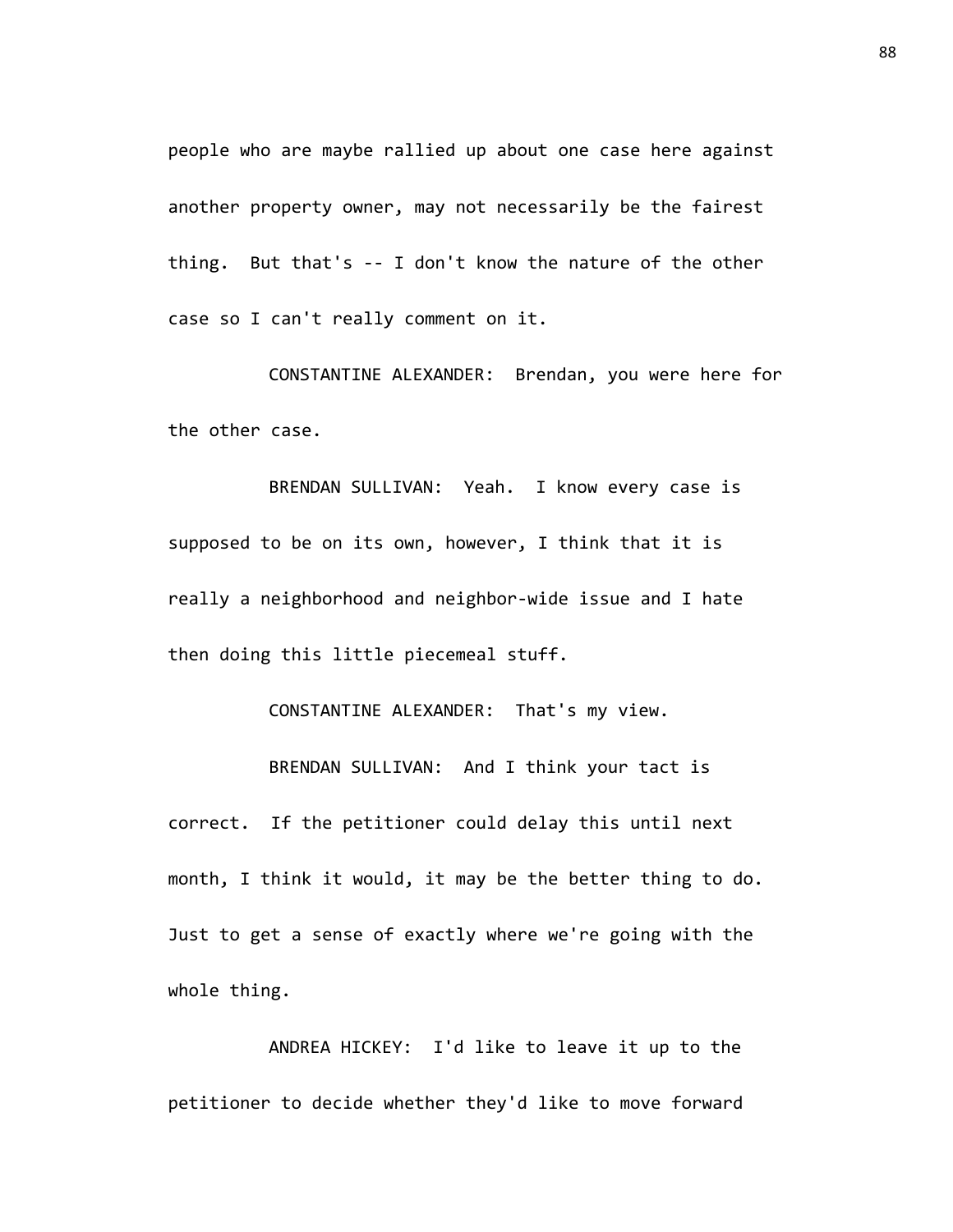tonight or whether you'd be amenable to another date. I agree with Patrick's comment that notice was given. So to hold these petitioners up in a separate case that we really procedurally should be looking at in a vacuum, I'm not sure that that's fair to the petitioners. If they were inclined to agree to continue their case not heard, that's certainly -- is their prerogative. But I don't think we should force them to be heard on another night if they're prepared to proceed tonight and if proper notice has been given.

CONSTANTINE ALEXANDER: Janet, do you have any views?

JANET GREEN: I would agree about having -- I don't know how many of the people who are here tonight are here to -- because of the notice about this case, but there were quite a lot coming before for the other case. It may be that the neighborhood perceives it completely differently.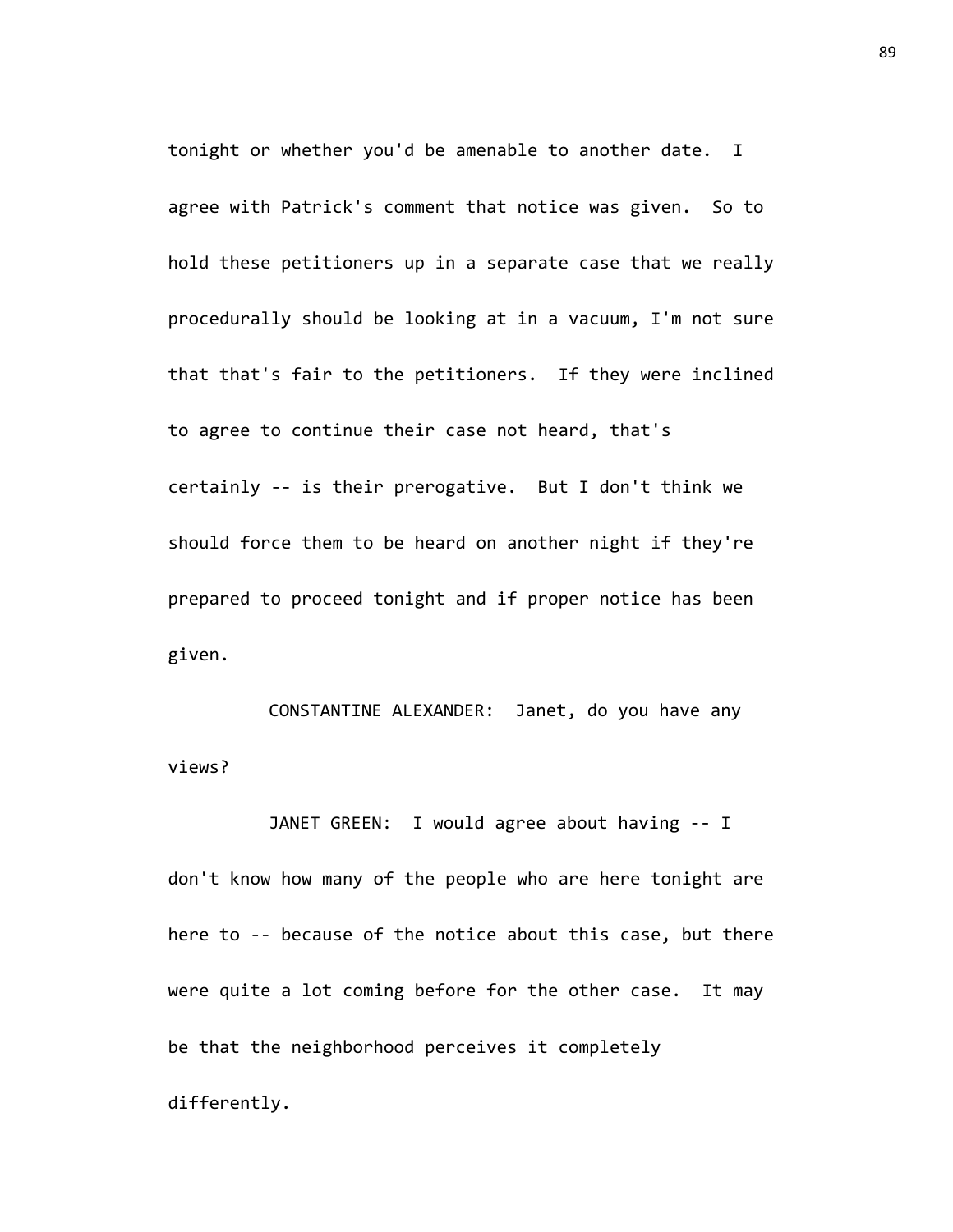CONSTANTINE ALEXANDER: By a show of hands, show

of hands who's here for this case tonight? You are, sir, I know that. Anyone else? One more. So there are two people here tonight on this case, for this case. That's the information we have.

CHRISTOPHER SHACHOY: Respectfully through the Chair.

CONSTANTINE ALEXANDER: Yes.

CHRISTOPHER SHACHOY: When I heard about this yesterday, I was a little bit concerned because we've obviously been waiting for this date for sometime as you guys know the process better than I do, and we were concerned that, you know, now we're in the middle of September, we're being asked to postpone it for almost another 45 days I think it was out to the end --

> CONSTANTINE ALEXANDER: October 26th. CHRISTOPHER SHACHOY: To the end of October. CONSTANTINE ALEXANDER: Almost a month.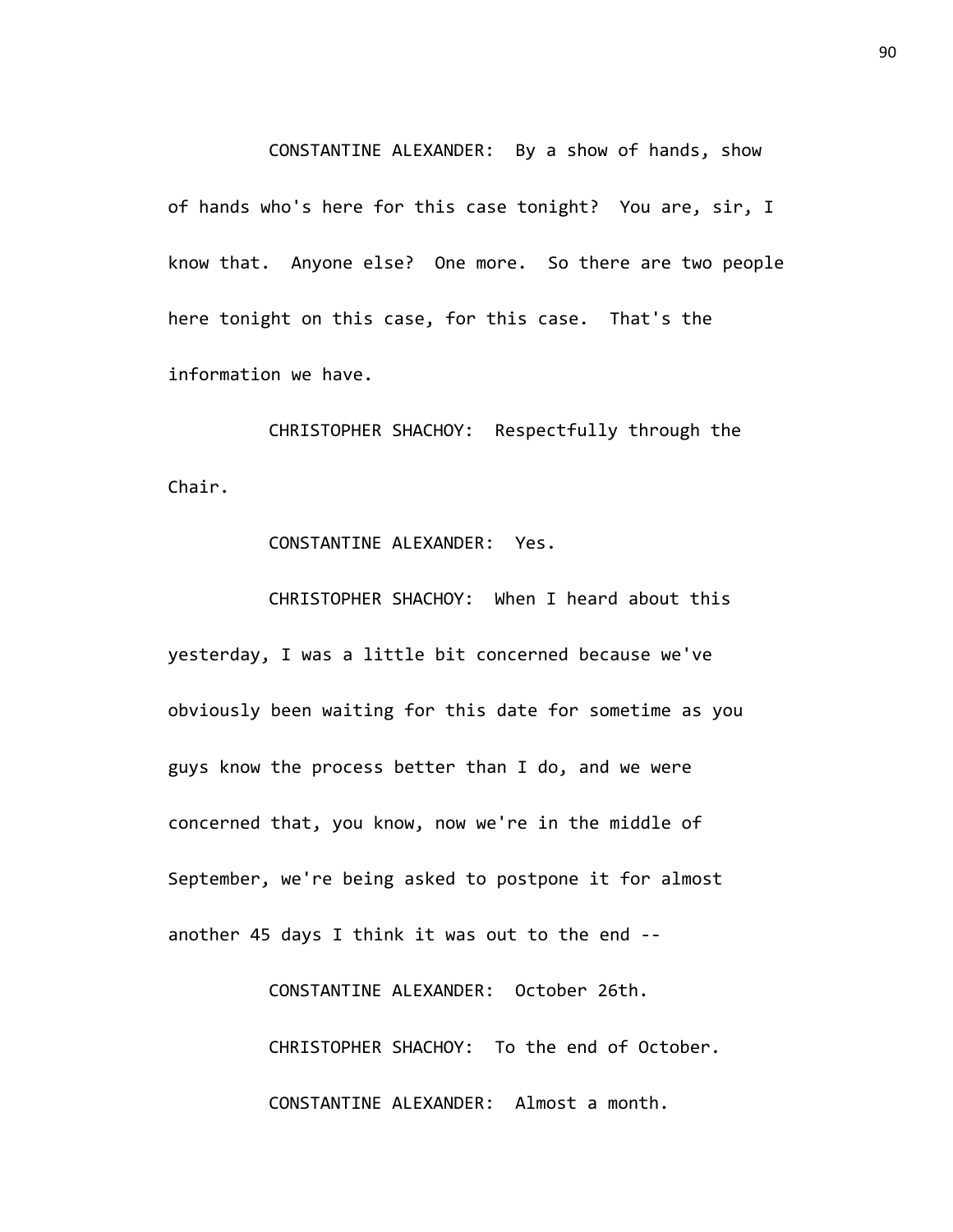CHRISTOPHER SHACHOY: A month and a bit. Five weeks. And, you know, that's a lot of time. And in my business we live and die on the short term. So, the other issue is that I went out and spoke to folks last night for several hours and visited all the houses on Percy Place. I spoke to the Kings at 40 Essex. And as I understand the proponent's, petitioners or the Peoples at 38 Essex, and I think there are some significant differences. We have a private way where there are four houses in back and there are two frontage houses. I mean some of you are probably intimately familiar with this. The long of the short is I got the impression with talking with folks that they had reached some sort of a settlement already amongst the neighbors, and the original request for two spaces has been reduced to one, and apparently they're all going to come back with a kumbaya moment on the 26th. So that being the case, I said well, you know, maybe we should go in and at least talk to you guys and decide whether the case should be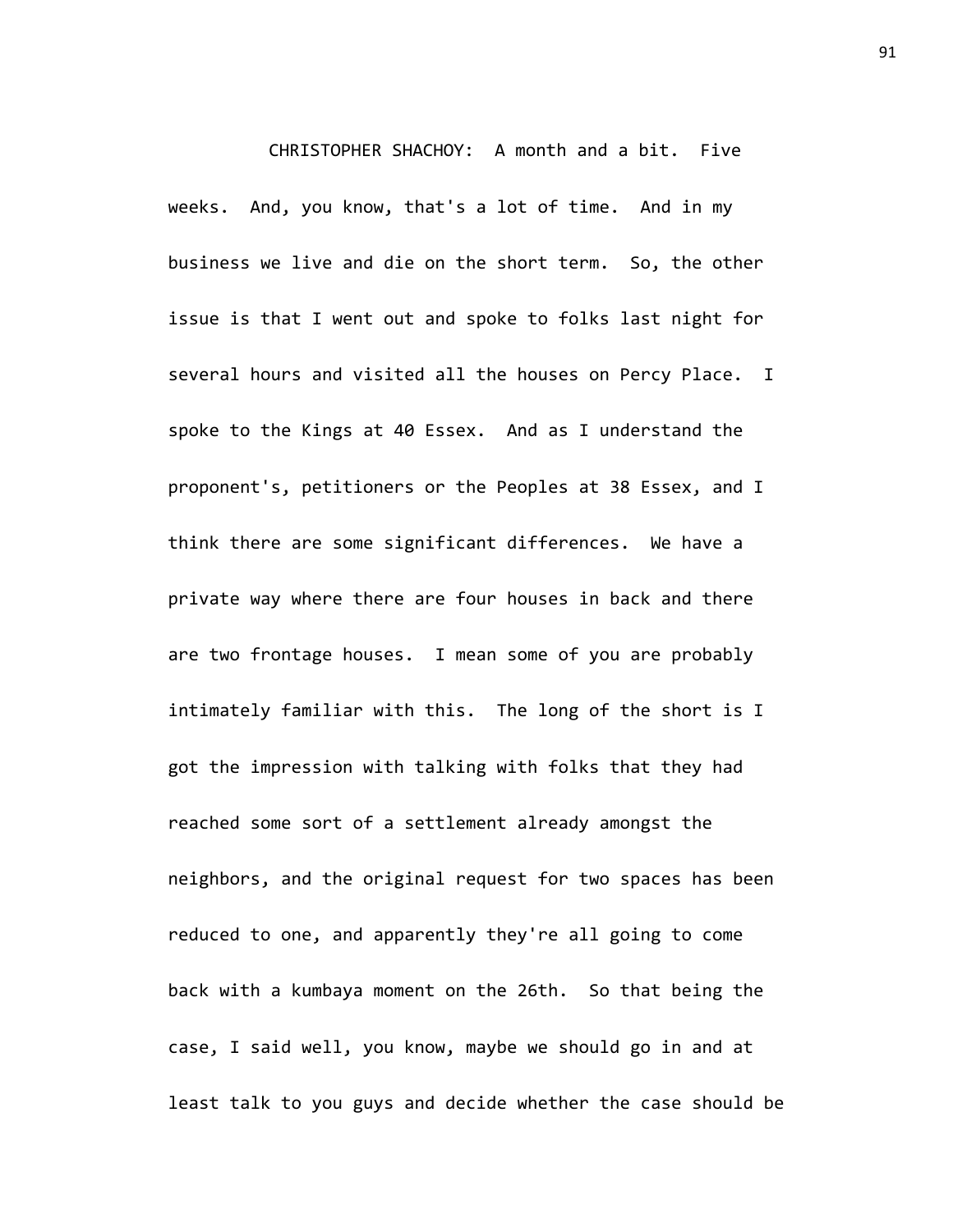heard or not. And I guess --

CONSTANTINE ALEXANDER: Okay. Well I think the --

CHRISTOPHER SHACHOY: I don't really know what to do to be honest with you, it's sort of a prisoner's dilemma if you will.

CONSTANTINE ALEXANDER: I'm hearing you want to go forward tonight and the majority of the board members would prefer we go forward tonight. Am I characterizing at least the first part correctly that you would prefer to go forward tonight?

CHRISTOPHER SHACHOY: All things being equal, yes. CONSTANTINE ALEXANDER: Things are never all equal.

> BRENDAN SULLIVAN: Yeah. I mean.... CONSTANTINE ALEXANDER: Okay, we'll go forward. CHRISTOPHER SHACHOY: So I guess. Here we are. CONSTANTINE ALEXANDER: Here we are. STEVEN HISERODT: I have larger boards.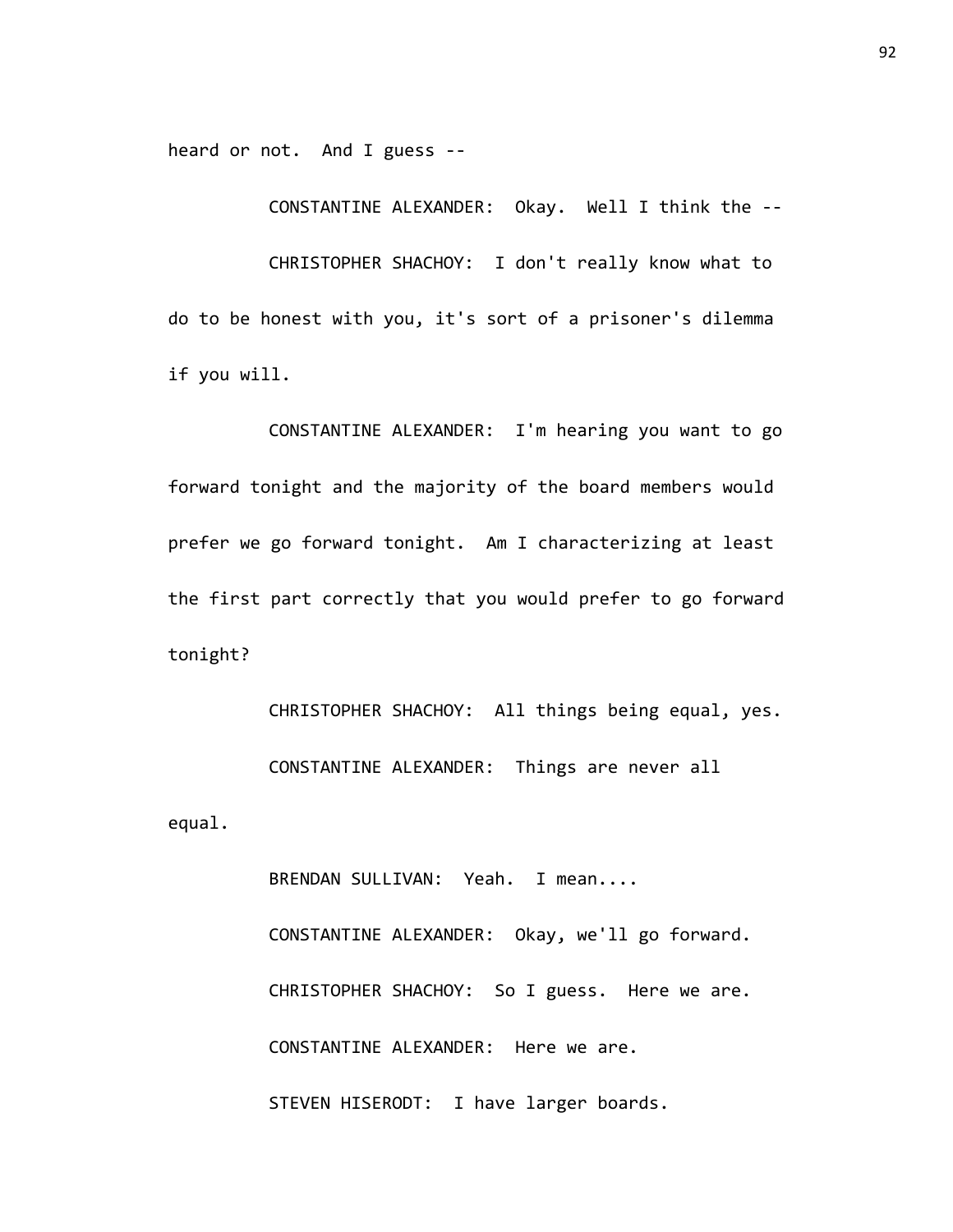STEVEN HISERODT: I have larger boards, but I only have two of these copies.

CONSTANTINE ALEXANDER: I have a file copy. STEVEN HISERODT: As Chris said before, we're converting an existing school or a daycare use to a four-unit residential project. Previous occupant --

BRENDAN SULLIVAN: If you could talk into the mic and move that down. And talk into it like you would a telephone.

STEVEN HISERODT: The previous occupant had, I guess, temporary or maybe permanent use of the front of the driveway for I think six spaces. So there were a larger number of cars. The setback was zero as well. In addition, drop off constantly during the day and night. So the project will now have a pretty significant reduction in the overall traffic.

The relief we're asking for is really, has been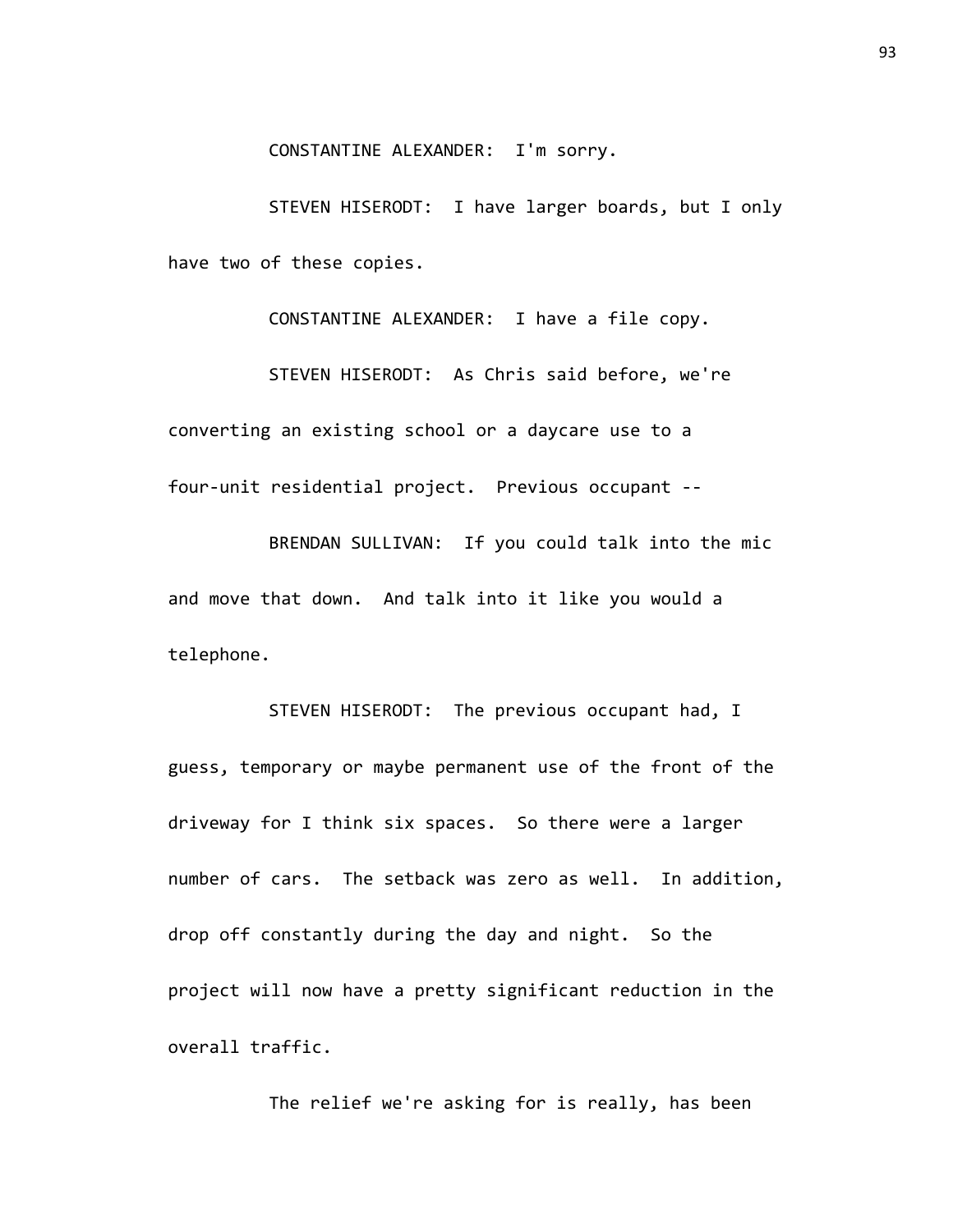caused by the narrowness of the lot. It's less than 50 feet, which does not allow for parking space backup and setbacks.

The depth between the existing rear facade and the rear property line is only 43 feet, which does not allow for parking space setback and backup aisle. So we've spent a lot of time trying to sort of push and pull and adjust and it just does not, does not fit conveniently without either seriously impacting open space or adjusting to the setback or to narrow the setback. We've tried to keep a buffer along the right-hand side property line as you're going up the driveway to create the possibility for some great space between this driveway and the neighboring parking lot. Other than that I think we've, I guess come up with a scheme that has very little impact on neighbors. Most of the impact is on the abutting parking lot to the right-hand side and I think that -- is there any other issues?

CHRISTOPHER SHACHOY: I think that's what we're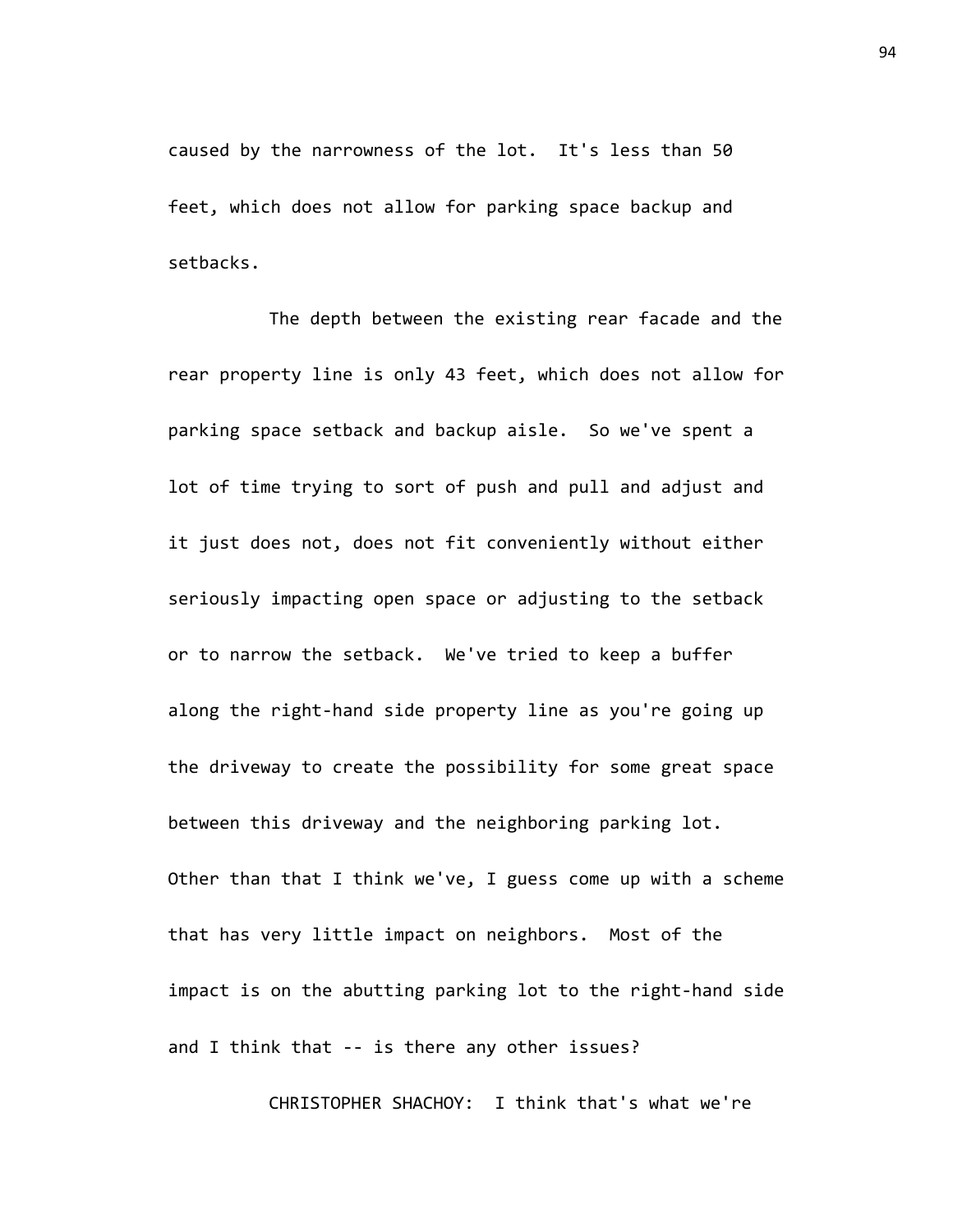here to talk about.

CONSTANTINE ALEXANDER: I just want to be specific so we understand what we're voting on. One issue you have with what you want to do, you're going to park within five feet of the, of a property line.

STEVEN HISERODT: Yes.

CONSTANTINE ALEXANDER: You want relief from that.

How far from the property line will you be if we were to grant you the relief you're seeking?

STEVEN HISERODT: The current scheme asks for right on the property line.

CONSTANTINE ALEXANDER: Say it again.

STEVEN HISERODT: Right on the property line. A zero setback.

CONSTANTINE ALEXANDER: So there will be setback at all?

STEVEN HISERODT: Yeah.

CONSTANTINE ALEXANDER: And that property line is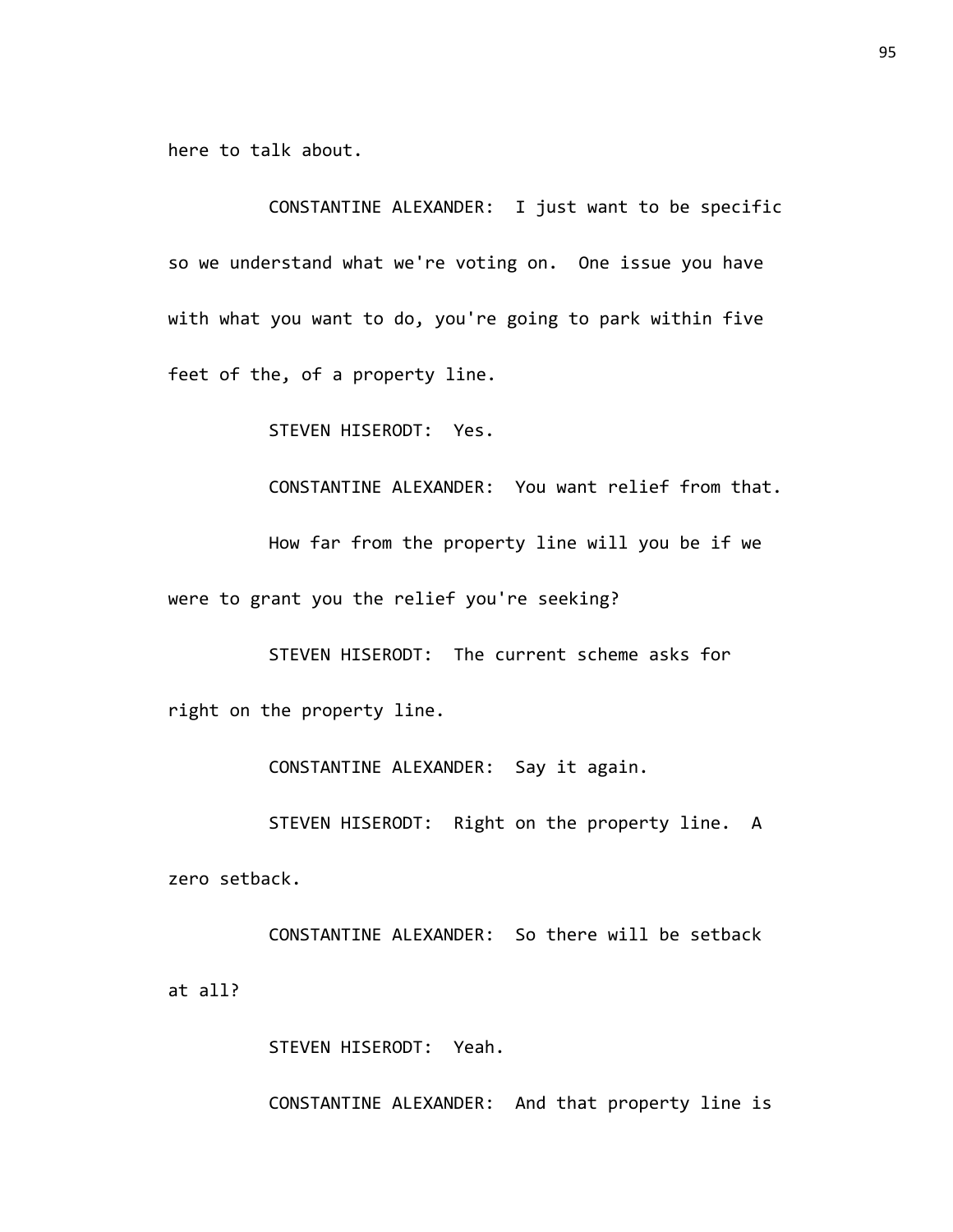on the street. Front yard?

STEVEN HISERODT: No, it's rear and right side.

CONSTANTINE ALEXANDER: Rear and right side.

Okay.

STEVEN HISERODT: And we have nothing in the front yard.

CONSTANTINE ALEXANDER: And the other relief? I thought the number of spaces. Just that.

STEVEN HISERODT: Yeah.

CONSTANTINE ALEXANDER: Okay, I misunderstood what you wanted.

JANET GREEN: And what side is the parking lot? Is that how you --

STEVEN HISERODT: The adjacent parking lot? Is I guess if you're looking up the driveway, it's --

JANET GREEN: This driveway.

STEVEN HISERODT: Yes, it's that one.

JANET GREEN: So this is the adjacent parking lot?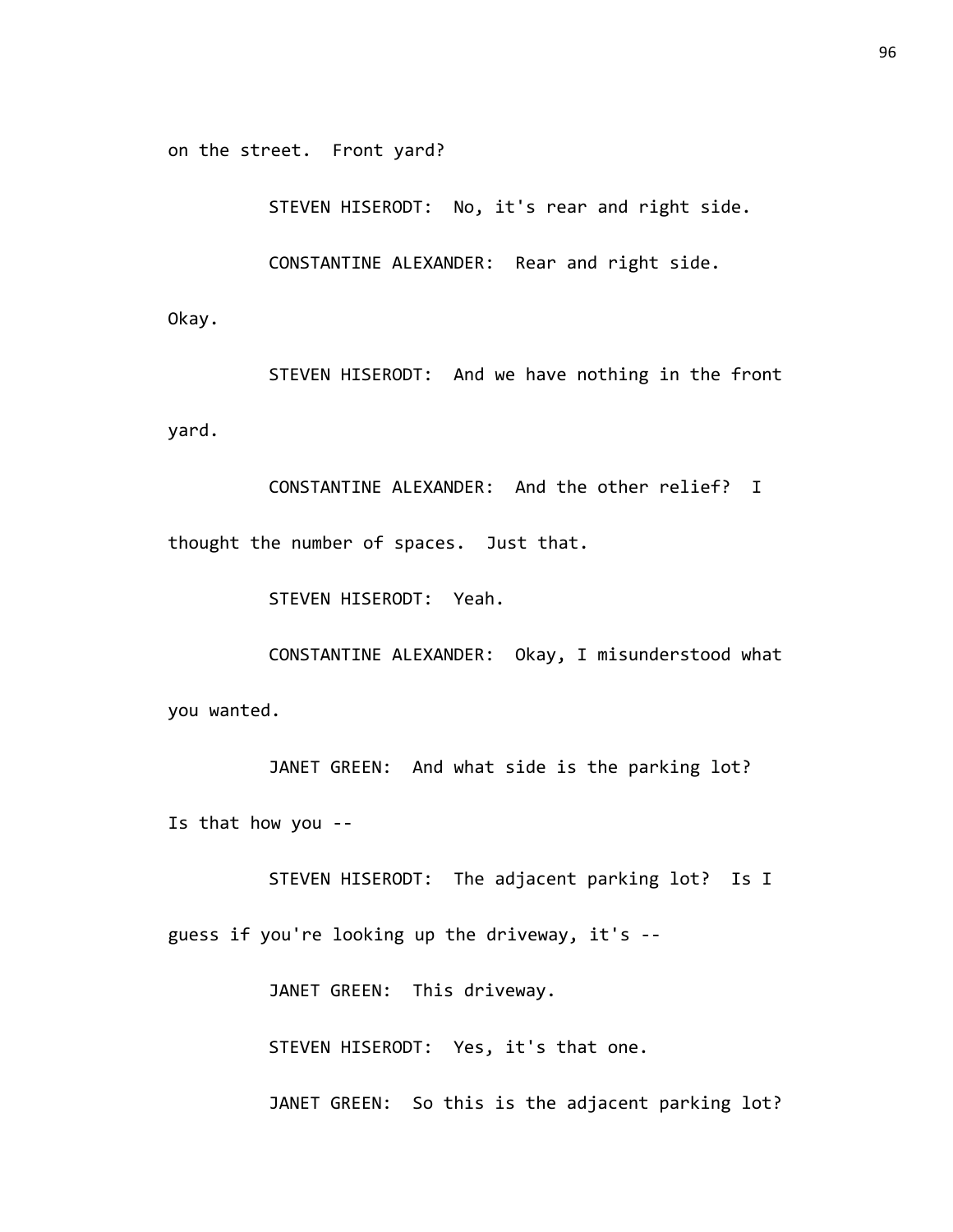STEVEN HISERODT: Yeah.

ANDREA HICKEY: So what would the setback be from the rear line? I see you're saying it's zero from the side line.

> STEVEN HISERODT: It's zero at the rear lot line. ANDREA HICKEY: What about the rear lot line?

STEVEN HISERODT: It's zero now as we've shown it. We have the ability to pull it back I think up to three feet before we squeeze ourselves too tight to the rear of the existing.

BRENDAN SULLIVAN: So really what you need on sheet A100; is that right, is that you need some maneuverability for this car?

STEVEN HISERODT: For that car, yes.

BRENDAN SULLIVAN: To get in and out. Sort of the further it comes this way, then it reduces that, it squeezes that.

STEVEN HISERODT: Yeah.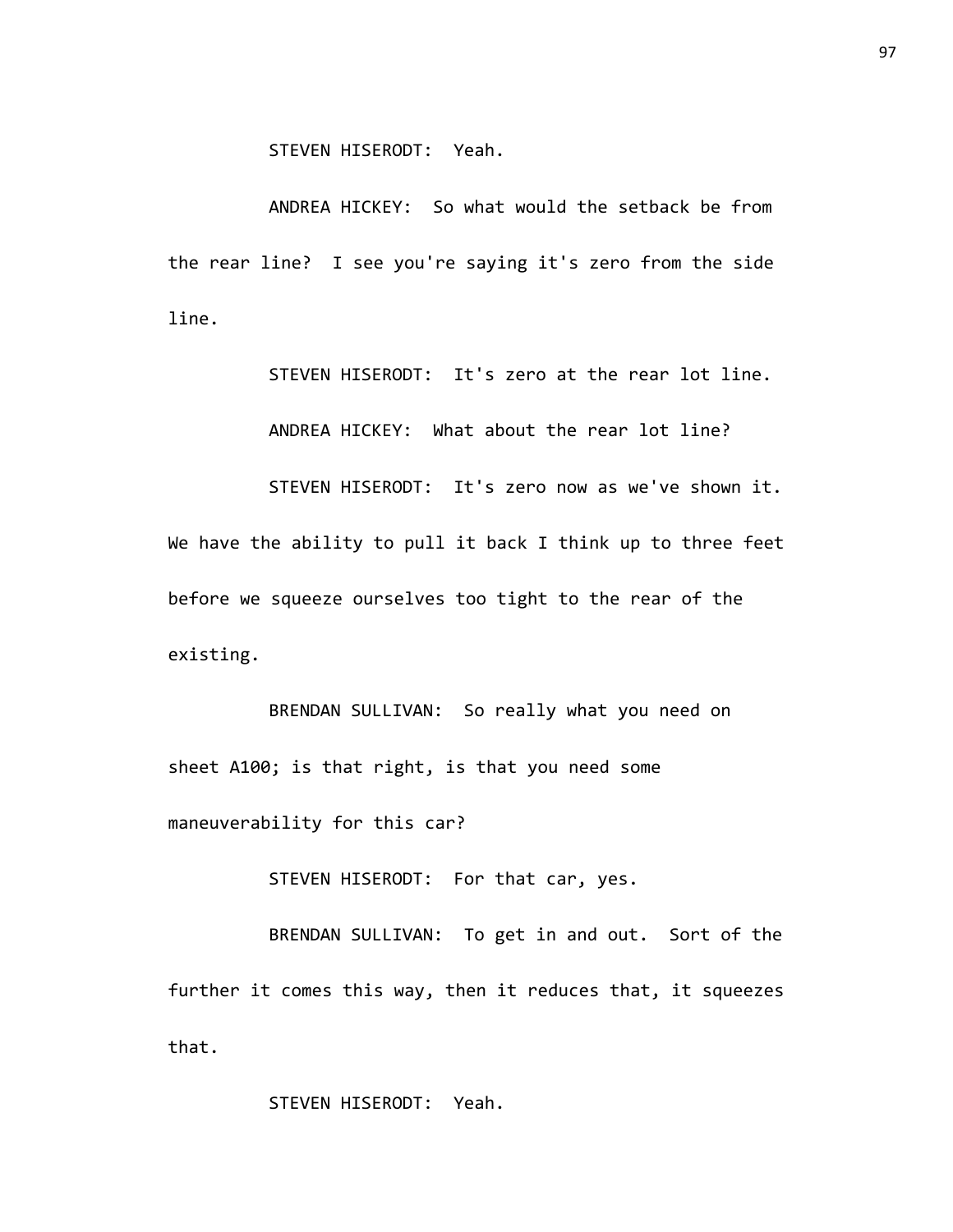PATRICK TEDESCO: You said it was a, I thought you said it was a four unit building.

STEVEN HISERODT: It is four unit.

PATRICK TEDESCO: But you're only seeking -- you only have three spaces.

STEVEN HISERODT: No, we have one up in the front.

PATRICK TEDESCO: Oh, three in the back and one in the front. There are only two cars drawn in the back that's why.

STEVEN HISERODT: Yeah.

CONSTANTINE ALEXANDER: Where's the front yard

one?

PATRICK TEDESCO: Right here. 1, 2, 3. Where's the fourth?

> JANET GREEN: It's right there. CONSTANTINE ALEXANDER: Invisible car. JANET GREEN: It's the car of the future. STEVEN HISERODT: (Inaudible).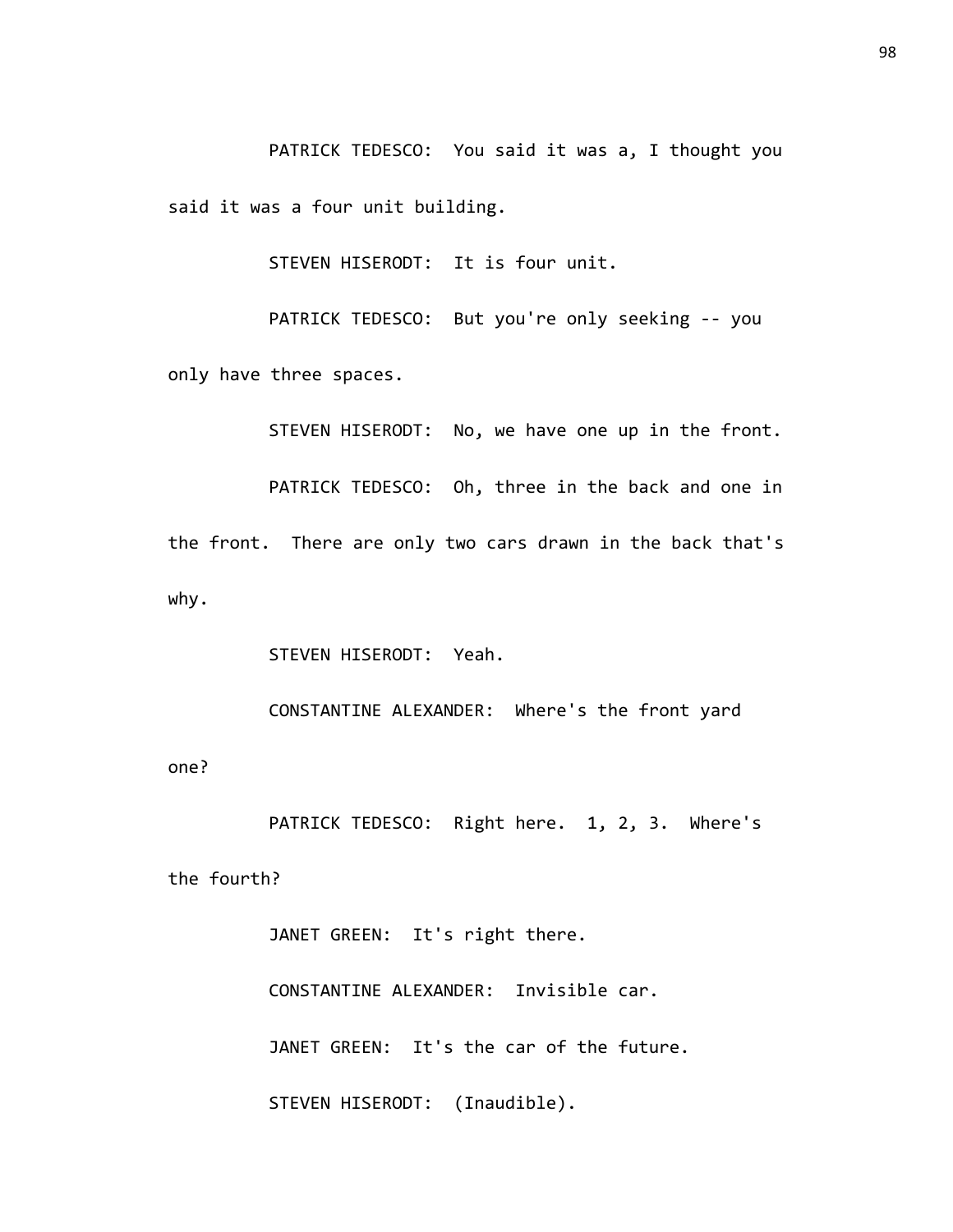CONSTANTINE ALEXANDER: Okay.

And you would just drive right out? Or

this -- what's back here?

STEVEN HISERODT: No, that's a property line and adjacent property.

ANDREA HICKEY: It would be kind of tricky getting out of these spaces once you pull in straight.

CONSTANTINE ALEXANDER: Yeah.

ANDREA HICKEY: If all three cars are parked

there --

CONSTANTINE ALEXANDER: The one farthest near the bottom.

STEVEN HISERODT: Yeah, it's not perfect.

ANDREA HICKEY: So what are the sizes of these

spaces?

STEVEN HISERODT: There's eight-and-a-half feet wide by 18 feet deep. They are --

ANDREA HICKEY: The dimensions aren't shown on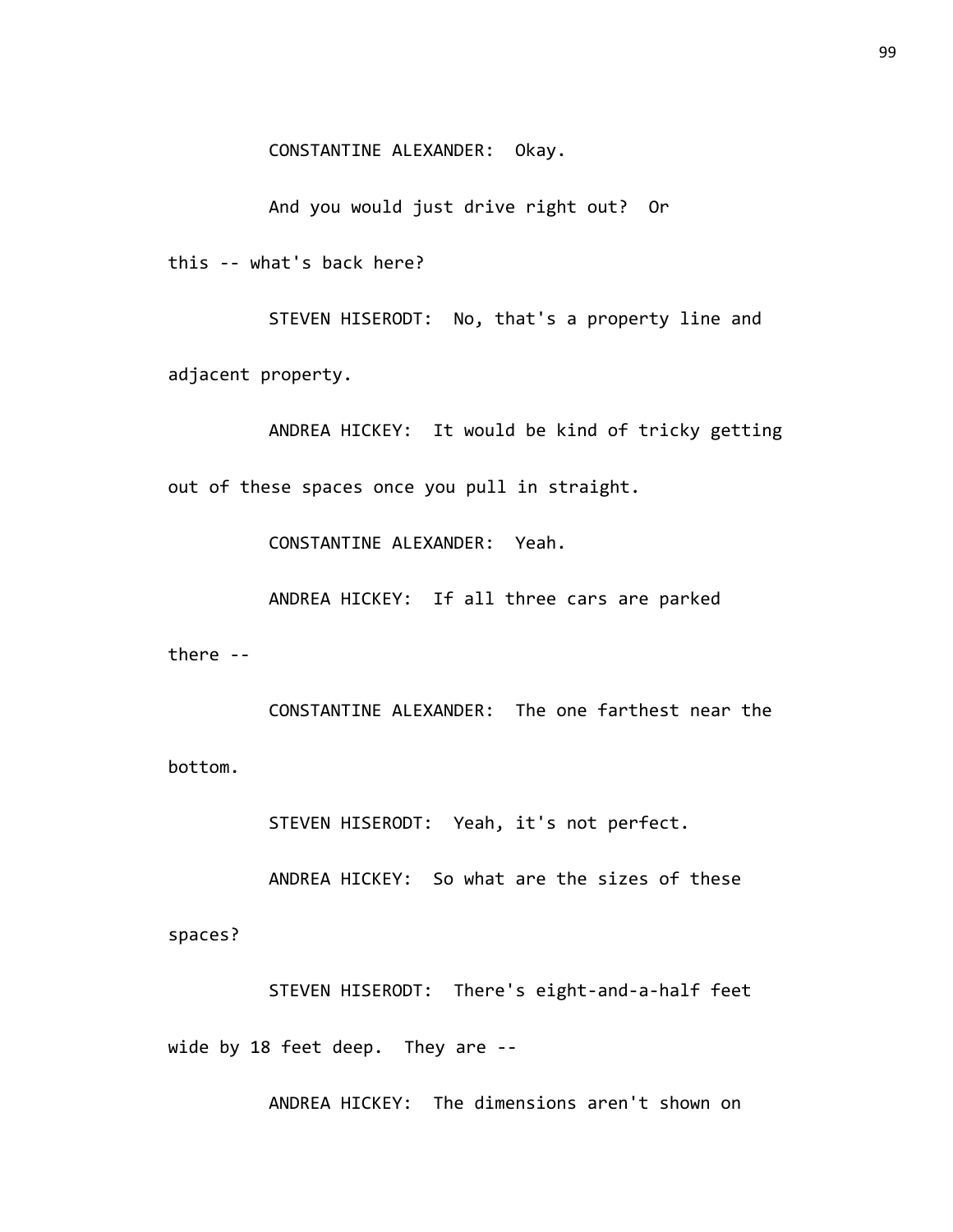this.

STEVEN HISERODT: They're standard size.

ANDREA HICKEY: Is there someplace where the dimensions are shown?

STEVEN HISERODT: I have a board that clarifies that.

> ANDREA HICKEY: Yeah, could you bring that up? STEVEN HISERODT: I'll get that.

This one has one car shown actually. But we have 8',6", 8',6". I can move it closer if you want. These three 8',6" wide by 18 feet and it shows the 22 feet backup in that zone.

And this one is 18 by 8',6"

CONSTANTINE ALEXANDER: So on the parking spaces farthest up right there, if the person in the lane next to it doesn't park all the way to the rear, he or she, that car will not be able to get out?

STEVEN HISERODT: I don't think it's that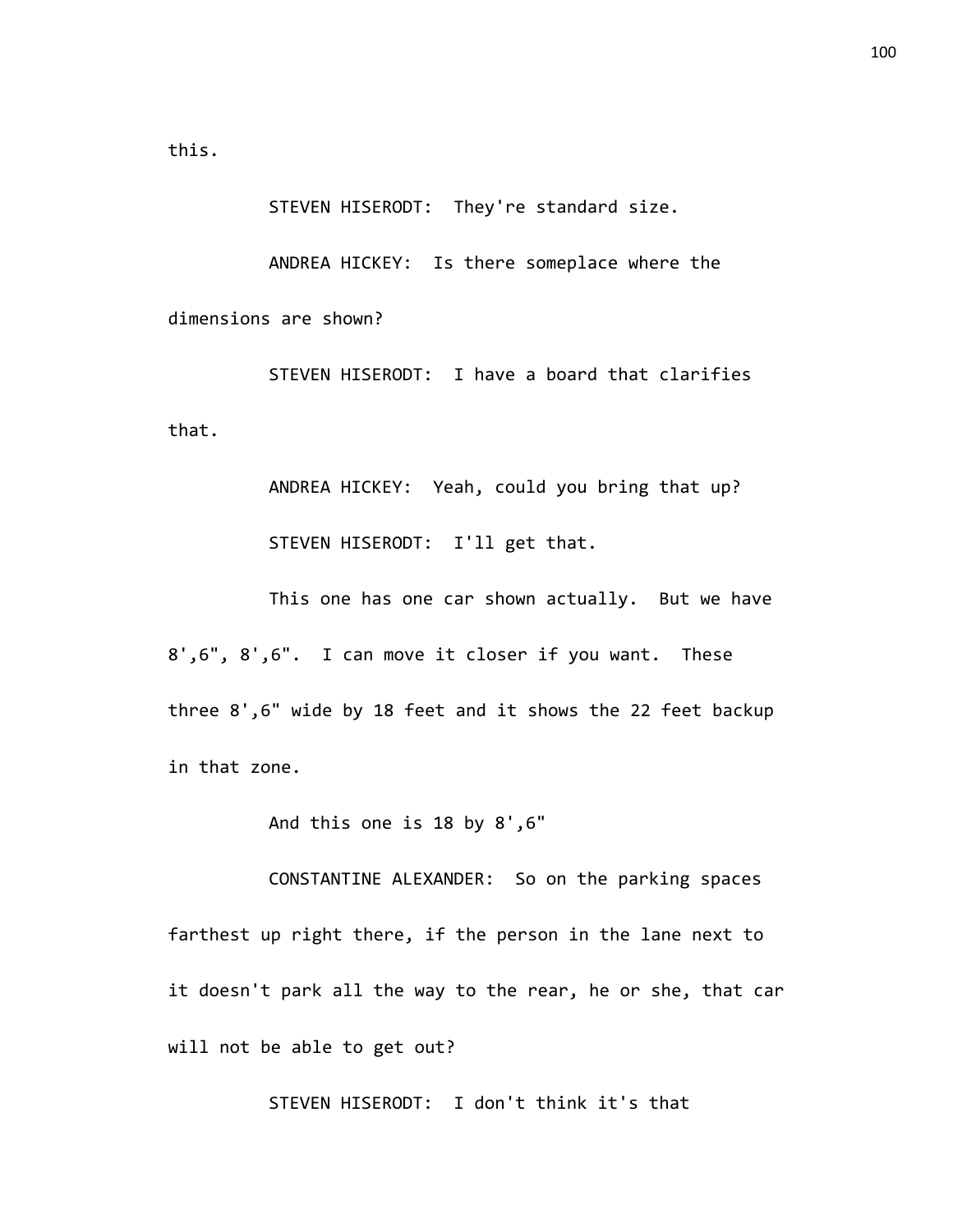critical, but it would make it more difficult. I think they would still be able to navigate their way through.

CONSTANTINE ALEXANDER: No matter what? No matter where that middle lane car is.

STEVEN HISERODT: Unless they parked outside the zone of the actual parking space it's hard to control.

CONSTANTINE ALEXANDER: Less than ideal.

STEVEN HISERODT: Not. I mean, given that we have the required backup space and the required dimensional parking space, it's not -- it's not any different than in a standard parking lot if somebody doesn't park in the right location or if they park outside the boundaries of their parking space, it's going to be difficult for anybody around them to get out. But provided everybody stays within their prescribed zone.

CONSTANTINE ALEXANDER: Right. Is this building going to be rental property or condo?

CHRISTOPHER SHACHOY: It will either be rental or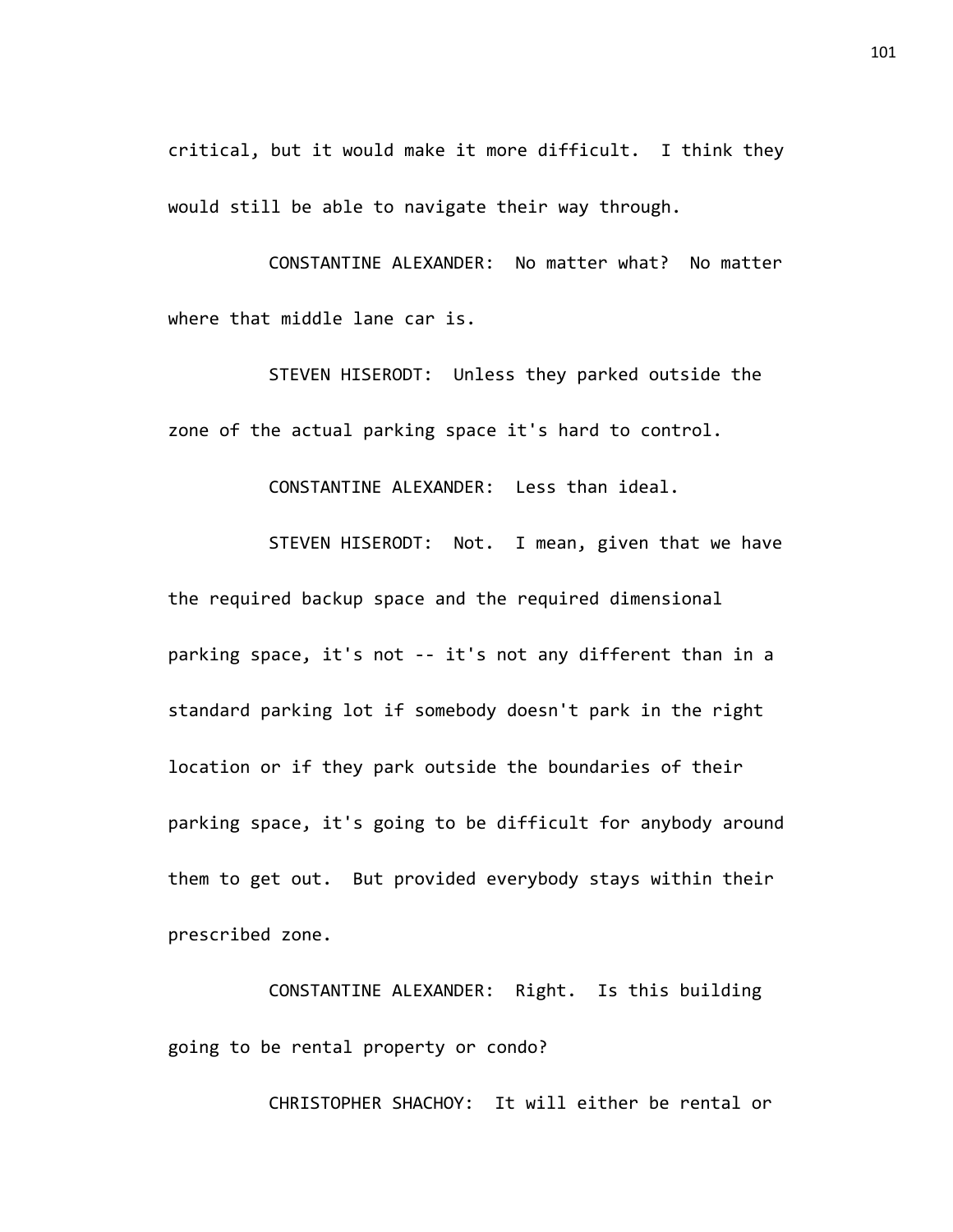condominium. We haven't fully determined either way, but one or the other for sure.

PATRICK TEDESCO: I have a question. This just might be the draftsman's choice, but on this drawing the car furthest over, is oriented as such that it had backed in or that it had driven in and then turned around -- the assumption you're going to have to back out of this driveway, right? There's not enough room to do a three-point turn, because I presume from the edge of the stair over is grass.

STEVEN HISERODT: Yeah. For, I think it would be more like a five-point turn to get totally turned around.

PATRICK TEDESCO: I mean, so the other two cars weren't there.

STEVEN HISERODT: These two could probably do that relatively easily. This one would be more difficult. We originally started working with it and moving in this direction, but it eats up open space, creates a barrier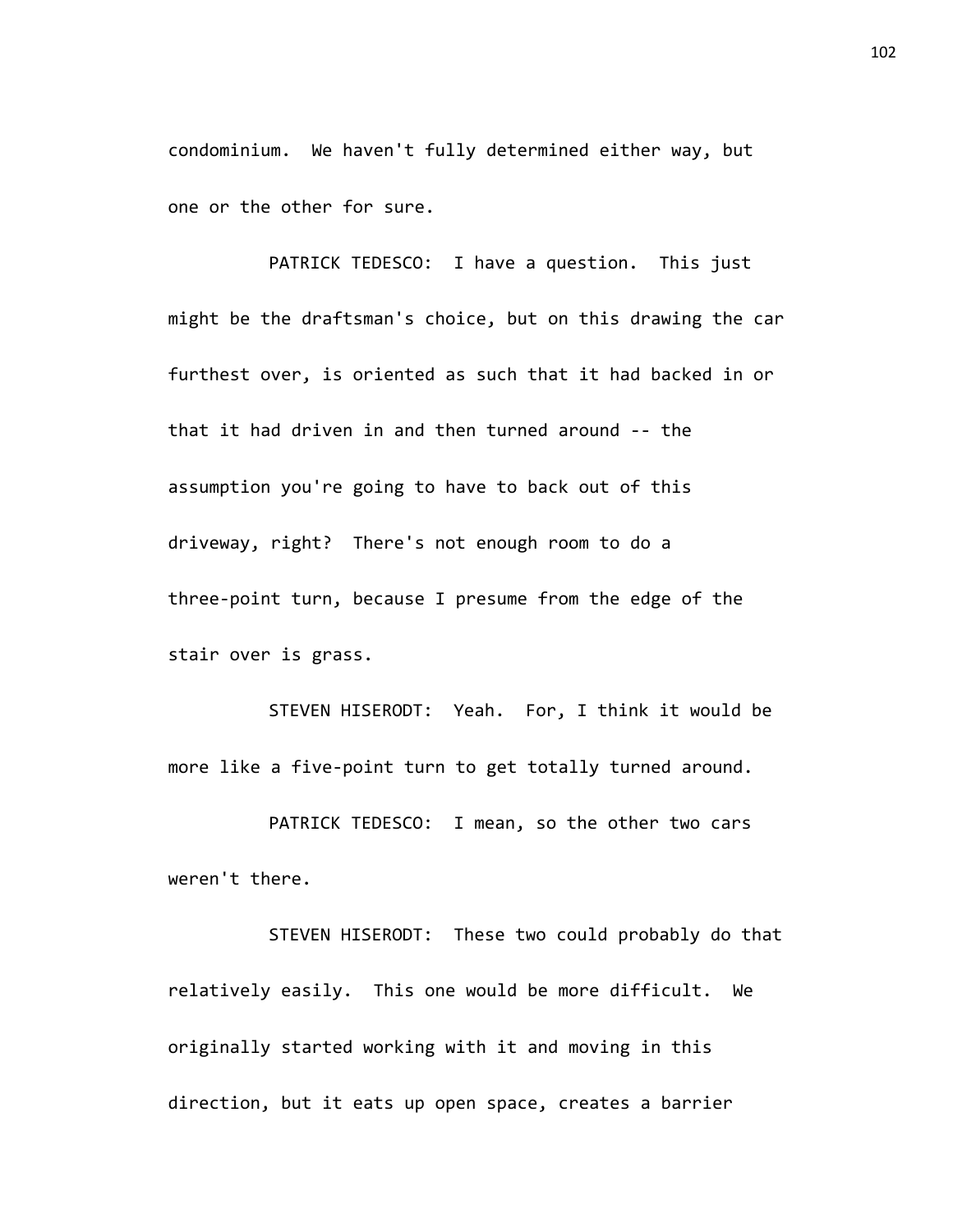between the back of the house, and also technically I should put it ten feet away, in which case it just eats more and more open space.

CONSTANTINE ALEXANDER: I'm sorry, just go back. What was this building used for before you came along?

CHRISTOPHER SHACHOY: Yeah, so this building was owned by an organization called Nurtury that operates Head Start and early childhood.

CONSTANTINE ALEXANDER: It wasn't residential? CHRISTOPHER SHACHOY: Prior to that it was -- I'm going back to the sixties and prior to that it was a

residential building.

CONSTANTINE ALEXANDER: And what kind of, the previous owner, what type of on-site parking did it offer?

CHRISTOPHER SHACHOY: Well --

CONSTANTINE ALEXANDER: This kind of --

CHRISTOPHER SHACHOY: We have a photograph of the way that it was parked prior to our purchase of it. They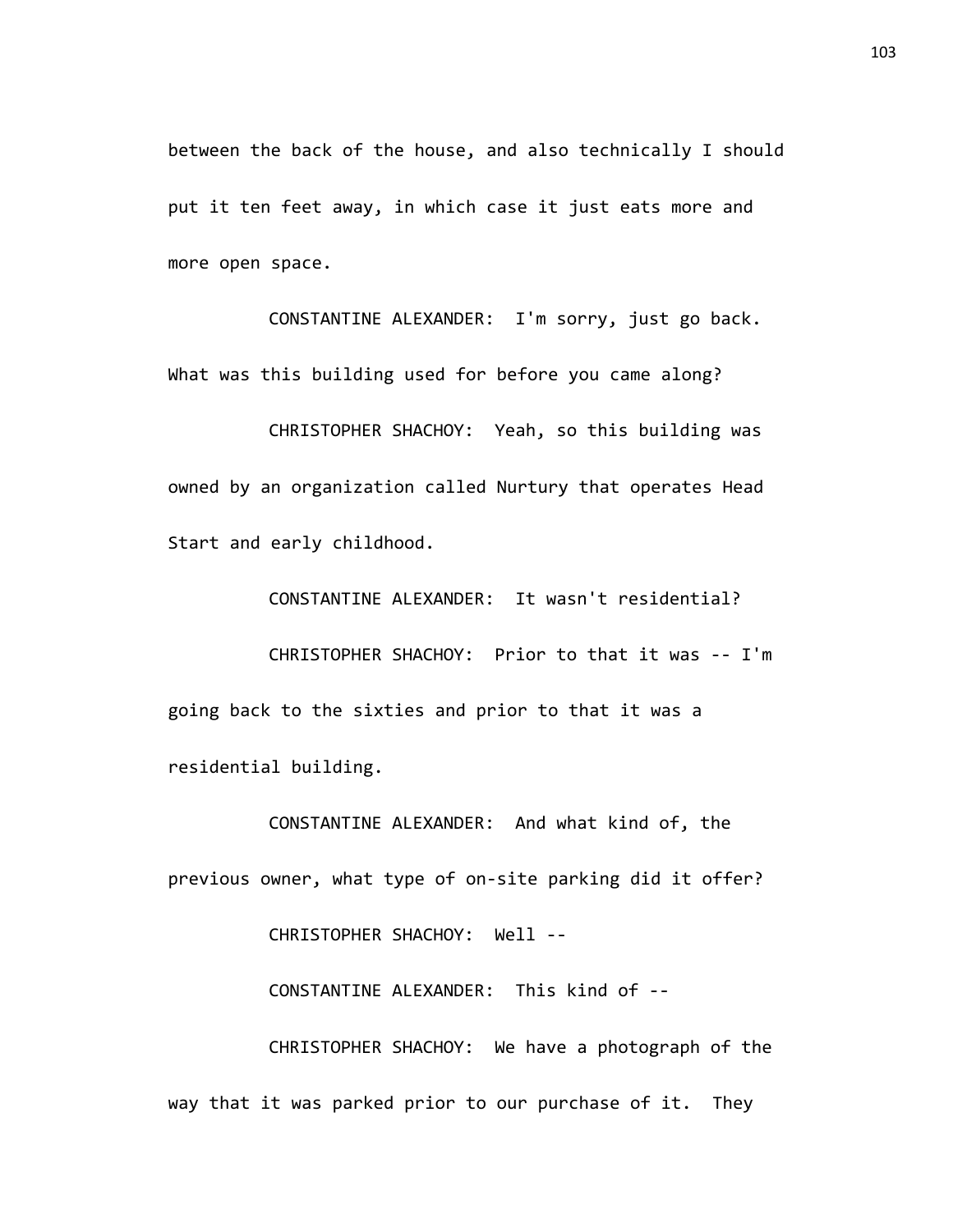had multiple cars all parked in the driveway in tandem, and a lot of dropping off on the street and it was a fairly hectic arrangement I would say.

STEVEN HISERODT: Six cars typically, three in a row in two lanes, all --

CHRISTOPHER SHACHOY: And a lot of the faculty parked on Essex Street as well from what we were able to garner.

CONSTANTINE ALEXANDER: I suppose you could have the same problem if it's rental property. A tenant has got two cars or the occupants of one of the units and they park tandem, and you're going to have this same arrangement. Same mess.

CHRISTOPHER SHACHOY: Well the zoning's only going to allow these spaces.

CONSTANTINE ALEXANDER: I know zoning's going to allow. But after we, should we grant you relief, then the world moves on and you lease to someone a couple and they've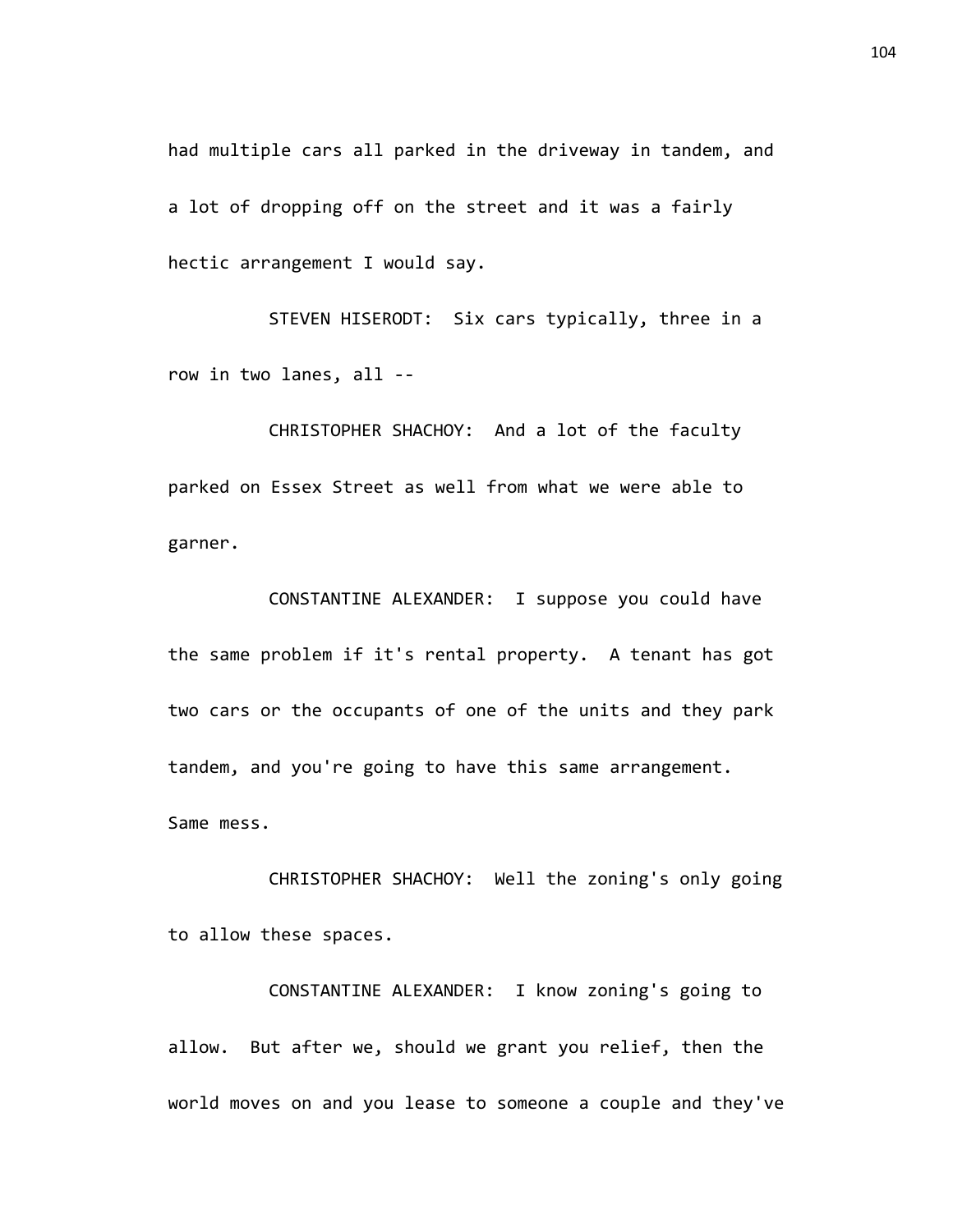got two cars.

CHRISTOPHER SHACHOY: We would be deed restricted so it couldn't be done if that was the Board's requirement because I don't think that's in anybody's interest to turn it into a giant parking lot.

CONSTANTINE ALEXANDER: Other questions from members of the Board at this point or do we want to open it public testimony and come back?

BRENDAN SULLIVAN: How many units are going in there?

> CONSTANTINE ALEXANDER: Four. CHRISTOPHER SHACHOY: Four and 465 feet of GFA. BRENDAN SULLIVAN: I'm all set. ANDREA HICKEY: I have one question.

CONSTANTINE ALEXANDER: Sure.

ANDREA HICKEY: So if you were to reorient the spaces going this way and comply with the 10 feet back from this edge of the building, could you fit three spaces there?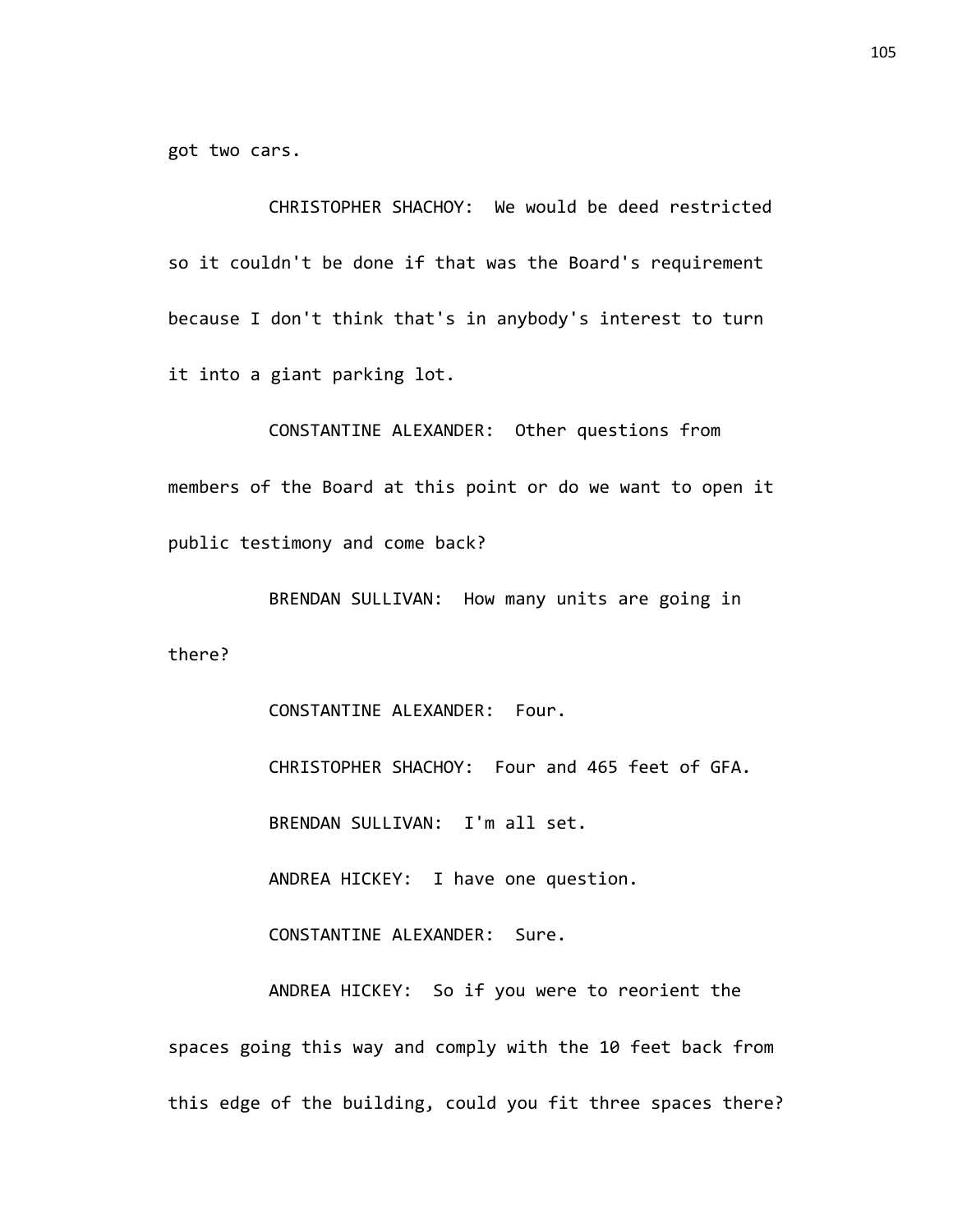## STEVEN HISERODT: There would be a setback

violation on at least one side because it's less than 50 feet.

THE STENOGRAPHER: You have to speak up, please. STEVEN HISERODT: There would be a setback violation on at least one of the side property lines and we need a Variance for open space.

CONSTANTINE ALEXANDER: So you would need more zoning relief?

STEVEN HISERODT: Yeah.

JANET GREEN: So you want to put them on the parking lot side more than the --

STEVEN HISERODT: Yeah.

ANDREA HICKEY: I'm just thinking about the safety of pulling in and out, and we don't want to encourage someone to back up all the way down the driveway if they're sort of blocked in. So what configuration would make it most safe to pull out?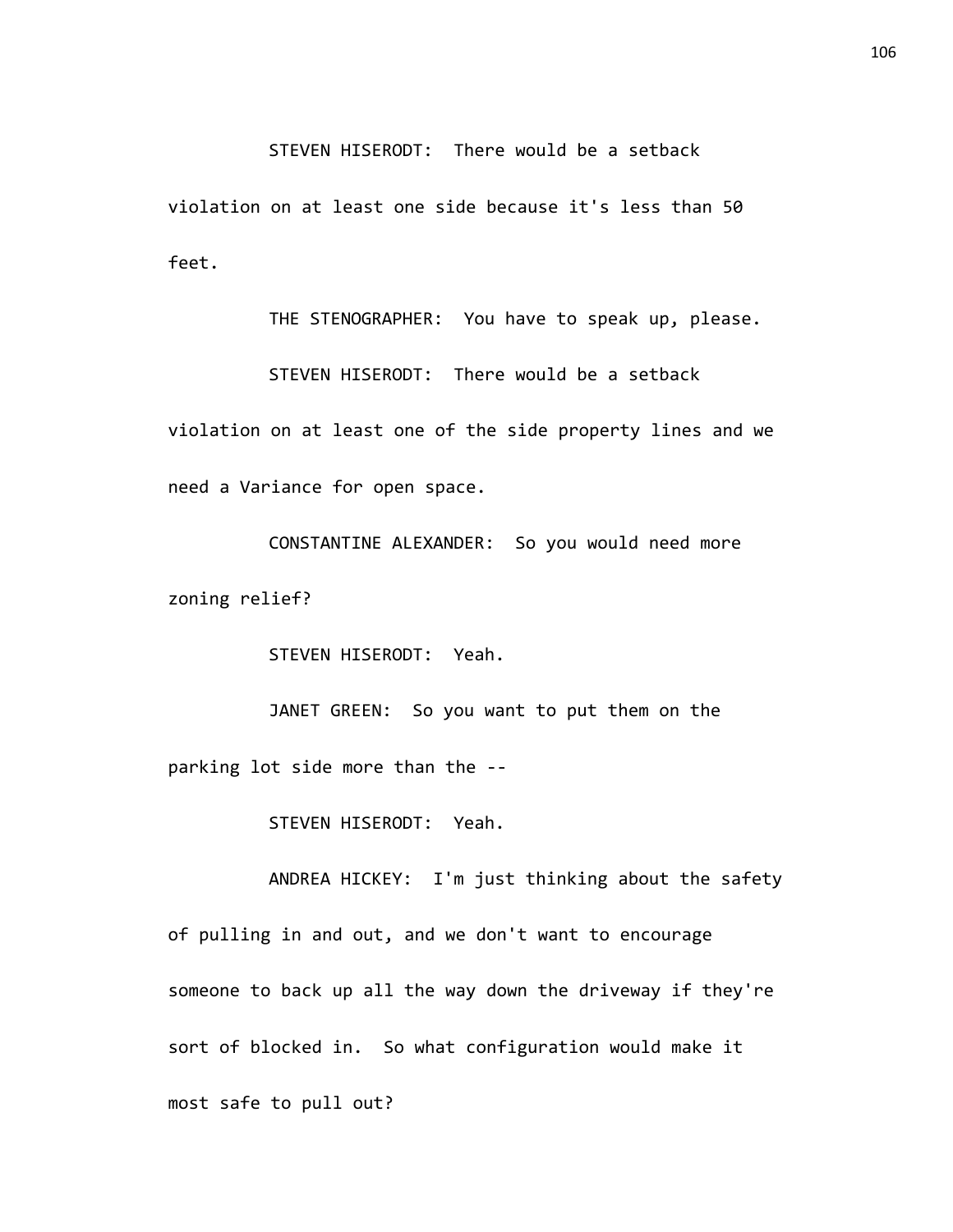STEVEN HISERODT: I suppose if there were a zone here that was suitable for a person to --

ANDREA HICKEY: Like a turnaround?

STEVEN HISERODT: A turnaround. But that again would impact our open space, and I'm not certain that we would get --

CONSTANTINE ALEXANDER: You're looking for zoning relief in any event. So the question is maybe more zoning relief might be desirable from our point of view because it improves the safety issues.

STEVEN HISERODT: Yeah, but then we run across the hardship argument if we go to Variance.

CONSTANTINE ALEXANDER: You clearly have to do that.

STEVEN HISERODT: Whether or not -- it's a much more difficult criteria.

CONSTANTINE ALEXANDER: You don't have to show hardship here because this is a Special Permit case.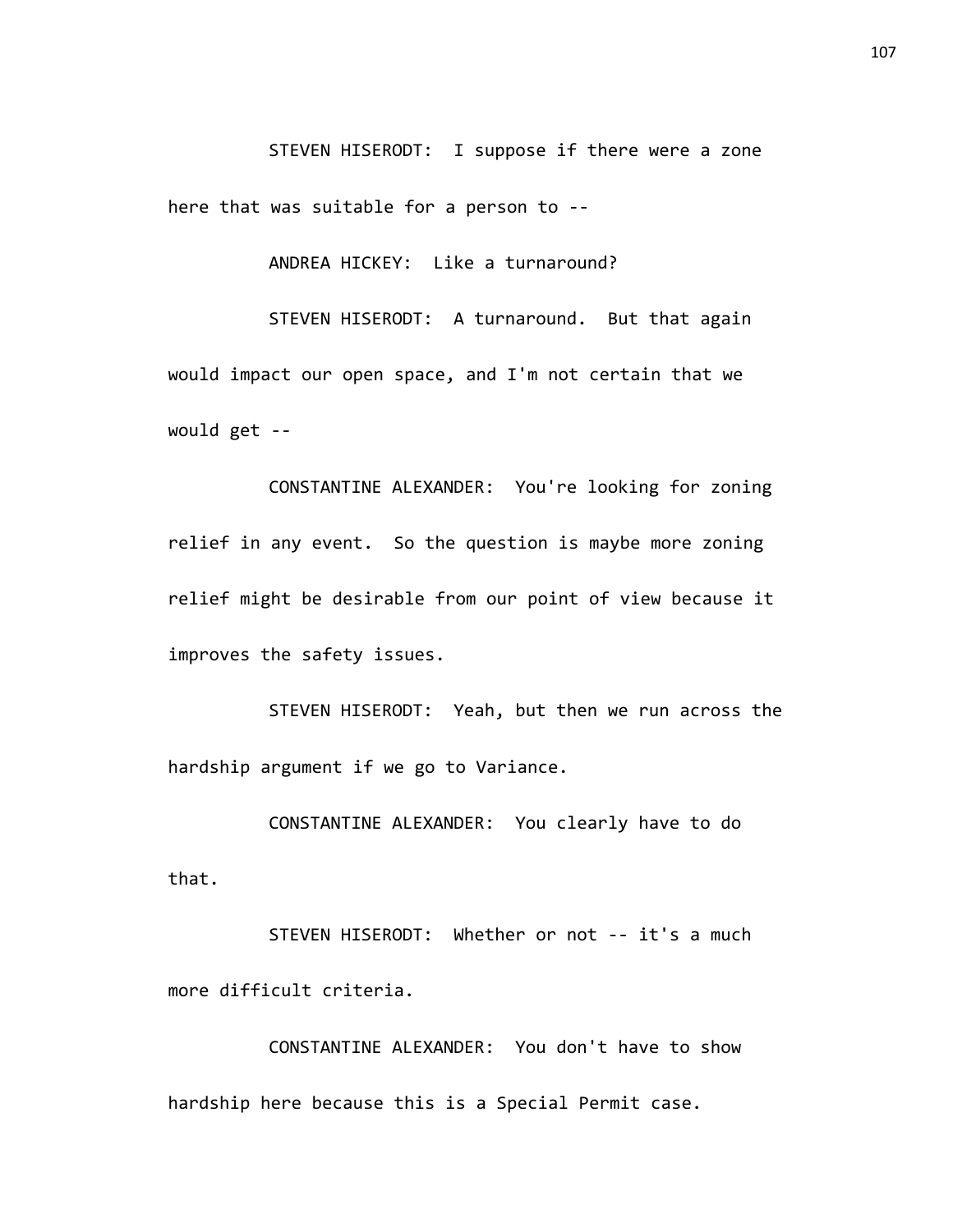STEVEN HISERODT: Right. And I truly don't believe, though it's not an easy parking arrangement, I don't think that it is unnavigable.

JANET GREEN: I do think that it's different looking that someplace people go and park everyday than it is when you're going to an unfamiliar place. You get used to how it works.

STEVEN HISERODT: Yeah. I mean we could take this space and angle it this way and maintain about the same amount of open space, have the backup this way, but it would still require backing down the driveway. But any, any space quite honestly from here back would require the same driving in and driving out.

> PATRICK TEDESCO: How wide is the driveway itself? STEVEN HISERODT: Ten feet.

PATRICK TEDESCO: And the distance between the fence and the house is more or less?

STEVEN HISERODT: 17', 6".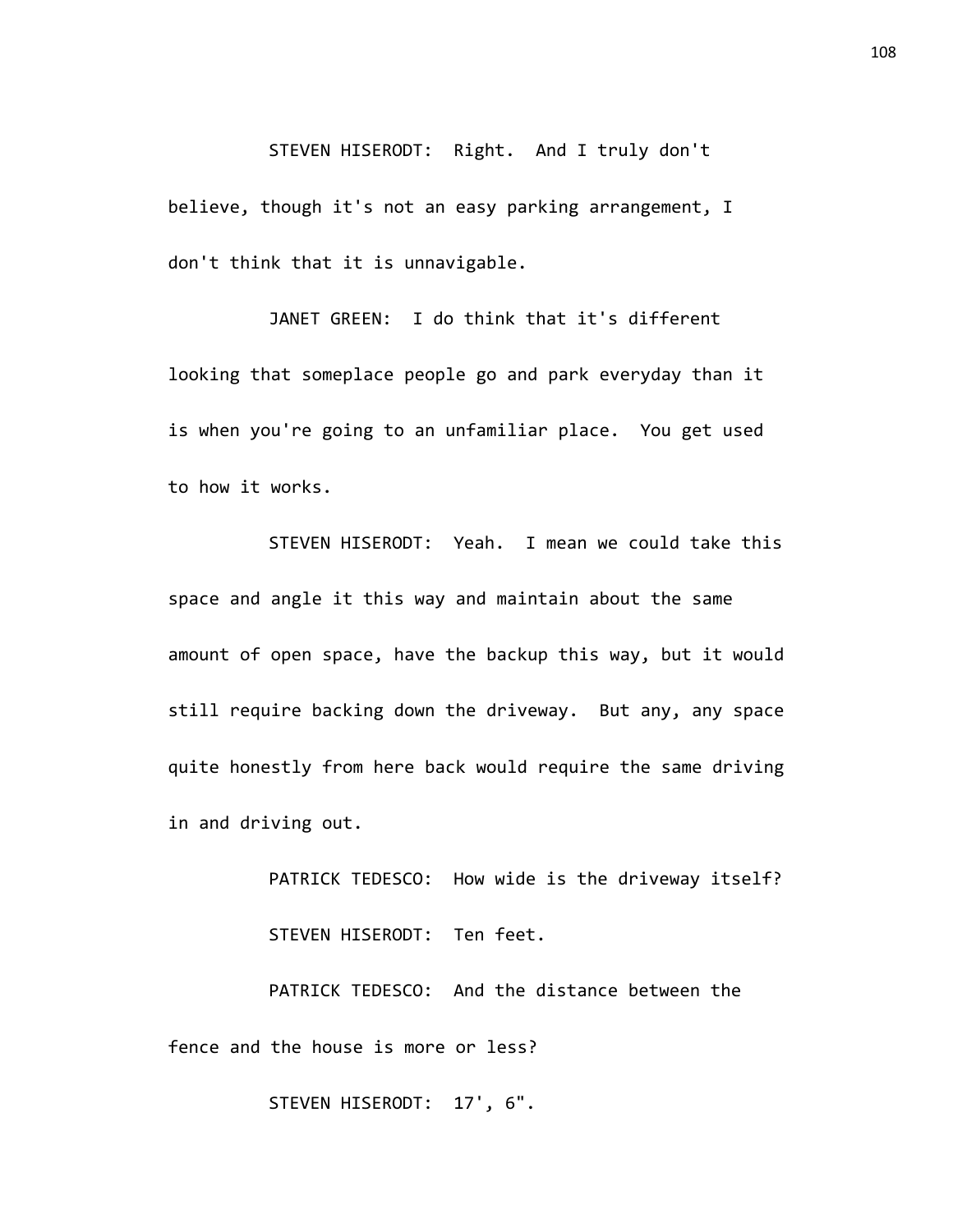PATRICK TEDESCO: 17', 6'.

CONSTANTINE ALEXANDER: Seven feet.

STEVEN HISERODT: 17 feet.

PATRICK TEDESCO: 17 feet, right. So there was a curb cut we granted a few months ago I think on Ash Street or Jay Street for -- to allow two -- it's an elderly couple that wanted to park in the backyard.

CONSTANTINE ALEXANDER: Oh, yeah, yeah.

PATRICK TEDESCO: And that was a very, that was like 12 feet just barely wide enough for somebody to drive through and they were, they had a similar condition.

CONSTANTINE ALEXANDER: Yes.

PATRICK TEDESCO: They had to bend around the house and back up.

CONSTANTINE ALEXANDER: We did allow them to do that.

PATRICK TEDESCO: This seems that even though the driveway is ten feet, backing out of a space where you've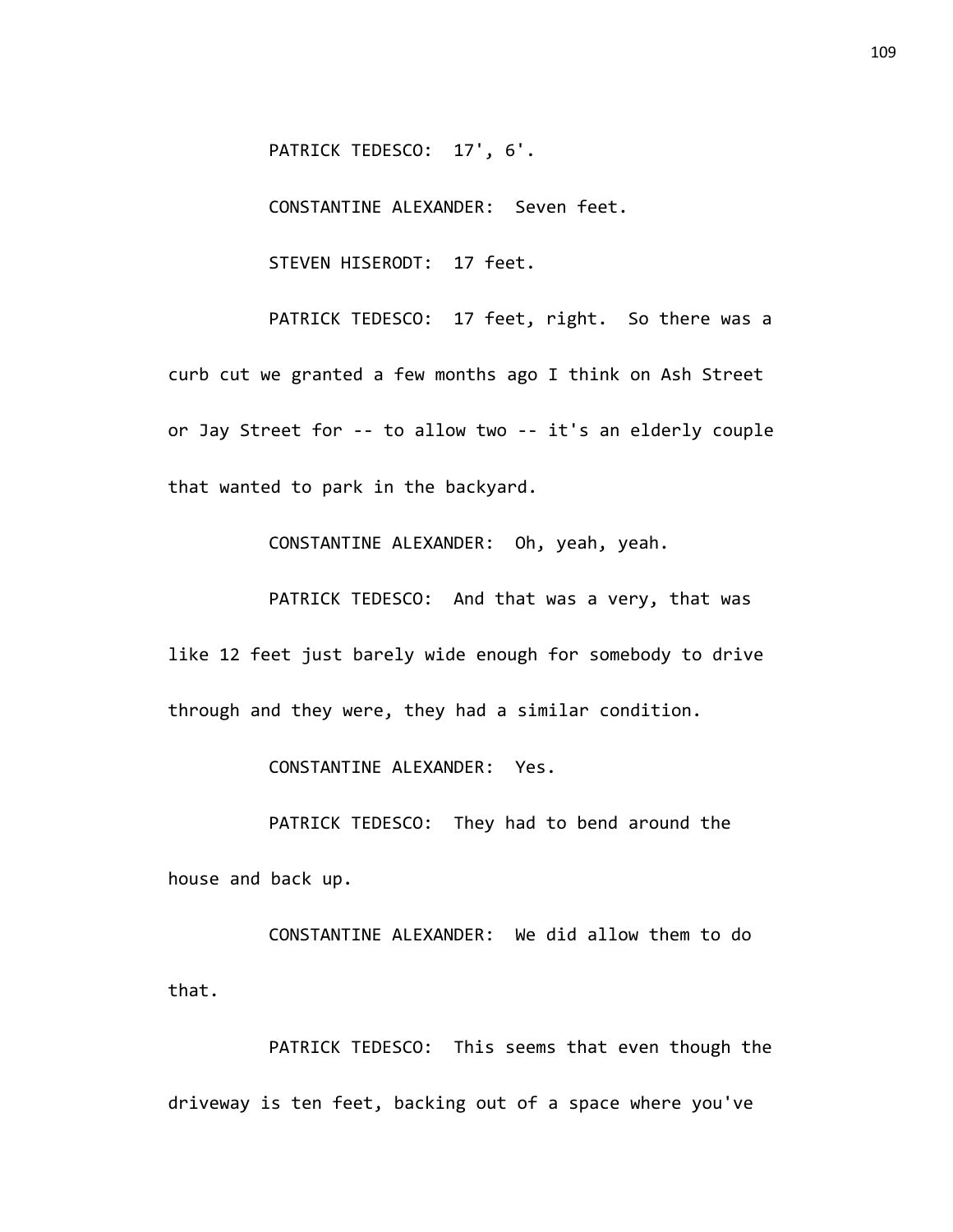got three or four feet on your side-view mirrors is

different than, you know --

STEVEN HISERODT: This is a little bit easier.

PATRICK TEDESCO: Right, yeah. It's not perfect. It's a long house.

STEVEN HISERODT: We also have a 20-foot curb cut. So if you miss, you still have room.

CONSTANTINE ALEXANDER: Well, should we, and should we turn you down, what are your -- tonight, what are your options? You're not going to be able to have four parking spaces on the premises. So then what? You, I guess you've got to come back and seek a Variance for some, with some other solution that will allow you to park four cars on the lot.

STEVEN HISERODT: Yeah. And without, without sort of -- I mean, there have been options of sort of excavating out and trying to get one in the first floor there, but it's not practical maneuver.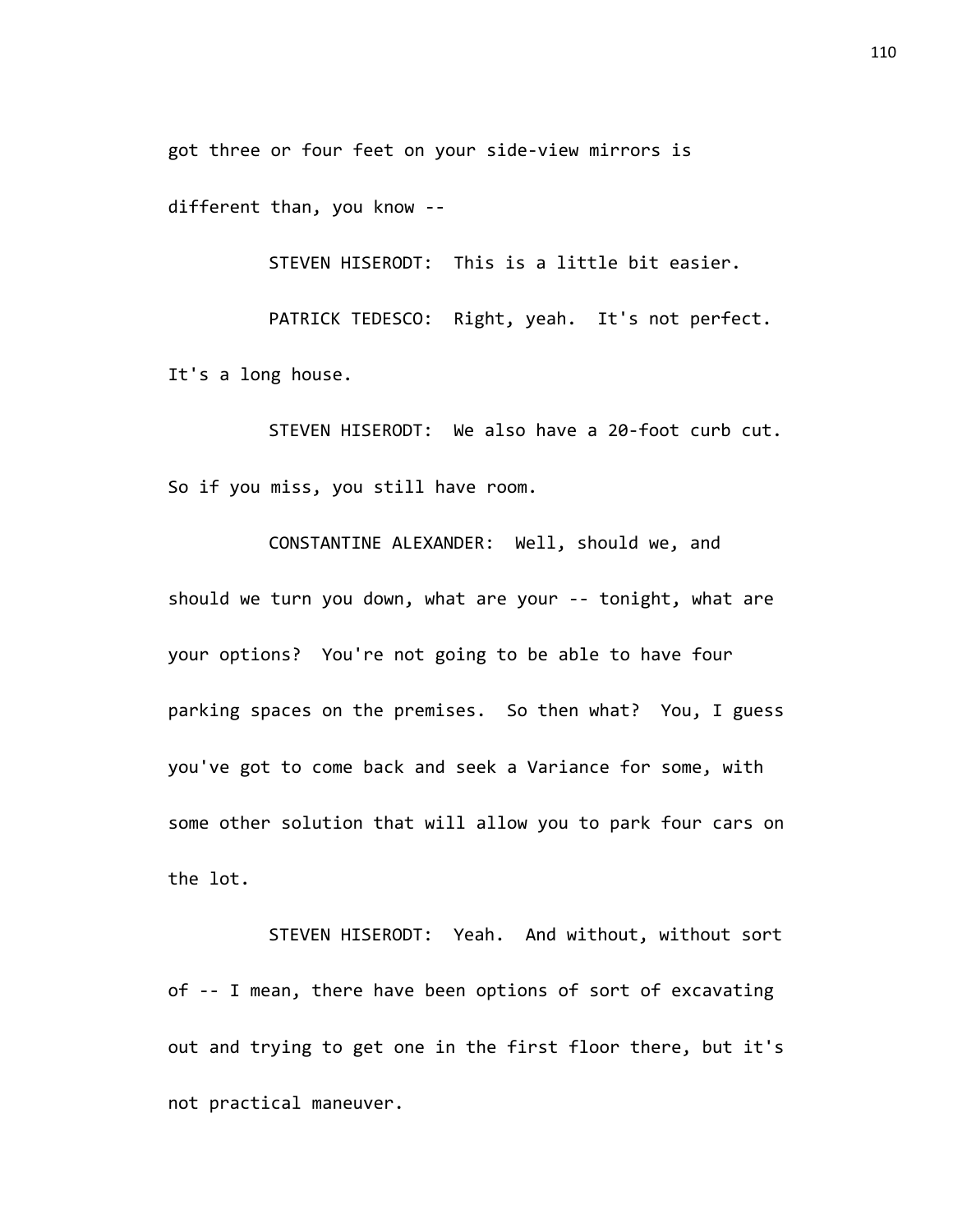CHRISTOPHER SHACHOY: You're basically taking a chain saw to a 100-year-old beautiful, you know, brick house and take a chunk out of it.

CONSTANTINE ALEXANDER: Whatever we're looking at is not going to be a happy solution it seems to me, or a happy situation.

CHRISTOPHER SHACHOY: I've seen a lot worse in Cambridge.

CONSTANTINE ALEXANDER: But our job here is to not increase the number of worse.

I'm going to open the matter up to public testimony. Thank you for your comments. And while we're thinking we'll hear from the neighbors.

Sir, you wanted to speak. You have to come forward, please, if you would. Would you mind coming forward and speaking into the microphone?

RICHARD COLE: Yes. My name is Richard Cole and I own the property at 98 and 100 Prospect Street. And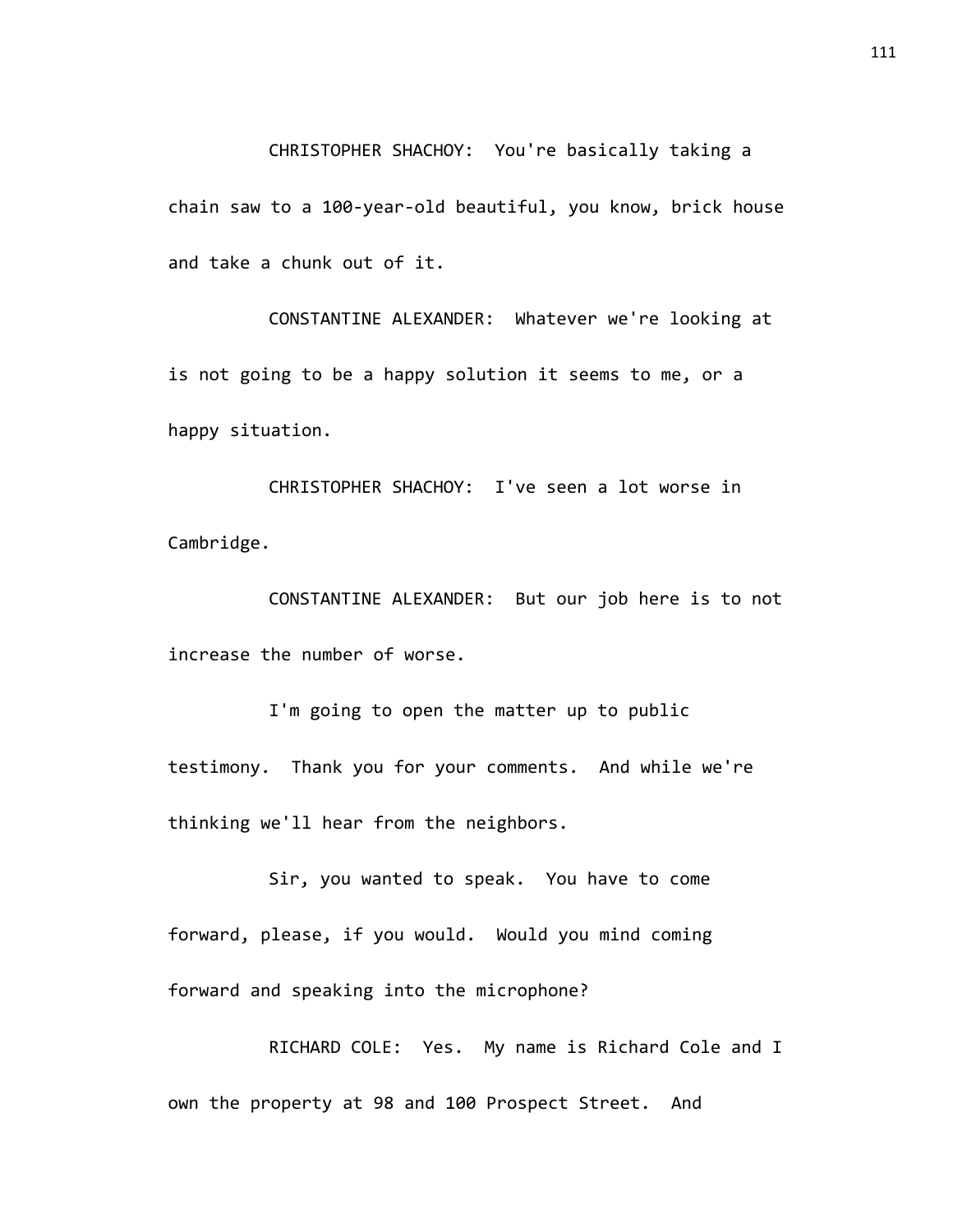Mr. Shachoy has been waking me up every morning since the beginning of January. I would say probably four to five hundred times, because when I would try to go back to sleep, I can't because he'd have his Bobcat out there. Now, what he did was he was operating a Bobcat within three feet of my foundation. It's a brick foundation on my house. And anybody in construction or engineering knows, and I was an engineer for a lot of years and I dealt with an awful lot of contractors, and I know you don't run a Bobcat near a foundation. If I remember correctly, the basic weight is about 7500 pounds for a Bobcat, but you can add all kinds of additions to it, front buckets and all the rest. Running it back and forth.

CONSTANTINE ALEXANDER: Did you complain at all to the Inspectional Services Department or the Traffic Department?

RICHARD COLE: Oh, when I finally did, I was told essentially that I had no rights whatsoever.

112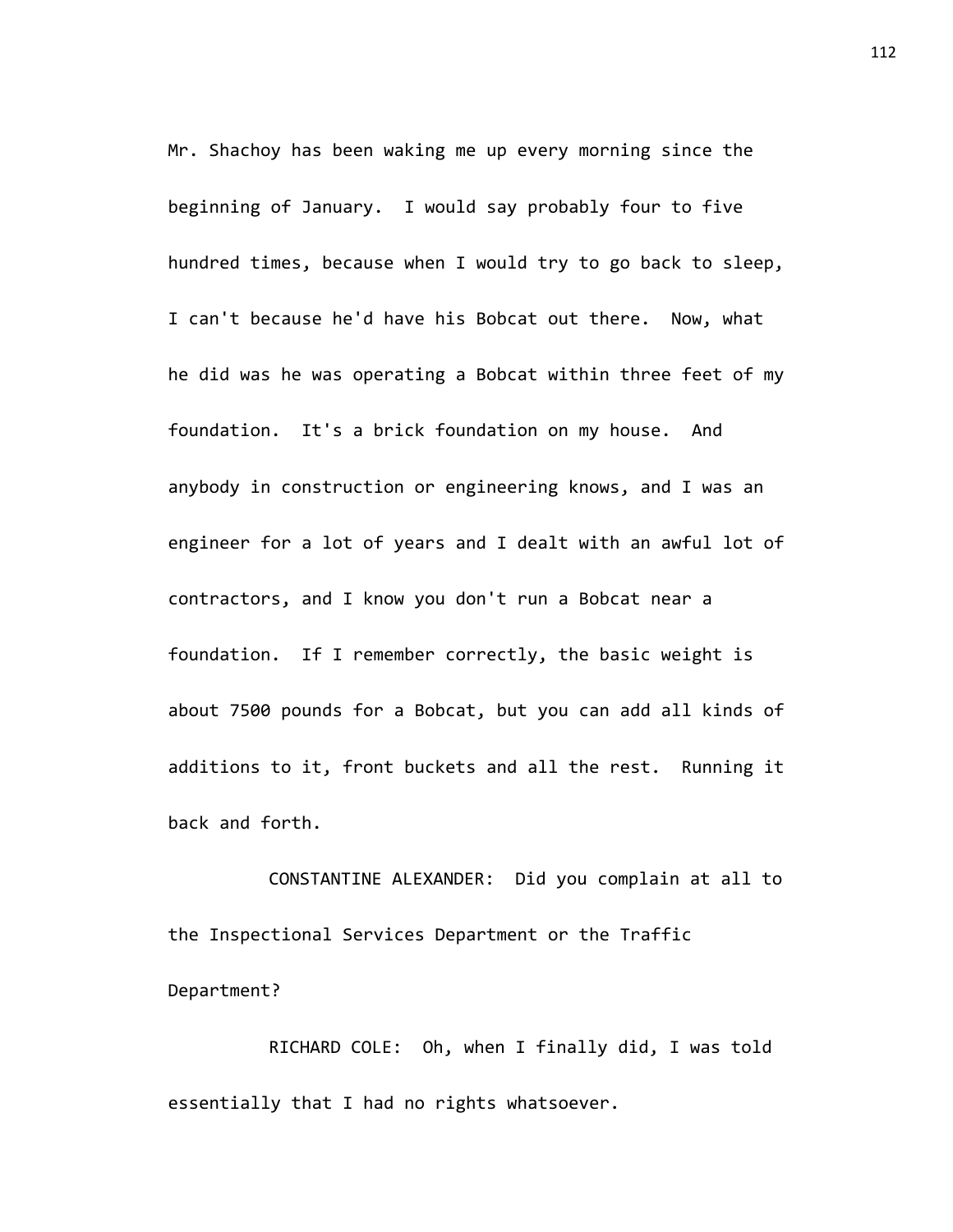CONSTANTINE ALEXANDER: You were told by whom?

What department?

RICHARD COLE: Inspectional Services. I could give you the name of the man.

CONSTANTINE ALEXANDER: That's not necessary.

RICHARD COLE: I have negative things to say about him.

## CONSTANTINE ALEXANDER: Okay.

RICHARD COLE: When I went to see him, the project had been going on for a number of months, and he told me, he admitted he hadn't even been out to the job site yet. He had other things to do.

CONSTANTINE ALEXANDER: Let's try to confine your comments to the merits of this case.

RICHARD COLE: The problem is I have lived in that house since 1950 and there has not been any parking near the house. Now, Shachoy here wants to park cars right in back of my house. In the back of the house it's one foot off the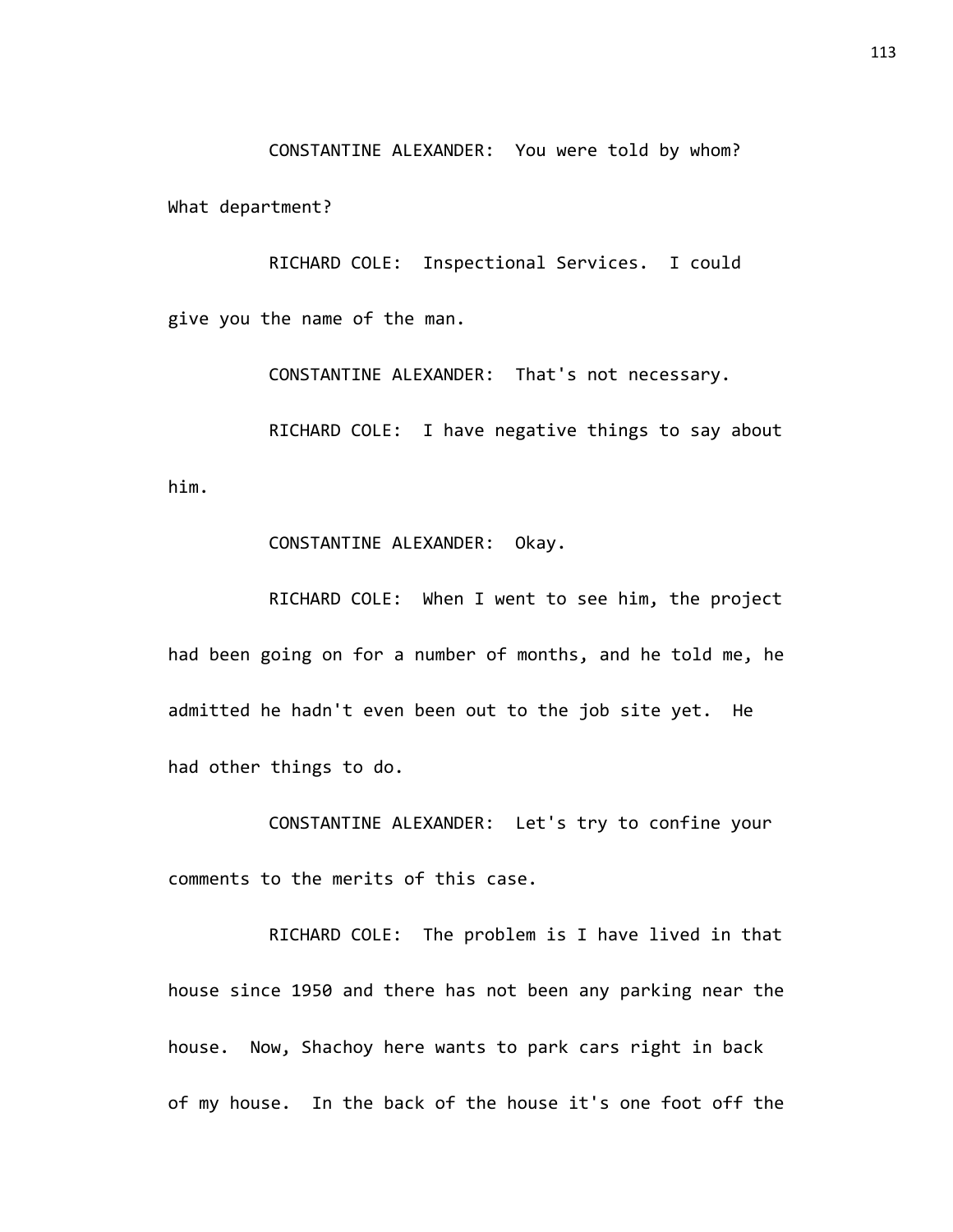property line. You have two bedrooms and a bathroom upstairs, two bedrooms and a bathroom downstairs. There has never been any parking by any owner of that house and that backyard since 1950. I was there. There was an old garage in back of 43 Essex Street, which was never used because as a kid, would -- the neighborhood kids would, we'd play there and it was a very narrow garage and nobody ever parked in it. When Associated Daycare Center moved in, and we were not notified about that, we were never told about a hearing, and we even got a letter saying that the man who ran Associated paid off City Hall.

CONSTANTINE ALEXANDER: Please, sir, let's not go there.

RICHARD COLE: That's what we were told.

CONSTANTINE ALEXANDER: It's not relevant to what we're going to do tonight. Whether you were told or not, is not relevant. Let's stick to the merits of this case.

RICHARD COLE: The problem is this: There has not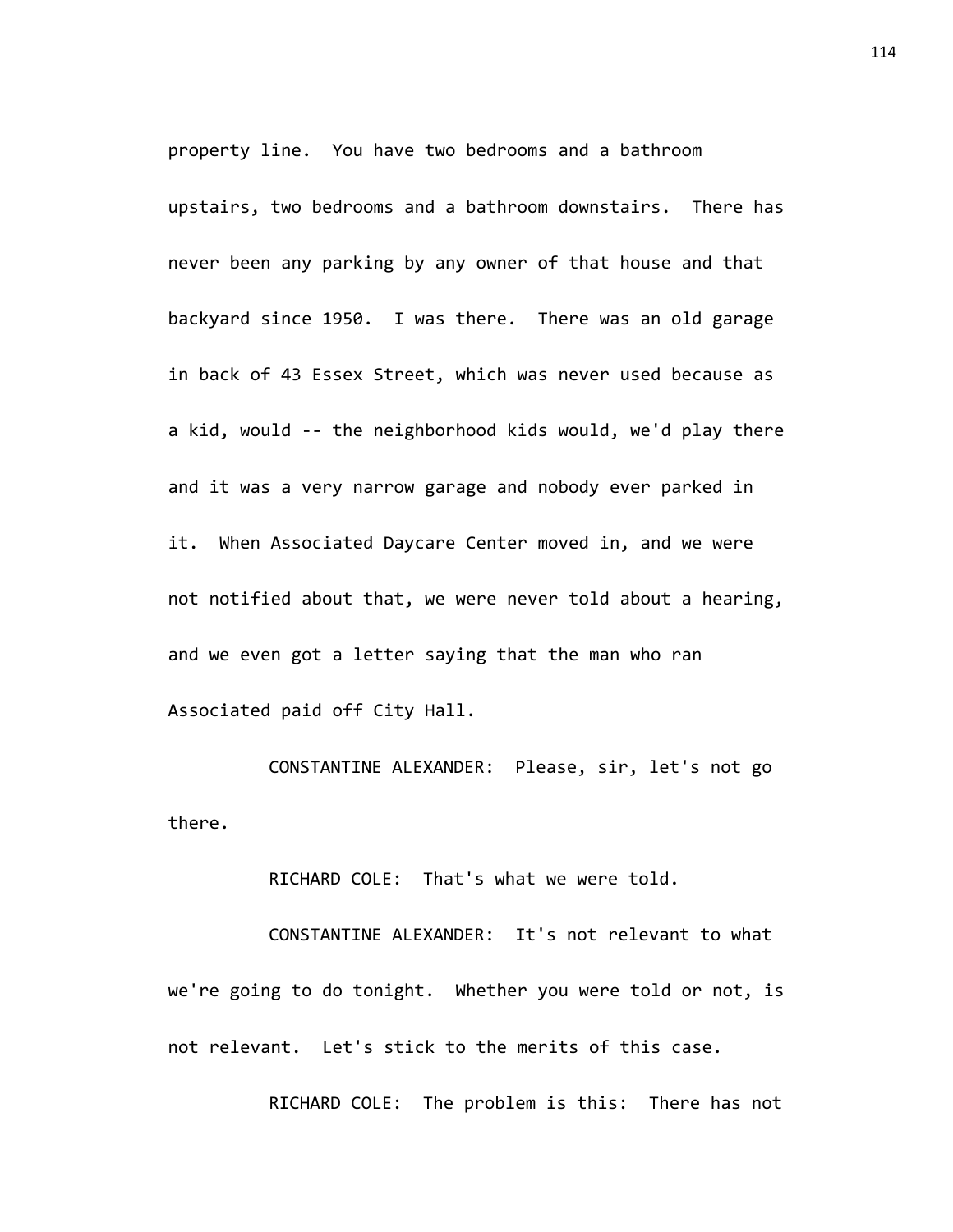been any parking there. During the period of construction for five months almost every single day he was running the Bobcat, and what he would do is bang the bucket down, run it in reverse, scraping. I'm pretty sure that he was bringing in materials from other, other sites because the guy in Inspectional Services said it doesn't make sense to have a Bobcat in the backyard operating for five months consecutively everyday waking me up.

CONSTANTINE ALEXANDER: Let's go back to the merits of this case.

RICHARD COLE: Parking will wake me up, too. What he wants to do, here is my house.

CONSTANTINE ALEXANDER: That's what I want to know, yeah.

RICHARD COLE: He wants to park right up here. Car alarms.

CONSTANTINE ALEXANDER: I'm sorry.

RICHARD COLE: Slamming doors.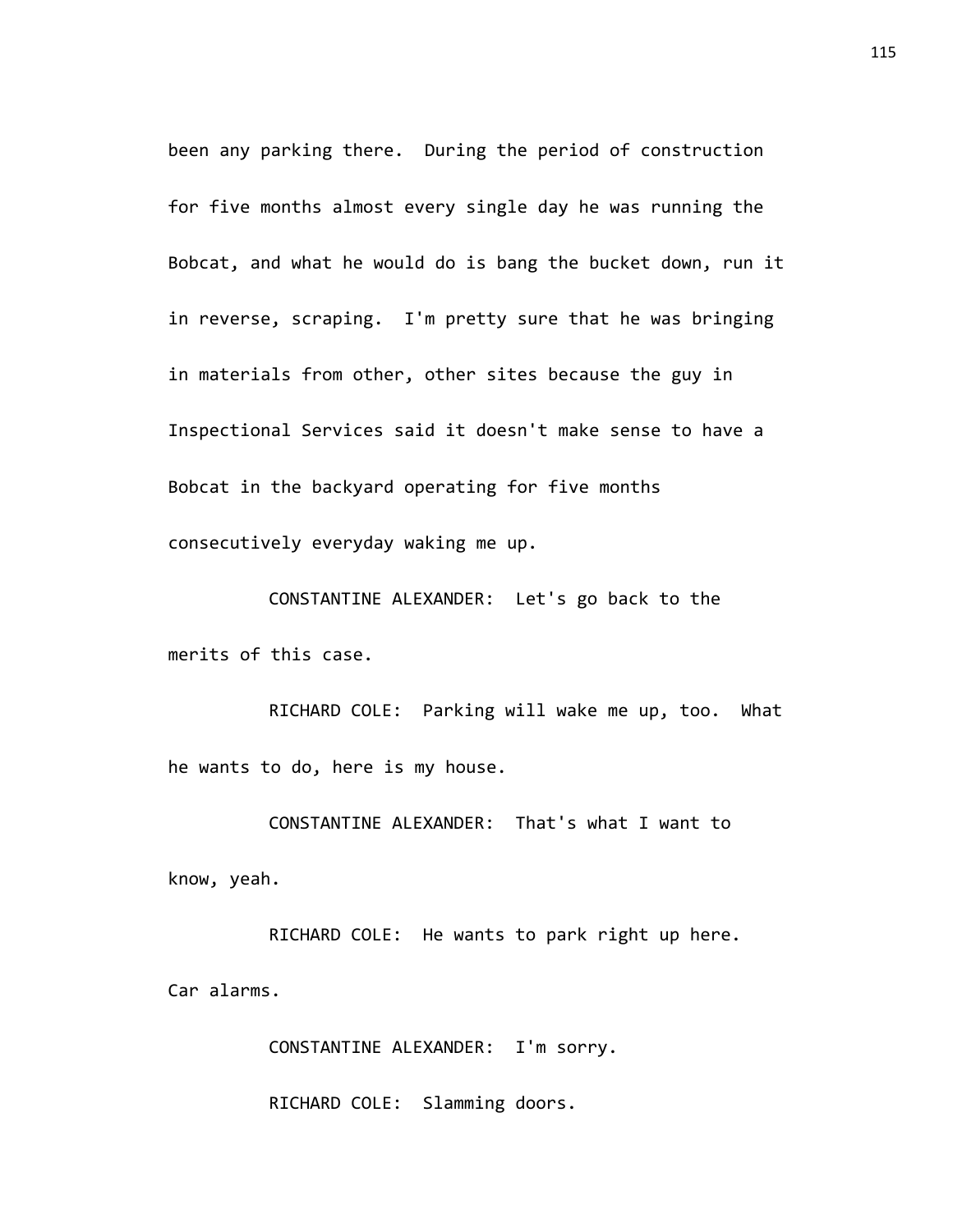CONSTANTINE ALEXANDER: He's going to park to the lot line and you're one foot off the lot line on the other side, is that what you're saying?

RICHARD COLE: Yes, one foot off the lot line.

That's -- here's the lot line. Here's my house.

ANDREA HICKEY: Would you maybe want to show us on this --

CONSTANTINE ALEXANDER: Yes, thank you. ANDREA HICKEY: -- map where your house is? RICHARD COLE: Well, this could -- I have a pen here. If this is the street out here, Essex Street, and this is the Kennedy apartments. My house is right here.

STEVEN HISERODT: It's actually about half that size though.

ANDREA HICKEY: Right. That's very helpful, thank you.

CONSTANTINE ALEXANDER: Let's see. We'll try to do it on this map here.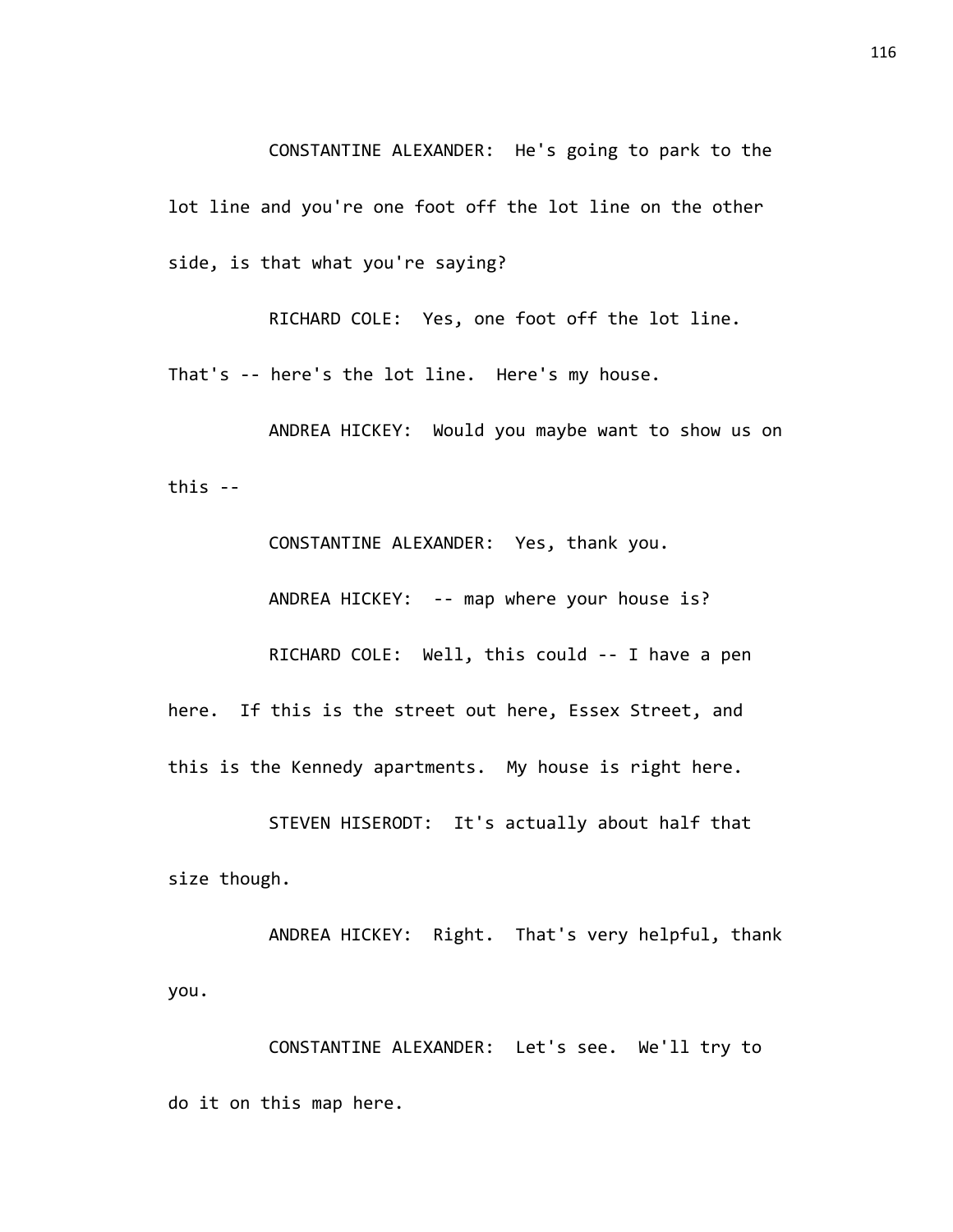ANDREA HICKEY: So cars pulling in with headlights would be shining in your windows?

RICHARD COLE: Yes. Slamming doors, car alarms. And if somebody makes a mistake and hits the accelerator instead of the brake, I'll end up with a car in my basement. When you talk to lawyers, they will tell you that property owners, including renters, have the right to the peaceful enjoyment of their property and that's what Mr. Shachoy here is trying to violate.

Like I said, since 1950 there has not been anybody associated with the property of 43 Essex Street who was parked in that yard. And could I, could I have that map back again? I'll draw something else. And about 1973 when Associated Daycare Center moved in to this property, one of the first things they did was they demolished -- I mentioned the two car garage, it was never used because as kids we used to play around there and climb on it. They demolished that and took it out of there. And what they did was they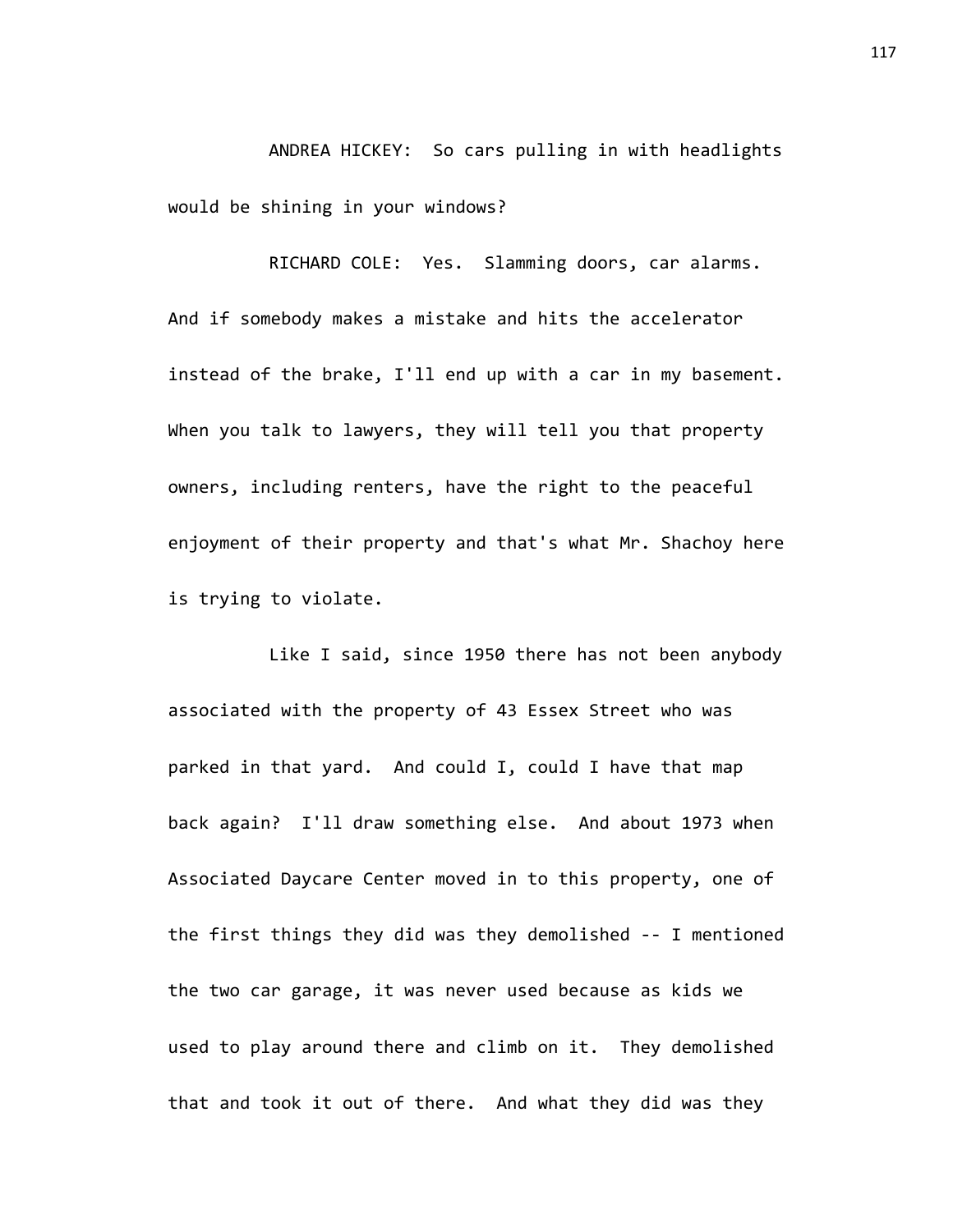built a shed approximately here.

PATRICK TEDESCO: It shows up here on this photograph.

RICHARD COLE: And they had a wall here with a gate, right here. And since 1973 no cars could even get closer than that to my house. Now this is a major change in the use of the property, and I was not notified about this. And the fellow at Inspectional Services essentially with him it's okay, he doesn't care. He doesn't really care.

## CONSTANTINE ALEXANDER: Okay.

RICHARD COLE: And I believe that if they park in back of my house, what they do is destroy 100 percent the liveability of my property, because the front of my house out here towards the street here is Prospect Street, is a very, very loud, noisy, busy street. The city has never maintained the street properly, and we get a lot of shaking and vibration there to which Mr. Shachoy for five months with his Bobcat added. He also did things like -- I can't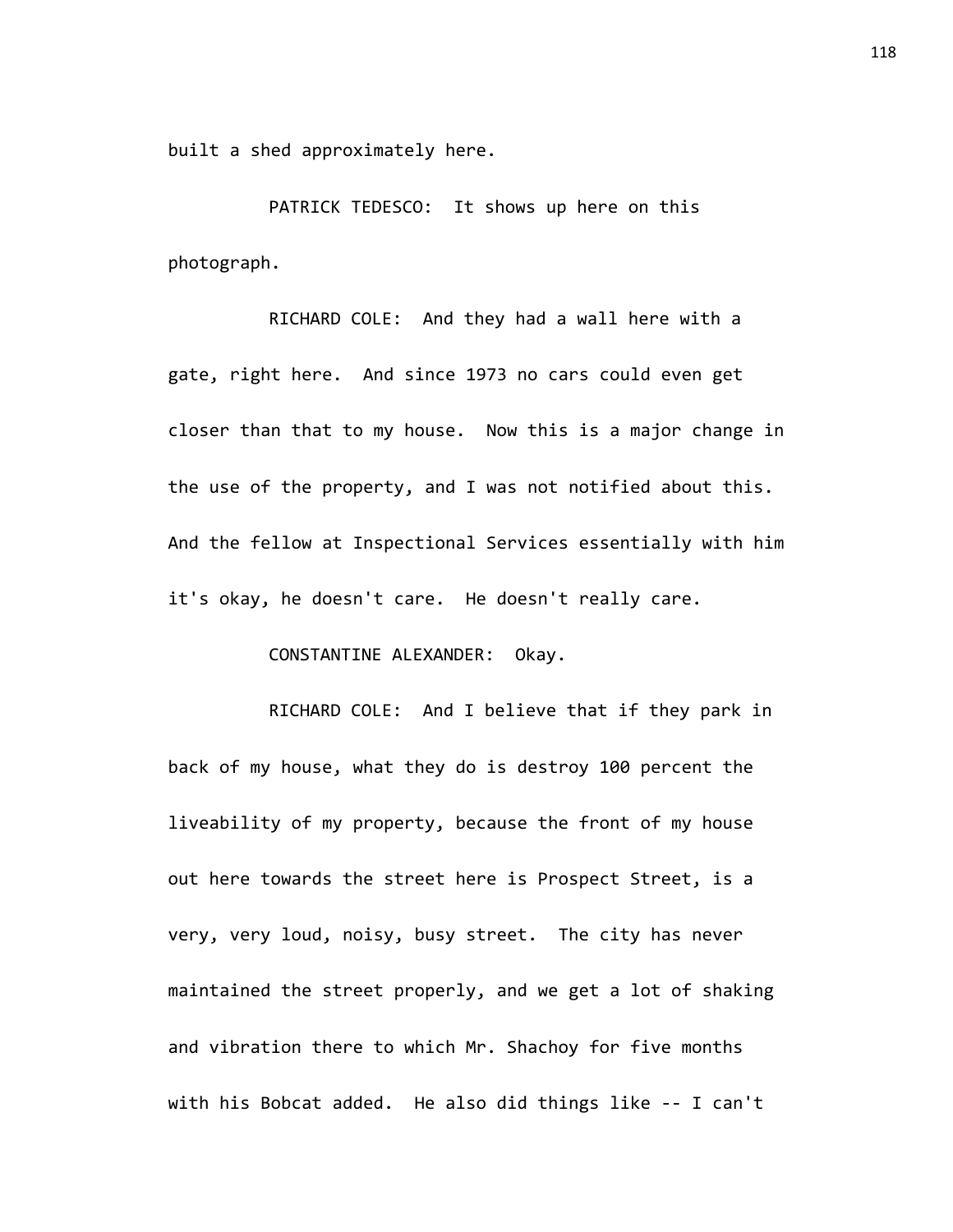understand this. They had a pile of stones like -- you remember the old --

CONSTANTINE ALEXANDER: Can we, can we, sir, we're getting off the subject a little bit.

RICHARD COLE: Well, this is all part of it. CONSTANTINE ALEXANDER: I think you made your point effectively already.

RICHARD COLE: He came out and these workmen would come out and every three minutes and drop a stone which is five feet off my house and right below my bedroom window and wake me up. I was awakened hundreds of time because of him.

CONSTANTINE ALEXANDER: You told us that before. Thank you, thank you for your comments. Could we have that plan back, please, too?

RICHARD COLE: Certainly.

CONSTANTINE ALEXANDER: Is there anyone else wishing to be heard on this matter?

(No Response.)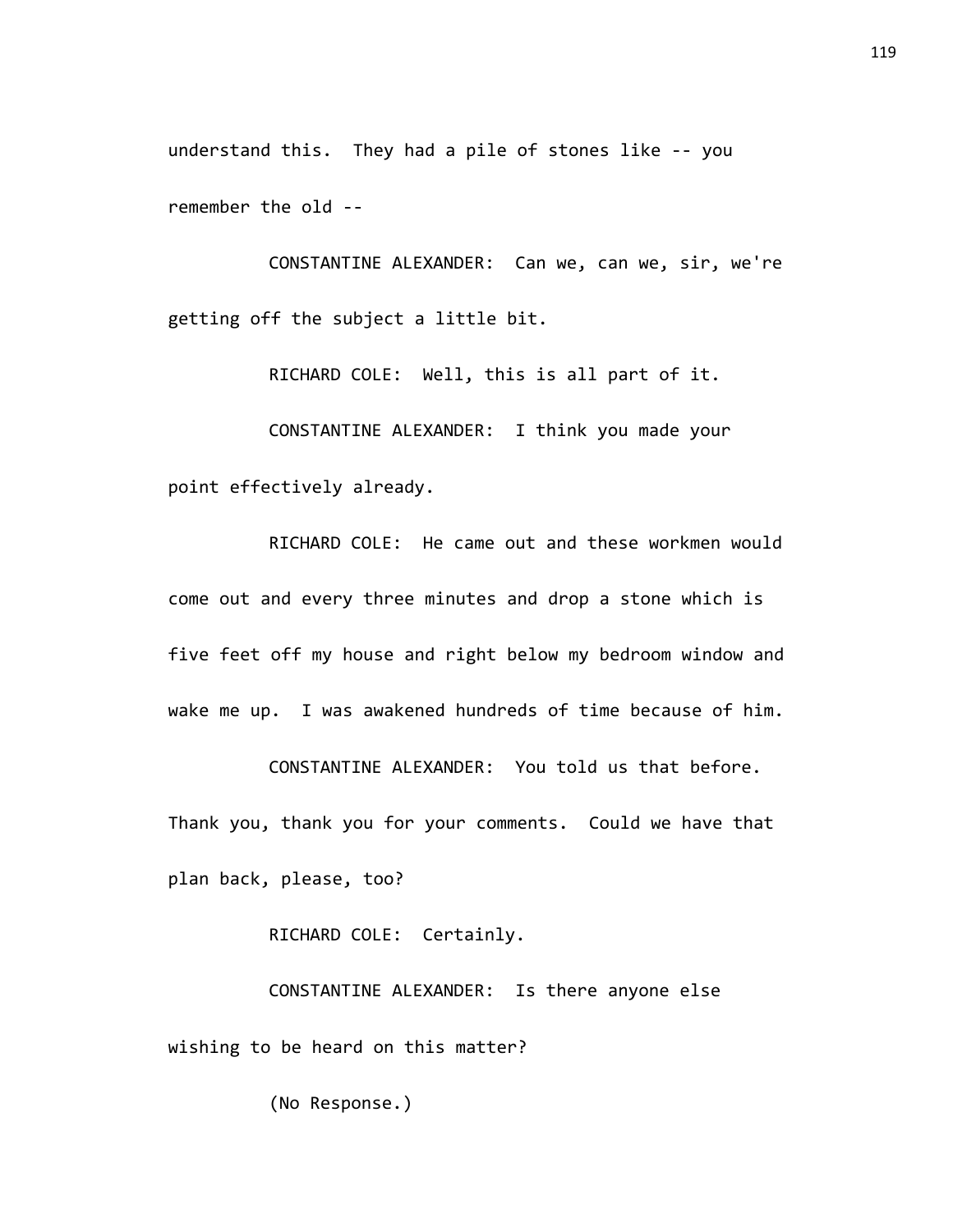CONSTANTINE ALEXANDER: Apparently not. I would just point out to everybody, including the Board, the relief being sought is for a Special Permit pursuant to Sections 6.44.1b and g. B says that no on grade open parking space for a driveway shall be located within five feet of any side or rear property line, and that's why you're here tonight. But g is interesting. G says the Board of Zoning Appeal may grant a Special Permit to allow for modification of the requirements of a or b, and we're talking about b, if site specific factors favor such modification. I haven't heard anybody address what the site specific factors are such that favors such modification. What I'm hearing is it's a hardship effectively. A hardship that we need to have four spaces to have four residential units in the property, and the only way we can get it is to do -- or the easiest way to get it is what you have here.

STEVEN HISERODT: Yeah.

CONSTANTINE ALEXANDER: What are the site specific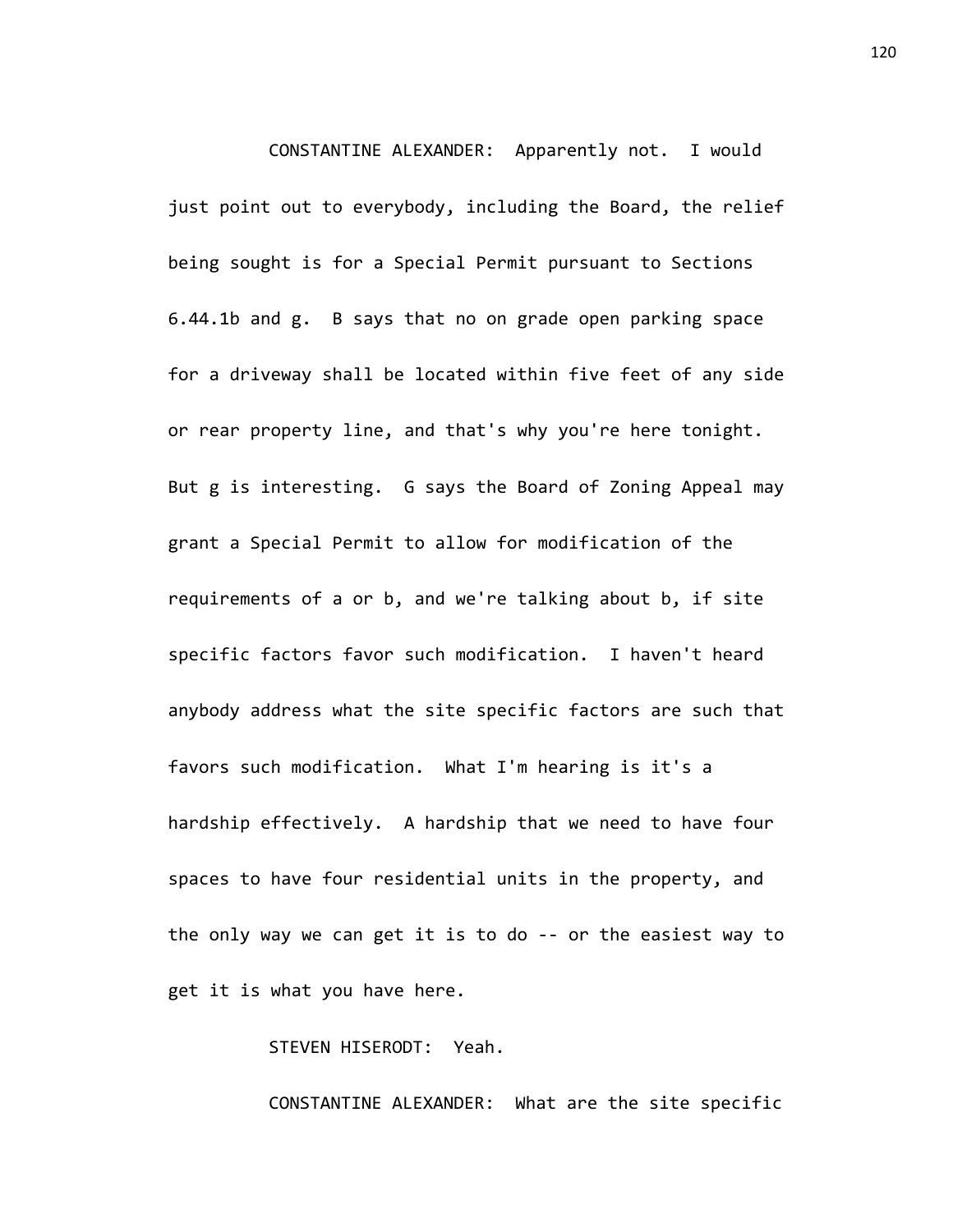factors?

CHRISTOPHER SHACHOY: Well, I wonder whether we just want to based on what we heard from Mr. Cole, I've attempted to get in touch with Mr. Cole on a number of occasions.

CONSTANTINE ALEXANDER: That's not -- thank you.

CHRISTOPHER SHACHOY: I'm just wondering if we want to continue the case and try to work something out with Mr. Cole --

CONSTANTINE ALEXANDER: If you want to continue the case --

CHRISTOPHER SHACHOY: -- and come back and see you another time.

CONSTANTINE ALEXANDER: We have that date on -- JANET GREEN: Look at a fence or something. CONSTANTINE ALEXANDER: Yeah. I think you need personally --

CHRISTOPHER SHACHOY: It's not my interest to --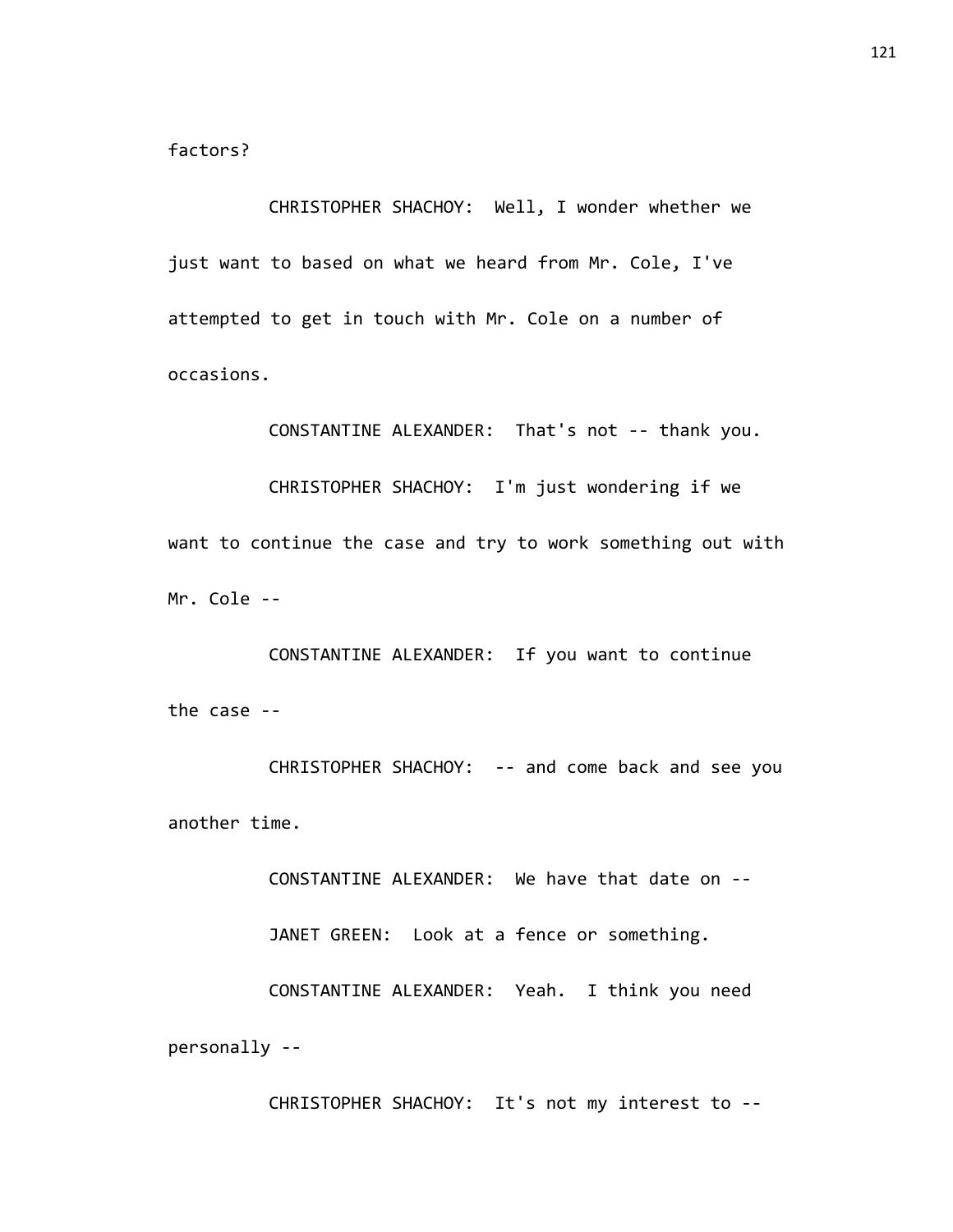CONSTANTINE ALEXANDER: This case is not going

anywhere from your point of view.

CHRISTOPHER SHACHOY: Yeah. I could see that already, the writing's is on the wall.

CONSTANTINE ALEXANDER: And we have a date -- what is the date we had, October?

MARIA PACHECO: 26th.

CONSTANTINE ALEXANDER: 26th?

BRENDAN SULLIVAN: Did 45 minutes ago somebody suggest to continue this until October 26th? But it's okay. You needed to flush out whatever issue there are.

CHRISTOPHER SHACHOY: Yeah, well we, frankly, we haven't been able to find any opposition until tonight.

CONSTANTINE ALEXANDER: Okay. It is October 26th? ANDREA HICKEY: I just have to check my calendar. CONSTANTINE ALEXANDER: Oh, yeah, check your calendar. It's got to be the five of us.

ANDREA HICKEY: Am I on that other case?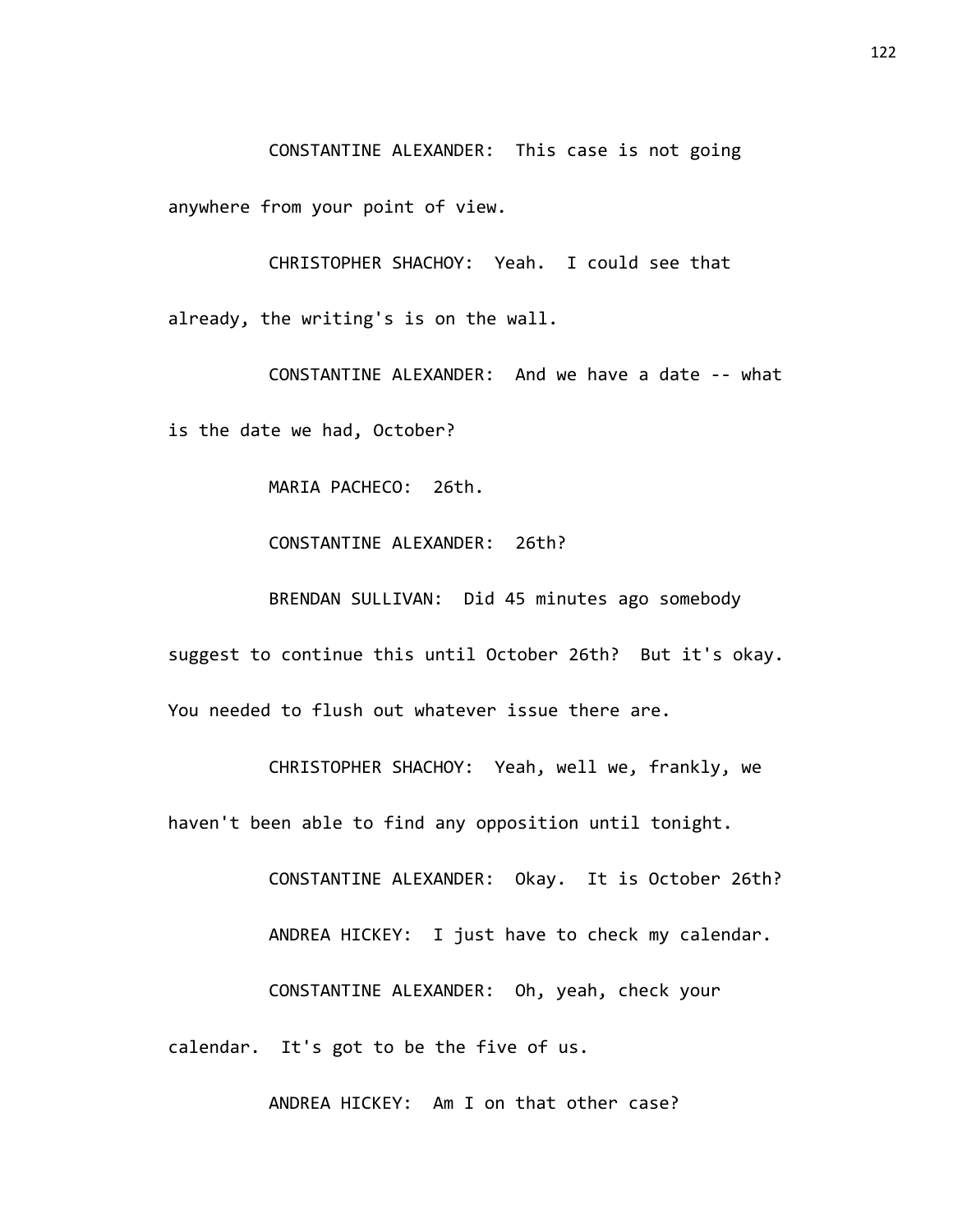CONSTANTINE ALEXANDER: You probably know as an experienced builder.

CHRISTOPHER SHACHOY: We have to have the same Board.

> CONSTANTINE ALEXANDER: Same Board. JANET GREEN: September or October? CONSTANTINE ALEXANDER: October 26th.

So is October -- if we continue this case so you could have conversations, and we hear the case again on October 26th, can you make that? Is that a date that's available to you?

RICHARD COLE: Say yes.

CONSTANTINE ALEXANDER: I want to find out. I don't want to pick a date and find out.

> RICHARD COLE: That's okay with me. CONSTANTINE ALEXANDER: October 26th. RICHARD COLE: What time would that be?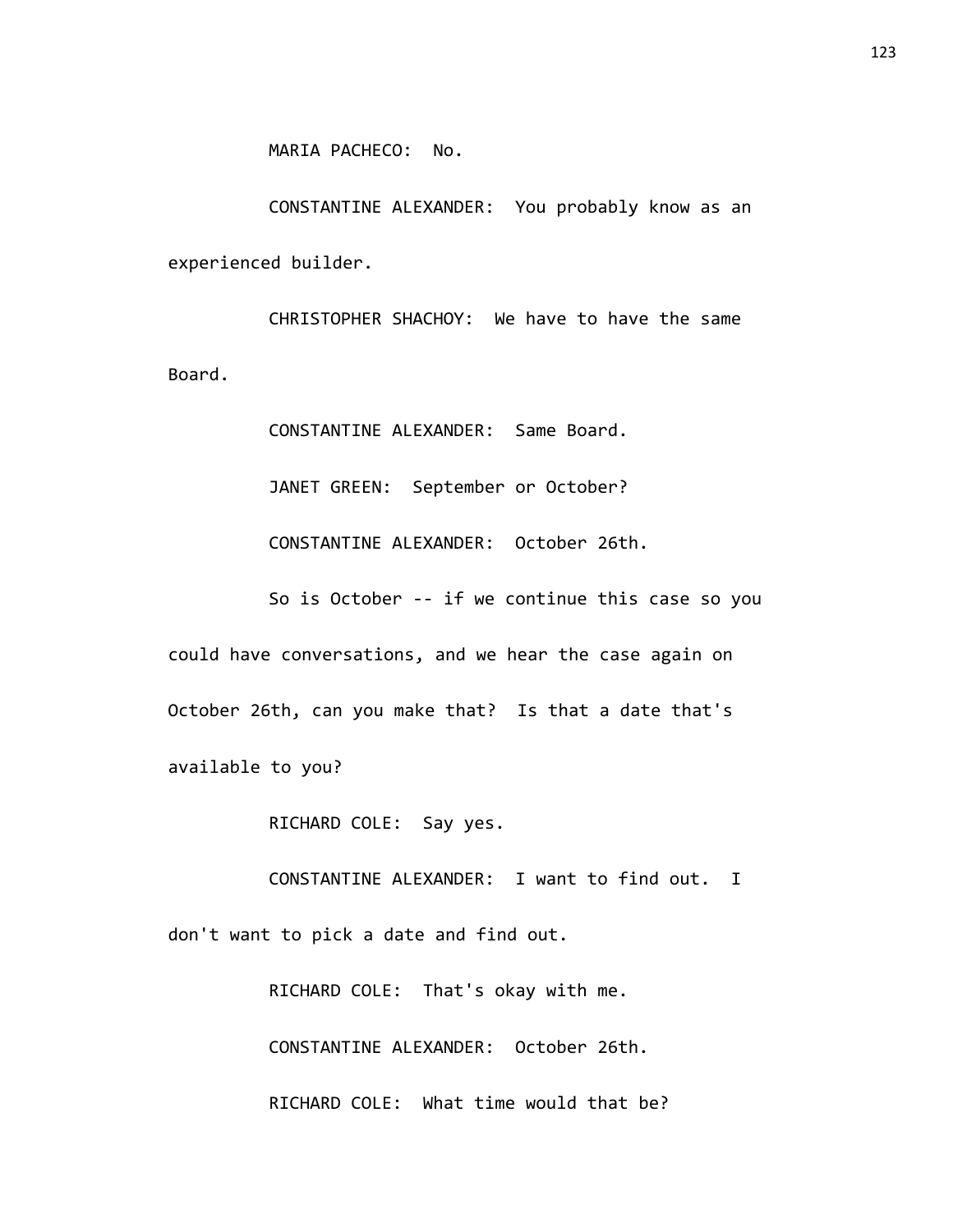CONSTANTINE ALEXANDER: What time?

BRENDAN SULLIVAN: Seven.

CONSTANTINE ALEXANDER: Well, around seven.

RICHARD COLE: 7:30 like tonight?

CONSTANTINE ALEXANDER: I can't promise. If a case is called before yours and it drags on, it could go on. I would try to make it the -- if you would prefer, make it the first case of the night in which case it would be at seven o'clock.

RICHARD COLE: Seven o'clock, that would be good. What day of the week is this?

CONSTANTINE ALEXANDER: Thursday. It's got to be a Thursday.

RICHARD COLE: It has to be a Thursday. Okay, I think it would be good.

JANET GREEN: It works.

CONSTANTINE ALEXANDER: Okay, so you understand what we're doing, sir, we're going to continue -- and you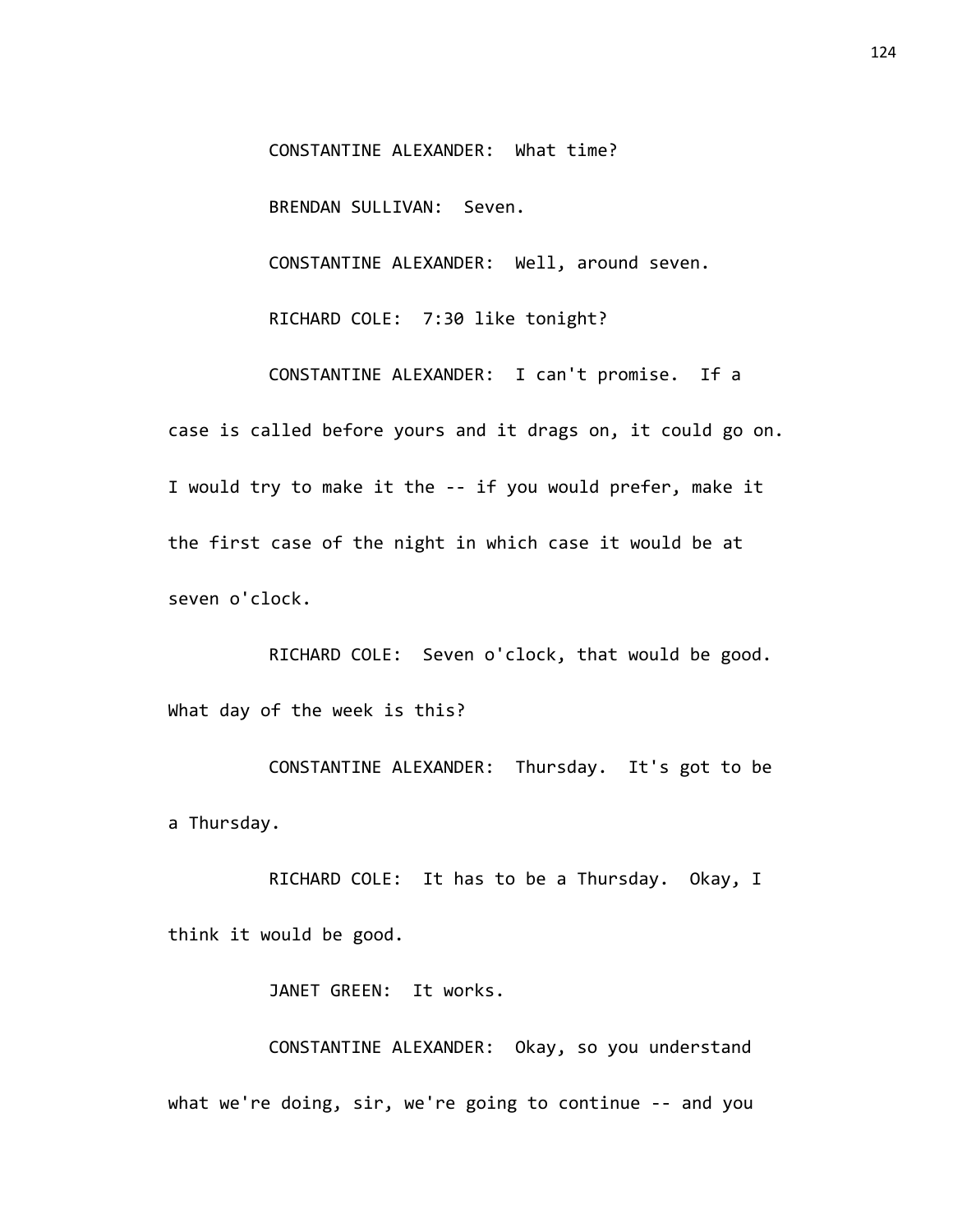know. We're going to continue the case to give you and Mr. Shachoy and his architect time to talk about things and come to some hopefully satisfactory resolution that will meet with your approval.

So, the Chair moves that we continue this case as a case heard until seven p.m. on October 26th subject to the following conditions:

One, that you sign a waiver of time for a decision. You know about that. And Maria has something for you right now to sign.

Two, that the posting sign that you have up there, it's got to be maintained for the 14 days prior to October 26th just like you did now.

And three, and this may be the most important, and I think you know this anyway, to the extent that you're going to submit new plans, modified plans or modified dimensional form, they must be in our files no later than five p.m. on the Monday before October 26th.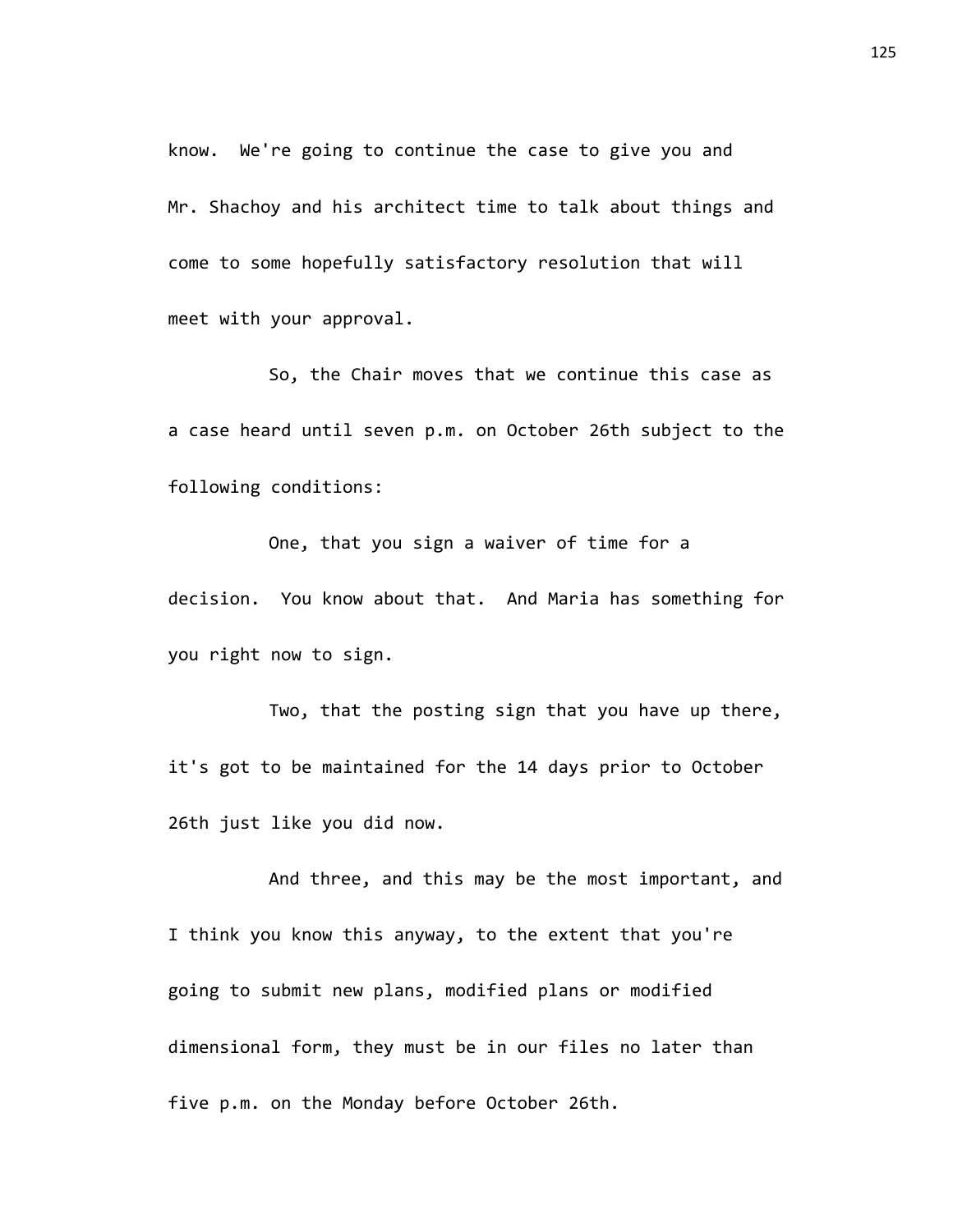CONSTANTINE ALEXANDER: If you miss that date, we're not going to hear the case on October 26th. Okay?

All those in favor of continuing the case on this basis please say "Aye."

(Aye.)

CONSTANTINE ALEXANDER: Five in favor.

(Alexander, Sullivan, Green, Hickey, Tedesco.)

\* \* \* \* \*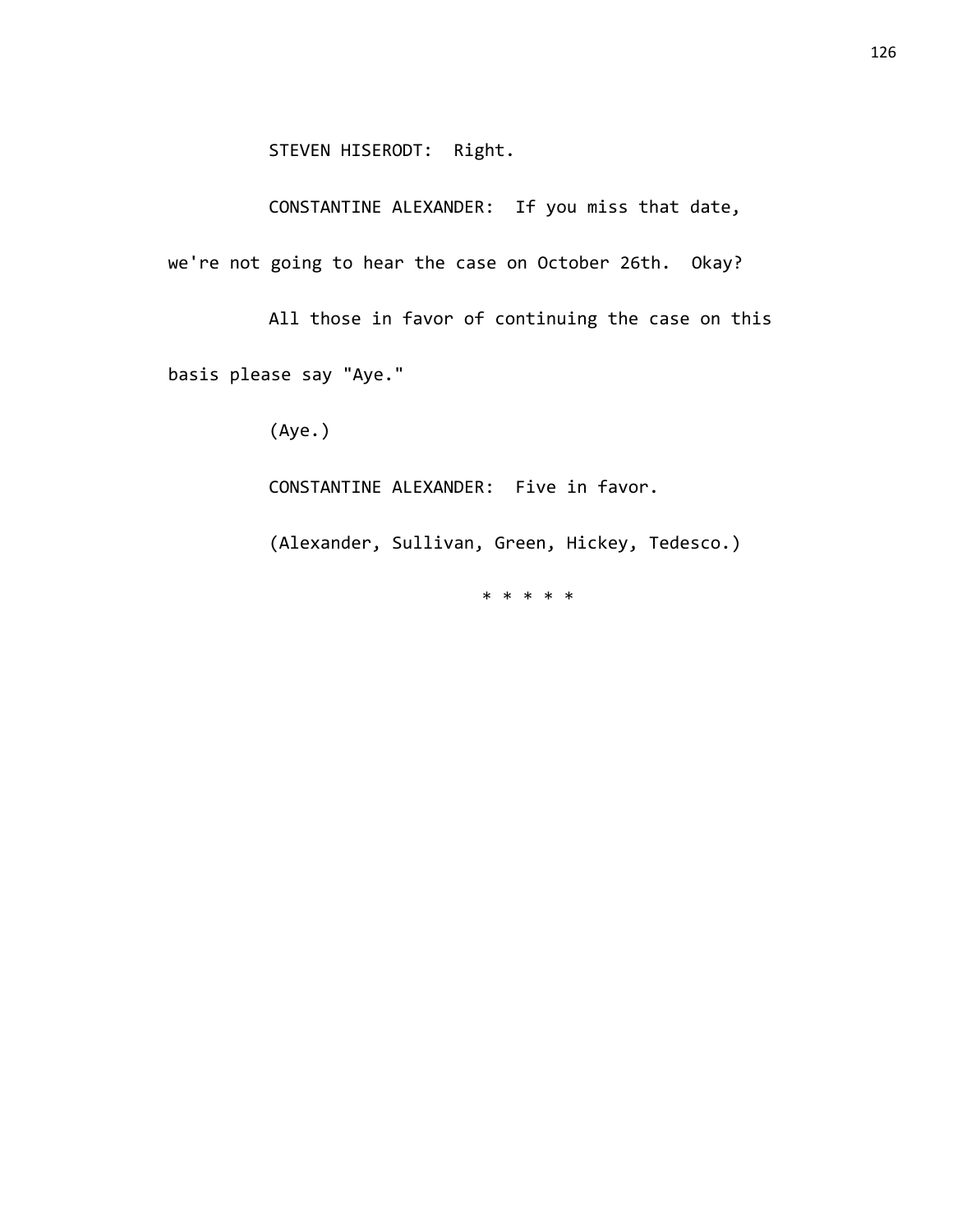(9:10 p.m.)

(Sitting Members Case BZA-013941-2017: Constantine Alexander, Brendan Sullivan, Janet Green, Andrea A. Hickey, Patrick Tedesco.)

CONSTANTINE ALEXANDER: The Chair will call case No. 013941, 201 Brookline Street No. 5.

Is there anyone here wishing to be heard on this matter? Okay, give your name and address to the stenographer.

BHUPESH PATEL: Bhupesh Patel, DesignTank, Inc.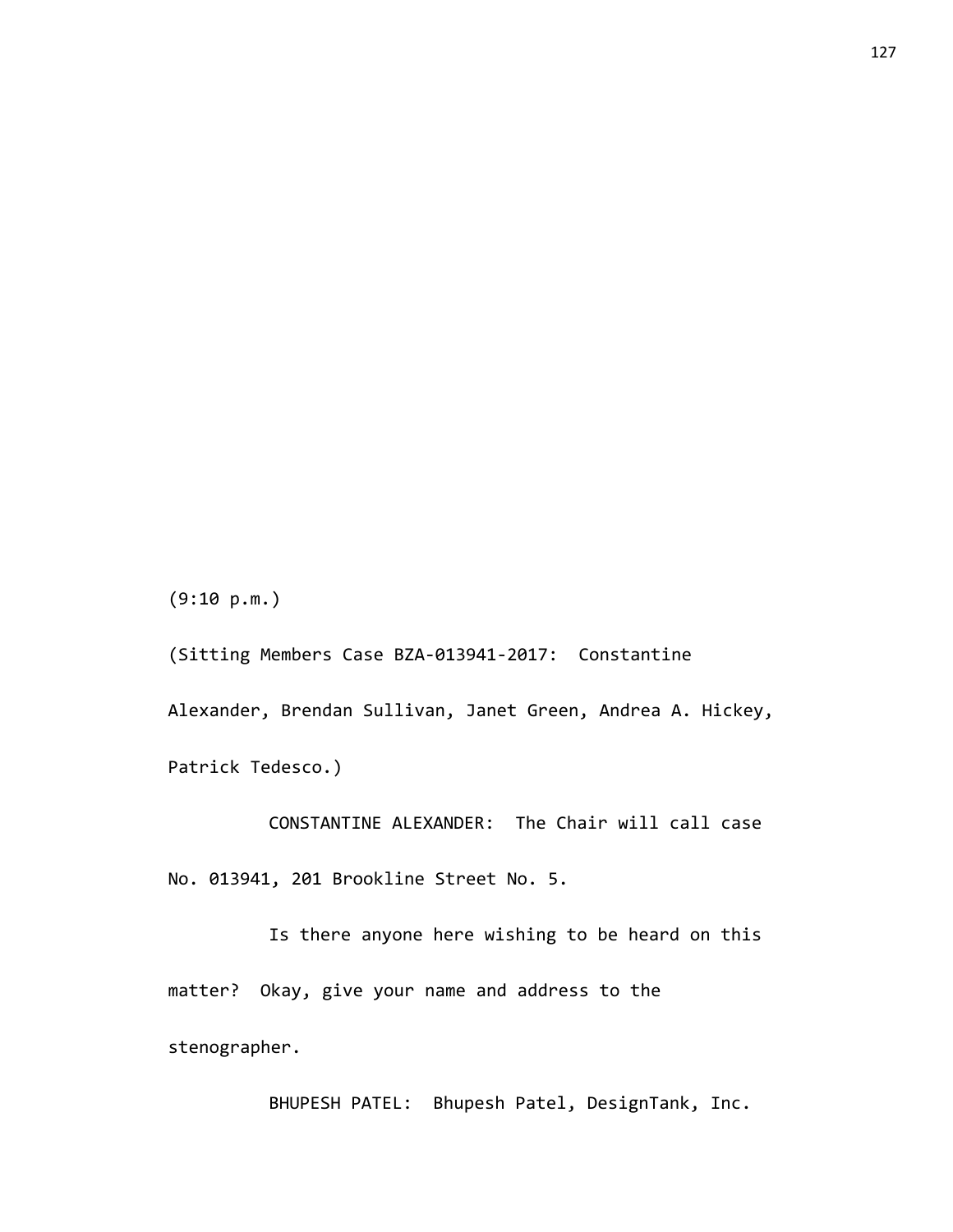GARTH GOLDSTEIN: Garth Goldstein, G Goldstein Studio.

ADAM BARD: Adam Bard. I'm the owner.

CONSTANTINE ALEXANDER: This is the third time we're hearing a case on this property. When is it going to come to the end?

BHUPESH PATEL: This will be the final time.

Prior to this hearing we came to have this project approved and there was two non-conforming issues at the front setback and the FAR. Basically it's only allowed 60 percent. It's at 78 percent and we were asking for 82.

JANET GREEN: Can you hear? People in the back can you hear?

> CONSTANTINE ALEXANDER: Yeah, speak into the mic. BHUPESH PATEL: Okay.

So the FAR basically was increased by four percent. Nothing has actually changed dimensionally on the FAR, however, there is an additional 34 square feet that's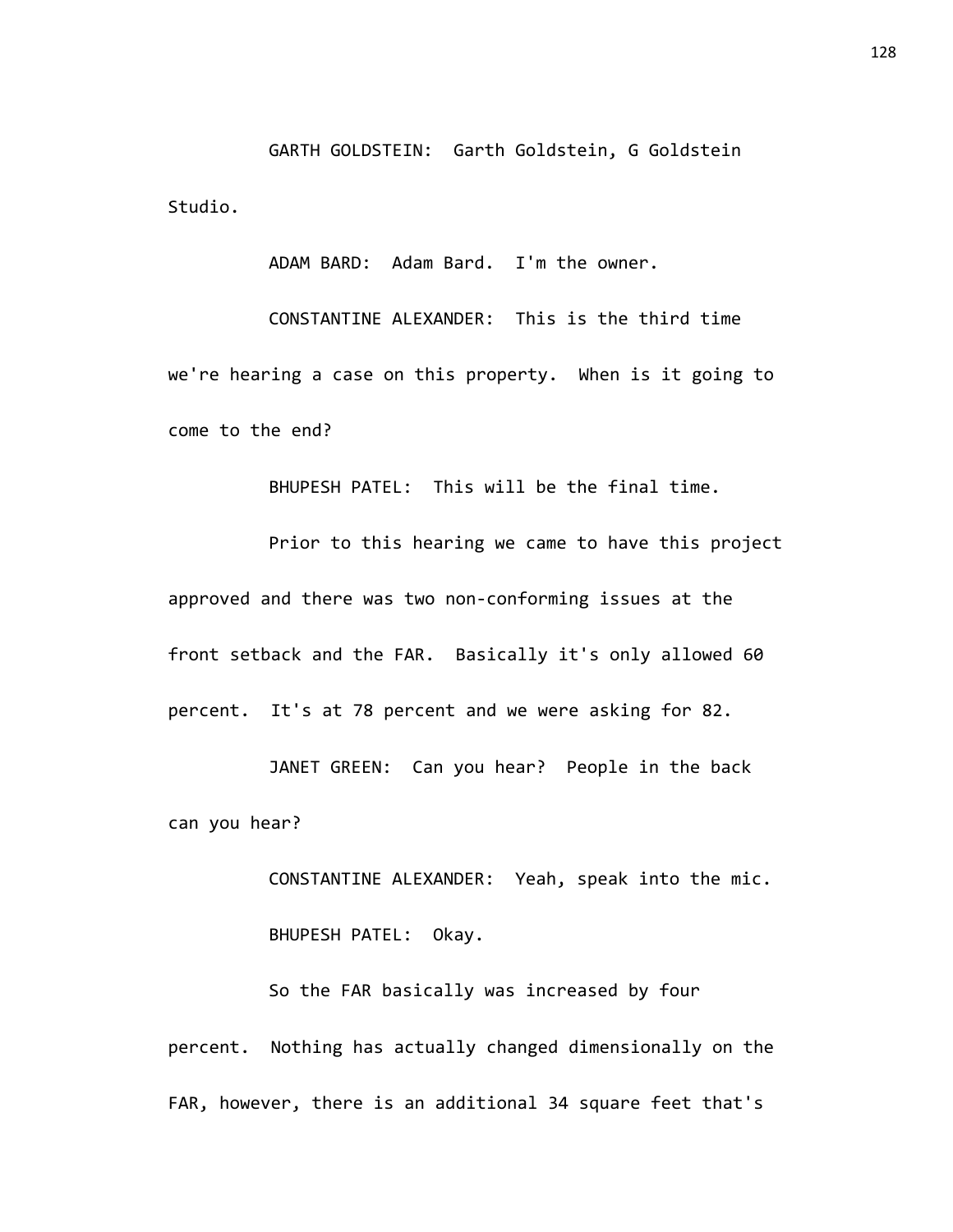being requested. The exact reason for that is basically the structural engineer who originally designed the structure for the building backtracked on their recommendation for the structure and said not only can it not support the building as we thought it could, but it can't support the snow load even without the addition. So they would actually have to restructure the steel from one edge to the other underneath this whole portion.

CONSTANTINE ALEXANDER: So you redesigned the second floor addition. Because I looked at what we have here compared to what we approved the last time, it's quite a bit different.

originally did the condo conversion in 2005, we retained them because they had everything on file. We sent them the drawings. They said this looks fine. And then in March I got an e-mail that said, I have some bad news, it looks like existing steel and coming in with large members were

GARTH GOLDSTEIN: Well, the engineer that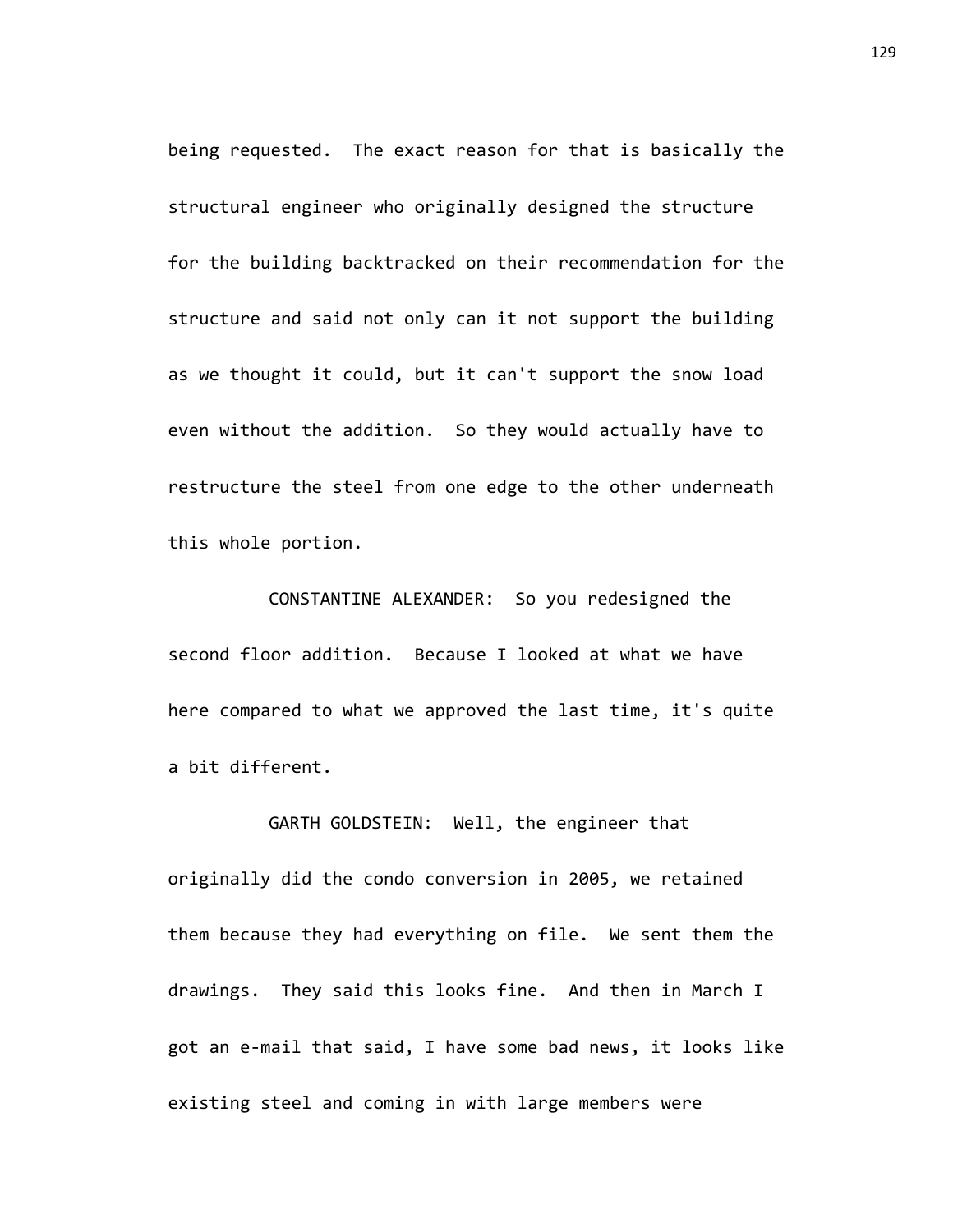designed with no reserved capacity and can't even support the code prescribed snow loads. So I started over. And, you know, we basically came up with this, a method to at least restructure the slab and the steel with a minimum amount of work so that it wouldn't make it financially impossible, and that meant we just had to adjust some of the exterior walls on the addition at the same time.

CONSTANTINE ALEXANDER: You raised the height a little bit by a couple of feet.

> GARTH GOLDSTEIN: Well, we added a -- BHUPESH PATEL: A skylight.

GARTH GOLDSTEIN: -- monitor in which we could add PV's and a skylight.

CONSTANTINE ALEXANDER: And the last time when we approved the project, we, we changed the setback from the edge of the -- in response to a comment from an abutter or a neighbor.

BHUPESH PATEL: That's right.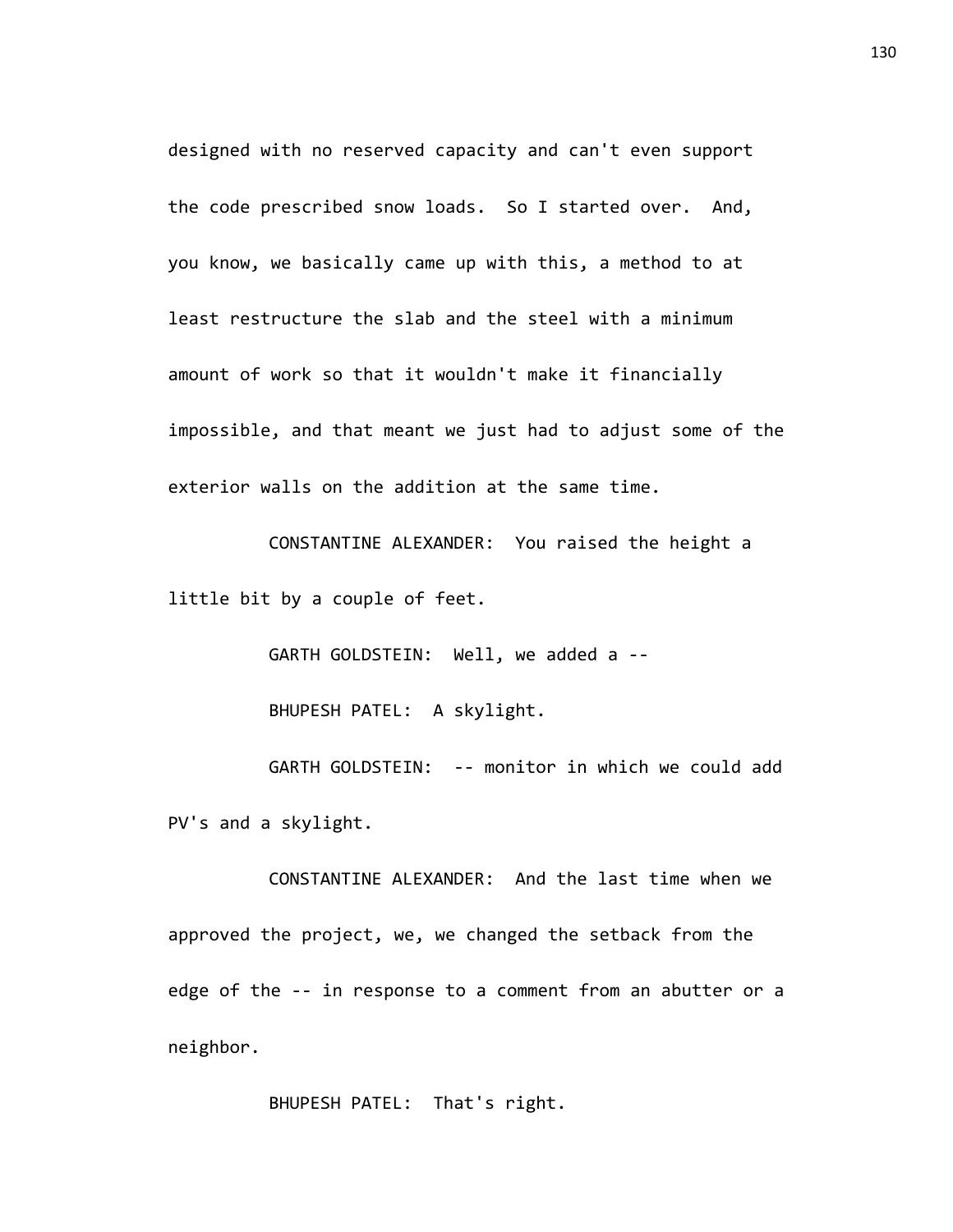CONSTANTINE ALEXANDER: That's not going to

change?

BHUPESH PATEL: That's not going to change, right. That agreement was still solid.

CONSTANTINE ALEXANDER: That's still the same line that we approved the last time?

BHUPESH PATEL: That's correct. Which is the diminishing of the deck.

So basically the lines have just been straightened out to literally sit on the new structure, that's been installed below the actual addition.

CONSTANTINE ALEXANDER: Okay.

BHUPESH PATEL: And actually to be more specific, yes, there is a height change, but again it's still falls --

CONSTANTINE ALEXANDER: It's still within -- it's not a Variance for the height.

BHUPESH PATEL: Correct. But the front setback, again, is what we're asking for a waiver on and the FAR.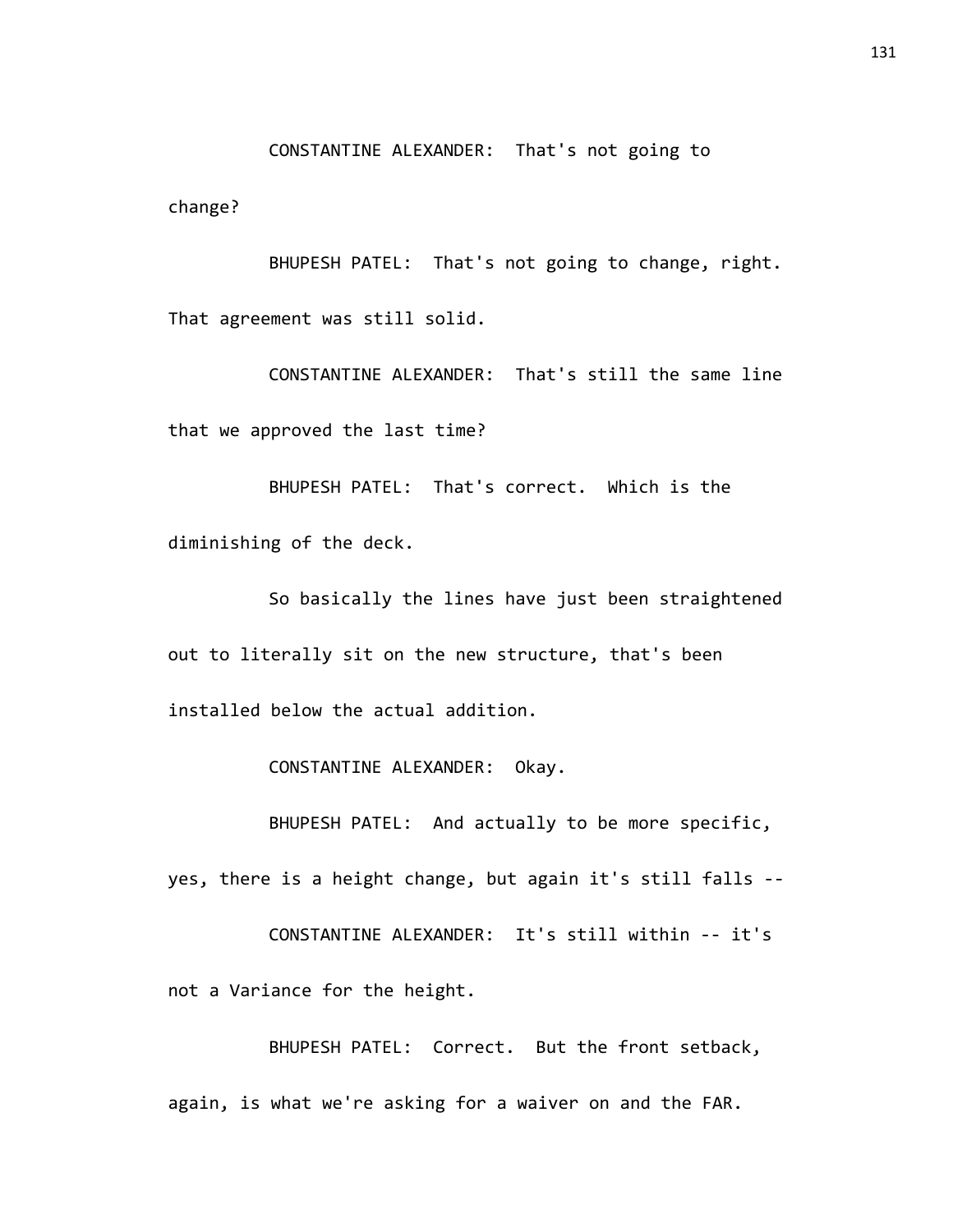CONSTANTINE ALEXANDER: And the findings we made the last time when we granted the Variance are going to apply equally here. In terms of hardship and inspectional conditions --

BHUPESH PATEL: That's correct.

CONSTANTINE ALEXANDER: -- and all that.

BHUPESH PATEL: Right.

CONSTANTINE ALEXANDER: There's no need to go into

that again. What we found before we can find again.

BHUPESH PATEL: Correct.

CONSTANTINE ALEXANDER: Almost incorporate it by reference at least in my judgment.

BHUPESH PATEL: Correct. As far as

problematically the hardship is relative to having no basement and the layout and two parents and two kids. Correct.

CONSTANTINE ALEXANDER: Okay.

Questions from members of the Board at this point?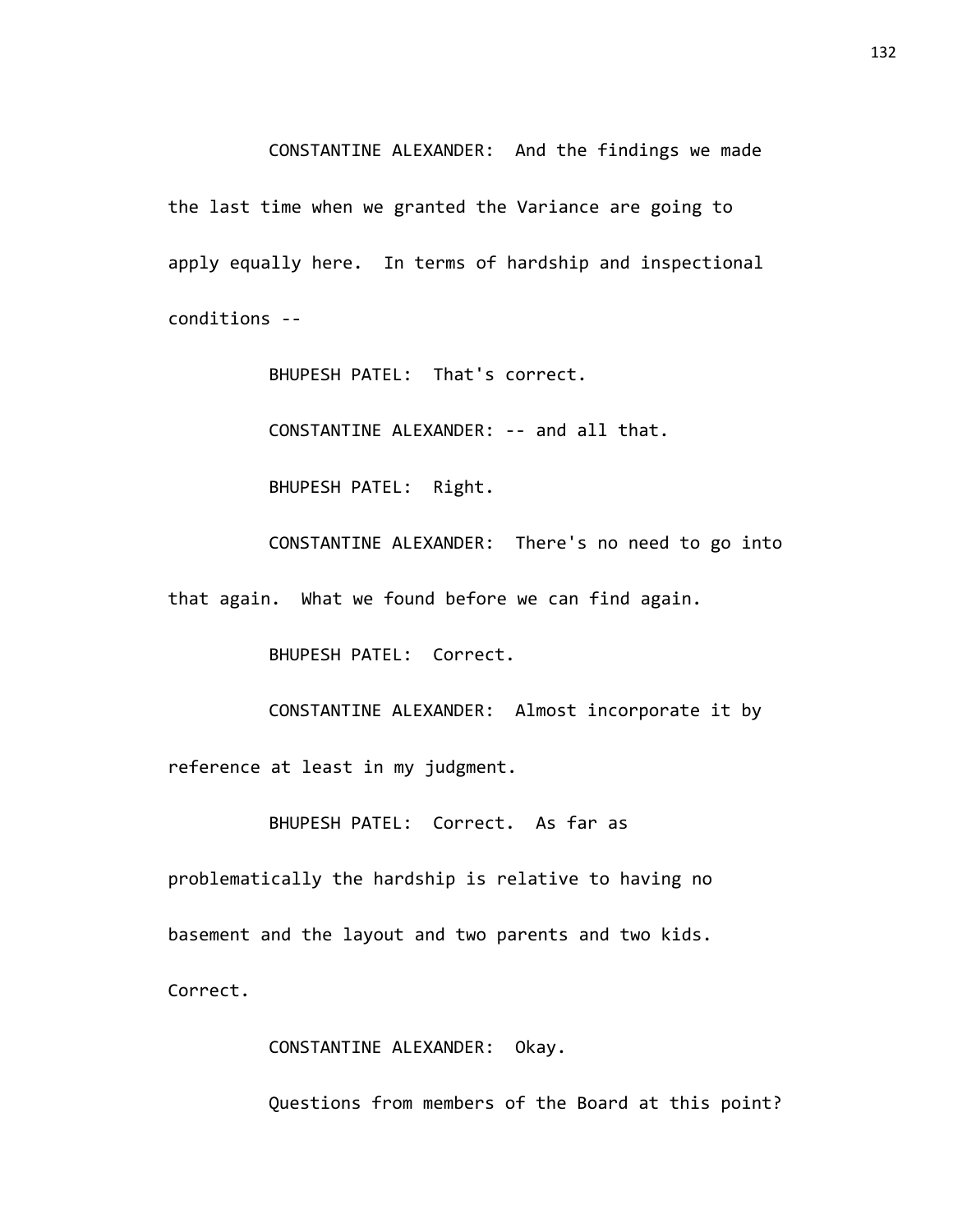PATRICK TEDESCO: I just have one clarification.

So you're the owner of unit five?

ADAM BARD: Yes.

PATRICK TEDESCO: I'm sorry. The structural issue applies to the entire building I would presume?

GARTH GOLDSTEIN: Well, the engineer only analyzed this particular unit. So -- and the original building was at, you know, was all just -- it was a steel grid. And then when they converted it to condos to get the open space requirement, they cut this. And so there was a lot of work done. And when we sent the plans over originally, they had everything on file. They took a look at it and said, you're fine. And then when we, you know, got the CDs and said okay, here we go, this is exactly what we're doing. Then they said, oh, there's a problem. So it's only -- technically their finding is only for this particular unit, but it is reasonable to assume that the other units as well might be suffering from the same issue.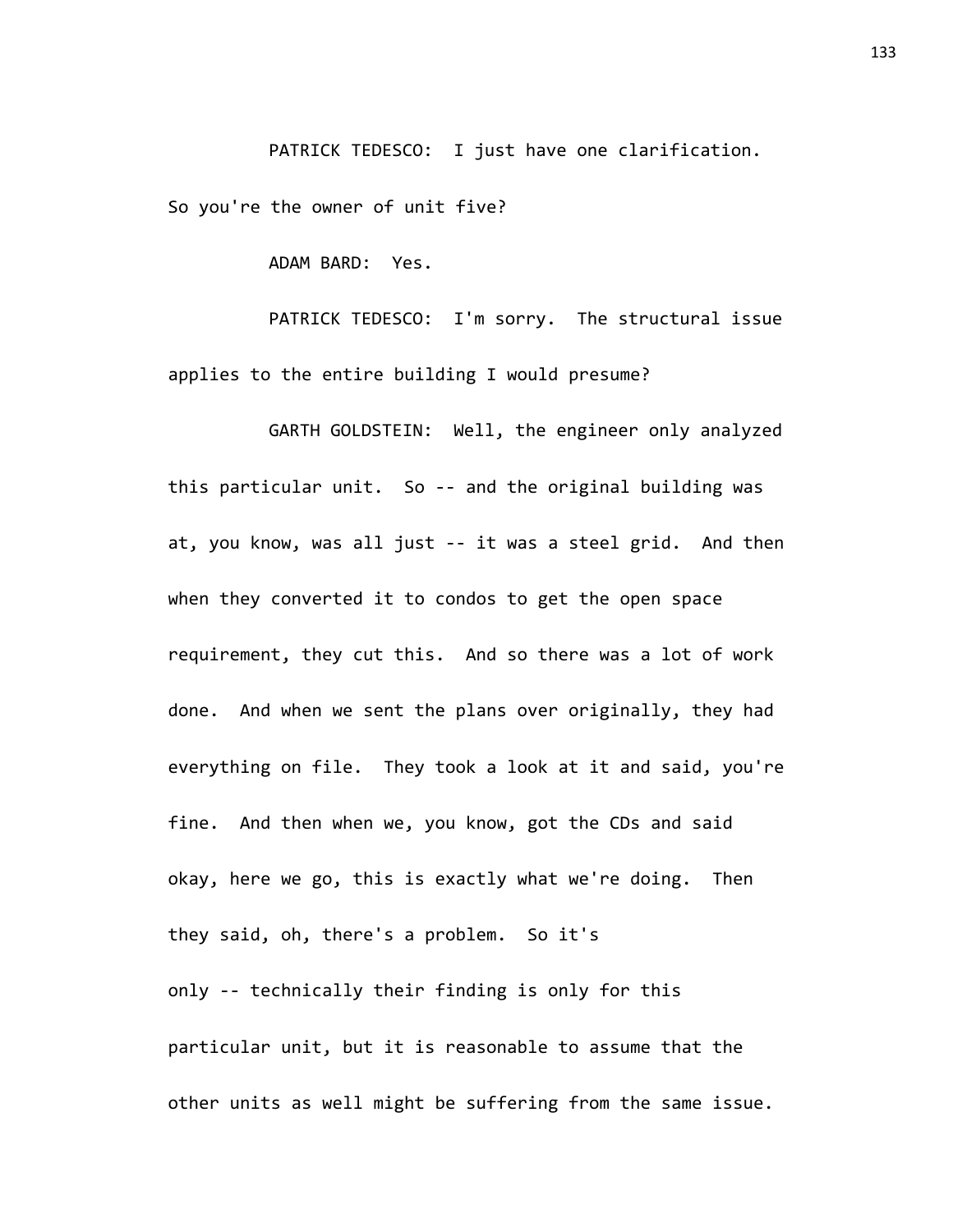CONSTANTINE ALEXANDER: Well, at one point the

next unit, No. 4 wanted to build an addition to the roof.

BHUPESH PATEL: Yes.

CONSTANTINE ALEXANDER: I'm not sure they changed their mind along the way I guess.

BHUPESH PATEL: Yes, they changed their mind along the way.

PATRICK TEDESCO: So the structural modifications that you're making to repair the condition don't impact the structure becomes independent of the rest of the structures?

GARTH GOLDSTEIN: Yeah. The structure in this direction actually -- the steel in this direction is fine. It's the steel in this direction and largely it had to do the fact that it had to be cut at these points.

> PATRICK TEDESCO: Because of the opening. GARTH GOLDSTEIN: Yeah. PATRICK TEDESCO: That makes sense. BHUPESH PATEL: So luckily we can fix the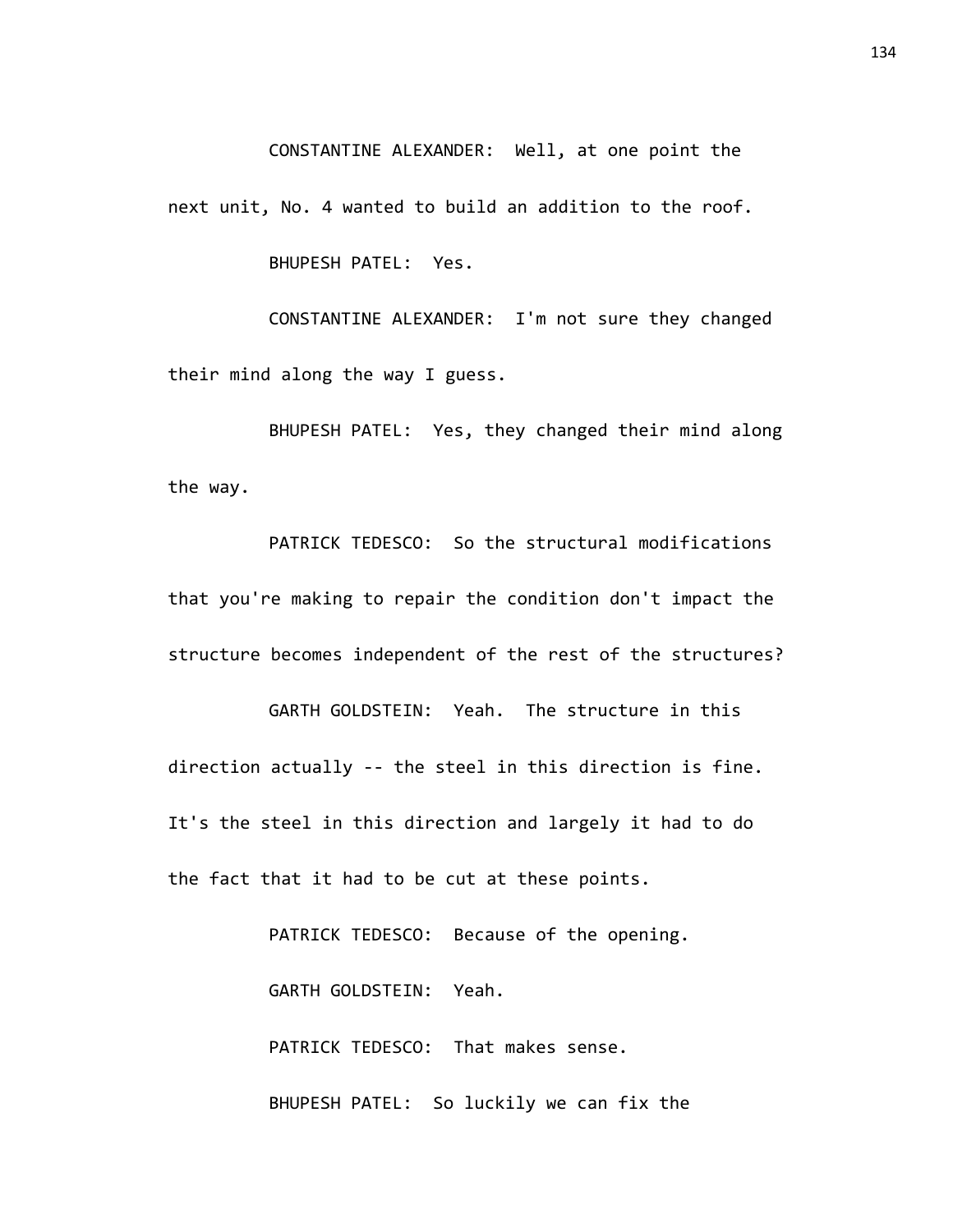structure that's below that apartment and appease the structural requirements that they have asked us to appease relative to -- the structural engineer wrote a very structurally specific letter that's included in the application, and on the drawing packet, that's about that particular apartment, but that's exactly why G read the e-mail, which is a little more forthright with their responsibility for the project. So we wanted to make sure it was clear. And we'd add that e-mail to the record. But yeah, the letter that's in the file, is much more surgically specific about and doesn't necessarily say --

CONSTANTINE ALEXANDER: A letter in our file. Not that it's relevant.

GARTH GOLDSTEIN: It's on the first page.

BHUPESH PATEL: It's on the first page of the drawings that I passed out.

CONSTANTINE ALEXANDER: Okay. Unless there's questions, I don't think there were any.

135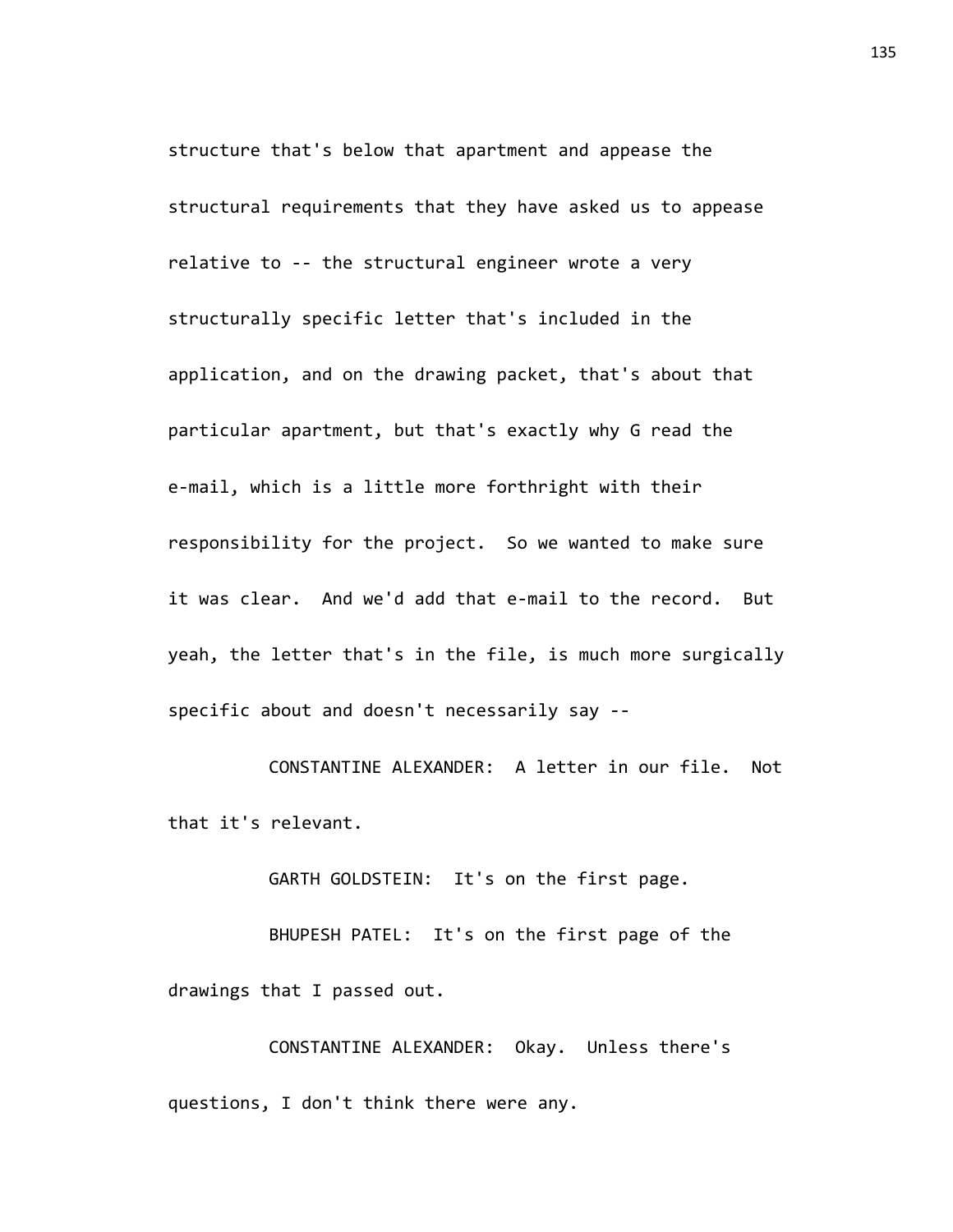I'm going to open the matter up to public

testimony. Is there anyone here wishing to be heard on this matter?

(No Response.)

CONSTANTINE ALEXANDER: Apparently not. There are no letters in our file other than a letter from the member of the condominium association saying that they approve the proposed addition which is good to have. It's always an issue for us.

So I'm gonna close public testimony. Any discussion? Ready for a vote?

JANET GREEN: I'm ready.

ANDREA HICKEY: Ready.

CONSTANTINE ALEXANDER: Okay. The Chair moves that we make the following findings with regard to the Variance being sought:

That a literal enforcement of -- the findings, I'm going to shortcut this a little bit. I propose that the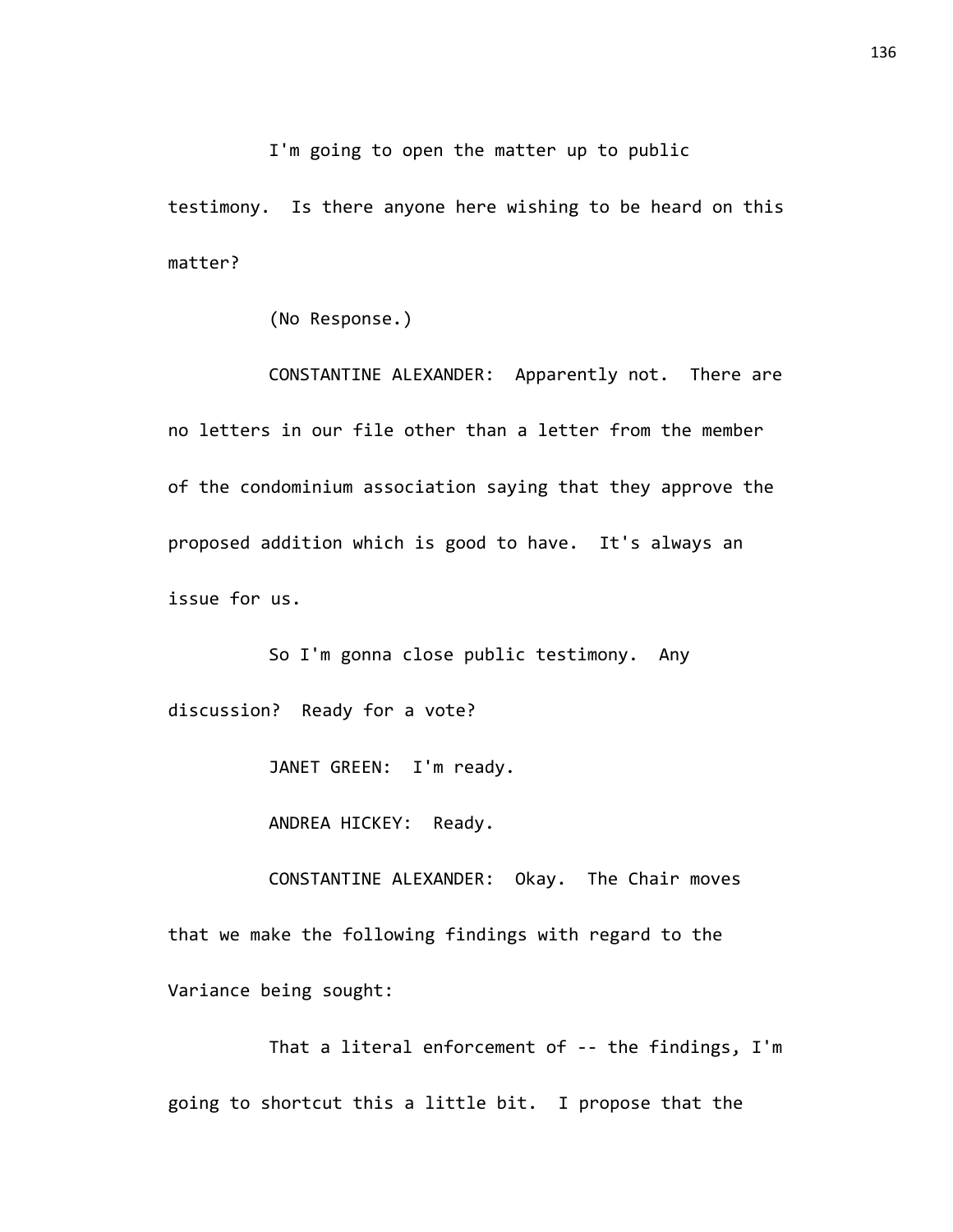findings we made the last time when we approved this for this project be incorporated by reference to this. Nothing has changed. The findings that applied there have to apply here.

And so on the -- based on the fact that we -- the findings we made the last time would apply, the Chair moves that we grant the Variance requested tonight on the condition that the deck on the roof will not be, will be as approved the last time, not be changed in any way.

And further that the work proceed in accordance with the plans submitted by the petitioner, the first page of which has been initialled by the Chair.

All those in favor please say "Aye."

(Aye.)

CONSTANTINE ALEXANDER: Five in favor. Variance

granted. Good luck.

(Alexander, Sullivan, Green, Hickey, Tedesco.)

\* \* \* \* \*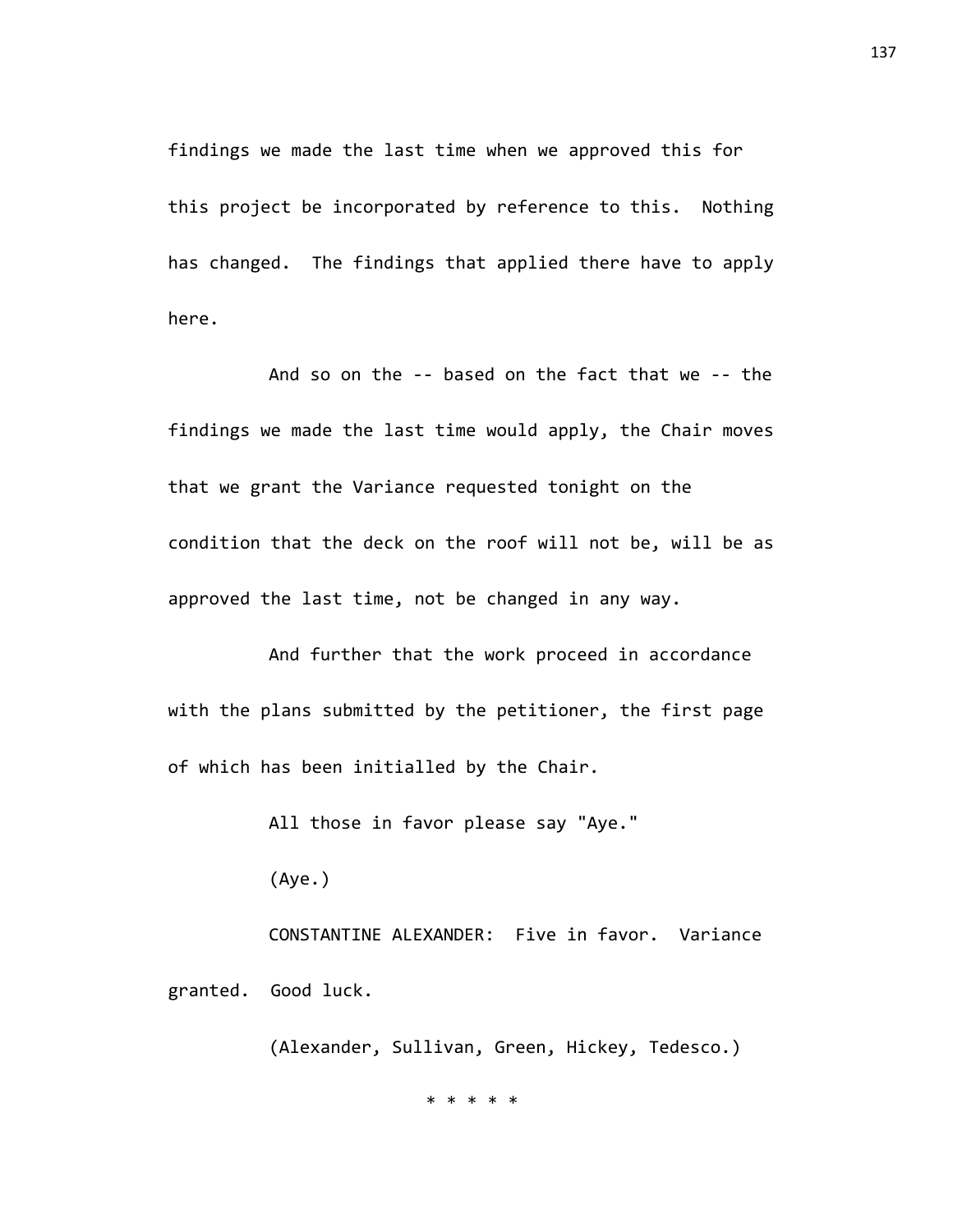(9:20 p.m.)

(Sitting Members Case BZA-013972-2017: Constantine

Alexander, Brendan Sullivan, Janet Green, Andrea A. Hickey,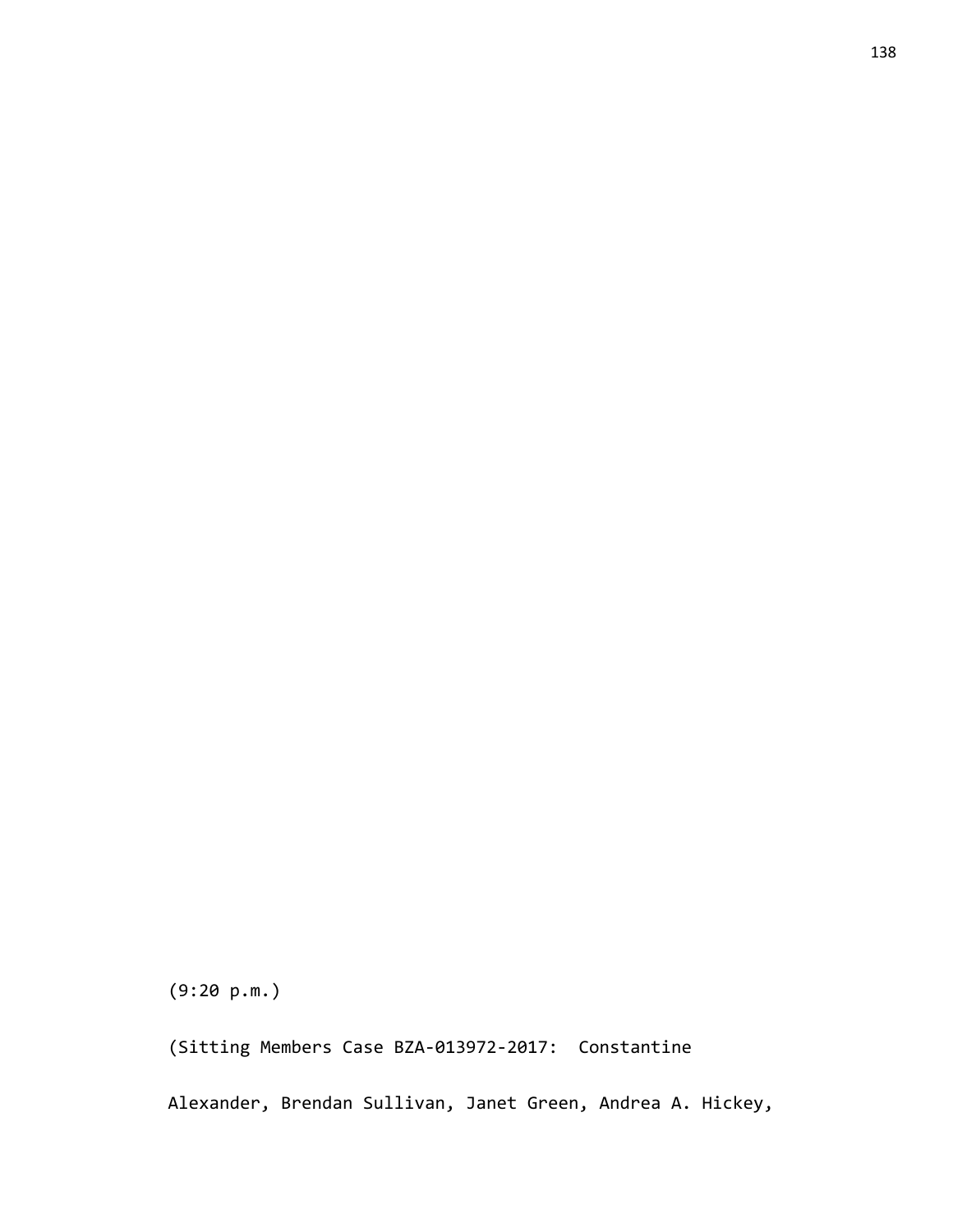Patrick Tedesco.)

CONSTANTINE ALEXANDER: The Chair will call case No. 013972, 22-26 Fairmont Avenue.

ATTORNEY SEAN HOPE: Good evening, Mr. Chairman members of the Board. For the record, attorney Sean Hope, Hope Legal Law Offices in Cambridge. I am here tonight on behalf of Fairmont Properties, LLC. We have one of the managers Mr. Campbell Ellsworth. This is an application requesting Special Permit to locate windows within the setback. This, for zoning purposes, is one lot with two structures on it. They are two single-families, and prior to for zoning purposes, they had separate deeds although they had the same owner.

In this case, the windows are on the edges of the property within the setback, and they are part of a renovation.

Just brief background, these are properties that were in the significant state of disrepair and part of the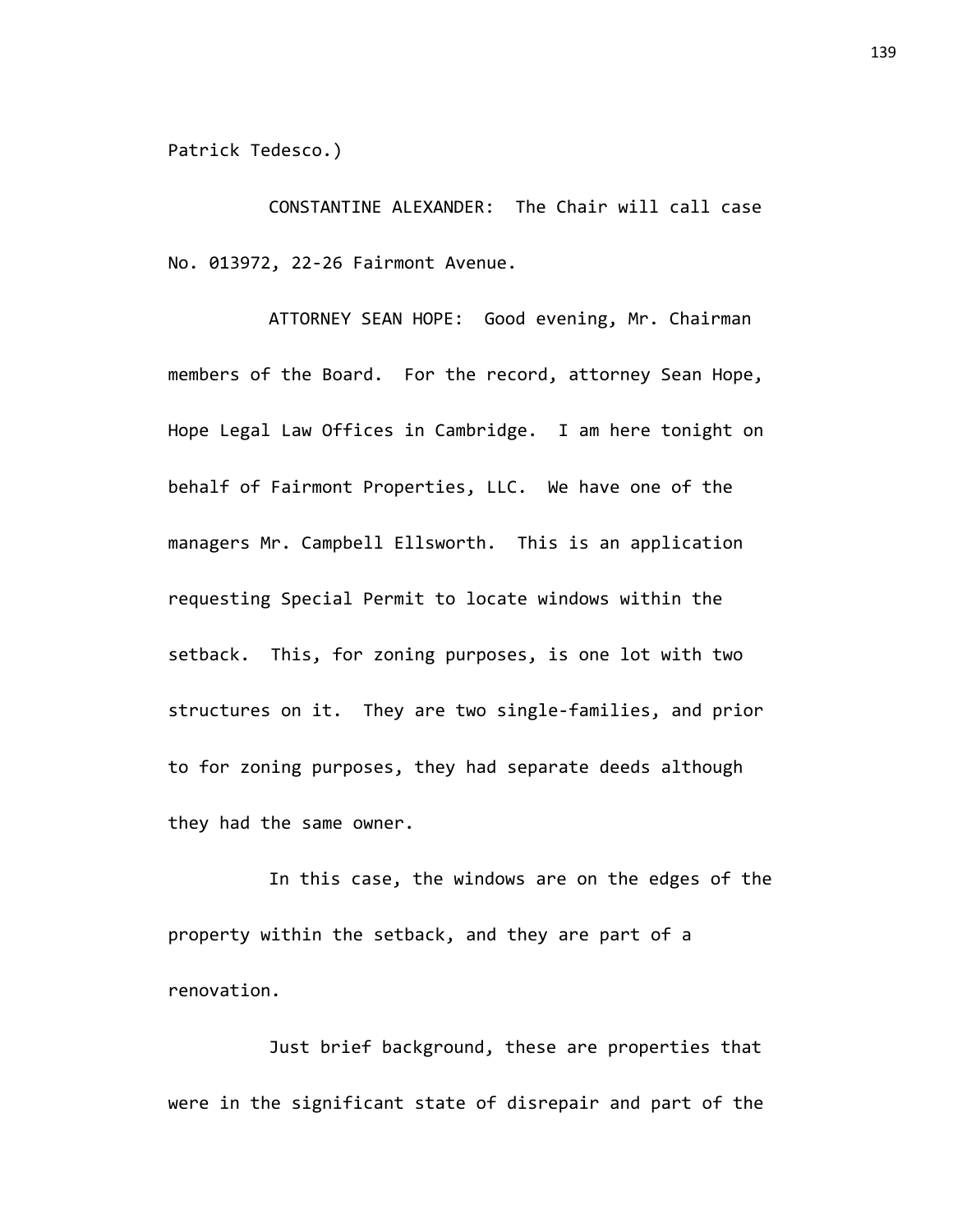renovation included these windows. The windows are primarily for stairwells. There's also window for a powder bathroom on the first floor. And there's also a window for access to a basement walkout or actually an egress window that also --

CONSTANTINE ALEXANDER: Have you talked to the neighbors who are most affected by these windows in terms of privacy?

CAMPBELL ELLSWORTH: Absolutely. You should have -- Campbell Ellsworth. You should have one e-mail at least --

CONSTANTINE ALEXANDER: We have one from the owner/occupiers of 20 Fairmont.

CAMPBELL ELLSWORTH: Correct.

CONSTANTINE ALEXANDER: They are the ones most affected by the windows.

CAMPBELL ELLSWORTH: That is correct.

And also -- well, let me point out also --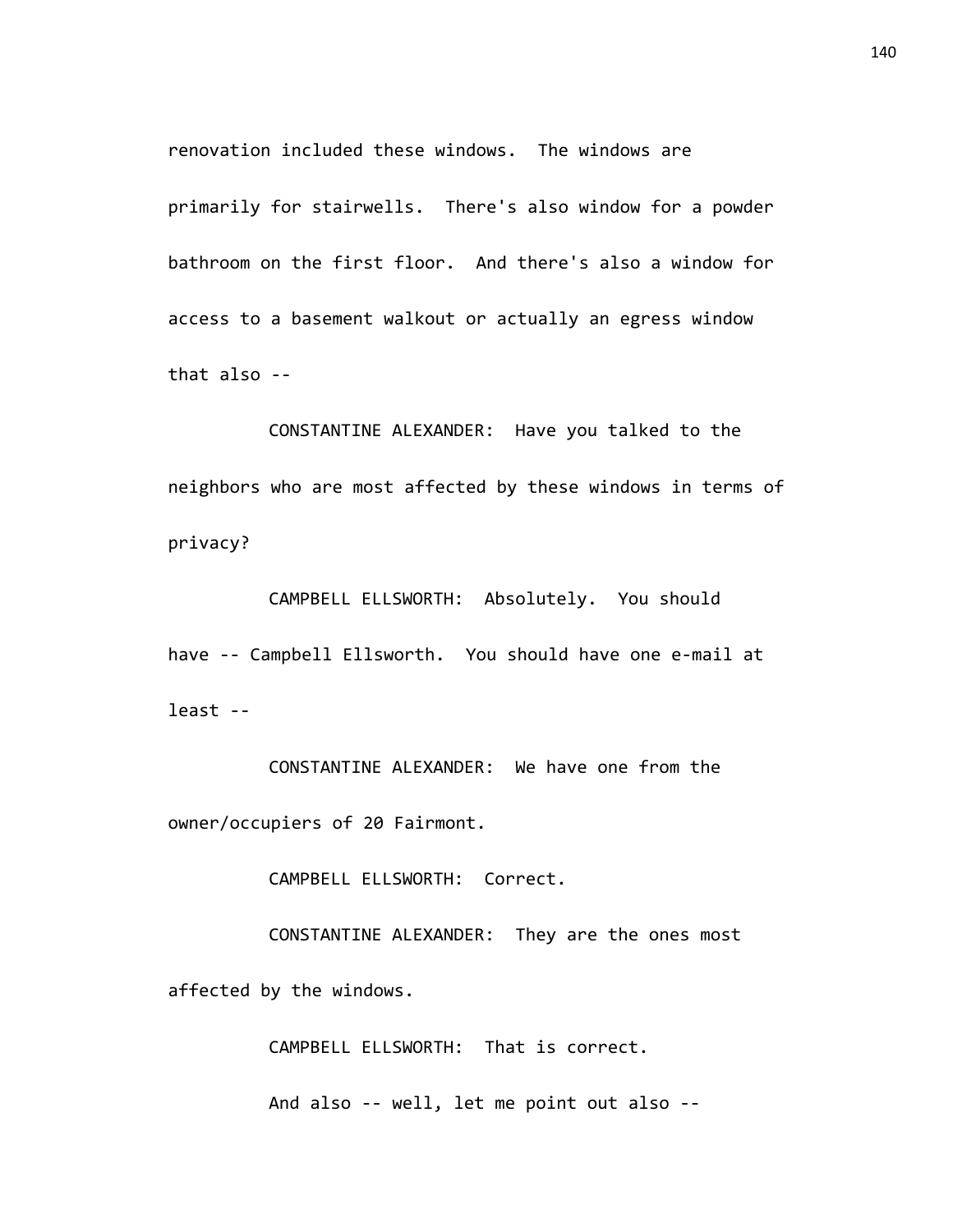CONSTANTINE ALEXANDER: Yeah, sorry.

CAMPBELL ELLSWORTH: And those -- so this is, this is Fairmont Ave. This is No. 22. This is No. 26. The folks who own -- who wrote that live right here.

CONSTANTINE ALEXANDER: Right.

CAMPBELL ELLSWORTH: At 20. But we've been also in touch with this gentleman. He said he would write, but he also could not be here tonight. A gentleman named Rick Drost, D-R-O-S --

CONSTANTINE ALEXANDER: We got an e-mail from him. CAMPBELL ELLSWORTH: Oh, you did? Okay, terrific. Yeah.

So we -- those are the two. So the modifications we're intending are windows on this edge affecting 20. That would affect 20.

CONSTANTINE ALEXANDER: Right.

CAMPBELL ELLSWORTH: And then windows on this edge affecting them. And these two houses are interesting.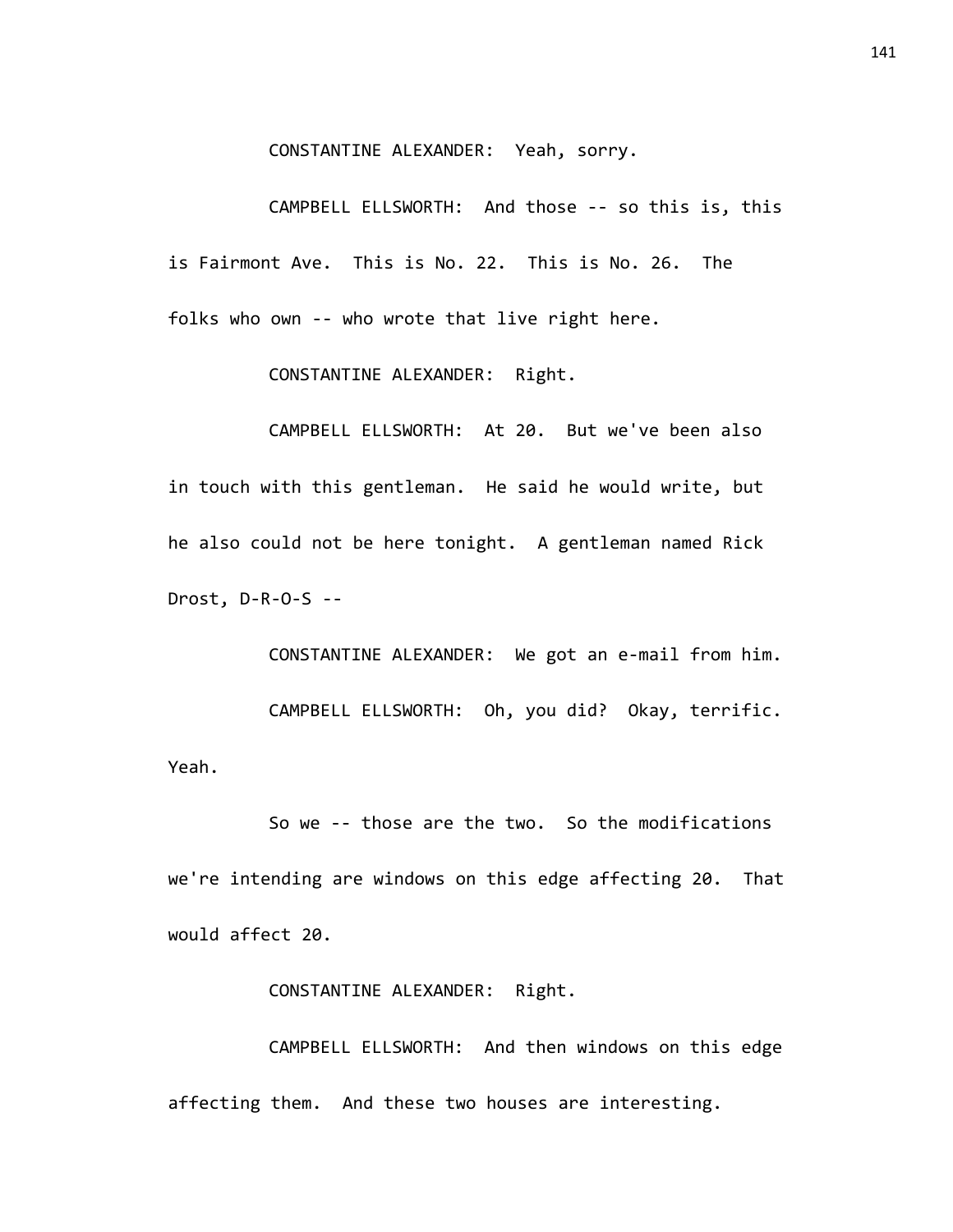They're almost mirror images. And the way the plans have worked out also mirror images.

CONSTANTINE ALEXANDER: Questions or comments from members of the Board?

ANDREA HICKEY: Are these condos or are they separately owned single-family?

ATTORNEY SEAN HOPE: So, yeah, so when they're sold, I believe they're going to be sold, they would be condos because it's one lot. We have to subdivide them in order for them not to --

CONSTANTINE ALEXANDER: Two-unit condo?

ATTORNEY SEAN HOPE: Two-unit condo.

ANDREA HICKEY: Understood.

CONSTANTINE ALEXANDER: Anything else?

I'll open the matter up to public testimony.

Is there anyone here wishing to be heard on this matter?

(No Response.)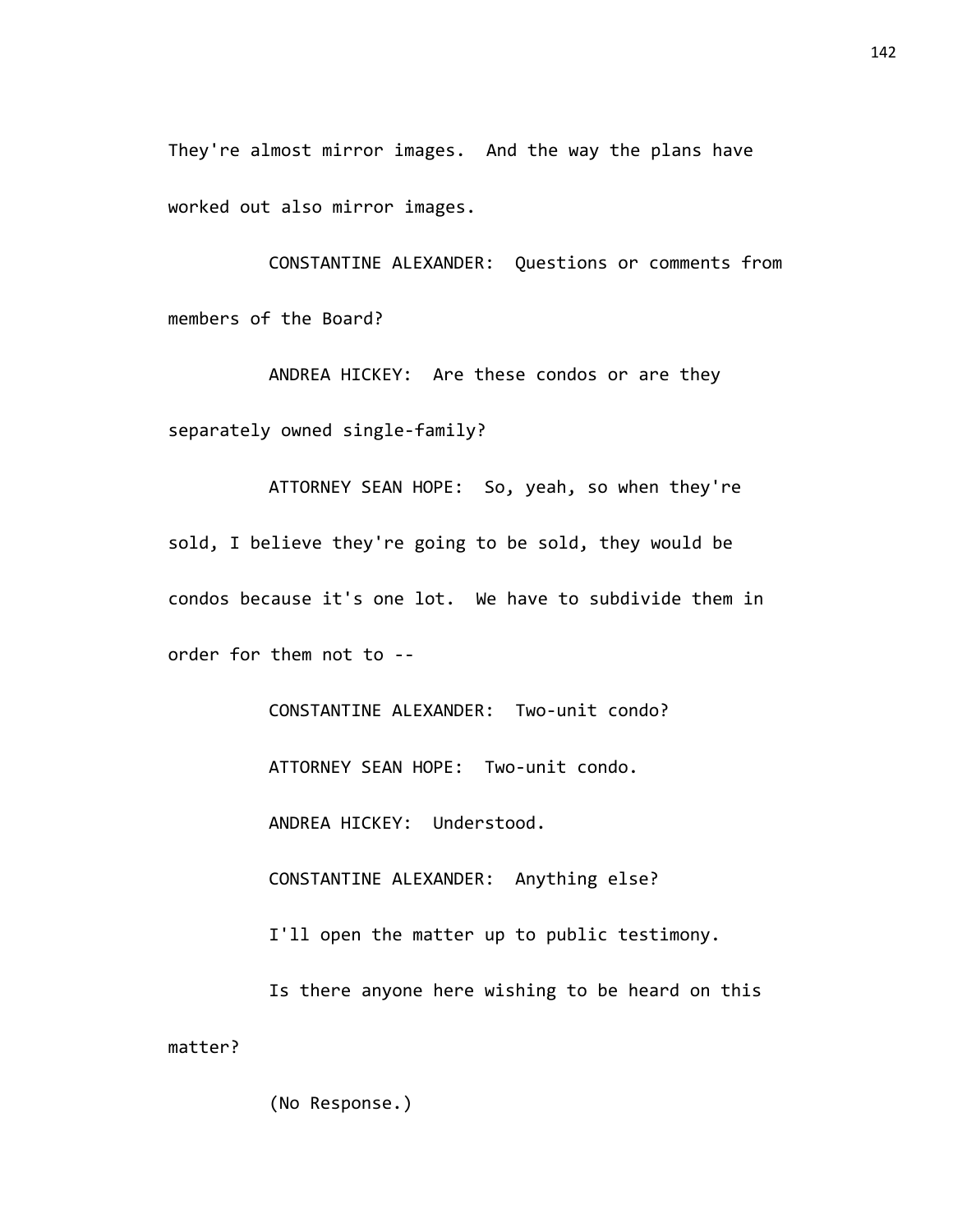CONSTANTINE ALEXANDER: Apparently not.

We are in receipt of two letters. One from Rob Johnson and Richard Gosselin, G-O-S-S-E-L-I-N. (Reading) We are the owner/occupiers of 20 Fairmont Avenue directly abutting 22 Fairmont Avenue. We have reviewed the plans for the proposed new windows on the east elevation abutting our property and have no objections to the proposed new windows.

And the second is from Rick Drost, D-R-O-S-T, who apparently resides at 28 Fairmont Ave. (Reading) Regarding the Special Permit request for 26 Fairmont Avenue, we have been in contact with the owners, have reviewed the proposed windows, and support the their efforts to rehabilitate the houses.

And that's it.

I'll close public testimony. Any final comments? ATTORNEY SEAN HOPE: No. CONSTANTINE ALEXANDER: Ready for a vote?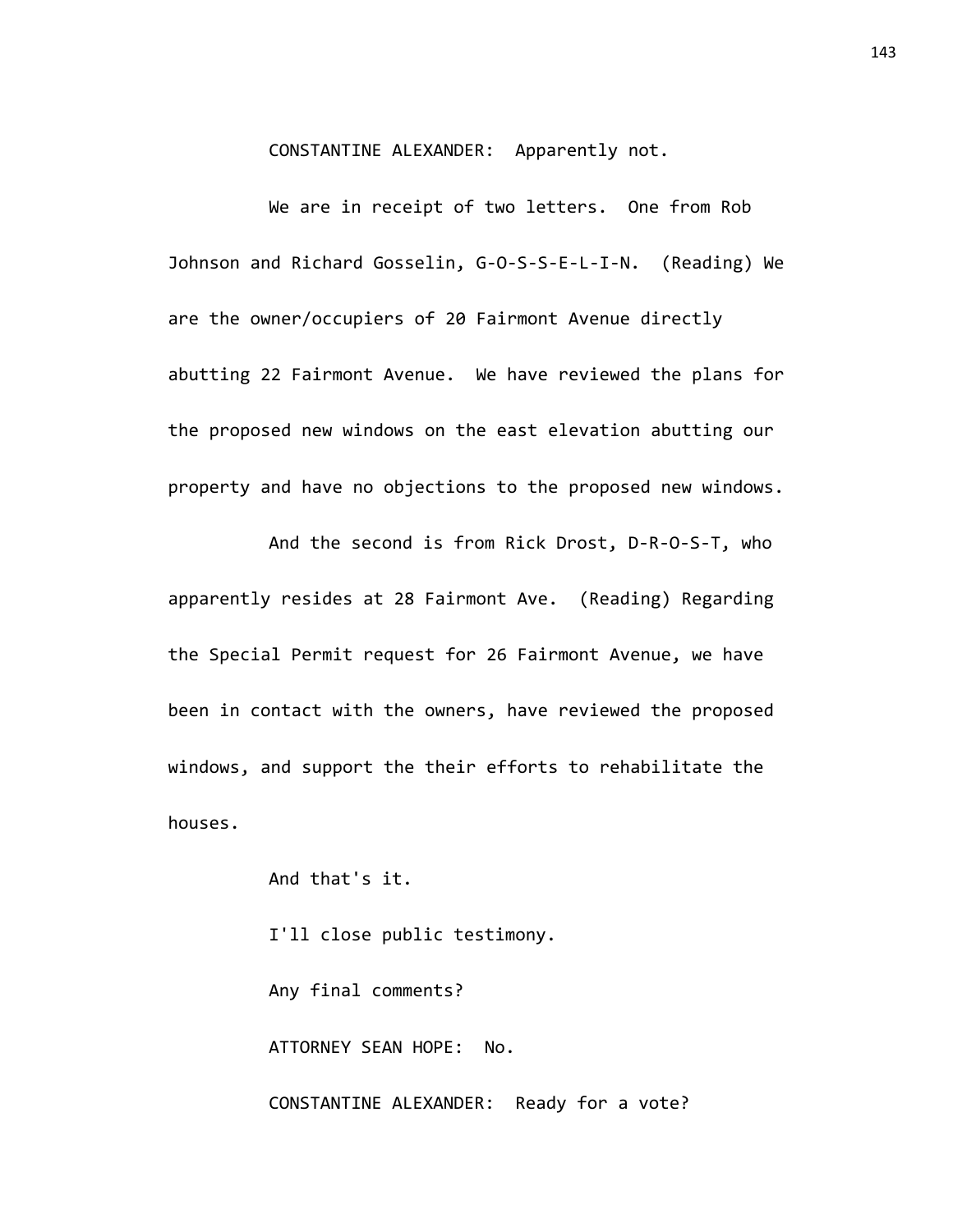BRENDAN SULLIVAN: Yep.

CONSTANTINE ALEXANDER: The Chair moves that we make the following findings with regard to the Special Permit being requested.

That the requirements of the Ordinance cannot be satisfied without the Special Permit.

That traffic generated or patterns of access or egress will not cause congestion, hazard, or established change in -- or substantial change in established neighborhood character. In this regard what is proposed is just -- is the location -- the relocation of these windows or location of these windows does not have any impact on -- does not create a hazard or congestion or substantial change.

The continued operation of development -- or the development of adjacent uses will not be adversely affected by the nature of the proposed use.

In this regard we have the letters from two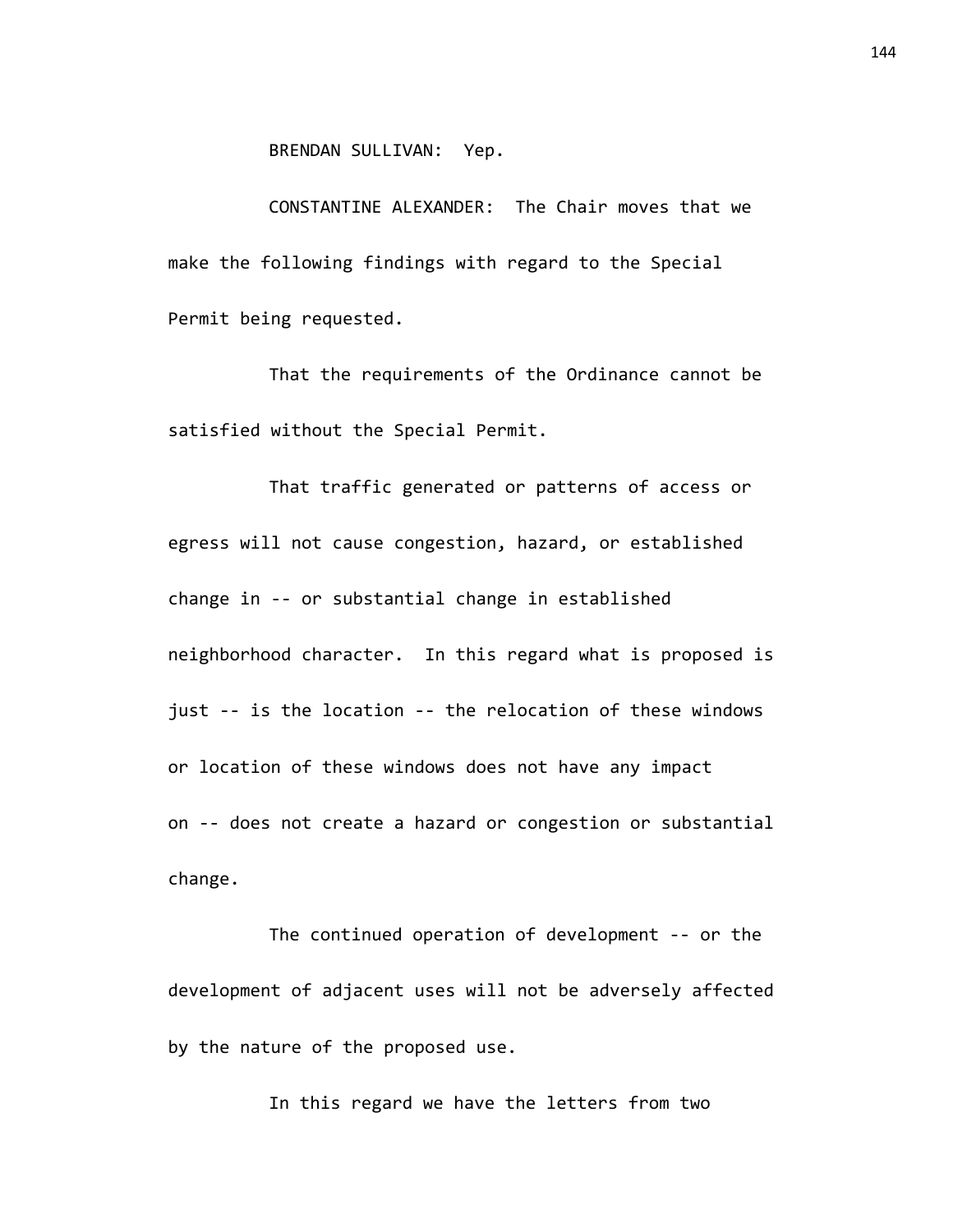abutters who would be most affected and they are in support.

That no nuisance or hazard will be created to the detriment of the health, safety, and/or welfare of the occupant of the proposed use or the citizens of the city.

And that generally what is being proposed will not impair the integrity of the district or adjoining district or otherwise derogate from the intent and purpose of the Ordinance.

So on the basis of these findings, the Chair moves we grant the Special Permit requested on the condition that the work proceed in accordance with the plans submitted by the petitioner, they're four pages, each of which has been initialled by the Chair.

All those in favor please say "Aye."

(Aye.)

CONSTANTINE ALEXANDER: Five in favor. Relief granted.

(Alexander, Sullivan, Green, Hickey, Tedesco.)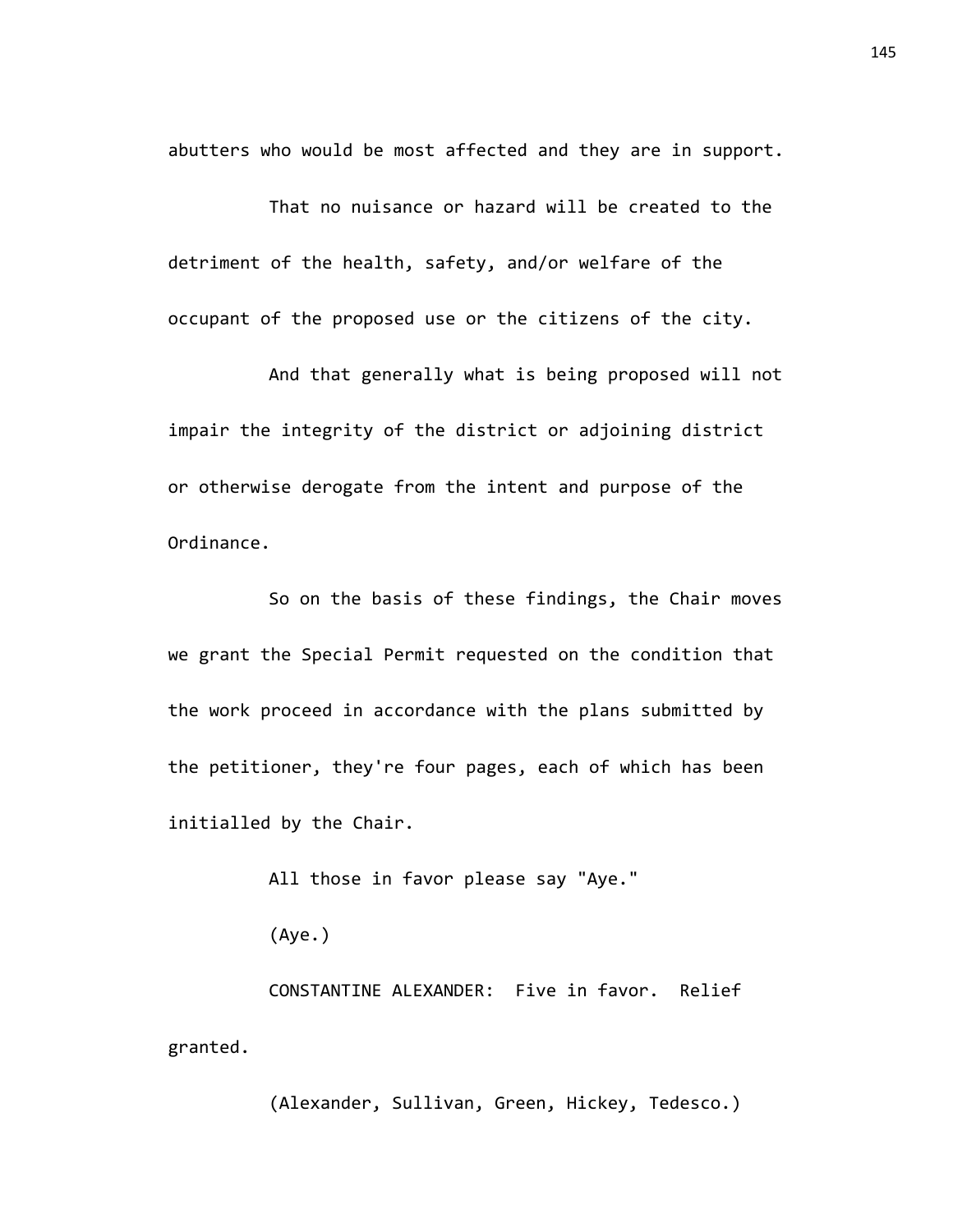(9:25 p.m.)

(Sitting Members Case BZA-013985-2017: Constantine

Alexander, Brendan Sullivan, Janet Green, Andrea A. Hickey,

\* \* \* \* \*

Patrick Tedesco.)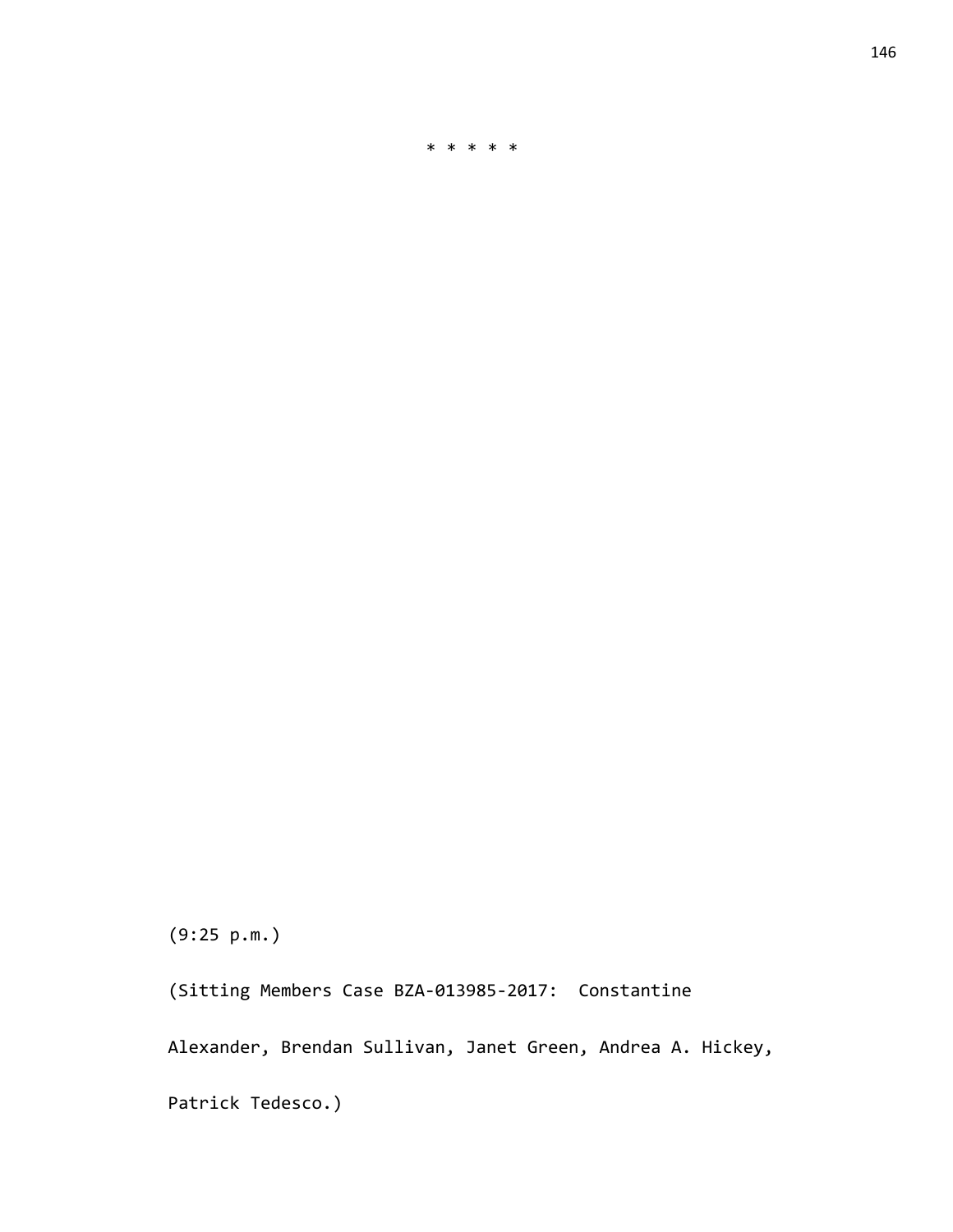CONSTANTINE ALEXANDER: The Chair will call case No. 013985, 2615 Massachusetts Avenue.

Is there anyone here wishing to be heard on this matter?

You're not a petitioner. The petitioner is not here. We are in receipt of a letter from James J. Rafferty. (Reading) Please accept this correspondence as a request to continue this case for Thursday -- to Thursday, October 12th, or the next available date thereafter.

Maria, what do we have for dates?

MARIA PACHECO: October 12th is available.

CONSTANTINE ALEXANDER: Any problem for you my,

Mr. Brandon on October 12th?

MICHAEL BRANDON: No. I'm Michael Brandon, 27 Seven Pines Avenue. I'm the clerk for the North Cambridge Stabilization Committee which is the neighborhood association, and I just let the Board know that the proponents had been to our last two meetings to present and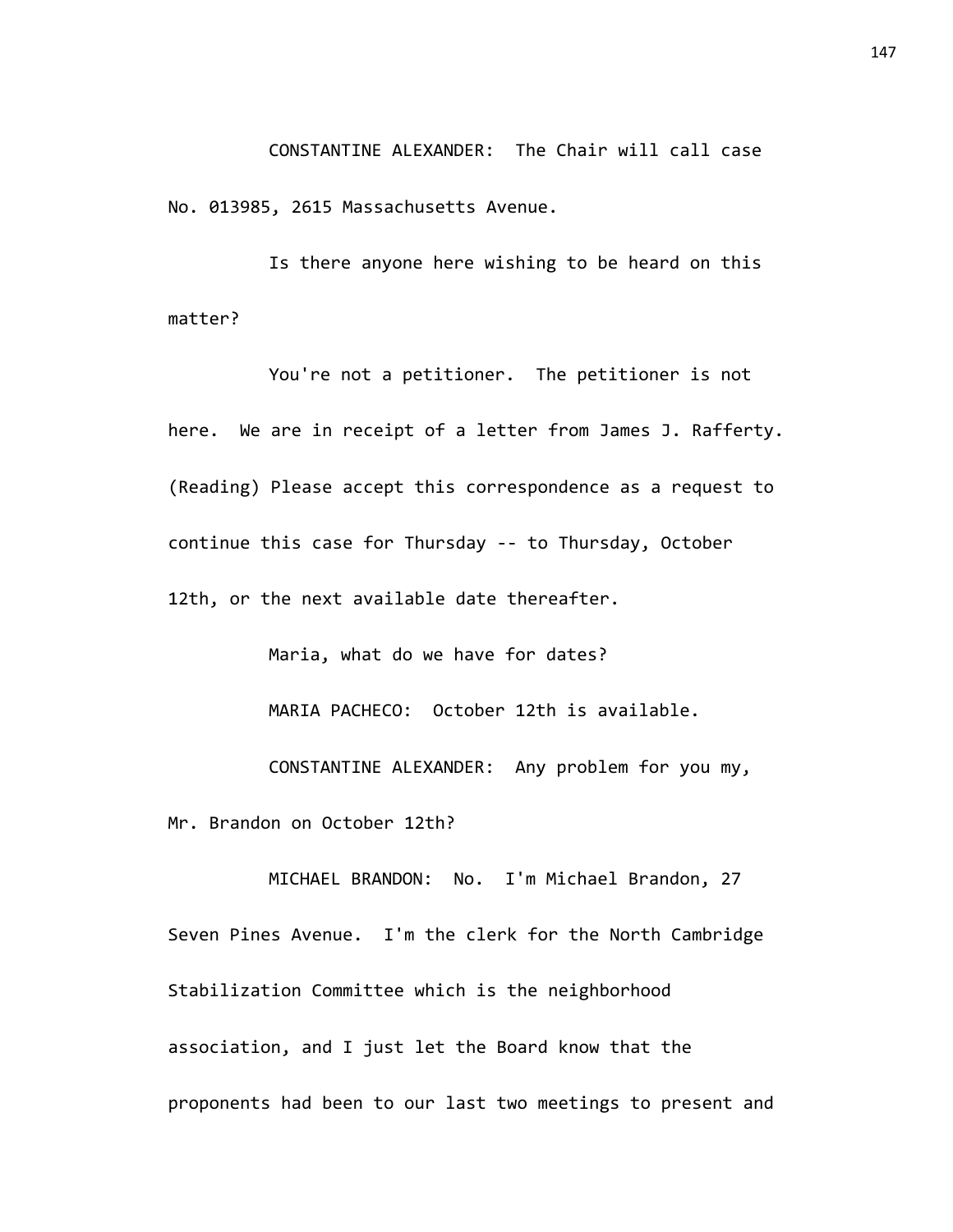discuss their proposal. At last night's meeting it became clear that the outreach by the proponents directly to the abutters had not been adequate, and one of the immediate abutters, trustee for the condo association, came and voiced some strong objections. I believe there's already a letter in the file. And the consensus was and as suggested by the proponents that they delay coming before the Board to allow an opportunity for there to be more discussion and see if perhaps some tweaking was --

CONSTANTINE ALEXANDER: I assumed that was the case. Thank you.

MICHAEL BRANDON: Pardon me?

CONSTANTINE ALEXANDER: I assumed that was the reason for the request for a.

MICHAEL BRANDON: Yeah, I noticed the notice didn't say that.

CONSTANTINE ALEXANDER: No.

MICHAEL BRANDON: But I wanted to find out when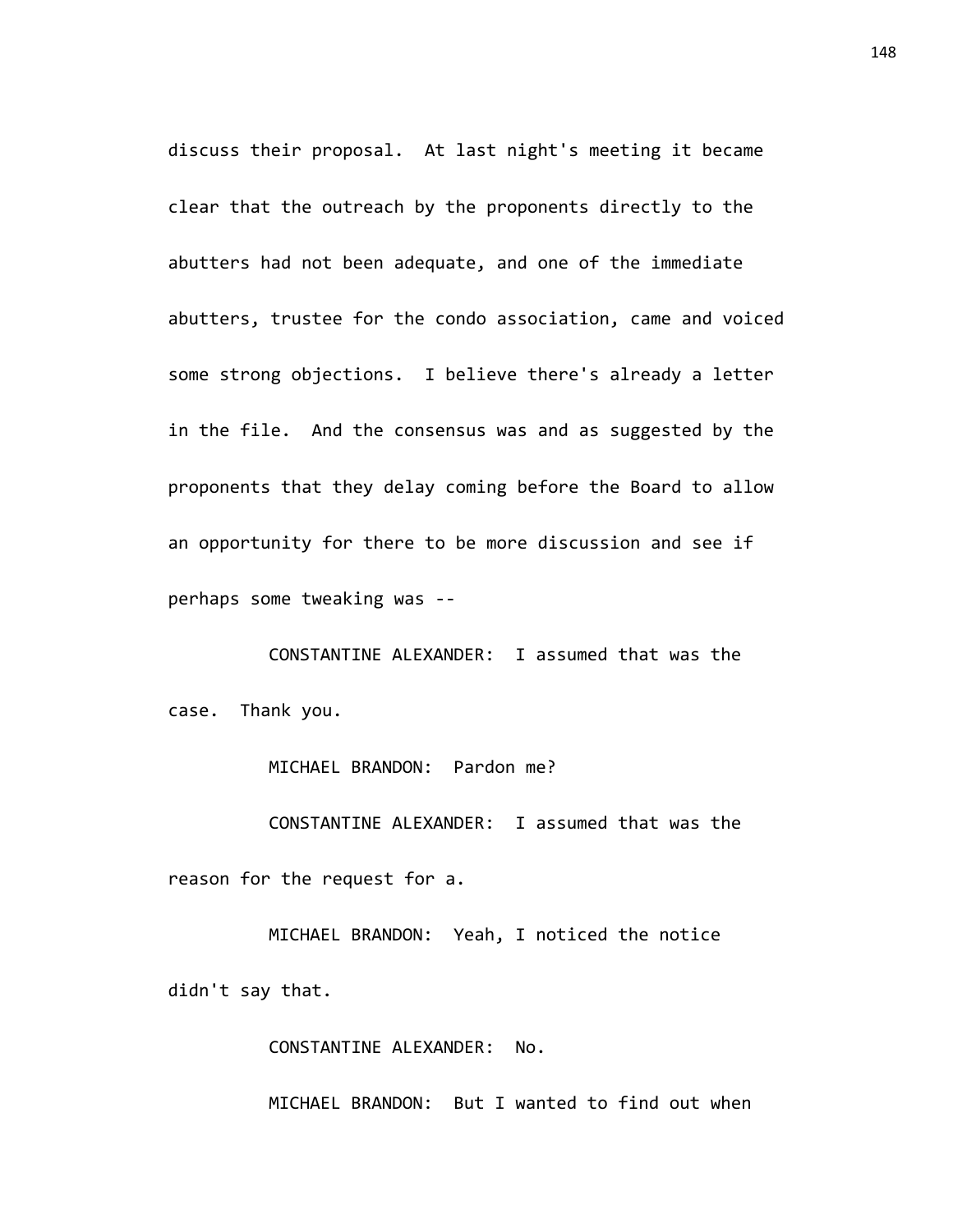the case will be rescheduled because there are also some --

CONSTANTINE ALEXANDER: Sure.

MICHAEL BRANDON: -- additional abutters that we want to make sure --

CONSTANTINE ALEXANDER: It's going to be October 12th as I mentioned.

MICHAEL BRANDON: It will be? Okay.

CONSTANTINE ALEXANDER: We have room on our agenda that night so it will be October 12th.

MICHAEL BRANDON: Okay, thank you very much.

CONSTANTINE ALEXANDER: Okay. The Chair moves that we continue this case as a case not heard until seven p.m. on October 12th subject to the following conditions:

One, that the petitioner sign a waiver of time for decision. Have they done that?

MARIA PACHECO: I think they did.

CONSTANTINE ALEXANDER: It's already been done. Two, that the posting sign that's there now be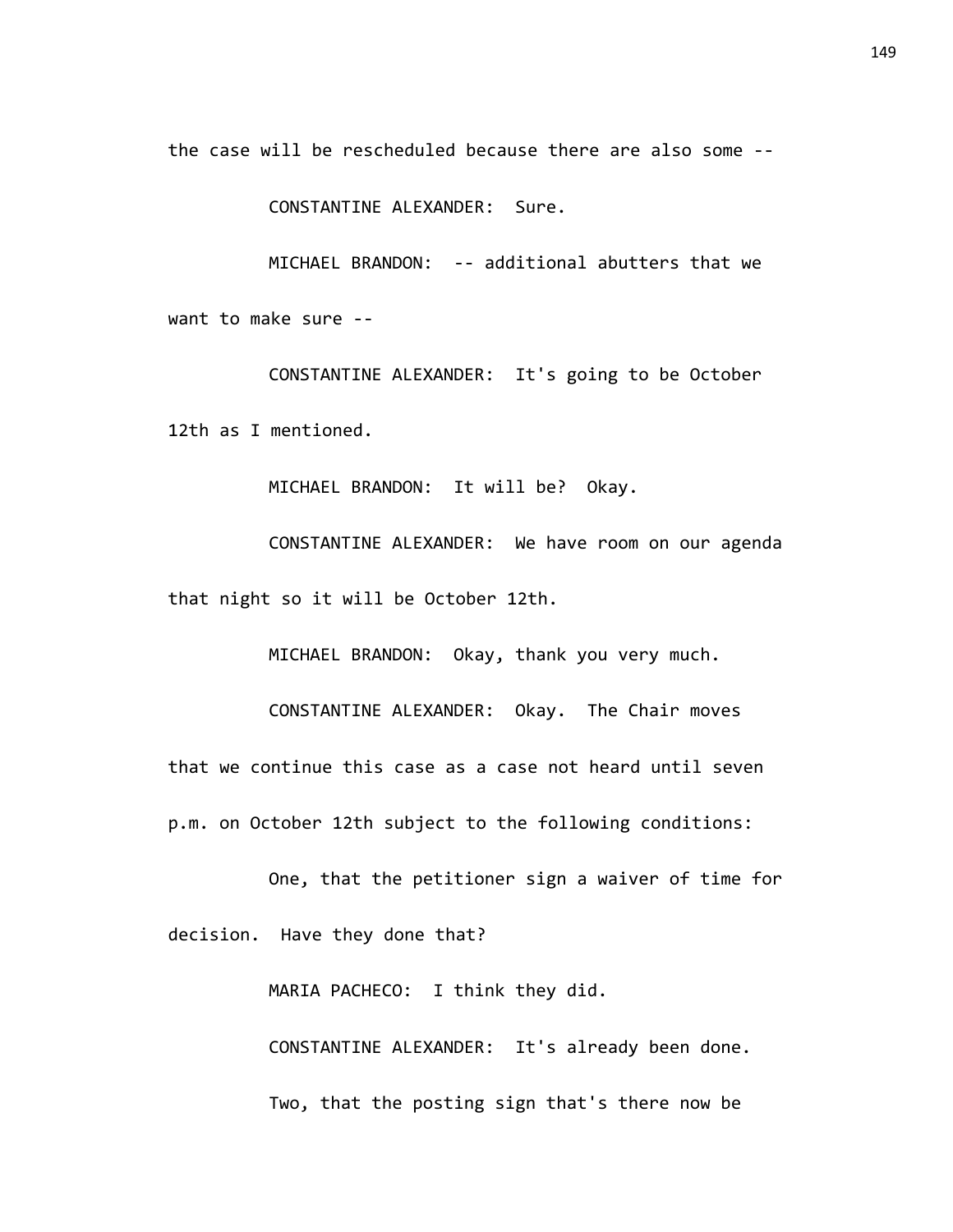maintained for the 14 days prior to October 12th, making sure that the new date is -- the sign reflects the new date and the new time, October 12th, seven p.m.

And lastly to the extent that there are new plans or other visual materials, the petitioner must have these in our files no later than five p.m. on the Monday before October 12th.

All those in favor please say "Aye."

(Aye.)

CONSTANTINE ALEXANDER: Five in favor. Case

continued.

(Alexander, Sullivan, Green, Hickey, Tedesco.)

\* \* \* \* \*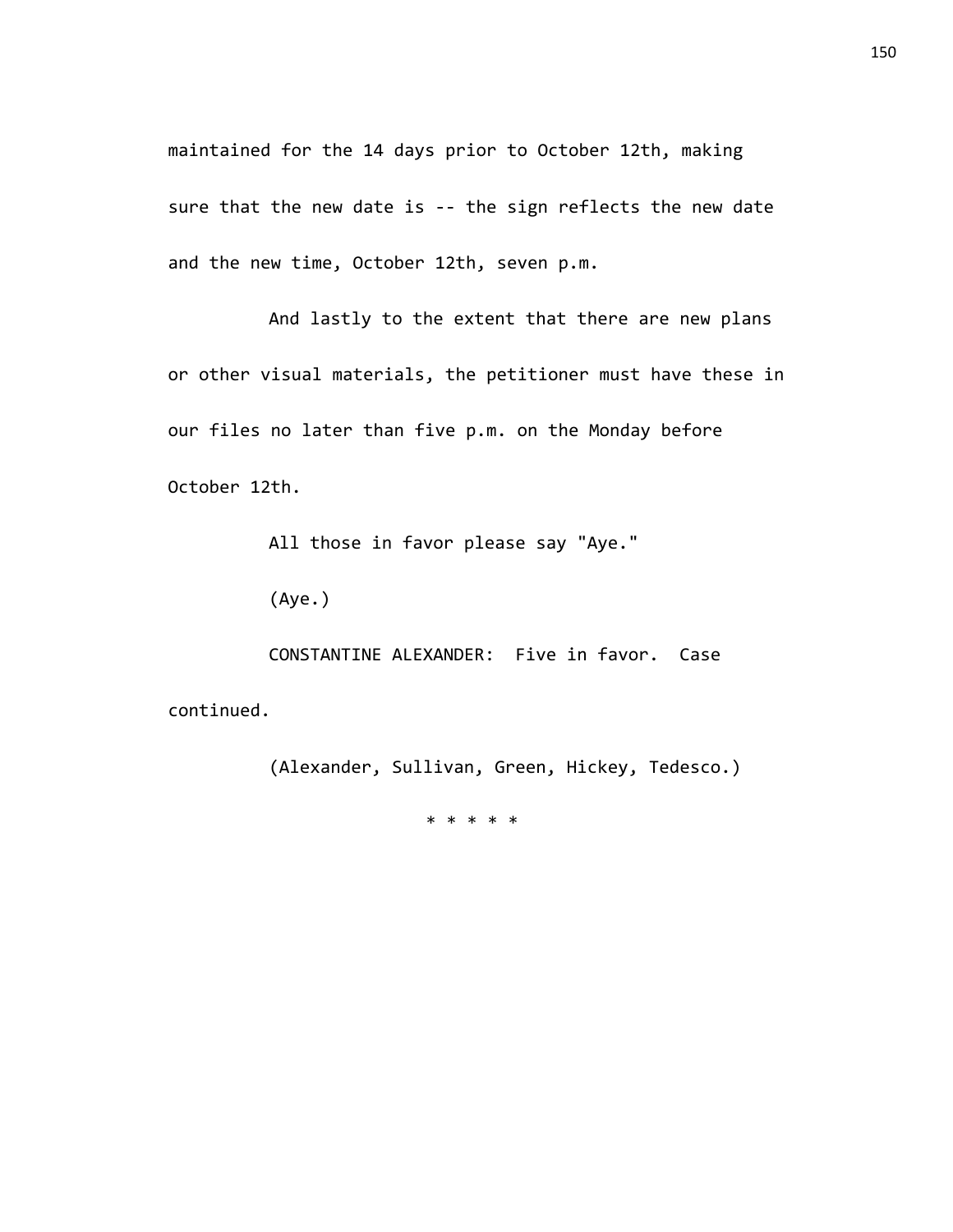(9:30 p.m.)

(Sitting Members Case BZA-014106-2017: Constantine Alexander, Brendan Sullivan, Janet Green, Andrea A. Hickey, Patrick Tedesco.)

CONSTANTINE ALEXANDER: I'm going to call the case. The Chair will call case No. 014106, 66 Antrim Street. There is no one here.

Let me report to the Board apparently what's going on and why this case is going to continue. The petitioner submitted plans. It's a construction case. And then on the next, on Tuesday, the day before yesterday, he submitted different plans, modified plans, which were too late, but the original plans had been already, if you will, superseded by the two late plans. So the file's in complete confusion as to what plans we're going to approve. And so the purpose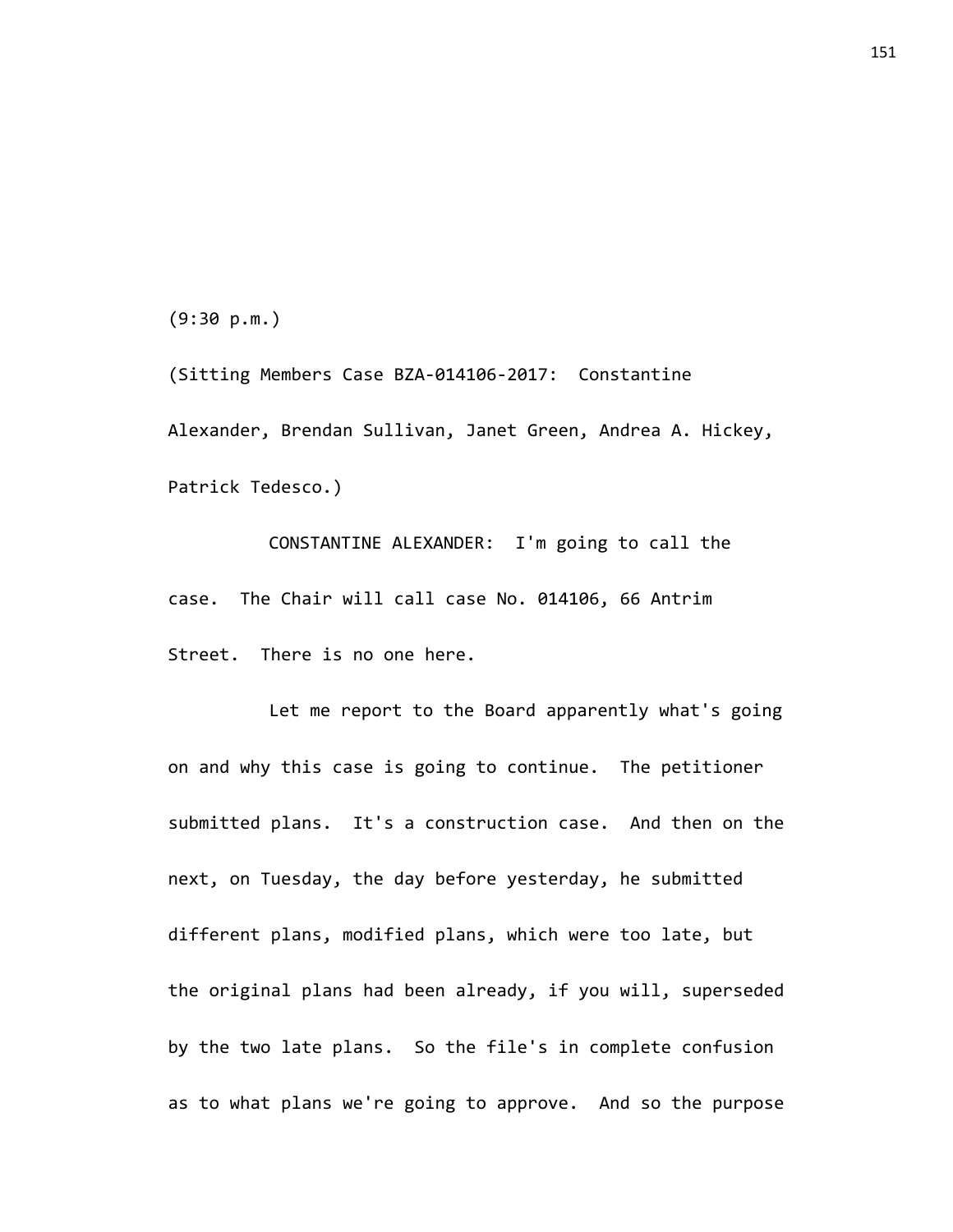of the continuance is to allow the petitioner to get plans in timely, within our rules, five p.m. on the Monday before so that we have, we know exactly what we're voting on and so will the neighbors who take an interest in this case.

So on this basis the Chair moves that this case be continued as a case not heard until, what date?

MARIA PACHECO: October 12th.

CONSTANTINE ALEXANDER: October 12th as well.

Until seven p.m. on October 12th subject to the following conditions:

One, that the petitioner sign a waiver for time of decision.

Has he done that yet?

MARIA PACHECO: No.

CONSTANTINE ALEXANDER: Okay. He has to do that. If he fails to do that in time, then the petition will deemed denied tonight.

So we're going to continue on the basis that he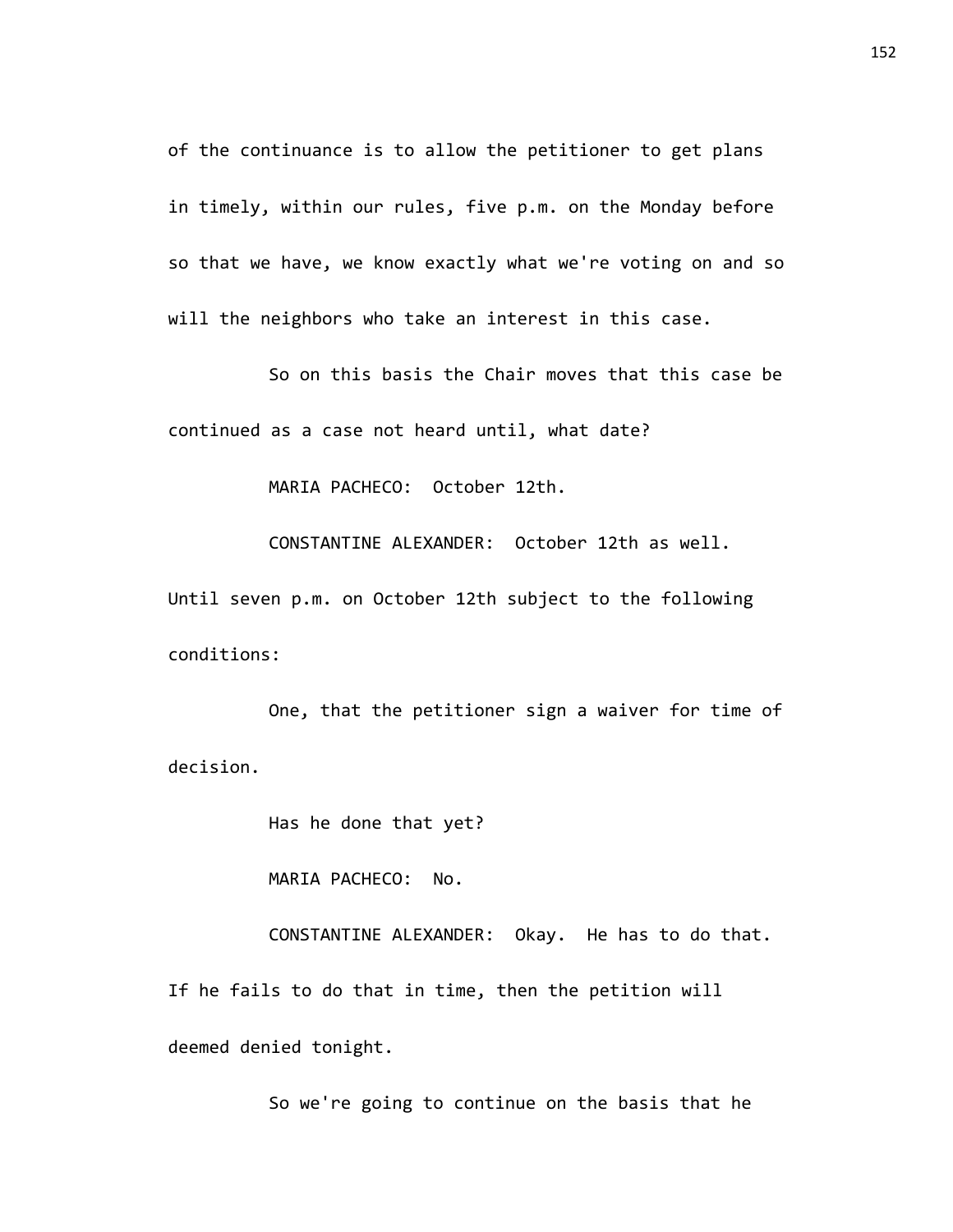gives us a waiver of time for decision.

Two, that the posting sign be modified to reflect the new date, October 12th, the new time, seven p.m., and that the sign be maintained for the 14 days required under our Ordinance.

And lastly, to the extent that there are going to be new plans or the final plans, these must be in our file no -- and any modification to the dimensional form, all of those must be in our file no later than five p.m. on the Monday before October 12th.

All those in favor please say "Aye."

(Aye.)

CONSTANTINE ALEXANDER: Five in favor. Case continued.

> (Alexander, Sullivan, Green, Hickey, Tedesco.) \* \* \* \* \*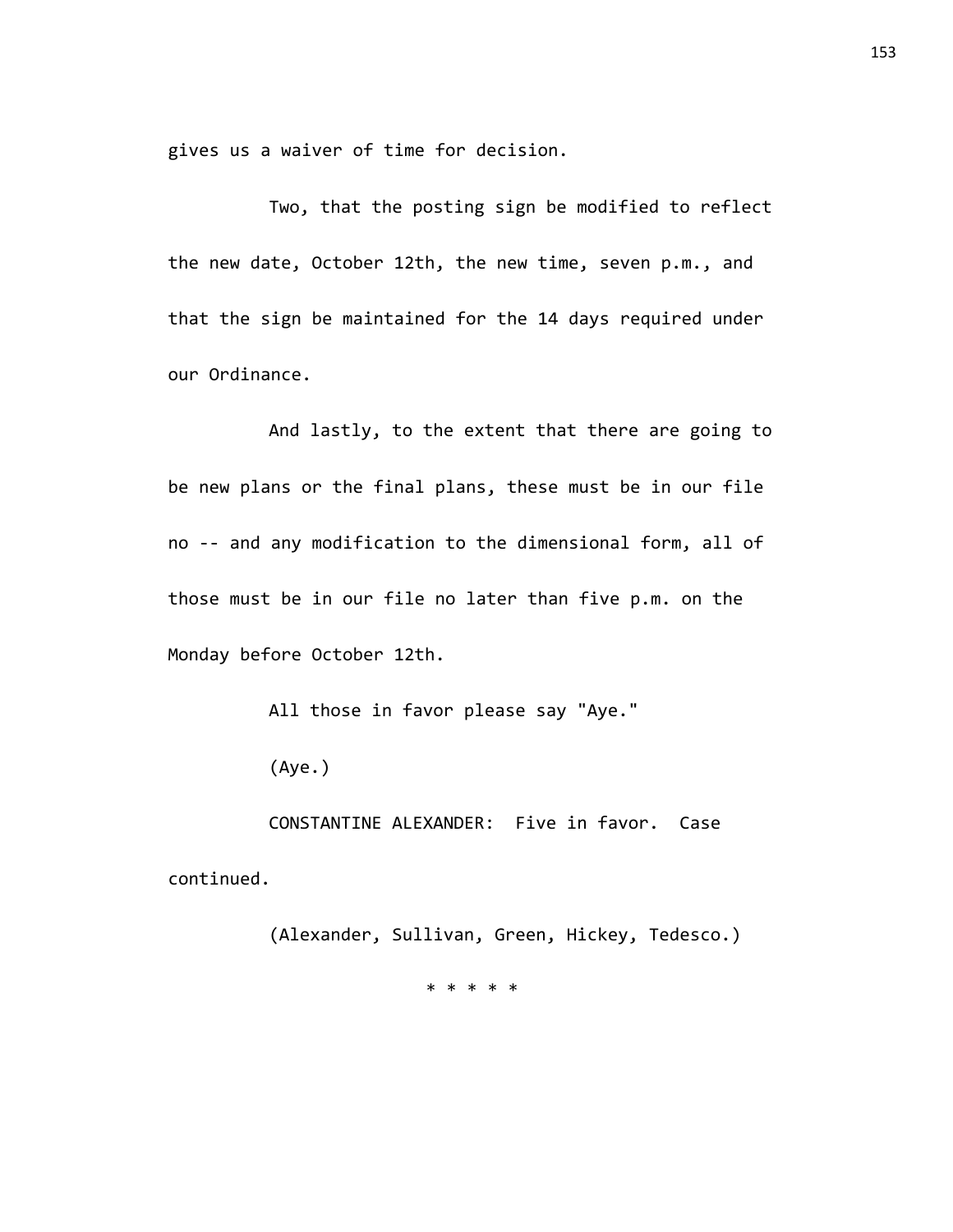(9:30 p.m.)

(Sitting Members Case BZA-014026-2017: Constantine

Alexander, Brendan Sullivan, Janet Green, Andrea A. Hickey,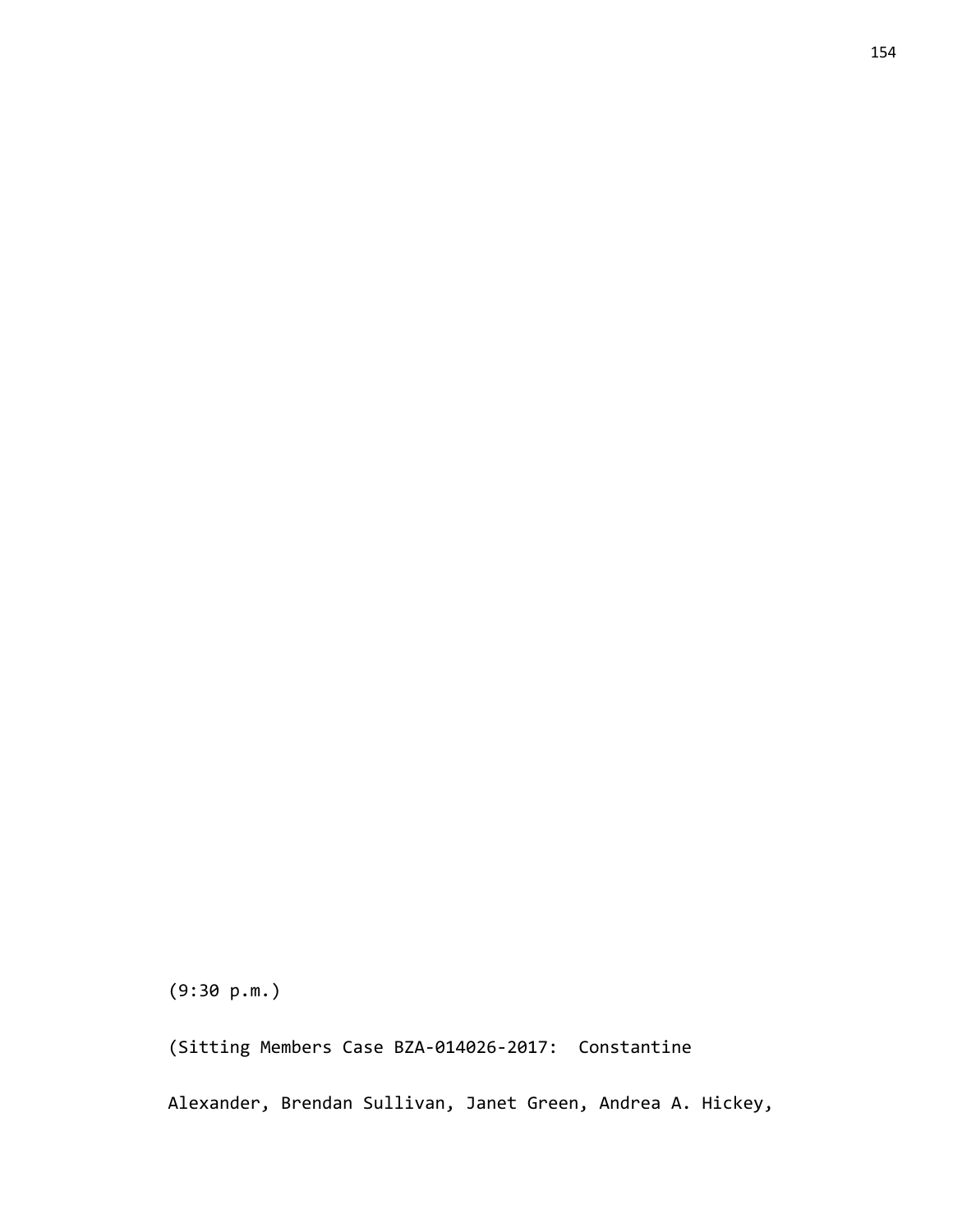Patrick Tedesco.)

CONSTANTINE ALEXANDER: The Chair will call case No. 014026, 6 Verdun Street.

Is there anyone here wishing to be heard on this matter?

MICHAEL DRISCOLL: Good evening.

CONSTANTINE ALEXANDER: Good evening.

As you probably know by now, name and address for the stenographer.

MICHAEL DRISCOLL: Sure. It's Michael Driscoll, 6 Verdun Street in Cambridge.

CONSTANTINE ALEXANDER: Why you here and why should we --

JANET GREEN: Pull the mic over to you.

MICHAEL DRISCOLL: Sure. Let me get -- sorry,

they're a little big.

CONSTANTINE ALEXANDER: That's okay.

MICHAEL DRISCOLL: All right. So, again, as I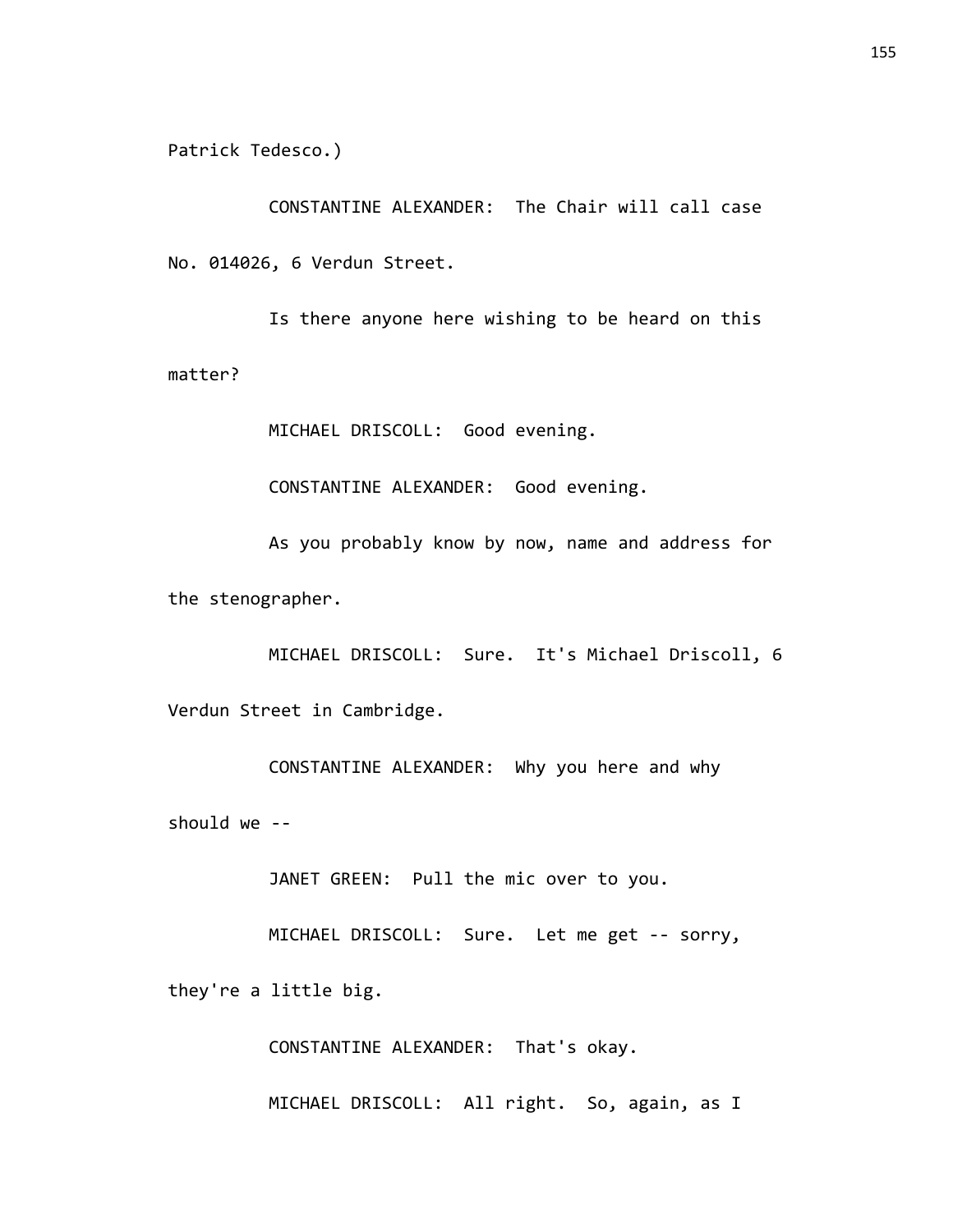mentioned, my name is Michael Driscoll, 6 Verdun Street. And the reason that I am here is I currently own this residence and there is a small little bump out here off of the back of the kitchen. I want to make sure that everyone can see. And the objective of this evening is to extend it a total of 28 square feet.

CONSTANTINE ALEXANDER: What -- why did your advertisement say 44 feet?

MICHAEL DRISCOLL: I think the 44 represents the whole, the whole thing.

CONSTANTINE ALEXANDER: Okay.

MICHAEL DRISCOLL: So that's the objective is to basically just bring it down a little bit. Like I said, it's a total of 27 square feet, I'm sorry. Basically bringing the house from 1566 square feet total to 1583. So the reason for this or the reason that I'm here this evening is the way that the kitchen is laid out, it's really, it's a very small house as it is, but the way that the kitchen is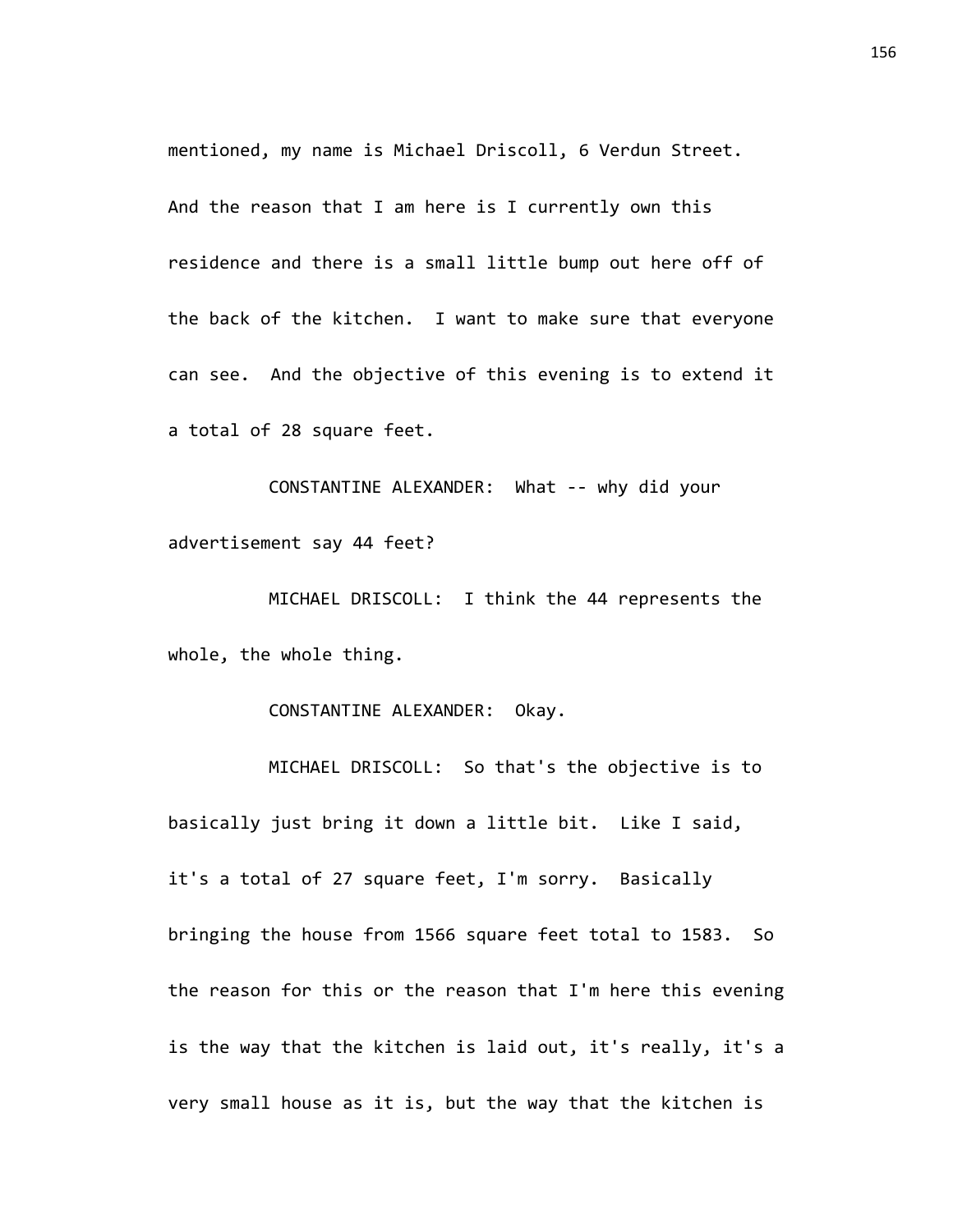laid out, it really is not suitable for a family, even a family of four. So believe it or not, this small little bump out is going to make a huge difference.

As far as the neighbors, I've spoken to them all.

CONSTANTINE ALEXANDER: Just for the record, and the reason you need zoning relief, you can't -- is because with the bump out you would be a little closer to 15 feet to the garage?

MICHAEL DRISCOLL: Yes.

CONSTANTINE ALEXANDER: Because otherwise your FAR is fine.

MICHAEL DRISCOLL: Right.

CONSTANTINE ALEXANDER: Your other, your setbacks,

property line setbacks are fine.

MICHAEL DRISCOLL: Yep.

CONSTANTINE ALEXANDER: Just a little too close to the garage and you're looking for 27, 30-something feet.

MICHAEL DRISCOLL: Right, 27. Yeah, as described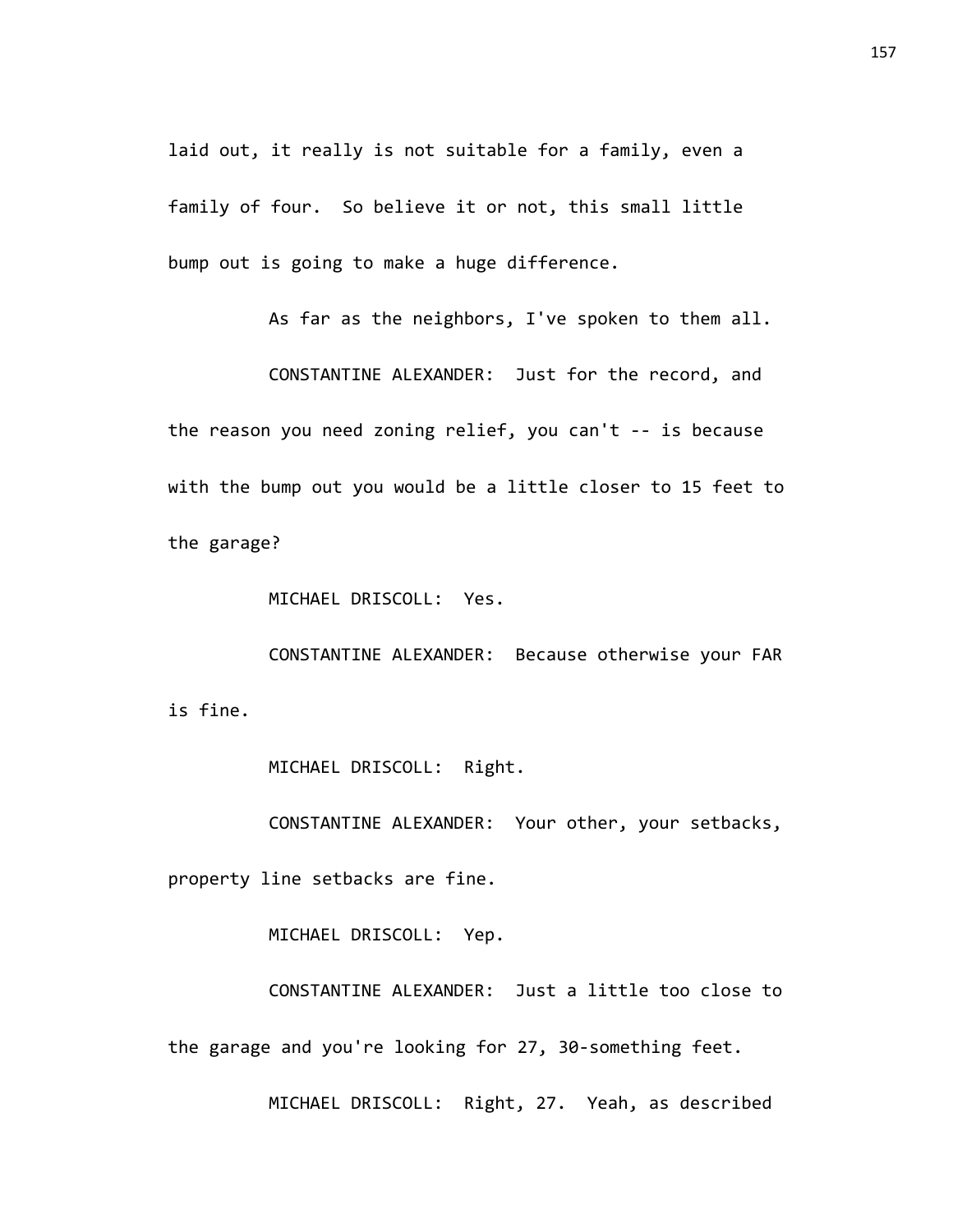in the application, the hardship is due to an undersized lot. So basically there's a garage. Basically there's a garage -- it's hard to picture, but there's a garage -- if this is the bump out, there's a small little garage right here. So that's why I'm here this evening. But as I was mentioning, I've spoken to the neighbors, it's really to be quite honest with you, a no brainer, because it really  $l\nooks - -$ 

CONSTANTINE ALEXANDER: That's for us to decide.

MICHAEL DRISCOLL: That is true. That is very much true. So it just looks a little awkward I guess from a, you know, perspective of looking at it as well. So I'm open to, this is clearly my first time doing this, so I'm open to any questions or whatever the case may be.

CONSTANTINE ALEXANDER: All right. You have to address -- I'll address it in my motion when we get there. To get a Variance that you're seeking there are three, as you know from the form --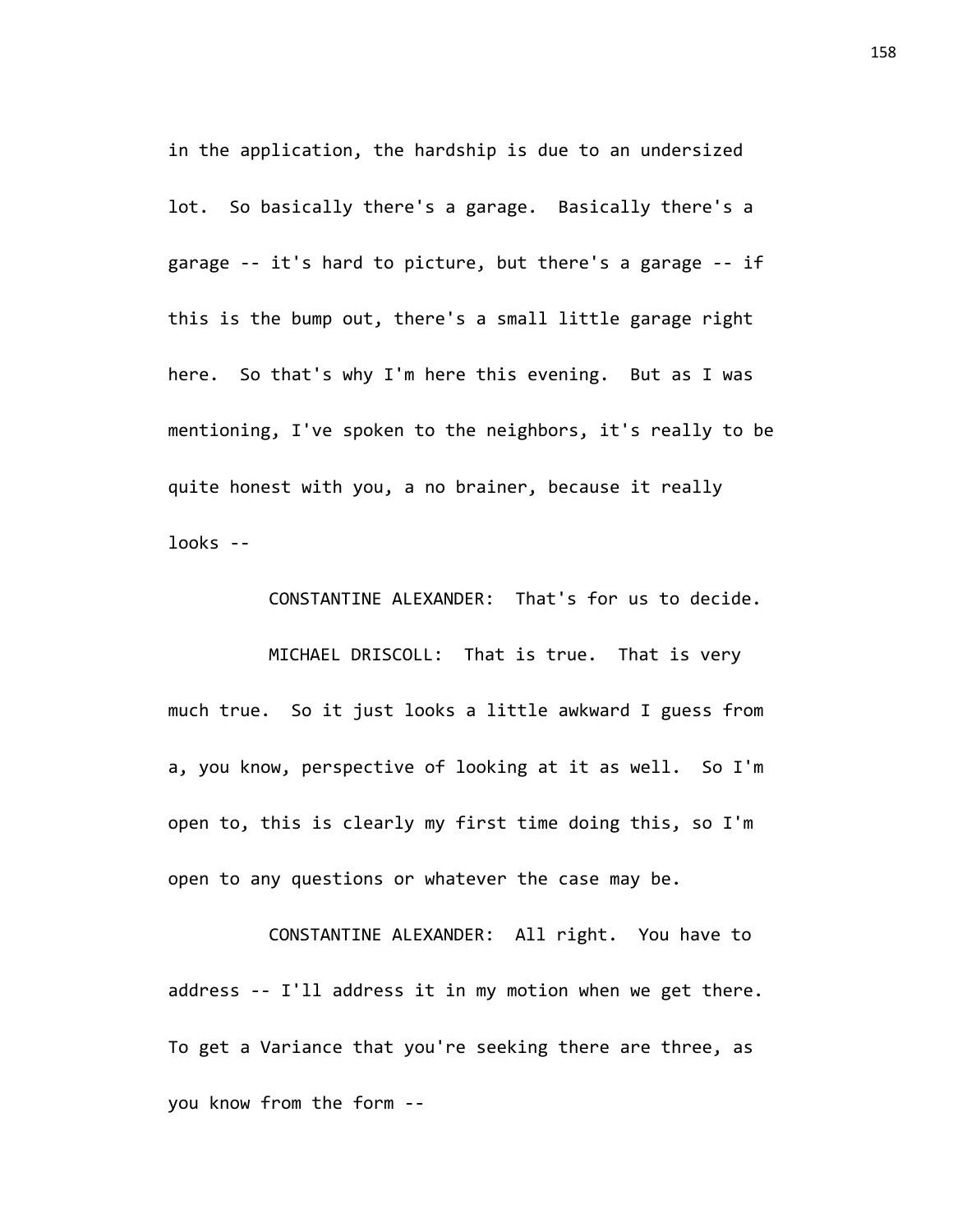CONSTANTINE ALEXANDER: -- three conditions that you have to satisfy.

That a literal enforcement of the Ordinance would involve a substantial hardship. The hardship is owing to certain circumstances.

And that we can grant relief without substantial detriment to the public good.

MICHAEL DRISCOLL: Right.

CONSTANTINE ALEXANDER: And now the hardship that you have here is the fact that you have a house that needs additional living space to -- just to be habitable. I mean, if you want to have more than one or two persons in the house, you need to increase the size of the condition. That would apply not only to you, but to anybody who occupies this house. I say that because the hardship can't be special to you.

MICHAEL DRISCOLL: Right.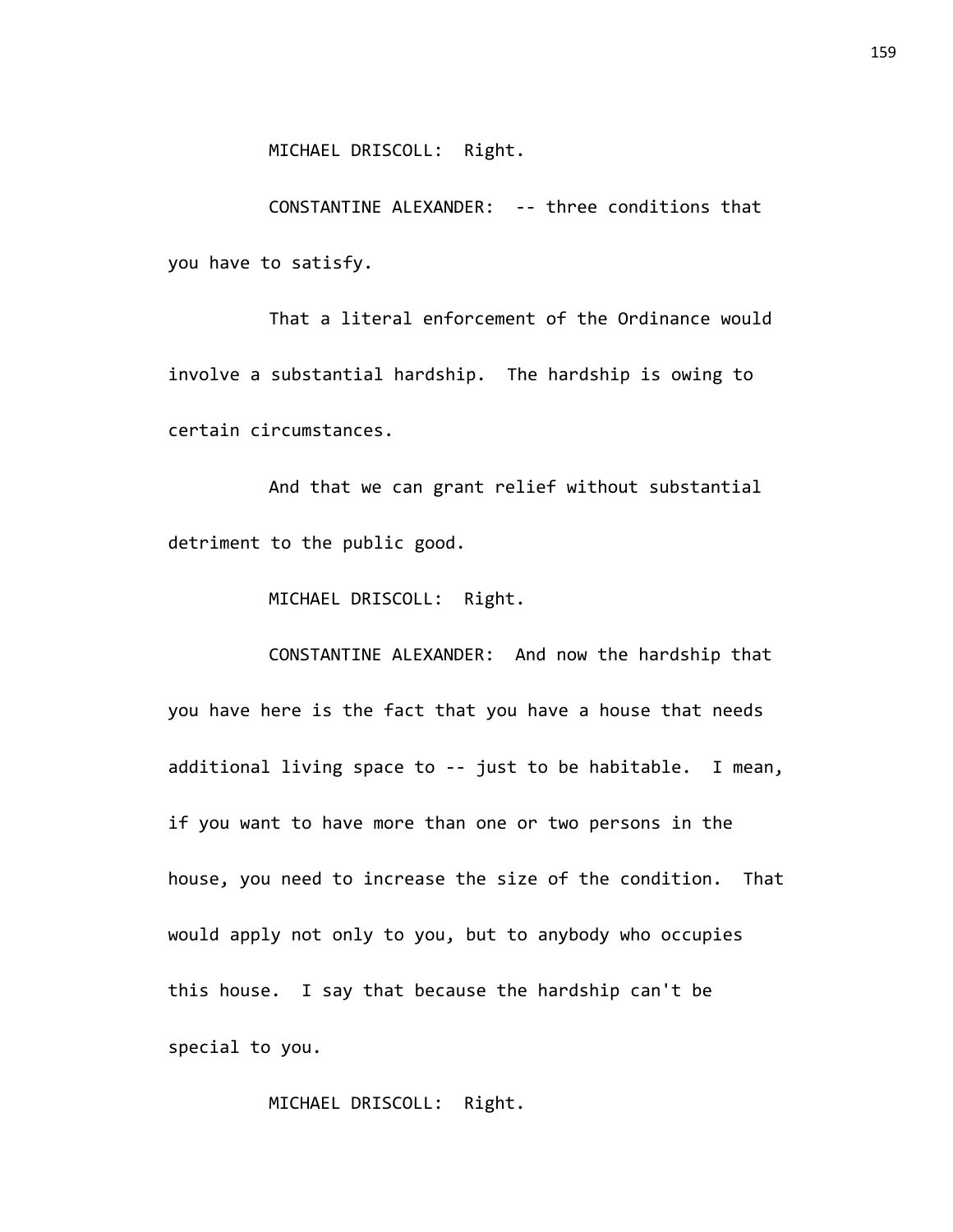CONSTANTINE ALEXANDER: It's got to, if you will, run with the land.

MICHAEL DRISCOLL: Right.

CONSTANTINE ALEXANDER: So that's the first basis. The second is that the hardship is owing to the fact that this is a non-conforming lot in a lot of ways in terms of -- and an odd shaped lot.

MICHAEL DRISCOLL: It is.

CONSTANTINE ALEXANDER: And the shape of the lot is such that that's what requires the need for the zoning relief.

And that relief may be granted without substantial detriment to the public good. You have neighborhood support apparently. Although no one has written a letter, but you've represented to us --

MICHAEL DRISCOLL: Right.

CONSTANTINE ALEXANDER: -- that you've talked to the neighbors --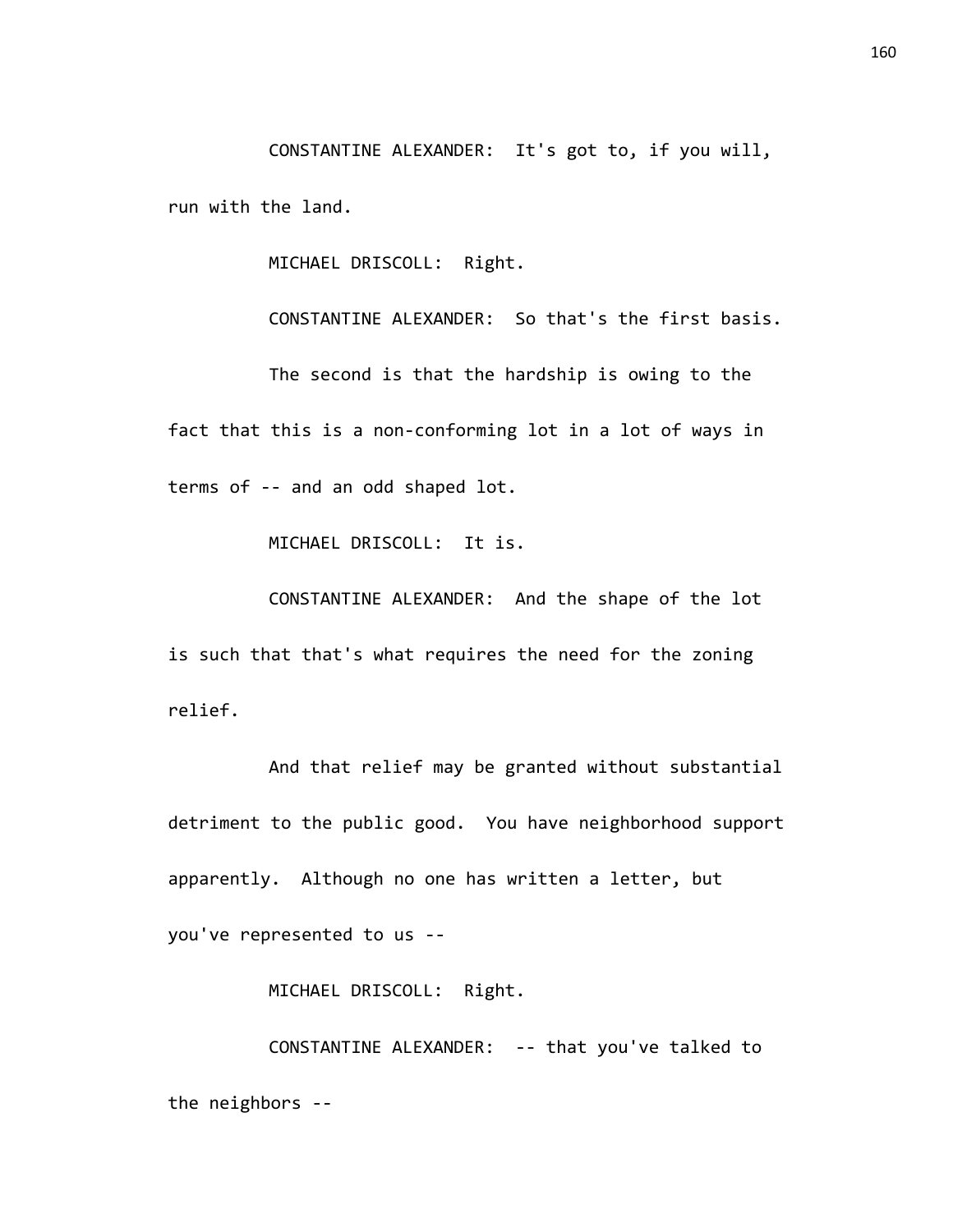MICHAEL DRISCOLL: I have.

CONSTANTINE ALEXANDER: -- and everybody's on Board.

MICHAEL DRISCOLL: Absolutely.

CONSTANTINE ALEXANDER: And it will improve the housing stock of the city.

MICHAEL DRISCOLL: This may, this may give you, actually both sides will give you a better idea. But as you can see, I'll hold it up. So as you can see, right now essentially this area right here is the kitchen with the existing little bump out.

CONSTANTINE ALEXANDER: All right.

MICHAEL DRISCOLL: So this sort of just squares it off a little bit.

CONSTANTINE ALEXANDER: Fill it out.

MICHAEL DRISCOLL: Right.

And this even gives you a better idea. So there's basically the bump out now and this is what it will look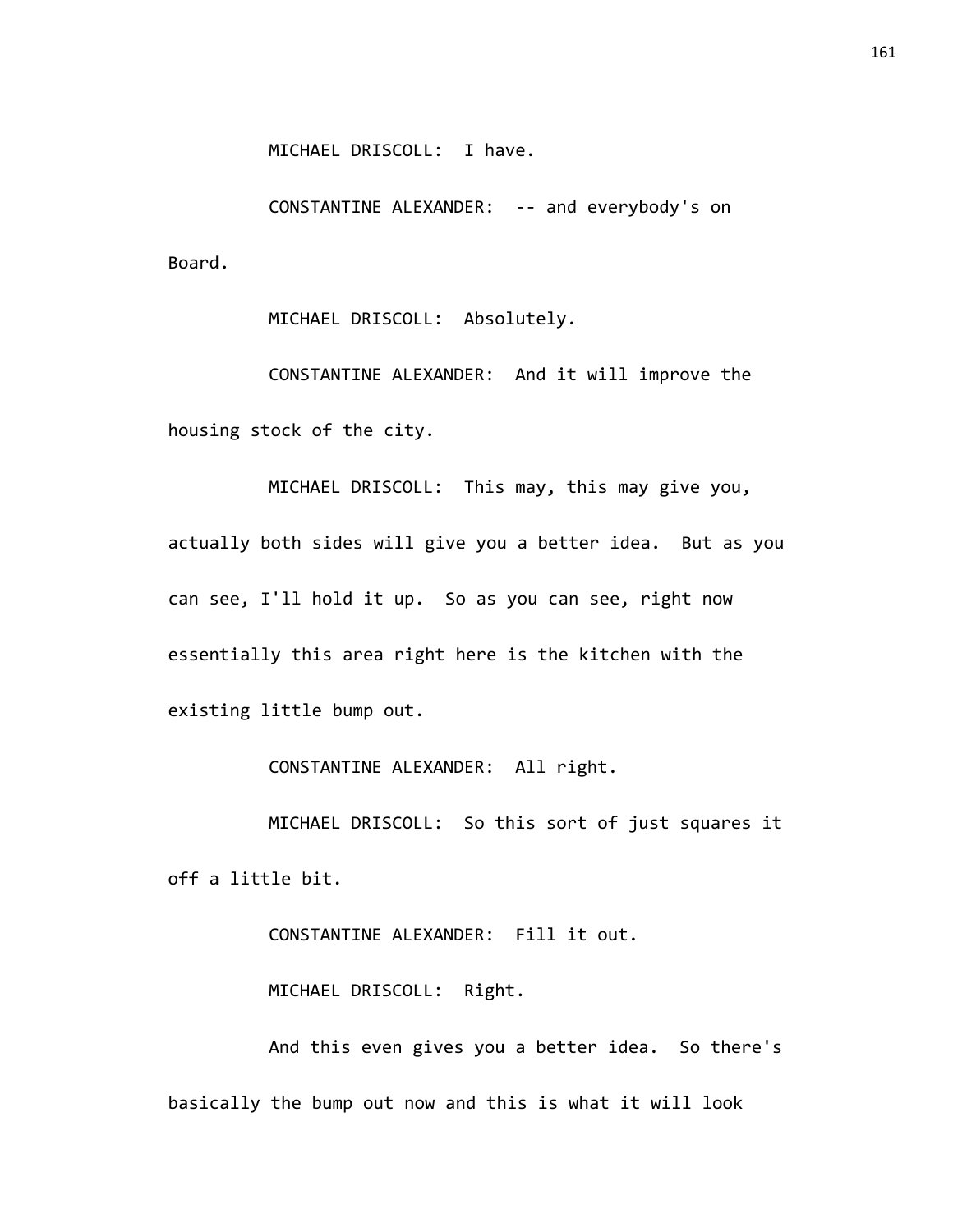like with the full bump out.

CONSTANTINE ALEXANDER: How close to the garage will you be should we grant you the relief your seeking? Do you know? It's on the plans.

MICHAEL DRISCOLL: So the exact basically property has large areas of open space, although not 15 in both directions. Right now my understanding is that -- well, the existing condition ratio of usable open land is 56 and it will now be 55.

CONSTANTINE ALEXANDER: The other important thing about this case and I think it's in your favor, is that the 15-foot requirement between at least -- between two buildings on the lot is for safety purposes. To allow fire equipment to go in --

MICHAEL DRISCOLL: Right, right.

CONSTANTINE ALEXANDER: -- if there's a fire. You're basically on a corner lot and access to all areas.

MICHAEL DRISCOLL: I am.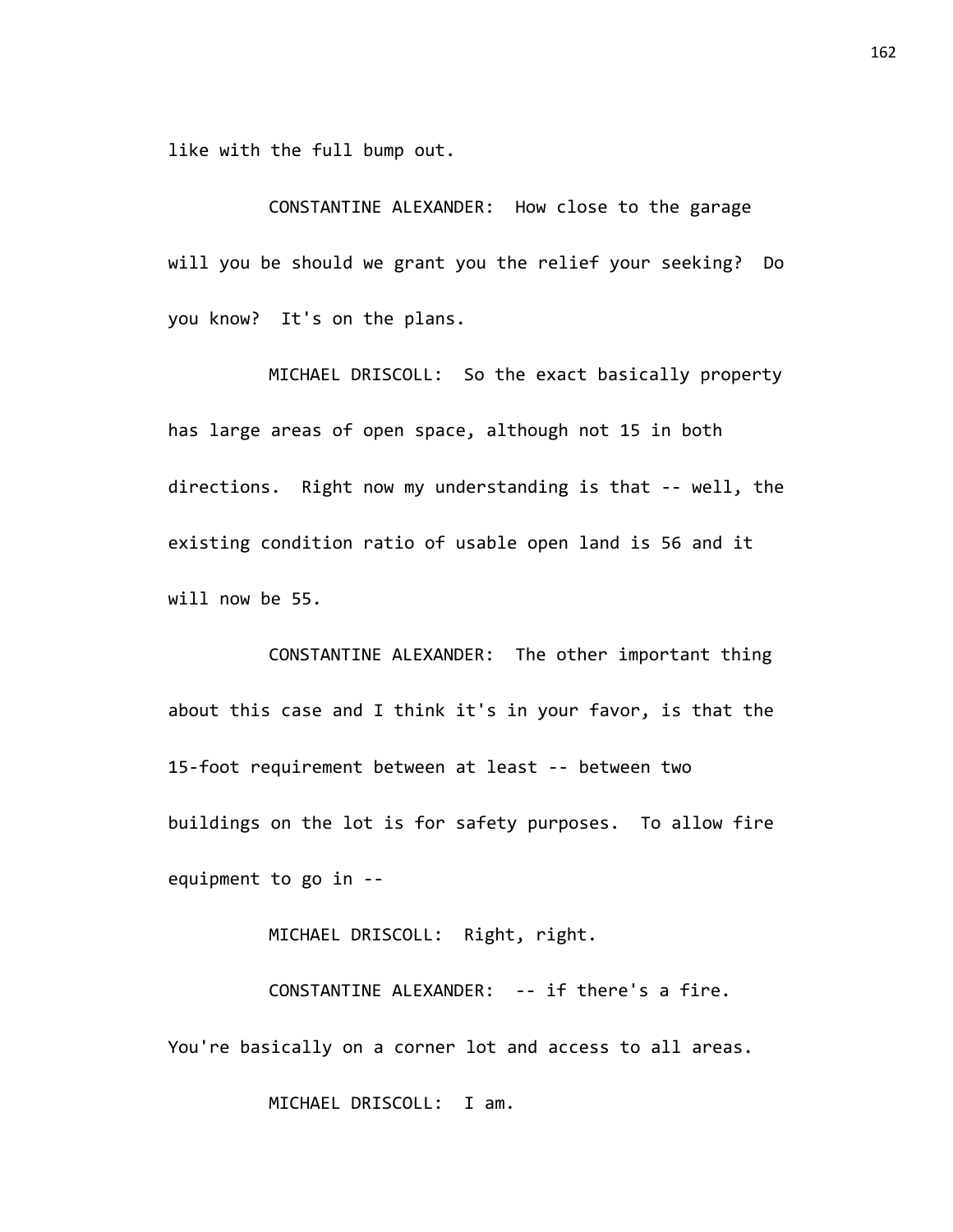CONSTANTINE ALEXANDER: So that the general

concerns about safety don't apply in your lot.

MICHAEL DRISCOLL: Right. So basically if you know Verdun Street, exactly, the street is set up like this and I'm right on that corner.

CONSTANTINE ALEXANDER: Questions from members of the Board?

ANDREA HICKEY: No.

JANET GREEN: No questions.

PATRICK TEDESCO: The dormers do not require

relief?

CONSTANTINE ALEXANDER: No dormers.

PATRICK TEDESCO: On the elevations there were

showing.

MICHAEL DRISCOLL: The dormers did not, no.

CONSTANTINE ALEXANDER: Oh, I'm sorry.

PATRICK TEDESCO: I just want to make sure.

There's no FAR.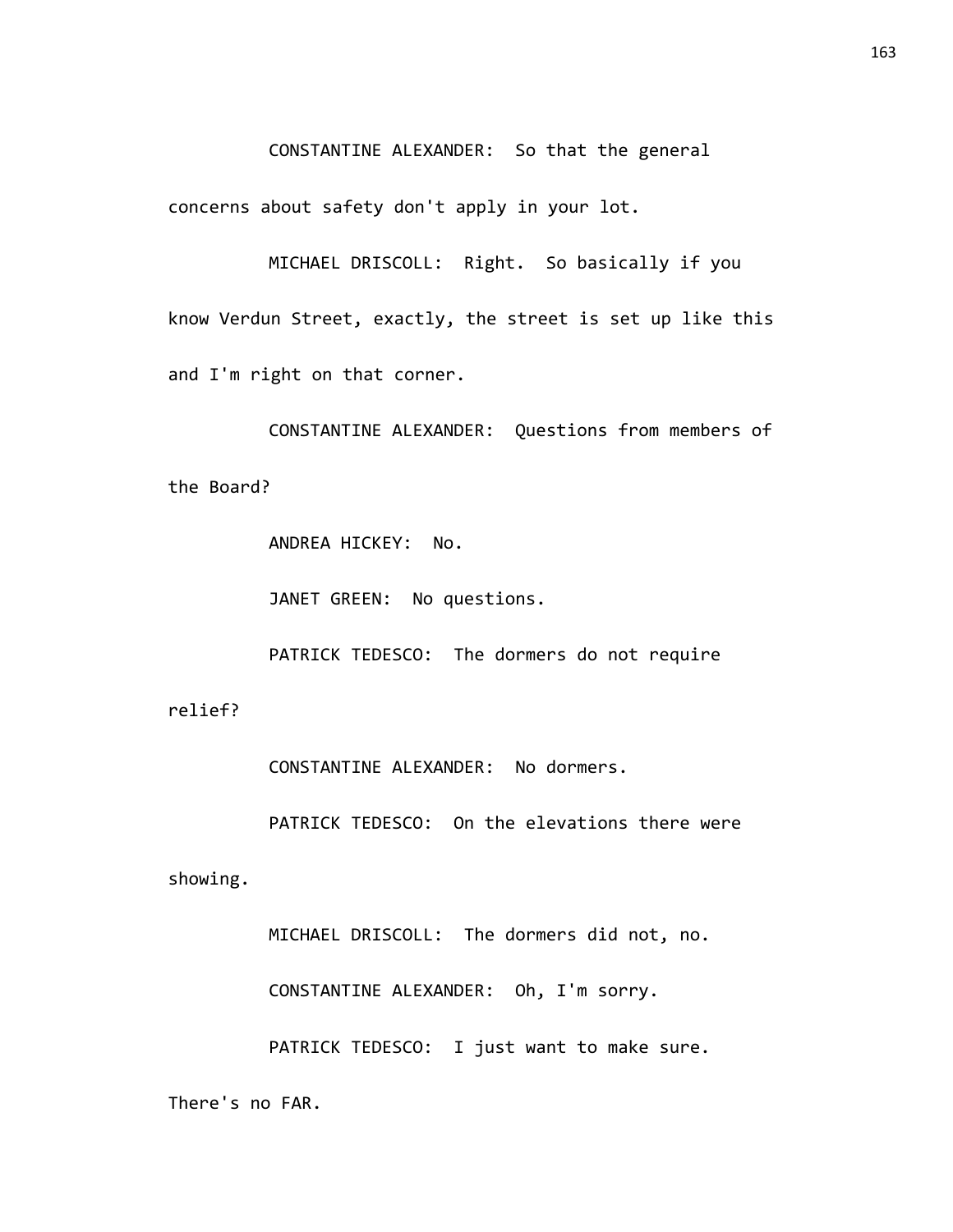CONSTANTINE ALEXANDER: No FAR issue. No setback issue other than the 15 feet.

Brendan, I'll give you more time to look -- BRENDAN SULLIVAN: No, I'm all set. CONSTANTINE ALEXANDER: All set? Anyone -- I'm going to open it to public

testimony. Is there anyone wishing to be heard in this matter?

(No Response. )

CONSTANTINE ALEXANDER: Apparently not. We're not in receipt of any letters pro or con from neighbors.

You said that you have talked to neighbors and you have heard nothing negative?

MICHAEL DRISCOLL: I have. I have. No, they're all, they're all absolutely for it. It'll actually make the back of the house, assuming you approve, it will actually make the house look sort of like it should look versus an awkward bump out which is on the side of the street.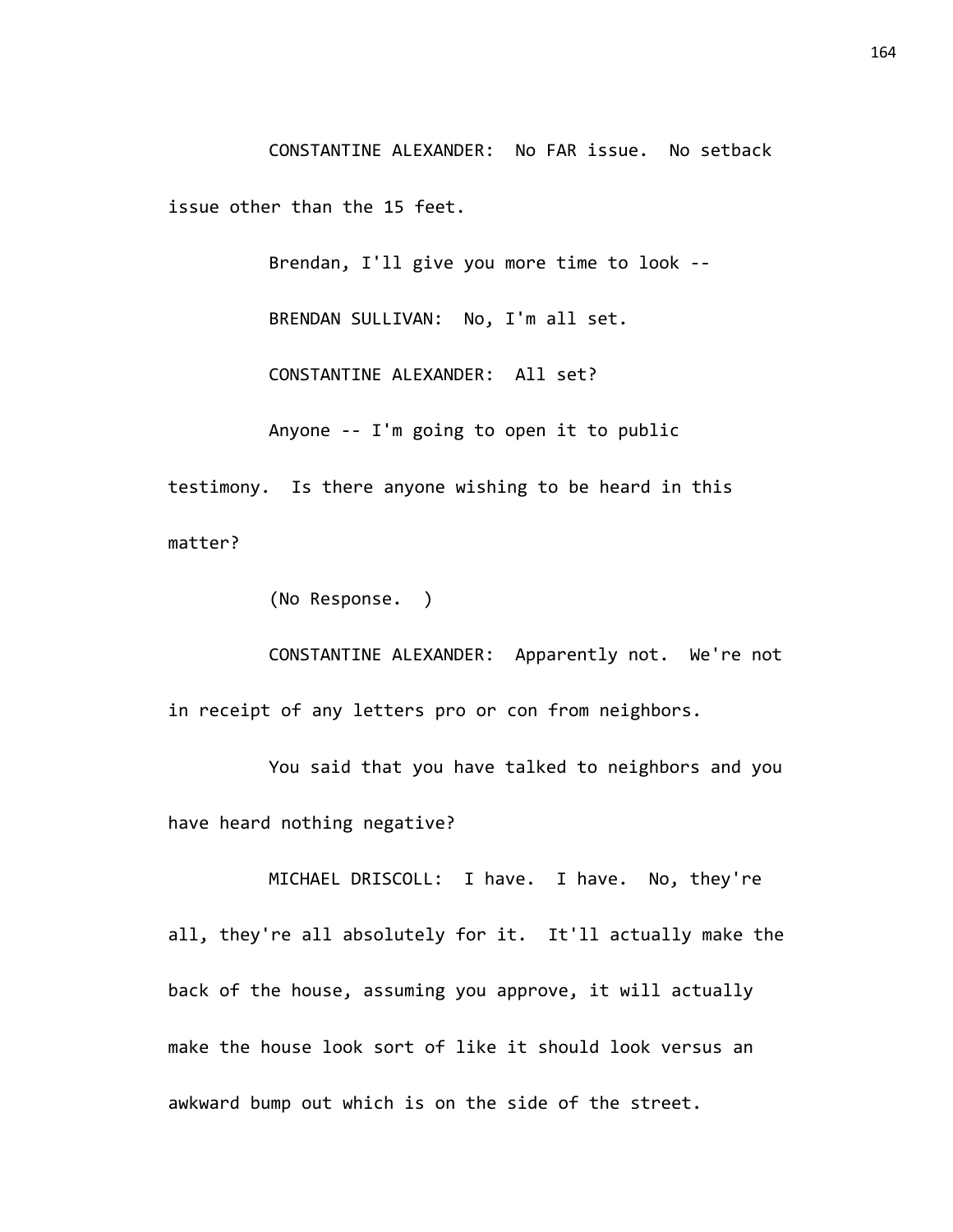CONSTANTINE ALEXANDER: Okay. Close public testimony.

Any discussion or ready for a vote?

ANDREA HICKEY: Ready.

JANET GREEN: Ready.

CONSTANTINE ALEXANDER: The Chair moves that we make the following findings with regard to the Variance being sought:

That a literal enforcement of the provisions of the Ordinance would involve a substantial hardship. Such hardship being this is an older structure with an inadequate size kitchen, and therefore whoever occupies the structure needs additional space for the kitchen.

That the hardship is owing to the shape of the lot. As a corner lot with an odd configuration in terms of where the building is located on the lot -- buildings are located on the lot.

And that relief may be granted without substantial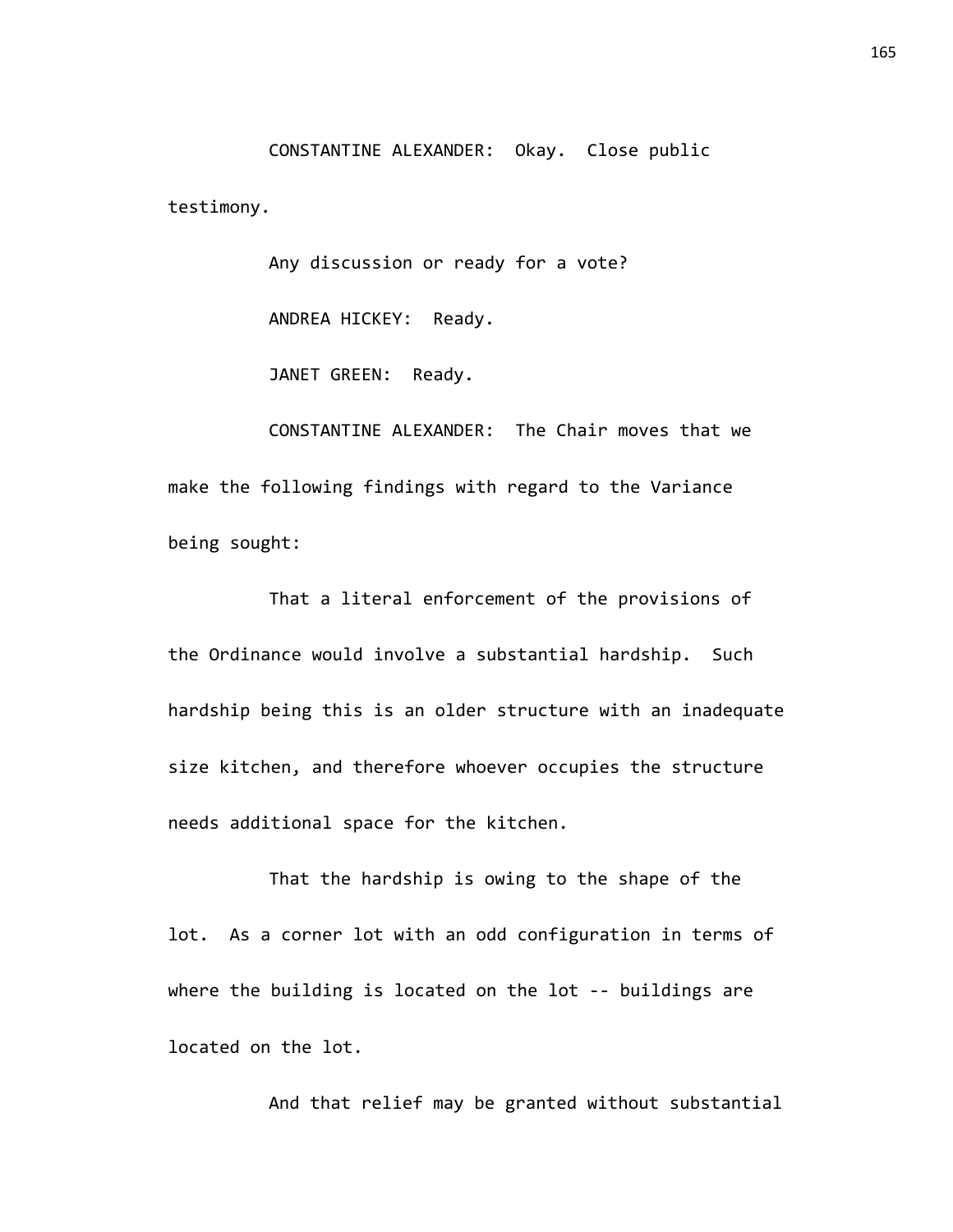detriment to the public good or nullifying or substantially derogating from the intent or purpose of the Ordinance.

In this regard the Chair would note that the relief being sought is very modest.

It apparently has neighborhood support.

It would increase the quality of the housing of the City of Cambridge by improving the quality of this house.

So on the basis of all of these conditions, the Chair moves that we grant the Variance you're requesting on the condition, and you should make sure you understand this, that the work proceed in accordance with these plans your architect submitted. If he changes them, you're going to have to come back before us.

MICHAEL DRISCOLL: Not going to change a thing. CONSTANTINE ALEXANDER: We've had this problem before with this architect.

So on the basis -- I'm sorry, I lost where I was.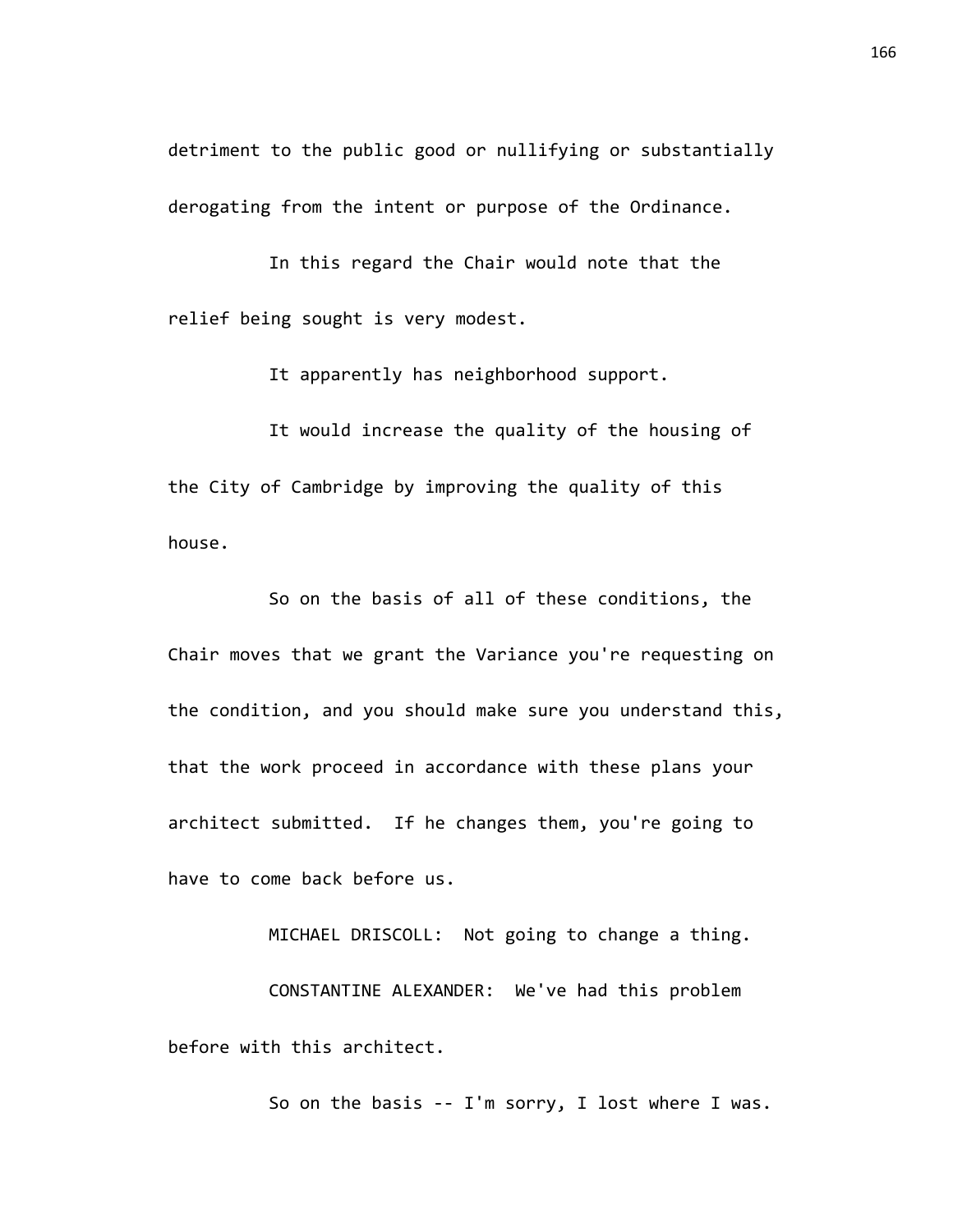We grant the Variance on the condition that the work proceed in accordance with plans prepared by Black River Architects, the first page of which has been initialled by the Chair.

All those in favor, please say "Aye."

(Aye.)

CONSTANTINE ALEXANDER: Five in favor. Variance granted. Good luck.

MICHAEL DRISCOLL: Thank you very much.

(Alexander, Sullivan, Green, Hickey, Tedesco.)

\* \* \* \* \*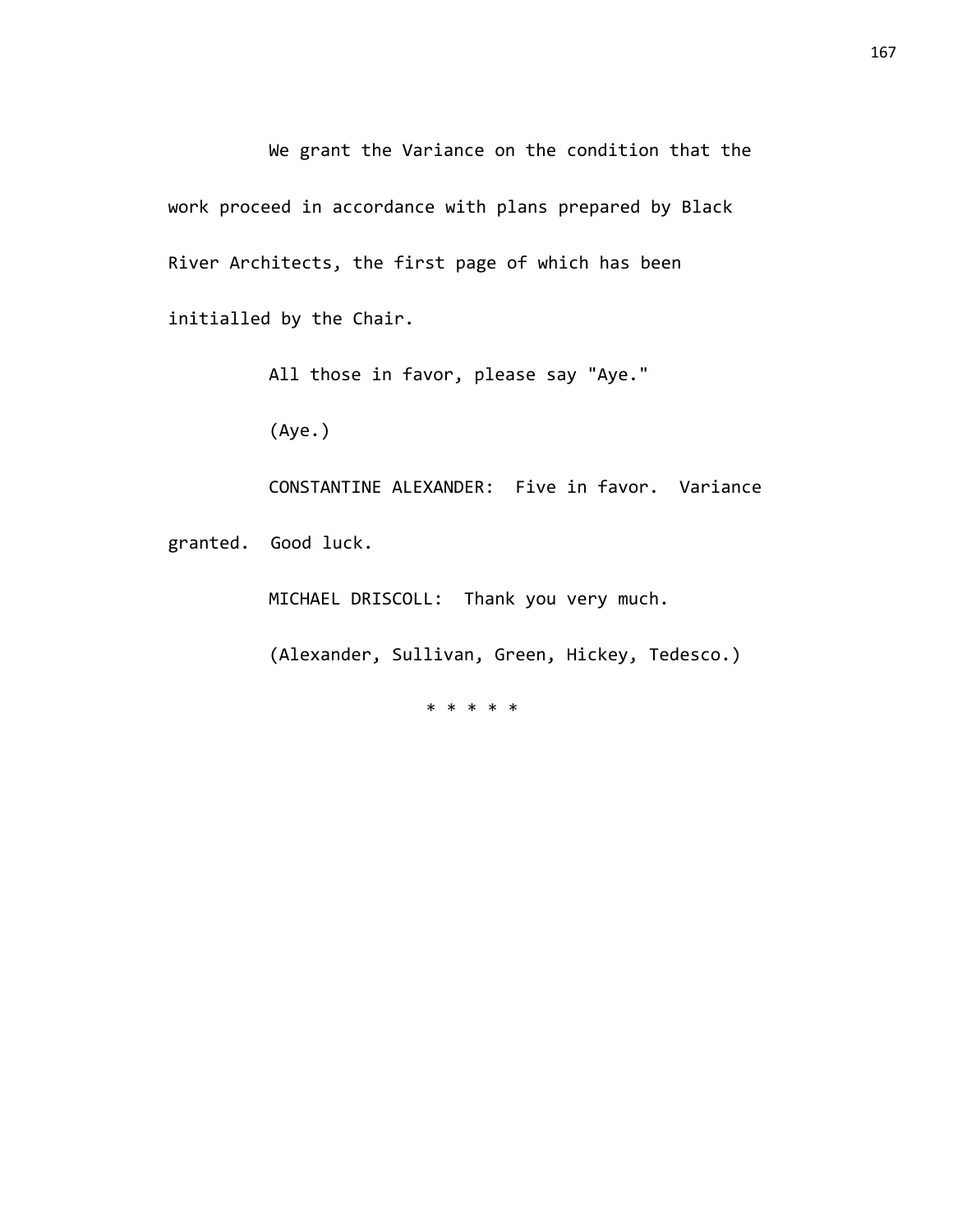(9:45 p.m.)

(Sitting Members Case BZA-014138-2017: Constantine Alexander, Brendan Sullivan, Janet Green, Andrea A. Hickey, Patrick Tedesco.)

CONSTANTINE ALEXANDER: The Chair will call case No. 014138, 1 Gold Star Road Court.

Is there anyone here wishing to be heard on this matter? Good evening.

WAIMAN CHAN: My name is Waiman Chan.

W-A-I-M-A-N. Last name Chan C-H-A-N. I'm the architect.

JERRY LUI: My name is Jerry Lui. Jerry,

J-E-R-R-Y. Last name is L-U-I. I'm the project manager of this project.

SAMUEL KAHSAI: My name is Samuel Kahsai. I'm the owner.

CONSTANTINE ALEXANDER: Okay. Floor is yours. Why are you here and what do you want from us?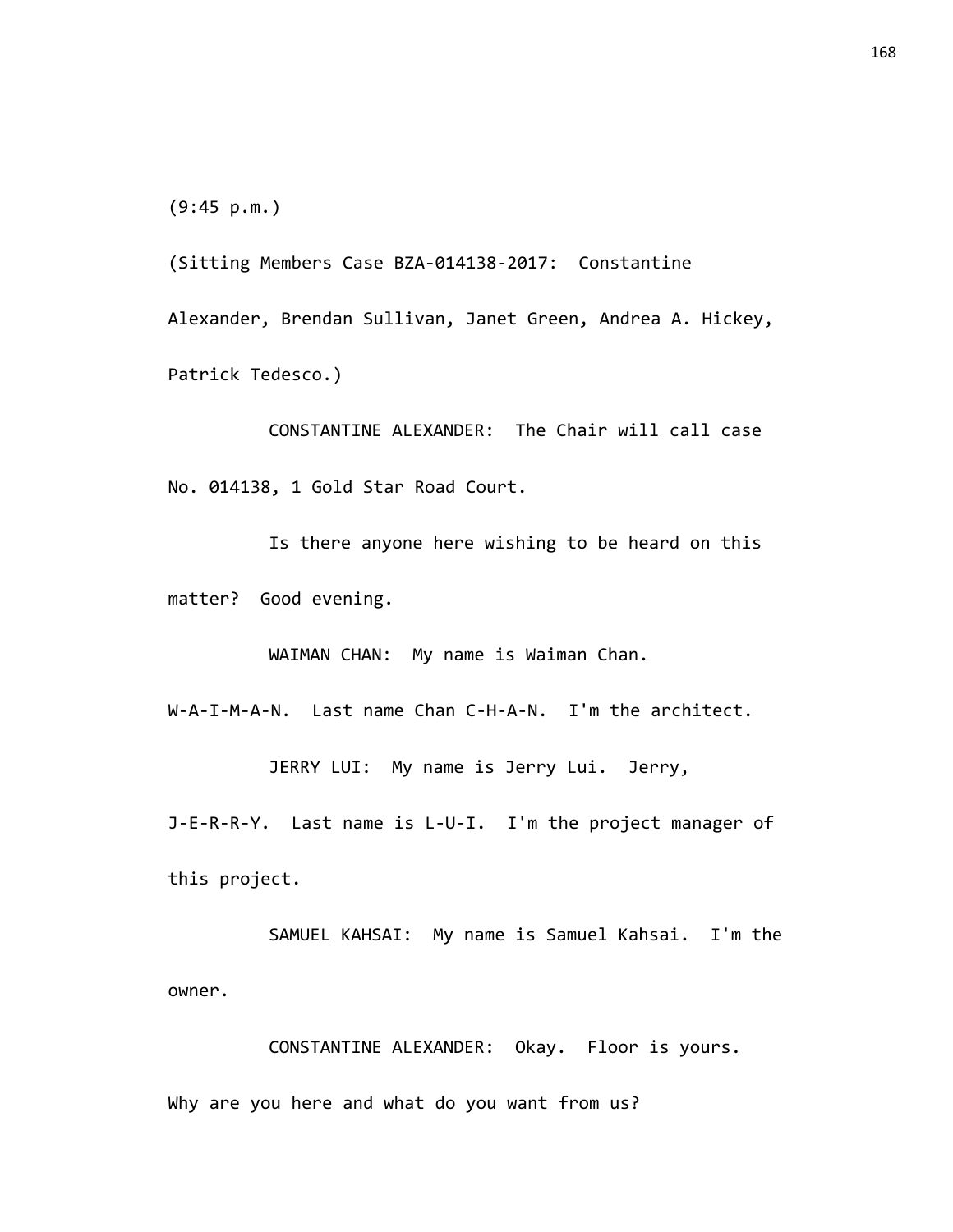SAMUEL KAHSAI: We are here today to request an

approval of our requested zoning application.

JANET GREEN: You have to speak right into the microphone.

SAMUEL KAHSAI: Okay. To request the zoning approval in the two dormers and front entrance and extending the flat line, the roof line about nine feet to make it a gabled roof. And I have copies and letters from the neighbors for you to review.

CONSTANTINE ALEXANDER: That's the same as in our file right now?

SAMUEL KAHSAI: It's the same.

CONSTANTINE ALEXANDER: You can give it to these

folks. I have the file.

SAMUEL KAHSAI: Maybe I can give you the letter. CONSTANTINE ALEXANDER: These are letters of support?

SAMUEL KAHSAI: Yes.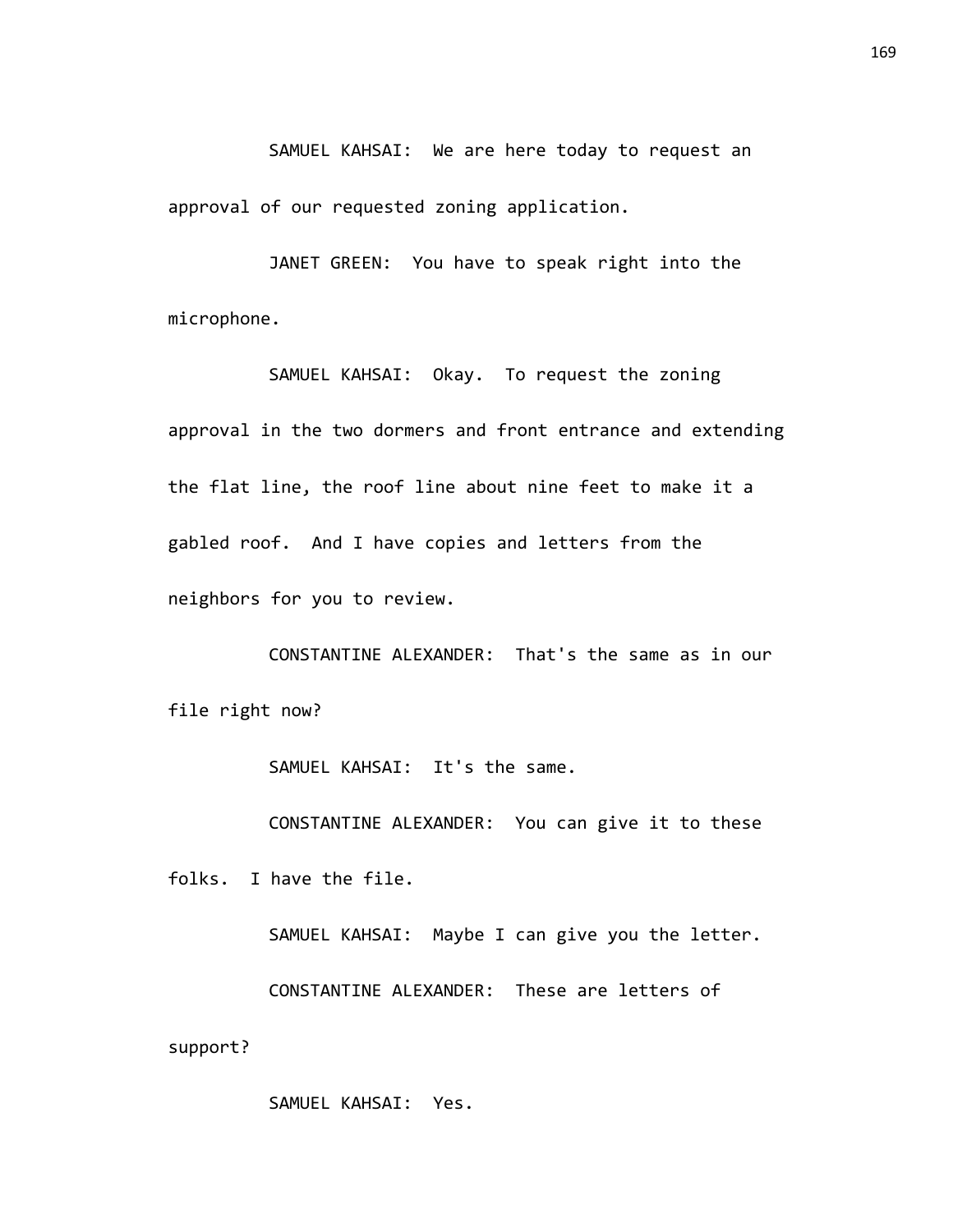## CONSTANTINE ALEXANDER: Thank you.

For starters, you're seeking under our Zoning Ordinance a lot of relief. It's a small lot, small structure. Right now the FAR is 1.07 in a district that's supposed to be no more than 0.5. So you're twice what's permitted.

SAMUEL KAHSAI: That's correct.

CONSTANTINE ALEXANDER: And you want to go to 1.22. I understand why you want to do it. But you've got to start with the fact that that's a lot of relief from our Board. That doesn't mean we're not going to grant you relief. But you should address why, why under these circumstances we should grant the relief that you're seeking.

SAMUEL KAHSAI: Okay. We are requesting the relief because the hardship on the stairs, the existing stairs from second floor to the third floor, they are too narrow, steep, and unsafe. So we're moving the stairs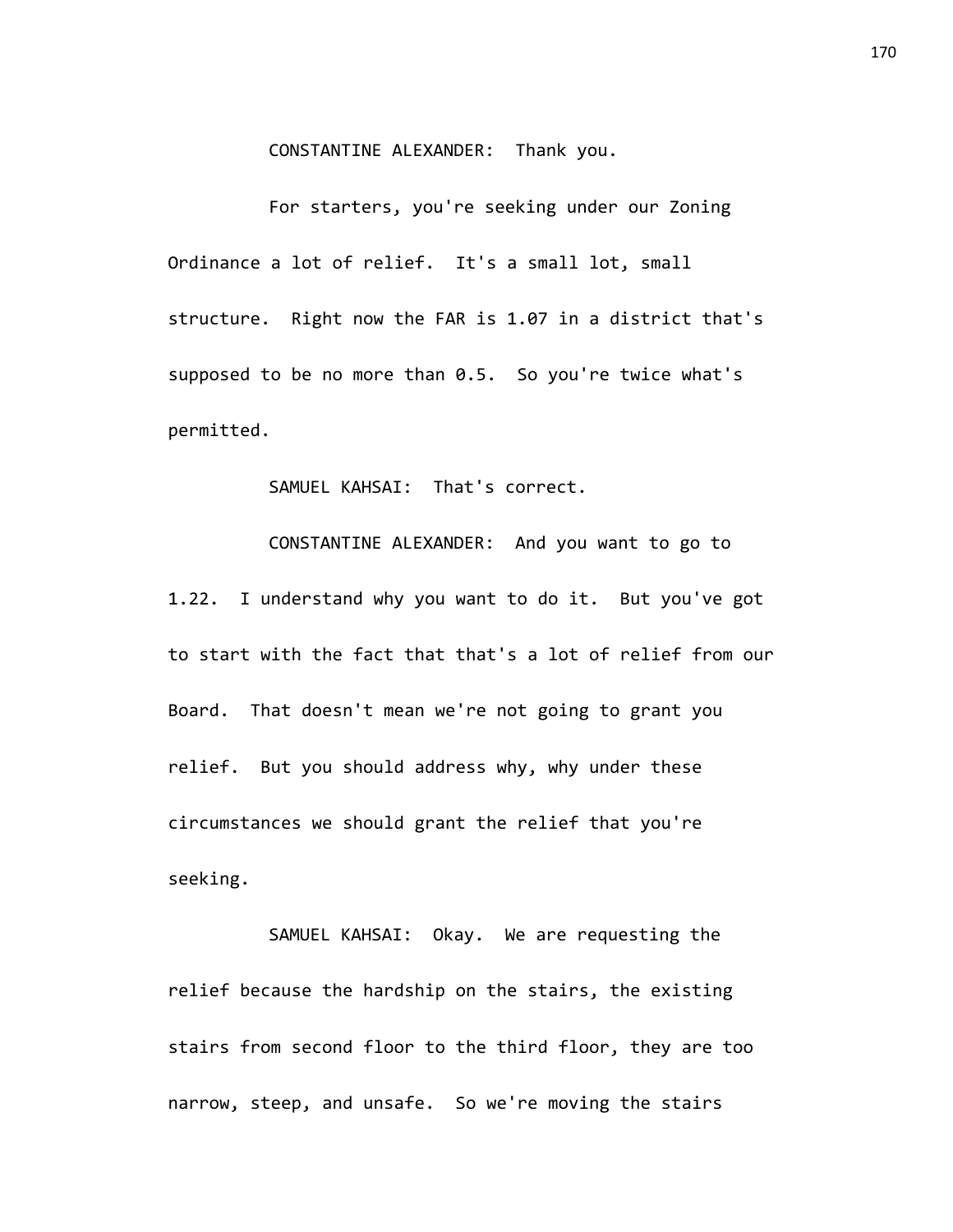against the wall where the dormer is going to be, and we'll have, you know, safe suitable house that will satisfy to our family. The house was, was not in good condition house where we could raise our kids and also to move into our house. So doing these modifications we must be able to enjoy the house safely and --

CONSTANTINE ALEXANDER: Do I also understand from your application is that you have family, parents who are going to move into that house?

SAMUEL KAHSAI: Yes, they will.

CONSTANTINE ALEXANDER: And part of the reason for the expansion of the house is to provide living space for the parents?

SAMUEL KAHSAI: That's true.

WAIMAN CHAN: May I add something? The existing roof there was a two parts. One is a pitched roof and the other part it's a flat roof. And Sam would like to extend that pitched roof and cover that to flat roof. And because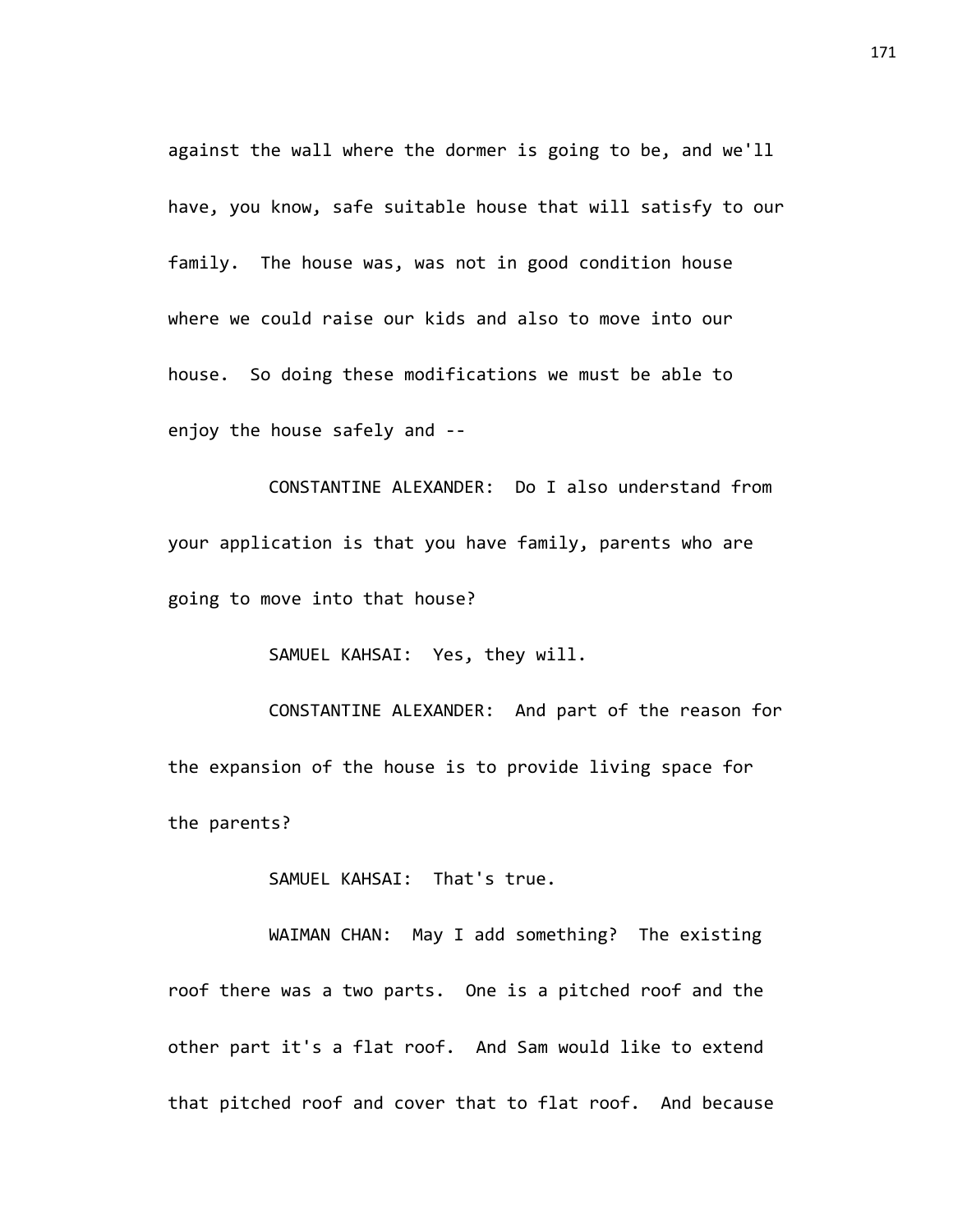of that also have add to the FAR by one point.

JERRY LUI: 0.15.

WAIMAN CHAN: And the existing attic that has two rooms and now a single room.

JERRY LUI: Single room and one bathroom.

WAIMAN CHAN: Yeah. And the other thing would be the dormer over there. The setback, because of the stair and planning, layout of the attic and the second floor and had to be at that location otherwise it would be a lot of contortion destroying the layout. Because of that result in setback, it will be greatly enhanced with the setback have to give you a little headroom to get to the stairway.

CONSTANTINE ALEXANDER: Are you, will you be complying with our dormer guidelines?

WAIMAN CHAN: No. This is why. And apply for the Variance --

CONSTANTINE ALEXANDER: And to what extent are you not complying? Are they more than 15 feet wide?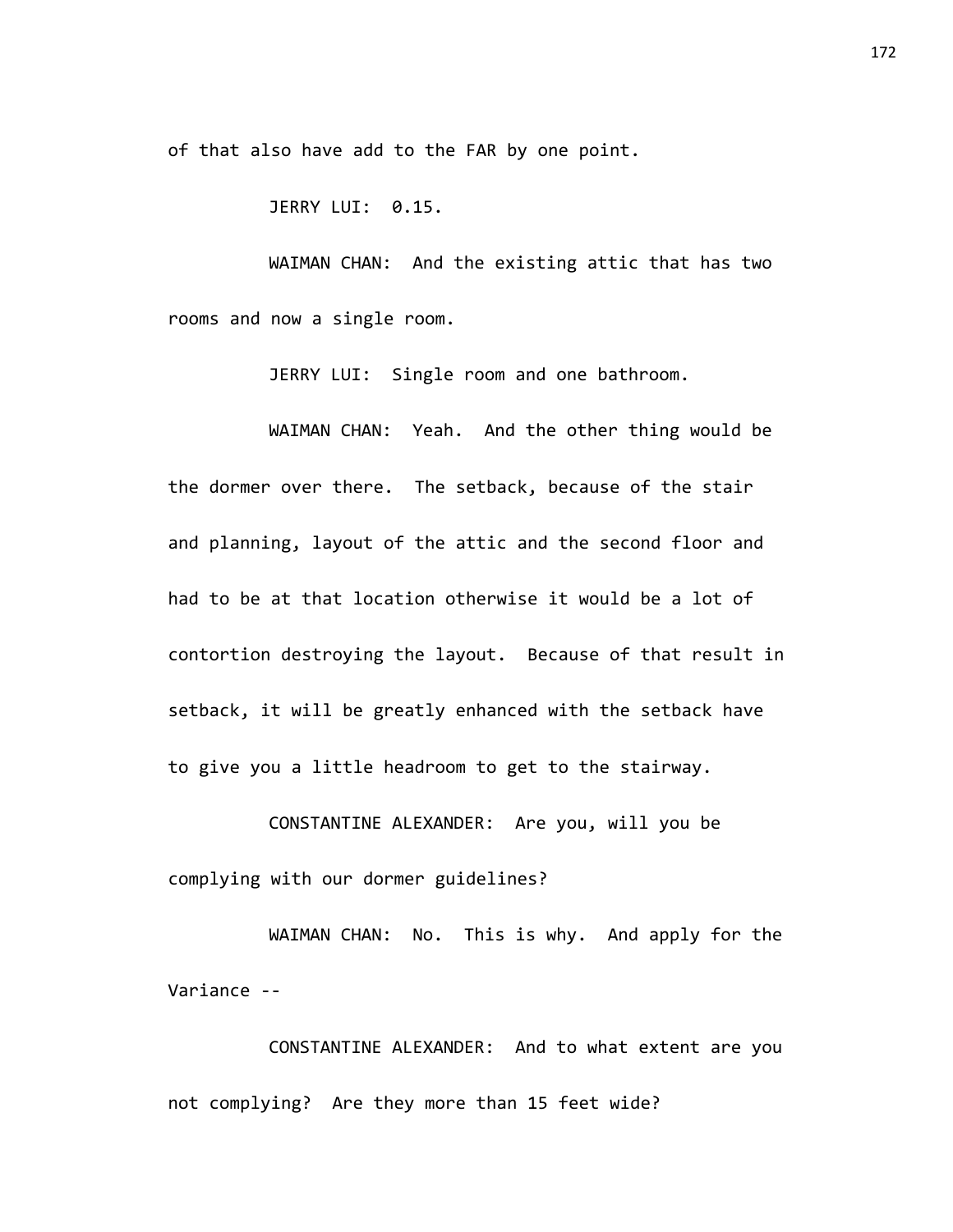SAMUEL KAHSAI: No, it's about 37 percent, it's

only about 13 feet. It's modest size. Not big dormer.

CONSTANTINE ALEXANDER: But the dormer

guidelines --

THE STENOGRAPHER: All right, we need to speak one at a time, please.

CONSTANTINE ALEXANDER: I just want to understand why -- again, I'm going to get to the why in a second. The dormer guidelines you're not too big.

JERRY LUI: Not too big.

CONSTANTINE ALEXANDER: Are you down from the ridge line?

JERRY LUI: Both of them.

CONSTANTINE ALEXANDER: Just the fact that you're too close --

JERRY LUI: The setback.

CONSTANTINE ALEXANDER: And the reason --

PATRICK TEDESCO: On one dormer not the other as I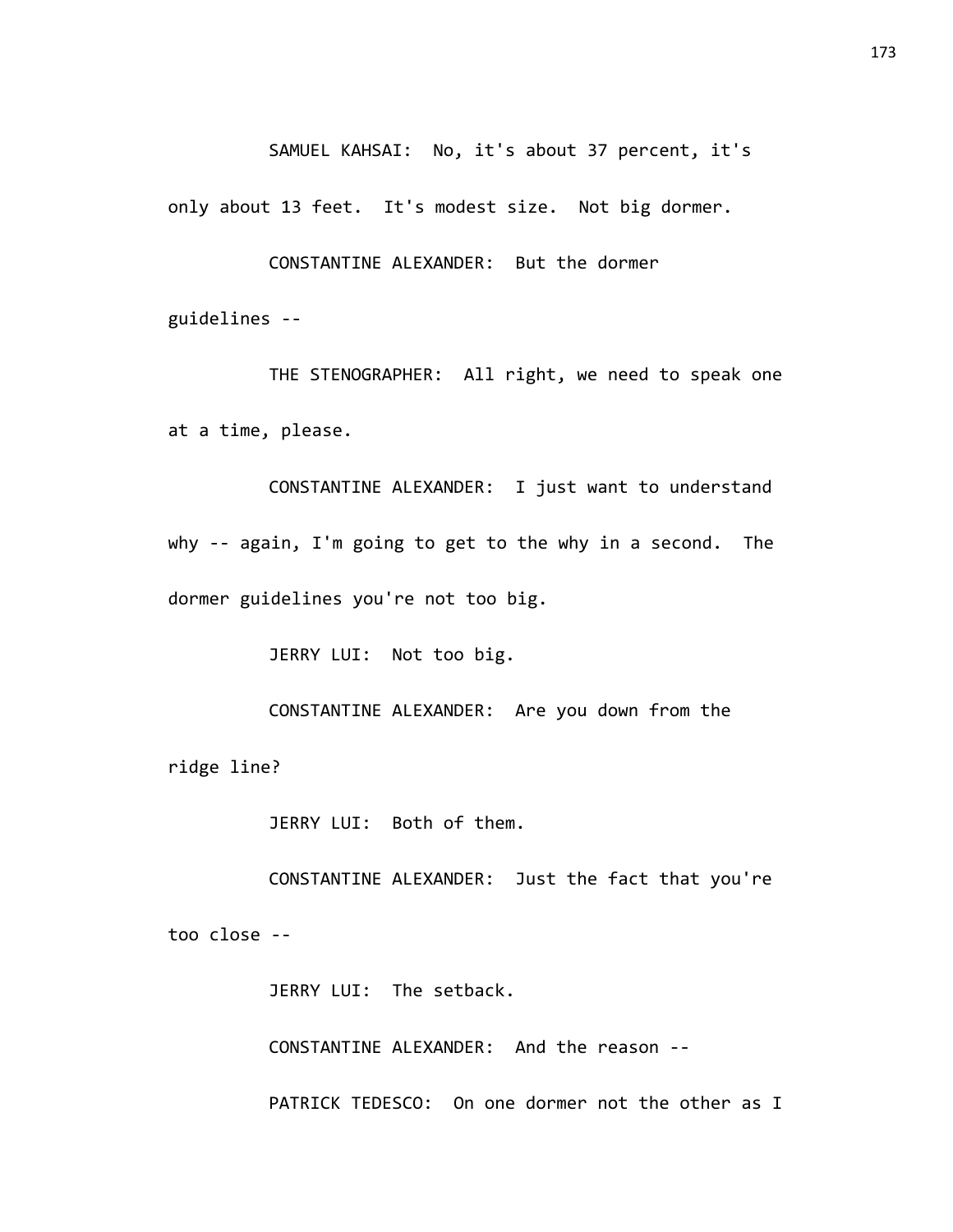understand it?

JERRY LUI: Correct.

PATRICK TEDESCO: For the stairwell?

CONSTANTINE ALEXANDER: And then the reason for your inability to comply with the dormer guidelines is because of the stair issues?

JERRY LUI: Okay.

CONSTANTINE ALEXANDER: I wanted to get that on the record.

WAIMAN CHAN: There's another part besides the roof line, so there's a front entryway existing. We would like to extend it two more feet to -- is this correct?

JERRY LUI: Yeah, to cover the landing.

WAIMAN CHAN: To cover the landing. Also extend the landing two feet.

CONSTANTINE ALEXANDER: That's the relief we often -- people often seek from us and we invariably grant. I mean, understand you don't want to be standing in the rain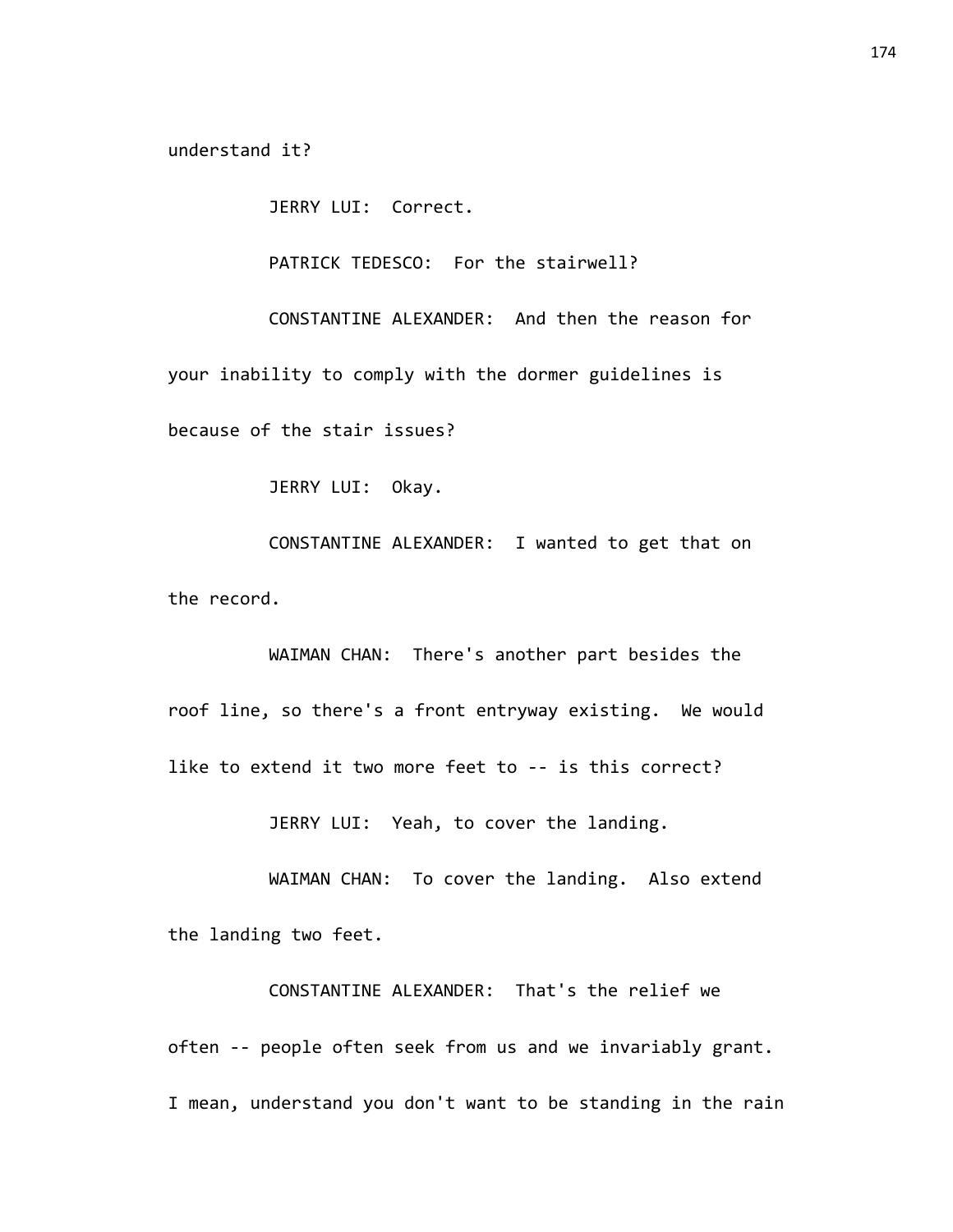or the snow, the elements. You want a little shelter as you want to get into your home.

WAIMAN CHAN: Right.

CONSTANTINE ALEXANDER: So that's, you're covering the dormers, the main entrance, and extending the roof line to cover the remaining section. That's the nature of the relief.

BRENDAN SULLIVAN: Well, one of the dormers, too, one of the requirements is at least 50 percent be glass.

CONSTANTINE ALEXANDER: I know. We'll get to that. It's not 100 percent compliant. Why only -- the dormer guidelines say you're supposed to have two windows in the dormers.

SAMUEL KAHSAI: We have three actually.

JERRY LUI: We have one side for 50 percent but the other side because it's the bathroom, so we can put a window right in front of the bathtub that's why we don't have one window there.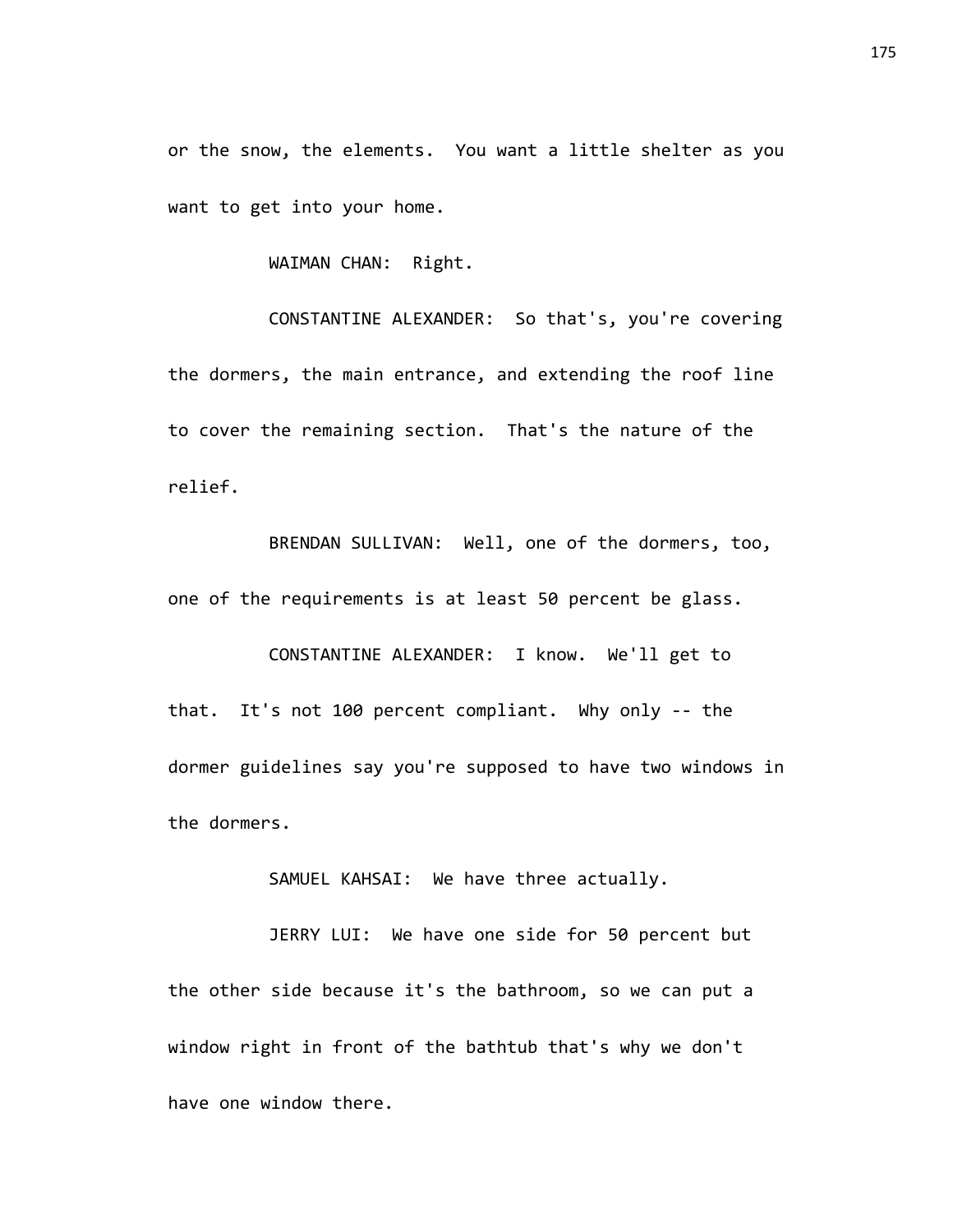## CONSTANTINE ALEXANDER: Okay.

WAIMAN CHAN: Sam, you have your neighbors.

CONSTANTINE ALEXANDER: We have letters which you

have given to us which I'm going to assume are in support which I'll read in a second. And we may have people here, I assume they're here, to speak in this case. We'll hear from them as well.

Is there anything else you want to say at this juncture? Remember you have to meet the requirements for a Variance. As you heard in the previous case, substantial hardship that runs with the land, not just your hardship and which is why you need a Variance.

And that the hardship is owing to soil condition, shape, or topography of the land. And that we grant relief without substantial detriment to the public good.

So the hardship being you need additional living space for anyone in this structure with the additional living space. The house is not that small in terms of

176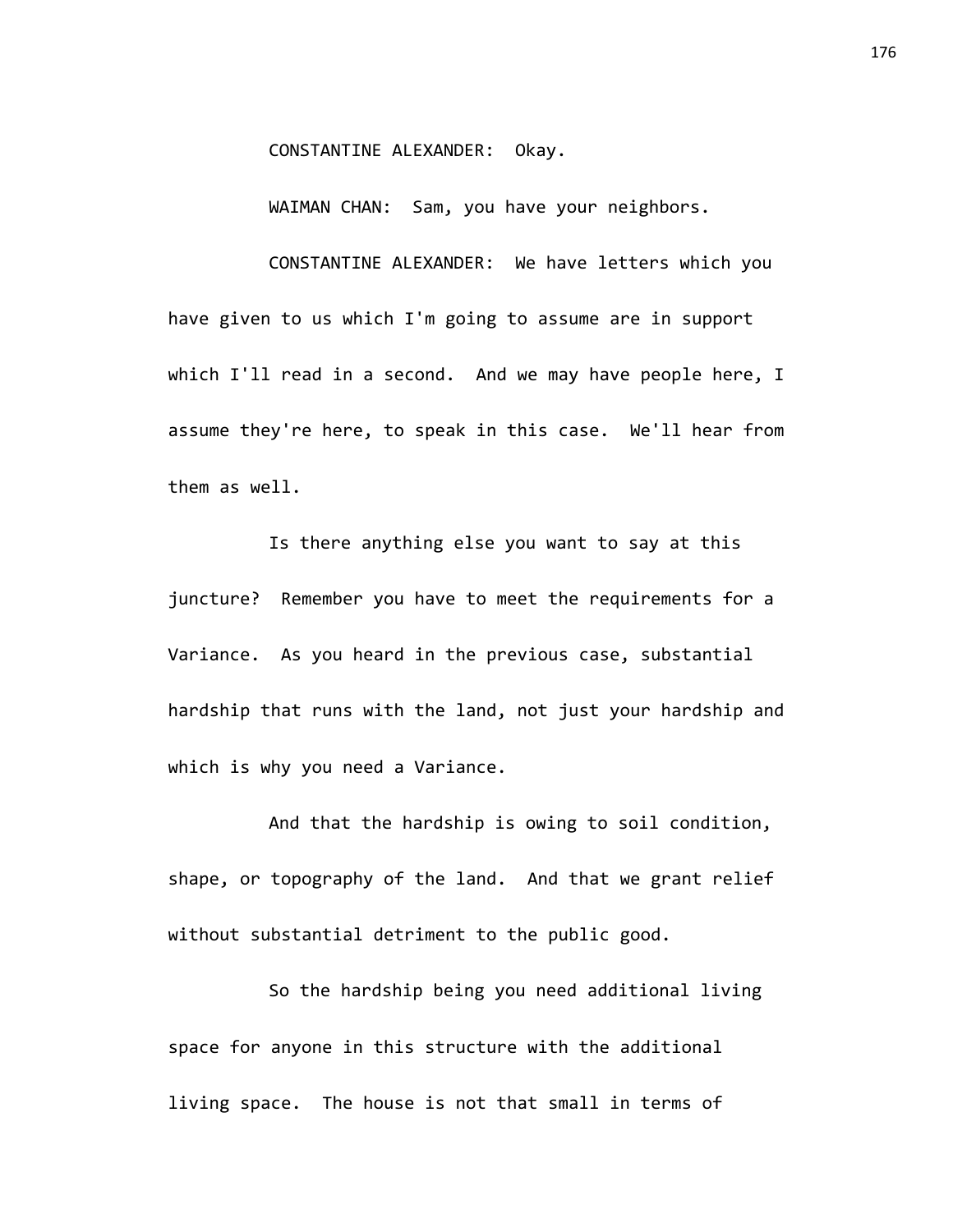square feet. It's 2,334 square feet. We've had houses before us that are almost half that size and there are people who want to expand and we're somewhat sympathetic. You want to add about almost 300 -- you want to increase the size by maybe 15 percent.

WAIMAN CHAN: Existing flat roof and extending to the pitched roof to cover and make it the more aesthetic in terms of the gaining the square footage, and that is a double benefit in a way to make it outside more compatible with your neighborhood.

And, Sam, would you like to show some of the your neighbors and pictures?

SAMUEL KAHSAI: If I may.

WAIMAN CHAN: Yeah.

Because the flat roof is completely awful. I don't know how to design that.

SAMUEL KAHSAI: These are the pictures I took on our neighborhood on Gold Star Road. The houses have dormers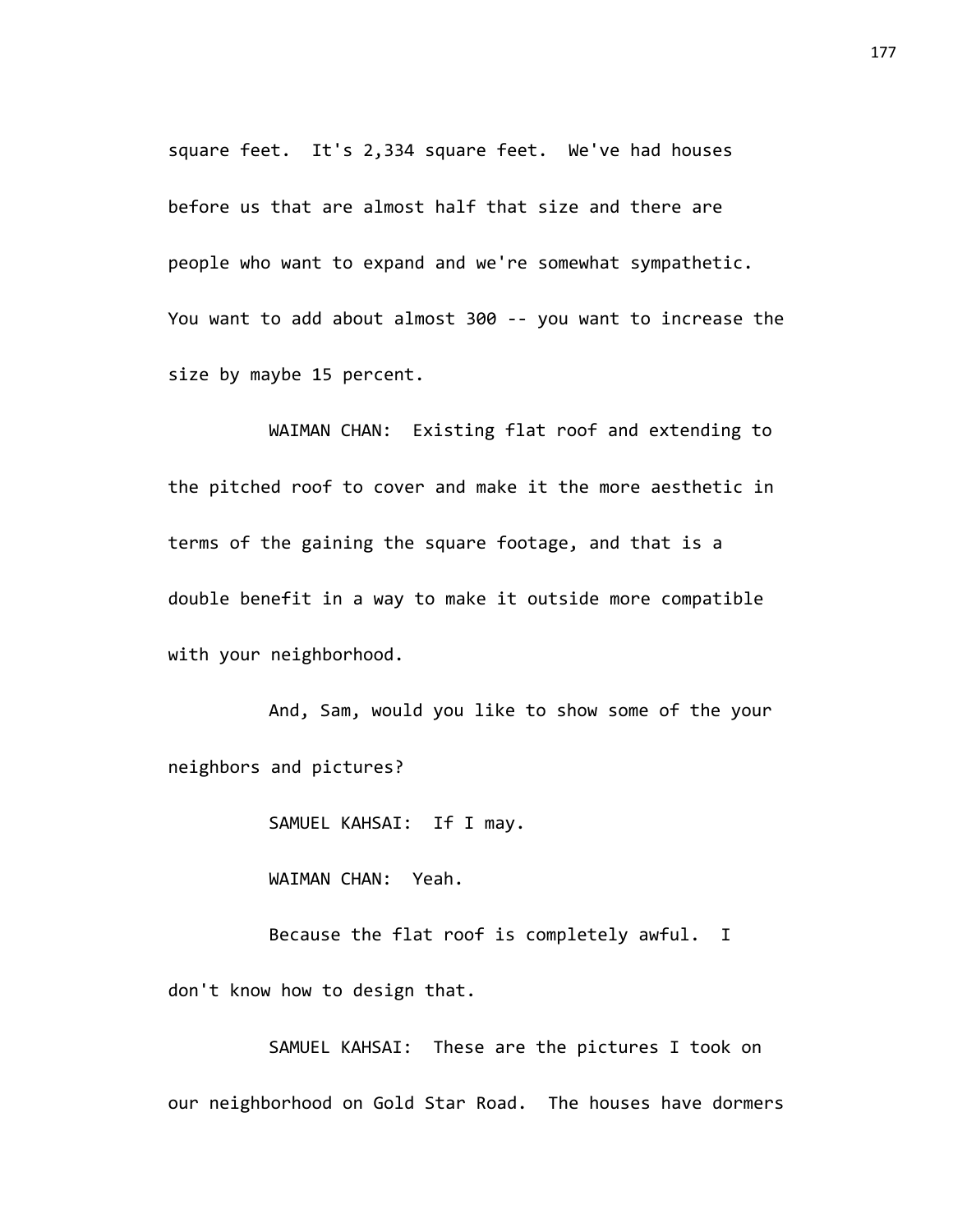on both sides. And in fact almost all of them, they have dormers that start on the ridge line. And our point is not to increase the square footage of the house. There is the -- we plan to extend the roof line for two reasons:

No. 1, to prevent from weather damage which the previous owners before we had them there with problems to solve that one. And trying to be compatible with our neighbors. So the intent is not to get in and we will still use our footprints of the -- of our property.

## CONSTANTINE ALEXANDER: Okay.

JERRY LUI: Because the footprint, the gross floor area gain major is because we extend roof to the back, yet the roof is only the storage area is not really for the living space. So the reason why because the existing flat roof they have a leaking problem and a lot of, heavy snow --

CONSTANTINE ALEXANDER: I'm not sure which way that cuts. I mean, if you're extending the roof line not for additional living space, for storage space, that's not a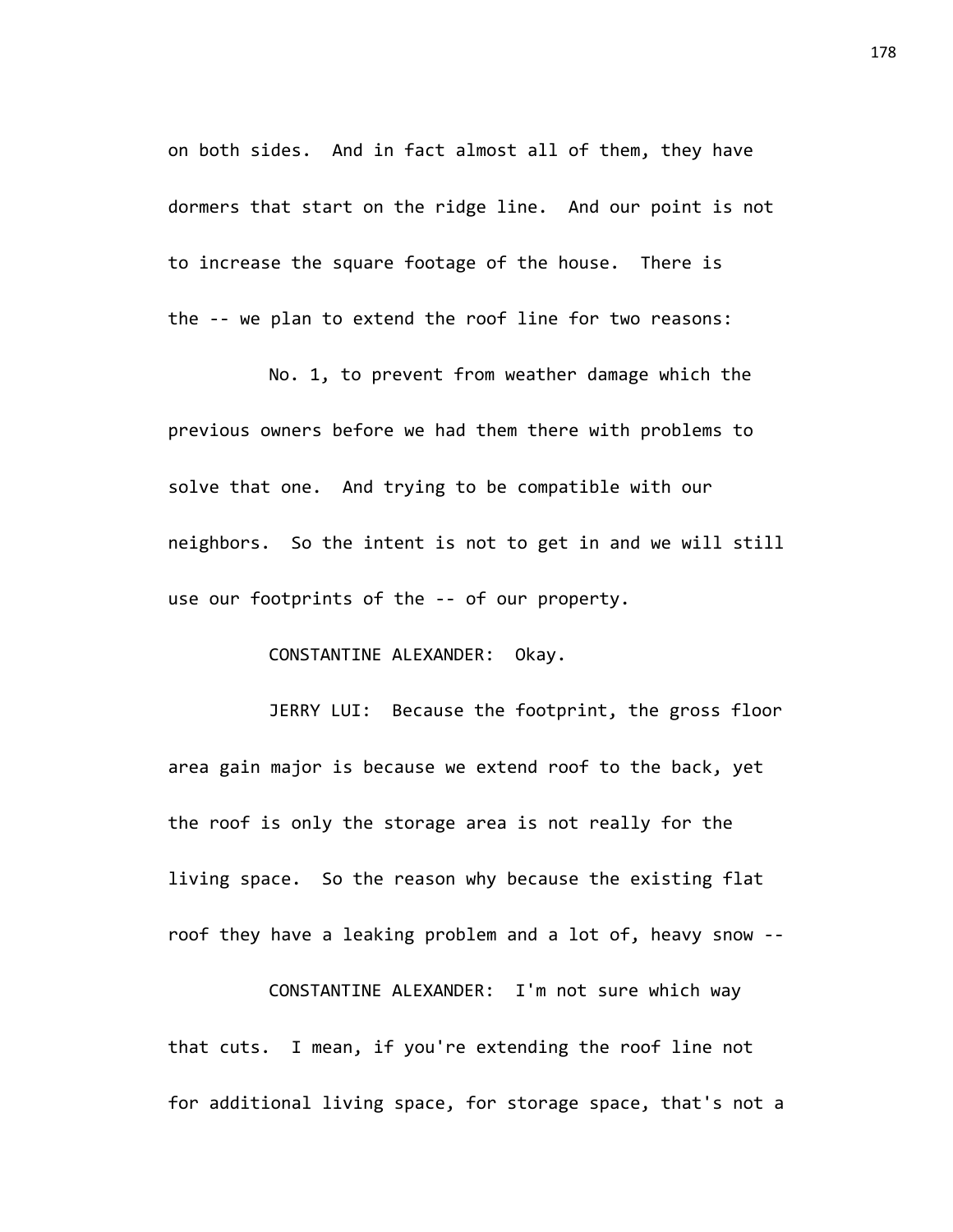compelling case to allow you to extend the roof line.

JERRY LUI: Oh, okay, I see.

SAMUEL KAHSAI: But we, I mean, if I further

explain the process. What we have tried to complete is if we see the plans, our bedrooms are really small and we, we're not trying to find more space. Had that been the case we have designed -- the attic --

THE STENOGRAPHER: I'm sorry, can you speak a little slower?

SAMUEL KAHSAI: No, we not trying to find more space. What we're trying to do is we, in the design process we talked about, although I said just, you know, putting the master bedroom on the third floor. We said the kids and us are going to stay on the same floor with small bedrooms. We don't care about the space. And our really concern was the steep narrow stair and the extent of the house.

CONSTANTINE ALEXANDER: I could see all the arguments about the stair and the need for not -- your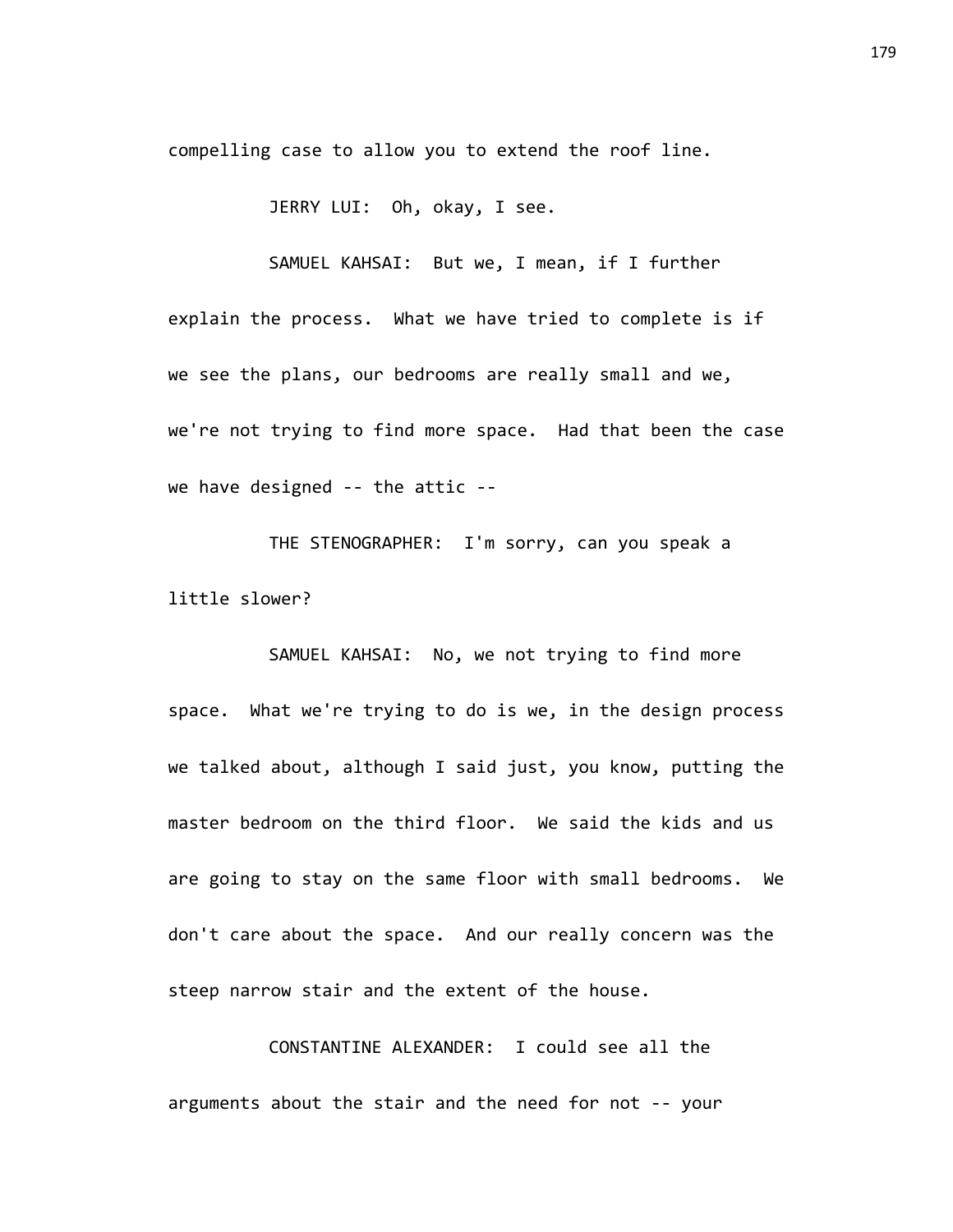dormer's got to deal with that. And we've often granted relief from the dormer guidelines for those types of situations. It's the rest of what goes on is a little troublesome to me. I mean, the other additional space. How much of this, of the additional FAR is a attributable to the landing over the front door? Not much I wouldn't think?

JERRY LUI: You mean the landing area?

CONSTANTINE ALEXANDER: If you weren't doing that theoretically, what would your FAR be?

JERRY LUI: Straight. How many square foot on the front entrance?

JANET GREEN: Yeah, how many square feet is there just in that front part where you have the landing? Because that adds some of your FAR.

SAMUEL KAHSAI: The front.

JERRY LUI: Only two foot for the FAR over there. BRENDAN SULLIVAN: Two square feet.

JERRY LUI: Two square feet, yes.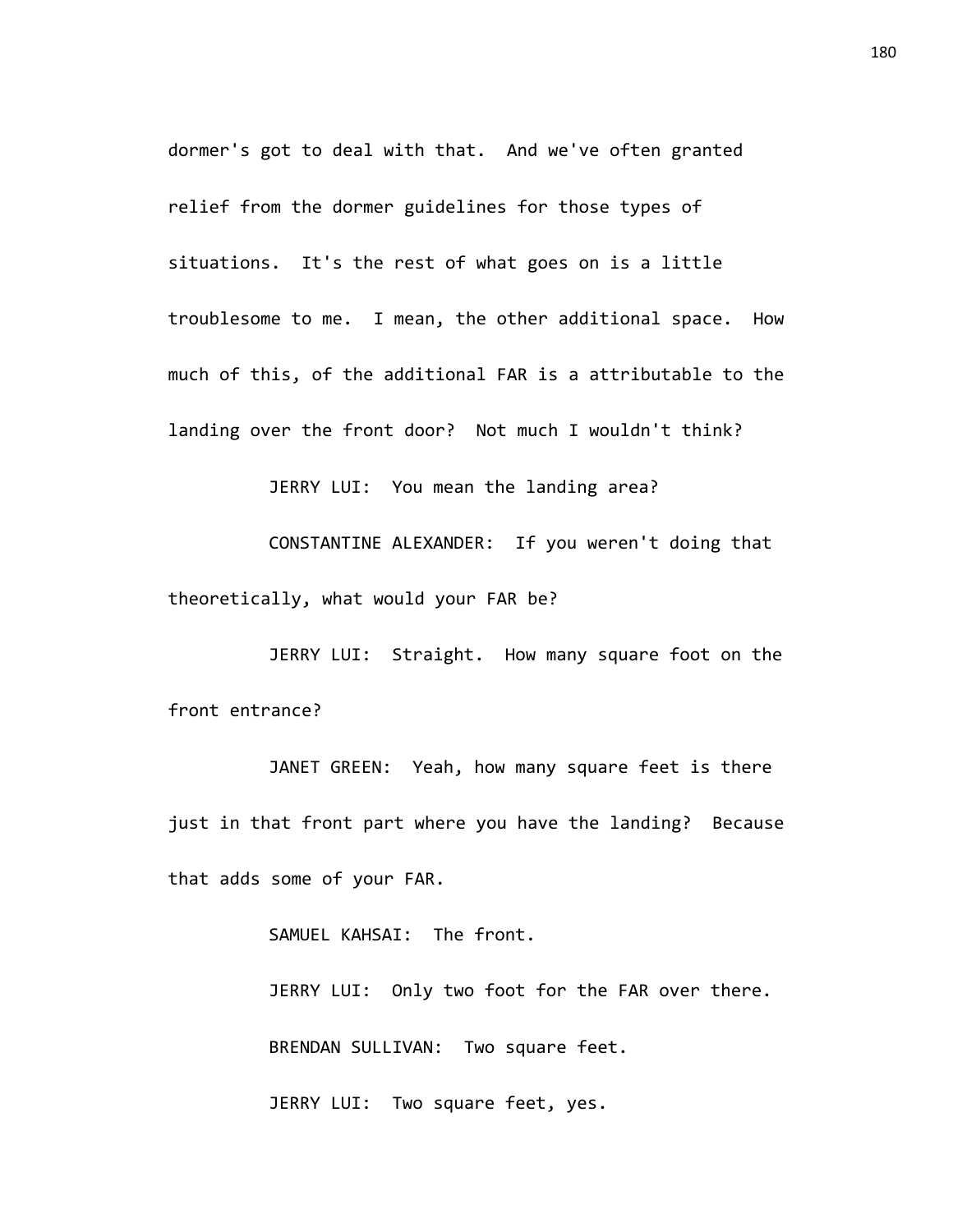CONSTANTINE ALEXANDER: Okay, so not that much.

JERRY LUI: Yeah, not that much. But the thing is on the third floor, everything is happening on the third floor because we pitched the roof a little bit higher, that's why the area also get a little bit more because of the combination of the five foot (inaudible). Because we raised the ridge a little bit higher, the ridge a little bit higher (inaudible).

WAIMAN CHAN: The steeper pitch.

JERRY LUI: That's why the area we get more. WAIMAN CHAN: The calculation.

PATRICK TEDESCO: How many square feet attributed to the overhang? How many square feet attributed to back, the attic extension. The flat roof.

SAMUEL KAHSAI: It's nine feet. The roof itself is only nine feet. The flat one is only nine feet. It's not really space.

PATRICK TEDESCO: By the width of the house. I'm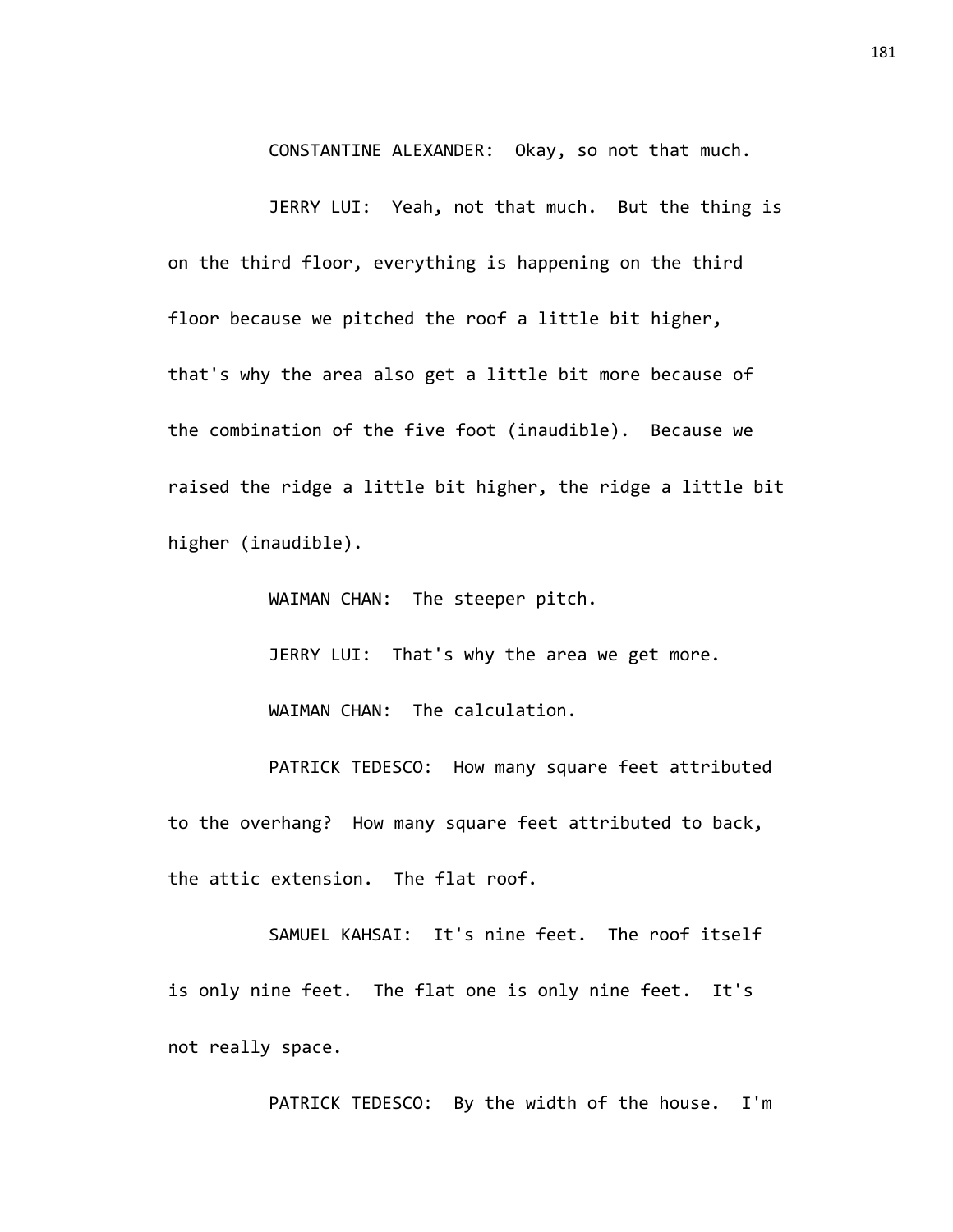just trying to get a square footage.

JANET GREEN: It's a peaked roof.

SAMUEL KAHSAI: Yeah.

JANET GREEN: Not this amount. Not all the way over to here, but just this amount. How many square feet is that?

JERRY LUI: I can't --

CONSTANTINE ALEXANDER: Approximately.

SAMUEL KAHSAI: That's nine feet by....

JERRY LUI: 12.

SAMUEL KAHSAI: Nine times twelve.

CONSTANTINE ALEXANDER: I'm sorry?

SAMUEL KAHSAI: Nine times twelve.

CONSTANTINE ALEXANDER: 108.

JERRY LUI: About 10 by 12.

PATRICK TEDESCO: And the -- your intent is that the attic space will be for your in-laws? Your parents?

SAMUEL KAHSAI: That's correct.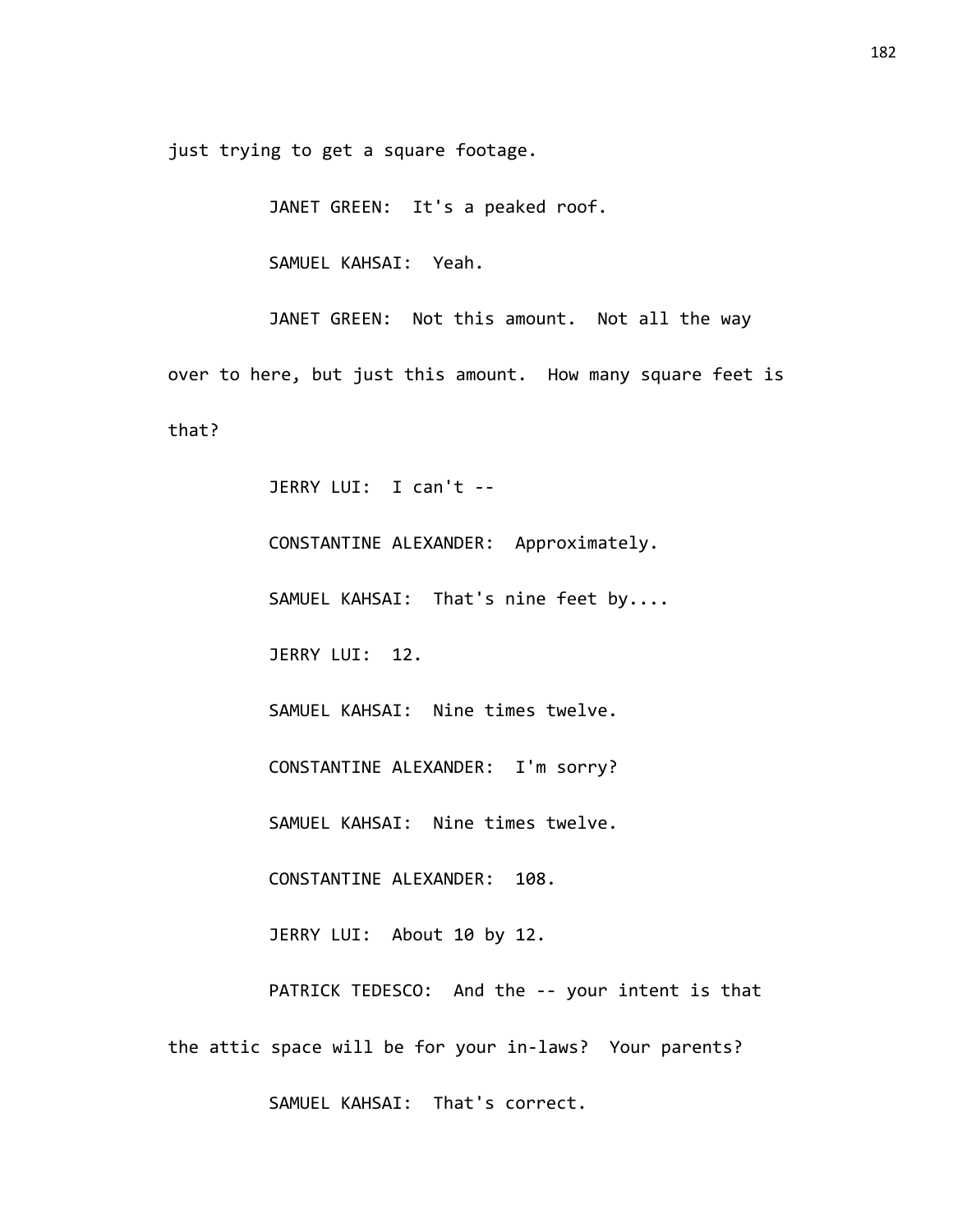ANDREA HICKEY: Is that space used for living area now?

SAMUEL KAHSAI: It was two bedrooms, yeah.

JERRY LUI: Plus very low headroom.

SAMUEL KAHSAI: Two bedrooms in the attic. So we turn into one bedroom, one bath and extension of the --

CONSTANTINE ALEXANDER: So by my calculation about one third of the additional FAR is being created, is attributable ible to either covering the front step or the extension of the roof.

SAMUEL KAHSAI: Yes.

CONSTANTINE ALEXANDER: Additional living space is about 200 of the 300 feet that you're proposing to add to the structure. Am I right? Am I in the ballpark?

JERRY LUI: Yeah. Yeah.

PATRICK TEDESCO: But that 200, embedded in that 200 is the stair?

CONSTANTINE ALEXANDER: That's true. Correct.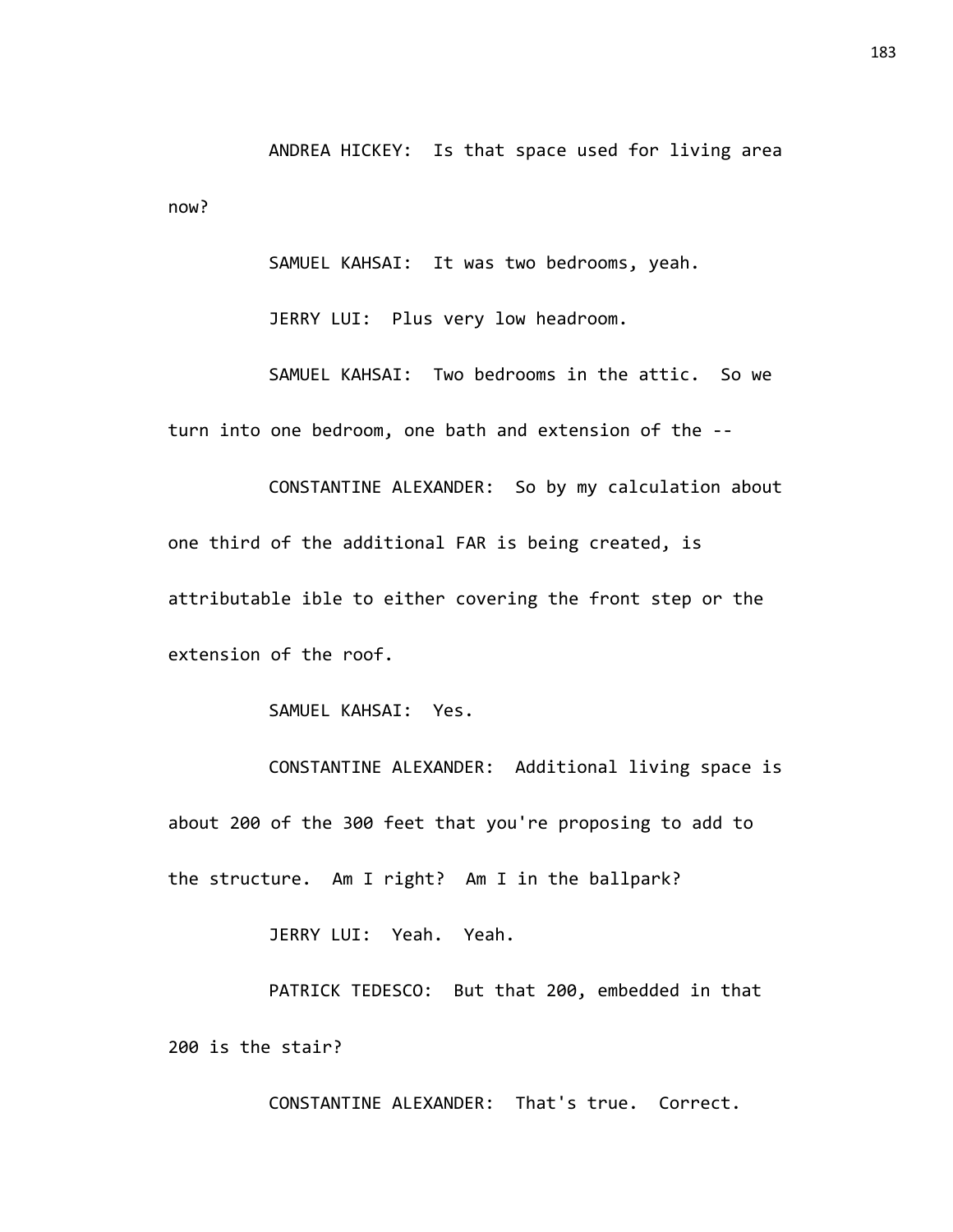Thank you, you're right.

WAIMAN CHAN: Yes. Actually, we change also the dormer on the other side from the -- it was flush, normally it was designed flush with the wall. Now it's further set back and we lost about a foot and a half further inside.

CONSTANTINE ALEXANDER: Members of the Board have any questions at this point?

(No Response.)

CONSTANTINE ALEXANDER: I'll open it up to public testimony.

BRENDAN SULLIVAN: Yeah, I'm all set.

CONSTANTINE ALEXANDER: Okay.

The Chair will open this matter up to public

testimony. Is there anyone here wishing to be heard on this matter?

Sir, please give your name and address to the stenographer.

BILL HUBNER: Bill Hubner, 55 Gold Star Road. And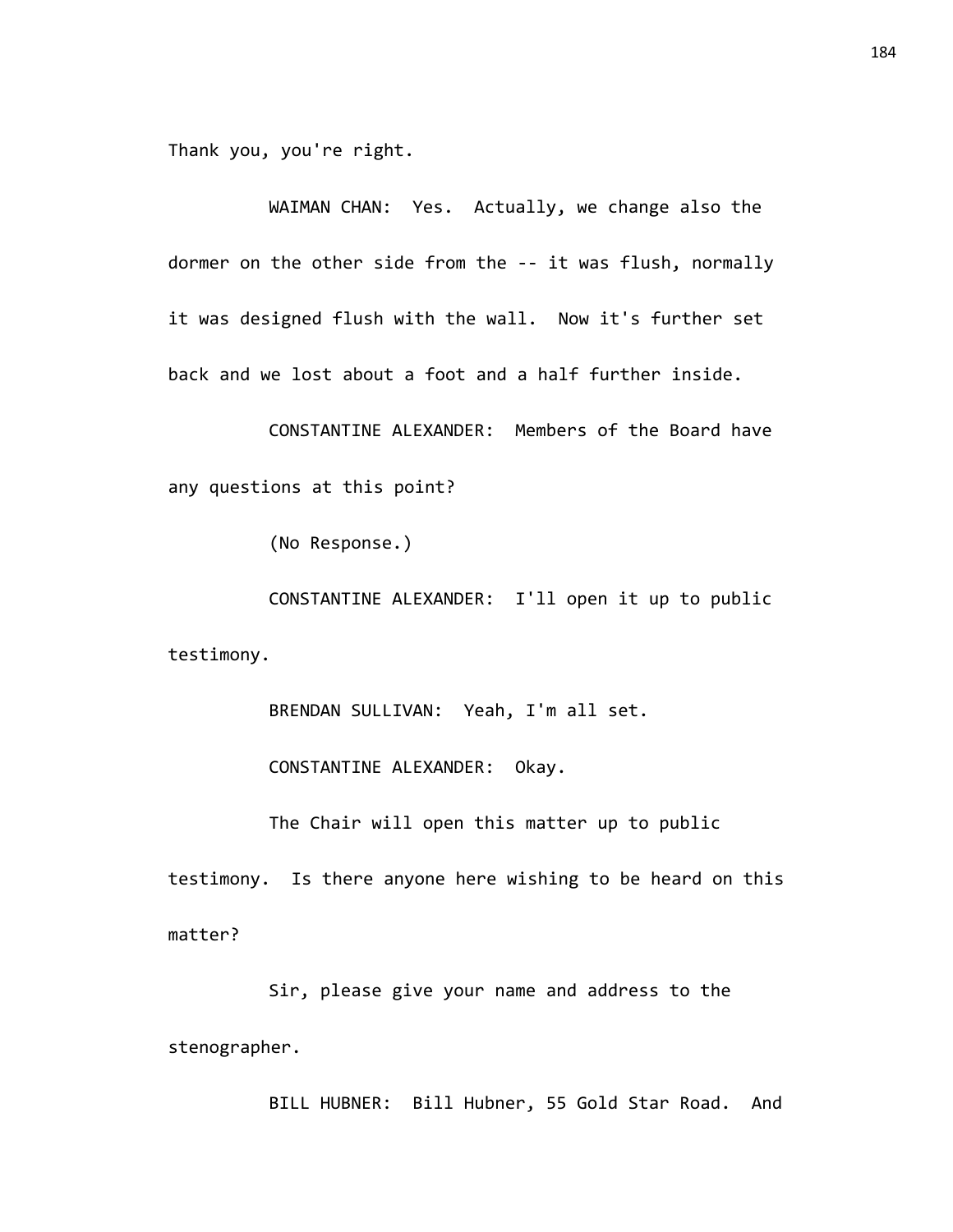I just want to say I've been living next-door to this house for the past 30 years. I did see the previous owner on many occasions have to get out on that roof and have to shovel it off. It is an odd condition to have a flat roof adjacent to the gable. And so I can't speak to the hardship case much, but I certainly can say as far as affecting the character of the neighborhood, there is nothing in the plan that Sam and Helen are proposing that would, that would influence it at all in the bad way of the neighborhood. I've been a neighbor for 30 years, the house is certainly modest size at best is the description, and the majority of the houses in our neighborhood. So they are larger. A majority of them do have dormers. Larger, at least 15 feet. And the vast majority of them with ridges up at the ridge line. So they've done I think a lot -- I've seen the plans obviously. They've done a lot in their plan to try to mitigate the effect to try to make the home more functional and usable for a family of four with extended family coming to visit,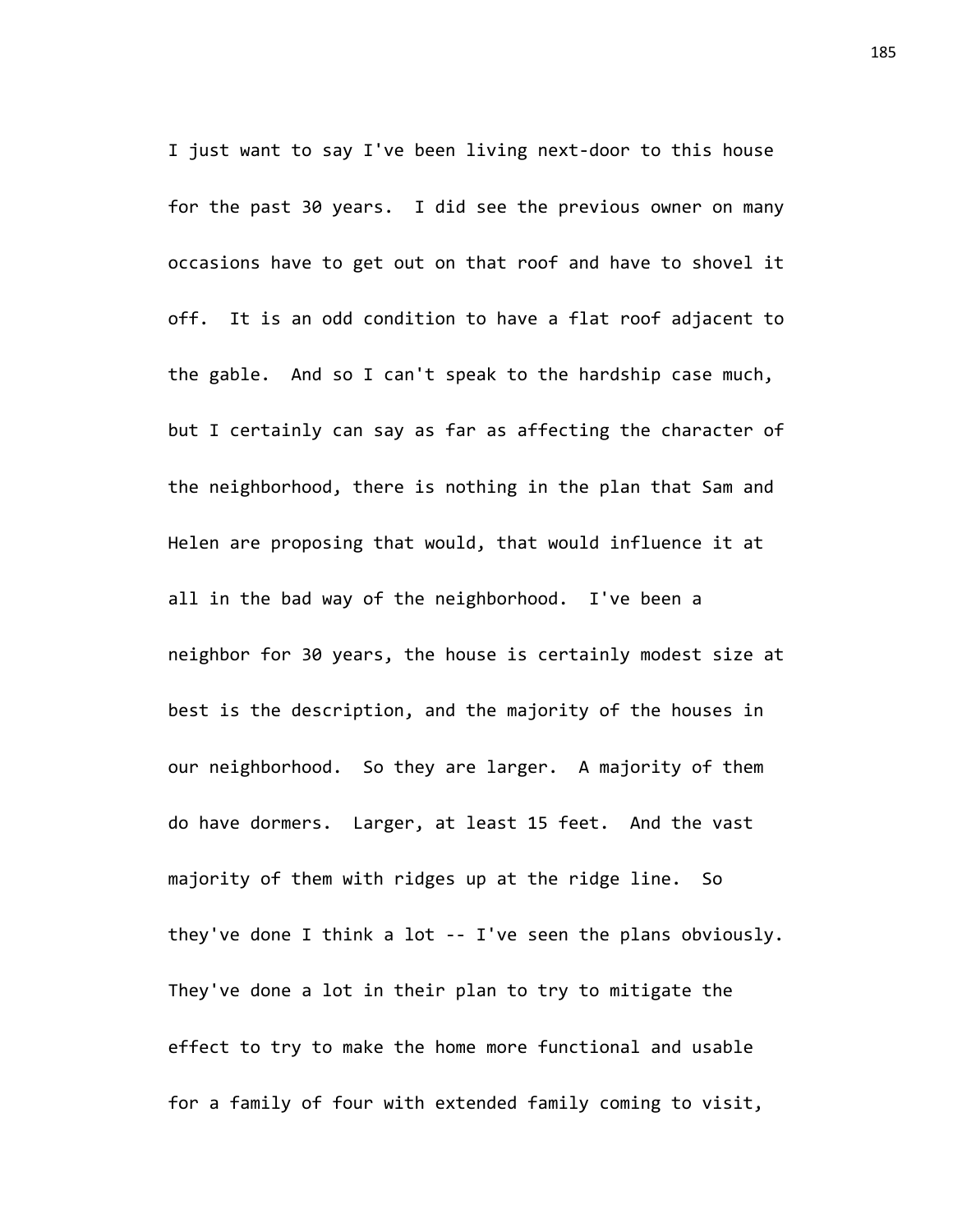whatever. So just, you have a letter from me.

CONSTANTINE ALEXANDER: Yes, I do. I saw it. And thank you for taking the time to come down and staying at this late hour.

BILL HUBNER: Thank you. That's a hardship right there.

CONSTANTINE ALEXANDER: Is there anyone else wishes to be heard?

(No Response.)

CONSTANTINE ALEXANDER: Apparently not. We are in receipt of three letters. One letter is Mr. Hubner so we don't need to read that.

We have a letter from Nelson P. Oliveira

O-L-I-V-E-I-R-A, who resides at Three Gold Star Road Court.

That's right next-door.

SAMUEL KAHSAI: My neighbor.

CONSTANTINE ALEXANDER: (Reading) I am writing in full sort of Samuel Kahsai's planned hearing in the upcoming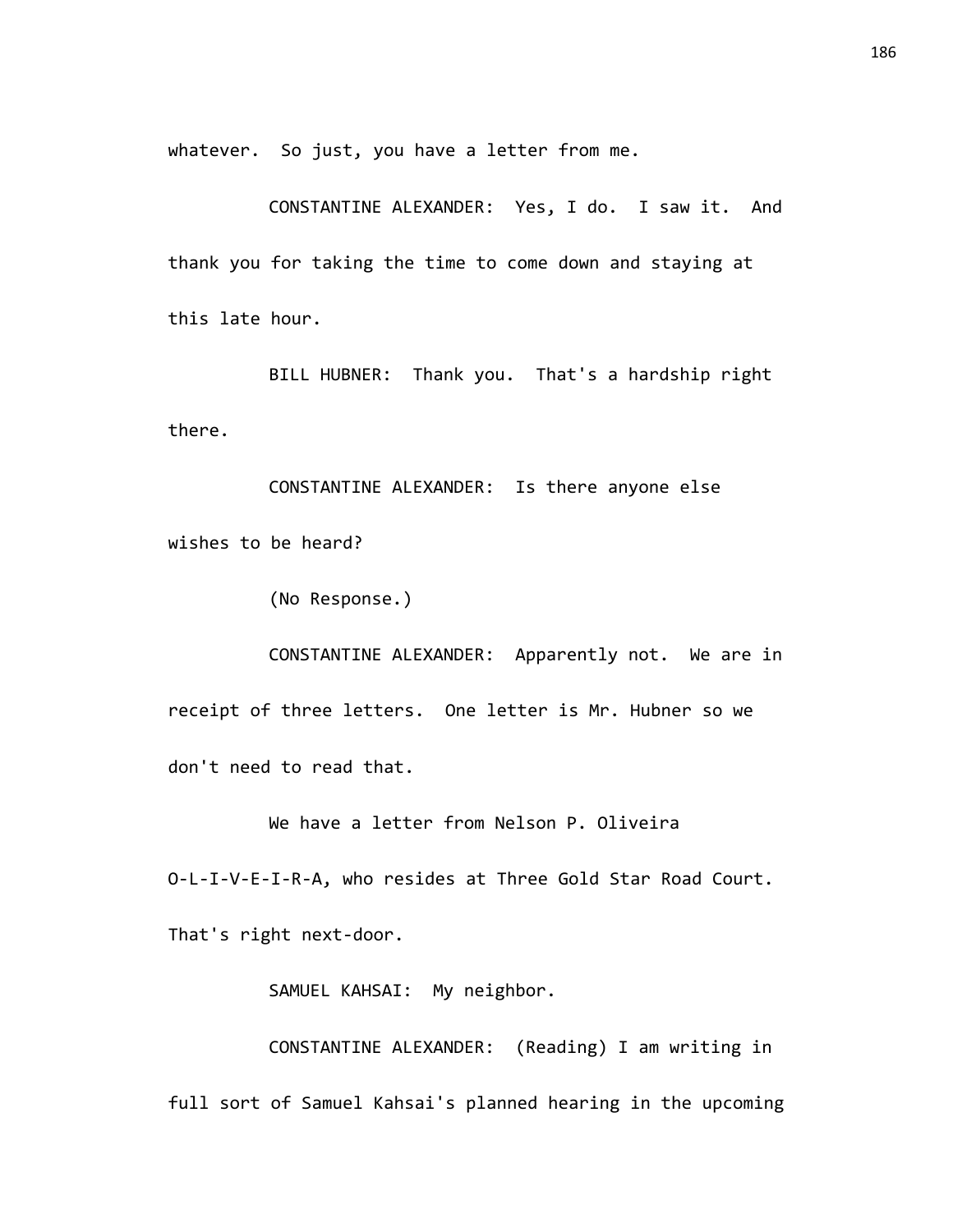Board meeting for approval of the submitted proposal located at One Gold Star Road Court. I do not have any objections against the construction of dormers, roof extension, and covered entrance.

And the other letter is from Ann A-N-N, no E, T. McCarthy who resides at 61 Gold Star Road. (Reading) Please accept my letter of support on the proposed construction of dormers, covered entrance, and roof extension on the property located and One Gold Star Road that Samuel Kahsai has submitted for your approval. And that's it.

Any final comments you want to make at this point before we close testimony and we consider this case? Speak now or forever hold your peace as they say.

Okay, I'm going to close public testimony. Discussion from members of the Board?

Though the relief being sought is dramatic from our perspective, from a zoning perspective, I think there are compelling considerations here that would allow me to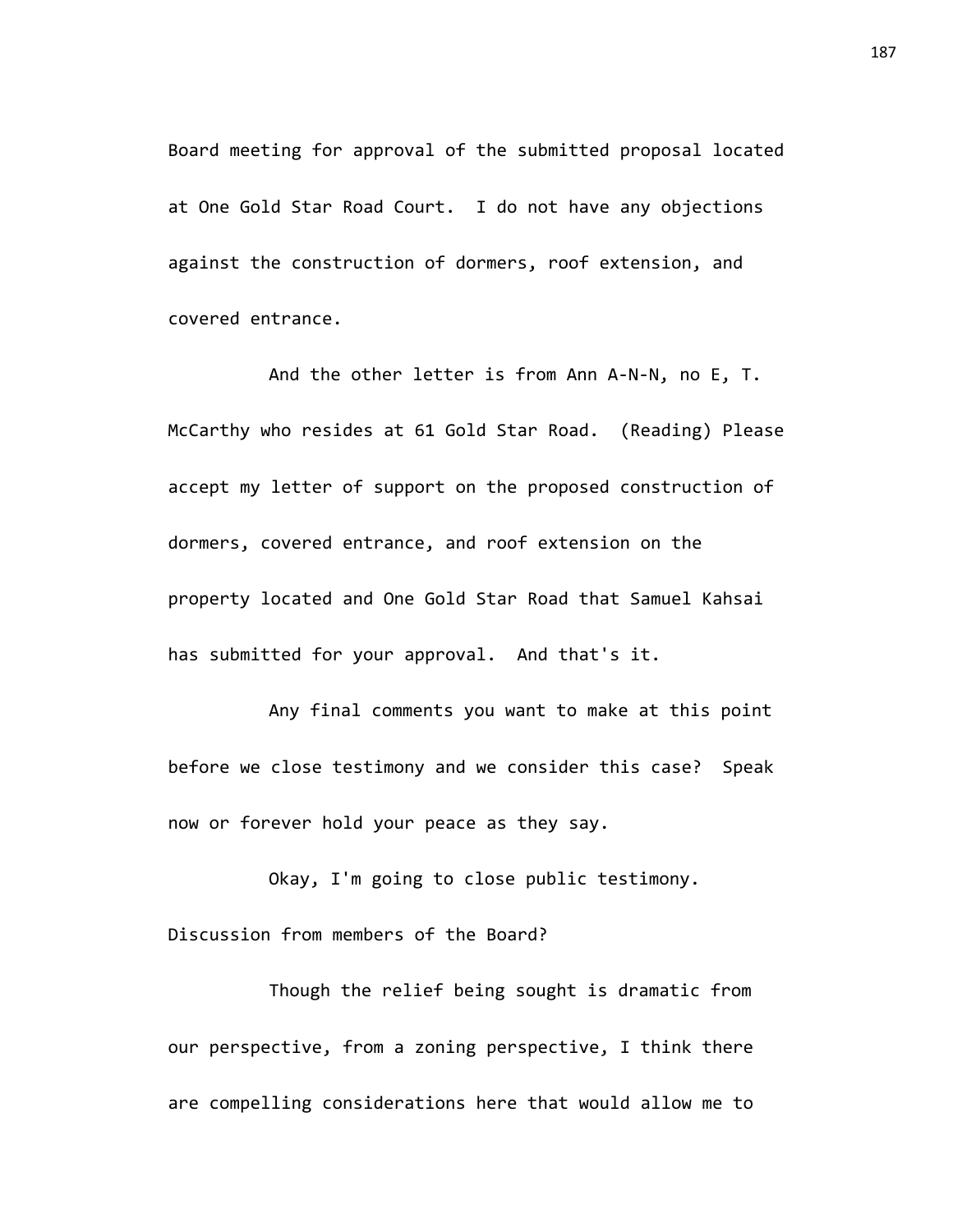vote in favor of granting the relief, so I'm in favor.

JANET GREEN: I'm in favor.

ANDREA HICKEY: Yeah, I think when you look at the stairs and the overhang and the dormers all together, it, it's acceptable.

CONSTANTINE ALEXANDER: Anyone else want to speak or I'll make a motion. We'll see how the vote goes. I think we're ready for a vote.

The Chair moves that we make the following findings with regard to the Variances being sought:

That a literal enforcement of the provisions of the Ordinance would involve a substantial hardship. Such hardship being this is an older home that's oddly configured and in need of some modification, particularly with regard to stairs and the front entranceway.

That the hardship is owing to the fact that there's a -- this is a non-conforming structure and the shape of the lot is such that requires relief.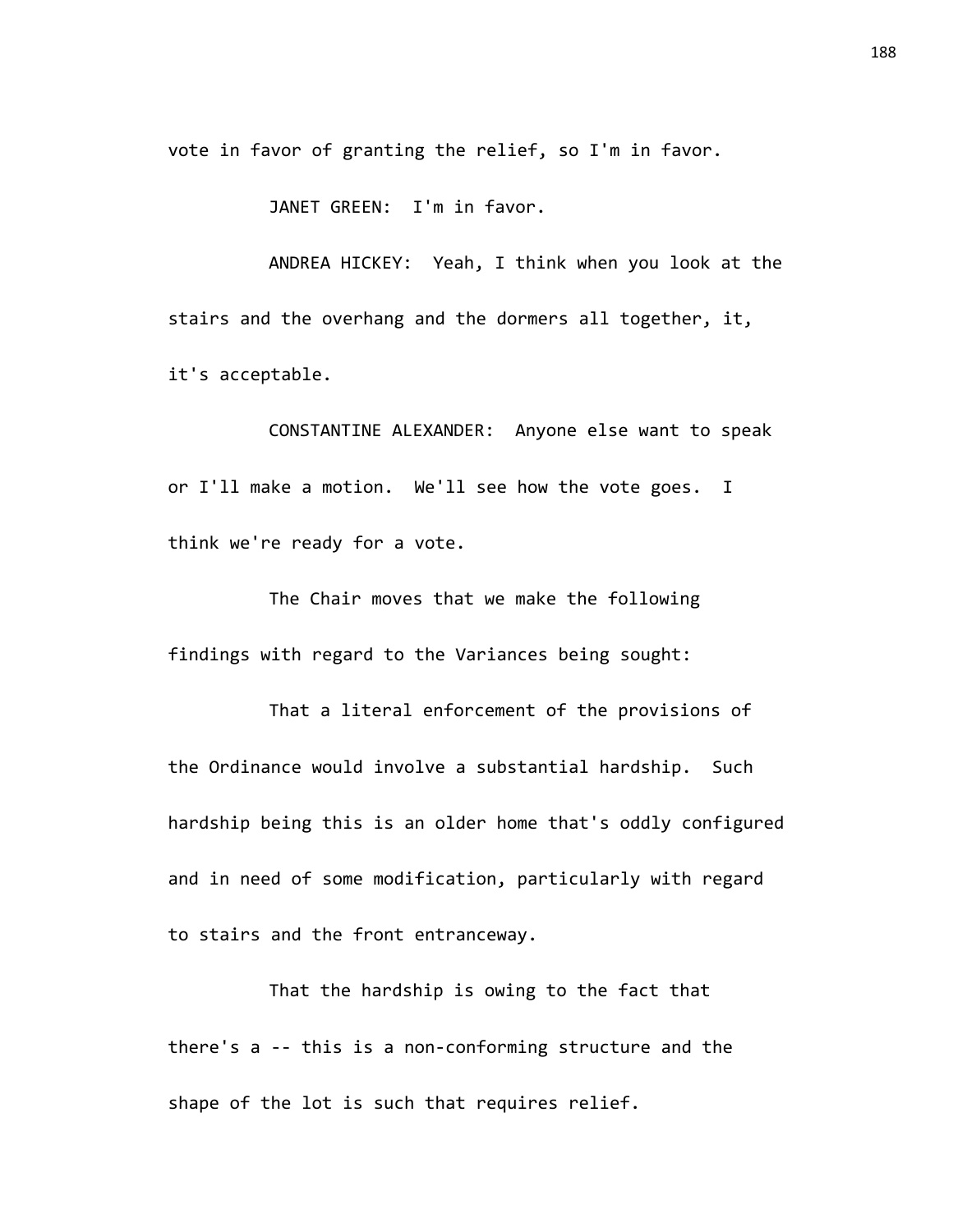And that the relief may be granted without

substantial detriment to the public good or nullifying or derogating from the intent and purpose of the Ordinance.

In this regard the Chair would note that the proposed project has the support of the neighborhood.

That it will improve the housing stock of the city.

And that it will -- well, just that.

So on the basis of all of these findings, the Chair moves that we grant the Variances requested on the condition that the work proceed in accordance with plans submitted by the petitioner and which have been initialled by the Chair. They have been prepared by Jesse Design Build.

Let me make a -- before we take a vote. These have to be the final plans. If you in going forward you decide you want to modify them, you're going to have to come back before us. So you understand this is it? Okay?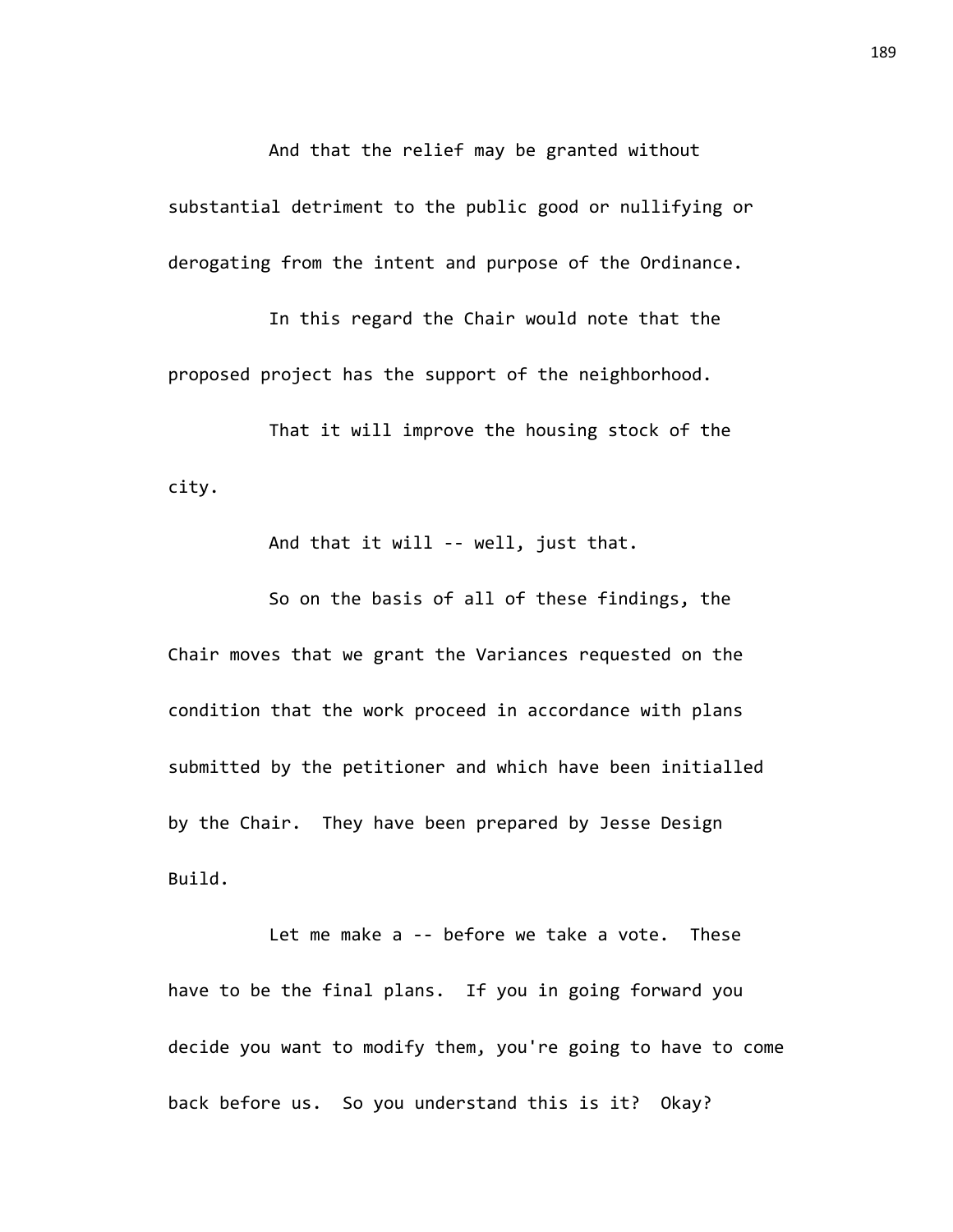SAMUEL KAHSAI: Yeah.

CONSTANTINE ALEXANDER: All those in favor of

granting the Variance -- well, I don't think I made the condition. We grant the Variance on the condition that the work proceed in accordance with these plans.

All those in favor please say "Aye."

(Aye.)

CONSTANTINE ALEXANDER: Five in favor. Relief

granted. Good luck.

(Alexander, Sullivan, Green, Hickey, Tedesco.) (Whereupon, at 10:05 p.m., the

Zoning Board of Appeals Adjourned.)

\* \* \* \* \*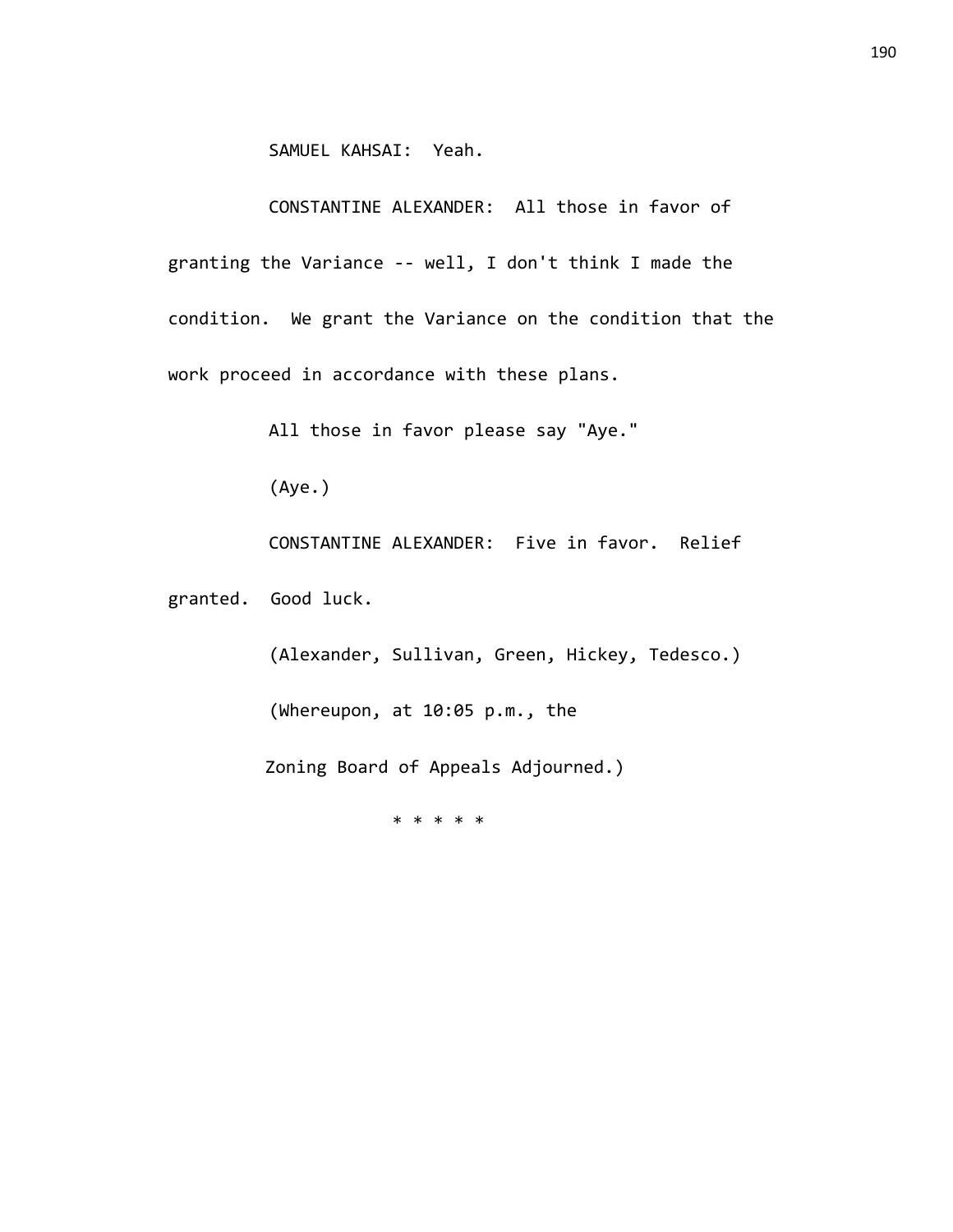#### **ERRATA SHEET AND SIGNATURE INSTRUCTIONS**

The original transcript and Errata Sheet has been delivered to Inspectional Services Department.

#### **INSTRUCTIONS**

After reading this volume of the Zoning Board of Appeals transcript, note any change or correction and the reason therefor on this sheet. Sign and date this Errata Sheet.

| PAGE | <b>LINE</b> |                                                              |  |
|------|-------------|--------------------------------------------------------------|--|
|      |             | <b>CHANGE:</b>                                               |  |
|      |             | REASON: ___________________                                  |  |
|      |             | <b>CHANGE:</b>                                               |  |
|      |             | <b>REASON:</b>                                               |  |
|      |             | <b>CHANGE:</b><br>____________________                       |  |
|      |             | <b>REASON:</b>                                               |  |
|      |             | <b>CHANGE:</b>                                               |  |
|      |             | <b>REASON:</b>                                               |  |
|      |             | <b>CHANGE:</b>                                               |  |
|      |             | <b>REASON:</b><br><u> 1989 - Johann Barbara, martin basa</u> |  |
|      |             | <b>CHANGE:</b>                                               |  |
|      |             | <b>REASON:</b>                                               |  |

I have read the foregoing transcript of the Zoning Board of Appeals, and except for any corrections or changes noted above, I hereby subscribe to the transcript as an accurate record of the statement(s) made by me.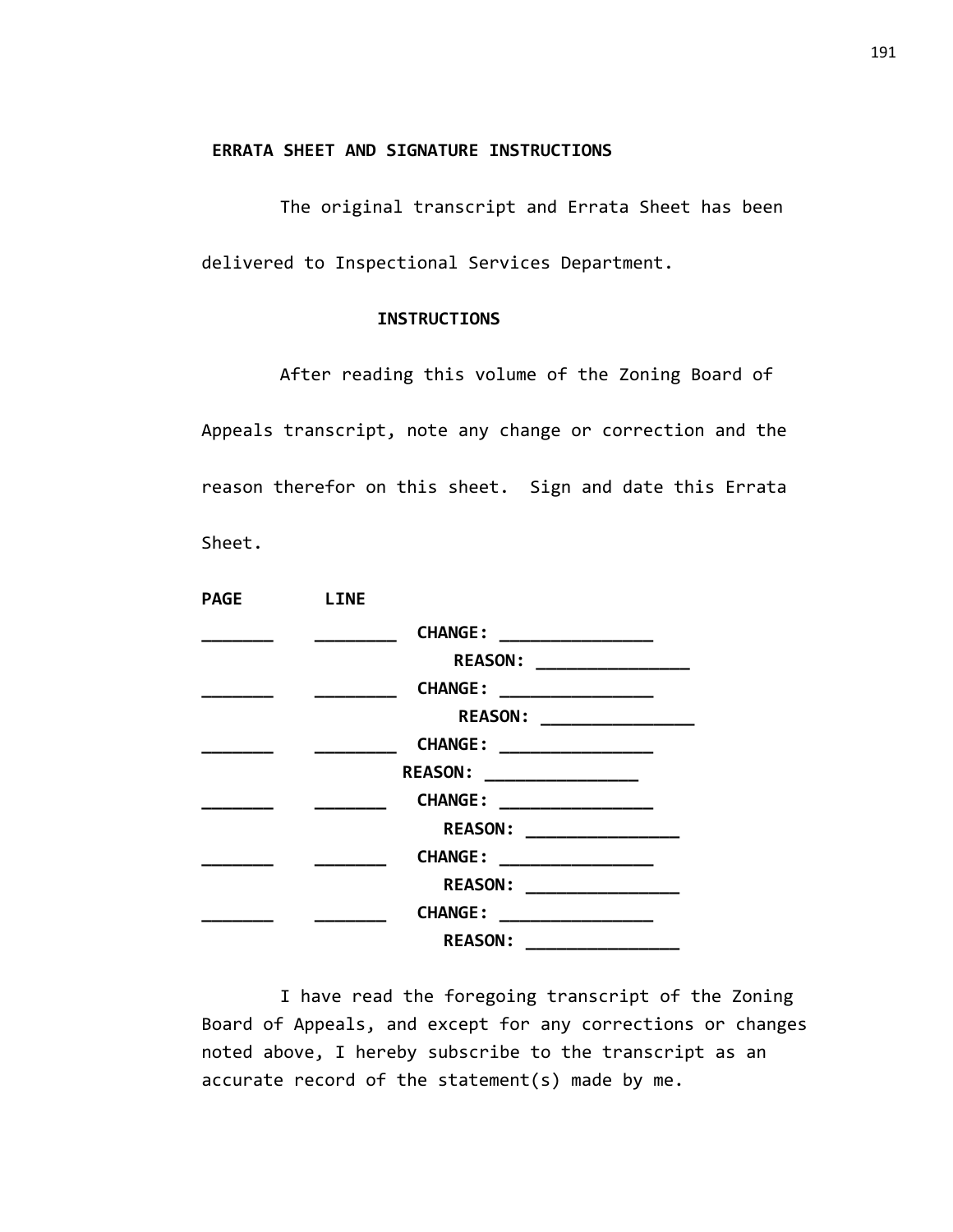#### **C E R T I F I C A T E**

**COMMONWEALTH OF MASSACHUSETTS BRISTOL, SS.**

I, Catherine Lawson Zelinski, a Certified Shorthand Reporter, the undersigned Notary Public, certify:

That the hearing herein before set forth is a true and accurate record of the proceedings.

**IN WITNESS WHEREOF**, I have hereunto set my hand this 27th day of September, 2017.

Catherine L. Zelinski Notary Public Certified Shorthand Reporter License No. 147703

My Commission Expires: April 29, 2022

\_\_\_\_\_\_\_\_\_\_\_\_\_\_\_\_\_\_\_\_\_\_

**THE FOREGOING CERTIFICATION OF THIS TRANSCRIPT DOES NOT APPLY TO ANY REPRODUCTION OF THE SAME IN ANY RESPECT UNLESS UNDER THE DIRECT CONTROL AND/OR DIRECTION OF THE CERTIFYING**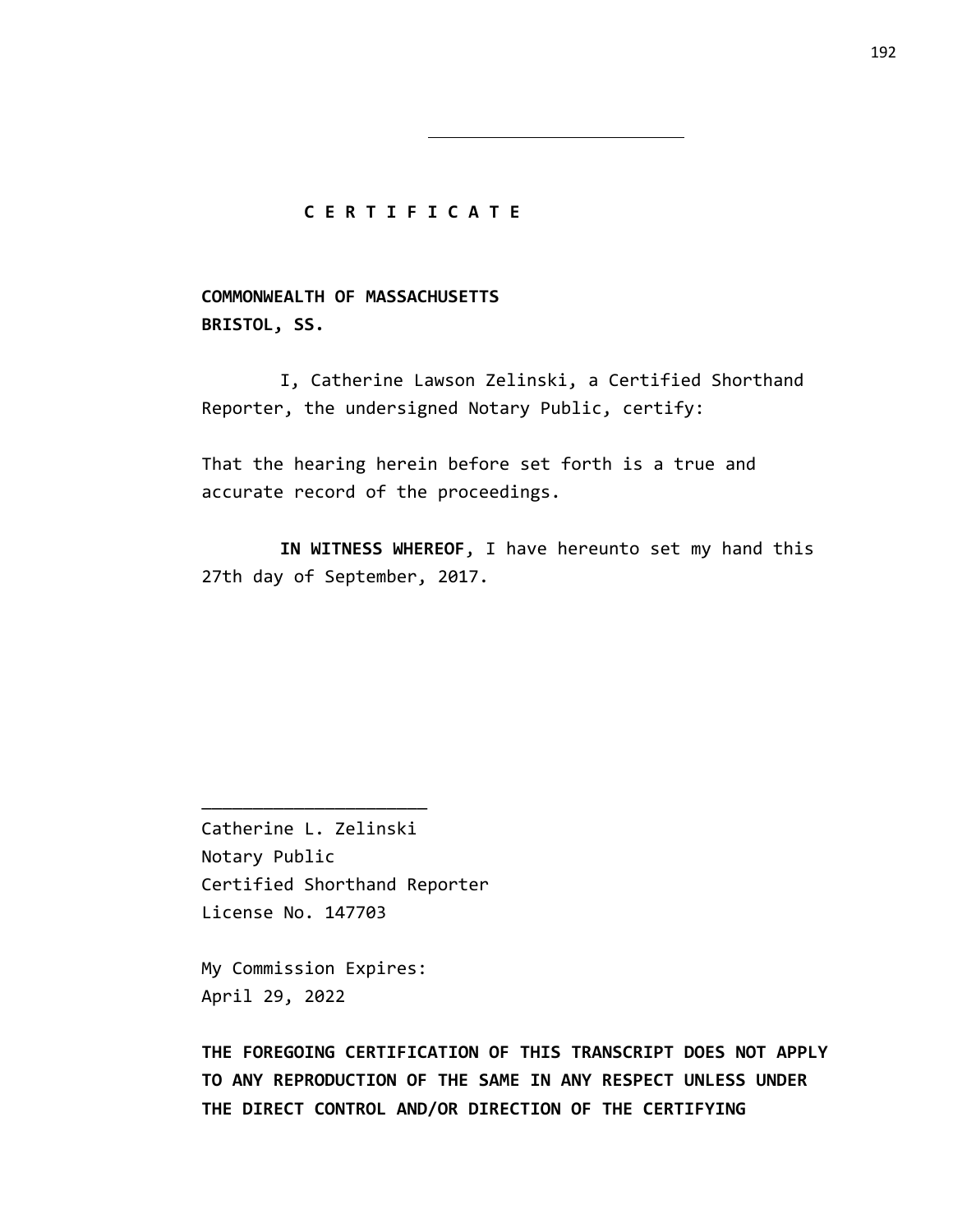#### **REPORTER.**

#### **#**

**#BZA -010111 -2016**

[1] - 2:3

#### **0**

**0.15** [1] - 199:11 **0.5** [1] - 197:10 [1] - 2:5 [1] - 5:5 [1] - 95:6 [1] - 149:6 [1] - 162:6 [1] - 171:6 [1] - 180:6 [1] - 176:6 **014122 -2017** [1] - 36:6 [1] - 195:6 [1] - 1:7 **03A** [1] - 6:1 **07/27/17** [1] - 2:6

#### **1**

**1** [6] - 2:15, 40:6, 63:11, 115:15, 195:6, 206:13 **1,000** [1] - 91:4 **1.07** [1] - 197:8 **1.22** [1] - 197:13 **10** [2] - 124:4, 212:1 **100** [5] - 37:12, 99:2, 131:3, 139:2, 203:10 **100 -year -old**  $[1] - 130:3$ **108** [1] - 211:18 **10:05** [1] - 221:4 **1100** [1] - 43:18 **11th** [1] - 27:1 **12** [6] - 12:12, 19:6, 27:5, 128:7, 211:14, 212:1 **12,000** [1] - 43:11 **120** [1] - 95:14 **125** [1] - 68:2 **12th** [14] - 171:13, 171:16, 172:1, 173:16, 174:1, 174:6, 174:15, 174:17, 175:3, 177:8, 177:9, 177:10, 178:4,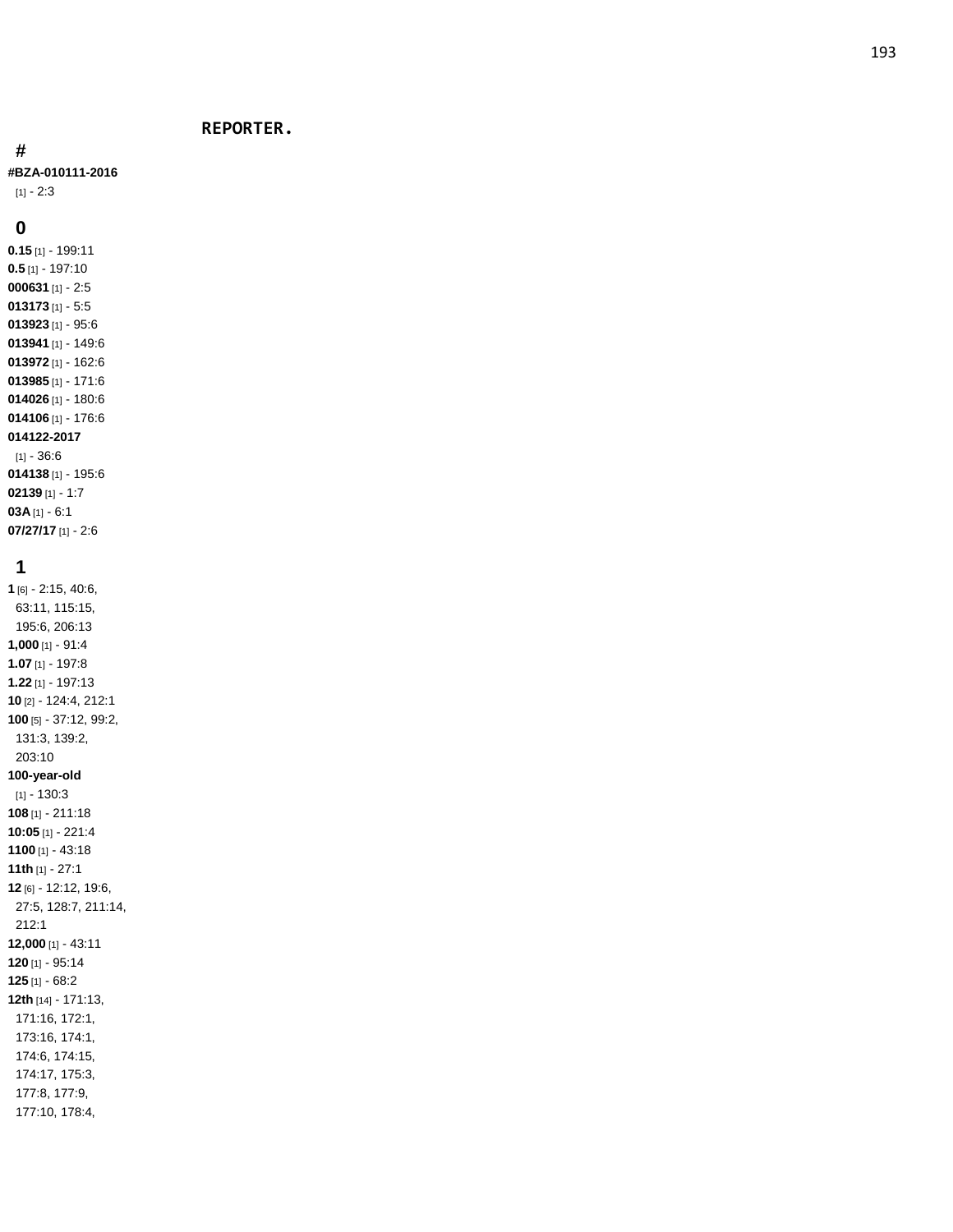178:12 [1] - 200:14 [7] - 39:14, 57:3, 76:6, 76:8, 90:7, 91:2, 92:7 [2] - 76:17, 78:8 [4] - 1:4, 147:1, 174:14, 178:6 [1] - 223:14 [1] - 2:10 [6] - 182:16, 188:8, 190:8, 200:12, 205:10, 215:9 **-foot** [1] - 188:14 [1] - 37:16 [1] - 182:2 [1] - 182:2 [1] - 2:5 [1] - 2:11 [4] - 127:14, 127:15, 127:17, 127:18 [1] - 2:13 **175,000** [1] - 68:3 [1] - 2:14 [3] - 117:2, 117:16, 117:18 [1] - 2:12 [1] - 2:15 [3] - 133:7, 133:15, 137:12 [2] - 137:16, 138:10 **1A** [2] - 12:10, 14:17 **1B** [4] - 12:10, 14:17, 15:6, 15:11

## 

 [3] - 12:5, 19:6, 115:15 **2,334** [1] - 205:5 [5] - 164:1, 164:14, 165:7, 166:18 **-foot** [1] - 129:5 [3] - 213:3, 213:7, 213:8 [1] - 92:1 [1] - 151:12 [2] - 2:9, 149:6 [2] - 1:4, 223:8 [6] - 74:7, 74:9, 87:15, 93:4, 93:5, 93:12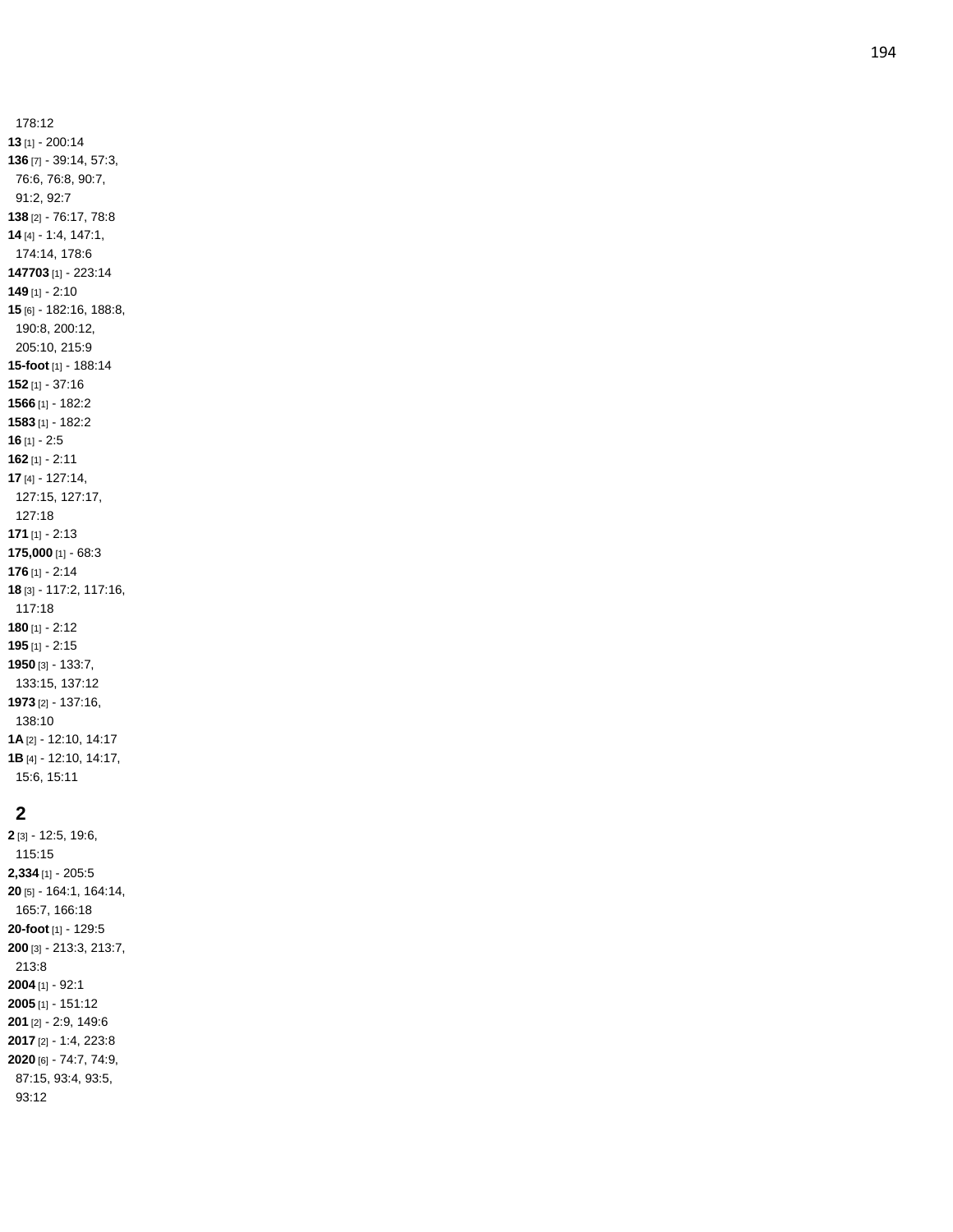**2022** [1] - 223:16 **215** [1] - 7:14 **22** [5] - 2:3, 2:4, 117:17, 164:10, 167:1 **22 -26** [2] - 2:11, 162:6 **25** [1] - 95:17 **26** [2] - 164:11, 167:8 **2615** [2] - 2:13, 171:6 **26th** [18] - 21:1, 22:12, 97:6, 97:17, 100:10, 106:9, 107:13, 143:8, 143:9, 143:12, 143:18, 144:13, 144:16, 145:4, 146:14, 147:2, 147:8, 147:12 **27** [4] - 172:3, 181:18, 183:8, 183:10 **273** [2] - 2:6, 5:6 **27th** [1] - 223:8 **28** [2] - 167:6, 181:10 **29** [1] - 223:16 **2A** [6] - 11:14, 12:4, 12:10, 12:11, 12:14, 16:15 **2B** [7] - 11:14, 12:5, 12:7, 12:15, 13:16, 16:15, 17:2

## **3**

 [1] - 115:15 [3] - 57:2, 214:12, 215:4 **-something** [1] - 183:9 [2] - 205:9, 213:3 [4] - 93:4, 93:5, 93:9, 93:12 [4] - 2:7, 36:6, 37:4, 58:15 [1] - 150:15 [1] - 2:7 [1] - 82:12 [1] - 70:8 [1] - 65:5 [1] - 200:13 [1] - 38:3 [3] - 96:16, 96:17, 107:2 [1] - 38:9 [4] - 39:15, 40:2,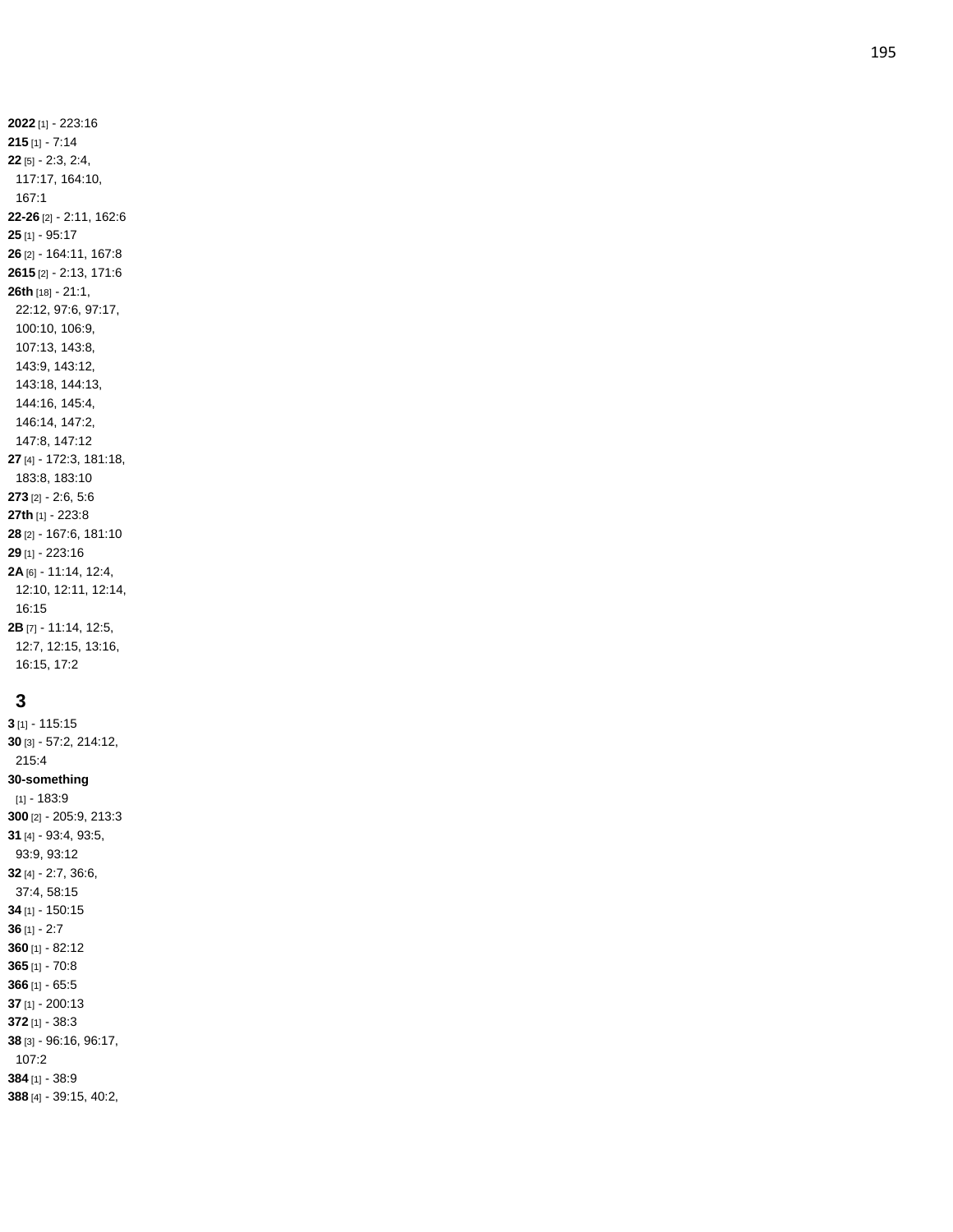65:6, 72:18 **397082** [1] - 59:2 **3A** [1] - 19:3 **3B** [1] - 19:3

#### **4**

**4** [1] - 156:13 **40** [1] - 107:1 **43** [7] - 2:8, 95:6, 96:15, 99:15, 110:11, 133:16, 137:13 **44** [2] - 181:12, 181:13 **45** [2] - 106:7, 143:10 **46 5** [1] - 123:15 **4A** [1] - 19:11 **4B** [1] - 19:11

### **5**

 [4] - 2:6, 2:9, 19:15, 149:6 [4] - 110:8, 124:8, 203:8, 203:14 [5] - 38:7, 59:6, 75:13, 78:6, 78:13 **-car** [1] - 54:17 [4] - 38:3, 39:12, 47:4, 73:11 [1] - 90:13 [2] - 188:11, 214:10 [1] - 188:10

## **6**

**6** [5] - 2:12, 7:18, 180:6, 180:14, 181:4 **6"** [1] - 127:14 **6'** [1] - 127:15 **6',8** [1] - 14:11 **6.22 -1a** [1] - 89:12 **6.43.2** [2] - 77:7, 89:1 **6.43.5** [1] - 77:5 **6.43.5a** [2] - 37:7, 88:17 **6.44.1b** [1] - 140:15 **6.5** [1] - 14:10 **60** [2] - 51:15, 150:5 **60 0** [2] - 51:14, 53:11 **61** [1] - 217:4 **617.786.7783/617.63 9.0396** [1] - 1:17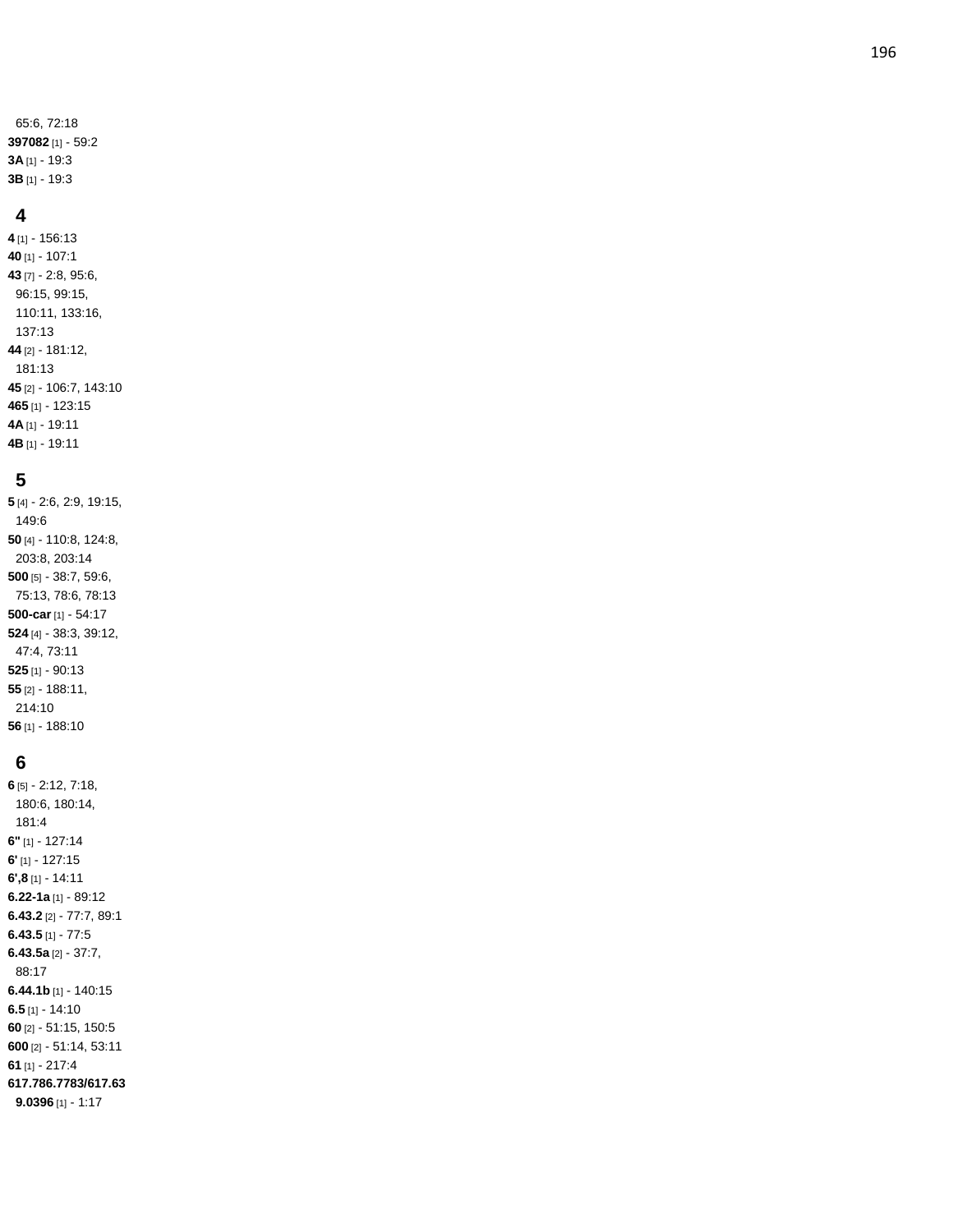[1] - 43:14 [2] - 2:14, 176:7 [1] - 56:18 **6:30** [1] - 2:2

## **7**

**7500** [1] - 131:17 **7600** [1] - 101:13 **77** [1] - 36:10 **78** [1] - 150:6 **7:10** [3] - 1:4, 3:3, 5:1 **7:30** [1] - 145:10 **7:35** [1] - 36:1

### **8**

**8',6** [3] - 117:15, 117:16, 117:18 **8',6"** [1] - 117:15 **806** [1] - 1:6 **82** [2] - 59:1, 150:6 **83** [1] - 48:5 **85** [1] - 48:5 **8:30** [1] - 95:1

## **9**

**9/11** [1] - 26:17 **9/11/17** [3] - 25:17, 26:1, 26:15 **90** [1] - 48:7 **95** [1] - 2:8 **98** [2] - 99:2, 131:3 **9:10** [1] - 149:1 **9:20** [1] - 162:1 **9:25** [1] - 171:1 **9:30** [2] - 176:1, 180:1 **9:45** [1] - 195:1 **9th** [1] - 26:18

# **A**

**a.m** [3] - 92:11, 92:15, 92:16 **A100** [1] - 114:13 **ability** [2] - 63:14, 114:9 **able** [17] - 13:10, 14:8, 14:11, 14:13, 14:14, 20:2, 53:12, 53:17, 55:6, 59:9, 61:11, 118:4, 118:8, 122:9, 129:10, 143:15, 198:12 **absolutely** [5] - 9:12, 54:18, 163:15,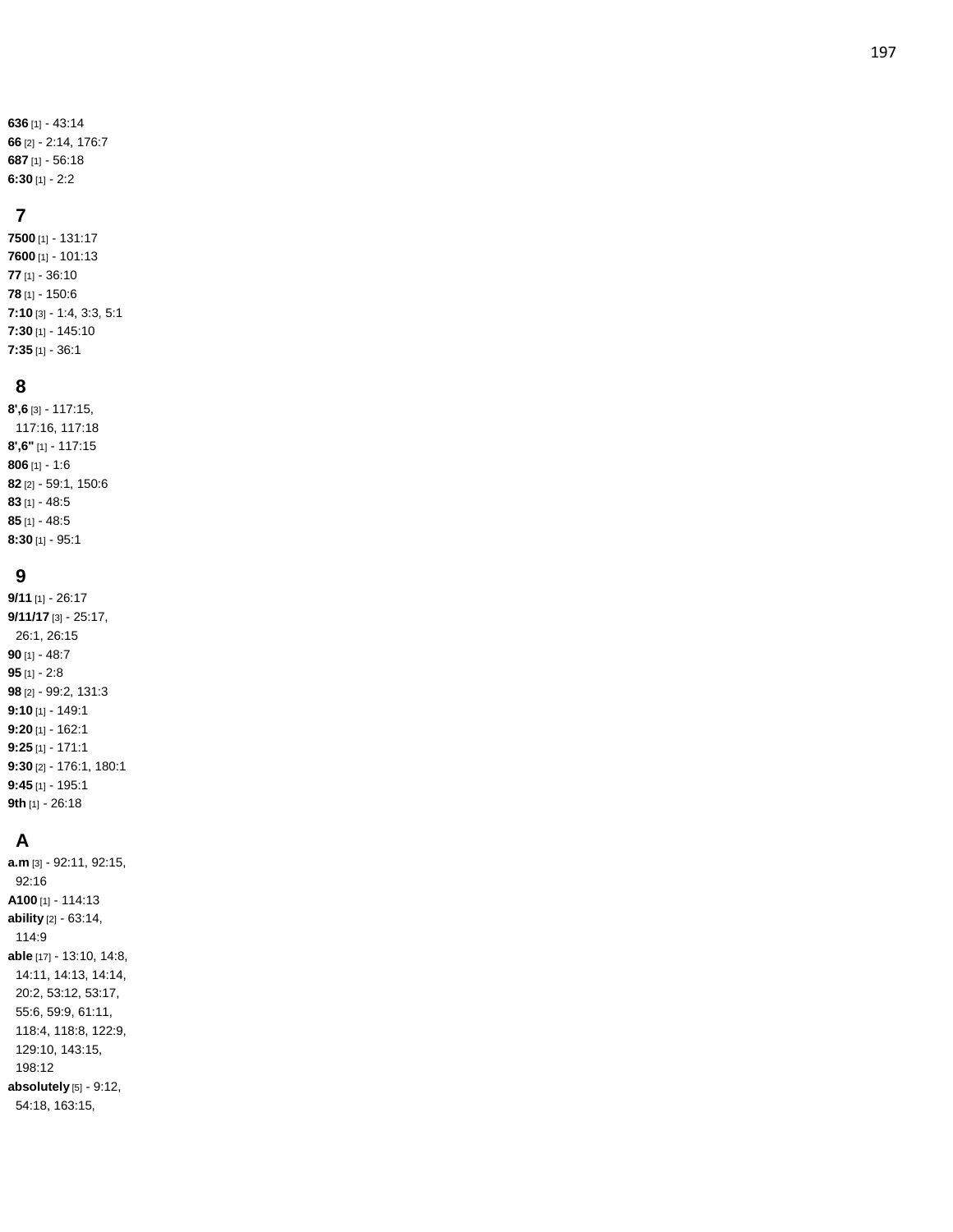187:4, 191:5 **absorb** [6] - 63:8, 63:13, 75:14, 76:6, 76:16, 91:5 **absorbed** [1] - 81:4 **absorbing** [1] - 76:4 **abut** [1] - 99:15 **abutter** [1] - 152:18 **abutters** [5] - 103:1, 169:1, 172:10, 172:11, 173:13 **abutting** [3] - 111:7, 167:1, 167:3 **academic** [3] - 38:6, 67:4, 80:18 **accelerator** [1] - 137:6 **accept** [2] - 171:11, 217:5 **acceptable** [1] - 218:7 **access** [11] - 28:14, 54:5, 55:6, 56:1, 56:6, 66:4, 89:7, 90:2, 163:10, 168:6, 189:3 **accessibility** [1] - 56:6 **accessible** [13] - 54:15, 55:3, 55:12, 55:14, 56:12, 56:15, 57:2, 57:4, 57:12, 57:13, 57:17, 63:11, 72:11 **accommodate** [6] - 46:7, 46:13, 52:7, 61:2, 78:7, 78:8 **accommodated** [3] - 49:12, 73:14, 87:10 **accordance** [7] - 29:15, 160:12, 169:14, 193:8, 193:18, 220:1, 220:15 **according** [1] - 89:13 **accordingly** [1] - 54:16 **accurate** [2] - 222:16, 223:7 **accurately** [1] - 21:8 **acknowledges** [1] - 89:4

**active** [1] - 97:11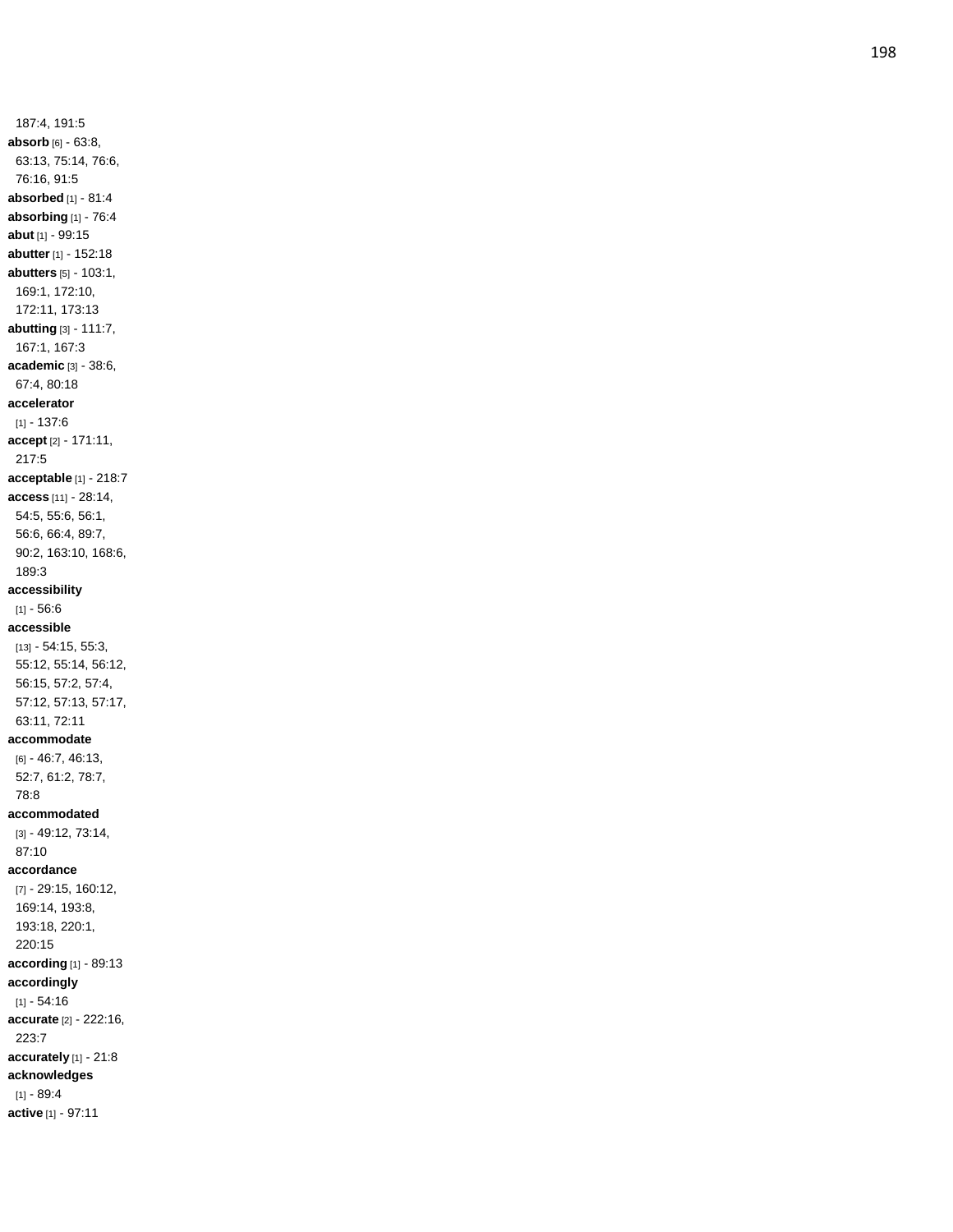**activity** [1] - 66:3 **actual** [4] - 12:3, 12:4, 118:13, 153:12 **ADA** [1] - 55:7 **ADAM** [2] - 149:14, 155:10 **Adam** [1] - 149:14 **add** [10] - 44:6, 45:12, 69:15, 131:17, 152:14, 158:6, 199:5, 199:10, 205:9, 213:4 **added** [2] - 139:9, 152:11 **adding** [4] - 24:13, 40:3, 40:4, 43:18 **addition** [11] - 90:7, 91:11, 92:7, 92:14, 110:2, 151:4, 151:8, 152:7, 153:13, 156:14, 159:7 **additional** [15] - 11:11, 45:12, 49:12, 51:14, 150:15, 173:13, 185:8, 192:6, 205:2, 205:4, 207:11, 209:2, 209:3, 212:15, 213:2 **additions** [1] - 131:18 **address** [18] - 6:3, 7:10, 23:13, 24:2, 36:8, 51:8, 58:17, 95:12, 96:1, 98:14, 98:18, 141:6, 149:8, 180:12, 184:11, 197:17, 214:8 **addresses** [1] - 81:11 **adds** [2] - 80:3, 209:13 **adequate** [2] - 68:9, 172:10 **adjacent** [7] - 28:18, 91:8, 113:11, 113:16, 116:7, 168:15, 214:16 **adjoining** [2] - 29:8, 169:9 **Adjourned** [1] - 221:5 **adjust** [2] - 110:15, 152:6 **adjusting** [1] - 110:17 **admissions** [1] - 32:16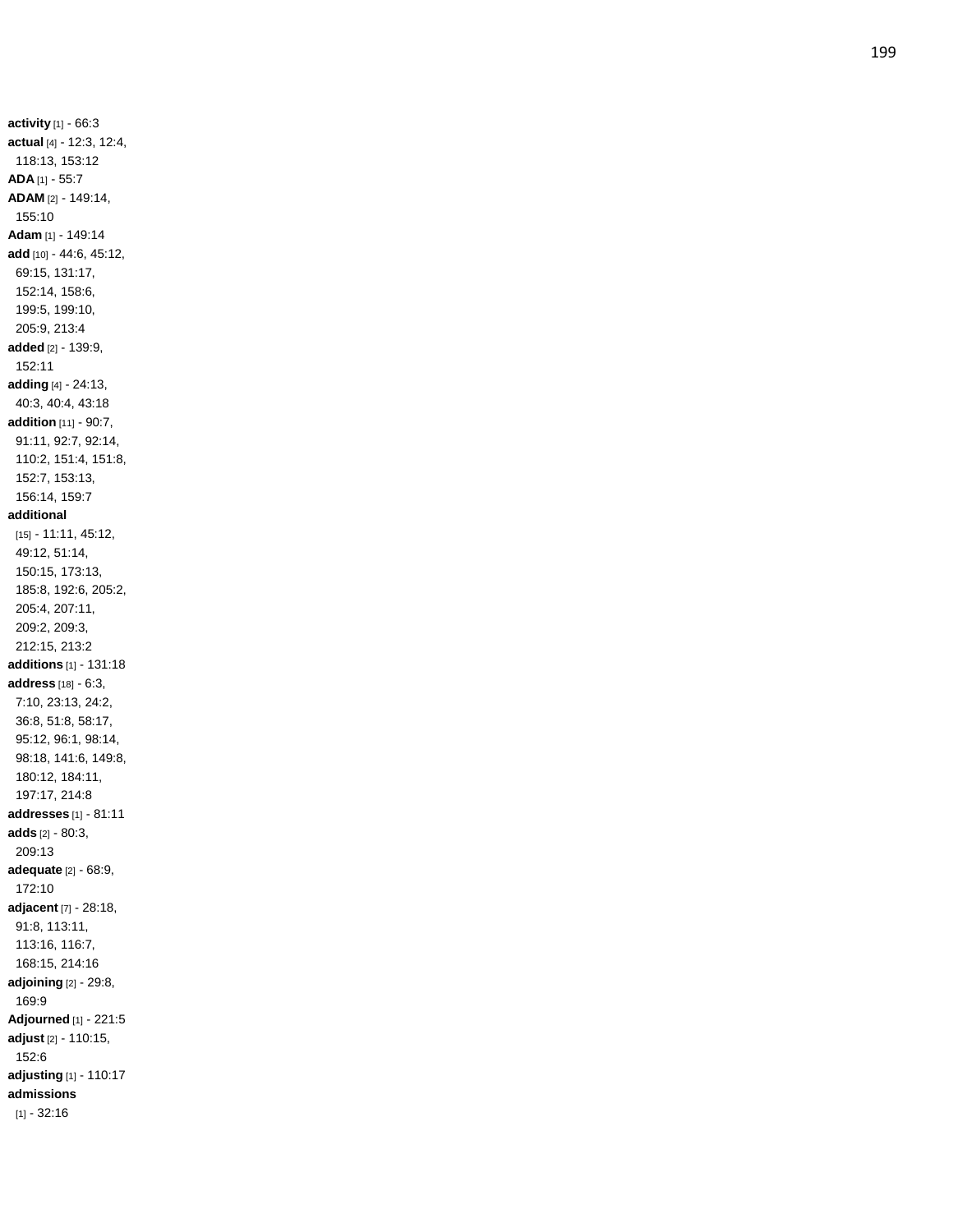**admitted** [1] - 133:1 **adversely** [3] - 29:1, 91:10, 168:16 **advertisement** [1] - 181:12 **advise** [1] - 4:5 **advised** [1] - 4:11 **advocate** [1] - 78:5 **aesthetic** [2] - 11:8, 205:13 **affect** [2] - 67:17, 165:7 **affected** [6] - 29:1, 91:10, 163:13, 164:4, 168:16, 169:1 **affecting** [3] - 165:7, 165:10, 214:18 **affects** [1] - 69:8 **Affidavit** [1] - 34:8 **agenda** [2] - 4:13, 174:1 **ago** [5] - 16:15, 20:18, 80:16, 128:1, 143:10 **agree** [6] - 72:2, 100:1, 100:17, 104:8, 104:13, 105:3 **agreed** [2] - 87:1, 87:6 **agreement** [1] - 153:5 **aisle** [2] - 53:13, 110:13 **aisles** [1] - 55:12 **alarms** [2] - 135:13, 137:5 **Albany** [3] - 60:14, 61:15, 62:1 **Alexander** [18] - 1:8, 3:4, 5:3, 35:14, 95:3, 147:17, 149:3, 161:1, 162:3, 170:3, 171:3, 175:8, 176:3, 178:17, 180:3, 194:8, 195:3, 221:2 **ALEXANDER** [282] - 3:7, 5:5, 6:10, 6:13, 8:8, 8:12, 8:15, 9:1, 9:7, 9:14, 11:16, 13:17, 15:6, 15:13, 15:17, 16:8, 20:13, 21:1, 21:4, 21:16, 22:1, 22:4,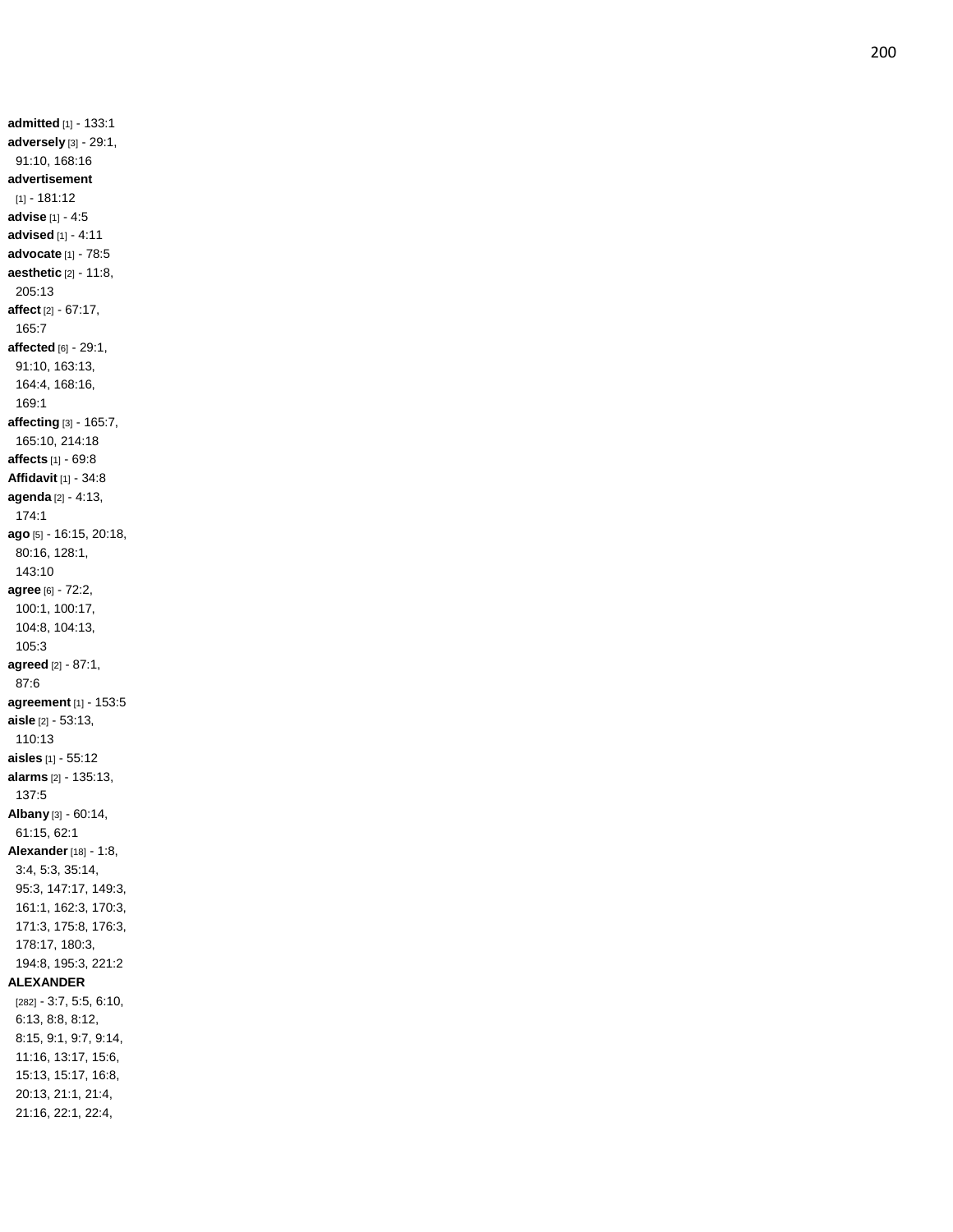22:9, 24:5, 24:9, 24:17, 25:6, 25:13, 26:2, 26:7, 26:12, 26:17, 27:10, 27:17, 28:2, 28:6, 30:3, 30:10, 31:11, 35:10, 95:5, 95:11, 95:18, 96:7, 96:11, 96:17, 97:2, 97:14, 98:2, 98:13, 99:5, 99:12, 99:17, 100:16, 101:6, 101:17, 102:7, 102:10, 103:10, 103:17, 105:1, 105:10, 105:18, 106:9, 106:12, 107:18, 108:5, 108:13, 108:16, 109:2, 109:4, 109:7, 111:12, 111:18, 112:7, 112:10, 112:13, 112:17, 113:3, 113:7, 115:13, 115:18, 116:3, 116:11, 116:14, 118:1, 118:10, 118:15, 119:8, 120:18, 121:7, 121:12, 121:16, 122:10, 122:18, 123:9, 123:14, 124:1, 124:15, 125:15, 126:5, 126:9, 127:16, 128:5, 128:10, 128:13, 129:7, 130:5, 130:10, 132:2, 132:8, 132:12, 132:16, 133:4, 134:6, 134:9, 135:6, 135:10, 135:14, 135:16, 136:7, 136:18, 138:17, 139:12, 139:16, 140:5, 140:9, 140:12, 141:15, 142:3, 142:8, 142:12, 142:16, 143:2, 143:6, 143:9, 143:17, 144:3, 144:7, 144:11, 144:13, 145:1,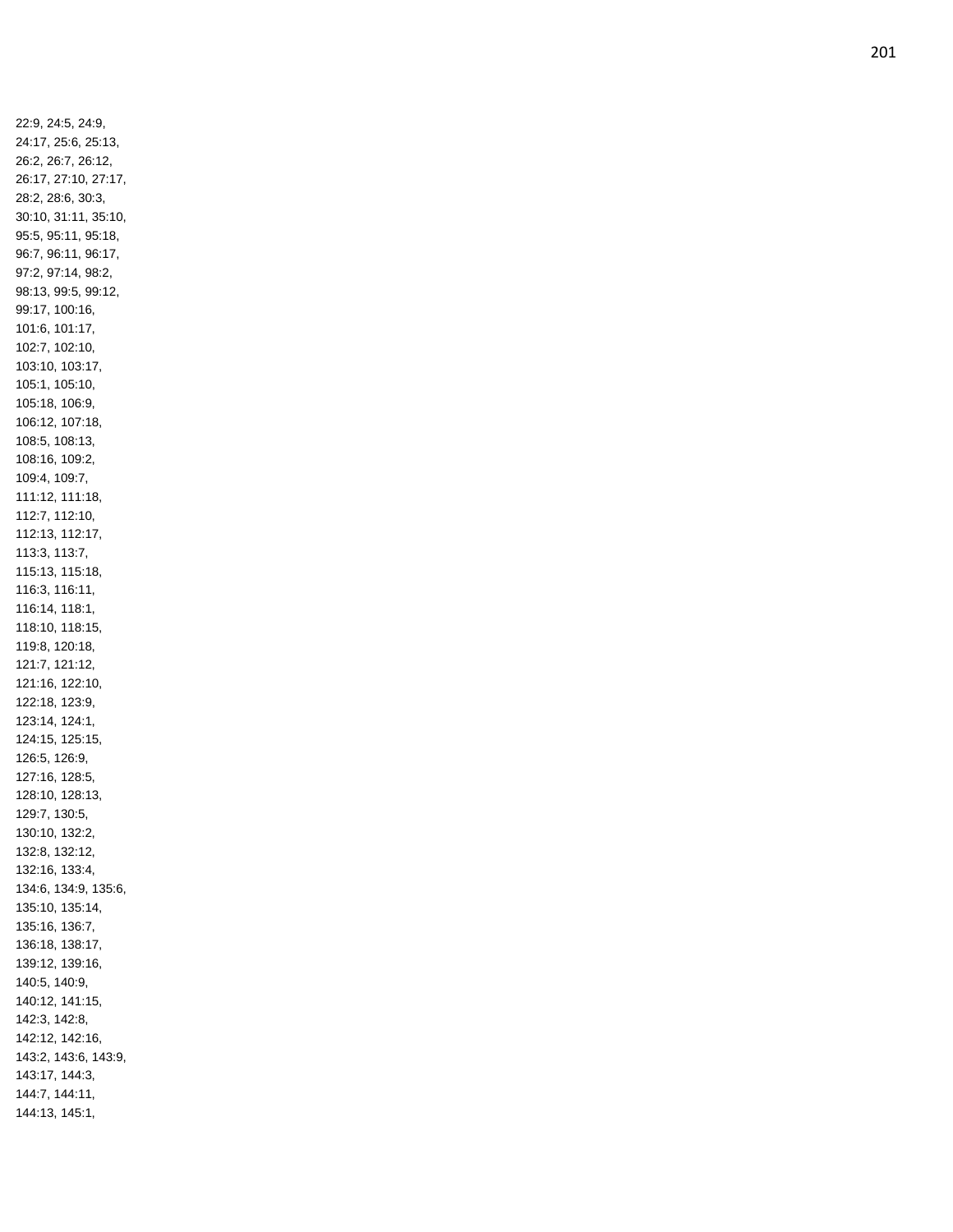145:4, 145:6, 145:8, 145:11, 145:18, 146:5, 147:10, 147:16, 149:5, 149:15, 150:9, 151:7, 152:9, 152:15, 153:2, 153:6, 153:14, 153:18, 154:5, 154:10, 154:12, 154:16, 155:5, 156:12, 156:16, 158:10, 158:15, 159:3, 159:13, 160:17, 162:5, 163:12, 163:18, 164:3, 164:8, 164:13, 165:1, 165:8, 165:14, 166:5, 166:8, 166:14, 167:16, 167:18, 170:1, 171:5, 171:18, 173:1, 173:4, 173:8, 173:12, 173:15, 173:18, 174:4, 174:11, 175:6, 176:5, 177:9, 177:16, 178:15, 180:5, 180:10, 180:15, 181:2, 181:11, 181:15, 182:13, 183:1, 183:4, 183:7, 184:2, 184:10, 184:16, 185:6, 185:16, 186:1, 186:8, 186:17, 187:2, 187:5, 187:13, 187:16, 188:3, 188:12, 189:1, 189:5, 189:11, 189:17, 190:4, 190:7, 190:12, 190:17, 191:11, 191:16, 193:13, 194:5, 195:5, 195:17, 196:13, 196:16, 197:2, 197:5, 197:12, 198:14, 199:1, 200:6, 200:10, 200:16, 201:2, 201:7, 201:10,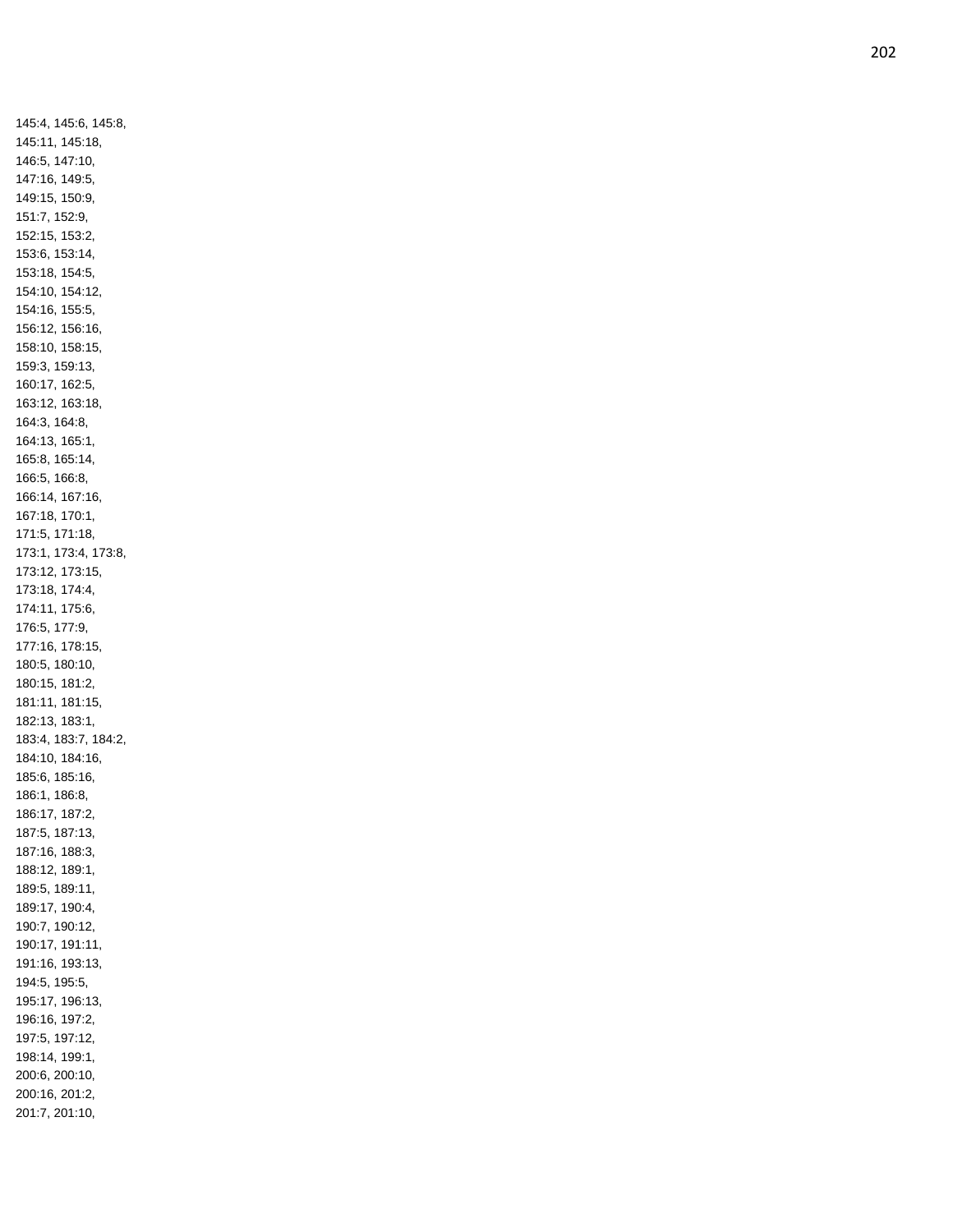201:13, 201:18, 202:4, 202:13, 203:2, 203:9, 204:1, 204:4, 207:1, 207:9, 208:14, 209:7, 210:1, 211:12, 211:16, 211:18, 212:14, 213:2, 213:9, 213:16, 214:1, 214:4, 215:17, 216:4, 216:7, 216:14, 218:8, 220:11, 220:18 **allow** [18] - 37:7, 73:9, 74:5, 97:6, 110:8, 110:12, 122:17, 123:1, 128:3, 128:13, 129:13, 141:3, 172:16, 176:18, 188:16, 207:13, 218:2 **allowed** [3] - 55:2, 77:1, 150:5 **allowing** [1] - 77:11 **allows** [2] - 77:5, 88:18 **almost** [8] - 106:7, 106:12, 134:15, 154:16, 165:11, 205:7, 205:9, 206:8 **alpha** [1] - 16:12 **alternative** [6] - 23:15, 69:1, 74:17, 75:7, 75:11, 79:17 **alternatively** [1] - 39:5 **alternatives** [1] - 38:15 **altogether** [2] - 22:16, 38:3 **amenable** [1] - 104:8 **amended** [1] - 5:15 **amidst** [1] - 21:12 **amount** [5] - 47:11, 127:4, 152:4, 211:8, 211:9 **analyzed** [1] - 155:15 **AND** [1] - 222:1 **AND/OR** [1] - 223:18 **Anderson** [2] - 5:11, 7:8 **Andrea** [13] - 1:9, 3:5,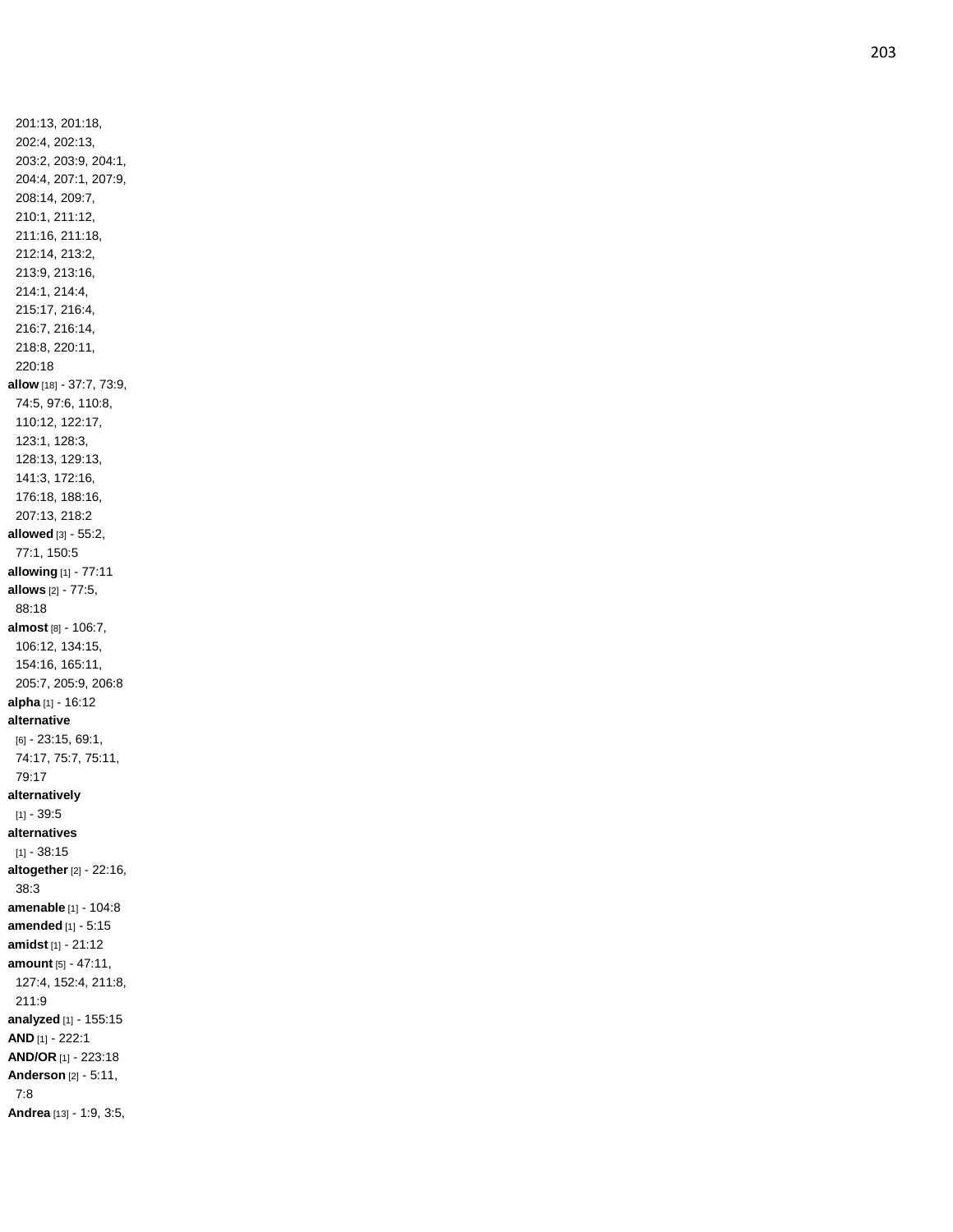5:4, 36:3, 47:1, 71:13, 95:4, 149:4, 162:4, 171:4, 176:4, 180:4, 195:4 **ANDREA** [63] - 7:6, 10:3, 10:10, 11:18, 22:3, 26:9, 28:5, 47:2, 47:17, 48:2, 48:10, 48:17, 49:14, 50:4, 50:13, 51:1, 64:1, 65:3, 68:7, 68:13, 71:15, 72:5, 72:8, 73:1, 75:3, 76:18, 77:13, 77:18, 78:9, 78:14, 81:8, 81:17, 82:15, 83:9, 87:11, 88:4, 93:6, 104:5, 114:1, 114:6, 116:8, 116:12, 116:17, 117:4, 117:7, 117:11, 123:18, 124:2, 125:3, 125:11, 136:5, 136:8, 136:16, 137:2, 144:1, 144:5, 159:12, 165:16, 166:7, 189:13, 191:14, 212:6, 218:5 **angle** [1] - 127:3 **Ann** [1] - 217:3 **ANN** [1] - 217:3 **annually** [1] - 90:1 **answer** [2] - 57:7, 82:7 **answered** [1] - 86:3 **antenna** [4] - 15:8, 15:11, 16:7, 17:2 **antennas** [11] - 12:7, 12:17, 13:2, 13:16, 14:2, 15:2, 16:12, 16:17, 19:8, 19:14, 23:13 **Anthenaeum** [2] - 7:13, 7:14 **anticipating** [2] - 49:10, 74:13 **Antrim** [2] - 2:14, 176:7 **ANY** [2] - 223:17, 223:18 **anyhow** [2] - 18:4, 77:5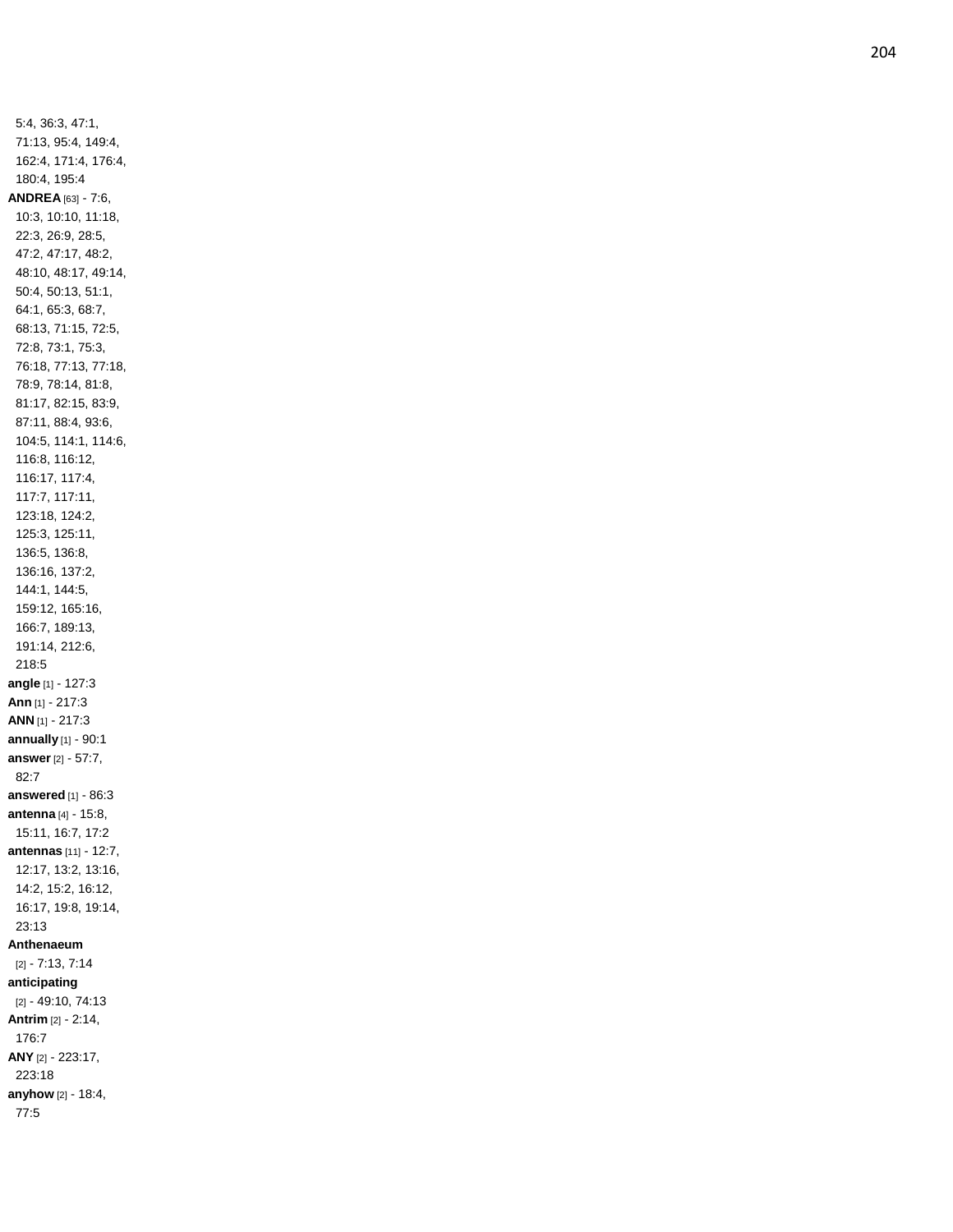**anyway** [2] - 84:1, 147:4 **apartment** [3] - 101:10, 157:15, 158:3 **apartments** [1] - 136:12 **APPEAL** [1] - 1:1 **Appeal** [1] - 141:2 **Appeals** [3] - 221:5, 222:6, 222:15 **appearance** [4] - 23:13, 30:4, 30:13, 31:3 **appease** [2] - 157:15, 157:17 **application** [13] - 5:15, 6:4, 7:9, 19:16, 33:12, 33:14, 33:17, 64:2, 158:1, 162:13, 183:11, 196:4, 198:15 **applied** [1] - 160:3 **applies** [1] - 155:12 **apply** [8] - 31:5, 33:10, 154:7, 160:4, 160:7, 185:12, 189:6, 200:9 **APPLY** [1] - 223:17 **appreciate** [1] - 70:2 **approach** [3] - 100:5, 100:17, 100:18 **appropriate** [2] - 34:16, 52:12 **approval** [6] - 76:3, 146:11, 196:3, 196:8, 216:17, 217:9 **approve** [5] - 75:2, 78:6, 159:6, 176:17, 191:7 **approved** [9] - 30:17, 63:17, 79:2, 150:3, 151:9, 152:16, 153:7, 160:1, 160:9 **approving** [1] - 64:17 **april** [1] - 223:16 **architect** [4] - 146:9, 193:9, 193:14, 195:11 **Architects** [2] - 96:5, 194:1 **architecture** [1] - 23:14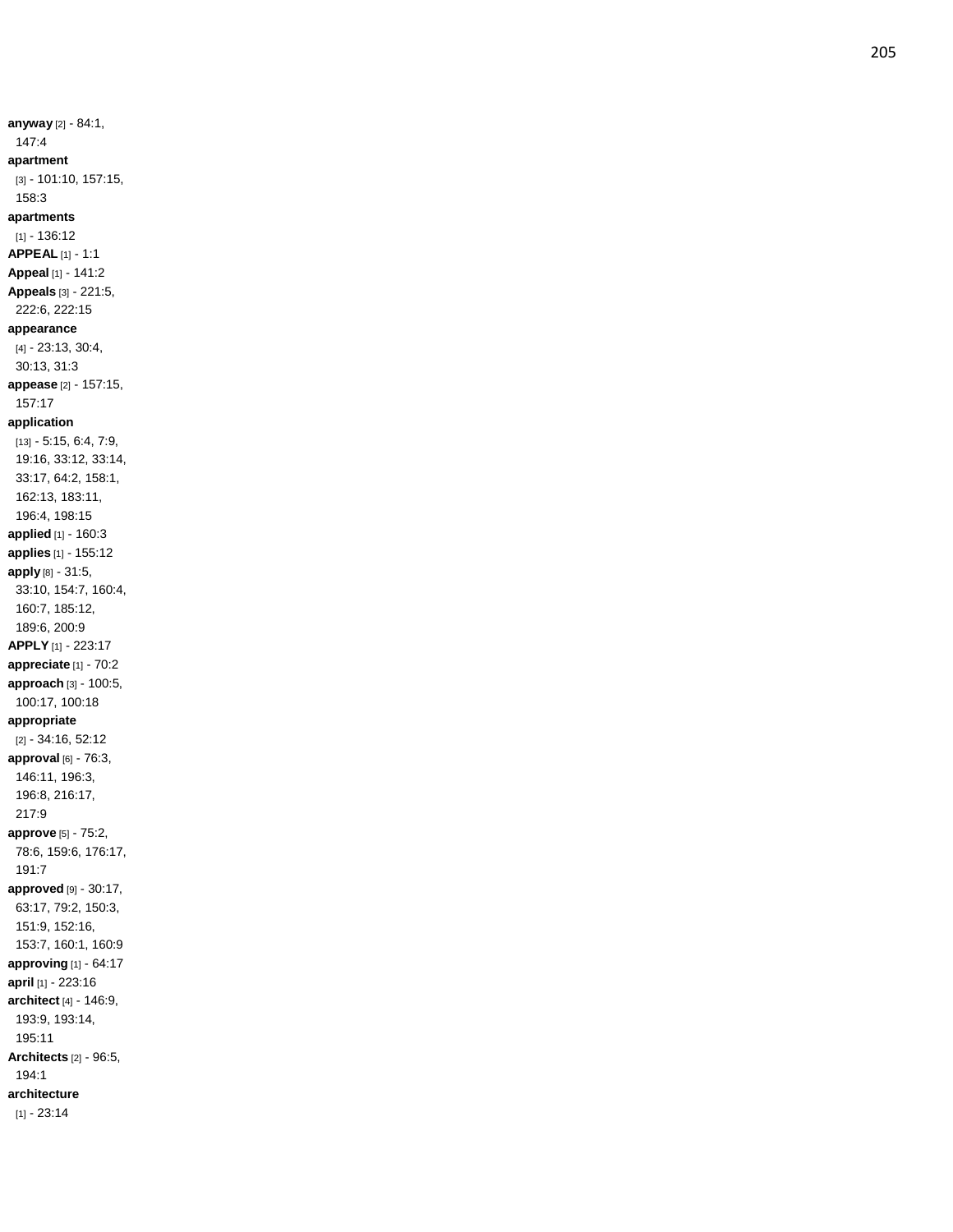**area** [13] - 34:10, 43:9, 49:11, 64:13, 92:18, 97:11, 187:11, 207:3, 207:5, 209:6, 210:6, 210:12, 212:7 **areas** [6] - 14:15, 41:15, 47:15, 68:18, 188:7, 189:3 **argument** [1] - 126:3 **arguments** [1] - 208:15 **arithmetic** [3] - 56:16, 57:9, 58:3 **arrangement** [6] - 77:8, 89:2, 89:5, 122:4, 122:15, 126:14 **arrows** [1] - 63:1 **Art** [1] - 5:11 **art** [1] - 7:7 **ARTHUR** [50] - 5:9, 6:8, 6:15, 6:18, 7:2, 7:7, 8:11, 8:14, 8:17, 9:4, 9:12, 9:17, 10:5, 10:11, 12:1, 12:14, 13:18, 15:10, 15:15, 16:1, 16:6, 16:9, 17:4, 17:7, 17:10, 17:12, 17:18, 18:8, 18:12, 18:17, 19:3, 20:17, 21:2, 21:7, 24:3, 24:7, 24:13, 25:5, 25:10, 25:16, 26:4, 26:10, 26:14, 27:3, 27:15, 28:1, 30:2, 30:8, 31:10, 35:12 **Ash** [1] - 128:2 **aspects** [2] - 19:18, 21:9 **assigned** [4] - 47:5, 47:8, 47:10, 49:11 **assignments** [1] - 46:11 **assist** [11] - 4:8, 37:3, 41:6, 55:1, 56:12, 56:13, 57:11, 85:11, 86:16, 87:14, 89:5 **Assistant** [1] - 1:12 **assistant** [1] - 86:9 **assisted** [6] - 45:12, 49:15, 56:3, 56:11, 73:17, 91:1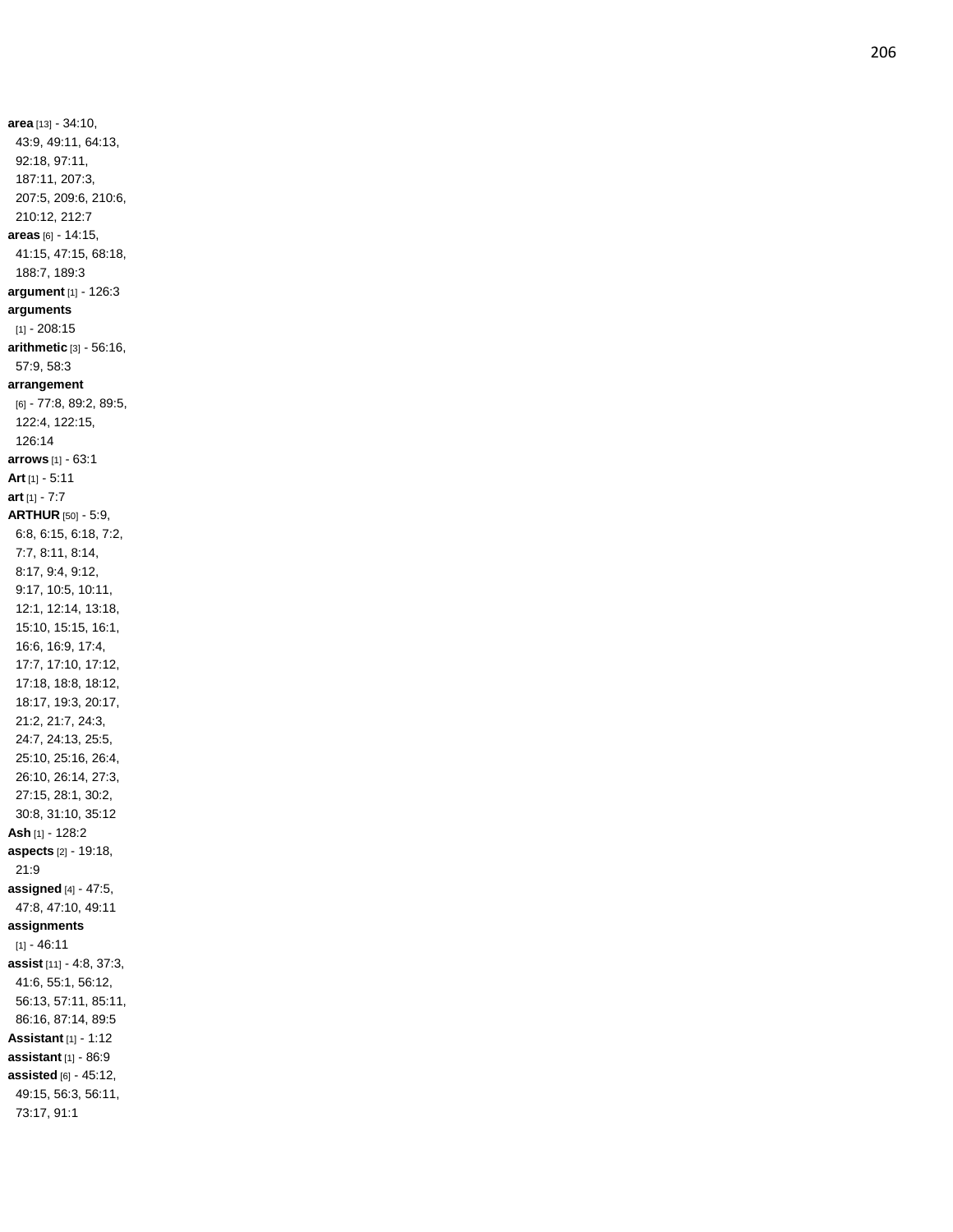**Associate** [1] - 1:10 **Associated** [3] - 134:2, 134:5, 137:17 **associated** [1] - 137:13 **association** [3] - 159:6, 172:5, 172:12 **assume** [9] - 8:15, 10:2, 16:2, 17:13, 56:10, 83:1, 156:10, 204:6, 204:7 **assumed** [2] - 173:1, 173:4 **assuming** [2] - 56:18, 191:7 **assumption** [1] - 120:1 **assurance** [1] - 49:5 **asymmetry** [1] - 13:4 **AT&T** [4] - 5:12, 7:8, 13:9, 14:8 **athletes** [1] - 59:7 **athletic** [1] - 61:1 **athletics** [1] - 60:11 **attempt** [1] - 75:14 **attempted** [1] - 142:1 **attendant** [8] - 37:3, 41:6, 85:10, 85:17, 86:16, 87:14, 89:5, 91:1 **attendant -assist** [1] - 89:5 **attendant -assisted** [1] - 91:1 **attendants** [1] - 55:2 **attendees** [2] - 4:3, 62:7 **attic** [6] - 199:12, 199:18, 208:2, 210:17, 212:3, 212:12 **attorney** [1] - 162:9 **ATTORNEY** [54] - 5:9, 6:8, 6:15, 6:18, 7:2, 7:7, 8:11, 8:14, 8:17, 9:4, 9:12, 9:17, 10:5, 10:11, 12:1, 12:14, 13:18, 15:10, 15:15, 16:1, 16:6, 16:9, 17:4, 17:7, 17:10, 17:12, 17:18, 18:8, 18:12,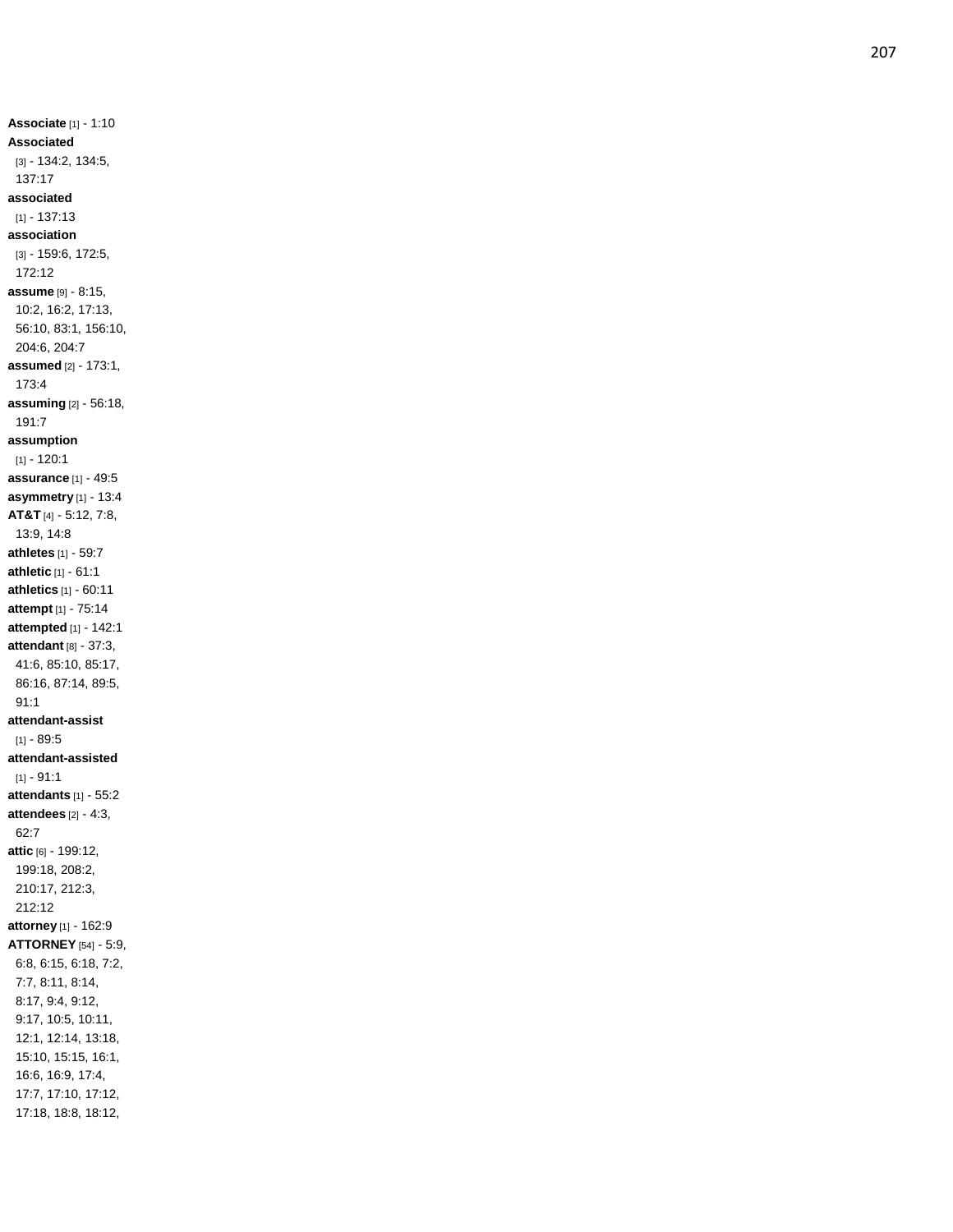18:17, 19:3, 20:17, 21:2, 21:7, 24:3, 24:7, 24:13, 25:5, 25:10, 25:16, 26:4, 26:10, 26:14, 27:3, 27:15, 28:1, 30:2, 30:8, 31:10, 35:12, 162:7, 165:18, 166:6, 167:15 **attributable** [2] - 209:4, 212:16 **attributed** [2] - 210:16, 210:17 **audience** [1] - 6:6 **audio** [1] - 3:14 **authorities** [3] - 31:18, 32:6, 32:11 **autonomous** [1] - 67:15 **available** [13] - 45:9, 46:5, 53:6, 53:12, 61:5, 62:10, 69:2, 74:7, 82:14, 83:3, 144:17, 171:14, 171:17 **Ave** [4] - 36:11, 38:2, 164:10, 167:7 **Avenue** [9] - 1:6, 2:11, 2:13, 162:6, 166:18, 167:1, 167:8, 171:6, 172:3 **average** [1] - 43:11 **avoid** [1] - 69:12 **awakened** [1] - 140:4 **aware** [3] - 58:6, 63:17, 65:16 **awful** [2] - 131:14, 206:4 **awhile** [1] - 5:13 **awkward** [2] - 184:6, 191:9 **Aye** [16] - 35:8, 35:9, 147:14, 147:15, 160:15, 160:16, 169:17, 169:18, 175:4, 175:5, 178:13, 178:14, 194:3, 194:4,

**B**

**backed** [2] - 78:2,

220:16, 220:17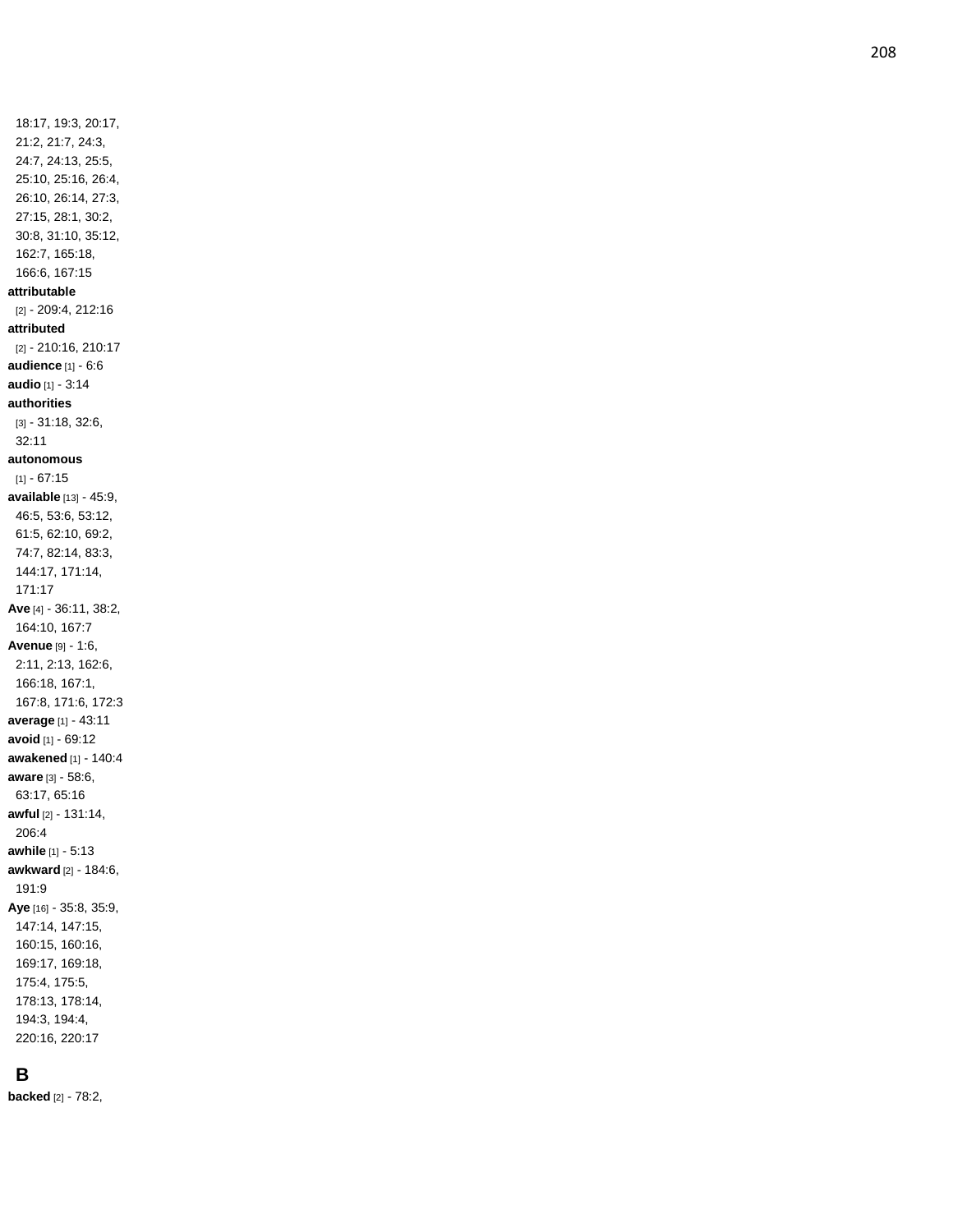119:17 **background** [2] - 16:13, 163:4 **backing** [2] - 127:6, 128:16 **backtracked** [1] - 150:18 **backup** [6] - 79:10, 110:9, 110:13, 117:17, 118:17, 127:5 **backyard** [3] - 128:4, 133:14, 135:4 **bad** [2] - 151:16, 215:3 **balancing** [1] - 69:9 **ballpark** [1] - 213:5 **bang** [1] - 134:17 **BARD** [2] - 149:14, 155:10 **Bard** [1] - 149:14 **bare** [2] - 54:18, 55:18 **barely** [1] - 128:7 **barricades** [1] - 34:16 **barrier** [1] - 120:14 **based** [3] - 29:11, 141:18, 160:5 **basement** [3] - 137:7, 155:3, 163:10 **basic** [1] - 131:16 **basis** [16] - 33:4, 35:4, 52:9, 64:5, 66:2, 66:17, 69:2, 100:2, 147:14, 169:11, 177:5, 178:1, 186:2, 193:4, 193:15, 219:16 **bath** [1] - 212:1 2 **bathroom** [5] - 133:12, 163:9, 199:14, 203:16 **bathtub** [1] - 203:17 **beautiful** [1] - 130:3 **became** [1] - 172:9 **becomes** [1] - 157:4 **bedroom** [3] - 140:3, 208:8, 212:12 **bedrooms** [6] - 133:11, 133:12, 207:17, 208:11, 212:8, 212:11 **beginning** [2] - 4:2, 131:5 **behalf** [1] - 162:11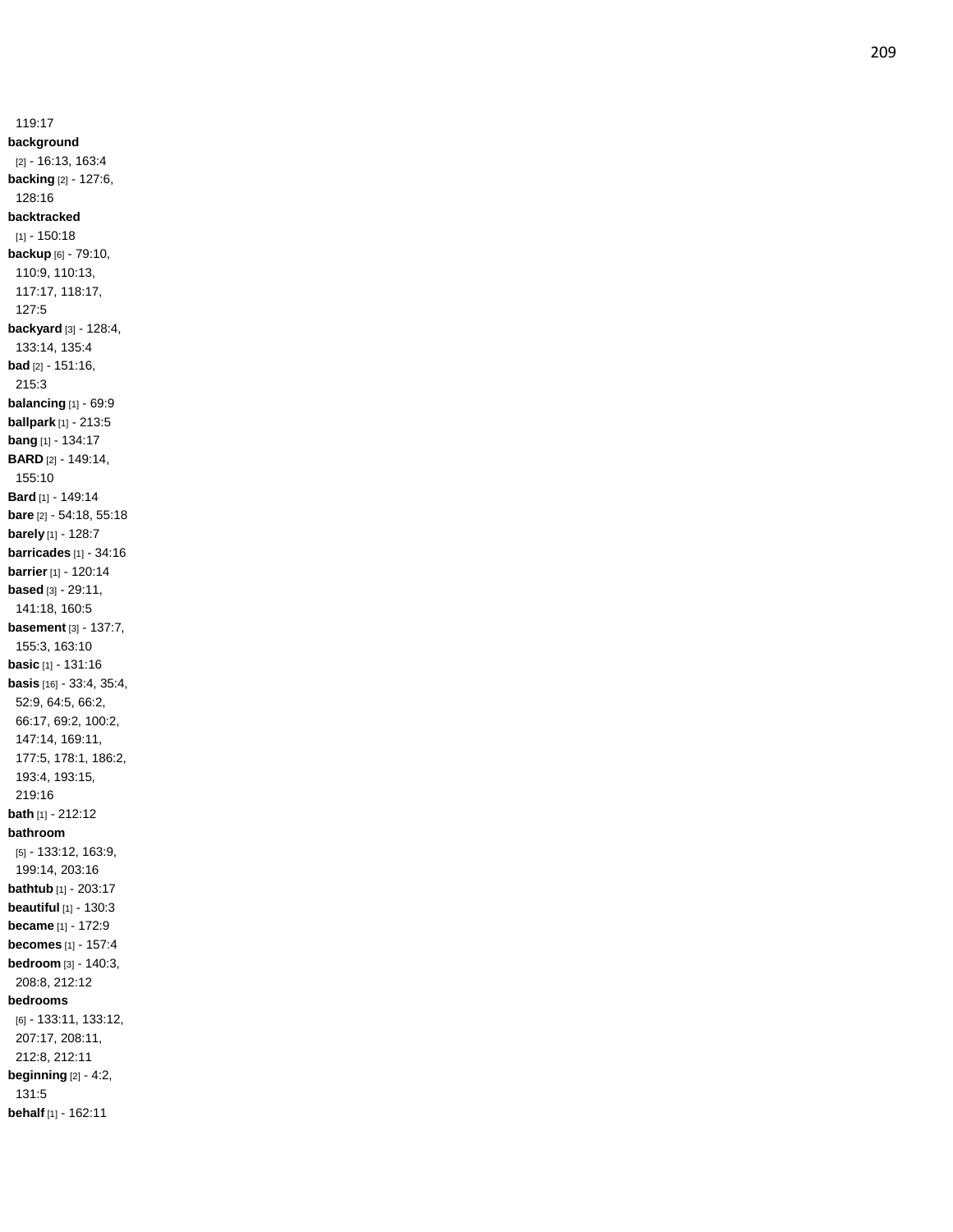**behind** [3] - 17:1, 17:2, 19:9 **belabor** [1] - 21:15 **below** [4] - 42:12, 140:3, 153:12, 157:15 **bend** [1] - 128:11 **benefit** [1] - 205:14 **best** [5] - 37:14, 43:12, 63:13, 66:11, 215:5 **beta** [1] - 17:9 **better** [9] - 23:9, 23:14, 40:15, 80:7, 93:10, 104:3, 106:5, 187:9, 187:18 **between** [9] - 86:2, 92:15, 101:5, 110:10, 111:3, 120:14, 127:13, 188:15 **BHUPESH** [17] - 149:10, 149:18, 150:11, 152:12, 153:1, 153:4, 153:8, 153:15, 154:2, 154:9, 154:11, 154:15, 155:1, 156:15, 156:18, 157:14, 158:13 **Bhupesh** [1] - 149:10 **big** [9] - 59:7, 72:16, 74:2, 74:10, 97:10, 181:1, 200:15, 201:5, 201:6 **bigger** [1] - 82:5 **BILEZIKIAN** [5] - 16:4, 17:9, 17:11, 17:17, 18:1 **BILL** [2] - 214:10, 216:2 **Bill** [1] - 214:10 **Binney** [1] - 80:8 **bit** [17] - 15:7, 31:8, 78:5, 86:17, 106:2, 106:13, 129:1, 139:13, 151:10, 152:10, 159:18, 181:18, 187:15, 210:6, 210:7, 210:9, 210:10 **Black** [1] - 194:1 **block** [5] - 48:14,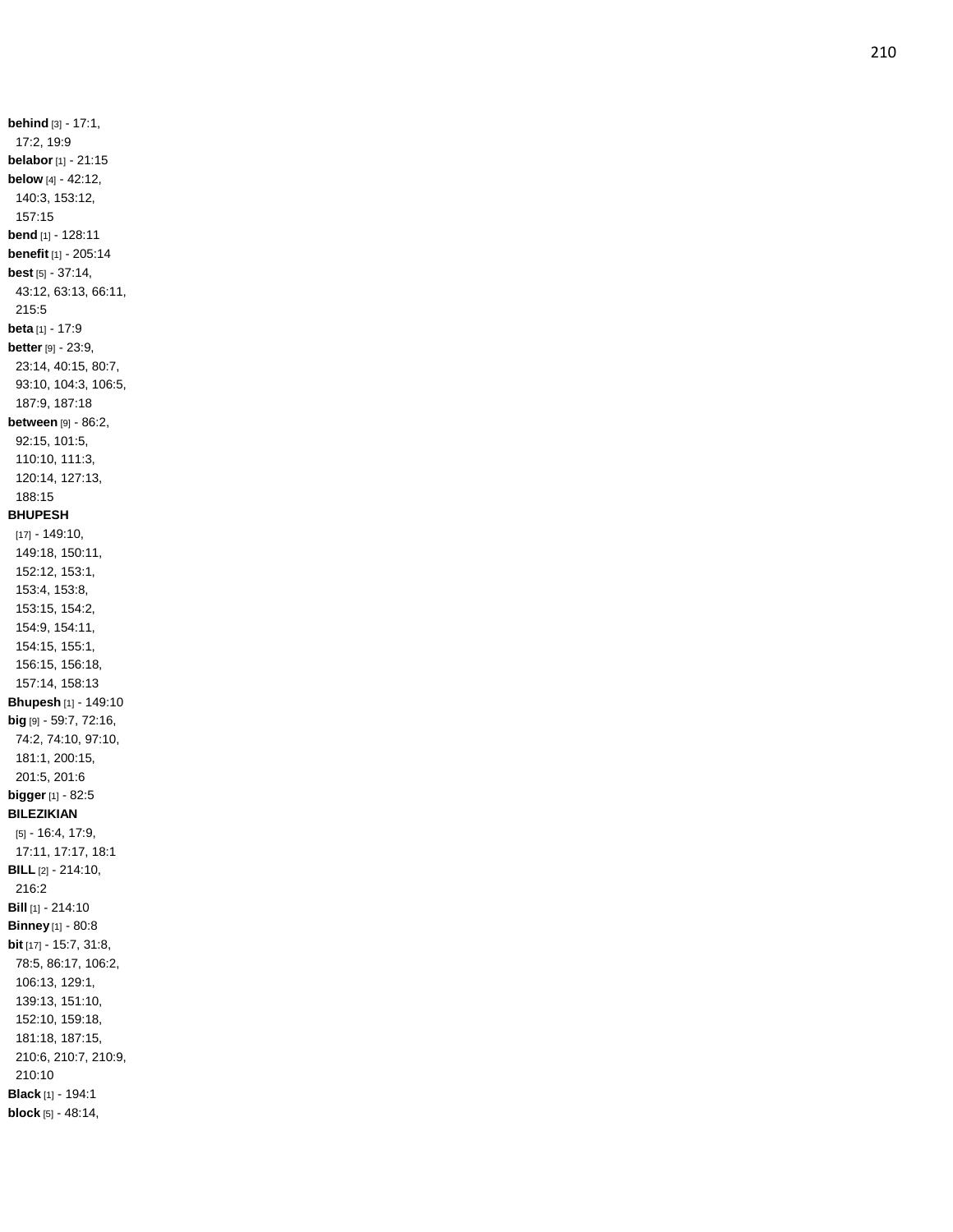49:6, 55:3, 55:7, 60:16 **blocked** [3] - 14:4, 85:14, 125:6 **blocking** [2] - 37:5, 56:12 **board** [3] - 56:6, 108:7, 117:9 **BOARD** [1] - 1:1 **Board** [60] - 5:10, 8:9, 9:3, 9:5, 9:9, 9:11, 9:16, 10:1, 10:2, 11:2, 12:16, 13:1, 13:6, 15:1, 20:14, 21:17, 22:11, 23:1, 23:11, 33:11, 36:5, 54:5, 71:7, 71:9, 88:8, 88:17, 89:4, 89:6, 90:6, 91:7, 91:12, 91:14, 92:9, 93:1, 97:15, 98:9, 100:1, 100:13, 101:3, 102:14, 123:10, 140:14, 141:2, 144:10, 144:11, 155:6, 162:8, 165:15, 172:6, 172:16, 176:8, 187:3, 189:12, 197:15, 213:17, 216:16, 217:16, 221:5, 222:6, 222:15 **Board's** [7] - 14:15, 20:5, 20:12, 24:2, 74:4, 102:15, 123:6 **boards** [3] - 72:14, 109:3, 109:5 **Bobcat** [7] - 131:9, 131:10, 131:15, 131:17, 134:16, 135:3, 139:8 **bottom** [7] - 12:1, 12:2, 12:9, 14:4, 21:5, 75:12, 116:15 **Boulevard** [1] - 23:5 **boundaries** [1] - 119:3 **box** [2] - 15:4, 26:5 **Box** [1] - 59:1 **boxes** [1] - 20:1 **Boyes** [1] - 96:5 **Boyes -Watson** [1] - 96:5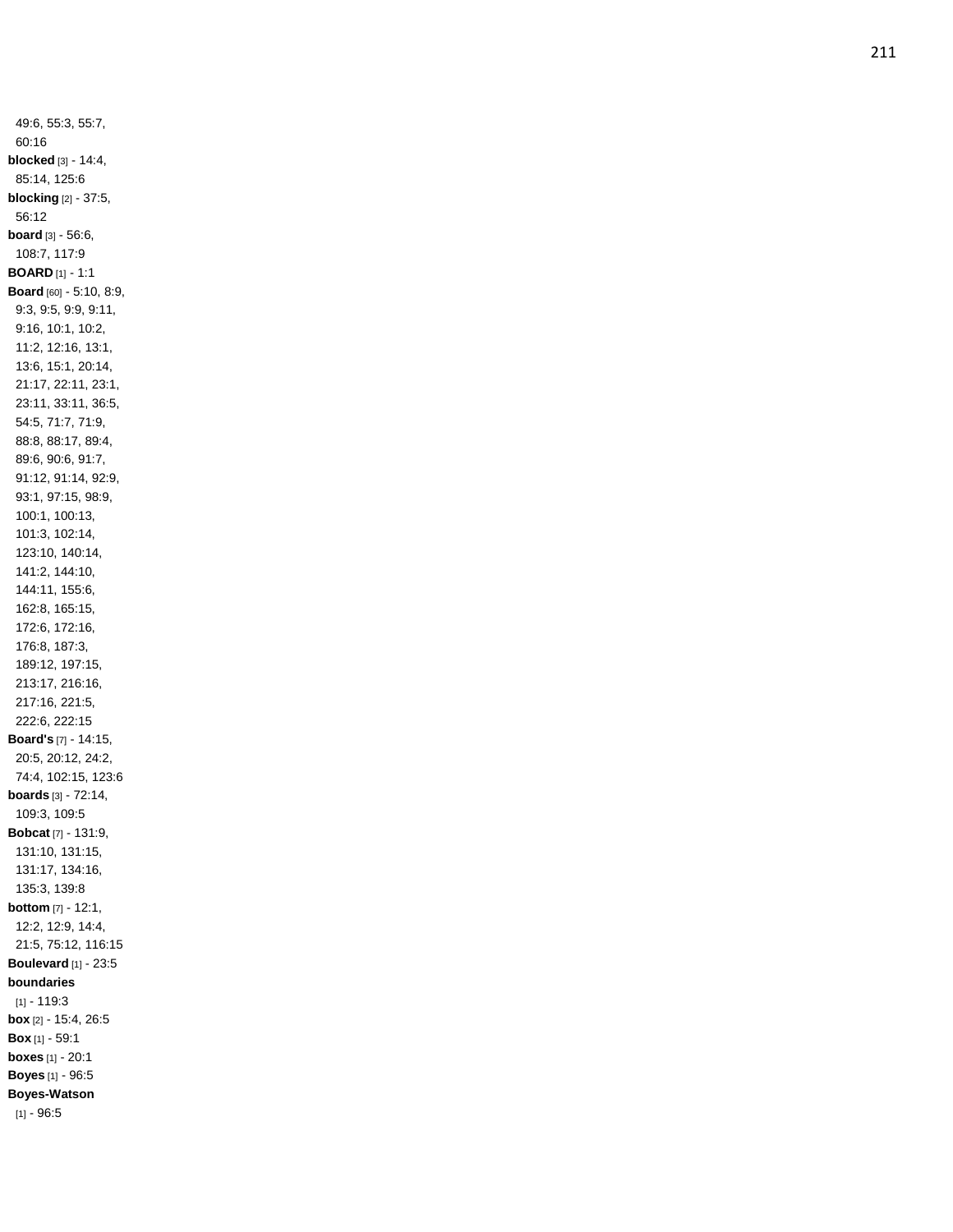**brainer** [1] - 184:1 **brake** [1] - 137:6 **brandon** [1] - 172:1 **BRANDON** [7] - 172:2, 173:3, 173:6, 173:9, 173:13, 173:17, 174:2 **Brandon** [1] - 172:3 **Brattle** [1] - 95:14 **break** [1] - 15:8 **Brendan** [13] - 1:8, 3:4, 5:3, 36:2, 95:3, 103:10, 149:3, 162:3, 171:3, 176:3, 180:3, 190:9, 195:3 **BRENDAN** [71] - 17:1, 17:5, 18:2, 18:10, 18:14, 19:2, 36:5, 36:12, 38:9, 40:1, 40:13, 41:9, 41:13, 43:6, 43:12, 43:15, 44:5, 44:8, 46:16, 47:1, 51:2, 58:9, 58:12, 59:11, 59:17, 60:3, 61:13, 62:2, 62:15, 64:6, 69:14, 71:4, 71:13, 72:4, 72:7, 72:17, 75:12, 76:4, 76:9, 76:12, 76:15, 77:3, 77:16, 78:3, 78:10, 78:17, 84:12, 86:5, 87:3, 88:2, 88:6, 90:9, 93:5, 93:8, 93:12, 93:17, 103:12, 103:18, 108:15, 109:13, 114:12, 114:16, 123:12, 123:17, 143:10, 145:7, 167:17, 190:11, 203:6, 209:17, 214:3 **brick** [2] - 130:4, 131:11 **brief** [1] - 163:4 **briefly** [1] - 41:16 **Briggs** [1] - 59:4 **bring** [2] - 117:11, 181:17 **bringing** [2] - 135:1, 182:1 **BRISTOL** [1] - 223:3 **Broad** [1] - 23:5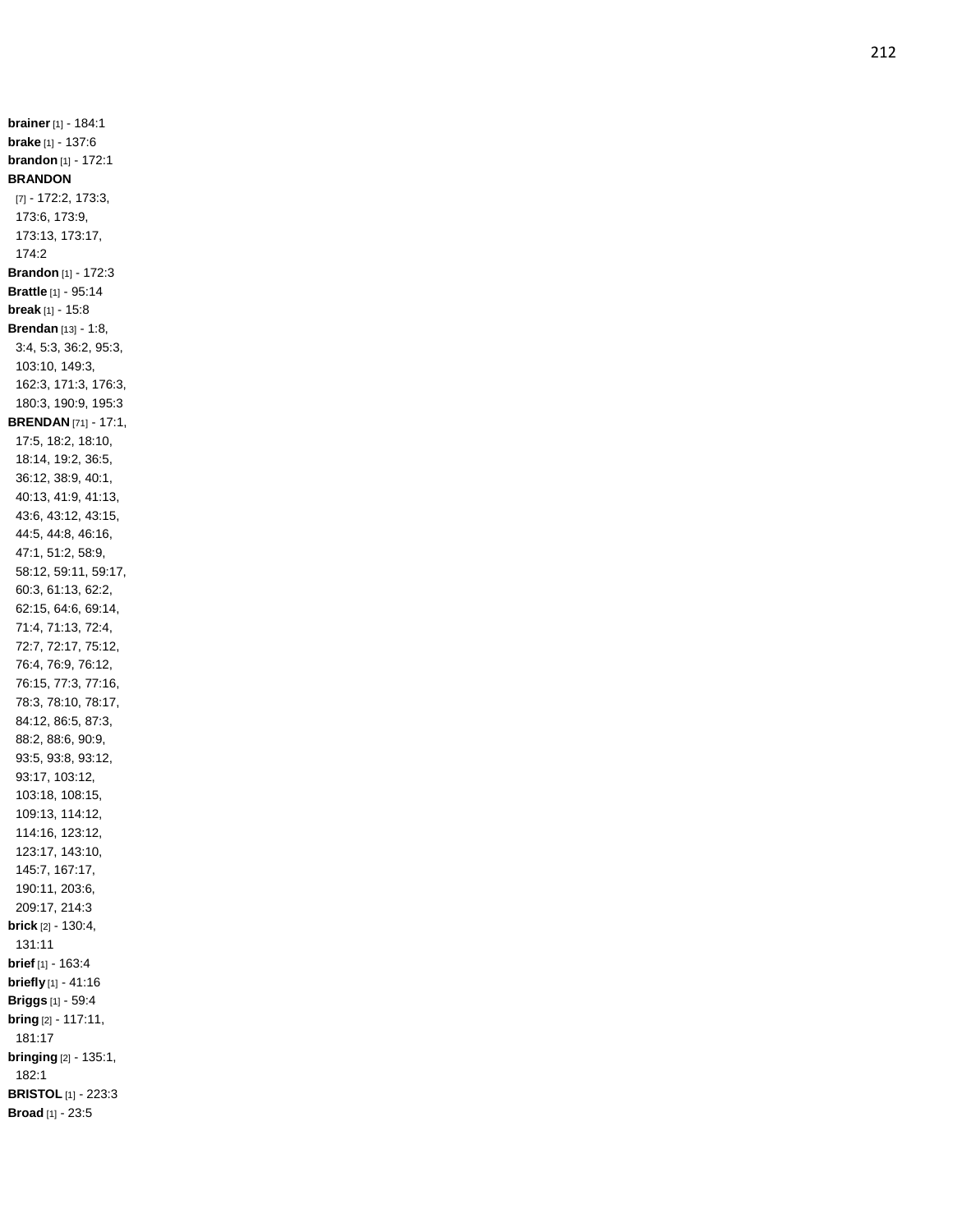**Broadway** [2] - 49:18, 80:8 **Brookline** [2] - 2:9, 149:6 **BROWN** [51] - 36:9, 36:13, 36:16, 38:11, 39:1, 39:9, 39:11, 40:5, 40:14, 41:12, 42:1, 42:3, 43:10, 43:14, 43:16, 44:7, 44:14, 45:5, 45:15, 46:2, 47:9, 48:1, 48:4, 48:16, 49:4, 49:17, 50:6, 50:15, 51:13, 53:4, 54:10, 55:9, 58:7, 60:9, 62:8, 65:8, 66:16, 68:12, 68:14, 71:3, 73:18, 75:6, 75:16, 83:4, 86:15, 87:18, 90:8, 93:4, 93:7, 93:10, 94:2 **Brown** [1] - 36:9 **BU** [1] - 83:5 **bucket** [1] - 134:17 **buckets** [1] - 131:18 **buffer** [1] - 110:18 **build** [8] - 55:18, 67:10, 67:11, 68:1, 73:12, 80:17, 81:13, 156:13 **Build** [1] - 220:4 **builder** [2] - 95:16, 144:8 **Building** [1] - 34:4 **building** [29] - 7:14, 11:6, 11:9, 13:9, 17:3, 23:4, 23:15, 31:2, 37:12, 39:4, 54:17, 79:13, 80:18, 89:14, 92:13, 101:9, 101:13, 101:15, 115:3, 119:9, 121:1, 121:4, 121:11, 124:5, 150:18, 151:2, 155:12, 155:16, 192: 9 **buildings** [4] - 84:8, 101:18, 188:15, 192:10 **built** [1] - 138:5 **bump** [8] - 181:7, 182:9, 182:15, 183:15, 187:12,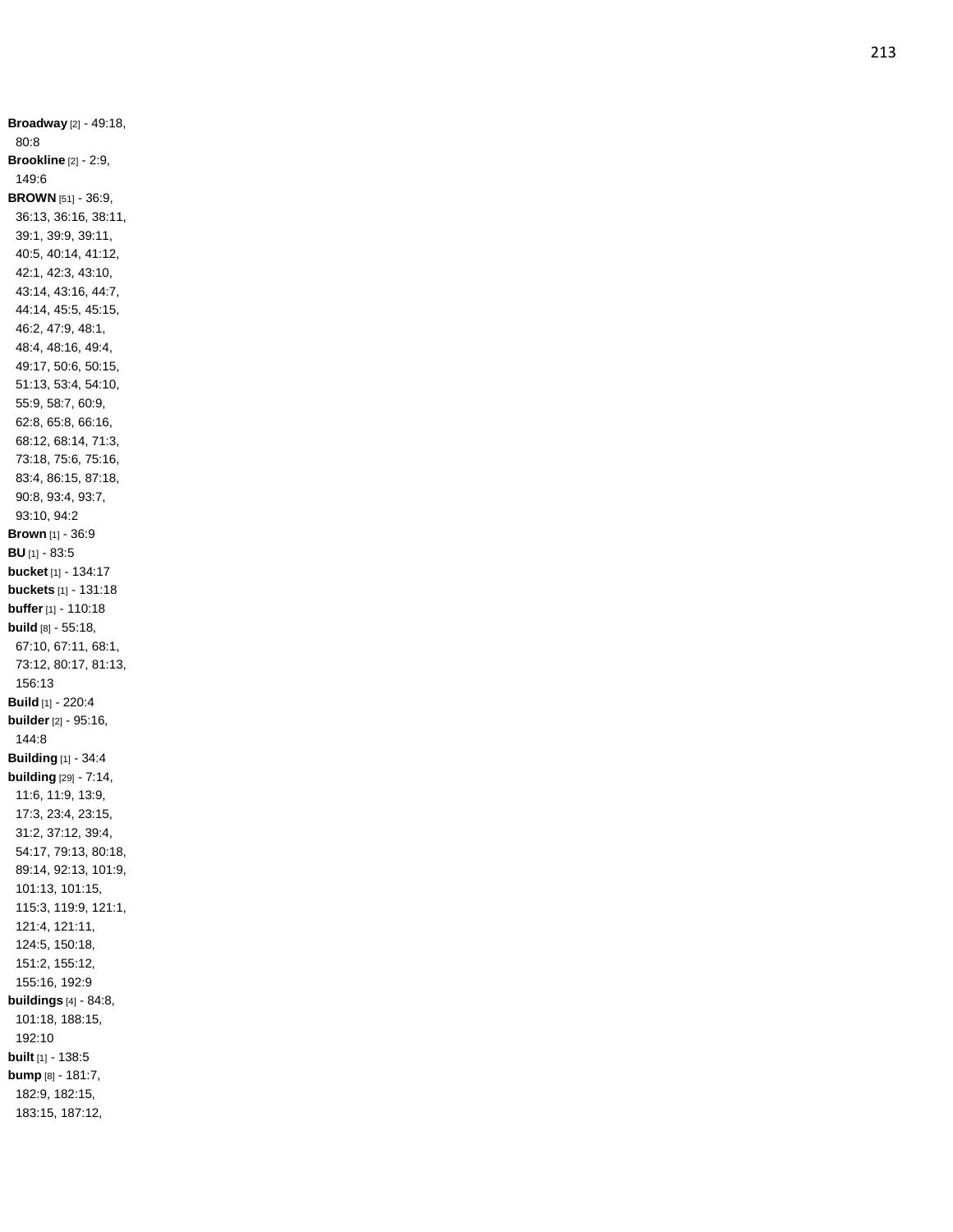188:1, 188:2, 191:9 **bus** [1] - 66:5 **business** [4] - 32:5, 32:17, 34:3, 106:15 **busy** [1] - 139:5 **button** [1] - 7:3 **by...** [1] - 211:13 **BZA** [4] - 2:2, 2:4, 77:6, 88:18 **BZA -013173 -2017** [2] - 2:6, 5:2 **BZA -013923 -2017** [2] - 2:8, 95:2 **BZA -013941 -2017** [2] - 2:9, 149:2 **BZA -013972 -2017** [2] - 2:11, 162:2 **BZA -013985 -2017** [2] - 2:13, 171:2 **BZA -014026 -2017** [2] - 2:12, 180:2 **BZA -014106 -2017** [2] - 2:14, 176:2 **BZA -014122 -2017** [2] - 2:7, 36:2 **BZA -014138 -2017** [2] - 2:15, 195:2

# **C**

**C -3B** [1] - 91:9 **C - H - A - N** [1] - 195:10 **cable** [11] - 10:18, 11:6, 13:8, 13:14, 15:11, 15:13, 16:2, 16:17, 20:8, 20:10 **calculation** [2] - 210:14, 212:15 **calendar** [2] - 144:2, 144:4 **CAMBRIDGE** [1] - 1:2 **Cambridge** [16] - 1:7, 7:17, 34:10, 59:2, 80:9, 80:13, 82:4, 84:1, 92:6, 95:15, 95:17, 130:9, 162:10, 172:4, 180:14, 193:2 **Campbell** [2] - 162:12, 163:16 **CAMPBELL** [7] - 163:15, 164:2, 164:5, 164:9, 164:14, 165:3,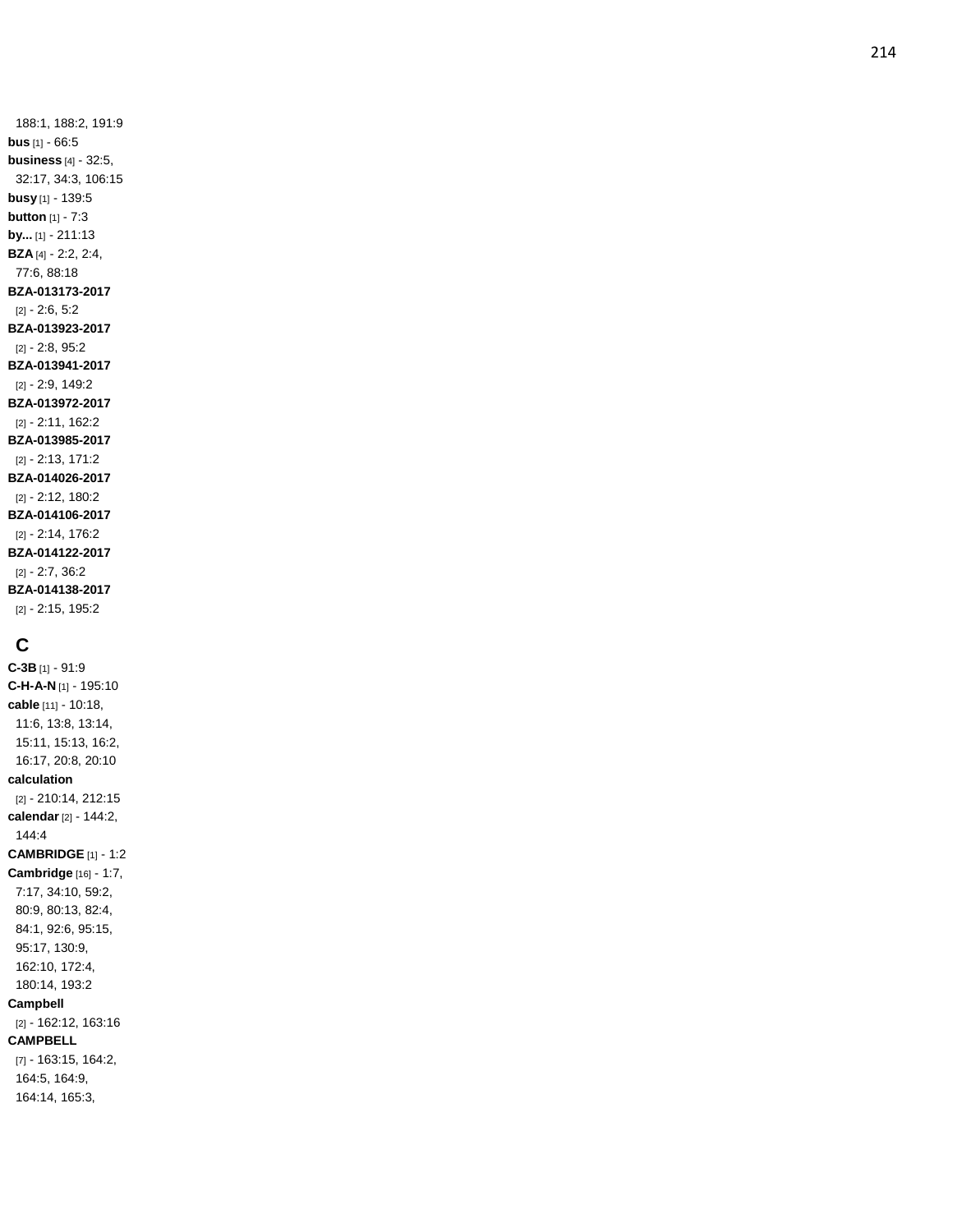165:9 **campus** [15] - 36:10, 38:14, 41:1, 48:5, 49:15, 50:8, 59:3, 60:11, 61:7, 65:9, 69:6, 80:7, 89:11, 89:15 **campus -wide** [3] - 38:14, 48:5, 89:11 **Canal** [1] - 23:5 **canal** [3] - 19:5, 19:8, 19:17 **cannot** [5] - 28:11, 39:2, 44:16, 66:14, 168:4 **capacity** [2] - 55:14, 151:18 **CAPTURING** [1] - 1:16 **car** [18] - 47:14, 53:13, 55:8, 79:8, 85:11, 85:16, 114:14, 114:15, 115:18, 116:1, 117:14, 118:4, 118:11, 119:16, 135:13, 137:4, 137:7, 138:1 **card** [2] - 47:16, 59:14 **care** [5] - 68:18, 70:10, 138:15, 138:16, 208:11 **carefully** [1] - 101:7 **cars** [20] - 43:11, 48:14, 78:1, 80:11, 80:12, 82:12, 86:9, 110:1, 115:10, 116:12, 120:9, 122:1, 122:5, 122:12, 123:3, 129:14, 133:9, 137:2, 138:10 **CASE** [2] - 2:1, 2:2 **case** [87] - 3:11, 3:12, 4:13, 4:14, 5:5, 8:8, 14:14, 36:6, 79:15, 95:6, 96:8, 96:13, 97:4, 97:5, 97:16, 97:18, 98:4, 98:9, 100:8, 100:15, 101:1, 101:5, 102:12, 102:17, 103:2, 103:3, 103:6,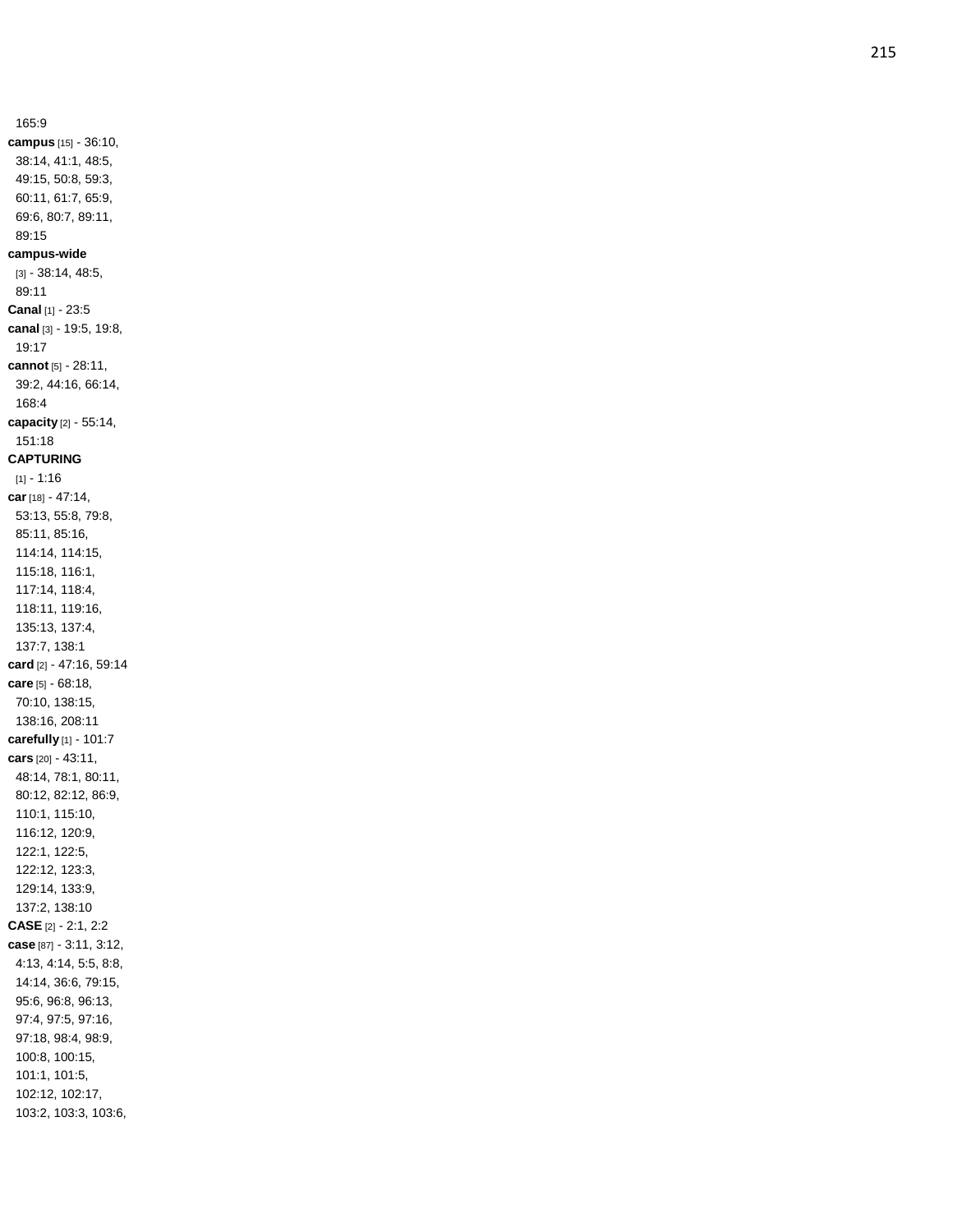103:9, 103:11, 103:13, 104:10, 104:14, 105:6, 105:7, 105:11, 105:14, 107:14, 107:16, 120:16, 126:11, 133:5, 134:12, 135:7, 142:6, 142:9, 143:2, 144:5, 144:14, 144:16, 145:12, 145:14, 145:15, 146:8, 146:13, 147:11, 147:13, 149:6, 149:16, 162:6, 163:1, 171:6, 171:12, 173:2, 173:10, 174:5, 175:7, 176:6, 176:9, 176:11, 177:4, 177:6, 178:16, 180:6, 184:9, 188:13, 195:6, 204:8, 204:13, 207:12, 208:1, 214:17, 217:13 **Case** [9] - 5:2, 36:2, 95:2, 149:2, 162:2, 171:2, 176:2, 180:2, 195:2 **cases** [3] - 3:8, 31:7 **catastrophe** [1] - 69:7 **Catherine** [2] - 223:4, 223:13 **caused** [1] - 110:7 **CDs** [1] - 156:5 **cease** [1] - 30:16 **center** [2] - 61:1, 101:12 **Center** [4] - 1:5, 79:12, 134:2, 137:17 **central** [4] - 37:17, 41:1, 73:12, 90:16 **certain** [7] - 44:16, 47:10, 54:5, 57:13, 87:8, 125:14, 185:2 **certainly** [9] - 44:15, 54:16, 55:18, 74:4, 84:4, 104:14, 140:8, 214:17, 215:5 **CERTIFICATION** [1] - 223:17 **Certified** [2] - 223:4,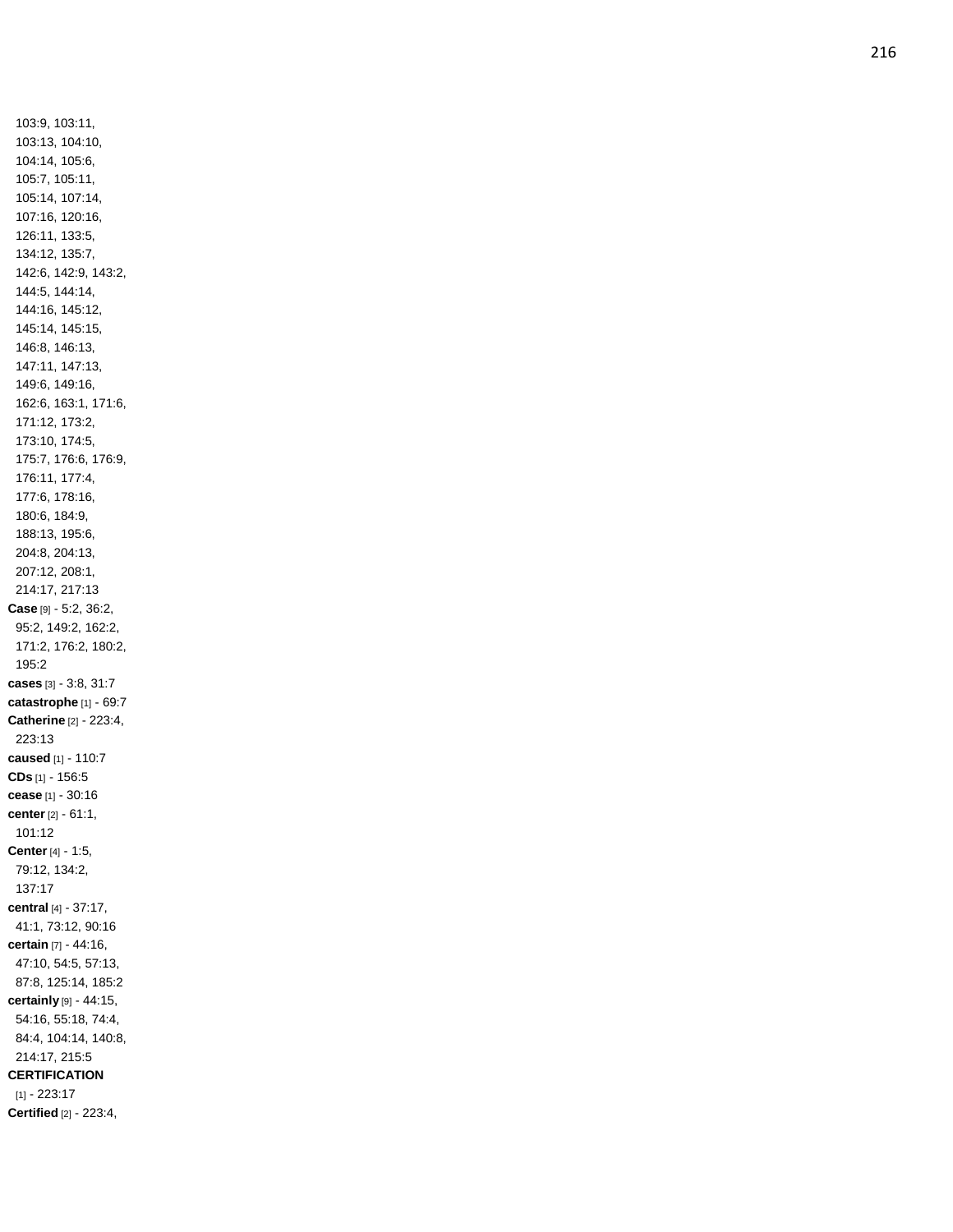223:14 **certify** [1] - 223:5 **CERTIFYING** [1] - 223:18 **chain** [1] - 130:3 **Chair** [36] - 1:8, 1:8, 3:13, 3:17, 4:3, 28:7, 29:11, 29:17, 30:7, 35:5, 95:5, 105:17, 146:12, 149:5, 159:13, 160:7, 160:14, 162:5, 167:18, 169:12, 169:16, 171:5, 174:4, 176:6, 177:5, 180:5, 191:16, 192:16, 193:5, 194:2, 195:5, 214:5, 218:11, 219:10, 219:17, 220:3 **Chairman** [6] - 5:10, 24:3, 60:9, 75:17, 95:10, 162:8 **CHAN** [14] - 195:9, 199:5, 199:12, 199:15, 200:8, 202:6, 202:11, 203:1, 204:2, 205:11, 206:2, 210:11, 210:14, 213:11 **Chan** [2] - 195:9, 195:10 **CHANGE** [6] - 222:8, 222:9, 222:10, 222:11, 222:12, 222:13 **change** [19] - 12:15, 28:16, 73:9, 75:1, 89:8, 90:4, 90:12, 91:13, 92:8, 138:12, 153:3, 153:5, 153:16, 168:7, 168:8, 168:13, 193:11, 213:11, 222:6 **changed** [7] - 23:9, 150:13, 152:16, 156:17, 156:18, 160:3, 160:10 **changes** [4] - 46:10, 67:14, 193:9, 222:16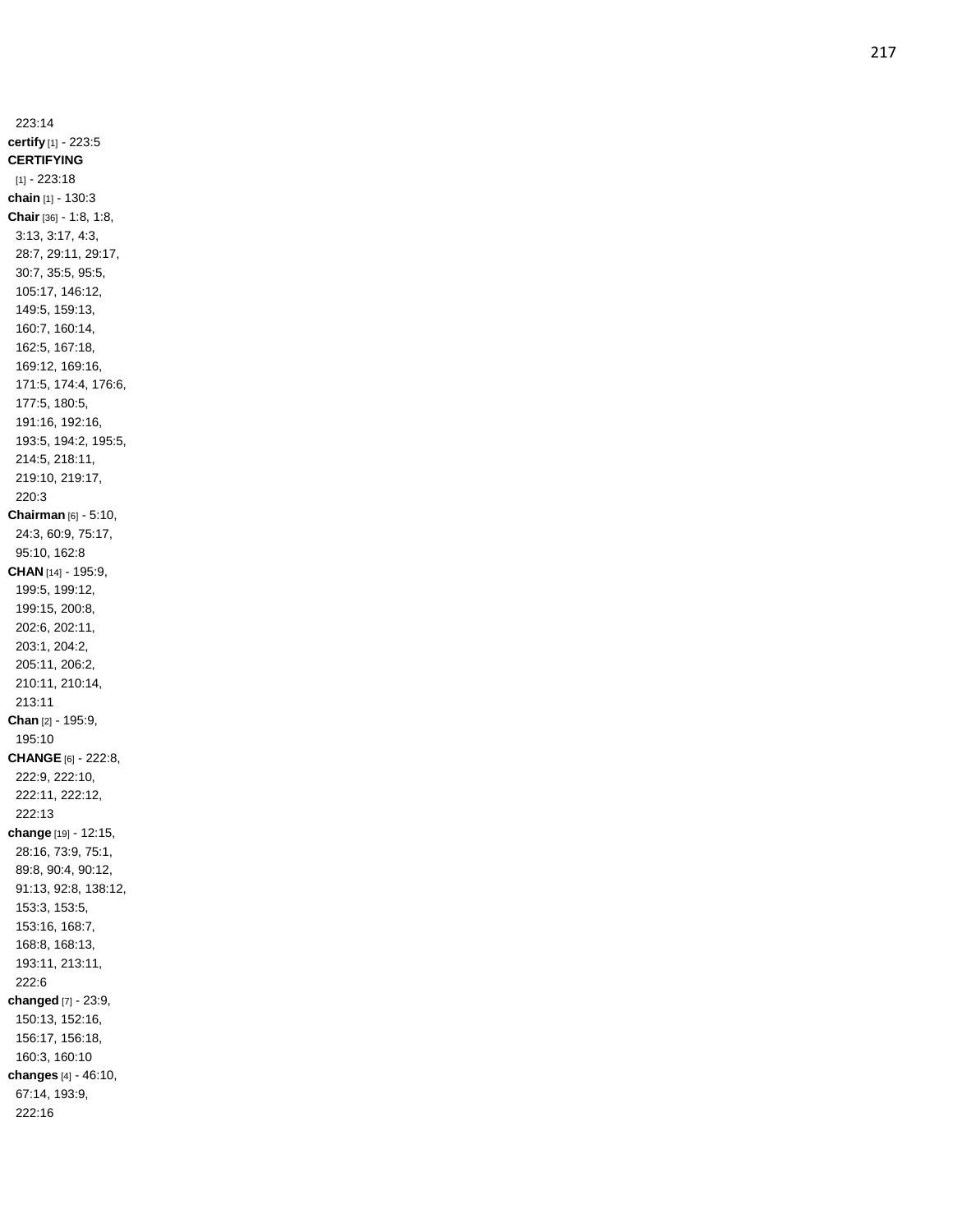**changing** [1] - 67:16 **character** [5] - 28:16, 89:9, 90:5, 168:9, 214:18 **characterizing** [2] - 21:8, 108:8 **charge** [3] - 34:8, 66:7, 66:16 **chase** [1] - 10:12 **cheapest** [1] - 38:16 **check** [2] - 144:1, 144:3 **childhood** [1] - 121:6 **children's** [3] - 59:8, 61:17 **choice** [1] - 119:15 **choices** [1] - 66:12 **choose** [1] - 64:4 **Chris** [1] - 109:9 **CHRISTOPHER** [35] - 95:9, 95:13, 96:4, 96:10, 96:16, 96:18, 97:13, 98:1, 101:11, 105:16, 106:1, 106:10, 106:13, 108:2, 108:11, 108:18, 111:10, 119:10, 121:3, 121:9, 121:15, 121:17, 122:7, 122:16, 123:4, 123:15, 130:2, 130:8, 141:17, 142:5, 142:10, 142:18, 143:4, 143:14, 144:9 **Christopher** [1] - 95:14 **chunk** [1] - 130:4 **circle** [1] - 79:9 **circling** [2] - 48:14, 49:6 **circumstances** [2] - 185:2, 197:18 **citizen** [1] - 4:9 **citizens** [3] - 29:6, 91:17, 169:6 **CITY** [1] - 1:2 **City** [2] - 134:5, 193:2 **city** [12] - 4:9, 29:6, 39:13, 65:16, 70:9, 72:14, 80:3, 91:18, 139:5, 169:6, 187:6,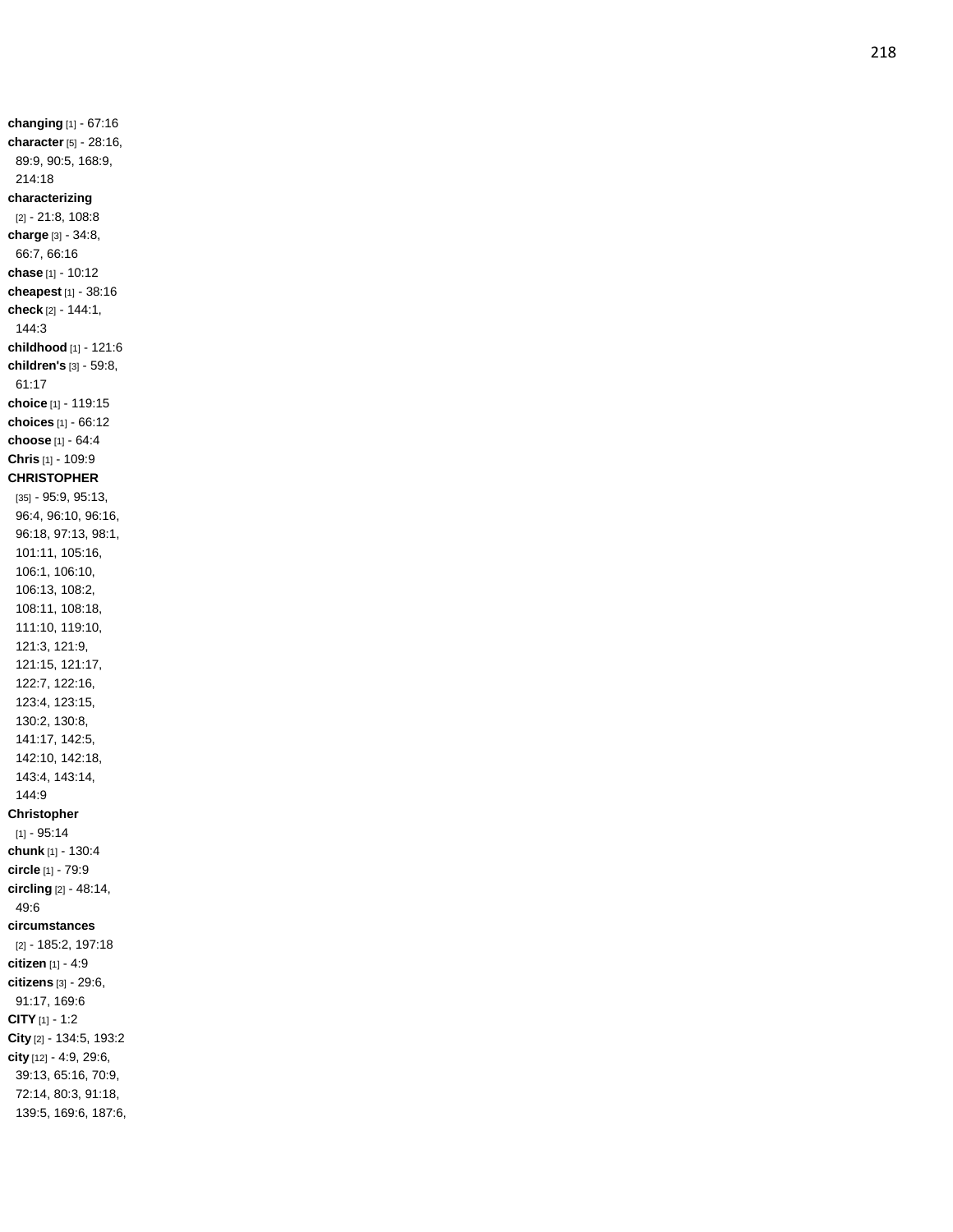219:14 **claimed** [1] - 33:4 **clarification** [1] - 155:9 **clarifies** [1] - 117:10 **clarify** [1] - 84:16 **class** [1] - 43:1 **clear** [4] - 55:13, 85:10, 158:6, 172:9 **clearly** [2] - 126:5, 184:8 **clerk** [1] - 172:3 **climb** [1] - 138:3 **climbs** [1] - 42:9 **close** [13] - 52:7, 57:17, 60:6, 62:16, 80:7, 159:9, 167:13, 183:8, 188:3, 191:11, 201:11, 217:12, 217:15 **closely** [1] - 60:12 **closer** [4] - 36:15, 117:15, 138:11, 182:16 **clumped** [1] - 47:12 **clustered** [1] - 57:15 **code** [2] - 57:8, 152:1 **Cogen** [1] - 6:2 **coherent** [1] - 100:5 **COLE** [30] - 98:11, 98:15, 99:1, 99:10, 99:15, 131:2, 132:5, 132:10, 132:14, 132:17, 133:6, 134:8, 134:13, 135:8, 135:12, 135:15, 136:2, 136:10, 137:4, 138:9, 138:18, 139:14, 139:18, 140:8, 144:18, 145:3, 145:5, 145:10, 145:16, 146:2 **Cole** [5] - 99:1, 131:3, 142:1, 142:2, 142:7 **collectively** [1] - 80:16 **combination** [1] - 210:8 **comfortable** [2] - 71:5, 72:12 **coming** [8] - 18:4, 51:7, 73:13, 105:7,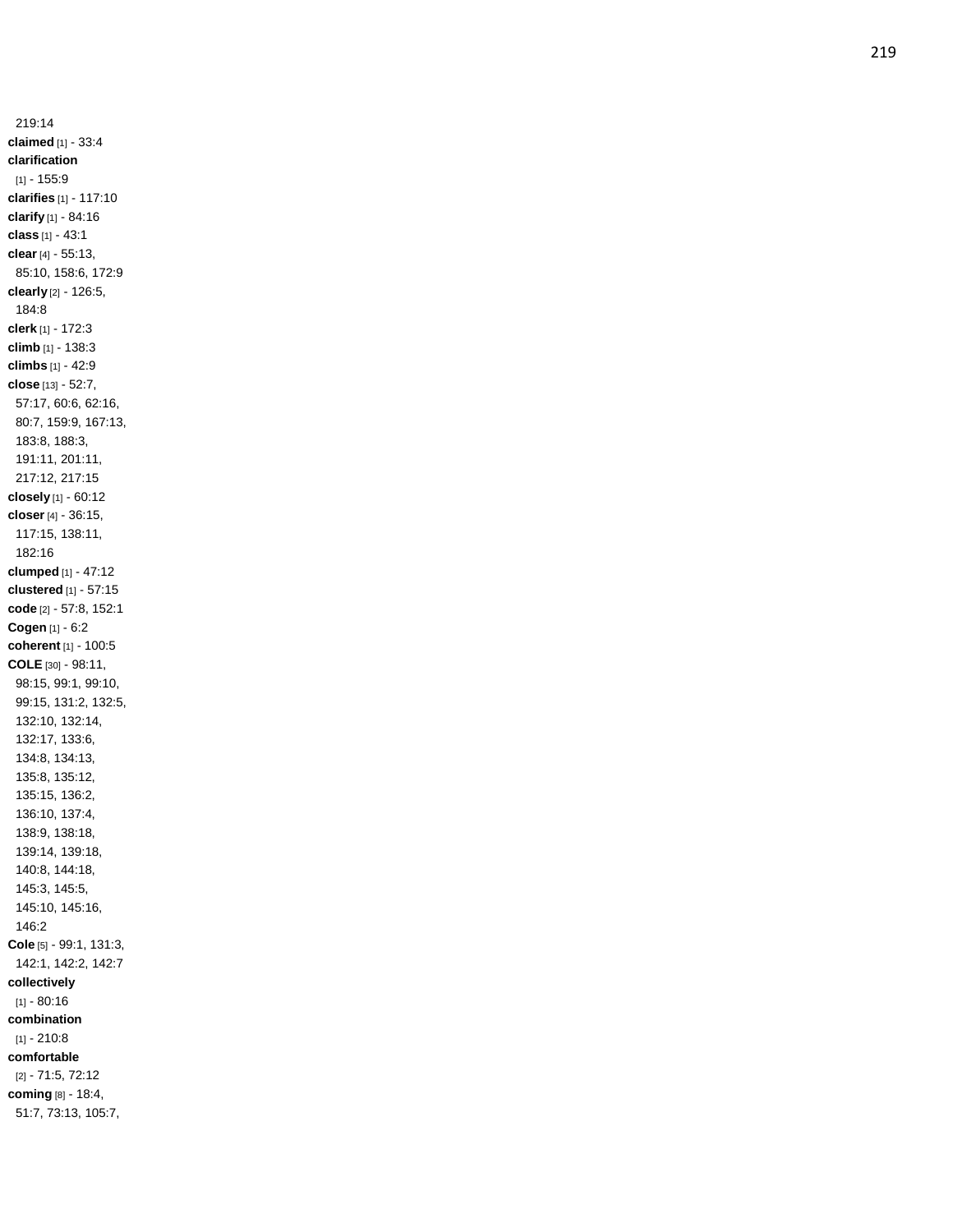130:18, 151:17, 172:16, 215:15 **comings** [1] - 43:8 **comment** [10] - 23:18, 58:13, 60:1, 60:6, 62:16, 99:9, 102:18, 103:9, 104:9, 152:18 **commenting** [3] - 22:12, 22:17, 76:10 **comments** [15] - 8:13, 8:18, 9:2, 9:11, 23:6, 24:2, 71:10, 79:1, 99:13, 130:13, 133:5, 140:6, 165:15, 167:14, 217:11 **commercial** [10] - 42:15, 42:17, 48:8, 49:18, 50:9, 69:2, 75:9, 79:18, 91:8, 92:12 **Commission** [1] - 223:15 **Commissioner** [1] - 1:12 **Committee** [1] - 172:4 **COMMONWEALTH** [1] - 223:3 **community** [2] - 72:1, 92:6 **commute** [1] - 67:15 **commuter** [1] - 66:6 **company** [1] - 79:3 **compared** [2] - 68:4, 151:9 **comparison** [2] - 42:14, 43:17 **compatible** [2] - 205:15, 206:16 **compelling** [2] - 207:12, 218:1 **complain** [1] - 132:2 **complaints** [1] - 49:8 **complement** [1] - 23:14 **complete** [3] - 89:16, 176:16, 207:17 **completely** [2] - 105:8, 206:3 **completeness** [1] - 15:2 **completion** [1] - 30:4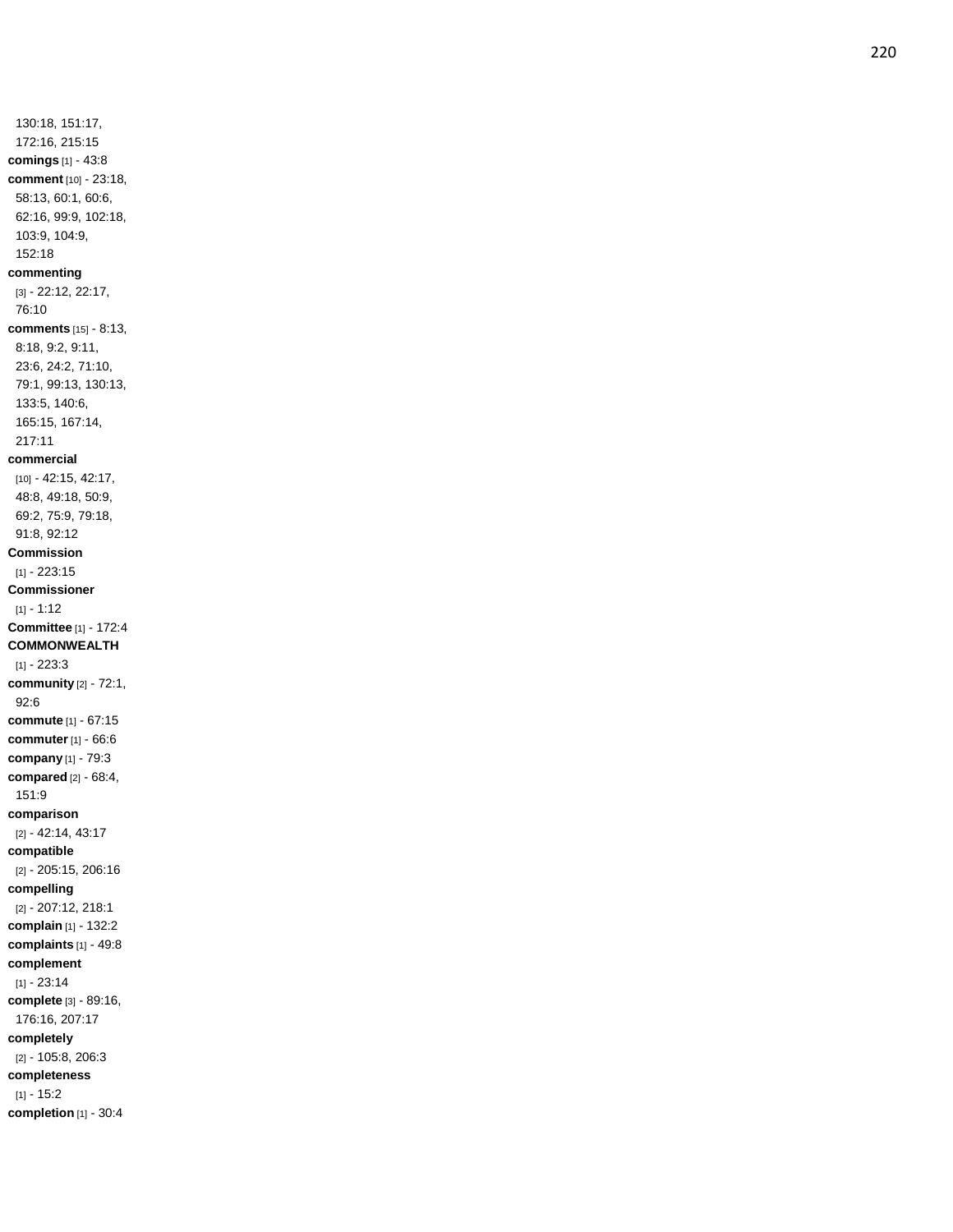**compliant** [2] - 57:11, 203:10 **complied** [1] - 57:6 **comply** [4] - 32:14, 34:14, 124:3, 202:1 **complying** [2] - 200:7, 200:11 **con** [1] - 190:18 **concentrate** [1] - 41:7 **concern** [11] - 13:1, 15:1, 31:13, 68:11, 69:10, 74:2, 80:5, 81:2, 82:10, 82:16, 208:12 **concerned** [10] - 12:17, 23:1, 48:11, 51:3, 59:2, 68:8, 70:16, 81:14, 106:2, 106:5 **concerning** [1] - 33:12 **concerns** [7] - 9:13, 14:15, 20:6, 20:12, 48:15, 81:11, 189:6 **concludes** [1] - 23:10 **conclusion** [1] - 21:5 **concrete** [1] - 70:7 **condition** [17] - 31:3, 81:3, 93:2, 128:9, 157:4, 160:8, 169:13, 185:12, 188:10, 193:6, 193:17, 198:10, 204:17, 214:15, 219:18, 220:13, 220:14 **conditions** [14] - 29:14, 31:6, 31:15, 35:7, 37:9, 46:9, 88:3, 93:13, 146:14, 154:8, 174:7, 177:11, 184:17, 193:5 **condo** [5] - 119:9, 151:12, 166:5, 166:6, 172:12 **condominium** [2] - 119:11, 159:5 **condos** [3] - 155:18, 165:16, 166:2 **conduct** [2] - 4:1, 99:16 **confident** [1] - 72:9 **configuration**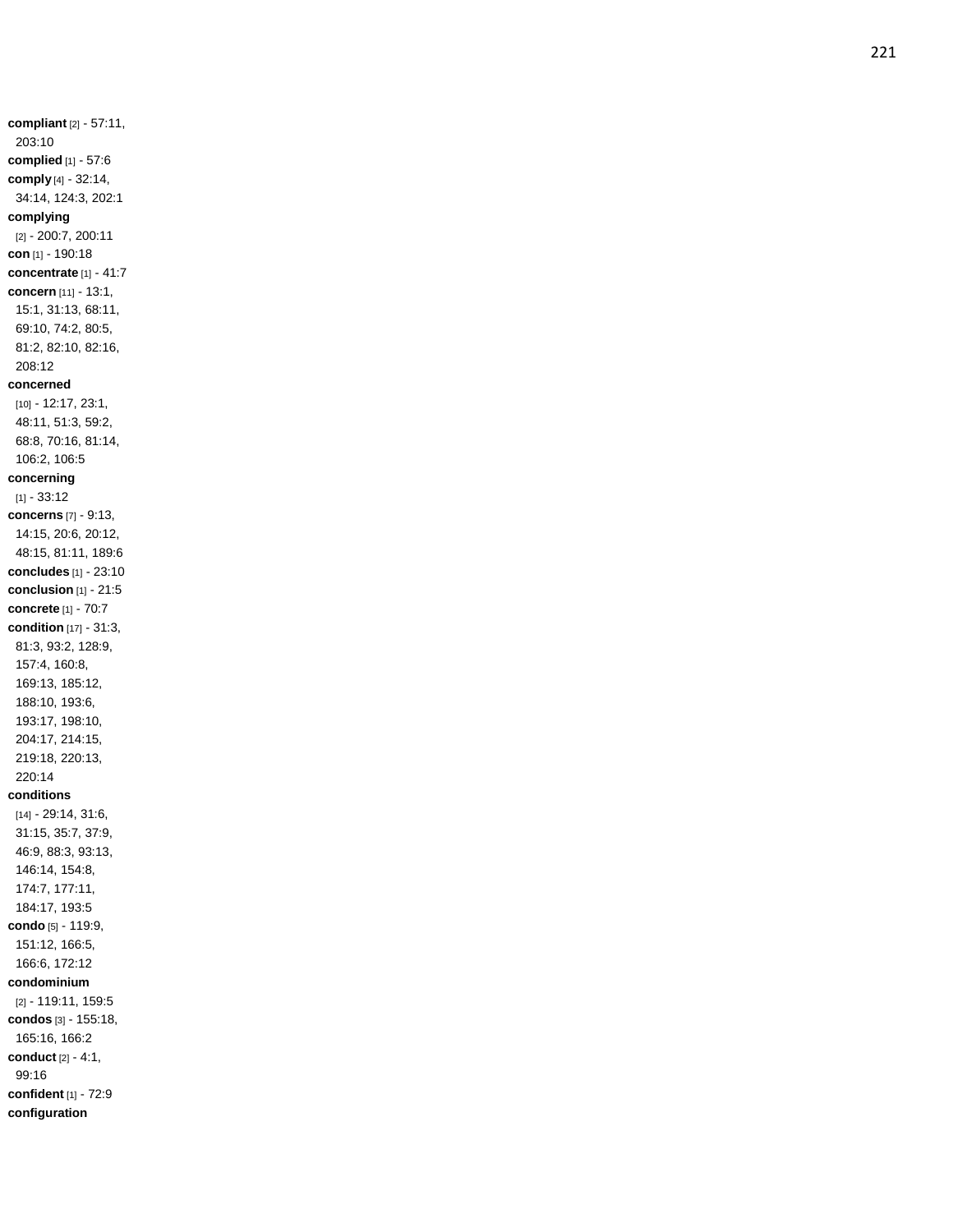[3] - 56:10, 125:7, 192:9 **configured** [1] - 218:17 **confine** [1] - 133:5 **conflict** [1] - 43:8 **conflicted** [1] - 61:17 **conflicts** [1] - 62:3 **conform** [1] - 101:16 **conforming** [3] - 150:4, 186:4, 219:3 **confusing** [1] - 39:12 **confusion** [1] - 176:16 **congestion** [7] - 28:15, 77:15, 89:8, 90:3, 90:12, 168:6, 168:13 **connect** [1] - 14:1 **cons** [1] - 97:5 **consecutively** [1] - 135:4 **consensus** [1] - 172:14 **consider** [3] - 22:17, 24:11, 217:13 **considerably** [1] - 92:10 **considerations** [1] - 218:2 **considered** [1] - 23:16 **consistent** [5] - 25:3, 25:7, 30:6, 30:14, 98:5 **CONSTANTINE** [282] - 3:7, 5:5, 6:10, 6:13, 8:8, 8:12, 8:15, 9:1, 9:7, 9:14, 11:16, 13:17, 15:6, 15:13, 15:17, 16:8, 20:13, 21:1, 21:4, 21:16, 22:1, 22:4, 22:9, 24:5, 24:9, 24:17, 25:6, 25:13, 26:2, 26:7, 26:12, 26:17, 27:10, 27:17, 28:2, 28:6, 30:3, 30:10, 31:11, 35:10, 95:5, 95:11, 95:18, 96:7, 96:11, 96:17, 97:2, 97:14, 98:2, 98:13, 99:5, 99:12,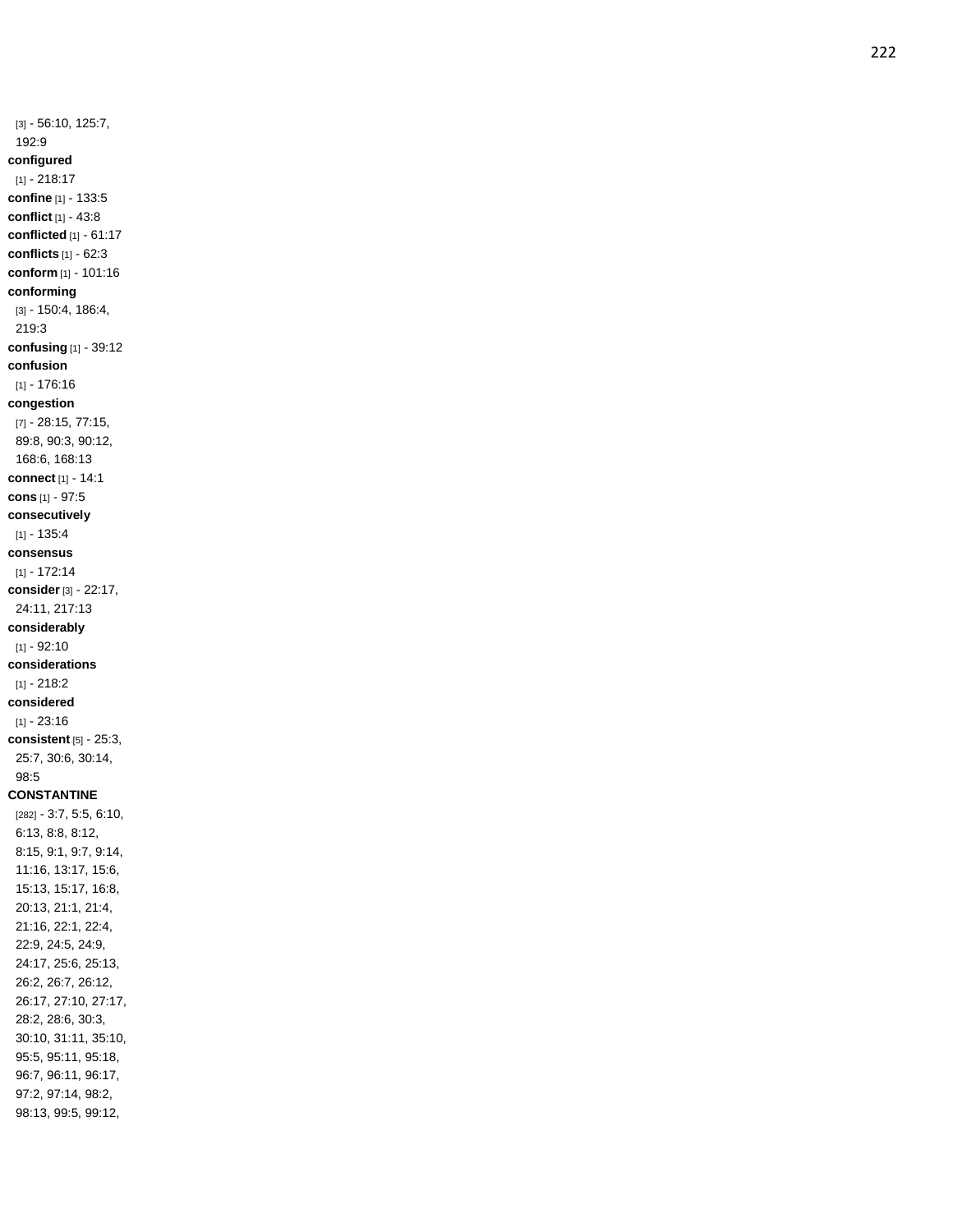99:17, 100:16, 101:6, 101:17, 102:7, 102:10, 103:10, 103:17, 105:1, 105:10, 105:18, 106:9, 106:12, 107:18, 108:5, 108:13, 108:16, 109:2, 109:4, 109:7, 111:12, 111:18, 112:7, 112:10, 112:13, 112:17, 113:3, 113:7, 115:13, 115:18, 116:3, 116:11, 116:14, 118:1, 118:10, 118:15, 119:8, 120:18, 121:7, 121:12, 121:16, 122:10, 122:18, 123:9, 123:14, 124:1, 124:15, 125:15, 126:5, 126:9, 127:16, 128:5, 128:10, 128:13, 129:7, 130:5, 130:10, 132:2, 132:8, 132:12, 132:16, 133:4, 134:6, 134:9, 135:6, 135:10, 135:14, 135:16, 136:7, 136:18, 138:17, 139:12, 139:16, 140:5, 140:9, 140:12, 141:15, 142:3, 142:8, 142:12, 142:16, 143:2, 143:6, 143:9, 143:17, 144:3, 144:7, 144:11, 144:13, 145:1, 145:4, 145:6, 145:8, 145:11, 145:18, 146:5, 147:10, 147:16, 149:5, 149:15, 150:9, 151:7, 152:9, 152:15, 153:2, 153:6, 153:14, 153:18, 154:5, 154:10, 154:12,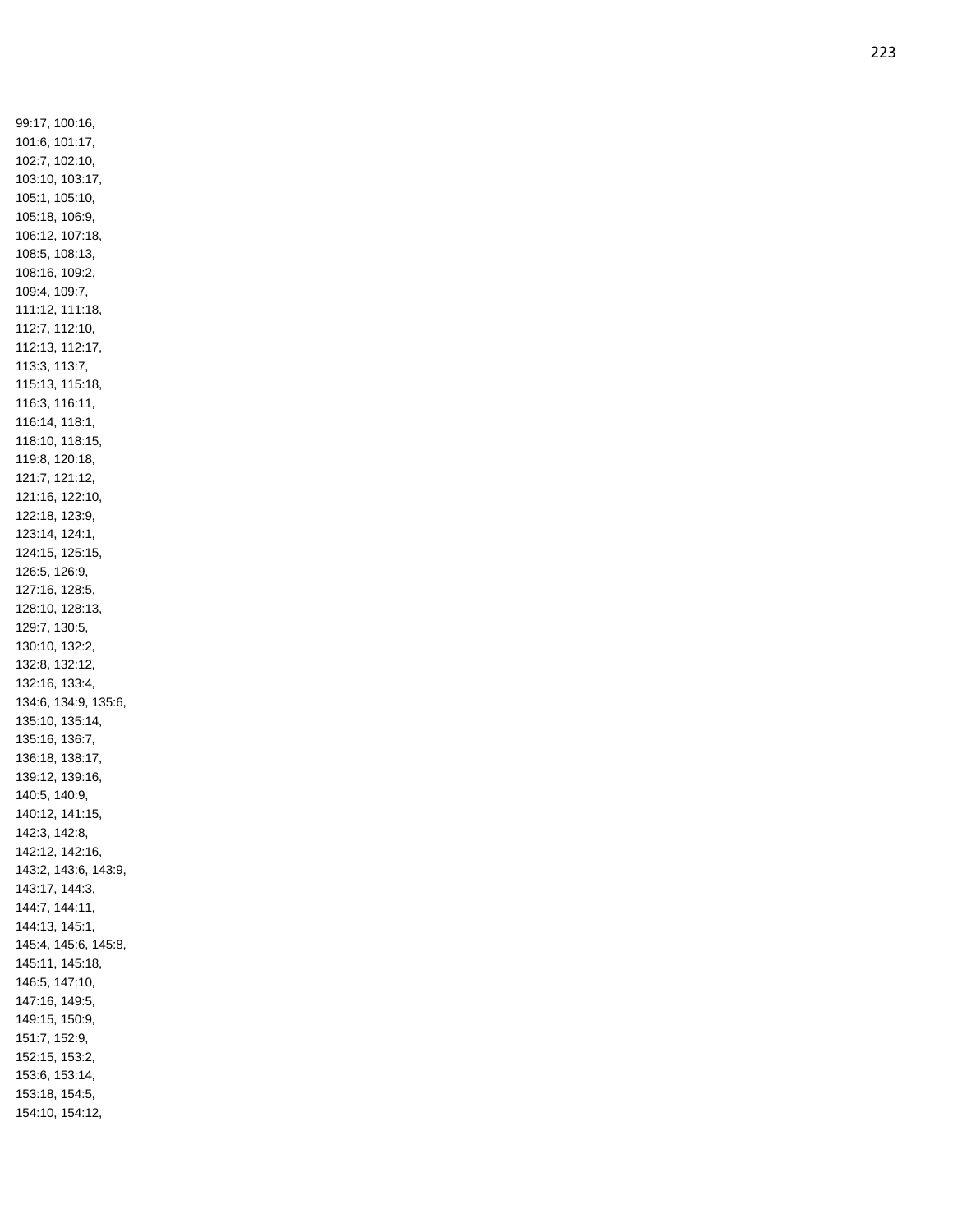154:16, 155:5, 156:12, 156:16, 158:10, 158:15, 159:3, 159:13, 160:17, 162:5, 163:12, 163:18, 164:3, 164:8, 164:13, 165:1, 165:8, 165:14, 166:5, 166:8, 166:14, 167:16, 167:18, 170:1, 171:5, 171:18, 173:1, 173:4, 173:8, 173:12, 173:15, 173:18, 174:4, 174:11, 175:6, 176:5, 177:9, 177:16, 178:15, 180:5, 180:10, 180:15, 181:2, 181:11, 181:15, 182:13, 183:1, 183:4, 183:7, 184:2, 184:10, 184:16, 185:6, 185:16, 186:1, 186:8, 186:17, 187:2, 187:5, 187:13, 187:16, 188:3, 188:12, 189:1, 189:5, 189:11, 189:17, 190:4, 190:7, 190:12, 190:17, 191:11, 191:16, 193:13, 194:5, 195:5, 195:17, 196:13, 196:16, 197:2, 197:5, 197:12, 198:14, 199:1, 200:6, 200:10, 200:16, 201:2, 201:7, 201:10, 201:13, 201:18, 202:4, 202:13, 203:2, 203:9, 204:1, 204:4, 207:1, 207:9, 208:14, 209:7, 210:1, 211:12, 211:16, 211:18, 212:14, 213:2, 213:9, 213:16, 214:1, 214:4,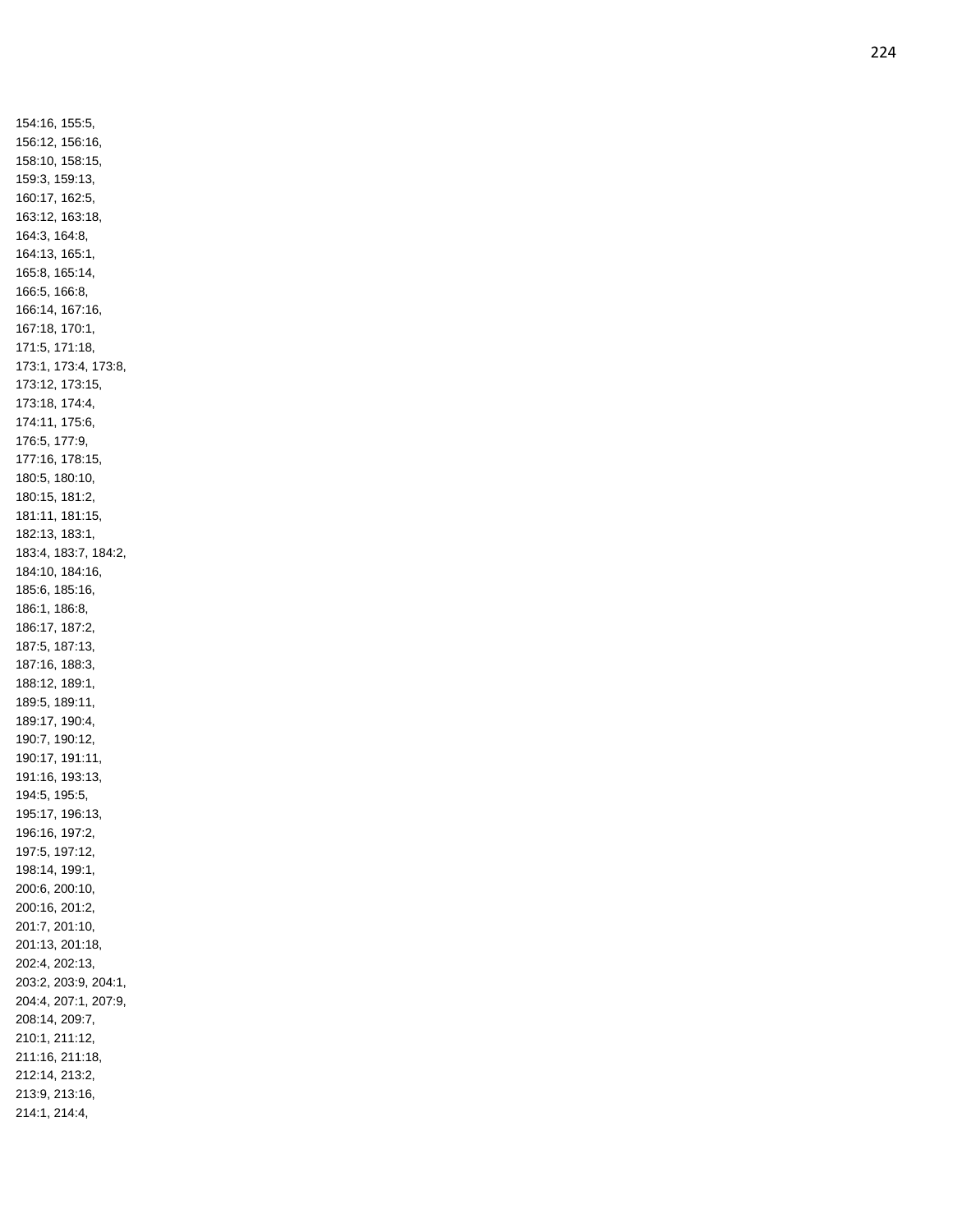215:17, 216:4, 216:7, 216:14, 218:8, 220:11, 220:18 **Constantine** [9] - 1:8, 3:4, 5:3, 95:3, 149:3, 162:3, 171:3, 180:3, 195:3 **constantine** [1] - 176:3 **constantly** [3] - 64:13, 64:14, 110:3 **constructed** [1] - 45:10 **construction** [14] - 37:17, 38:6, 50:1, 50:3, 50:7, 65:4, 66:3, 74:9, 90:15, 131:12, 134:15, 176:11, 217:1, 217:6 **contact** [1] - 167:9 **contain** [1] - 43:16 **continuance** [1] - 176:18 **continue** [14] - 67:6, 98:9, 104:13, 142:6, 142:9, 143:11, 144:14, 146:7, 146:8, 146:12, 171:12, 174:5, 176:10, 178:1 **continued** [11] - 3:8, 3:10, 3:11, 4:13, 8:9, 28:17, 97:5, 168:14, 175:7, 177:6, 178:16 **continues** [1] - 44:2 **continuing** [2] - 65:2, 147:13 **continuous** [1] - 30:18 **contortion** [1] - 200:2 **contract** [1] - 50:17 **contractor** [1] - 99:3 **contractors** [1] - 131:14 **CONTROL** [1] - 223:18 **control** [1] - 118:14 **convenient** [3] - 38:17, 60:17, 75:10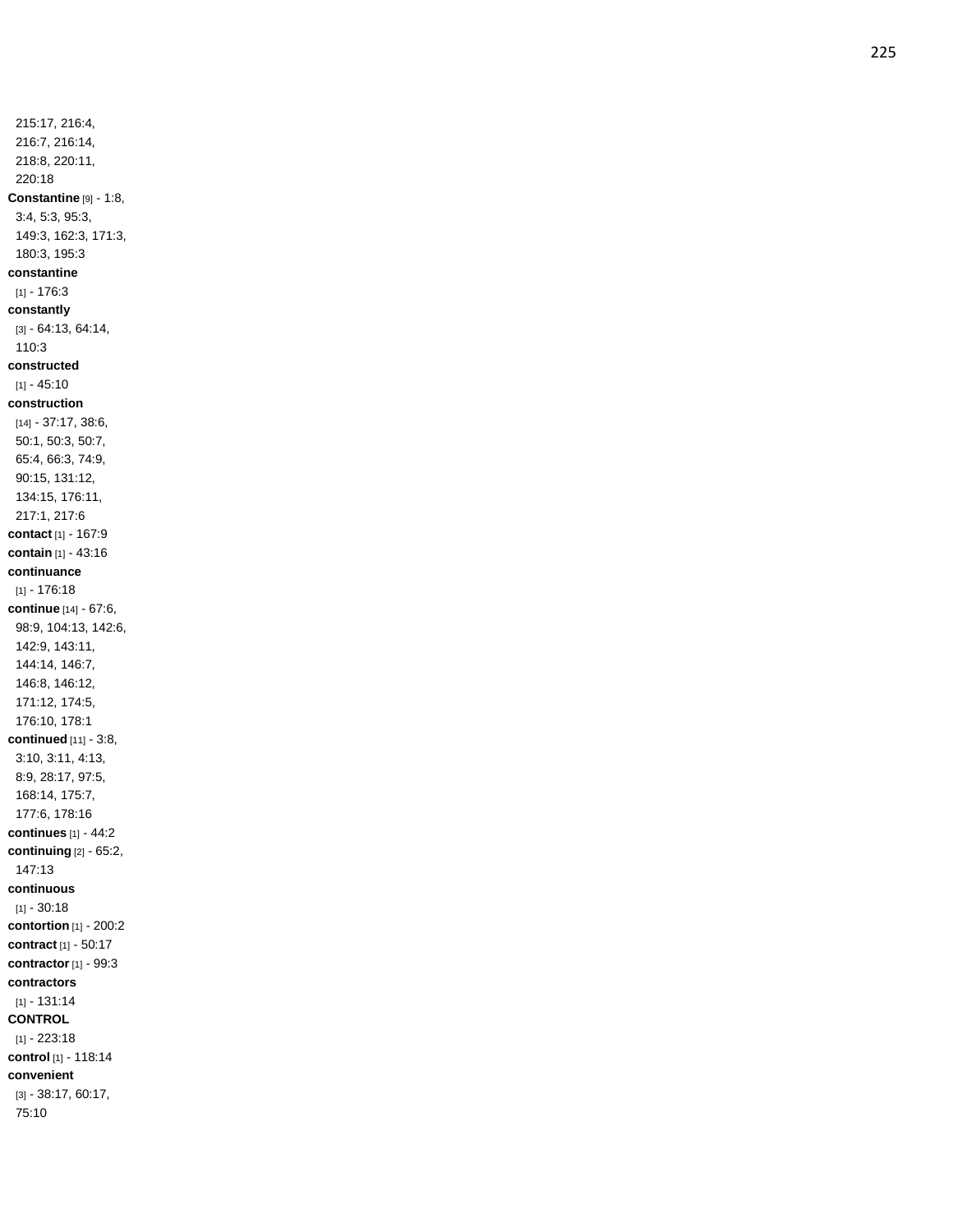**conveniently** [1] - 110:16 **conversations** [1] - 144:15 **conversion** [1] - 151:12 **convert** [1] - 101:14 **converted** [1] - 155:18 **converting** [1] - 109:10 **copies** [2] - 109:6, 196:11 **copy** [1] - 109:8 **core** [1] - 80:7 **corner** [5] - 60:15, 96:15, 189:2, 189:10, 192:8 **correct** [34] - 8:11, 8:14, 9:6, 9:17, 25:5, 25:10, 27:3, 28:1, 30:9, 41:11, 63:14, 64:9, 64:16, 65:6, 69:9, 76:9, 77:17, 83:4, 86:14, 87:13, 104:1, 153:8, 154:2, 154:9, 154:15, 155:1, 155:4, 164:2, 164:5, 197:11, 201:16, 202:9, 212:5, 213:10 **corrected** [2] - 23:8 **correction** [1] - 222:7 **corrections** [1] - 222:16 **correctly** [3] - 65:3, 108:9, 131:16 **correspondence** [2] - 60:4, 171:12 **costs** [1] - 39:4 **count** [3] - 39:14, 42:8, 51:16 **couple** [9] - 16:3, 19:17, 40:6, 45:1, 47:2, 65:12, 123:3, 128:3, 152:10 **course** [1] - 15:3 **Court** [4] - 2:5, 195:6, 216:12, 216:18 **cover** [5] - 199:9, 202:10, 202:11, 203:4, 205:12 **coverage** [2] - 7:17,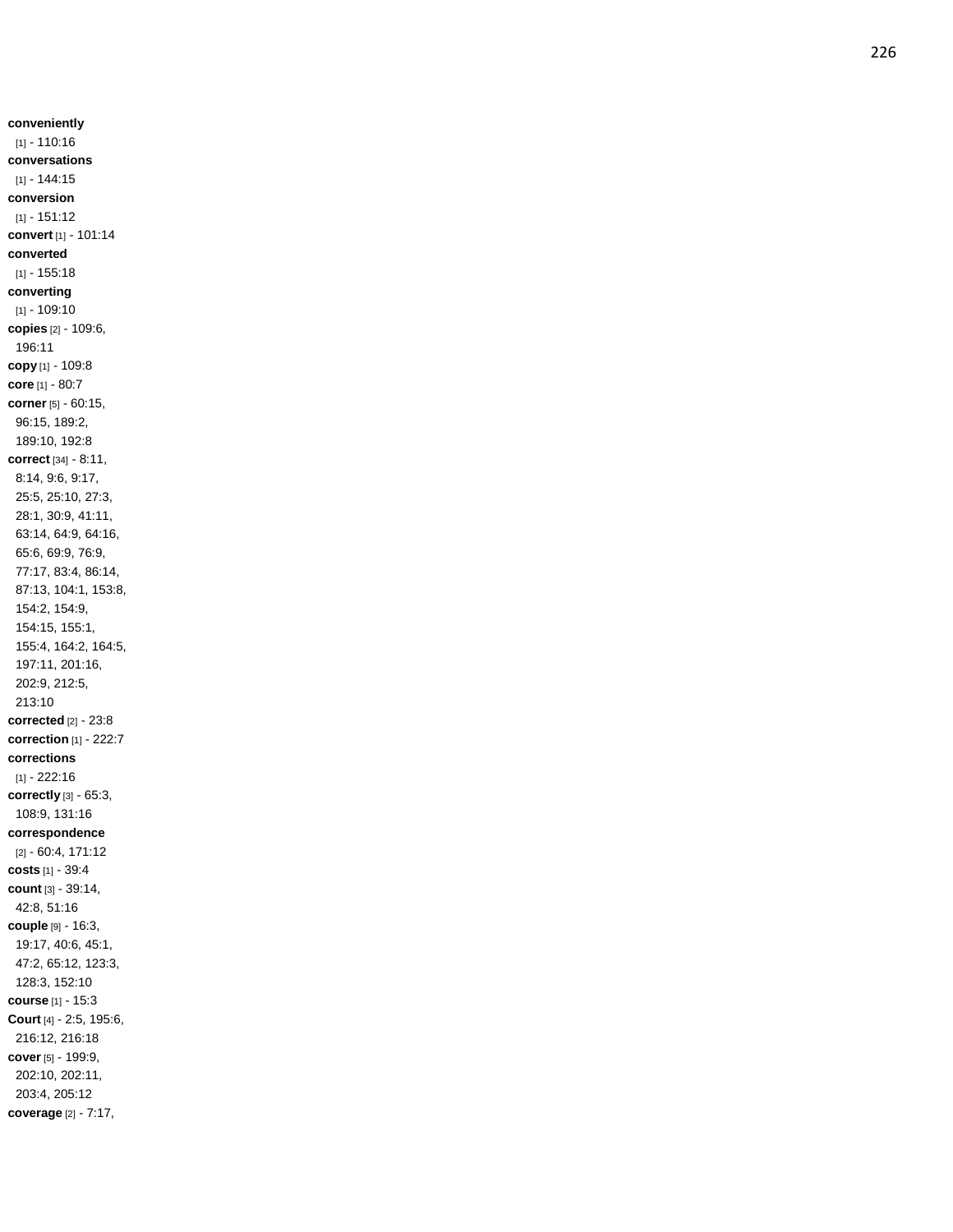8:5 **covered** [2] - 217:2, 217:7 **covering** [2] - 203:3, 212:17 **create** [3] - 47:10, 111:2, 168:12 **created** [4] - 29:4, 91:15, 169:4, 212:16 **creates** [1] - 120:14 **creating** [1] - 92:2 **creative** [1] - 84:5 **criteria** [2] - 21:11, 126:8 **critical** [1] - 118:7 **Ct** [1] - 2:15 **curb** [2] - 128:1, 129:6 **curious** [1] - 59:12 **current** [3] - 12:4, 39:16, 112:5 **cut** [5] - 10:12, 128:1, 129:6, 156:1, 157:10 **cuts** [1] - 207:10

# **D**

**Daglian** [1] - 1:12 **daily** [4] - 43:11, 52:4, 66:7, 66:17 **damage** [1] - 206:13 **damaging** [1] - 69:12 **DAN** [5] - 16:4, 17:9, 17:11, 17:17, 18:1 **Dan** [1] - 17:18 **Date** [1] - 2:6 **date** [24] - 3:9, 25:15, 26:3, 26:8, 70:6, 87:2, 87:8, 87:15, 88:3, 104:8, 106:4, 142:12, 143:7, 144:17, 145:2, 147:11, 171:14, 174:15, 174:16, 177:7, 178:4, 222:7 **dated** [3] - 22:12, 26:1, 27:4 **dates** [4] - 26:6, 26:9, 26:11, 171:15 **daycare** [2] - 101:12, 109:10 **Daycare** [2] - 134:2,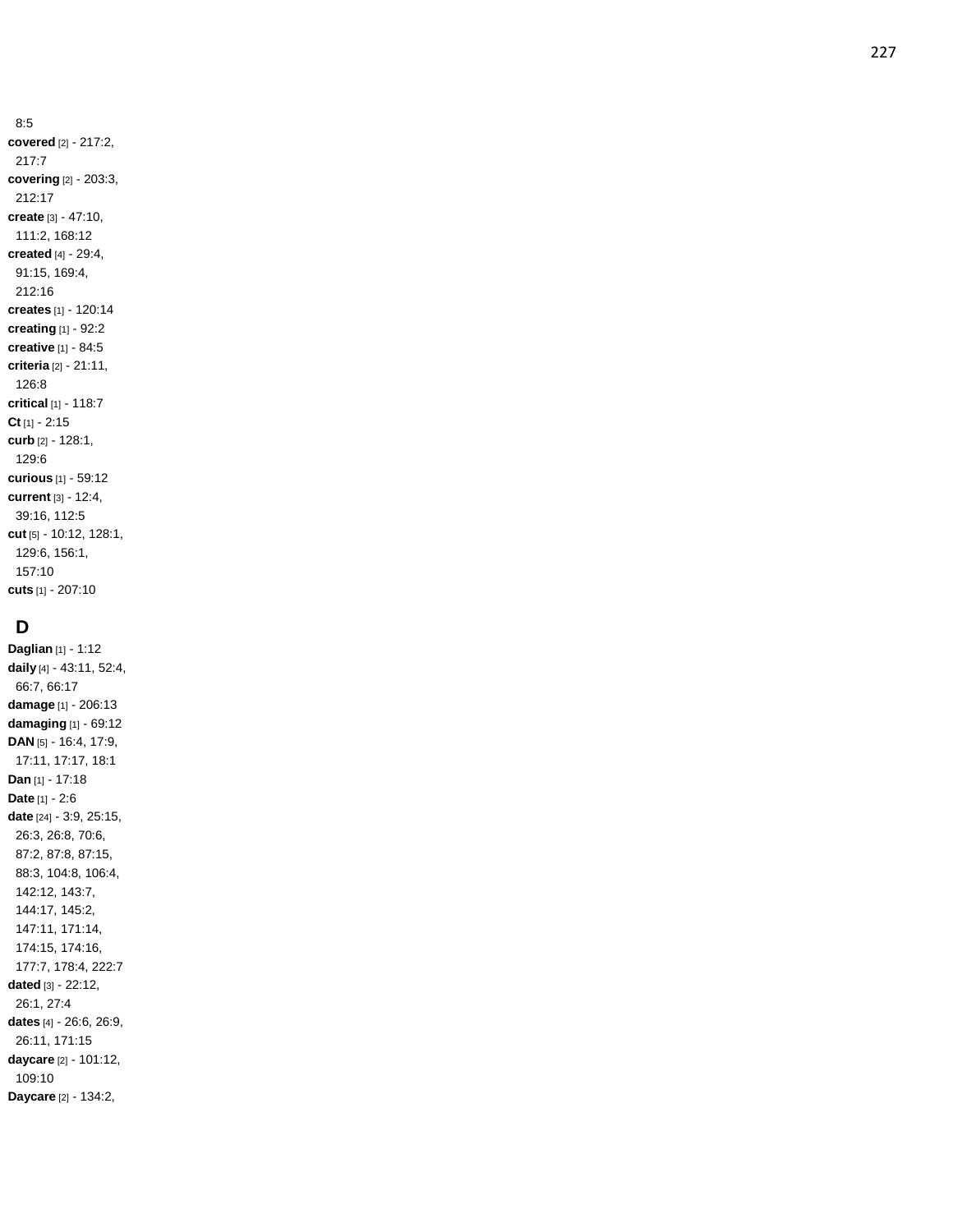137:17 **days** [7] - 32:5, 32:18, 34:3, 106:8, 147:2, 174:14, 178:6 **de** [1] - 44:3 **deal** [2] - 52:18, 208:16 **dealt** [1] - 131:14 **decades** [1] - 50:18 **December** [6] - 93:4, 93:6, 93:7, 93:8, 93:9, 93:12 **decide** [4] - 104:6, 107:16, 184:3, 220:7 **decided** [3] - 38:15, 41:5, 76:2 **decision** [5] - 75:18, 146:16, 174:9, 177:13, 178:2 **deck** [2] - 153:9, 160:8 **dedicated** [1] - 77:1 **deed** [1] - 123:4 **deeds** [1] - 162:17 **deemed** [2] - 33:17, 177:18 **deep** [1] - 117:2 **deeply** [2] - 66:6, 67:17 **def** [1] - 74:18 **defer** [1] - 101:2 **defined** [1] - 102:2 **definitely** [1] - 52:7 **delay** [2] - 104:1, 172:15 **deleting** [1] - 56:18 **delivered** [1] - 222:3 **demand** [6] - 67:1, 67:3, 69:10, 80:6, 82:7, 84:2 **demolish** [1] - 38:1 **demolished** [2] - 138:1, 138:4 **demolition** [1] - 90:14 **demonstrated** [1] - 53:14 **demonstrating** [1] - 89:17 **denied** [1] - 177:18 **dense** [2] - 85:4, 86:1 **Department** [8] - 31:17, 32:4, 32:8, 33:2, 34:7,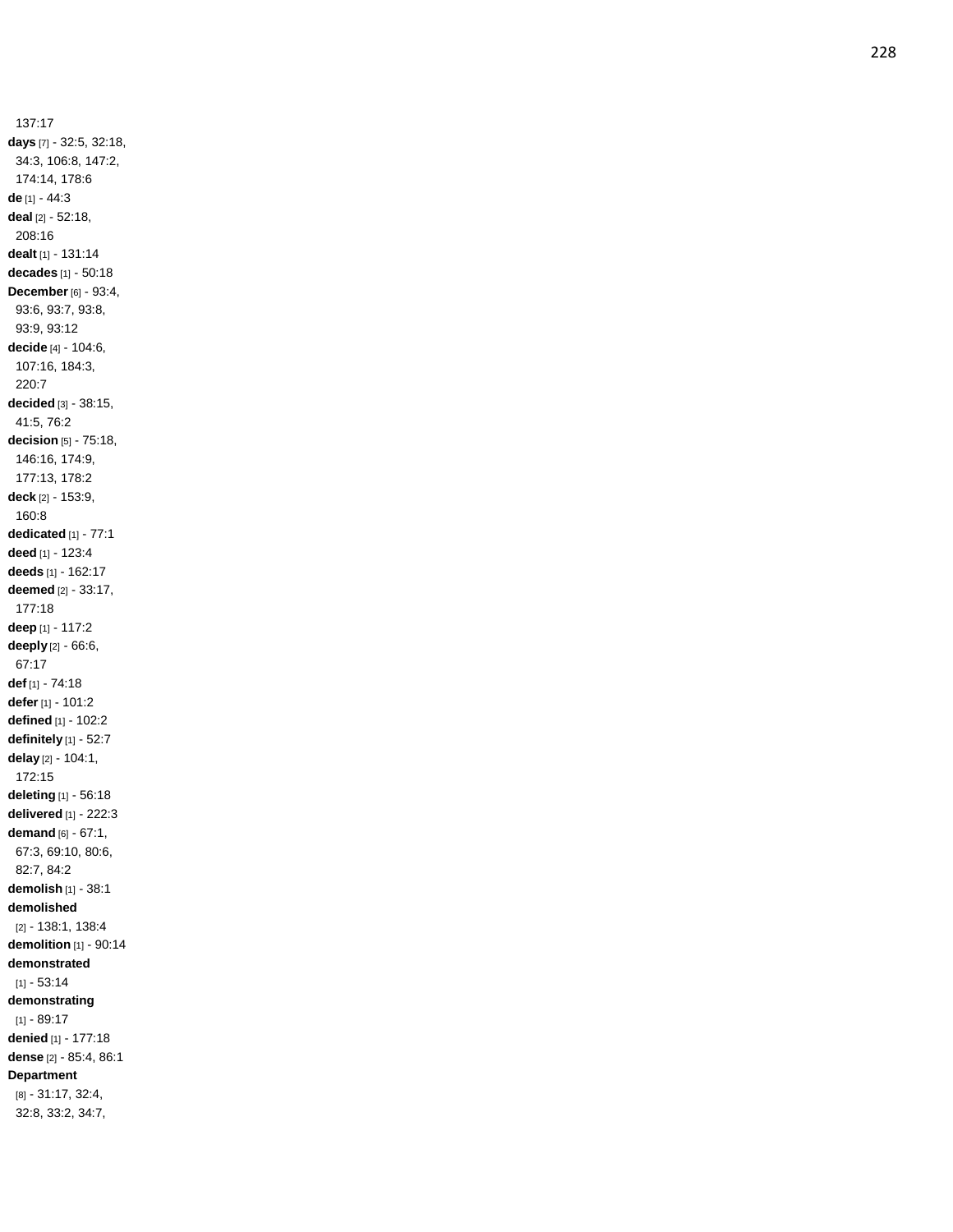132:3, 132:4, 222:4 **department** [1] - 132:9 **deplorable** [1] - 99:16 **depth** [1] - 110:10 **derogate** [2] - 29:9, 169:9 **derogating** [2] - 192:14, 219:8 **describe** [1] - 27:8 **described** [1] - 183:11 **description** [3] - 73:7, 85:9, 215:6 **design** [2] - 206:4, 208:7 **Design** [1] - 220:3 **designed** [4] - 150:17, 151:18, 208:2, 213:13 **DesignTank** [1] - 149:11 **desirable** [1] - 125:17 **destroy** [1] - 139:1 **destroying** [1] - 200:2 **detail** [4] - 8:2, 24:1, 33:3, 33:13 **details** [1] - 8:7 **determination** [1] - 39:3 **determined** [1] - 119:12 **detriment** [10] - 29:4, 88:14, 91:15, 92:4, 169:4, 185:4, 186:12, 192:13, 205:1, 219:7 **developer** [1] - 95:16 **development** [4] - 28:18, 91:8, 168:14, 168:15 **devil's** [1] - 78:4 **diagram** [2] - 85:8, 85:15 **die** [1] - 106:15 **difference** [1] - 182:10 **differences** [3] - 101:5, 107:4 **different** [12] - 9:15, 19:18, 22:18, 41:14, 76:18, 86:17, 98:8, 119:1, 126:17, 128:18, 151:10,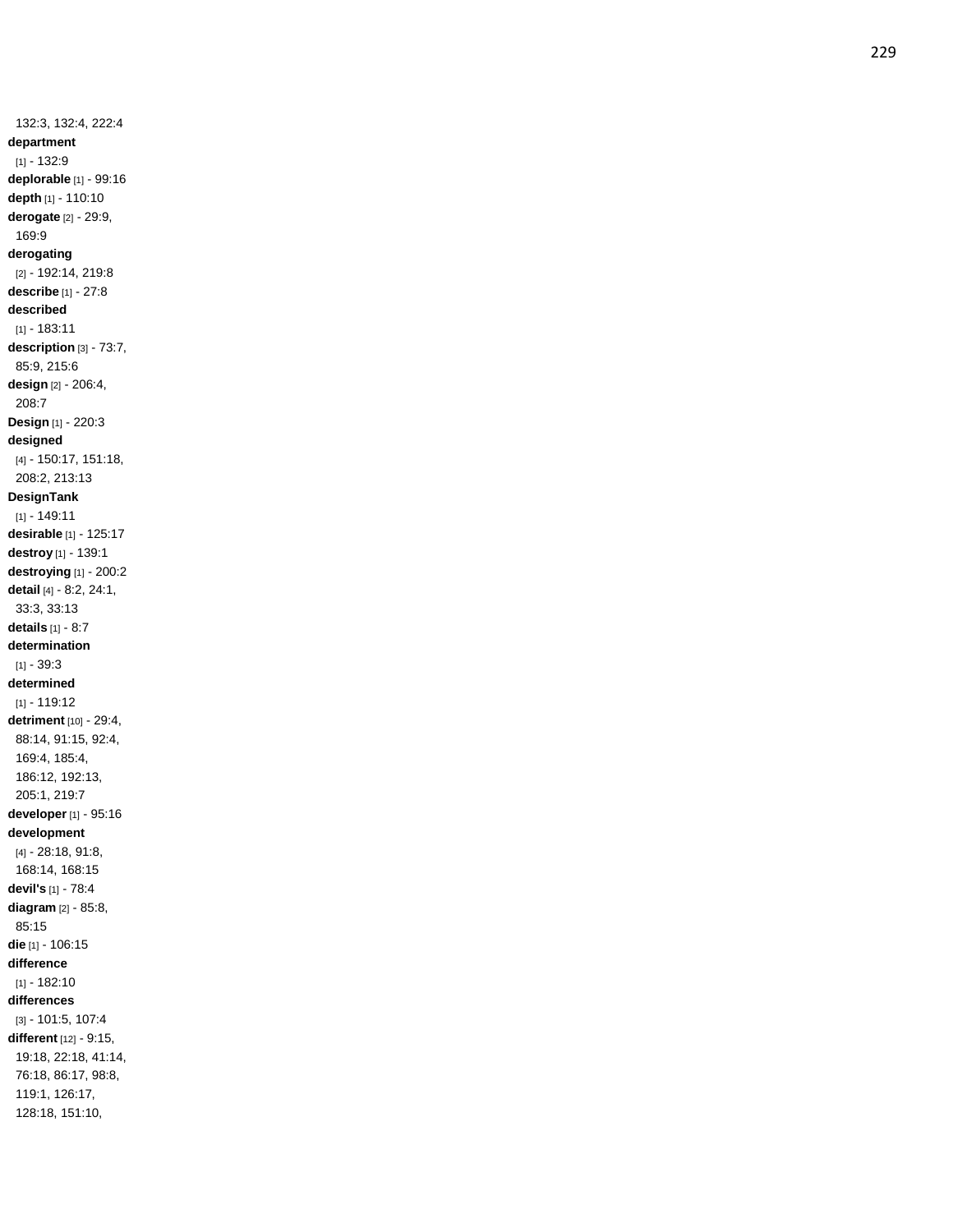176:13 **differently** [1] - 105:9 **difficult** [4] - 118:7, 119:5, 120:12, 126:8 **difficulties** [1] - 40:17 **difficulty** [1] - 52:6 **dig** [1] - 10:15 **dilemma** [1] - 108:4 **dimensional** [3] - 118:18, 147:6, 178:10 **dimensionally** [1] - 150:14 **dimensions** [2] - 117:4, 117:8 **diminishing** [1] - 153:9 **DIRECT** [1] - 223:18 **direction** [4] - 120:13, 157:7, 157:8, 157:9 **DIRECTION** [1] - 223:18 **directions** [1] - 188:8 **directly** [2] - 166:18, 172:10 **disabled** [1] - 52:10 **discloses** [1] - 33:13 **discounted** [1] - 66:6 **discretion** [1] - 77:11 **DISCUSS** [1] - 2:3 **discuss** [1] - 172:7 **discussion** [5] - 28:3, 159:10, 172:17, 191:13, 217:16 **discussions** [1] - 39:13 **dispersed** [2] - 63:7, 63:9 **dispersing** [1] - 80:2 **disrepair** [1] - 163:6 **disrupt** [1] - 63:5 **disruption** [1] - 63:18 **distance** [3] - 68:17, 101:18, 127:12 **distinguish** [1] - 27:5 **distribute** [3] - 10:6, 27:18, 41:3 **distributed** [2] - 24:15, 27:16 **District** [1] - 6:1 **district** [9] - 6:1, 7:11, 7:12, 29:8, 29:9, 88:12, 169:8, 169:9,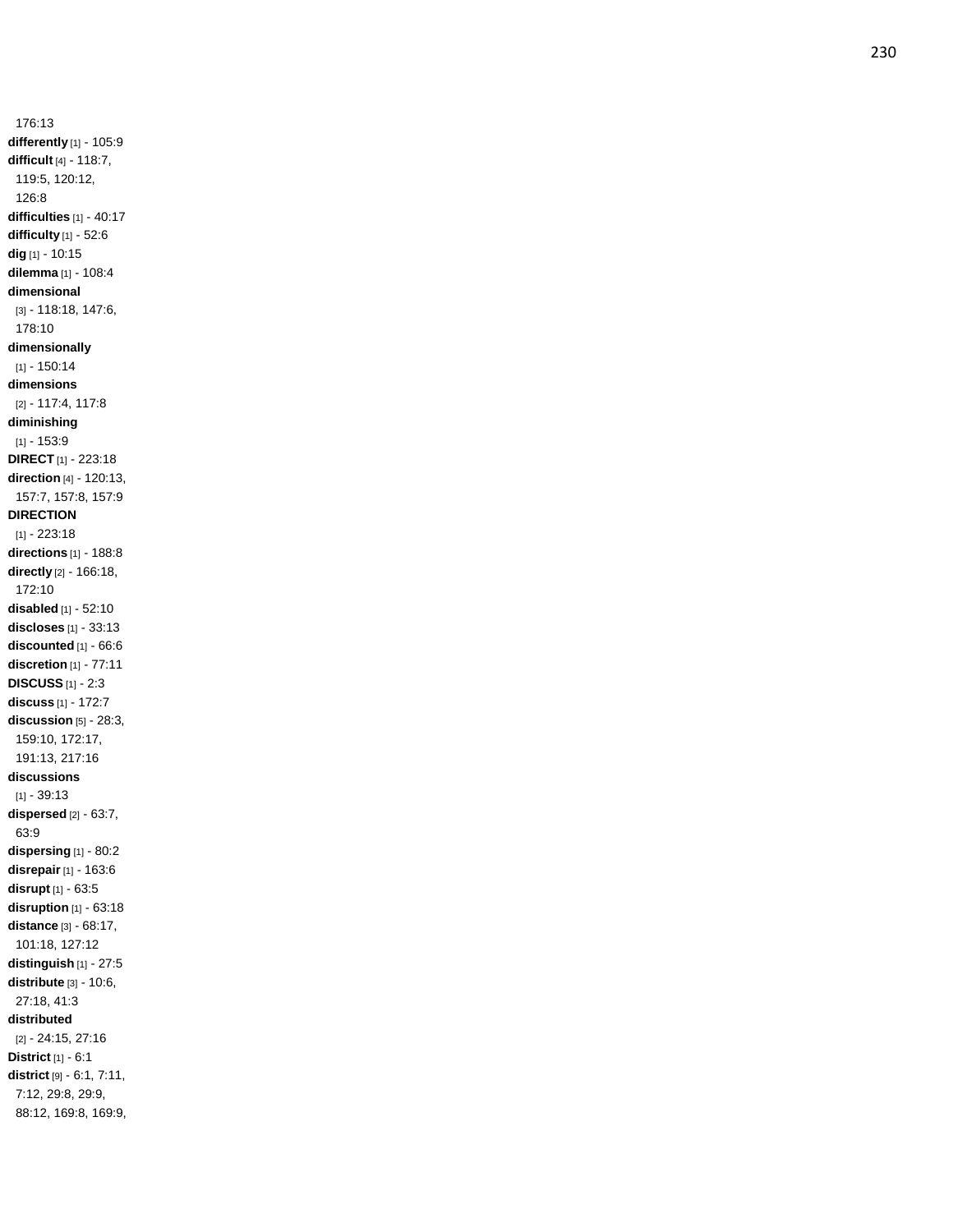197:9 **Districts** [1] - 91:10 **DOCKET** [1] - 2:5 **DOES** [1] - 223:17 **dollars** [4] - 66:12, 66:15, 66:18, 68:3 **done** [9] - 65:5, 66:9, 123:5, 156:2, 174:9, 174:12, 177:14, 215:11, 215:12 **door** [4] - 86:12, 209:4, 214:12, 216:12 **doors** [2] - 135:15, 137:4 **dormer** [11] - 198:7, 199:16, 200:7, 200:15, 200:16, 201:4, 201:14, 202:2, 203:11, 208:17, 213:12 **dormer's** [1] - 208:16 **dormers** [13] - 189:15, 189:17, 190:2, 196:8, 203:3, 203:7, 203:12, 206:7, 206:8, 215:8, 217:1, 217:6, 218:7 **double** [1] - 205:14 **down** [12] - 13:15, 15:16, 37:18, 80:8, 109:14, 125:6, 127:6, 129:8, 134:17, 181:17, 201:7, 216:1 **downstairs** [1] - 133:13 **downtown** [2] - 55:11, 79:5 **draftsman's** [1] - 119:15 **drags** [1] - 145:12 **dramatic** [1] - 217:18 **draw** [1] - 137:16 **drawing** [3] - 26:6, 119:16, 158:2 **drawings** [3] - 25:18, 151:14, 158:14 **drawn** [1] - 115:11 **DRISCOLL** [30] - 180:9, 180:13, 180:18, 181:3, 181:13, 181:16,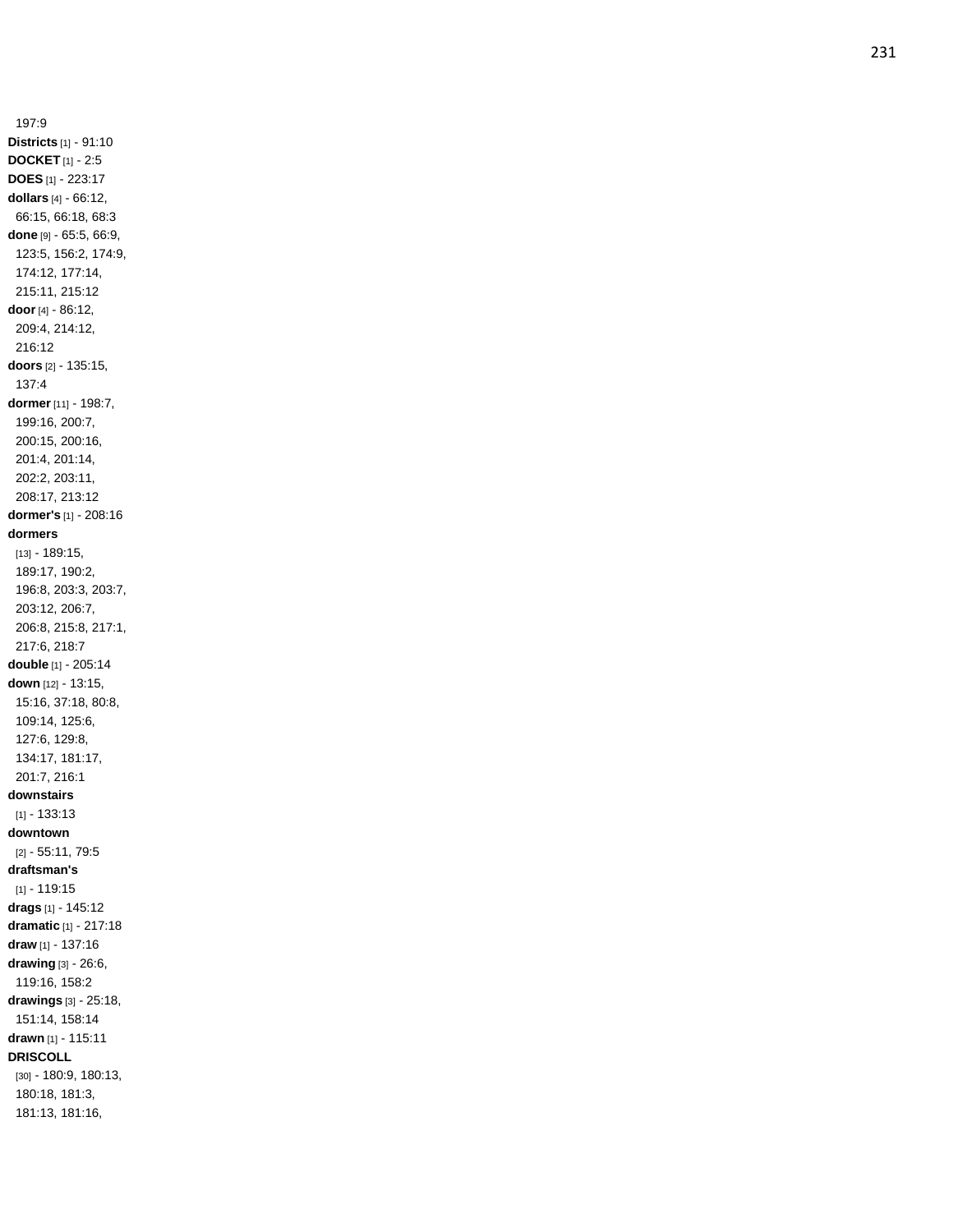182:18, 183:3, 183:6, 183:10, 184:4, 184:15, 185:5, 185:15, 185:18, 186:7, 186:16, 187:1, 187:4, 187:7, 187:14, 187:17, 188:6, 188:18, 189:4, 189:8, 190:2, 191:4, 193:11, 194:7 **Driscoll** [2] - 180:14, 181:4 **drive** [6] - 69:5, 82:4, 85:11, 85:18, 116:4, 128:8 **driven** [1] - 119:18 **drives** [1] - 85:6 **driveway** [12] - 109:18, 111:2, 111:3, 113:13, 113:14, 120:2, 122:2, 125:6, 127:6, 127:10, 128:16, 140:17 **driving** [4] - 70:10, 80:12, 127:8 **drop** [3] - 79:8, 110:2, 140:2 **dropping** [1] - 122:3 **DROS** [1] - 164:18 **DROST** [1] - 167:6 **Drost** [2] - 164:17, 167:5 **due** [1] - 183:11 **during** [4] - 34:1, 52:4, 110:3, 134:14

### **E**

**e -mail** [5] - 151:15, 158:4, 158:7, 163:17, 165:1 **eagerness** [1] - 74:15 **early** [1] - 121:5 **easier** [2] - 79:8, 129:2 **easiest** [2] - 38:16, 141:12 **easily** [1] - 120:11 **East** [3] - 7:17, 83:15, 84:1 **east** [3] - 11:4, 61:7,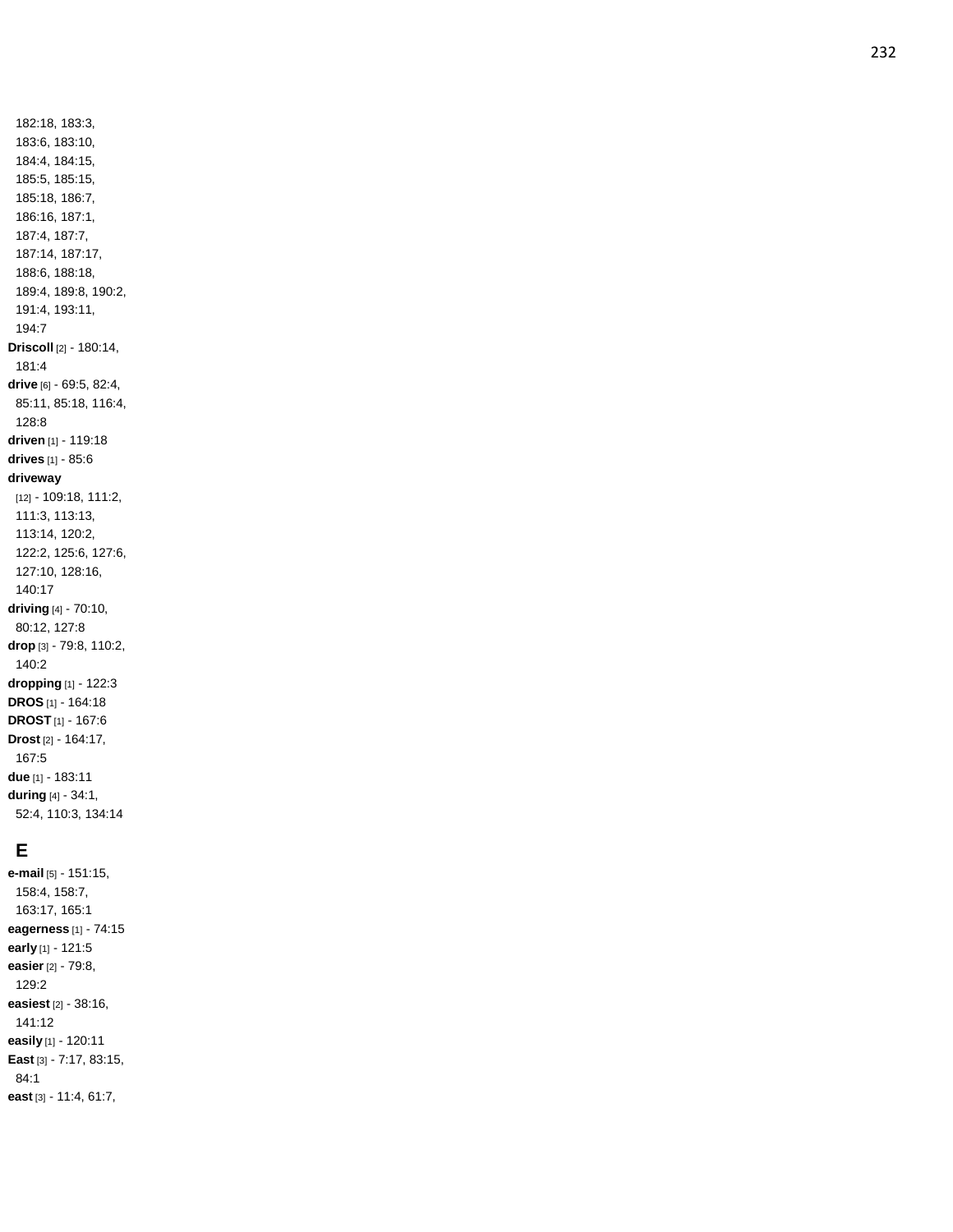167:3 **easy** [1] - 126:13 **eats** [2] - 120:14, 120:17 **ed** [1] - 85:14 **edge** [7] - 82:1, 120:4, 124:4, 151:6, 152:17, 165:7, 165:10 **edges** [1] - 163:2 **effect** [2] - 54:2, 215:13 **effectively** [3] - 40:11, 139:17, 141:9 **effects** [1] - 59:3 **efficiency** [1] - 86:12 **efficient** [1] - 80:15 **effort** [1] - 50:7 **efforts** [1] - 167:10 **egress** [5] - 28:14, 89:7, 90:3, 163:11, 168:6 **eight** [4] - 41:17, 43:2, 92:16, 117:2 **eight -and - a -half** [1] - 117:2 **either** [12] - 16:10, 44:12, 45:8, 45:14, 47:6, 49:9, 81:5, 81:17, 110:16, 119:10, 119:12, 212:16 **elderly** [1] - 128:3 **electric** [3] - 44:12, 44:16, 45:14 **electrical** [2] - 18:6, 45:17 **electromagnetic** [3] - 31:12, 32:1, 32:16 **element** [1] - 17:13 **elements** [1] - 202:17 **elevation** [1] - 167:3 **elevations** [1] - 189:18 **elevator** [2] - 57:15, 57:18 **elevators** [1] - 55:13 **eligible** [1] - 47:14 **Ellsworth** [2] - 162:12, 163:16 **ELLSWORTH** [7] - 163:15, 164:2, 164:5, 164:9,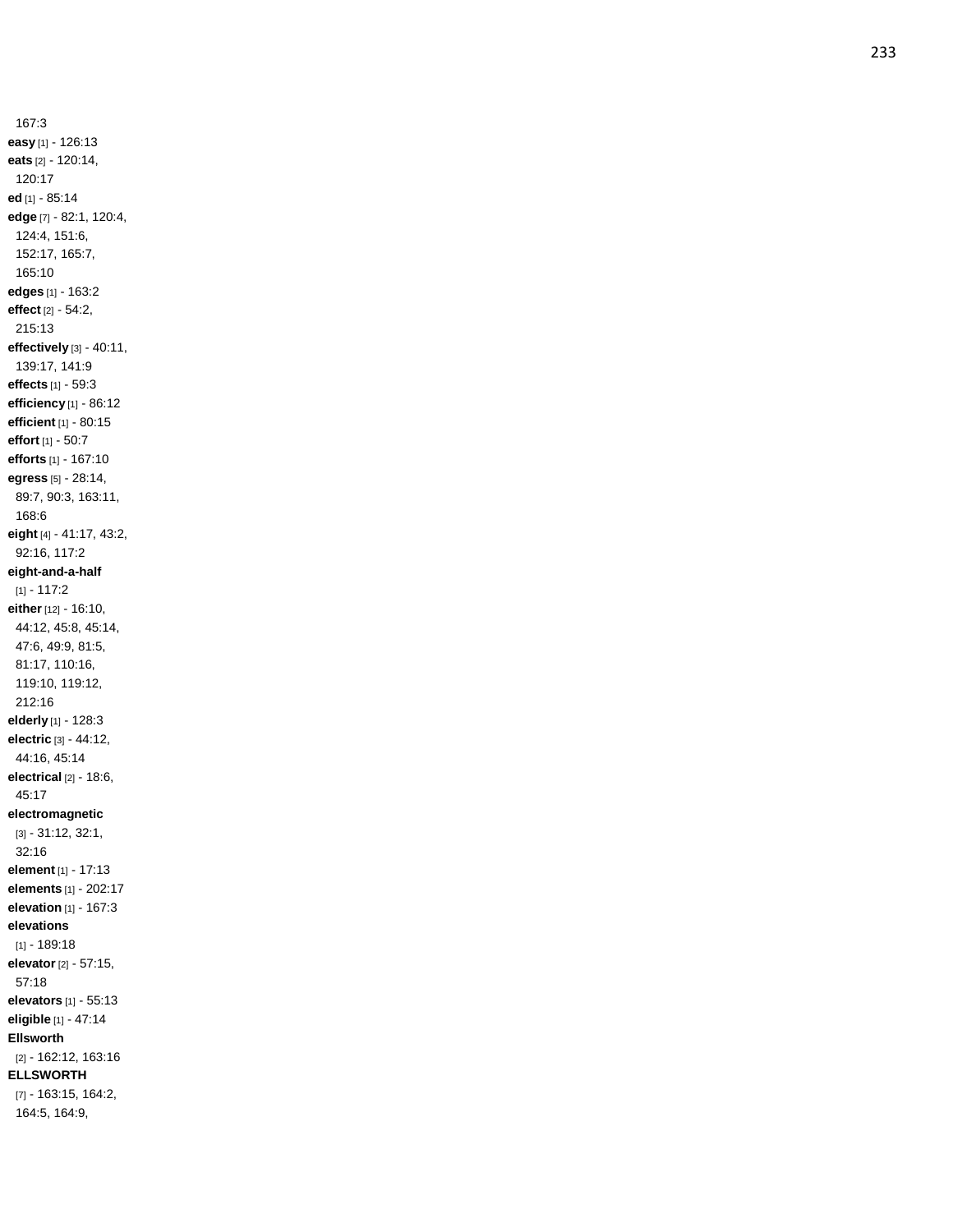164:14, 165:3, 165:9 **elsewhere** [4] - 52:7, 73:14, 87:10 **emanating** [1] - 32:1 **embedded** [1] - 213:7 **emissions** [1] - 32:1 **emotions** [1] - 61:15 **emphasis** [1] - 70:9 **employee** [1] - 66:4 **employees** [3] - 50:14, 50:16, 66:17 **encourage** [1] - 125:5 **encourages** [1] - 82:3 **end** [13] - 9:8, 39:15, 53:17, 54:13, 55:12, 65:4, 68:9, 70:6, 74:7, 106:8, 106:10, 137:6, 149:17 **endeavor** [1] - 67:18 **ends** [1] - 87:9 **energy** [3] - 31:12, 32:1, 32:16 **enforcement** [4] - 159:16, 184:18, 192:1, 218:14 **engineer** [6] - 8:3, 131:13, 150:17, 151:11, 155:14, 157:18 **engineering** [1] - 131:12 **enhanced** [1] - 200:4 **enjoy** [1] - 198:12 **enjoyment** [1] - 137:10 **entire** [1] - 155:12 **entirely** [1] - 9:13 **entirety** [1] - 24:12 **entrance** [5] - 196:9, 203:3, 209:10, 217:2, 217:7 **entranceway** [1] - 219:1 **entries** [4] - 42:7, 42:12, 92:9, 92:14 **entryway** [1] - 202:8 **enumerated** [1] - 35:7 **envelope** [1] - 101:15 **equal** [2] - 108:12, 108:14 **equally** [1] - 154:7 **equipment** [21] - 3:18,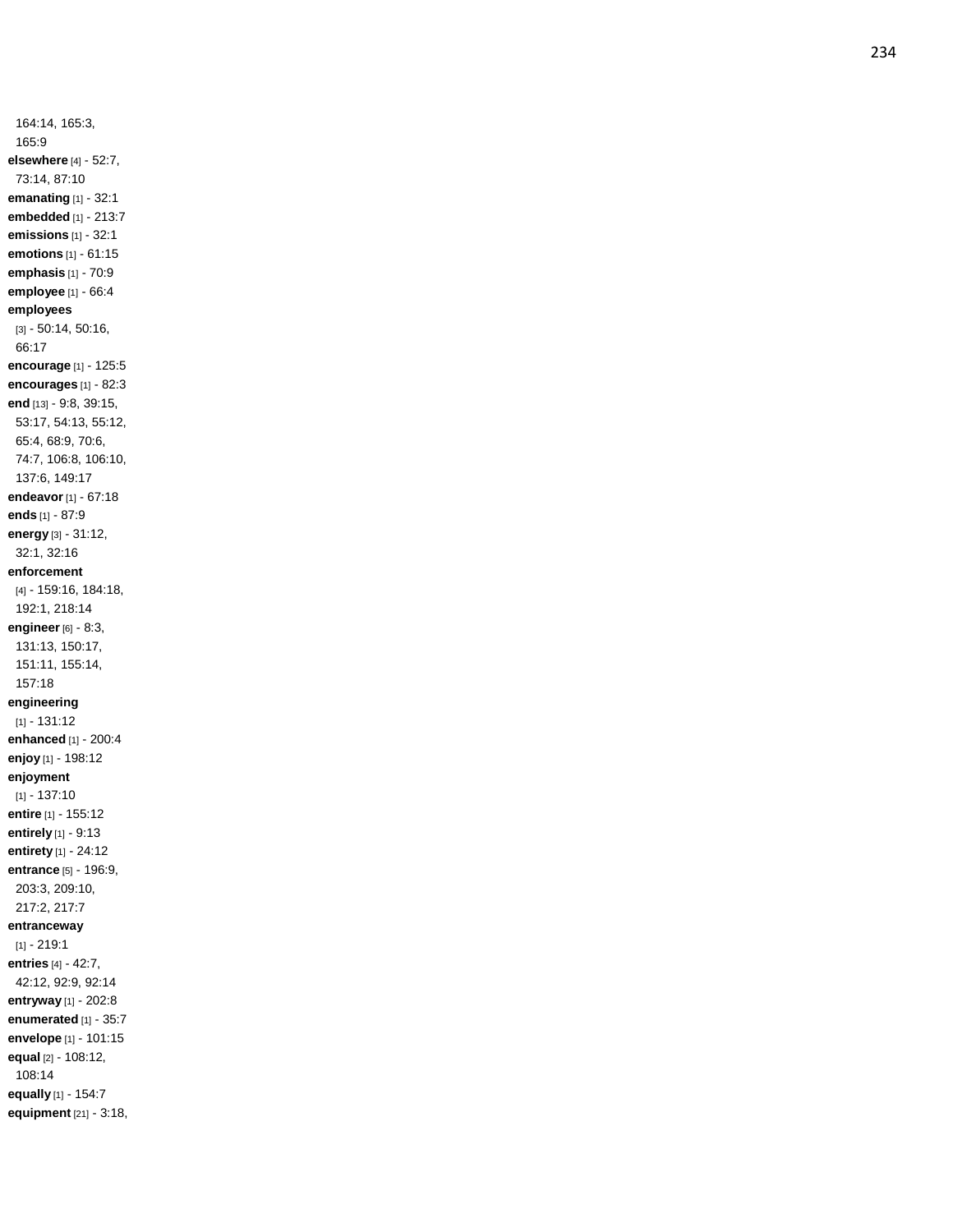8:6, 10:17, 11:3, 13:7, 13:10, 13:12, 14:2, 14:9, 18:16, 19:9, 20:2, 20:7, 30:17, 31:1, 32:2, 32:12, 34:5, 34:9, 34:12, 188:17 **ERRATA** [1] - 222:1 Errata [2] - 222:2, 222:7 essentially  $[6] - 12:16, 19:4,$ 19:16, 132:6, 138:14, 187:10 Essex [15] - 2:8, 95:6, 96:15, 96:16, 97:17, 98:4, 99:16, 100:3, 100:9, 107:1, 107:3, 122:8, 133:16, 136:12, 137:14 established  $[6] - 28:16, 89:9,$ 89:12, 90:4, 168:7, 168:8 etcetera [1] - 21:13 evening [11] - 8:3, 42:13, 95:9, 95:11, 162:7, 180:9, 180:10, 181:9, 182:4, 183:16, 195:8 event [7] - 21:10, 32:10, 59:10, 61:15, 62:1, 67:1, 125:16 events [8] - 59:4, 60:10, 61:8, 61:12, 62:6, 62:10, 63:10, 63:12 everyday [2] - 126:18, 135:5 evidence [1] - 92:3 evolving [1] - 64:14 exact [5] - 52:2, 53:5, 53:18, 150:16, 188:6 exactly [14] - 26:11, 38:12, 41:7, 44:3, 45:16, 65:14, 67:12, 70:2, 82:15, 104:4, 156:6, 158:3, 177:3, 189:9 excavating  $[1] - 129:17$ except [3] - 20:9,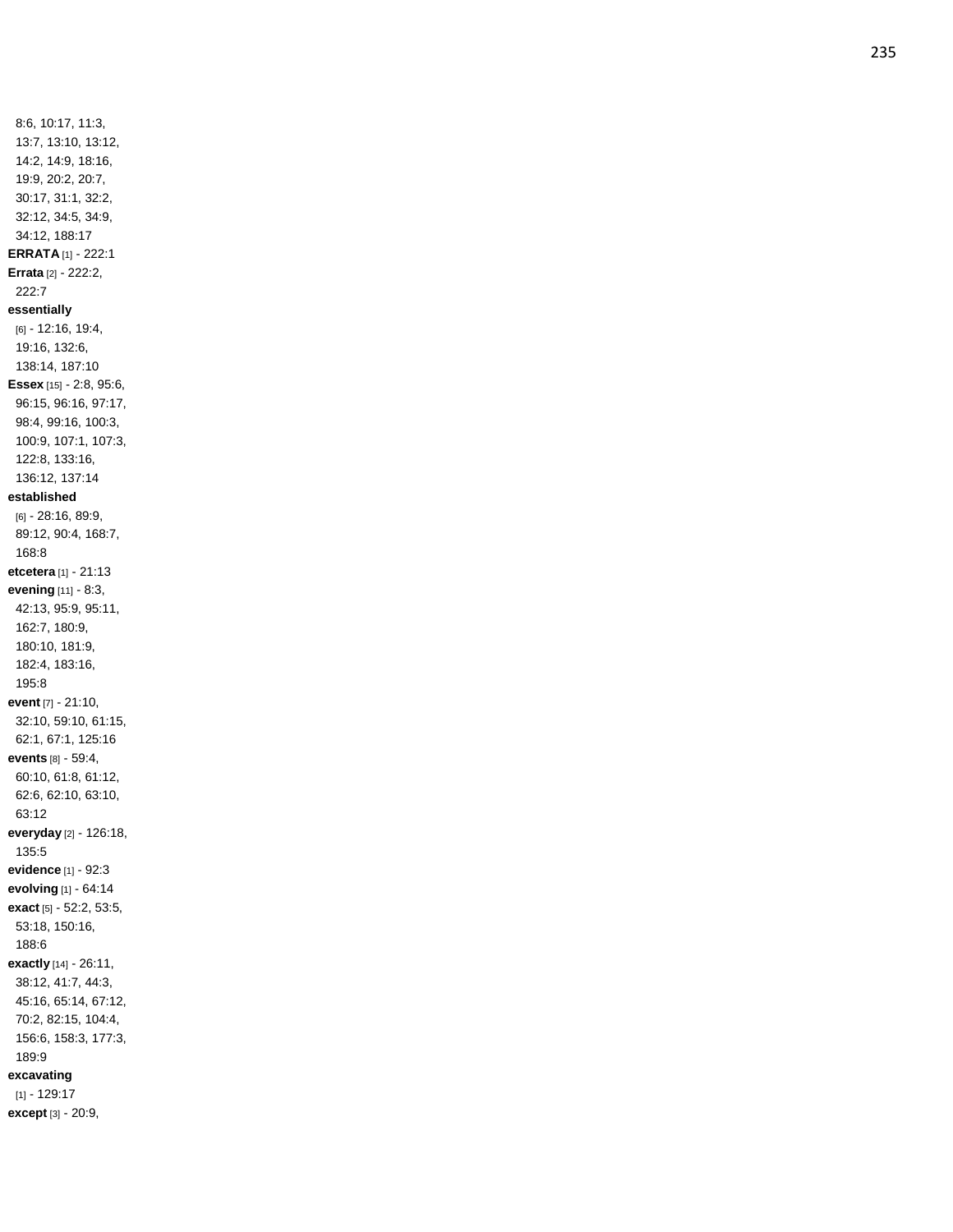88:10, 222:15 **excess** [1] - 55:14 **excessive** [1] - 35:2 **excuse** [1] - 98:11 **EXECUTIVE** [1] - 2:2 **exhibit** [3] - 7:18, 37:13, 42:5 **exhibits** [1] - 21:14 **exist** [1] - 48:3 **existing** [19] - 19:9, 19:10, 40:7, 40:15, 90:16, 91:8, 101:14, 109:10, 110:10, 114:11, 151:17, 187:12, 188:9, 198:4, 199:6, 199:12, 202:8, 205:11, 207:6 **exit** [1] - 17:15 **exits** [2] - 42:13, 92:10 **expand** [1] - 205:8 **expansion** [1] - 199:2 **expect** [1] - 39:5 **expense** [1] - 39:5 **expensive** [4] - 67:18, 69:3, 74:16, 75:10 **experience** [1] - 55:1 **experienced** [1] - 144:8 **experiences** [1] - 55:11 **Expires** [1] - 223:15 **explain** [1] - 207:16 **explained** [1] - 24:1 **exposing** [1] - 33:2 **expressed** [1] - 15:1 **extend** [7] - 181:10, 199:8, 202:8, 202:12, 206:11, 207:3, 207:13 **extended** [1] - 215:15 **extending** [4] - 196:9, 203:4, 205:12, 207:10 **extension** [5] - 210:17, 212:13, 212:17, 217:2, 217:7 **extensive** [1] - 60:13 **extent** [7] - 31:3, 33:8, 147:5, 174:18, 178:7, 200:11, 208:13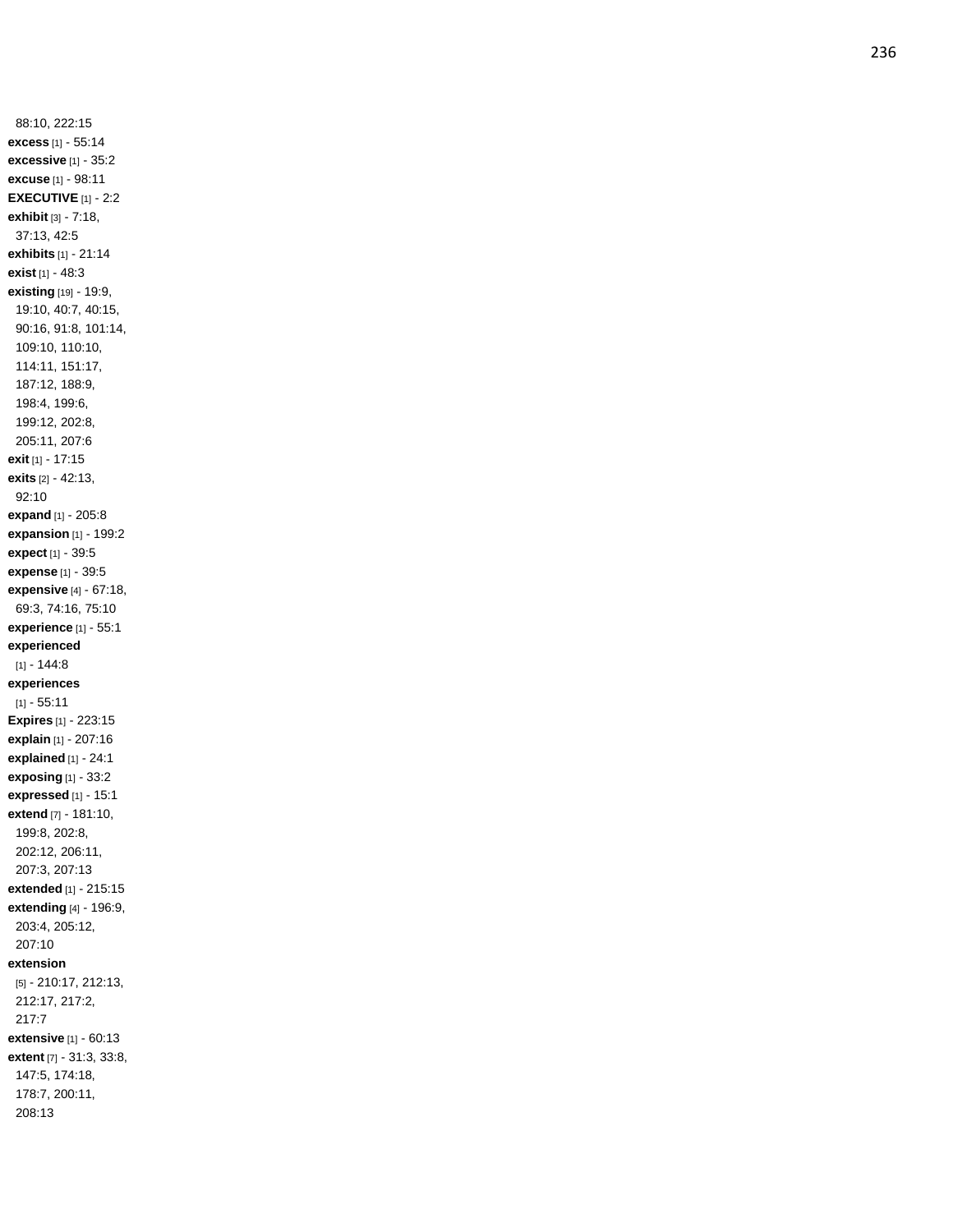**exterior** [1] - 152:7 **extremely** [1] - 67:18

### **F**

**facade** [4] - 11:5, 16:12, 19:14, 110:11 **face** [1] - 72:2 **facilities** [5] - 40:8, 49:18, 55:17, 68:2, 79:7 **facility** [12] - 7:9, 7:13, 19:13, 21:12, 52:8, 52:11, 61:1, 62:14, 67:11, 68:1, 77:9, 89:3 **fact** [14] - 22:17, 51:8, 56:18, 57:18, 70:3, 98:2, 157:9, 160:5, 185:7, 186:4, 197:14, 201:10, 206:7, 219:2 **facto** [2] - 32:8, 33:5 **factors** [3] - 141:5, 141:7, 141:16 **faculty** [2] - 47:6, 122:8 **fails** [2] - 32:14, 177:17 **failure** [4] - 32:6, 33:1, 33:3, 33:4 **fair** [1] - 104:12 **fairest** [1] - 103:7 **fairly** [1] - 122:3 **Fairmont** [9] - 2:11, 162:6, 162:11, 164:1, 164:10, 166:18, 167:1, 167:6, 167:8 **falls** [1] - 153:17 **familiar** [1] - 107:7 **families** [1] - 162:16 **family** [7] - 165:17, 182:7, 182:8, 198:9, 198:16, 215:14, 215:15 **FAR** [14] - 150:5, 150:12, 150:14, 154:4, 183:2, 190:6, 190:7, 197:8, 199:10, 209:3, 209:8, 209:13, 209:15, 212:15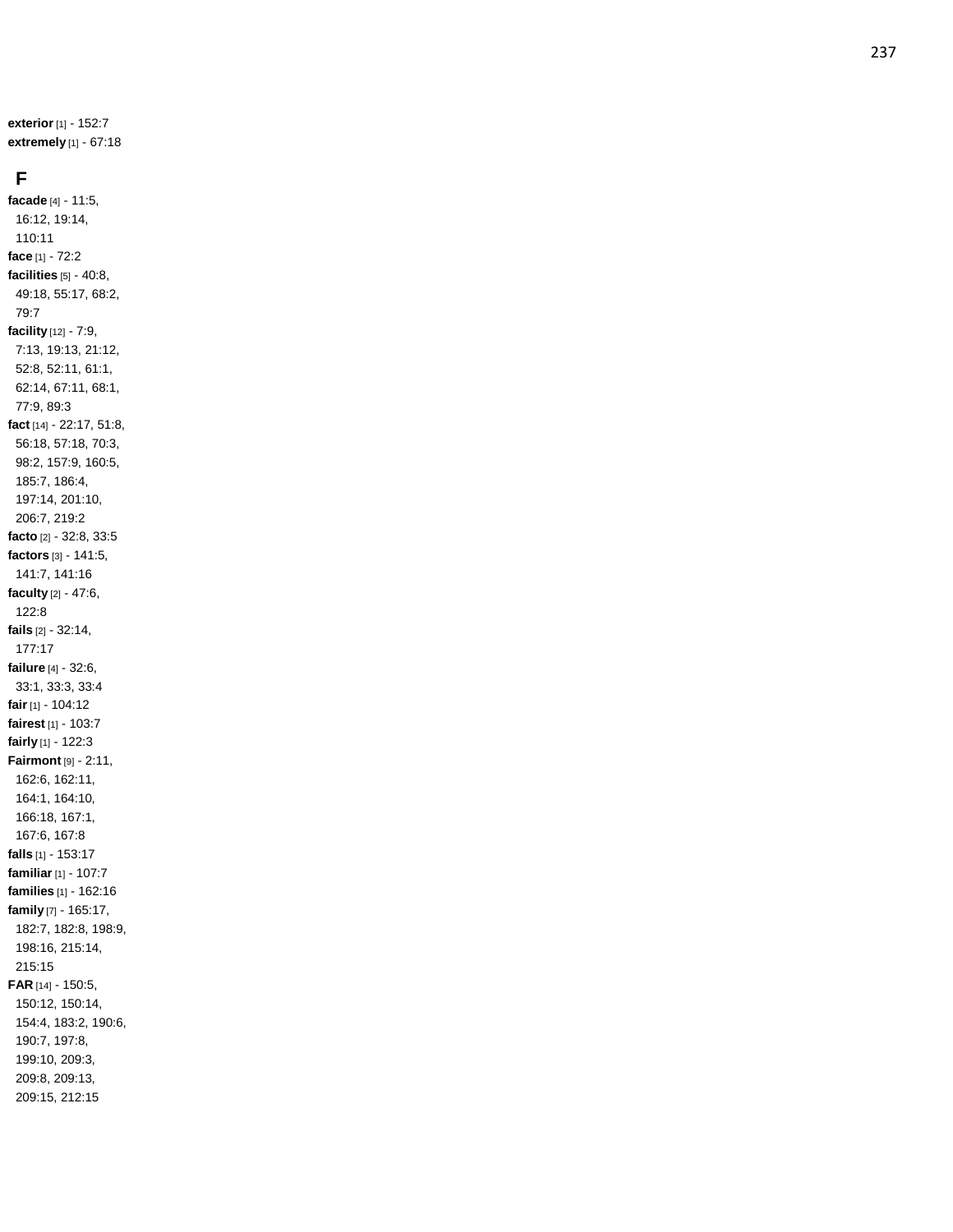far [7] - 55:1, 63:12, 67:13, 112:2, 155:1, 182:11, 214:18 farthest [2] - 116:14, 118:2 faster [1] - 79:7 favor [25] - 35:8, 35:10, 64:4, 93:14, 93:17, 141:5, 147:13, 147:16, 160:15, 160:17, 169:17, 170:1, 175:4, 175:6, 178:13, 178:15, 188:14, 194:3, 194:5, 218:3, 218:4, 220:12, 220:16, 220:18 favors [1] - 141:8  $\textsf{Fax}\left[1\right] - 1:17$ features [1] - 11:2 federal [6] - 31:18, 32:6, 32:10, 33:6, 34:14, 35:2 feet [52] - 13:16, 14:10, 110:8, 110:12, 111:15, 114:10, 117:2, 117:16, 117:17, 120:16, 123:15, 124:4, 124:8, 127:11, 127:16, 127:17, 127:18, 128:7, 128:16, 128:17, 131:10, 140:2, 140:17, 150:15, 152:10, 181:10, 181:12, 182:1, 182:2, 182:16, 183:9, 190:8, 196:10, 200:12, 200:14, 202:9, 202:12, 205:5, 205:6, 209:11, 209:17, 209:18, 210:15, 210:16, 211:1, 211:2, 211:3, 211:10, 211:13, 213:3, 215:9 fellow [1] - 138:14 fence [2] - 127:13, 142:14 few [6] - 13:15, 20:18,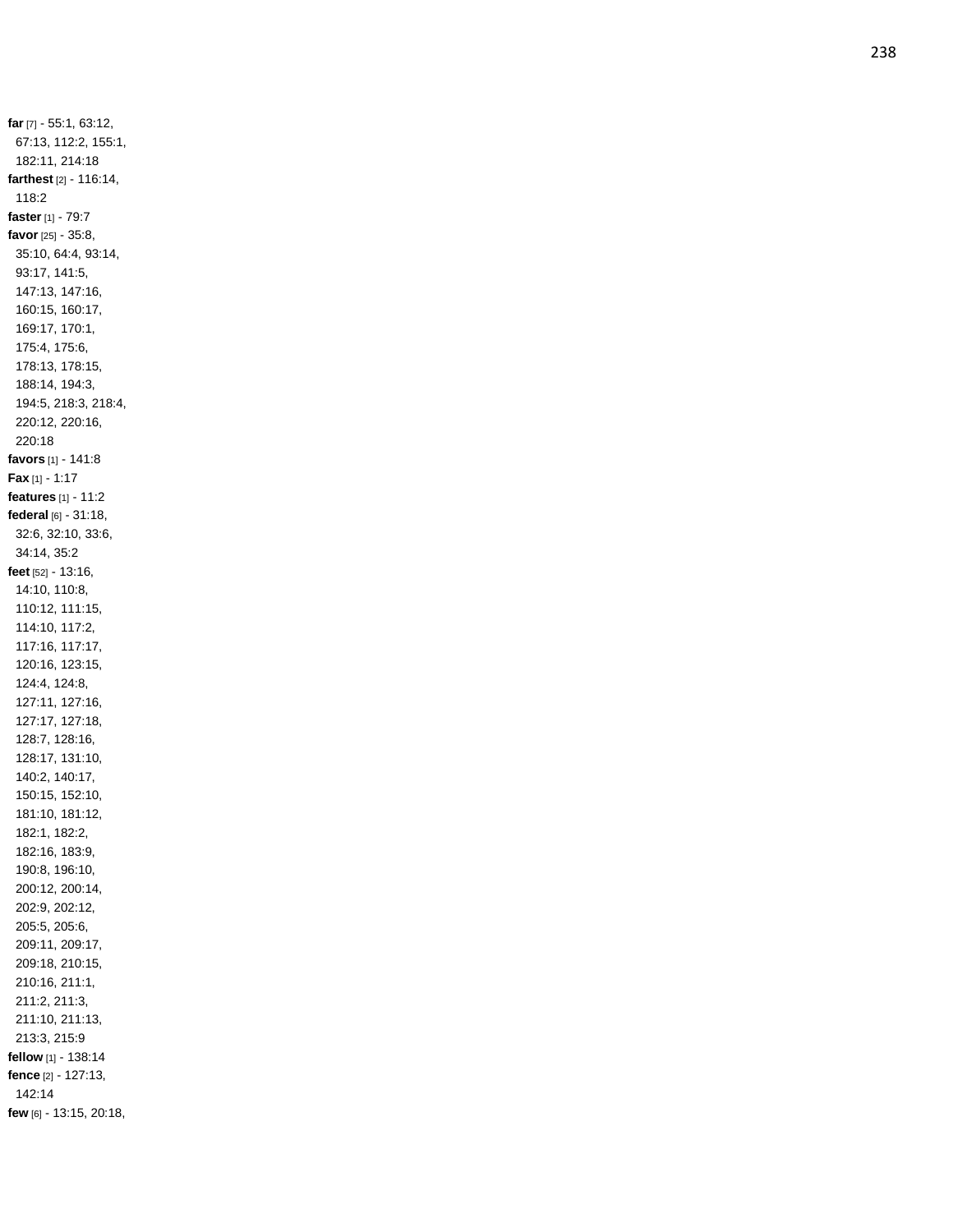37:11, 67:10, 80:16, 128:1 **fewer** [2] - 5:16, 81:12 **field** [1] - 59:4 **figure** [2] - 67:12, 70:2 **file** [19] - 10:1, 21:6, 25:14, 31:16, 32:7, 33:1, 34:6, 60:4, 109:7, 151:14, 156:3, 158:8, 158:11, 159:4, 172:14, 178:9, 178:11, 196:14, 196:17 **file's** [1] - 176:16 **filed** [4] - 32:3, 32:5, 33:14, 34:2 **files** [3] - 31:18, 147:7, 175:2 **fill** [2] - 52:4, 187:16 **final** [5] - 149:18, 167:14, 178:8, 217:11, 220:6 **finally** [1] - 132:5 **financially** [1] - 152:5 **FINBERG** [4] - 58:18, 59:1, 59:12, 61:14 **Finberg** [1] - 58:18 **findings** [14] - 28:8, 29:11, 35:4, 154:5, 159:14, 159:17, 159:18, 160:3, 160:6, 168:1, 169:11, 191:17, 218:12, 219:16 **fine** [7] - 74:3, 87:18, 151:15, 156:4, 157:8, 183:2, 183:5 **finish** [1] - 93:10 **fire** [2] - 188:16, 189:2 **first** [15] - 11:10, 11:12, 68:15, 78:12, 108:8, 129:18, 137:18, 145:14, 158:12, 158:13, 160:13, 163:9, 184:8, 186:2, 194:1 **First** [6] - 1:6, 2:6, 5:6, 7:14, 11:4, 23:5 **fit** [2] - 110:15, 124:5 **five** [37] - 11:14, 12:3, 35:10, 54:7, 57:1, 57:3, 57:4, 67:3,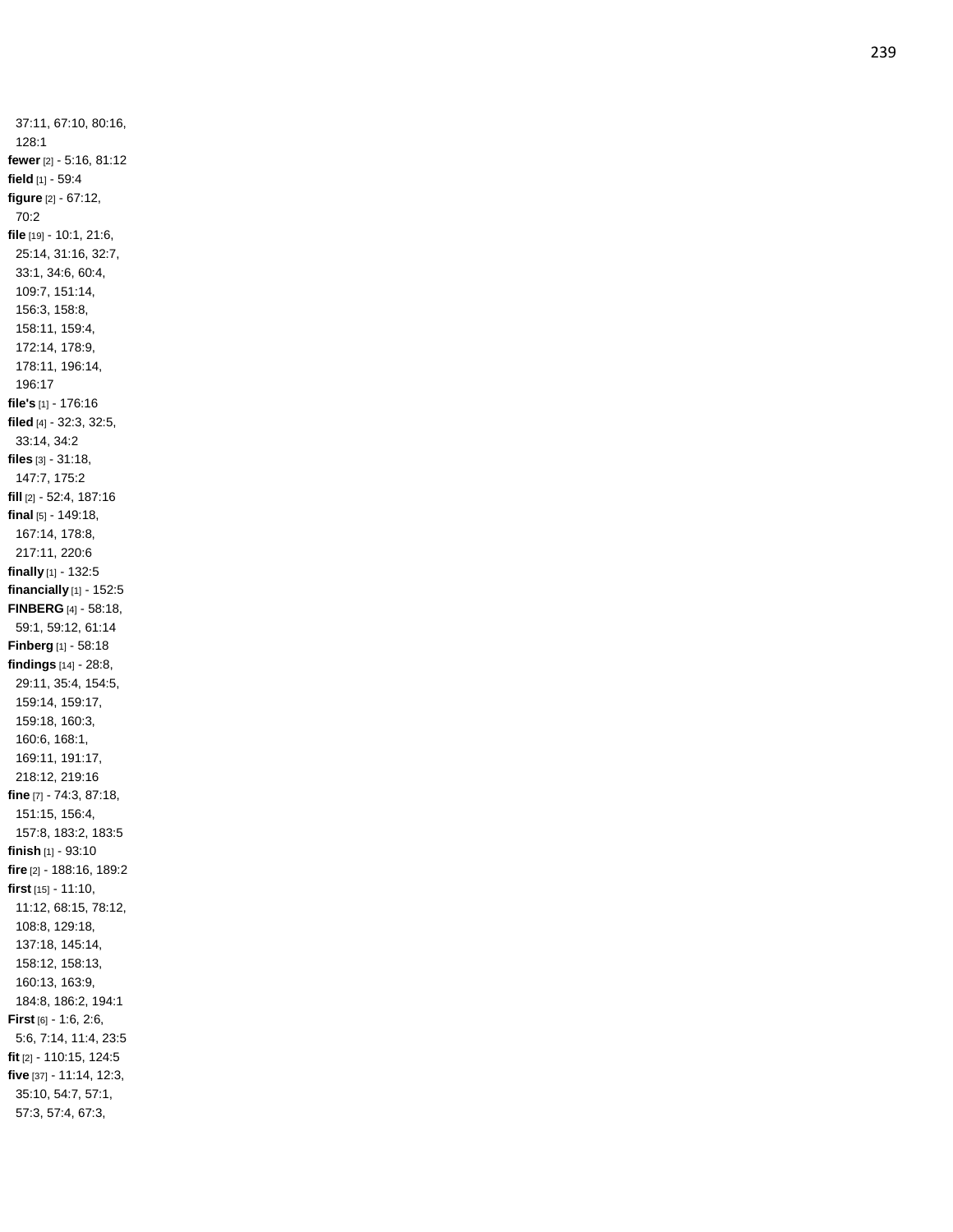67:5, 70:11, 70:12, 83:11, 93:17, 98:3, 106:14, 111:15, 120:6, 131:6, 134:15, 135:4, 139:8, 140:2, 140:17, 144:4, 147:7, 147:16, 155:9, 160:17, 170:1, 175:3, 175:6, 177:1, 178:11, 178:15, 194:5, 210:8, 220:18 **five -point** [1] - 120:6 **fix** [1] - 157:14 **flat** [9] - 196:9, 199:7, 199:9, 205:11, 206:3, 207:6, 210:18, 211:2, 214:15 **flexibility** [1] - 47:11 **floor** [13] - 53:14, 129:18, 151:8, 163:9, 195:17, 198:4, 198:5, 199:18, 207:3, 208:9, 208:10, 210:4, 210:5 **Floor** [1] - 1:6 **flush** [3] - 143:12, 213:13 **folks** [7] - 49:11, 60:11, 61:6, 106:17, 107:9, 164:11, 196:17 **following** [10] - 28:8, 29:13, 31:14, 146:14, 159:14, 168:1, 174:7, 177:11, 191:17, 218:12 **foot** [8] - 101:13, 133:10, 135:17, 136:2, 209:10, 209:15, 210:8, 213:15 **footage** [3] - 205:14, 206:10, 211:5 **footprint** [1] - 207:2 **footprints** [1] - 206:18 **FOR** [1] - 1:1 **force** [1] - 104:15 **forced** [1] - 71:15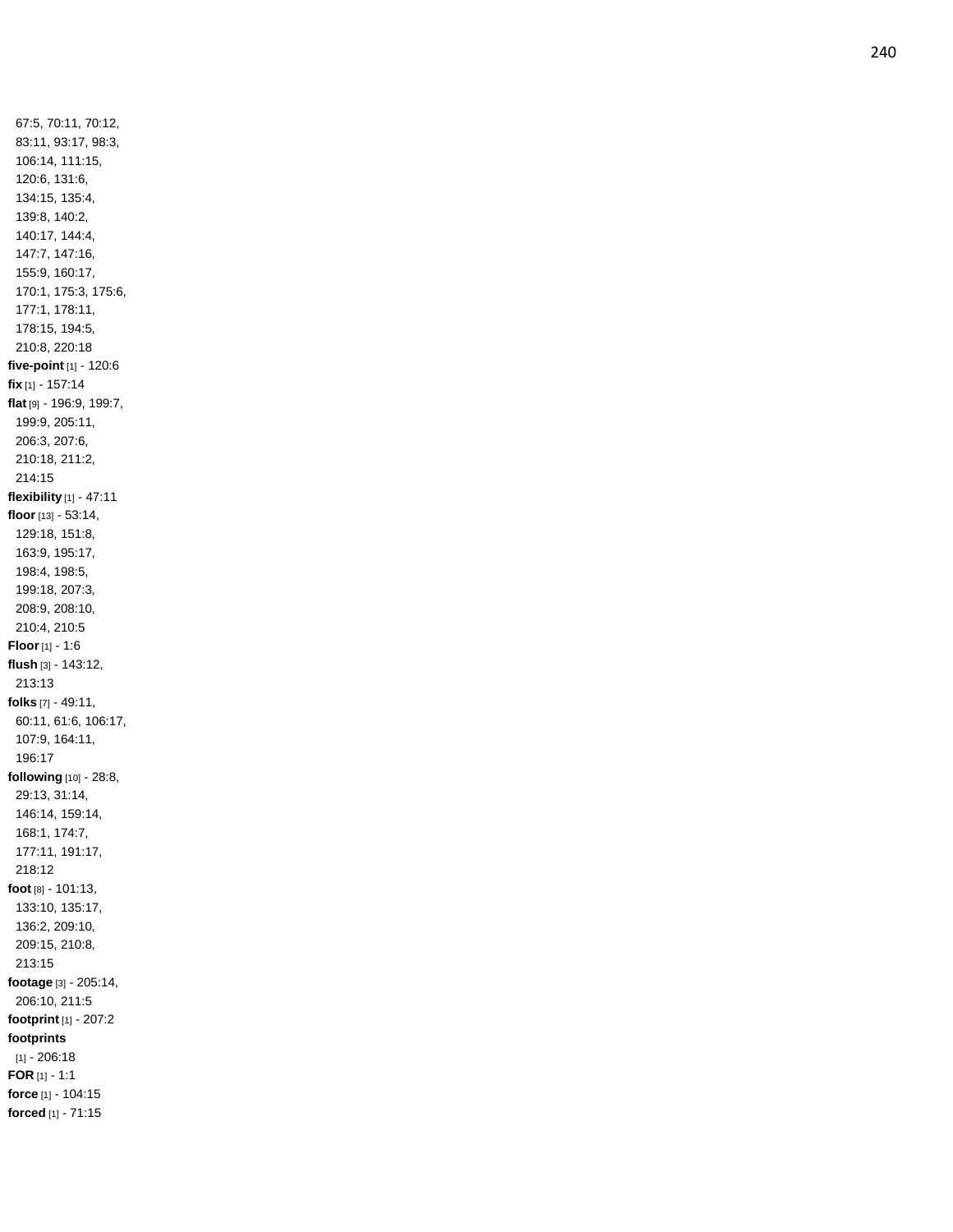**FOREGOING** [1] - 223:17 **foregoing** [2] - 33:9, 222:15 **forever** [2] - 64:8, 217:13 **forget** [2] - 54:7, 96:15 **form** [3] - 147:6, 178:10, 184:14 **forth** [3] - 97:3, 132:1, 223:6 **forthright** [1] - 158:4 **forward** [12] - 58:16, 67:7, 70:6, 79:2, 104:7, 108:6, 108:7, 108:10, 108:17, 130:17, 130:18, 220:7 **foundation** [3] - 131:11, 131:15 **four** [22] - 11:12, 12:7, 12:17, 16:4, 16:16, 30:16, 107:5, 109:11, 115:3, 115:4, 123:14, 123:15, 128:17, 129:10, 129:14, 131:6, 141:10, 150:13, 169:15, 182:8, 215:15 **four -unit** [1] - 109:11 **fourth** [1] - 115:16 **framers** [1] - 77:10 **frankly** [2] - 74:13, 143:15 **free** [3] - 66:5, 66:13, 82:4 **frequency** [2] - 7:18, 35:2 **front** [25] - 10:17, 14:7, 71:16, 85:4, 86:12, 102:2, 109:18, 112:14, 113:2, 115:8, 115:10, 115:13, 131:18, 139:3, 150:4, 154:2, 196:8, 202:7, 203:16, 209:4, 209:10, 209:12, 209:14, 212:17, 219:1 **frontage** [1] - 107:6 **full** [5] - 24:1, 52:3,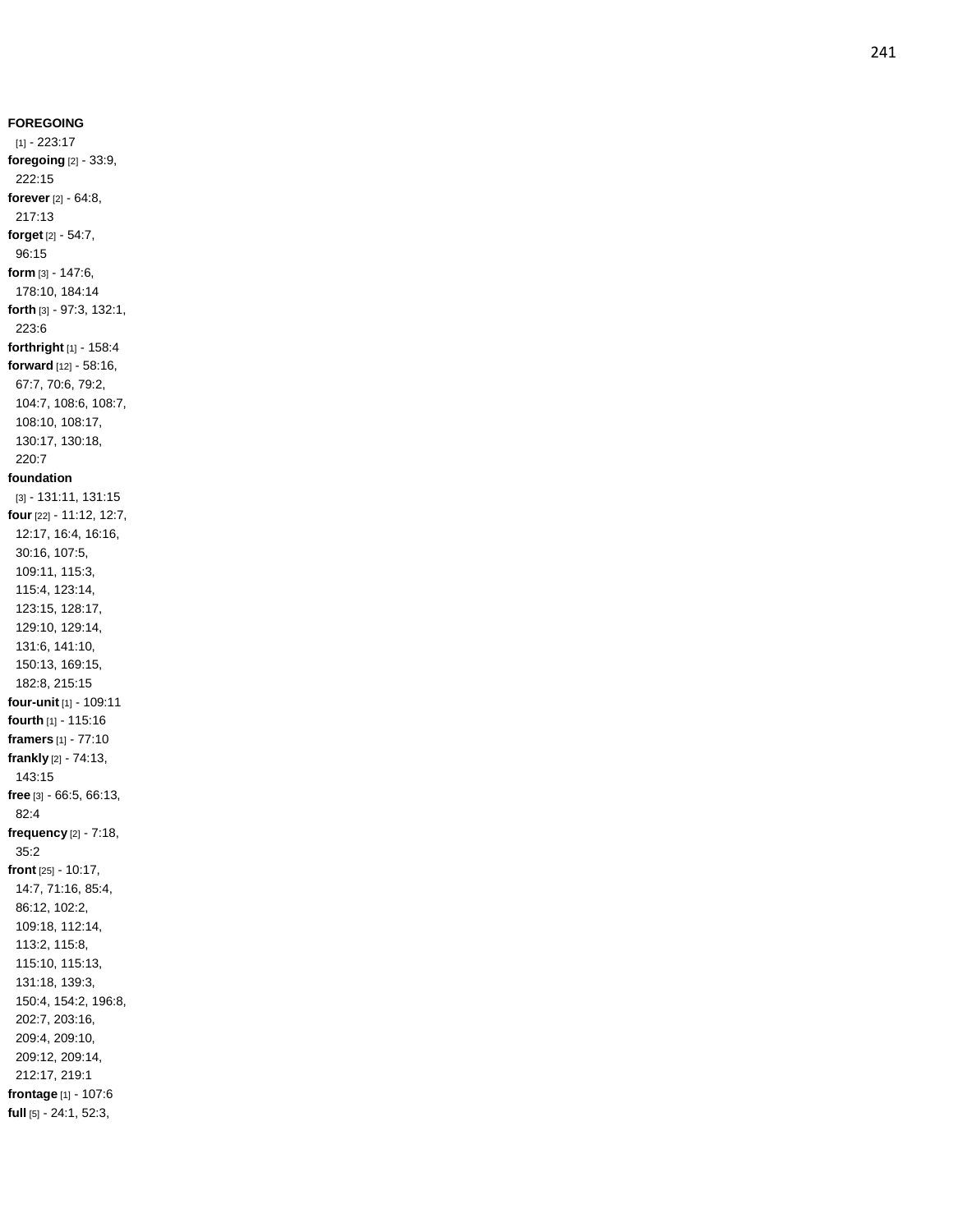53:9, 188:2, 216:15 fully [2] - 20:11, 119:11 functional  $[1] - 215:14$ furthest [1] - 119:16 fussy [1] - 18:7 future [3] - 39:17, 67:13, 116:1

### G

G-O-S-S-E-L-I-N  $[1] - 166:17$ gable [1] - 214:16 gabled [1] - 196:10 gain [1] - 207:3 gaining [1] - 205:13 game [1] - 83:13 gamma [1] - 19:8 garage [56] - 37:1, 37:3, 37:7, 38:1, 38:7, 39:4, 40:4, 40:18, 41:13, 42:9, 44:17, 45:15, 50:3, 51:13, 51:15, 53:8, 54:17, 57:10, 59:6, 59:13, 60:14, 60:18, 61:8, 61:16, 61:18, 62:1, 62:9, 63:6, 63:7, 67:9, 74:8, 76:17, 79:11, 79:12, 81:5, 81:14, 82:11, 85:7, 85:16, 90:11, 90:14, 90:15, 92:1, 92:10, 92:15, 93:11, 133:15, 134:1, 138:2, 182:17, 183:8, 183:13, 183:14, 183:15, 188:4 Garage [1] - 38:5 garages [10] - 40:7, 40:9, 40:10, 42:15, 47:12, 51:7, 75:9, 79:5, 79:18, 82:2 garner [1] - 122:9 GARTH [8] - 149:12, 151:11, 152:11, 152:13, 155:14, 157:6, 157:12, 158:12 Garth [1] - 149:12 gate [2] - 85:4, 138:10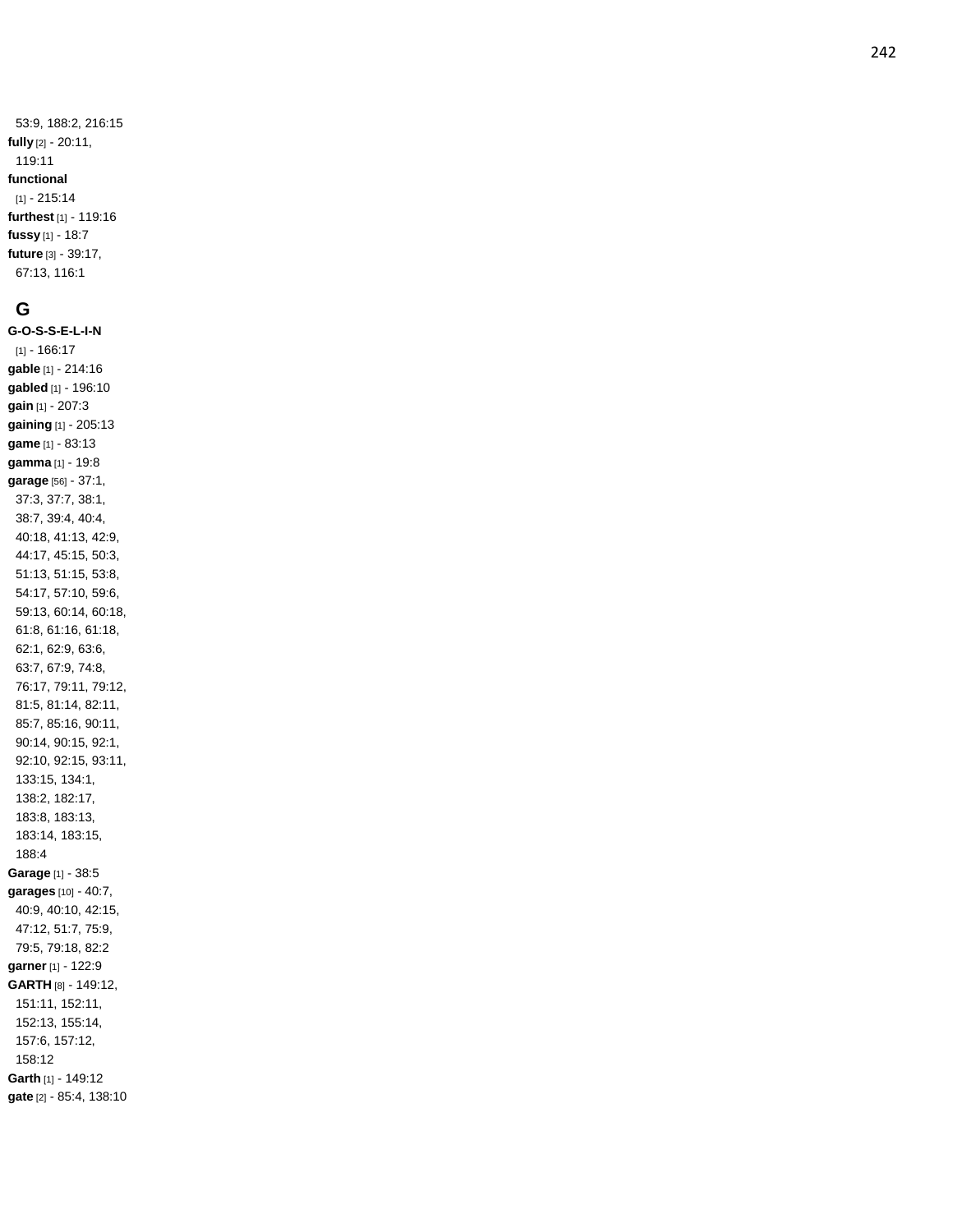**GENERAL** [1] - 1:3 **general** [3] - 20:16, 47:18, 189:6 **generally** [3] - 61:3, 88:11, 169:7 **generated** [4] - 28:13, 89:6, 90:2, 168:5 **gentleman** [2] - 164:15, 164:17 **gentleman's** [1] - 60:8 **genuinely** [1] - 69:4 **geographical** [1] - 34:10 **get -go** [1] - 84:9 **GFA** [2] - 101:13, 123:16 **giant** [1] - 123:7 **given** [6] - 19:6, 22:17, 104:9, 104:18, 118:16, 204:5 **glass** [1] - 203:8 **global** [1] - 100:2 **goings** [1] - 43:8 **Gold** [8] - 2:15, 195:6, 206:6, 214:10, 216:11, 216:18, 217:4, 217:8 **GOLDSTEIN** [8] - 149:12, 151:11, 152:11, 152:13, 155:14, 157:6, 157:12, 158:12 **Goldstein** [2] - 149:12, 149:13 **gonna** [10] - 38:4, 38:7, 38:13, 41:3, 48:7, 65:11, 69:7, 75:1, 99:10, 159:9 **Gosselin** [1] - 166:16 **governmental** [1] - 32:15 **governs** [1] - 56:6 **grade** [1] - 140:16 **grant** [21] - 25:1, 35:5, 77:6, 77:10, 77:11, 88:18, 112:3, 123:1, 141:2, 160:7, 169:12, 185:3, 188:4, 193:5, 193:17, 197:16, 197:18, 202:15, 204:18, 219:17,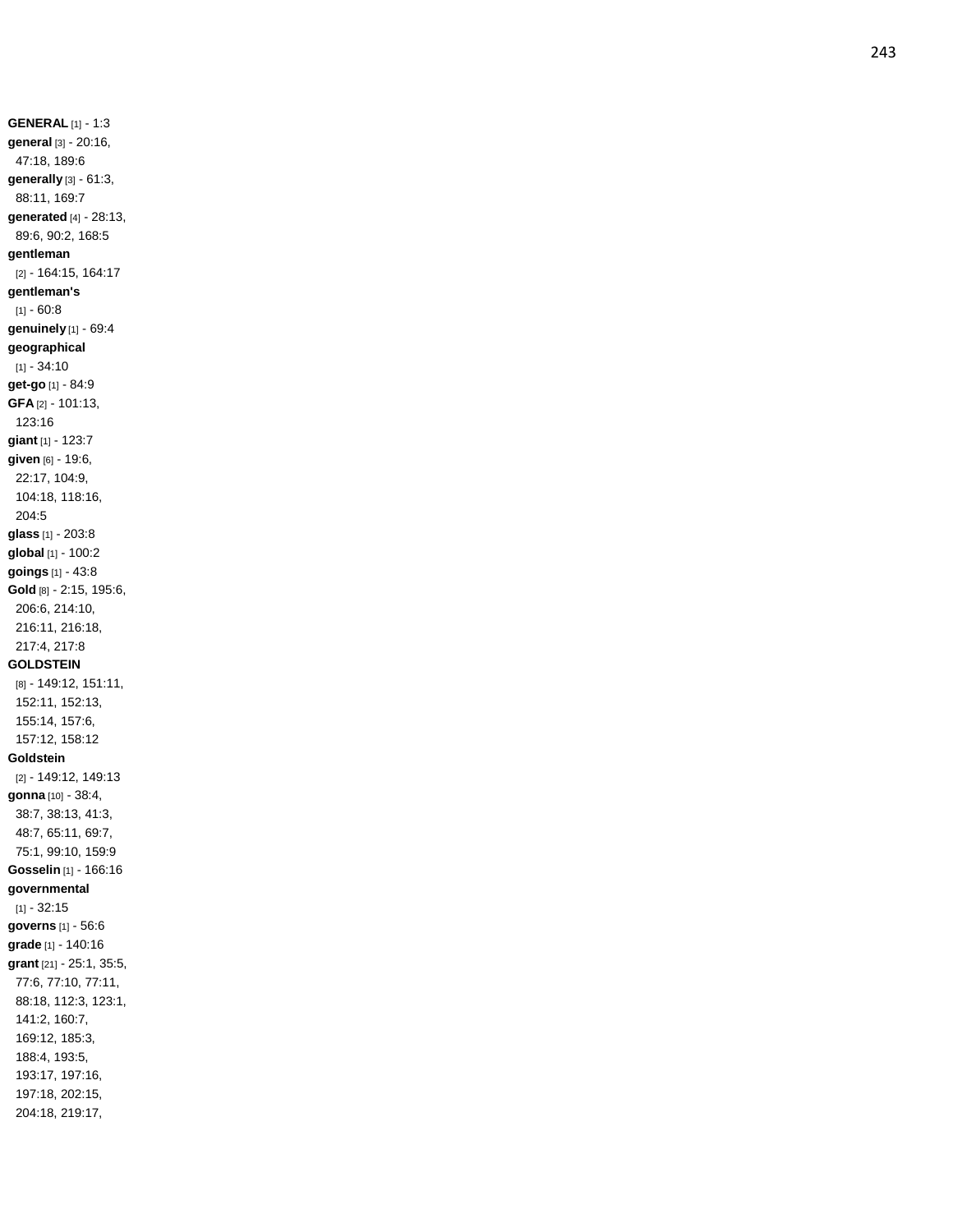220:13 granted [16] - 29:12, 32:9, 32:13, 33:5, 35:11, 88:9, 128:1, 154:6, 160:18, 170:2, 186:11, 192:12, 194:6, 208:17, 219:6,  $221:1$ granting [5] - 34:14, 88:13, 93:14, 218:3, 220:12 grants [1] - 93:1 grass [1] - 120:4 great [2] - 39:5, 111:3 greater [1] - 61:7 greatly [1] - 200:3 Green [20] - 1:9, 3:5, 5:4, 35:14, 36:3, 93:18, 95:4, 147:17, 149:4, 161:1, 162:4, 170:3, 171:4, 175:8, 176:4, 178:17, 180:4, 194:8, 195:4, 221:2 GREEN [56] - 6:5, 6:9, 6:12, 6:16, 7:1, 7:5, 21:18, 26:16, 26:18, 28:4, 36:14, 38:18, 39:7, 39:10, 42:2, 51:3, 52:15, 56:2, 58:8, 58:10, 62:4, 66:15, 69:16, 71:8, 75:18, 76:6, 76:10, 82:9, 82:17, 84:6, 84:18, 87:5, 96:2, 98:17, 101:4, 105:3, 113:9, 113:14, 113:16, 115:17, 116:1, 124:18, 126:16, 142:14, 144:12, 146:4, 150:7, 159:11, 180:17, 189:14, 191:15, 196:5, 209:11, 211:6, 211:8, 218:4 grid [1] - 155:17 gross [1] - 207:3 ground [2] - 16:10, 68:1 grouped [1] - 13:3 guess [13] - 41:18, 45:11, 53:4, 81:7,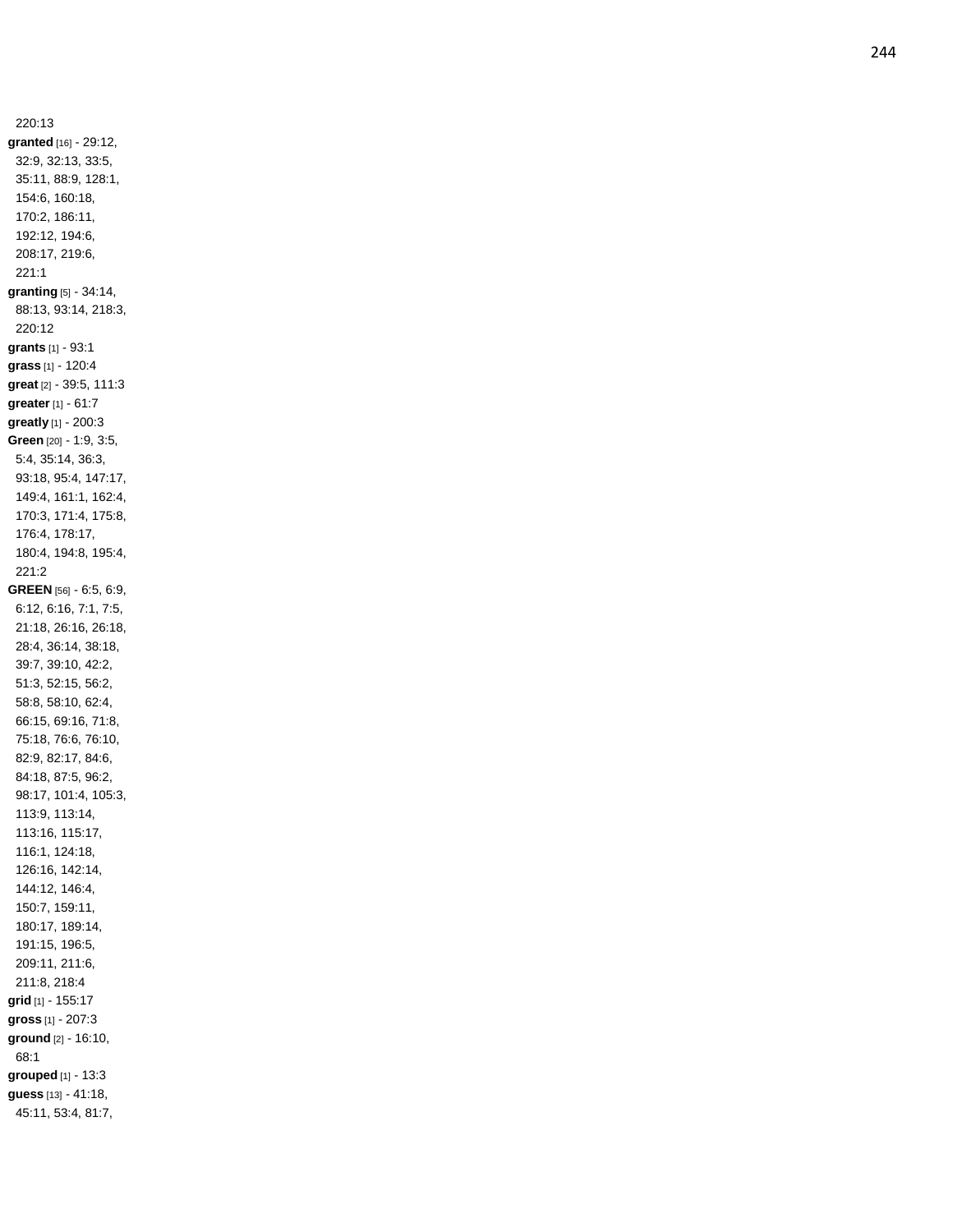# **H**

**H-I-S-E-R-O-D-T** [1] - 96:6 **habitable** [1] - 185:9 **half** [4] - 117:2, 136:15, 205:7, 213:15 **Hall** [1] - 134:5 **hand** [5] - 16:13, 26:5, 111:1, 111:8, 223:8 **handicap** [8] - 45:3, 51:6, 53:9, 53:10, 54:1, 54:2, 56:4, 72:10 **handicapped** [15] - 44:12, 44:15, 45:6, 45:8, 45:9, 45:14, 46:4, 46:6, 51:17, 53:1, 53:15, 54:7, 57:11, 57:12, 71:11 **handicaps** [1] - 51:6 **handing** [1] - 54:3 **handle** [4] - 61:11, 62:6, 70:17, 72:10 **handouts** [1] - 10:4 **hands** [3] - 93:16, 105:11 **hanging** [1] - 76:15 **happy** [4] - 41:3, 51:10, 130:6, 130:7 **hard** [3] - 70:1, 118:14, 183:13 **harder** [1] - 75:4 **hardship** [25] - 126:3, 126:10, 141:9, 154:8, 155:2, 183:11, 185:1, 185:2, 185:7, 185:14, 186:3, 192:3, 192:7, 198:3,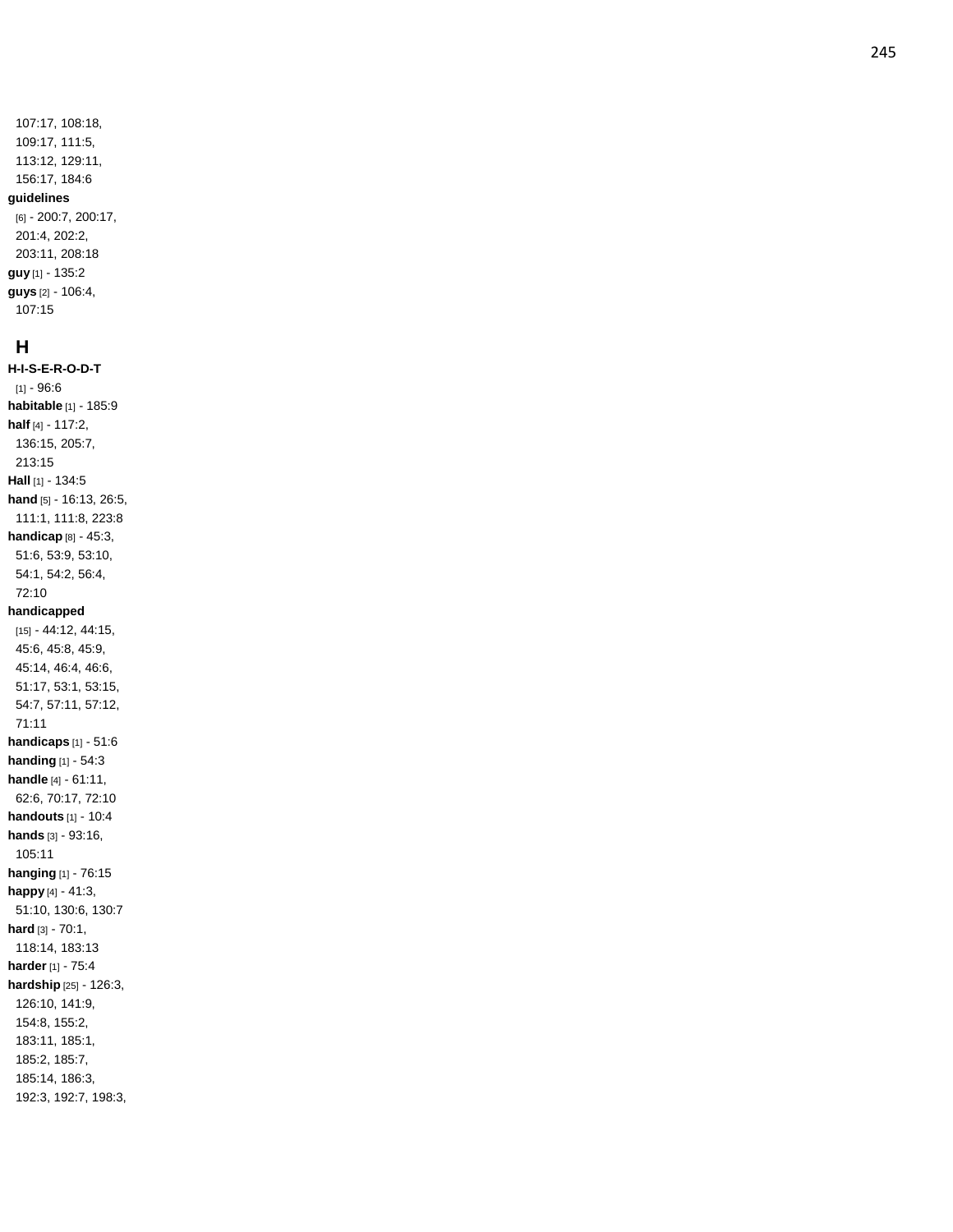204:13, 204:14, 204:16, 205:2, 214:17, 216:3, 218:16, 219:2 **Harvard** [2] - 83:6, 83:16 **hate** [1] - 103:15 **HAWKINSON** [1] - 6:7 **hazard** [11] - 28:15, 29:3, 77:15, 89:8, 90:3, 90:12, 91:15, 92:2, 168:7, 168:13, 169:3 **Head** [1] - 121:5 **headlights** [1] - 137:3 **headroom** [2] - 200:5, 212:10 **health** [4] - 29:4, 91:16, 92:4, 169:4 **hear** [22] - 6:6, 36:5, 62:18, 79:1, 96:2, 96:3, 97:16, 97:17, 99:7, 99:10, 99:13, 100:9, 100:18, 101:1, 102:12, 130:14, 144:15, 147:11, 150:7, 150:8, 204:8 **heard** [26] - 5:7, 22:6, 31:8, 49:7, 95:7, 104:14, 104:16, 106:1, 107:16, 140:10, 141:6, 141:18, 146:13, 149:7, 159:1, 166:11, 171:7, 174:6, 177:6, 180:7, 190:14, 191:3, 195:7, 204:12, 214:7, 216:5 **Hearing** [1] - 2:6 **HEARING** [1] - 1:3 **hearing** [9] - 97:10, 100:8, 108:5, 134:4, 141:8, 149:16, 150:2, 216:16, 223:6 **heavy** [1] - 207:7 **hectic** [1] - 122:4 **height** [3] - 152:10, 153:16, 154:1 **held** [1] - 59:4 **Helen** [1] - 215:2 **help** [1] - 84:5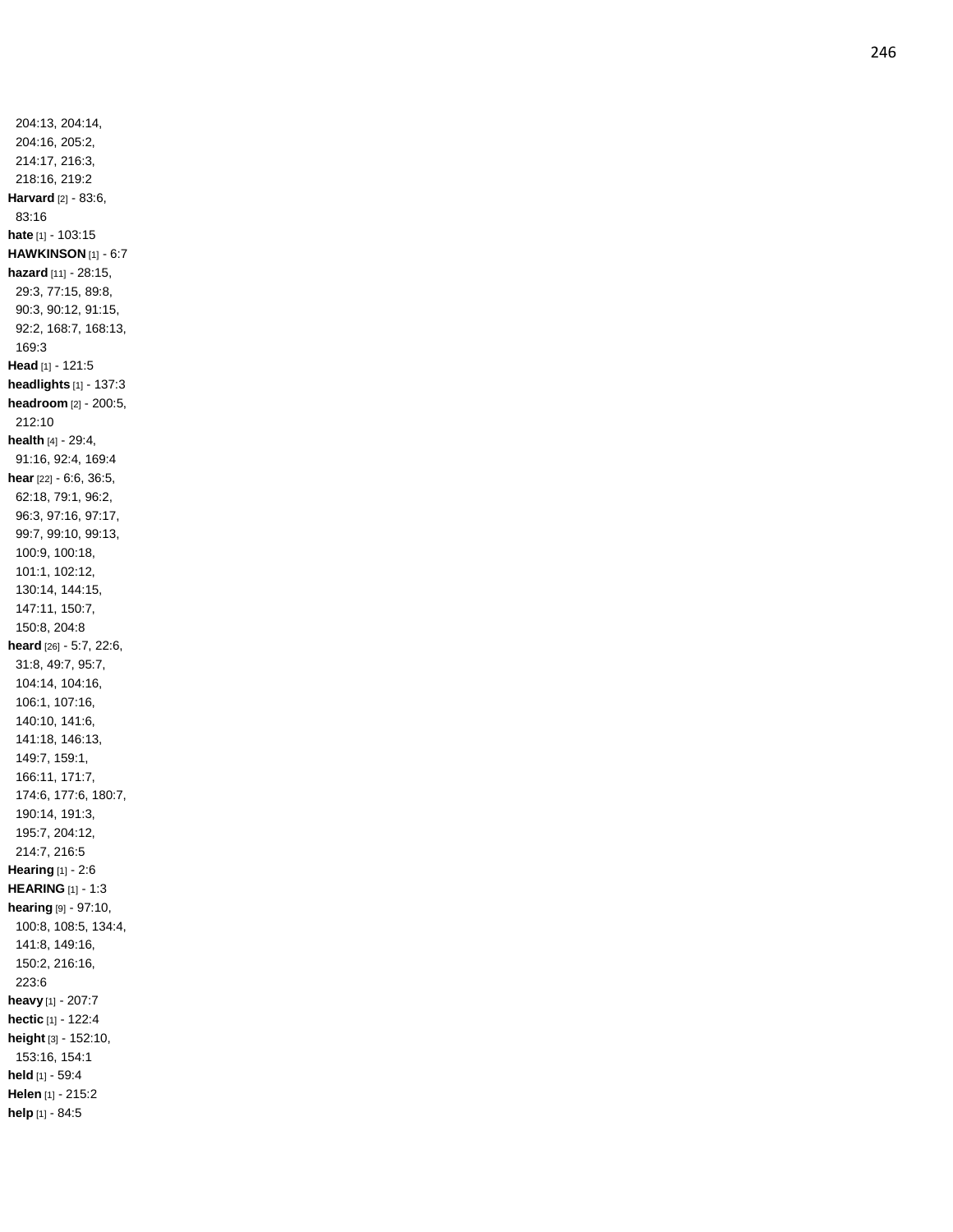helpful [1] - 136:17 helps [1] - 81:18 hereby [1] - 222:16 herein [1] - 223:6 hereunto [1] - 223:8 hickey [6] - 3:5, 36:3, 95:4, 162:4, 171:4, 195:4 HICKEY [63] - 7:6, 10:3, 10:10, 11:18, 22:3, 26:9, 28:5, 47:2, 47:17, 48:2, 48:10, 48:17, 49:14,  $50:4, 50:13, 51:1,$ 64:1, 65:3, 68:7, 68:13, 71:15, 72:5, 72:8, 73:1, 75:3, 76:18, 77:13, 77:18, 78:9, 78:14, 81:8, 81:17, 82:15, 83:9, 87:11, 88:4, 93:6, 104:5, 114:1, 114:6, 116:8, 116:12, 116:17, 117:4, 117:7, 117:11, 123:18, 124:2, 125:3, 125:11, 136:5, 136:8, 136:16, 137:2, 144:1, 144:5, 159:12, 165:16, 166:7, 189:13, 191:14, 212:6, 218:5 Hickey [14] - 1:9, 5:4, 35:14, 93:18, 147:17, 149:4, 161:1, 170:3, 175:8, 176:4, 178:17, 180:4, 194:8, 221:2 high [1] - 48:8 higher [5] - 40:7, 48:6, 210:6, 210:9, 210:10 highly [1] - 23:4 hired [1] - 85:5 Hiserodt [1] - 96:5 **HISERODT** [56] - 96:6, 102:5, 102:9, 109:3, 109:5, 109:9, 109:16, 111:17, 112:5, 112:8, 112:12, 112:15, 113:1,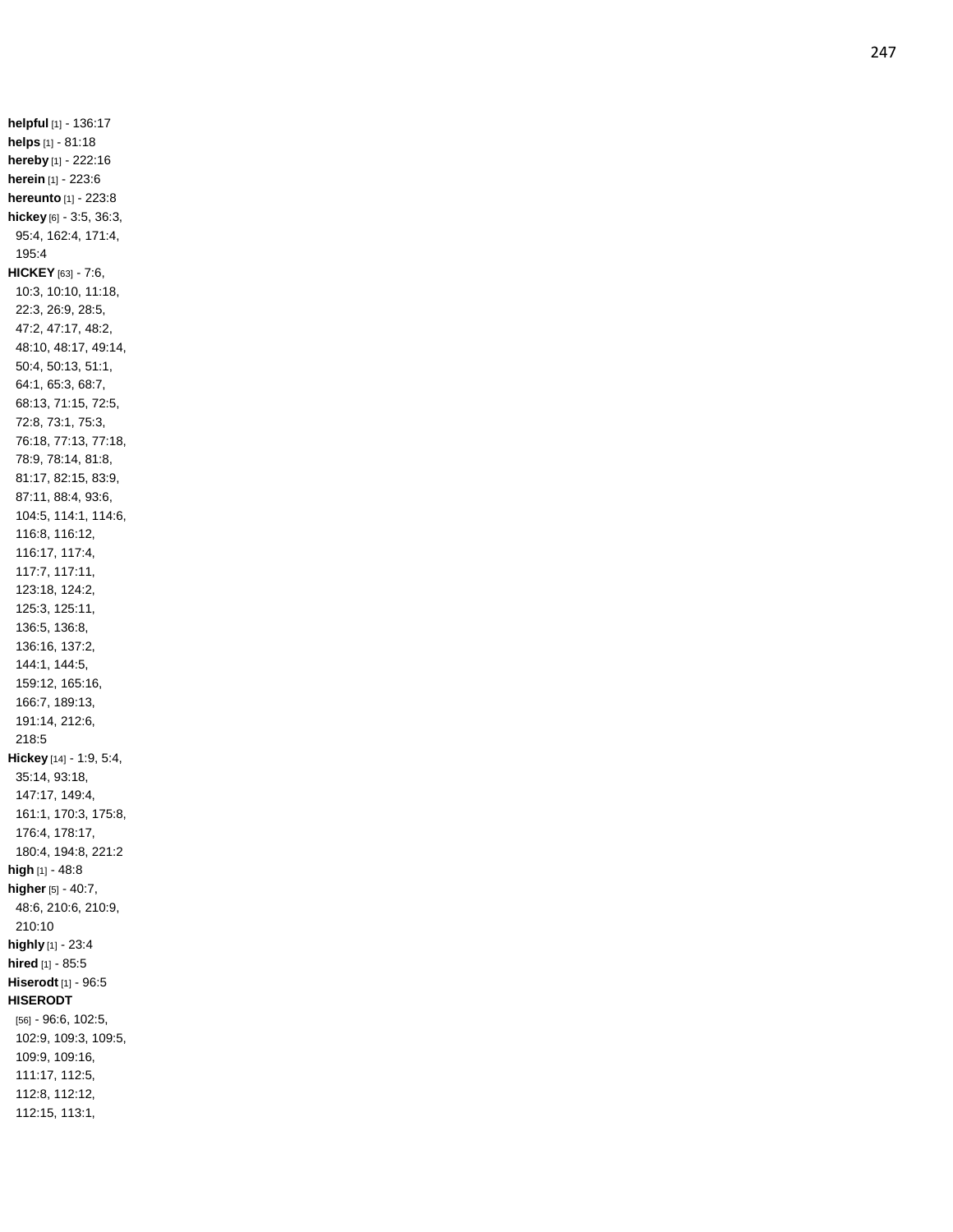113:6, 113:11, 113:15, 113:18, 114:4, 114:8, 114:15, 115:1, 115:4, 115:7, 115:12, 116:2, 116:6, 116:16, 117:1, 117:6, 117:9, 117:13, 118:6, 118:12, 118:16, 120:5, 120:10, 122:5, 124:6, 124:11, 124:17, 125:2, 125:9, 125:12, 126:2, 126:7, 126:12, 127:2, 127:11, 127:14, 127:17, 129:1, 129:5, 129:15, 136:14, 141:14, 147:9 **historically** [1] - 23:3 **history** [1] - 72:12 **hits** [1] - 137:5 **hold** [5] - 6:16, 10:7, 104:9, 187:9, 217:13 **holding** [1] - 61:15 **hole** [1] - 59:7 **home** [3] - 202:18, 215:14, 218:17 **honest** [2] - 108:3, 183:18 **honestly** [1] - 127:7 **HOPE** [4] - 162:7, 165:18, 166:6, 167:15 **Hope** [2] - 162:9 **hopefully** [1] - 146:10 **hoping** [1] - 79:13 **hour** [2] - 92:14, 216:1 **hours** [5] - 42:16, 43:5, 92:11, 92:16, 106:17 **house** [41] - 101:10, 120:15, 127:13, 128:12, 129:4, 130:4, 131:11, 133:7, 133:8, 133:10, 133:14, 135:9, 136:4, 136:8, 136:13, 138:11, 139:1, 139:3, 140:2,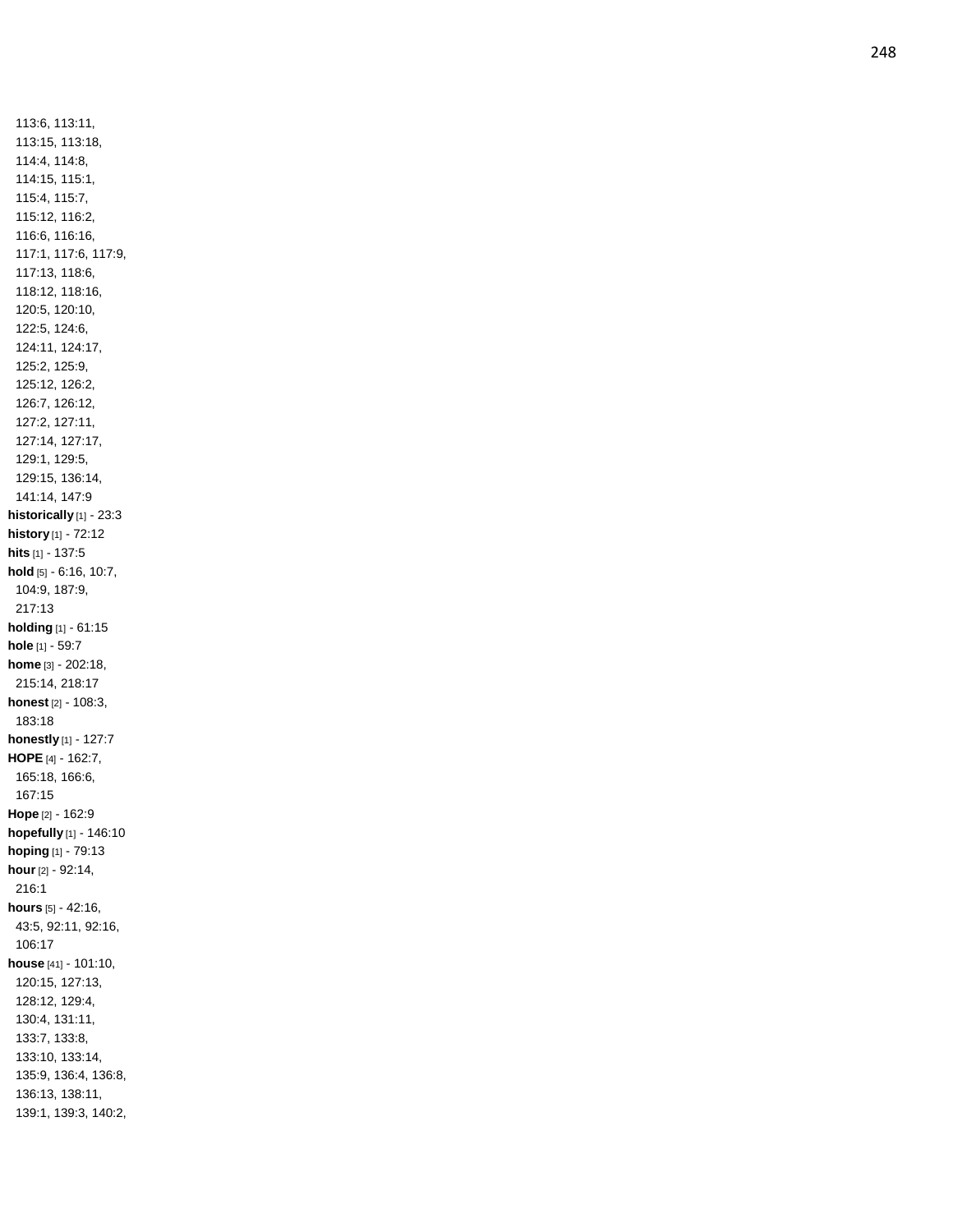182:2, 182:5, 185:8, 185:11, 185:13, 191:6, 191:8, 193:3, 198:8, 198:9, 198:10, 198:11, 198:13, 198:17, 199:2, 205:4, 206:10, 208:13, 211:5, 214:12, 215:5 **houses** [8] - 106:18, 107:5, 107:6, 165:10, 167:11, 205:6, 206:7, 215:6 **housing** [4] - 101:14, 187:6, 193:2, 219:13 **HUBNER** [2] - 214:10, 216:2 **Hubner** [2] - 214:10, 216:9 **huge** [1] - 182:9 **hundred** [2] - 75:14, 131:7 **hundreds** [1] - 140:4

### **I**

**ible** [1] - 212:16 **iconic** [1] - 23:4 **idea** [3] - 101:2, 187:9, 187:18 **ideal** [1] - 118:15 **identification** [1] - 47:15 **identify** [1] - 25:11 **images** [2] - 165:11, 165:13 **imagine** [1] - 18:12 **immediate** [1] - 172:11 **impact** [13] - 23:2, 30:5, 30:13, 48:11, 49:1, 71:18, 77:14, 91:3, 111:6, 111:7, 125:13, 157:4, 168:12 **impacted** [4] - 70:13, 71:11, 99:3, 99:14 **impacting** [1] - 110:16 **impair** [2] - 29:8, 169:8 **impatient** [1] - 48:13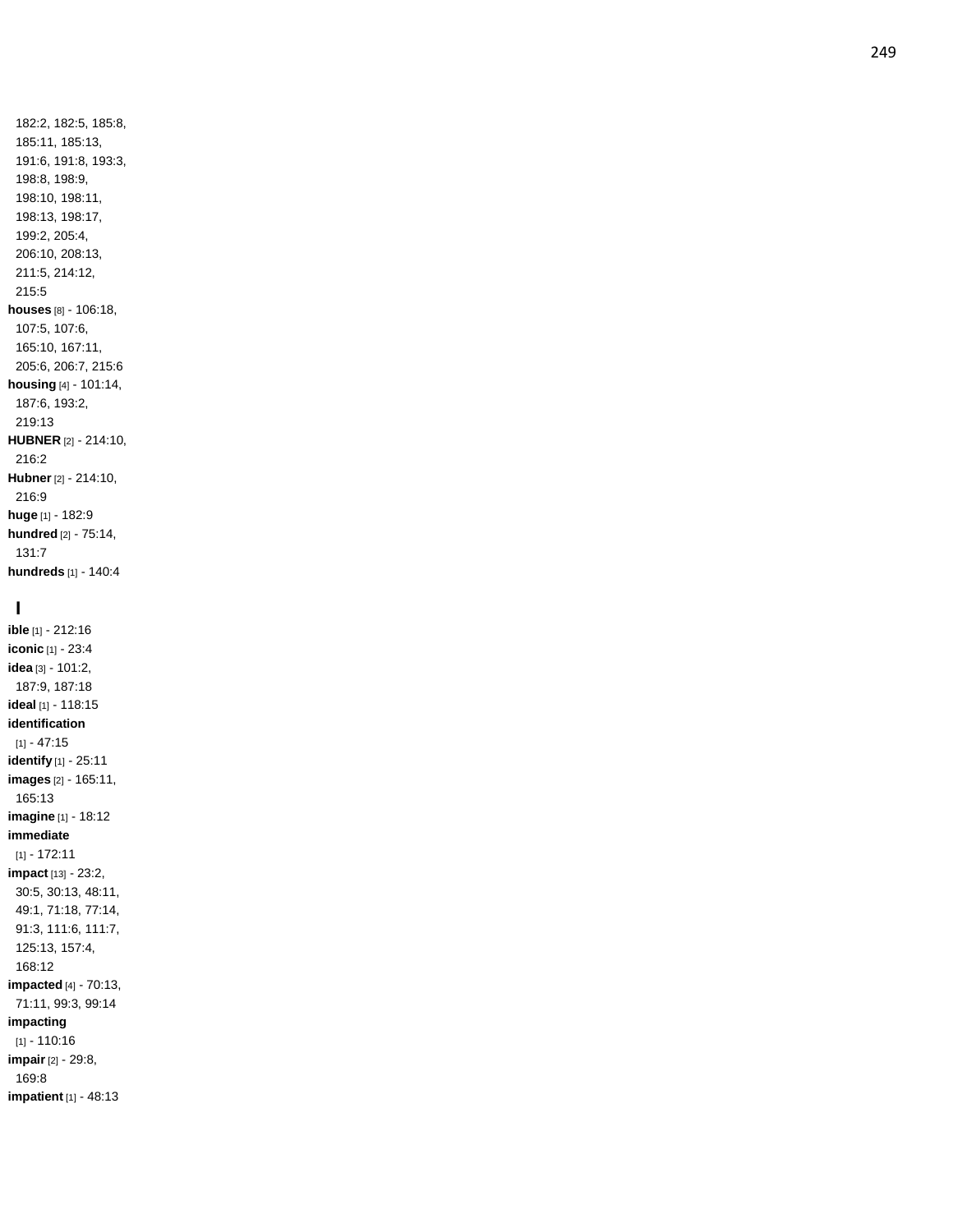**important** [3] - 74:12, 147:4, 188:13 **impose** [2] - 3:17, 31:6 **impossible** [2] - 85:15, 152:6 **impression** [1] - 107:8 **improve** [3] - 23:12, 187:6, 219:13 **improves** [1] - 125:18 **improving** [1] - 193:2 **IN** [2] - 223:8, 223:17 **in -laws** [1] - 212:3 **inability** [1] - 202:1 **inadequate** [2] - 53:2, 192:4 **inasmuch** [1] - 31:11 **Inaudible)** [2] - 39:10, 116:2 **inaudible)** [2] - 210:8, 210:10 **Inc** [1] - 149:11 **INC** [1] - 1:16 **inches** [3] - 14:11, 16:3, 16:4 **inclined** [1] - 104:13 **include** [2] - 39:9, 52:17 **included** [4] - 32:12, 51:12, 158:1, 163:6 **includes** [1] - 34:10 **including** [4] - 34:17, 37:18, 137:9, 140:13 **incorporate** [1] - 154:17 **incorporated** [1] - 160:2 **increase** [5] - 130:11, 185:11, 193:1, 205:10, 206:10 **increased** [1] - 150:12 **indefinitely** [1] - 81:9 **independent** [1] - 157:5 **individual** [1] - 52:14 **individuals** [1] - 34:17 **Industry** [1] - 91:9 **influence** [1] - 215:3 **info** [2] - 84:15, 86:4 **inform** [1] - 4:3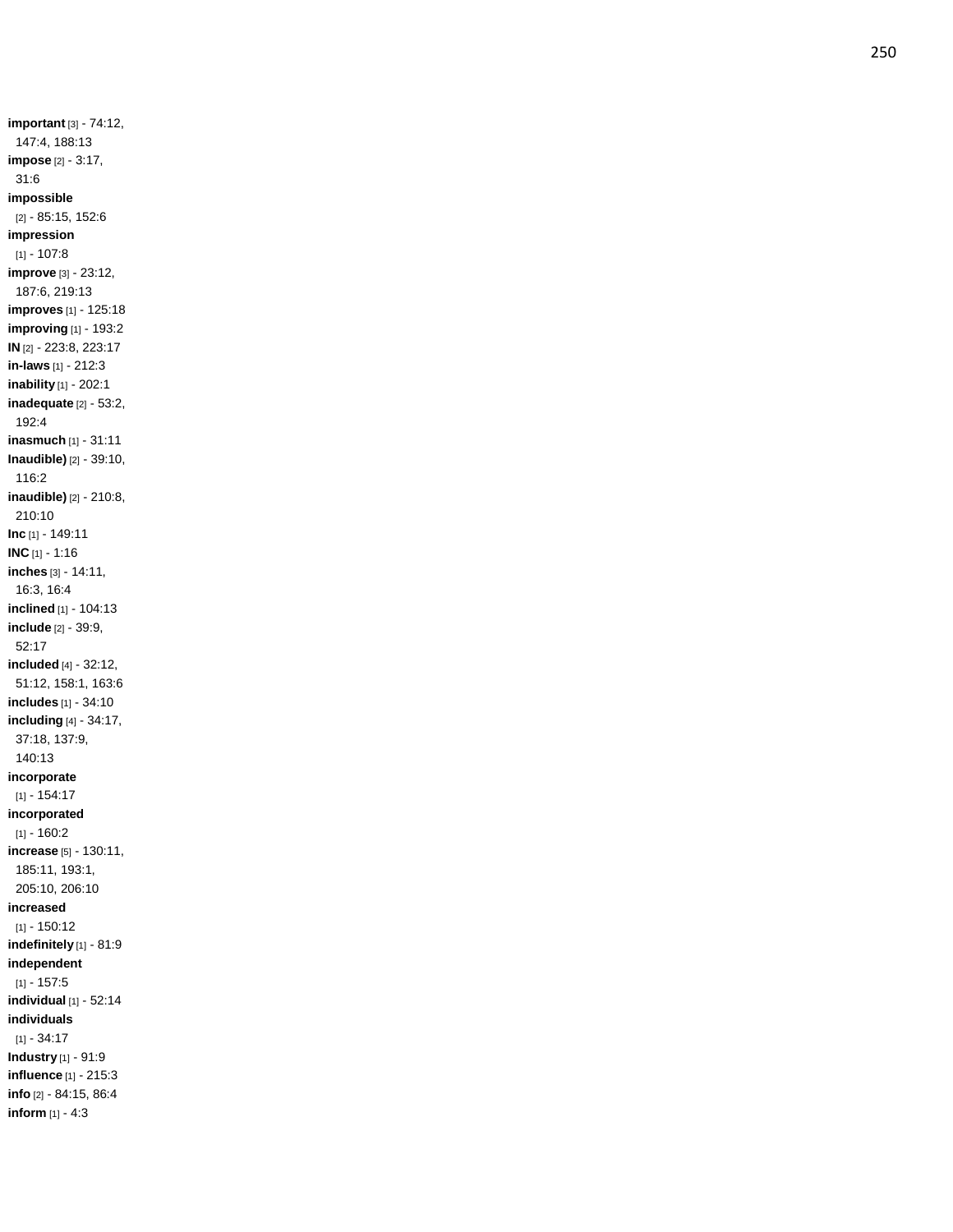**information** [7] - 62:5, 70:8, 72:18, 84:13, 84:14, 86:6, 105:15 **initial** [1] - 63:3 **initialled** [6] - 29:17, 30:7, 160:14, 169:16, 194:2, 220:2 **inside** [2] - 18:5, 213:15 **inspectional** [1] - 154:8 **Inspectional** [10] - 31:17, 32:4, 32:7, 33:1, 34:7, 132:3, 132:10, 135:2, 138:14, 222:3 **installation** [5] - 23:2, 23:12, 23:16, 34:5, 34:9 **installed** [2] - 34:13, 153:12 **instead** [2] - 40:9, 137:6 **institutional** [1] - 91:9 **INSTRUCTIONS** [2] - 222:1, 222:5 **integrity** [2] - 29:8, 169:8 **intending** [1] - 165:6 **intent** [7] - 29:9, 73:16, 169:10, 192:15, 206:17, 212:2, 219:8 **interest** [5] - 88:14, 97:4, 123:7, 143:1, 177:4 **interesting** [2] - 141:1, 165:11 **interestingly** [1] - 20:13 **interfere** [1] - 4:1 **interfered** [1] - 11:8 **interim** [6] - 60:12, 78:16, 81:6, 84:3, 87:2, 87:7 **interior** [1] - 17:6 **internal** [1] - 49:8 **internally** [1] - 69:7 **intersection** [2] - 44:2, 96:18

**intimately** [1] - 107:7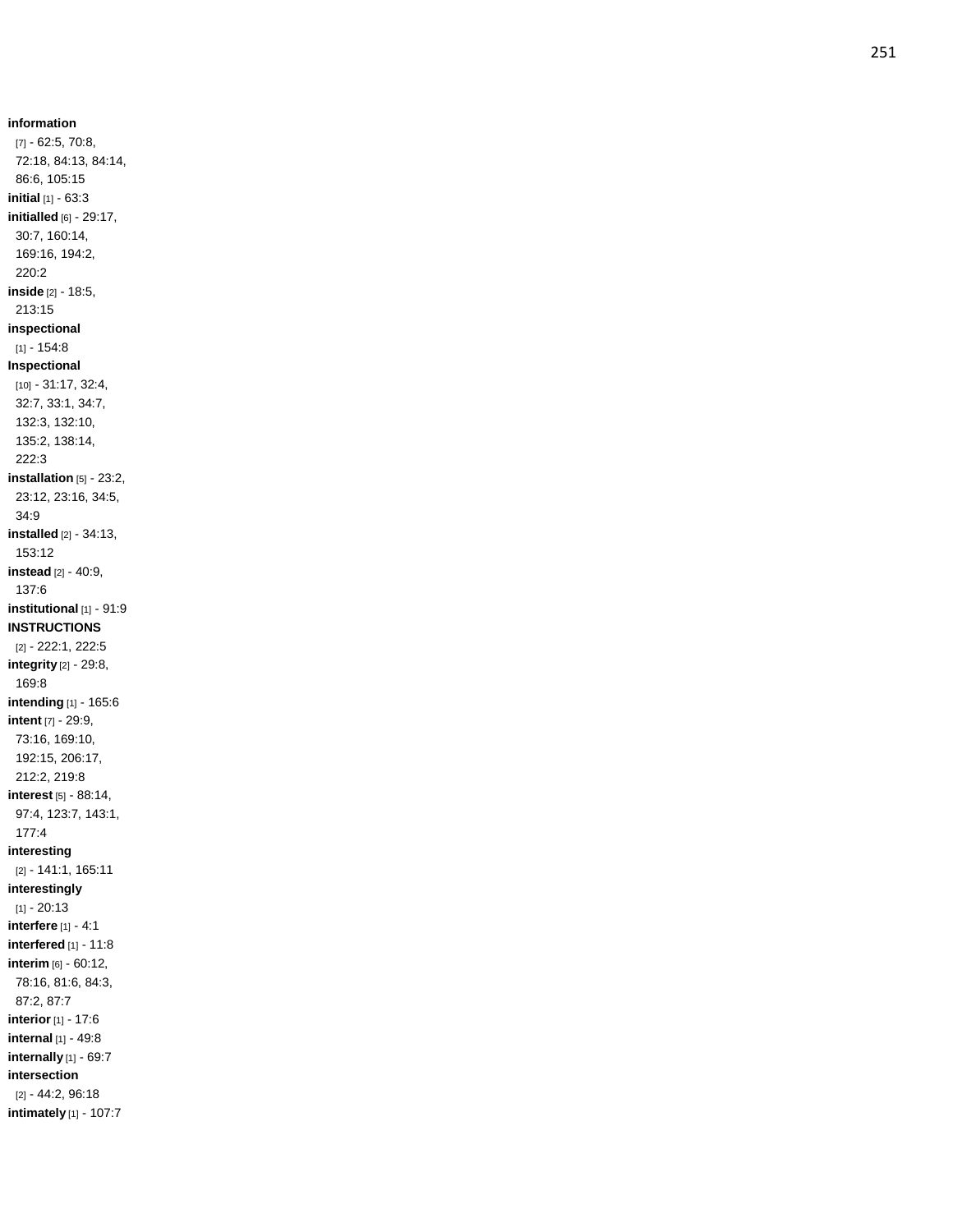introduce [1] - 36:7 invariably  $[1] - 202:15$ inventory [4] - 54:13, 80:6, 89:11, 89:16 invisible [1] - 115:18 involve [3] - 185:1, 192:2, 218:15 ipso [2] - 32:8, 33:5 issue [15] - 58:5, 72:15, 81:5, 97:10, 97:11, 103:1, 103:15, 106:16, 111:14, 143:13, 155:12, 156:11, 159:8, 190:7, 190:8 issues [9] - 5:16, 72:10, 96:14, 102:11, 111:9, 126:1, 150:4, 202:2 it'll [1] - 191:6 itself [4] - 24:8, 61:9, 127:10, 211:2

# J

J-E-R-R-Y  $[1] - 195:13$ James [1] - 171:11 JANET [56] - 6:5, 6:9, 6:12, 6:16, 7:1, 7:5, 21:18, 26:16, 26:18, 28:4, 36:14, 38:18, 39:7, 39:10, 42:2, 51:3, 52:15, 56:2, 58:8, 58:10, 62:4, 66:15, 69:16, 71:8, 75:18, 76:6, 76:10, 82:9, 82:17, 84:6, 84:18, 87:5, 96:2, 98:17, 101:4, 105:3, 113:9, 113:14, 113:16, 115:17, 116:1, 124:18, 126:16, 142:14, 144:12, 146:4, 150:7, 159:11, 180:17, 189:14, 191:15, 196:5, 209:11, 211:6, 211:8, 218:4 Janet [15] - 1:9, 3:5, 5:3, 36:3, 51:2, 54:4, 69:14, 95:3,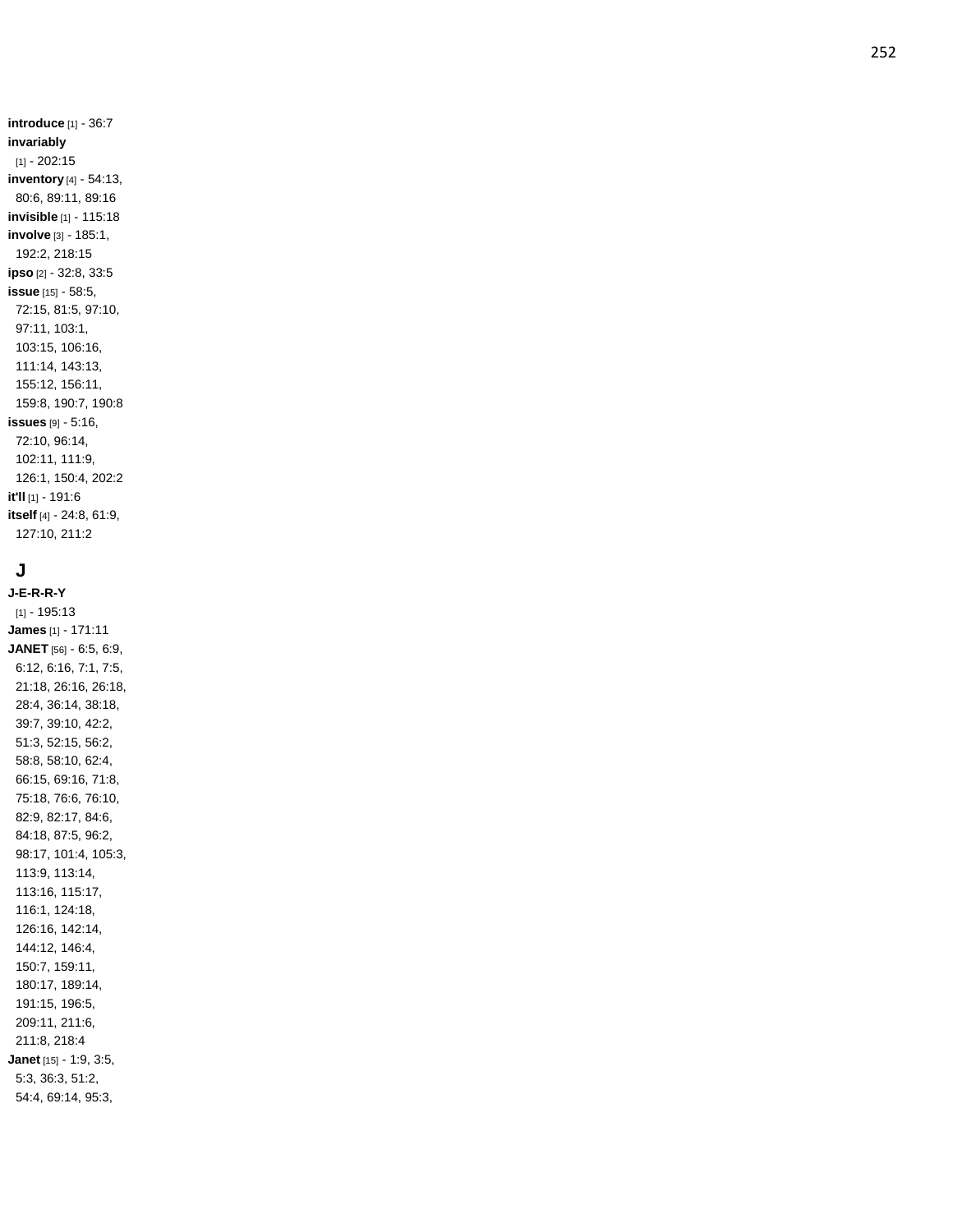105:1, 149:3, 162:3, 171:3, 176:3, 180:3, 195:3 **January** [1] - 131:6 **Jay** [1] - 128:2 **JERRY** [23] - 195:12, 199:11, 199:14, 201:6, 201:9, 201:12, 201:16, 202:3, 202:10, 203:14, 207:2, 207:14, 209:6, 209:9, 209:15, 209:18, 210:3, 210:12, 211:11, 211:14, 212:1, 212:10, 213:6 **Jerry** [2] - 195:12 **Jesse** [1] - 220:3 **Jim** [8] - 1:10, 3:6, 36:4, 54:7, 58:12, 84:12, 86:8, 87:5 **JIM** [16] - 44:9, 45:2, 45:11, 46:1, 46:15, 54:9, 56:7, 56:9, 58:11, 73:5, 84:15, 85:1, 86:14, 87:1, 87:7, 87:13 **Jim's** [1] - 71:10 **job** [3] - 52:13, 130:10, 133:2 **JOHN** [1] - 6:7 **Johnson** [1] - 166:16 **judgment** [2] - 9:10, 154:18 **July** [2] - 21:1, 22:12 **jump** [1] - 64:9 **juncture** [1] - 204:11

### **K**

**KAHSAI** [28] - 195:15, 196:2, 196:7, 196:15, 196:18, 197:4, 197:11, 198:2, 198:18, 199:4, 200:13, 203:13, 206:1, 206:5, 207:15, 208:5, 209:14, 211:1, 211:7, 211:13, 211:15, 211:17, 212:5, 212:8, 212:11,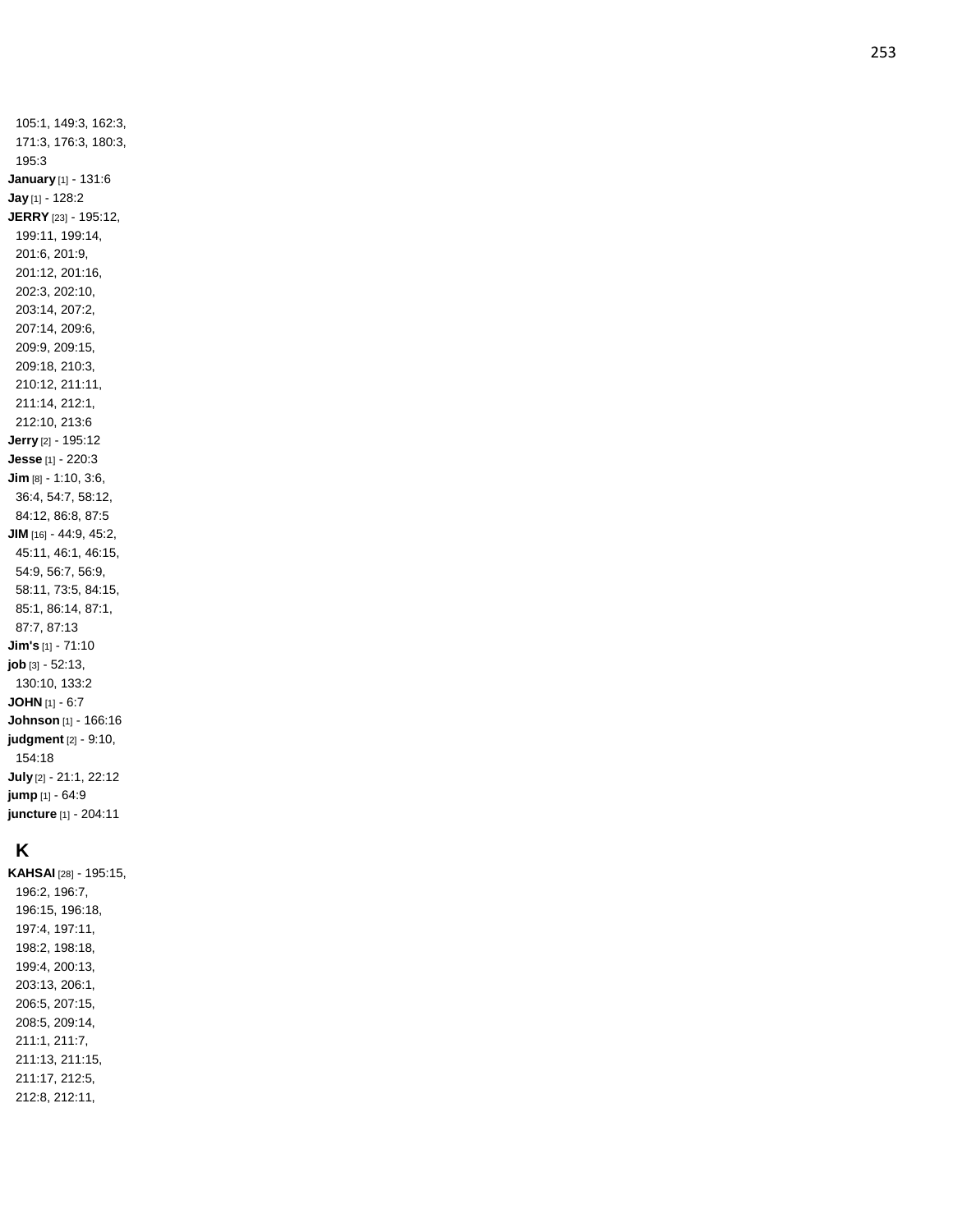213:1, 216:13, 220:10 **Kahsai** [2] - 195:15, 217:9 **Kahsai's** [1] - 216:15 **keep** [6] - 9:1, 12:8, 64:15, 85:1, 110:18 **keeping** [2] - 80:4, 80:6 **KELLEY** [51] - 36:9, 36:13, 36:16, 38:11, 39:1, 39:9, 39:11, 40:5, 40:14, 41:12, 42:1, 42:3, 43:10, 43:14, 43:16, 44:7, 44:14, 45:5, 45:15, 46:2, 47:9, 48:1, 48:4, 48:16, 49:4, 49:17, 50:6, 50:15, 51:13, 53:4, 54:10, 55:9, 58:7, 60:9, 62:8, 65:8, 66:16, 68:12, 68:14, 71:3, 73:18, 75:6, 75:16, 83:4, 86:15, 87:18, 90:8, 93:4, 93:7, 93:10, 94:2 **Kelley** [1] - 36:9 **Kendall** [12] - 19:11, 38:5, 43:17, 64:12, 67:9, 74:8, 79:18, 80:10, 81:4, 82:14, 91:4, 92:17 **Kennedy** [1] - 136:12 **key** [3] - 11:14, 79:4, 79:5 **keys** [7] - 53:16, 54:3, 56:13, 79:8, 85:4, 85:13, 86:10 **KeyWordIndex** [1] - 2:16 **kid** [1] - 133:17 **kids** [5] - 133:17, 138:2, 155:4, 198:11, 208:9 **kind** [18] - 18:7, 39:14, 41:7, 42:8, 42:11, 56:16, 58:1, 65:13, 66:1, 66:9, 68:5, 86:1, 86:16, 86:17, 87:8, 116:8, 121:12, 121:16 **kinds** [1] - 131:18 **Kings** [1] - 107:1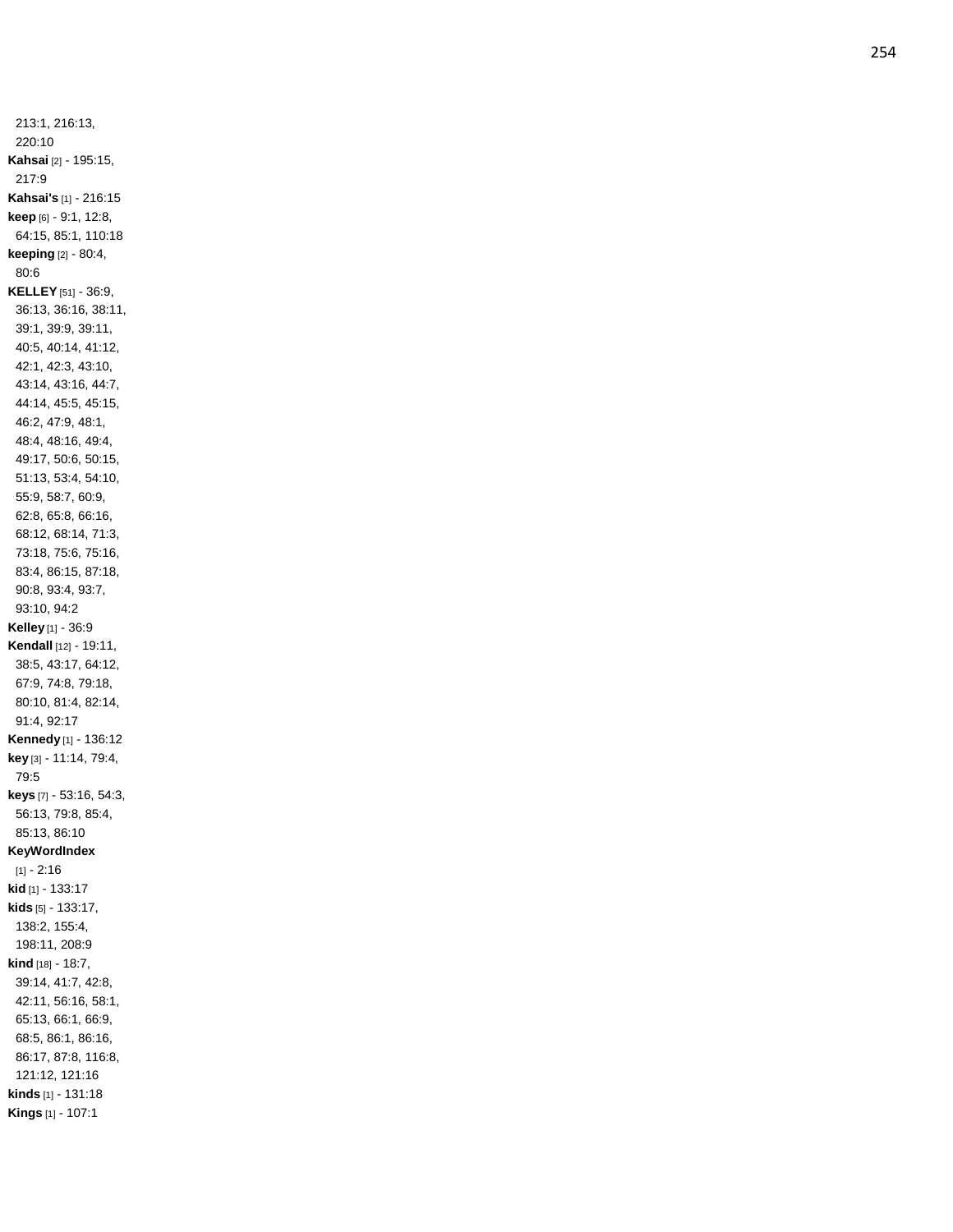**kitchen** [6] - 181:8, 182:4, 182:6, 187:11, 192:5, 192:6 **knows** [2] - 79:5, 131:12 **Kreiger** [4] - 5:11, 7:7, 7:8 **KREIGER** [50] - 5:9, 6:8, 6:15, 6:18, 7:2, 7:7, 8:11, 8:14, 8:17, 9:4, 9:12, 9:17, 10:5, 10:11, 12:1, 12:14, 13:18, 15:10, 15:15, 16:1, 16:6, 16:9, 17:4, 17:7, 17:10, 17:12, 17:18, 18:8, 18:12, 18:17, 19:3, 20:17, 21:2, 21:7, 24:3, 24:7, 24:13, 25:5, 25:10, 25:16, 26:4, 26:10, 26:14, 27:3, 27:15, 28:1, 30:2, 30:8, 31:10, 35:12 **kumbaya** [1] - 107:13

## **L**

**L - U - I** [1] - 195:13 **lab** [1] - 61:9 **laboratory** [1] - 92:13 **laid** [3] - 79:11, 182:4, 182:6 **land** [4] - 185:17, 188:10, 204:14, 204:17 **Land** [2] - 2:5, 23:5 **landing** [6] - 202:10, 202:11, 202:12, 209:4, 209:6, 209:13 **landlord** [2] - 7:15, 18:9 **lane** [3] - 85:18, 118:3, 118:11 **lanes** [1] - 122:6 **large** [2] - 151:17, 188:7 **largely** [1] - 157:9 **larger** [8] - 78:11, 78:12, 92:5, 109:3, 109:5, 110:1, 215:7, 215:8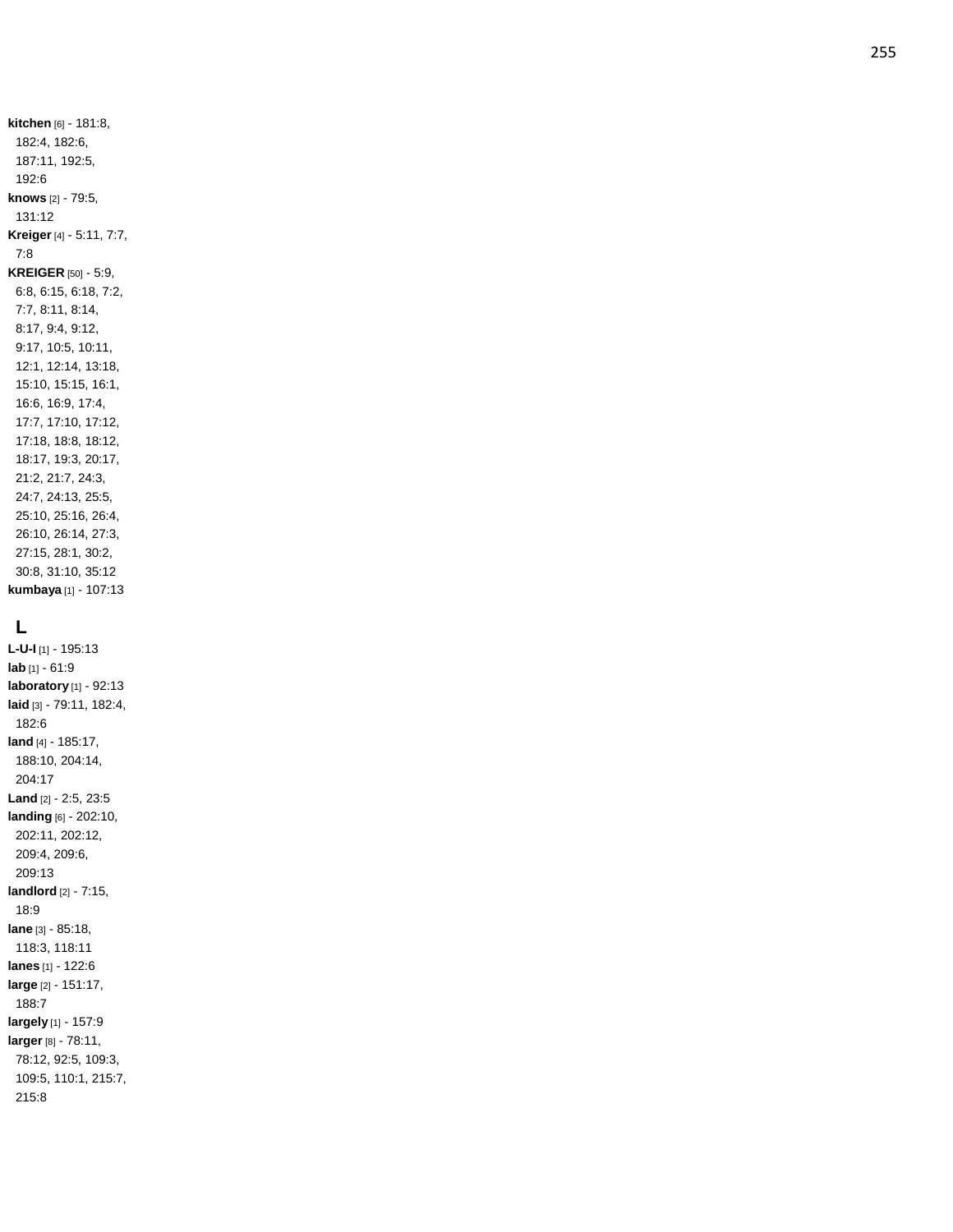**last** [14] - 61:16, 96:12, 106:17, 151:10, 152:15, 153:7, 154:6, 160:1, 160:6, 160:10, 172:7, 172:8, 195:10, 195:13 **lastly** [2] - 174:18, 178:7 **late** [3] - 176:14, 176:15, 216:1 **latest** [2] - 26:15, 26:16 **law** [2] - 32:14, 35:3 **Law** [1] - 162:9 **laws** [1] - 212:3 **Lawson** [1] - 223:4 **lawyers** [1] - 137:8 **lay** [1] - 37:18 **layout** [6] - 37:6, 77:7, 89:1, 155:3, 199:17, 200:2 **leaking** [1] - 207:7 **learn** [1] - 97:9 **lease** [4] - 7:16, 75:8, 79:18, 123:2 **least** [14] - 55:3, 55:10, 83:16, 97:9, 107:15, 108:8, 124:7, 124:12, 152:3, 154:17, 163:17, 188:15, 203:7, 215:9 **leave** [6] - 42:2, 53:17, 59:7, 79:8, 86:10, 104:5 **left** [6] - 12:1, 12:2, 12:9, 15:8, 15:11, 55:13 **Legal** [1] - 162:9 **less** [7] - 69:3, 75:10, 92:11, 110:8, 118:15, 124:8, 127:13 **letter** [22] - 10:1, 10:2, 20:6, 20:14, 22:11, 24:4, 24:8, 24:11, 134:4, 158:1, 158:7, 158:10, 159:5, 171:10, 172:14, 186:14, 197:1, 215:16, 216:8, 216:10, 217:3, 217:5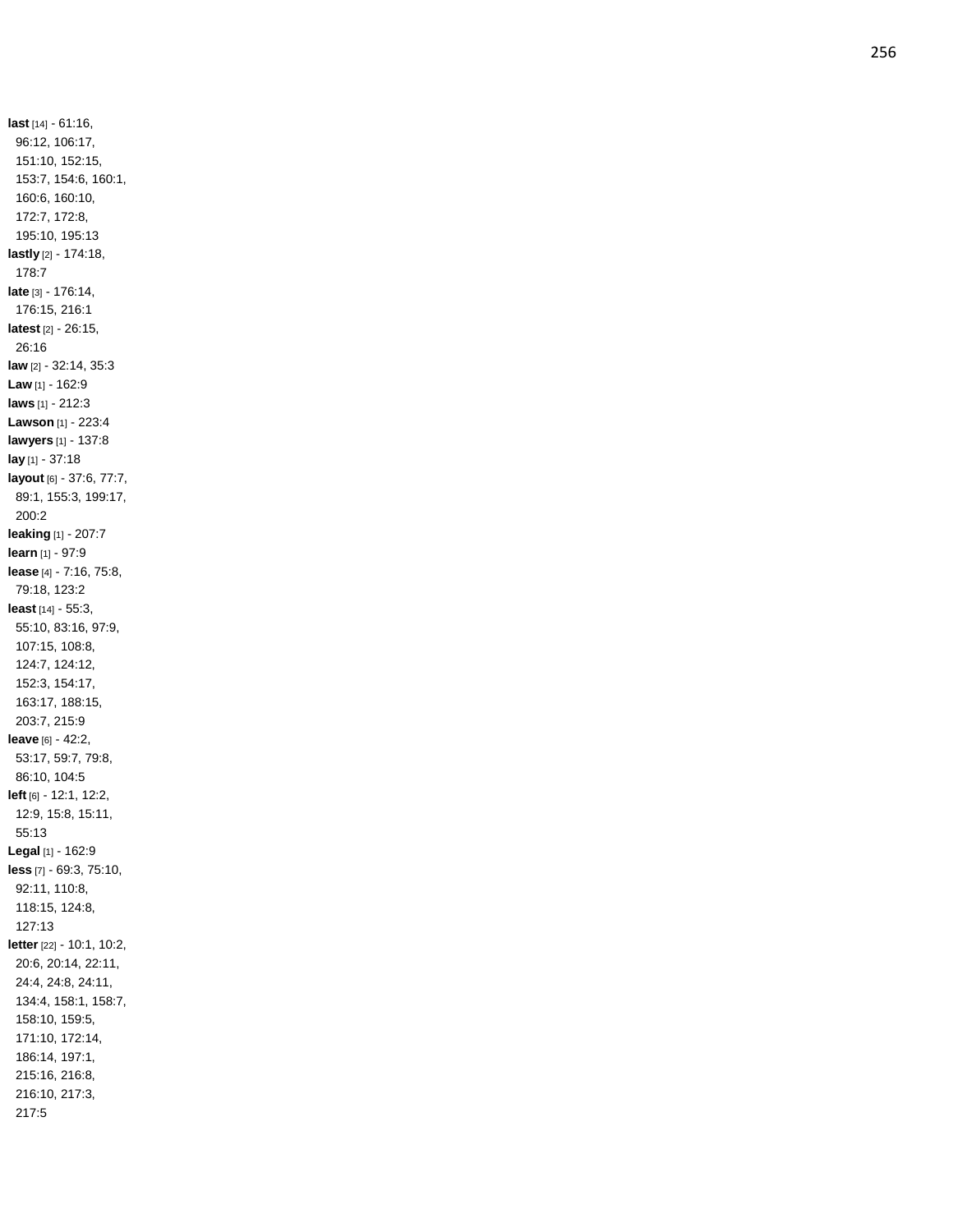**letters** [8] - 159:4, 166:15, 168:18, 190:18, 196:11, 197:2, 204:4, 216:8 **level** [2] - 44:3, 92:9 **License** [1] - 223:14 **licenses** [1] - 33:7 **limited** [1] - 32:13 **LINE** [1] - 222:8 **line** [34] - 15:9, 18:6, 25:18, 75:12, 110:11, 111:1, 111:16, 112:2, 112:6, 112:9, 112:14, 114:2, 114:3, 114:5, 114:7, 116:7, 133:11, 135:17, 135:18, 136:3, 140:18, 153:7, 183:5, 196:9, 196:10, 201:8, 202:7, 203:4, 206:9, 206:11, 207:11, 207:13, 215:10 **lined** [1] - 14: 7 **lines** [2] - 124:13, 153:10 **listen** [1] - 71:9 **literal** [4] - 159:16, 184:18, 192:1, 218:14 **literally** [1] - 153:11 **LITIGATION** [1] - 2:3 **live** [4] - 95:14, 99:2, 106:15, 164:12 **liveability** [2] - 99:4, 139:2 **lived** [1] - 133:7 **living** [9] - 185:8, 199:3, 205:3, 205:4, 207:5, 207:11, 212:7, 213:2, 214:11 **LLC** [2] - 2:4, 162:11 **load** [1] - 151:4 **loads** [1] - 152:1 **locate** [2] - 13:10, 162:14 **located** [6] - 31:2, 140:17, 192:10, 216:17, 217:8 **location** [15] - 11:12, 12:5, 12:15, 15:4, 40:17, 44:13, 57:14,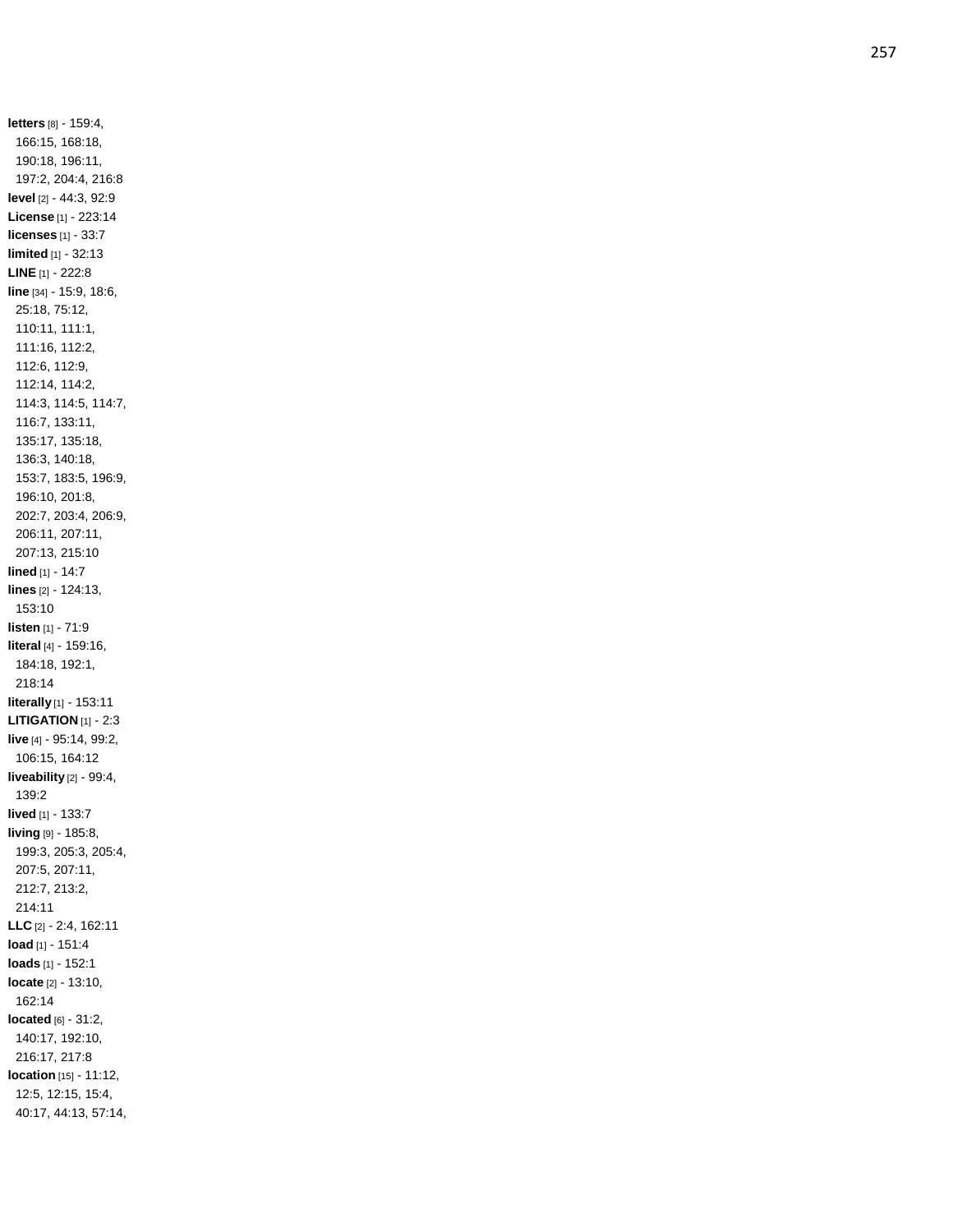76:5, 88:11, 91:11, 119:3, 168:10, 168:11, 200:1 **locations** [5] - 12:4, 19:6, 27:7, 34:16, 75:4 **look** [15] - 42:5, 51:16, 52:1, 70:14, 75:4, 79:9, 85:8, 85:15, 142:14, 156:4, 188:2, 190:10, 191:8, 218:6 **looked** [2] - 38:15, 151:8 **looking** [18] - 19:4, 19:7, 25:15, 42:7, 56:9, 67:6, 70:6, 76:7, 82:1, 82:13, 101:13, 104:11, 113:12, 125:15, 126:17, 130:6, 183:8, 184:7 **looks** [4] - 151:15, 151:16, 184:1, 184:5 **lords** [1] - 67:4 **lose** [6] - 38:10, 40:2, 44:10, 44:12, 45:3, 45:4 **losing** [3] - 40:18, 59:3, 76:11 **loss** [12] - 38:8, 39:16, 48:12, 50:5, 65:5, 80:4, 80:11, 80:12, 81:6, 84:3, 84:11 **lost** [10] - 39:8, 44:18, 48:18, 50:2, 66:2, 72:6, 72:8, 91:5, 193:15, 213:14 **loud** [1] - 139:5 **low** [1] - 212:10 **lower** [2] - 42:17, 48:6 **luck** [3] - 160:18, 194:6, 221:1 **luckily** [1] - 157:14 **LUI** [23] - 195:12, 199:11, 199:14, 201:6, 201:9, 201:12, 201:16, 202:3, 202:10, 203:14, 207:2, 207:14, 209:6, 209:9, 209:15,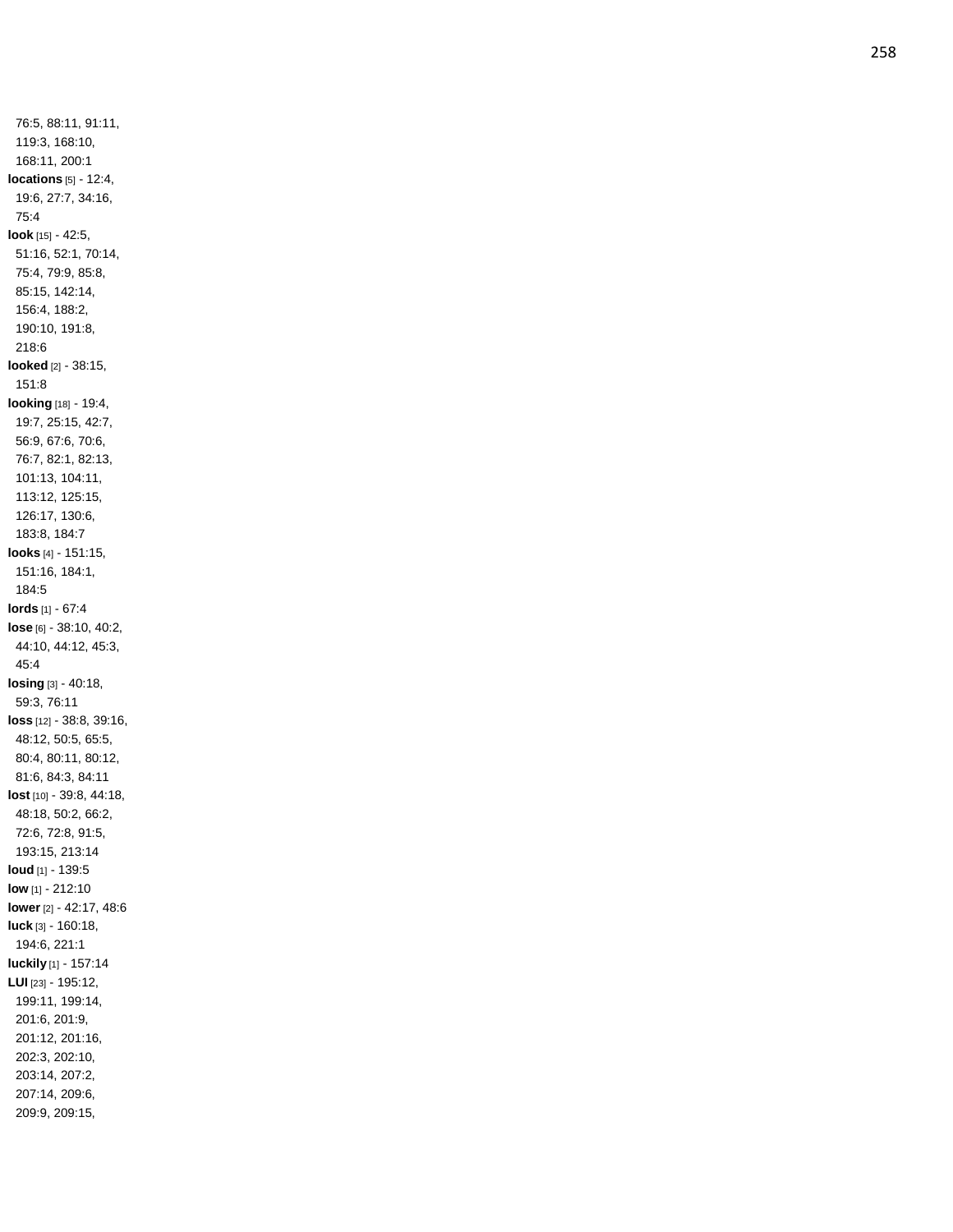209:18, 210:3, 210:12, 211:11, 211:14, 212:1, 212:10, 213:6 **Lui** [1] - 195:12

#### **M**

**magic** [1] - 93:3 **mail** [5] - 151:15, 158:4, 158:7, 163:17, 165:1 **main** [1] - 203:3 **maintain** [2] - 30:12, 127:4 **maintained** [5] - 34:15, 139:6, 147:1, 174:14, 178:5 **major** [2] - 138:12, 207:3 **majority** [4] - 108:6, 215:6, 215:8, 215:9 **man** [2] - 132:11, 134:5 **managed** [1] - 79:3 **manager** [1] - 195:14 **managers** [1] - 162:12 **maneuver** [1] - 130:1 **maneuverability** [1] - 114:14 **map** [4] - 37:15, 136:8, 137:1, 137:15 **maps** [1] - 7:18 **marathon** [1] - 59:8 **March** [1] - 151:15 **MARIA** [6] - 143:8, 144:6, 171:16, 174:10, 177:8, 177:15 **Maria** [3] - 1:11, 146:16, 171:15 **marked** [1] - 46:3 **Mass** [4] - 2:13, 36:10, 38:2, 54:5 **Massachusetts** [4] - 1:6, 1:7, 95:15, 171:6 **MASSACHUSETTS** [1] - 223:3 **master** [1] - 208:8

**materials** [2] - 135:1,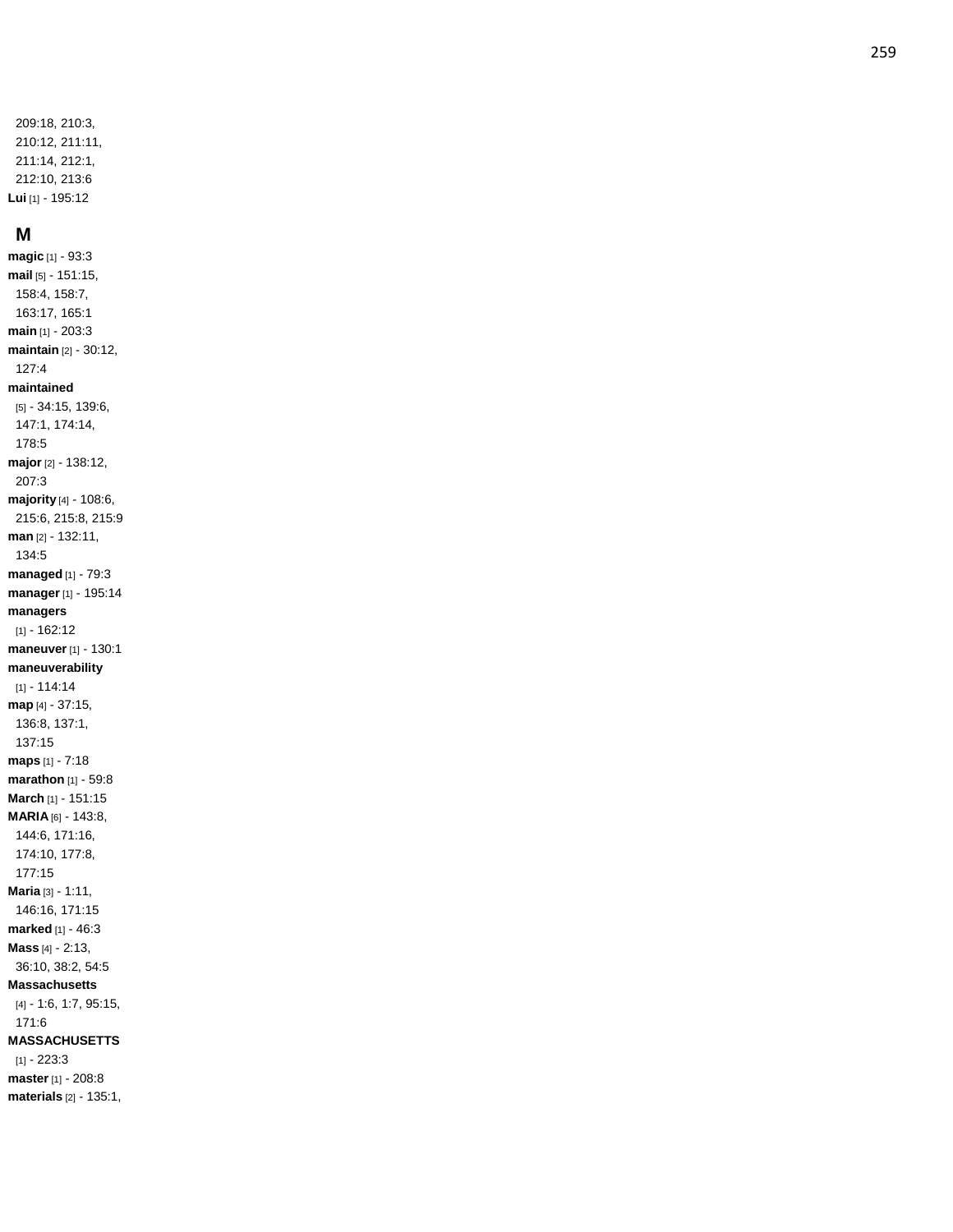175:1 **matter** [22] - 5:8, 18:4, 22:5, 22:7, 31:13, 58:15, 95:8, 118:10, 118:11, 130:12, 140:10, 149:8, 158:17, 159:1, 166:9, 166:12, 171:8, 180:8, 190:15, 195:8, 214:5, 214:7 **matters** [1] - 5:13 **McCarthy** [1] - 217:4 **mean** [25] - 39:2, 48:10, 53:7, 64:6, 67:16, 68:14, 70:8, 70:10, 71:9, 73:18, 77:4, 78:3, 101:7, 107:6, 118:16, 120:8, 127:2, 129:16, 185:9, 197:16, 202:15, 207:10, 207:15, 209:2, 209:6 **mean...** [1] - 108:15 **meaning** [1] - 73:12 **means** [4] - 80:6, 83:8, 84:3, 84:5 **meant** [1] - 152:6 **measure** [1] - 84:4 **media** [1] - 61:9 **medium** [1] - 3:16 **meet** [5] - 9:13, 14:14, 57:8, 146:11, 204:11 **meeting** [9] - 3:15, 4:2, 4:4, 4:7, 4:10, 172:8, 216:16 **meetings** [2] - 9:9, 172:7 **Member** [4] - 1:9, 1:9, 1:10, 1:10 **member** [2] - 10:9, 159:5 **members** [17] - 5:10, 21:17, 84:16, 92:5, 98:3, 99:18, 100:12, 101:3, 108:7, 123:10, 151:17, 155:6, 162:8, 165:15, 189:12, 213:16, 217:16 **Members** [10] - 3:4, 5:2, 36:2, 95:2,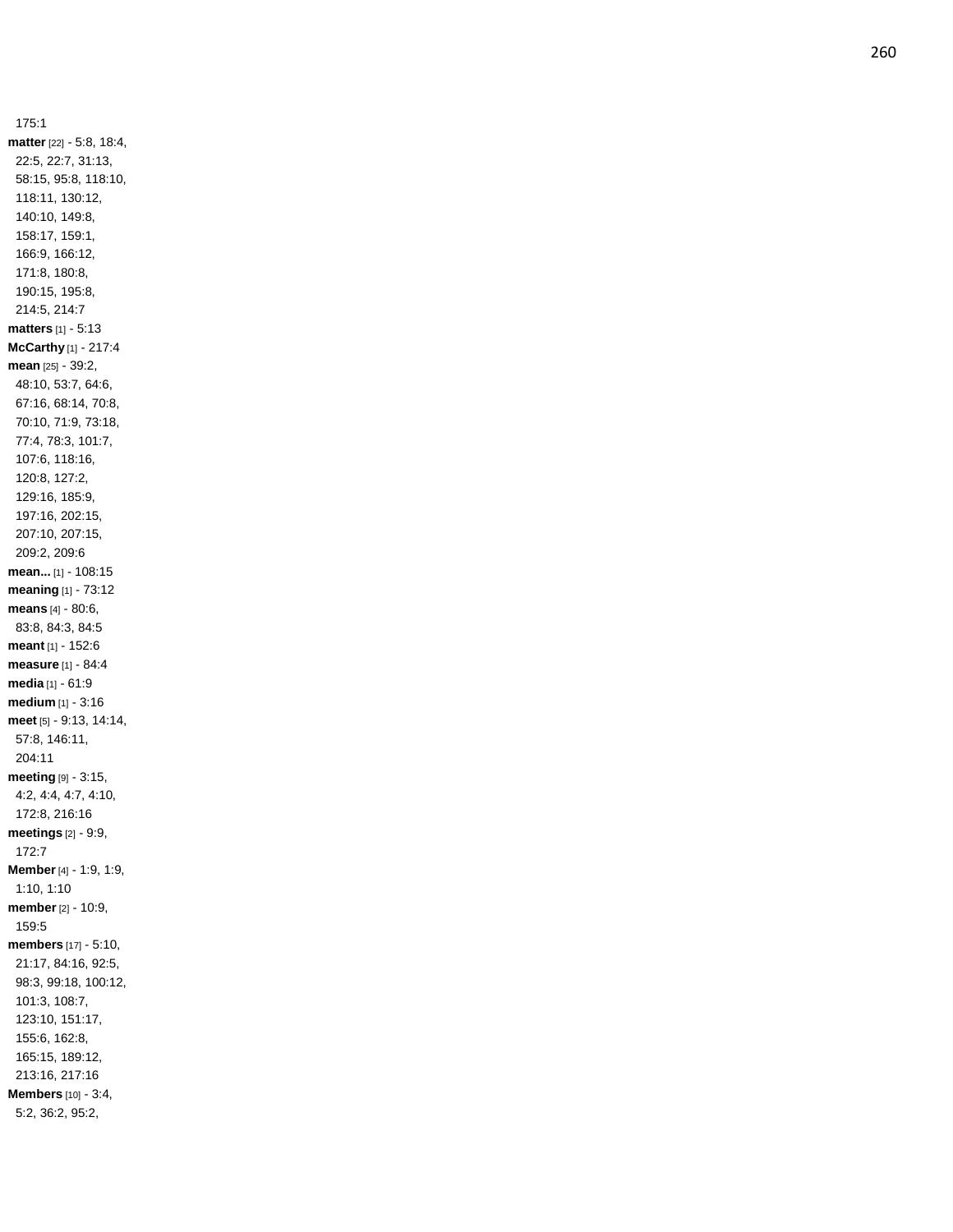149:2, 162:2, 171:2, 176:2, 180:2, 195:2 **memo** [2] - 22:11, 23:10 **Memorial** [1] - 61:10 **mentioned** [6] - 4:13, 6:3, 7:10, 138:1, 173:16, 181:4 **mentioning** [1] - 183:17 **merits** [4] - 96:8, 133:5, 134:12, 135:7 **mess** [1] - 122:15 **met** [3] - 28:11, 88:10, 88:16 **method** [1] - 152:3 **mic** [4] - 6:11, 109:14, 150:10, 180:17 **MICHAEL** [37] - 172:2, 173:3, 173:6, 173:9, 173:13, 173:17, 174:2, 180:9, 180:13, 180:18, 181:3, 181:13, 181:16, 182:18, 183:3, 183:6, 183:10, 184:4, 184:15, 185:5, 185:15, 185:18, 186:7, 186:16, 187:1, 187:4, 187:7, 187:14, 187:17, 188:6, 188:18, 189:4, 189:8, 190:2, 191:4, 193:11, 194:7 **Michael** [3] - 172:2, 180:13, 181:4 **microphone** [2] - 131:1, 196:6 **middle** [3] - 19:16, 106:6, 118:11 **might** [5] - 66:2, 100:17, 119:15, 125:17, 156:10 **mile** [1] - 41:4 **mind** [3] - 130:18, 156:17, 157:1 **mine's** [1] - 12:12 **minimum** [5] - 54:18, 55:18, 57:8, 89:13, 152:4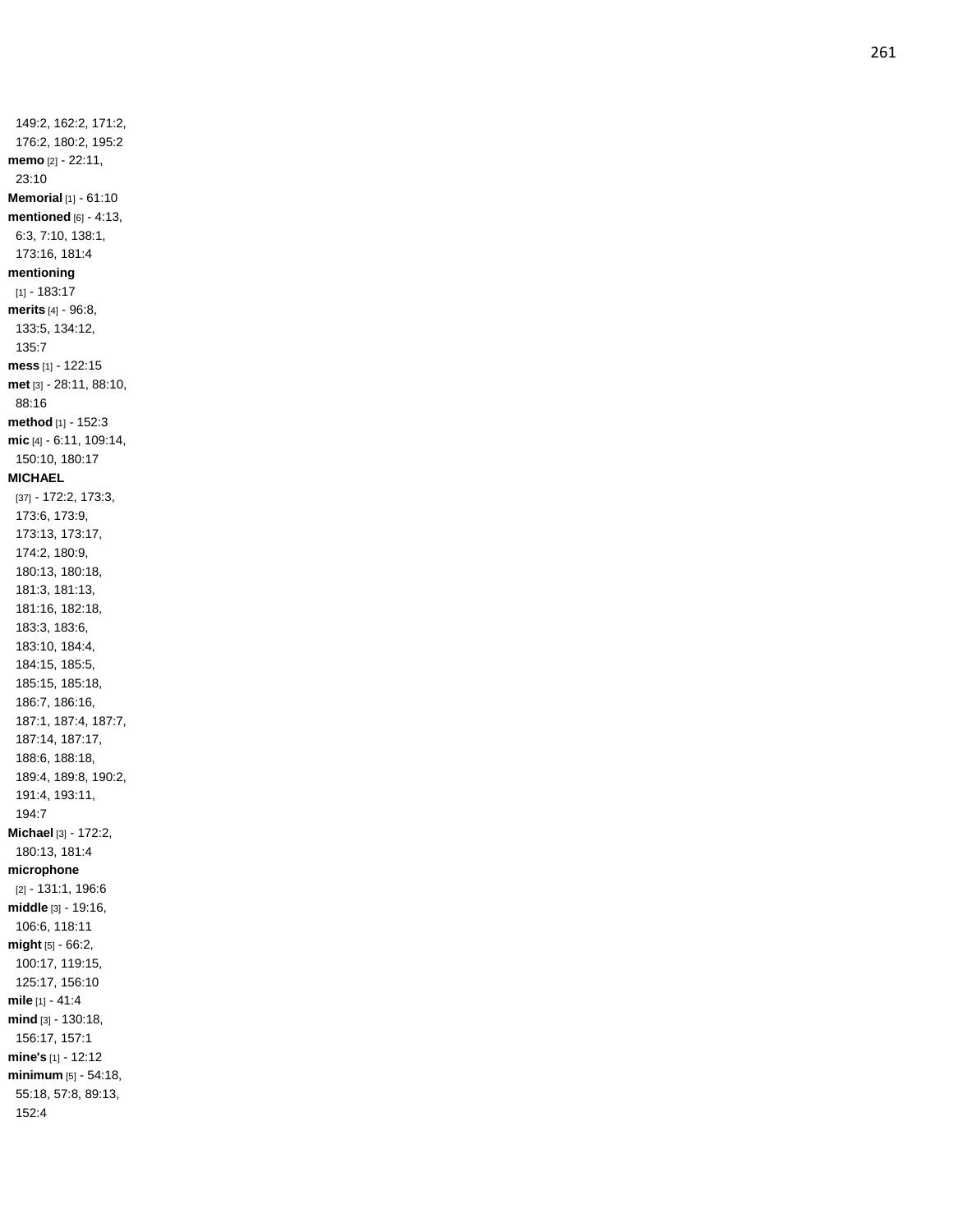**minimus** [1] - 44:4 **minutes** [4] - 4:8, 20:18, 140:1, 143:10 **mirror** [2] - 165:11, 165:12 **mirrors** [1] - 128:18 **MISC** [1] - 2:5 **misimpression** [1] - 86:18 **miss** [2] - 129:6, 147:10 **mistake** [1] - 137:5 **misunderstood** [1] - 113:8 **MI T** [15] - 36:10, 38:6, 50:14, 59:14, 66:4, 66:11, 67:18, 72:10, 82:9, 82:10, 90:12, 90:18, 91:3, 92:5, 92:17 **MIT's** [3] - 62:6, 71:1, 80:1 **mitigate** [1] - 215:13 **MITIMCo's** [1] - 54:17 **mixed** [1] - 61:14 **modest** [3] - 192:17, 200:14, 215:5 **modification** [5] - 141:3, 141:6, 141:8, 178:9, 218:18 **modifications** [3] - 157:3, 165:6, 198:12 **modified** [6] - 8:16, 8:18, 147:6, 176:13, 178:3 **modify** [3] - 77:6, 89:1, 220:7 **moment** [2] - 16:15, 107:13 **Monday** [4] - 147:8, 175:3, 177:2, 178:11 **money** [5] - 39:4, 41:5, 68:3, 69:6, 81:1 **monitor** [1] - 152:13 **MONOGRAM** [1] - 2:4 **MONTEVERDE** [16] - 44:9, 45:2, 45:11, 46:1, 46:15, 54:9, 56:7, 56:9,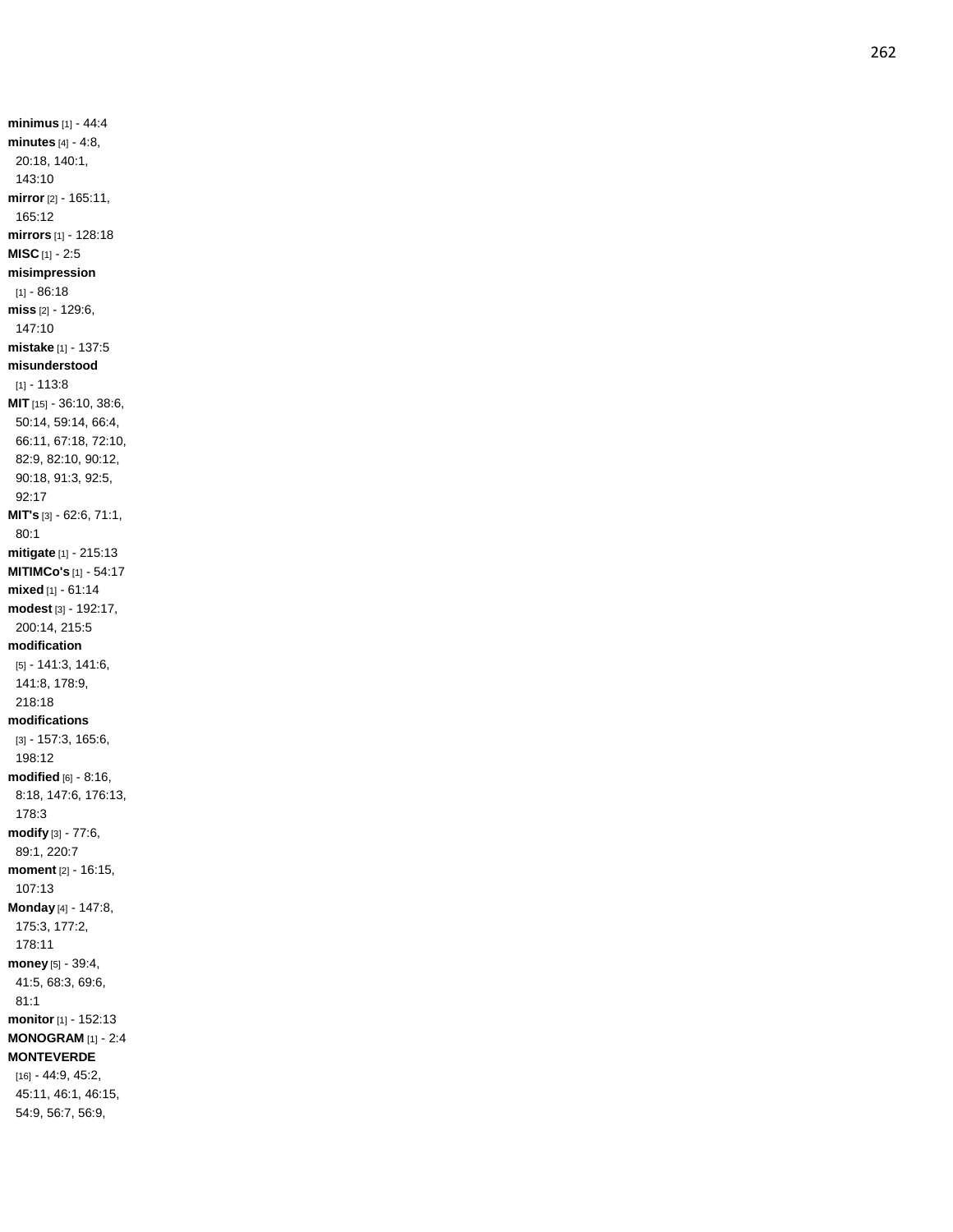58:11, 73:5, 84:15, 85:1, 86:14, 87:1, 87:7, 87:13 **Monteverde** [4] - 1:10, 3:6, 36:4, 94:1 **month** [4] - 27:2, 104:2, 106:12, 106:13 **months** [8] - 30:18, 37:11, 80:16, 128:1, 133:1, 134:15, 135:4, 139:8 **moot** [1] - 58:1 **morning** [6] - 41:18, 42:12, 43:2, 66:10, 92:14, 131:5 **most** [14] - 38:17, 41:2, 42:15, 46:6, 72:9, 79:5, 91:5, 97:15, 111:6, 125:7, 147:3, 163:13, 164:4, 169:1 **Mot** [1] - 20:1 **motion** [5] - 87:3, 87:4, 88:7, 184:11, 218:9 **mounted** [1] - 20:2 **move** [9] - 36:14, 55:8, 56:14, 86:9, 104:7, 109:14, 117:15, 198:11, 198:16 **moved** [2] - 134:2, 137:17 **moves** [15] - 28:7, 29:12, 35:5, 123:2, 146:12, 159:14, 160:7, 167:18, 169:12, 174:5, 177:5, 191:16, 193:5, 218:11, 219:17 **moving** [9] - 46:10, 48:7, 64:13, 65:9, 69:17, 70:1, 85:17, 120:13, 198:6 **multi** [1] - 101:7 **multiple** [2] - 101:8, 122:1 **must** [7] - 17:15, 66:1, 147:7, 175:2, 178:9, 178:10, 198:12 **mute** [1] - 7:3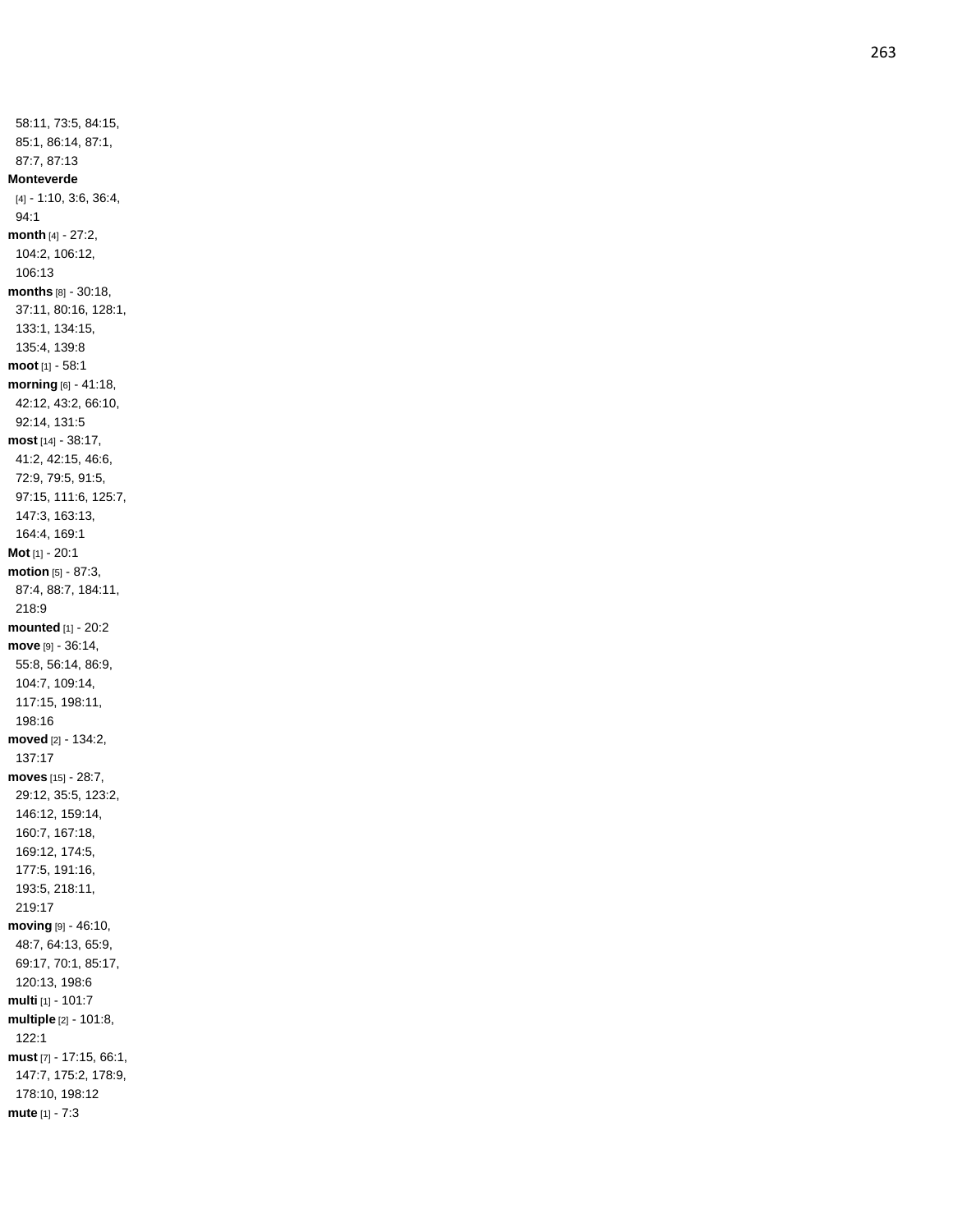### **N**

**name** [21] - 5:10, 36:8, 36:9, 58:16, 95:12, 95:13, 95:18, 98:13, 98:17, 99:1, 131:2, 132:11, 149:8, 180:11, 181:4, 195:9, 195:10, 195:12, 195:13, 195:15, 214:8 **named** [1] - 164:17 **narrow** [4] - 110:18, 133:18, 198:5, 208:12 **narrowness** [1] - 110:7 **nature** [4] - 40:15, 103:8, 168:16, 203:5 **navigate** [1] - 118:8 **near** [6] - 55:13, 81:6, 83:16, 116:15, 131:15, 133:8 **nearby** [4] - 34:18, 91:3, 92:12 **nearest** [1] - 44:2 **nearly** [1] - 91:4 **necessarily** [3] - 55:16, 103:7, 158:9 **necessary** [1] - 132:13 **need** [31] - 8:2, 38:14, 46:13, 46:14, 52:10, 54:2, 63:11, 67:8, 67:11, 71:6, 72:17, 75:4, 86:4, 86:5, 98:17, 114:13, 114:14, 124:13, 124:15, 141:10, 142:17, 154:12, 182:14, 185:11, 186:10, 200:18, 204:15, 205:2, 208:15, 216:9, 218:18 **needed** [2] - 53:9, 143:12 **needs** [13] - 46:8, 53:6, 55:5, 55:16, 56:4, 61:3, 63:11,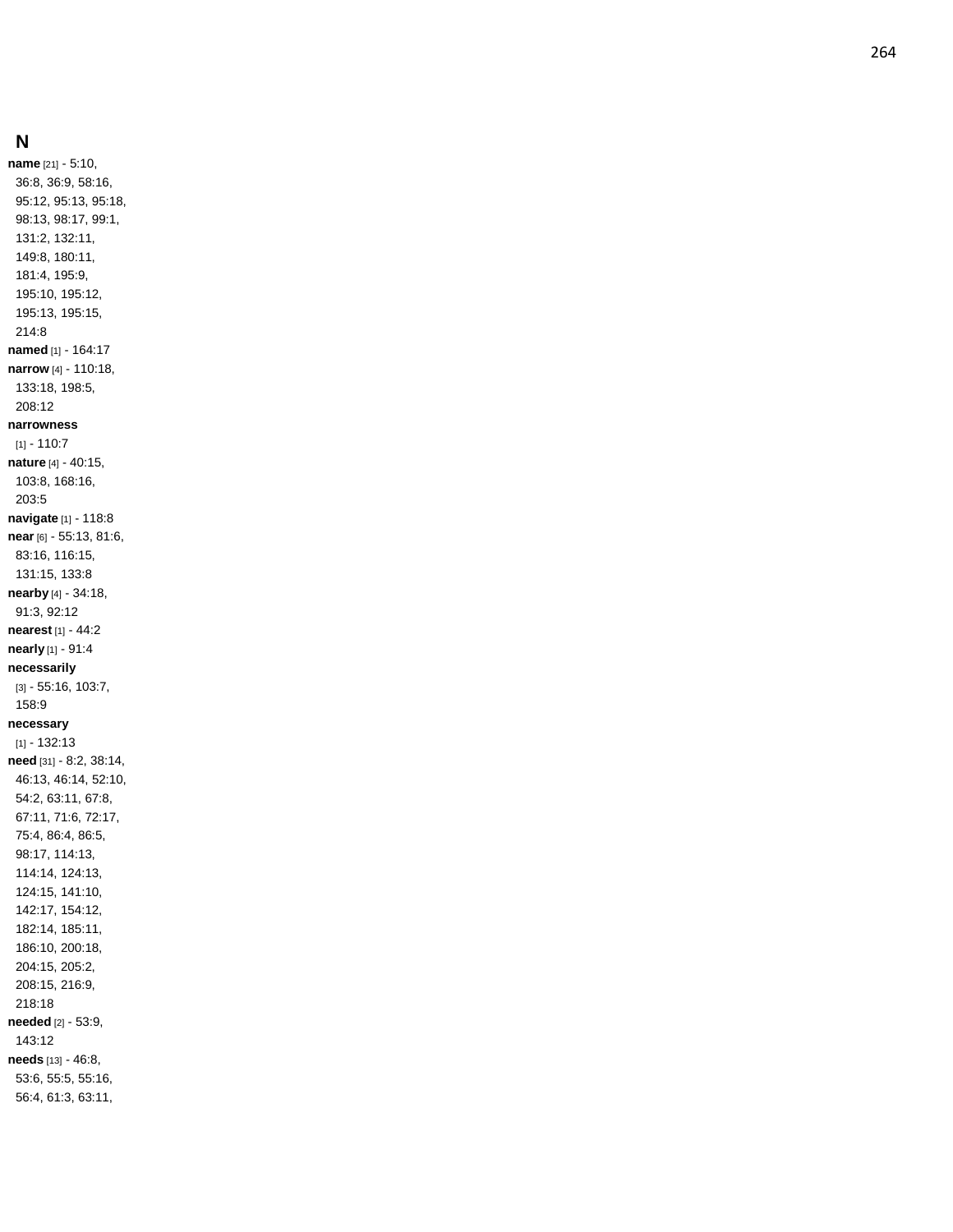71:1, 71:2, 185:8, 192:6 **negative** [4] - 72:1, 77:14, 132:14, 191:3 **neighbor** [4] - 103:15, 152:18, 215:4, 216:13 **neighbor -wide** [1] - 103:15 **neighborhood** [26] - 28:16, 48:12, 49:1, 49:7, 68:8, 69:12, 71:2, 89:9, 90:5, 97:4, 97:12, 98:6, 100:6, 103:14, 105:8, 133:17, 168:8, 172:5, 186:13, 192:18, 205:16, 206:6, 215:1, 215:4, 215:7, 219:12 **neighborhoods** [3] - 70:16, 71:18, 83:10 **neighboring** [1] - 111:4 **neighbors** [17] - 68:16, 69:8, 97:6, 107:10, 111:6, 130:15, 163:13, 177:4, 182:11, 183:18, 186:18, 191:1, 191:3, 196:11, 204:3, 205:18, 206:16 **Nelson** [1] - 216:10 **net** [5] - 38:8, 39:7, 39:16, 65:5, 91:4 **never** [7] - 79:12, 108:13, 133:13, 133:16, 134:3, 138:2, 139:6 **new** [30] - 9:2, 9:4, 10:8, 11:9, 14:9, 19:15, 20:1, 25:8, 33:11, 33:16, 38:4, 54:16, 55:18, 66:3, 67:11, 80:15, 90:15, 91:4, 147:5, 153:11, 167:2, 167:4, 174:15, 174:16, 175:1, 178:4, 178:8 **news** [1] - 151:16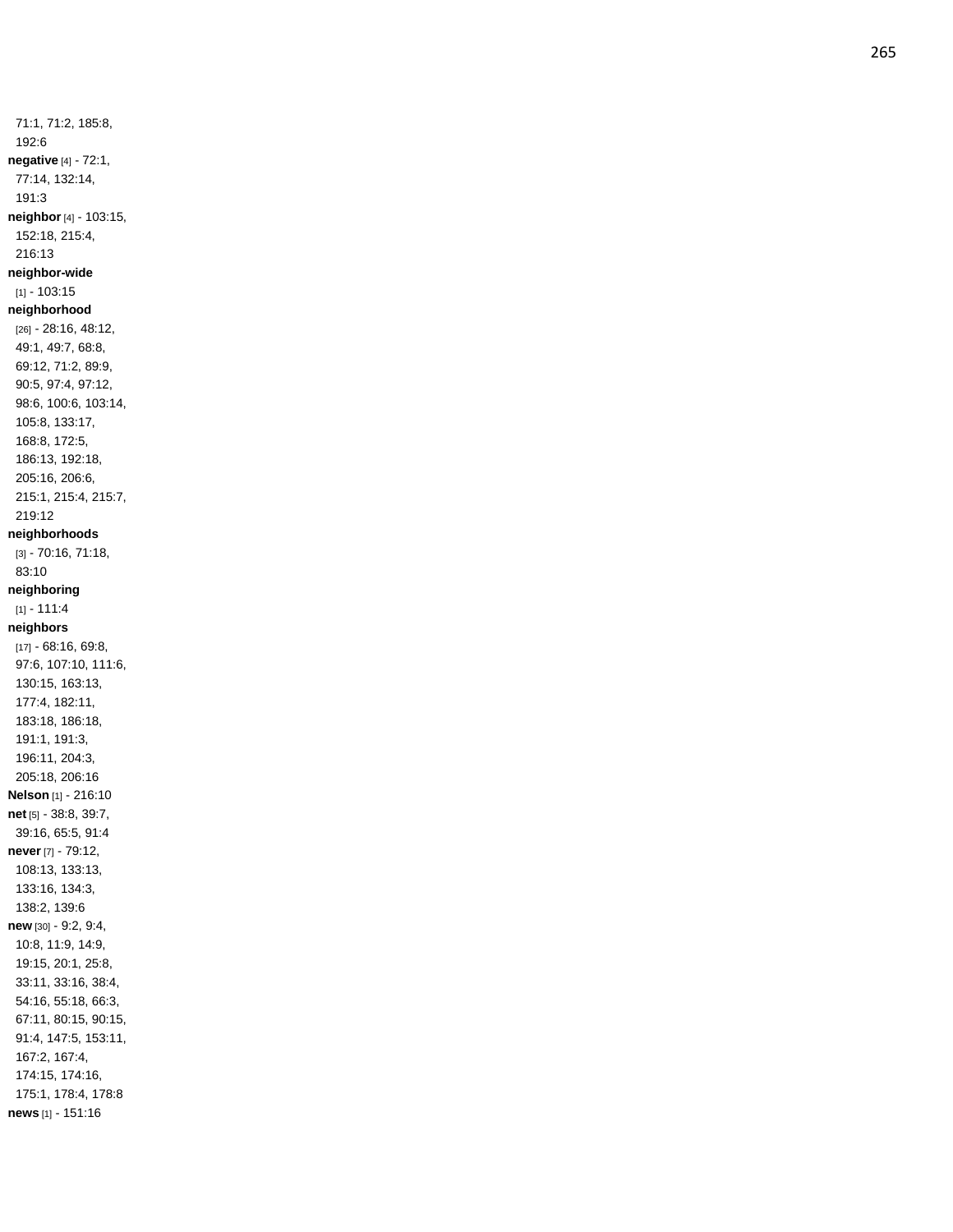**next** [14] - 20:8, 31:5, 37:11, 52:10, 60:16, 60:18, 70:12, 104:2, 118:3, 156:13, 171:14, 176:11, 214:12, 216:12 **next -door** [2] - 214:12, 216:12 **nice** [2] - 5:13, 5:14 **night** [8] - 97:17, 98:4, 98:10, 104:16, 106:17, 110:3, 145:15, 174:1 **night's** [1] - 172:8 **nights** [1] - 61:3 **nine** [9] - 92:15, 92:16, 196:10, 211:1, 211:2, 211:3, 211:13, 211:15, 211:17 **NO** [1] - 2:5 **nobody** [2] - 60:3, 134:1 **noise** [1] - 21:13 **noisy** [1] - 139:5 **non** [3] - 150:4, 186:4, 219:3 **non -conforming** [3] - 150:4, 186:4, 219:3 **none** [1] - 22:1 **norm** [1] - 70:15 **normally** [2] - 88:9, 213:13 **north** [2] - 40:18, 47:13 **North** [1] - 172:4 **northwest** [1] - 19:12 **NOT** [1] - 223:17 **Notary** [2] - 223:5, 223:13 **note** [3] - 192:16, 219:10, 222:6 **noted** [1] - 222:16 **nothing** [7] - 9:15, 22:3, 113:1, 150:13, 160:2, 191:3, 215:1 **nothing's** [2] - 69:2, 69:3 **notice** [7] - 33:12, 41:9, 57:14, 104:9, 104:17, 105:6, 173:7 **noticed** [1] - 173:6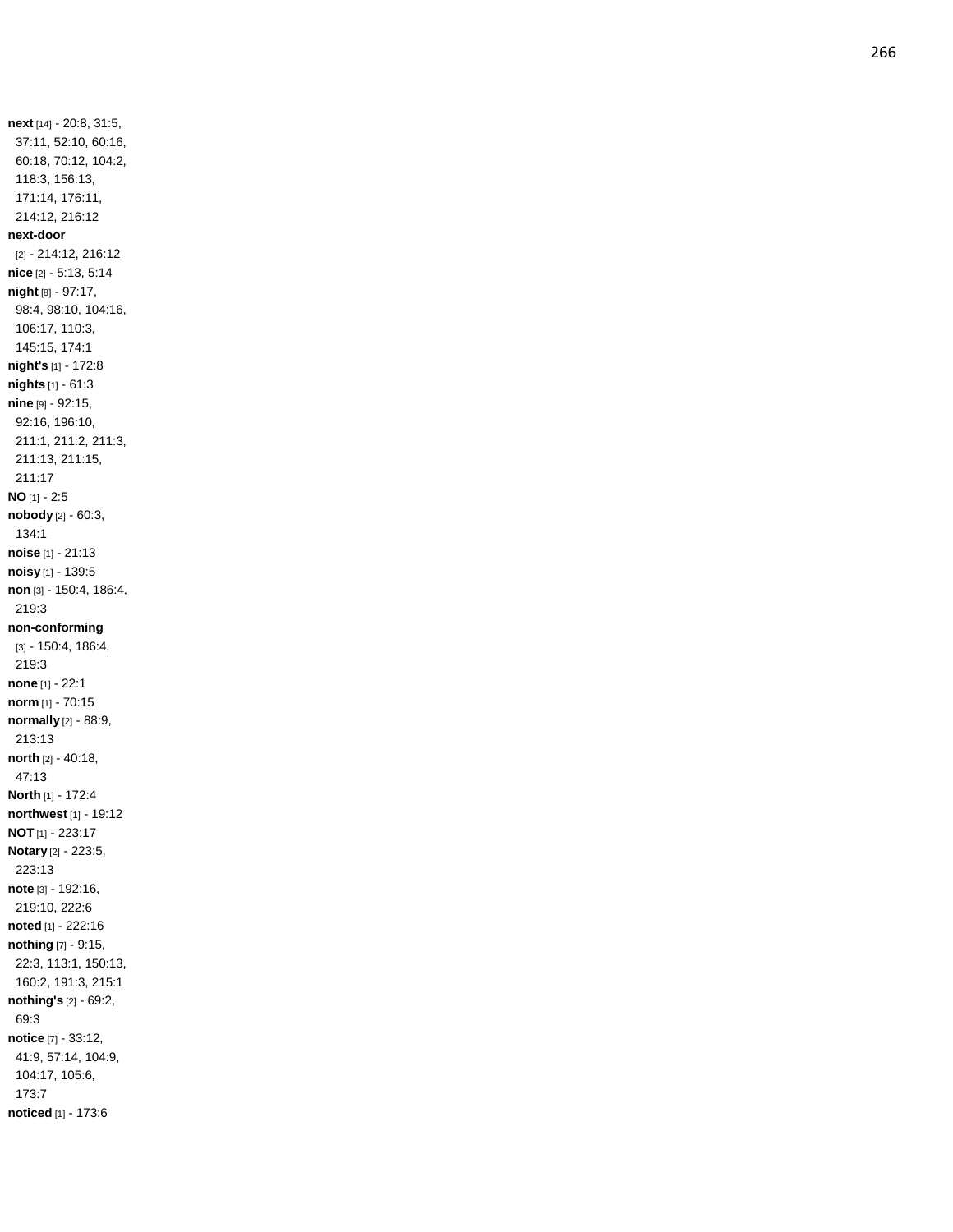# **notification**

[1] - 32:18 **notified** [3] - 103:1, 134:3, 138:13 **notify** [1] - 32:11 **notifying** [1] - 3:13 **nuisance** [4] - 29:3, 91:15, 92:2, 169:3 **nullifying** [2] - 192:14, 219:8 **number** [21] - 3:18, 11:13, 48:17, 49:11, 54:15, 57:9, 67:8, 71:17, 72:5, 72:8, 72:15, 72:16, 75:5, 93:3, 96:15, 101:8, 110:1, 113:4, 130:11, 132:18, 142:2 **numbering** [1] - 11:17 **numbers** [2] - 57:6, 68:11 **Nurtury** [1] - 121:5

## **O**

**o'clock** [5] - 41:17, 42:10, 43:2, 145:15, 145:16 **objections** [3] - 167:4, 172:13, 217:1 **objective** [2] - 181:9, 181:17 **obstacle** [1] - 54:1 **obtain** [1] - 37:1 **obviously** [8] - 10:11, 14:1, 18:11, 23:17, 55:6, 63:5, 106:3, 215:12 **occasions** [2] - 142:2, 214:13 **occupancy** [2] - 40:7, 52:2 **occupant** [4] - 29:5, 109:12, 109:16, 169:5 **occupants** [3] - 34:18, 91:17, 122:13 **occupies** [2] - 185:13, 192:5 **occurred** [1] - 33:3 **October** [32] - 26:18,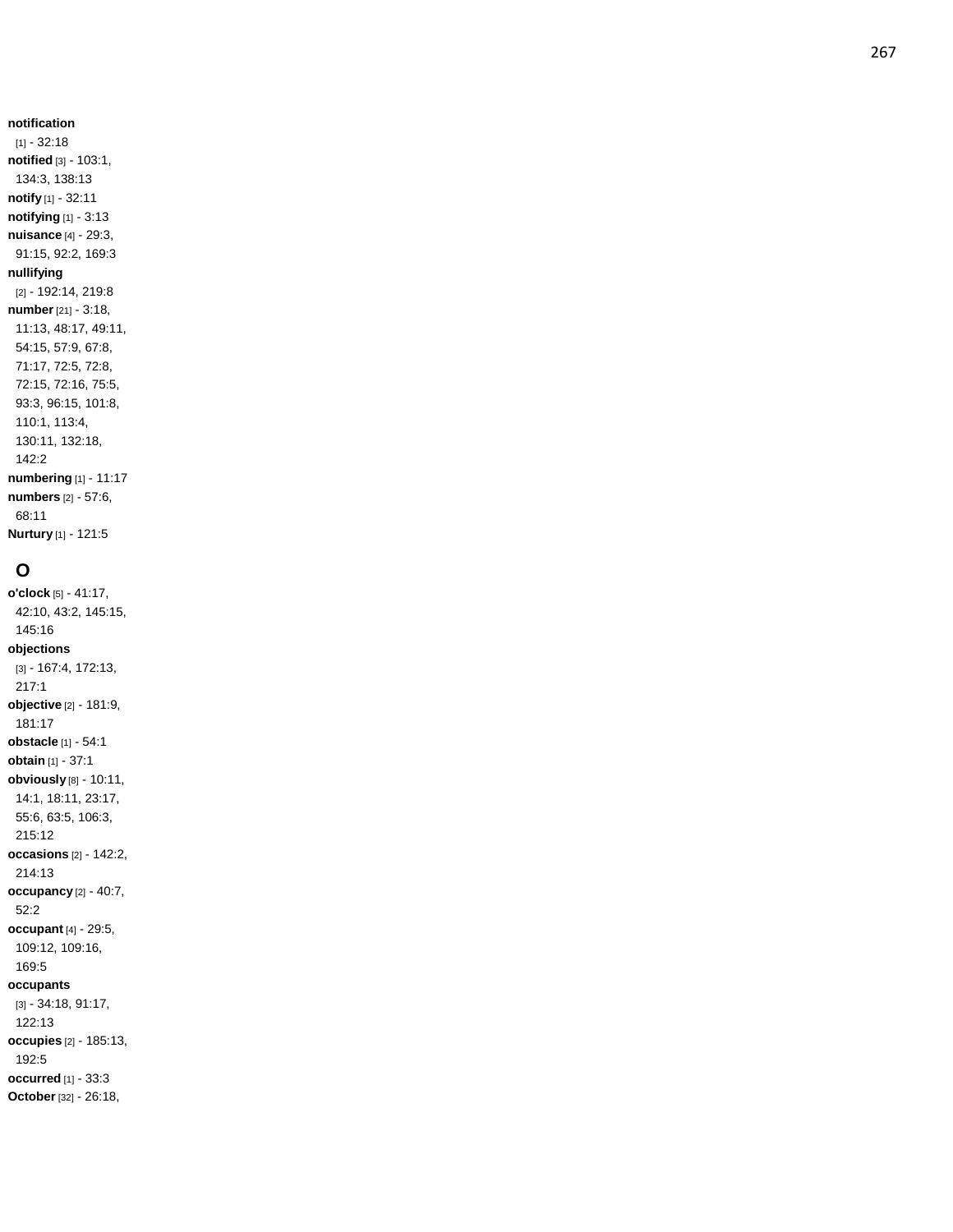97:5, 97:16, 100:10, 106:9, 106:11, 143:7, 143:11, 143:18, 144:12, 144:13, 144:14, 144:16, 145:4, 146:13, 147:2, 147:8, 147:11, 171:13, 171:16, 172:1, 173:16, 174:1, 174:6, 174:15, 174:17, 175:3, 177:8, 177:9, 177:10, 178:4, 178:12 **odd** [4] - 78:6, 186:5, 192:8, 214:15 **oddly** [1] - 218:17 **OF** [6] - 1:1, 1:2, 223:3, 223:17, 223:17, 223:18 **off -street** [2] - 77:8, 89:3 **offensive** [1] - 11:5 **offer** [1] - 121:14 **Office** [1] - 59:1 **office** [3] - 5:18, 7:11 **offices** [1] - 92:12 **Offices** [1] - 162:10 **OFFICIAL** [1] - 1:16 **officials** [1] - 39:13 **often** [5] - 59:5, 70:14, 202:14, 208:17 **old** [4] - 10:13, 14:2, 133:15, 139:11 **older** [2] - 192:4, 218:17 **Oliveira** [1] - 216:10 **OLIVEIRA** [1] - 216:11 **on -site** [2] - 101:16, 121:13 **once** [5] - 57:8, 64:8, 64:10, 83:11, 116:9 **one** [87] - 3:9, 3:11, 4:14, 7:13, 10:3, 11:12, 11:14, 18:18, 19:1, 19:18, 20:6, 27:2, 27:7, 29:15, 31:5, 40:16, 42:10, 44:9, 47:14, 48:10, 49:18, 57:16, 65:17, 66:2, 68:10, 83:12,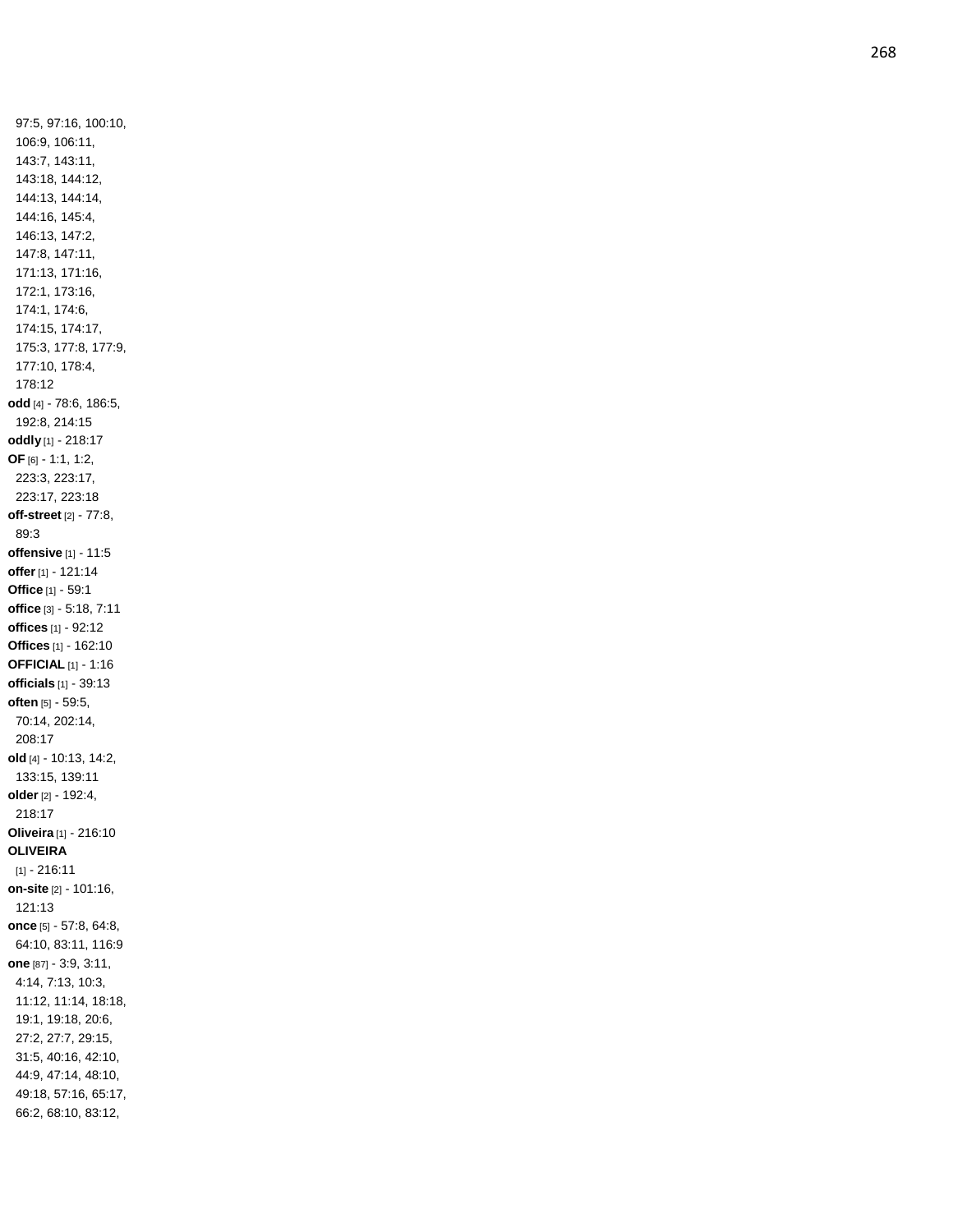88:2, 96:12, 100:8, 103:6, 105:13, 107:12, 111:14, 113:15, 115:7, 115:10, 115:14, 116:14, 117:14, 117:18, 119:12, 120:11, 122:13, 123:18, 124:7, 124:12, 129:18, 133:10, 135:17, 136:2, 137:18, 146:15, 151:5, 155:8, 156:12, 162:11, 162:15, 163:17, 163:18, 166:2, 166:15, 172:11, 174:8, 176:7, 177:12, 185:10, 186:14, 199:6, 199:10, 199:14, 201:1, 201:14, 203:6, 203:7, 203:14, 203:17, 206:15, 211:2, 212:12, 212:15, 216:8 **One** [3] - 49:18, 216:17, 217:8 **one -for -one** [2] - 66:2, 68:10 **one -page** [1] - 20:6 **ones** [4] - 25:4, 27:15, 29:18, 164:3 **open** [27] - 3:15, 22:4, 47:7, 58:13, 59:4, 59:13, 59:14, 74:8, 110:17, 120:14, 120:17, 123:11, 124:13, 125:13, 127:4, 130:12, 140:16, 155:18, 158:17, 166:9, 184:7, 184:8, 188:7, 188:10, 190:13, 214:1, 214:5 **opening** [1] - 157:11 **opens** [1] - 67:9 **operate** [1] - 44:2 **operated** [2] - 45:10, 92:1 **operates** [1] - 121:5 **operating** [3] - 64:10, 131:10, 135:4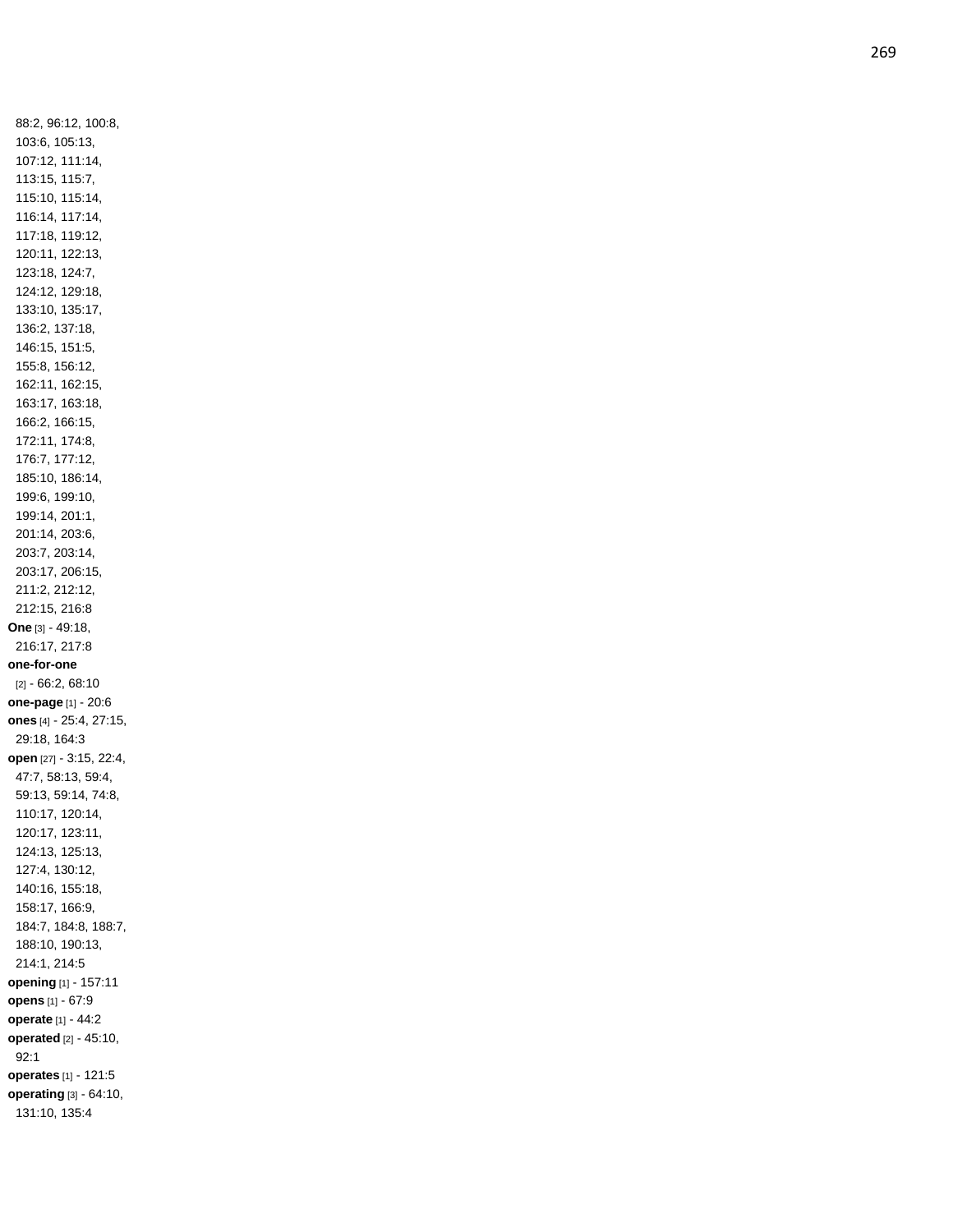**operation** [6] - 3:18, 28:17, 64:15, 91:7, 92:8, 168:14 **operator** [1] - 42:17 **operators** [1] - 50:10 **opportunity** [1] - 172:16 **opposition** [1] - 143:16 **options** [2] - 129:9, 129:17 **order** [5] - 26:15, 41:7, 66:9, 99:7, 166:3 **Ordinance** [18] - 28:10, 29:1, 29:10, 37:5, 88:10, 88:16, 89:10, 89:14, 89:18, 168:3, 169:10, 178:6, 185:1, 192:2, 192:15, 197:7, 218:15, 219:9 **organization** [1] - 121:4 **oriented** [1] - 119:16 **Original** [1] - 2:6 **original** [7] - 10:16, 11:13, 27:6, 107:11, 155:16, 176:14, 222:2 **originally** [4] - 120:12, 150:17, 151:12, 156:3 **otherwise** [7] - 29:9, 32:17, 44:13, 86:3, 169:9, 183:1, 200:1 **ought** [1] - 18:3 **ourselves** [1] - 114:11 **outreach** [1] - 172:9 **outside** [4] - 70:14, 118:13, 119:3, 205:15 **outsourced** [2] - 50:14, 50:16 **overall** [5] - 42:8, 67:8, 82:6, 84:2, 110:5 **overhang** [2] - 210:16, 218:6 **owing** [5] - 185:2, 186:3, 192:7,

204:16, 219:2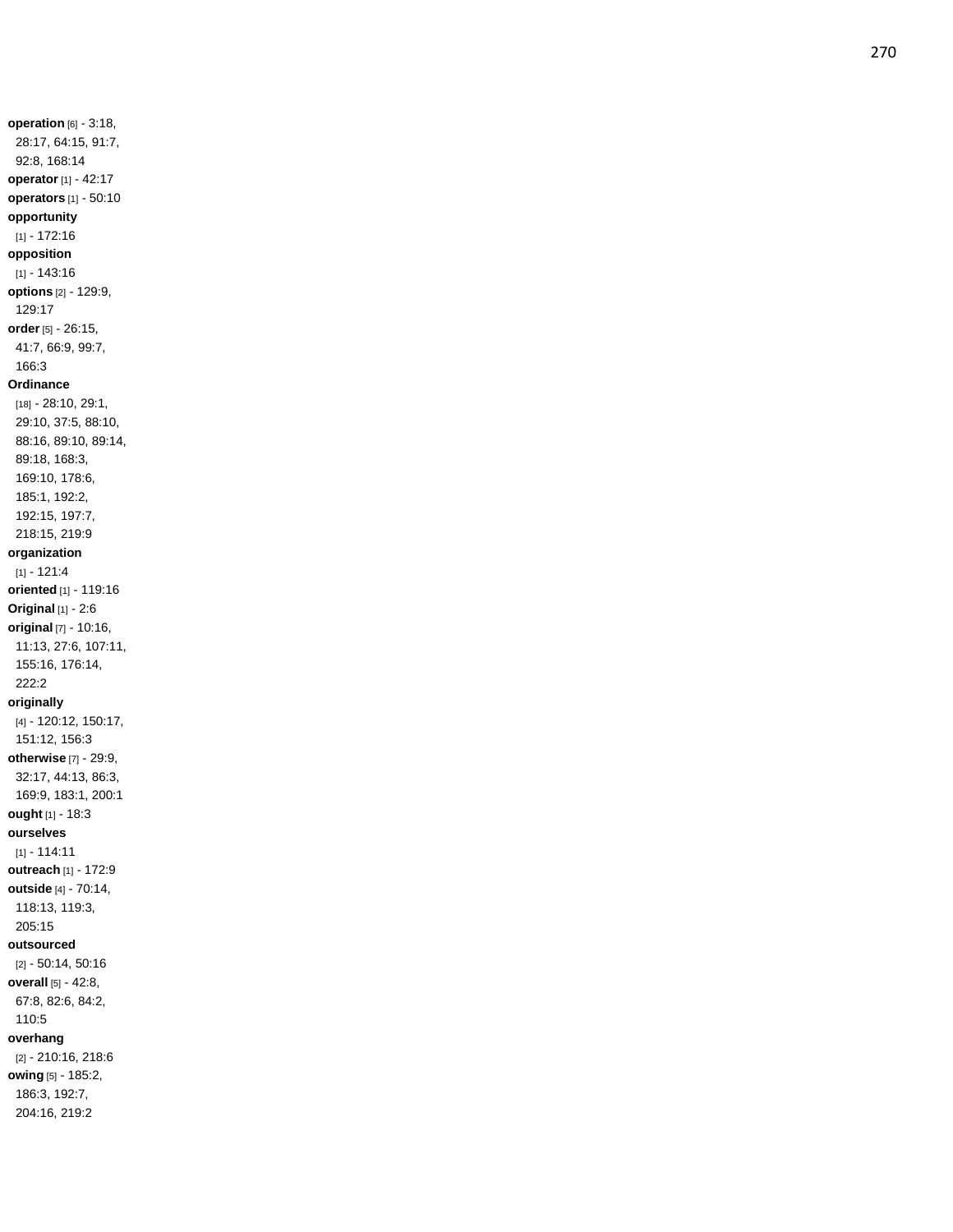**own** [6] - 36:16, 65:13, 103:13, 131:3, 164:11, 181:6 **owned** [2] - 121:4, 165:17 **OWNER** [1] - 2:4 **owner** [8] - 103:7, 121:13, 133:14, 149:14, 155:9, 162:18, 195:16, 214:13 **owner/occupiers** [2] - 164:1, 166:18 **owners** [3] - 137:8, 167:9, 206:14

### **P**

**p.m** [23] - 1:4, 2:2, 3:3, 5:1, 36:1, 92:11, 95:1, 146:13, 147:7, 149:1, 162:1, 171:1, 174:6, 174:17, 175:3, 176:1, 177:1, 177:10, 178:5, 178:11, 180:1, 195:1, 221:4 **paces** [1] - 59:6 **PACHECO** [6] - 143:8, 144:6, 171:16, 174:10, 177:8, 177:15 **Pacheco** [1] - 1:11 **pack** [1] - 85:5 **package** [3] - 8:1, 36:17, 37:13 **packet** [1] - 158:2 **page** [7] - 11:10, 19:6, 20:6, 158:12, 158:13, 160:13, 194:2 **PAGE** [2] - 2:1, 222:8 **pages** [1] - 169:15 **paid** [1] - 134:5 **pairs** [1] - 12:2 **papers** [1] - 10:15 **paragraphs** [2] - 33:10, 33:16 **pardon** [1] - 173:3 **parents** [4] - 155:3, 198:16, 199:3, 212:4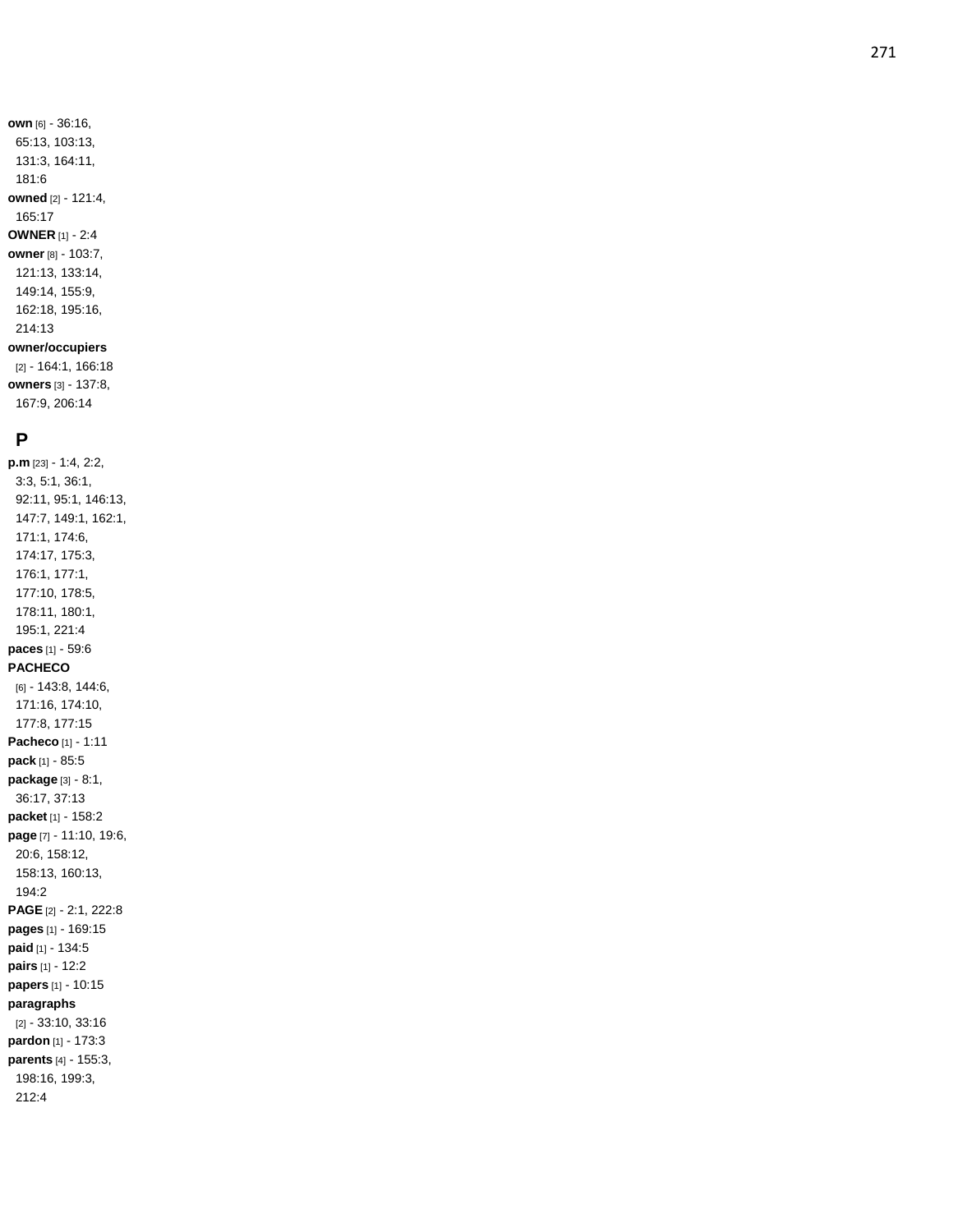**park** [22] - 41:4, 47:14, 48:14, 48:15, 53:13, 57:10, 59:9, 61:18, 68:18, 83:9, 111:15, 118:3, 119:2, 119:3, 122:13, 126:18, 128:4, 129:13, 133:9, 135:12, 135:17, 139:1 **parked** [11] - 56:11, 83:18, 85:18, 91:11, 116:13, 118:12, 121:18, 122:2, 122:8, 134:1, 137:14 **parkers** [1] - 83:13 **parking** [108] - 37:1, 37:6, 37:8, 37:11, 38:3, 38:13, 39:7, 39:15, 40:9, 40:17, 44:10, 44:14, 45:6, 45:7, 45:10, 46:11, 47:6, 47:7, 47:8, 47:11, 49:16, 50:16, 53:1, 54:14, 54:16, 55:1, 55:2, 56:3, 56:8, 57:10, 59:5, 65:5, 65:11, 65:15, 65:17, 66:7, 67:8, 67:10, 67:11, 67:17, 68:9, 69:1, 69:5, 71:11, 72:11, 77:8, 77:9, 77:18, 80:2, 80:5, 80:10, 80:18, 81:12, 82:1, 82:4, 83:2, 83:7, 83:15, 84:5, 84:7, 84:10, 84:11, 85:10, 89:2, 89:3, 89:10, 89:12, 89:13, 89:16, 89:18, 90:7, 90:13, 90:16, 91:1, 91:4, 91:5, 92:7, 96:13, 97:10, 101:16, 102:2, 102:3, 102:5, 102:7, 110:9, 110:12, 111:4, 111:7, 113:10, 113:11, 113:17, 118:1, 118:13, 118:18, 119:1, 119:4, 121:13, 123:8, 125:1, 126:13,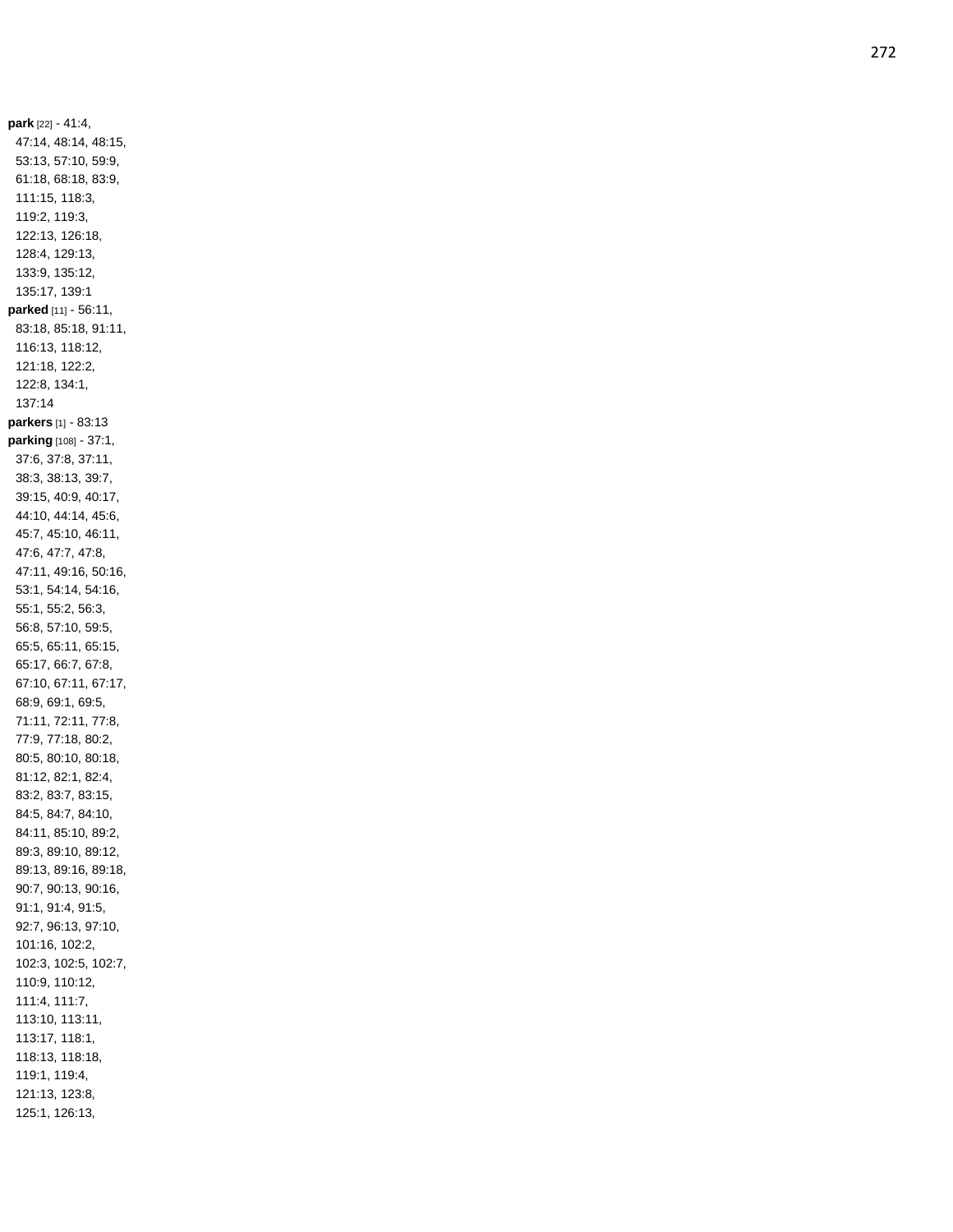129:10, 133:8, 133:13, 134:14, 135:8, 140:16 **parks** [1] - 86:11 **part** [15] - 24:8, 24:9, 24:12, 50:1, 62:11, 62:16, 73:14, 108:9, 139:14, 163:3, 163:6, 199:1, 199:7, 202:6, 209:12 **particular** [5] - 12:5, 61:17, 155:15, 156:9, 158:2 **particularly** [3] - 5:14, 60:11, 218:18 **particulars** [1] - 88:11 **parts** [2] - 69:18, 199:6 **pass** [7] - 47:7, 47:13, 66:5, 66:6, 66:8, 82:5, 83:18 **passed** [1] - 158:14 **past** [2] - 59:14, 214:12 **PATEL** [17] - 149:10, 149:18, 150:11, 152:12, 153:1, 153:4, 153:8, 153:15, 154:2, 154:9, 154:11, 154:15, 155:1, 156:15, 156:18, 157:14, 158:13 **Patel** [1] - 149:10 **Patrick** [15] - 1:10, 3:5, 5:4, 36:3, 46:16, 51:4, 56:2, 71:10, 95:4, 149:4, 162:4, 171:4, 176:4, 180:4, 195:4 **PATRICK** [46] - 12:12, 46:18, 54:4, 54:12, 55:10, 56:5, 56:8, 76:13, 78:18, 81:10, 81:18, 83:1, 83:5, 83:14, 86:7, 100:14, 102:16, 115:2, 115:5, 115:9, 115:15, 119:14, 120:8, 127:9, 127:12, 127:15, 127:18, 128:6, 128:11, 128:15, 129:3, 138:7, 155:8,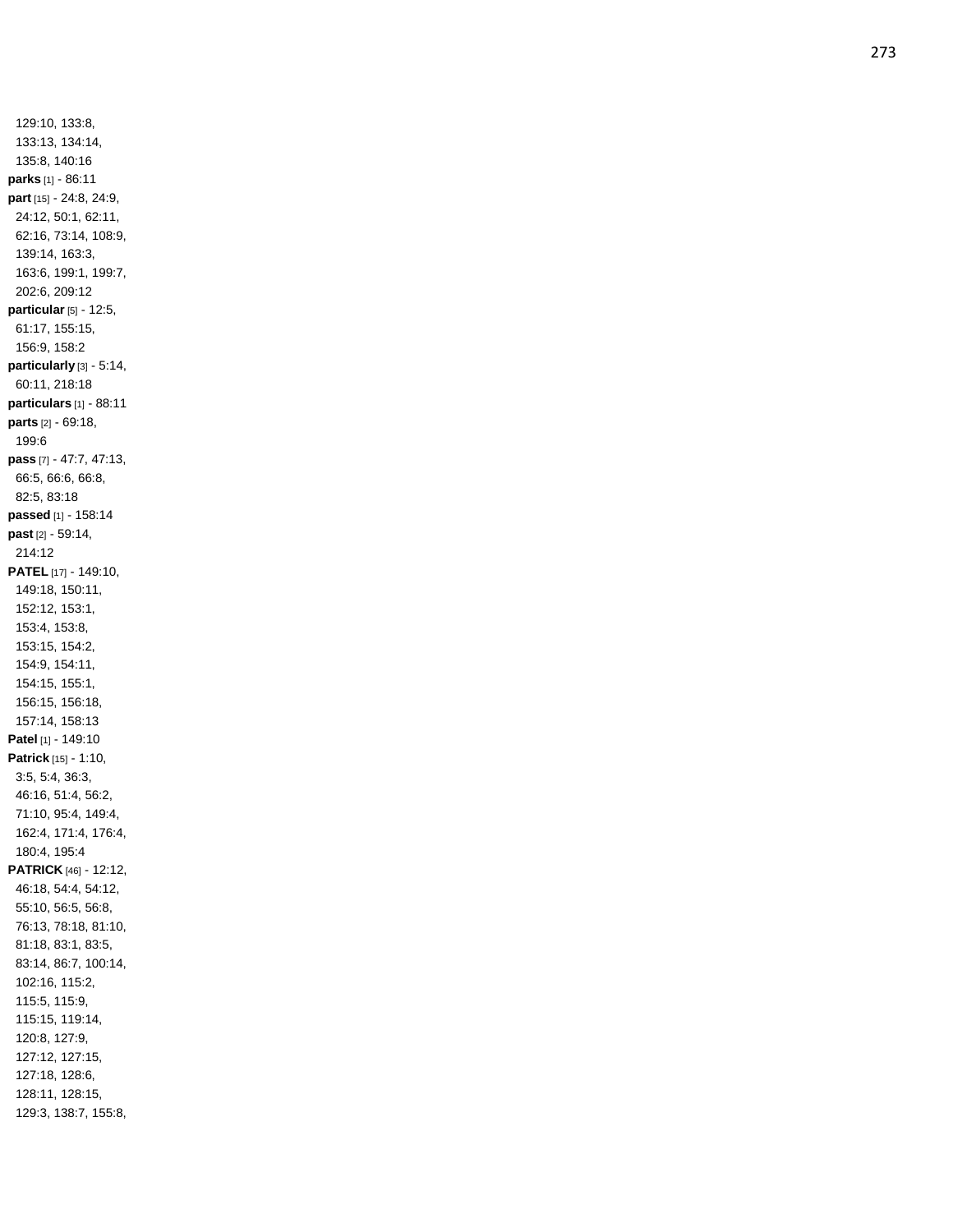155:11, 157:2, 157:11, 157:13, 189:15, 189:18, 190:5, 201:14, 201:17, 210:15, 211:4, 212:2, 213:7 **Patrick's** [1] - 104:8 **patterns** [4] - 28:13, 89:7, 90:2, 168:5 **pay** [2] - 66:12, 69:6 **peace** [1] - 217:14 **peaceful** [1] - 137:9 **peak** [5] - 41:14, 42:16, 92:11, 92:14, 92:16 **peak/off** [1] - 41:14 **peaked** [1] - 211:6 **peaks** [3] - 42:11, 92:12 **pen** [1] - 136:11 **PENDING** [1] - 2:3 **penetrate** [3] - 18:11, 18:15, 18:18 **people** [36] - 6:6, 38:9, 41:2, 41:7, 42:18, 46:11, 48:13, 50:10, 50:11, 51:6, 52:9, 60:10, 63:11, 66:13, 67:15, 68:15, 68:18, 69:5, 70:13, 79:16, 82:1, 82:2, 82:3, 83:7, 86:10, 96:2, 101:1, 103:1, 103:5, 105:4, 105:13, 126:17, 150:7, 202:14, 204:7, 205:7 **people's** [1] - 46:10 **Peoples** [1] - 107:2 **per** [1] - 89:12 **perceives** [1] - 105:8 **percent** [19] - 48:5, 48:7, 54:8, 57:1, 57:3, 67:4, 67:5, 70:11, 70:12, 139:2, 150:5, 150:6, 150:13, 200:14, 203:8, 203:10, 203:15, 205:10 **percentage** [2] - 45:13, 54:5 **Percy** [2] - 97:1, 106:18 **perfect** [5] - 18:3,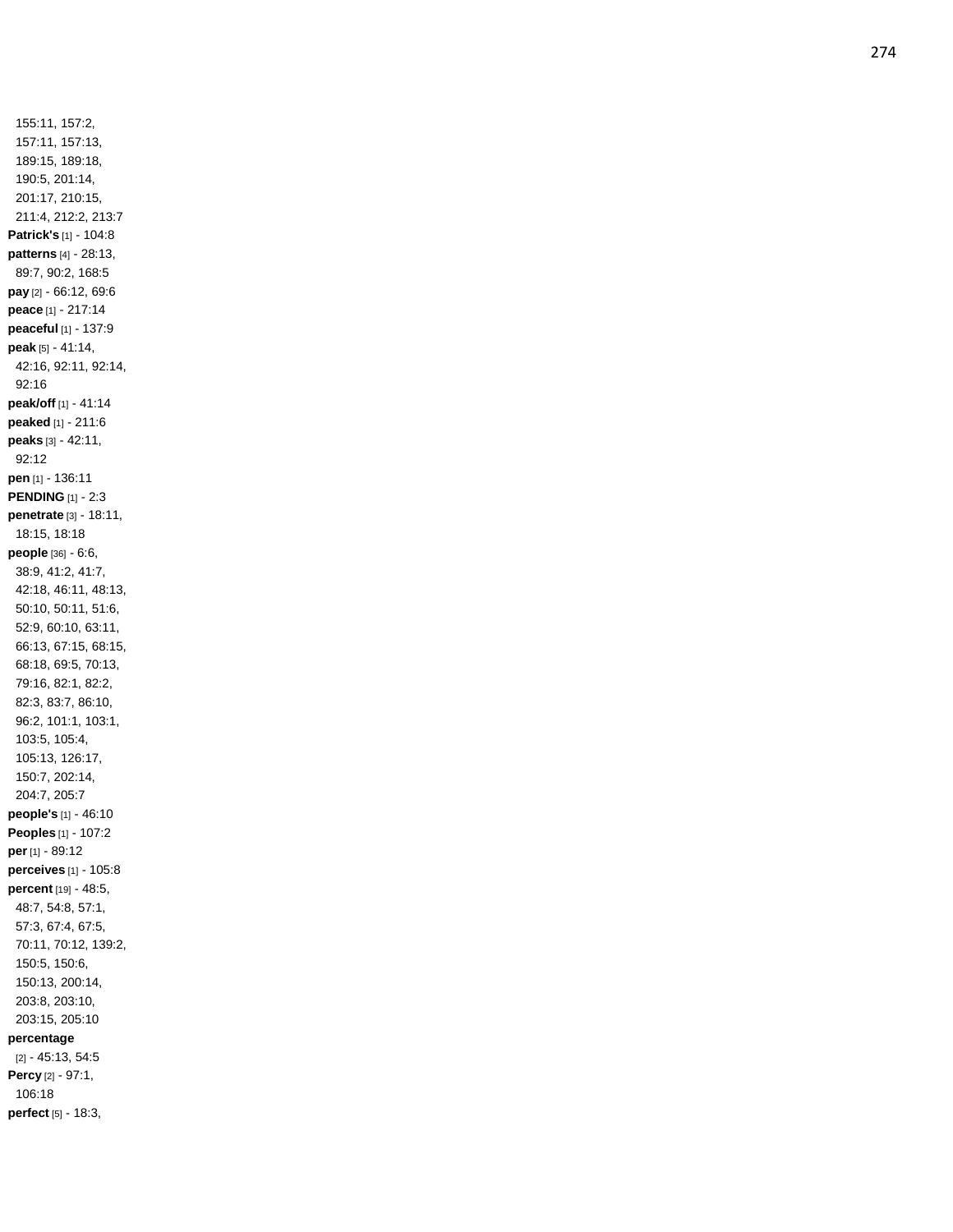36:15, 81:15, 116:16, 129:4 **perfectly** [1] - 74:3 **perhaps** [2] - 75:4, 172:18 **period** [8] - 30:18, 34:1, 50:2, 50:7, 60:13, 73:12, 93:3, 134:15 **permanent** [9] - 50:4, 64:3, 64:5, 64:7, 70:4, 73:4, 84:8, 109:17 **permission** [1] - 18:9 **permit** [2] - 62:13, 88:13 **Permit** [29] - 28:11, 29:13, 31:14, 32:9, 32:13, 33:5, 33:8, 33:11, 33:15, 34:4, 34:13, 35:6, 35:11, 37:1, 37:9, 77:6, 77:12, 77:17, 88:18, 93:2, 93:15, 126:11, 140:15, 141:3, 162:13, 167:7, 168:2, 168:4, 169:12 **Permits** [1] - 88:8 **permitted** [3] - 28:18, 88:12, 197:10 **person** [10] - 3:14, 34:8, 52:13, 54:1, 55:4, 56:4, 56:11, 59:15, 118:2, 125:10 **personally** [1] - 142:17 **persons** [2] - 102:1, 185:10 **perspective** [3] - 184:6, 217:18, 218:1 **perspectives** [1] - 14:18 **petition** [4] - 33:18, 34:6, 102:1, 177:18 **petitioner** [24] - 29:12, 29:16, 30:7, 30:11, 30:16, 31:16, 32:11, 32:17, 33:10, 34:6, 34:9, 97:6, 104:1, 104:6, 160:13, 169:15,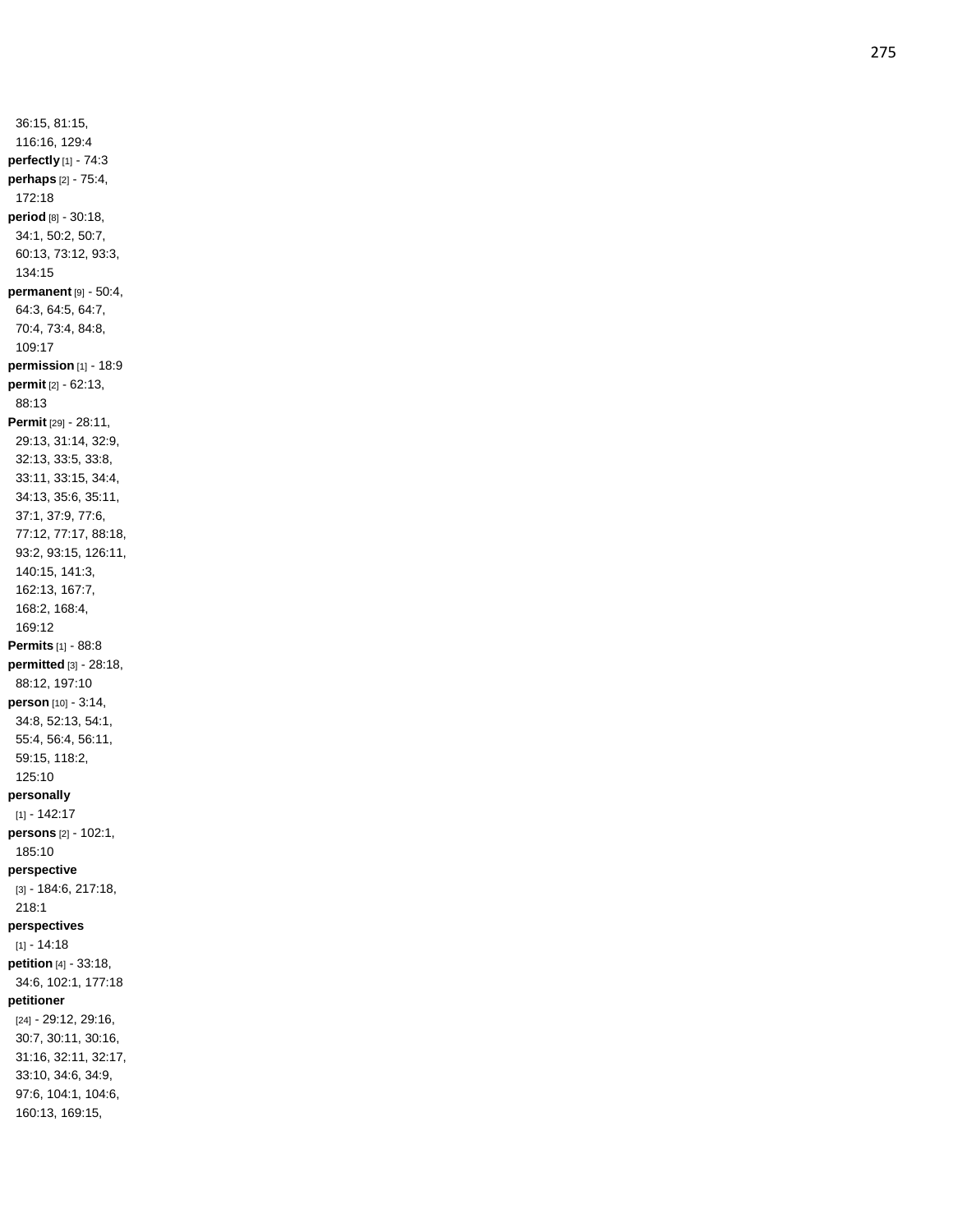171:9, 174:8, 175:2, 176:10, 176:18, 177:12, 220:2 **petitioner's** [2] - 32:2, 33:6 **petitioners** [3] - 104:10, 104:12, 107:2 **petitions** [1] - 34:2 **philosophy** [2] - 98:5, 100:5 **photo** [12] - 10:9, 10:13, 11:9, 11:11, 11:14, 13:16, 25:3, 25:8, 27:4, 27:12, 30:6, 30:14 **photograph** [4] - 19:7, 20:4, 121:18, 138:8 **photographs** [1] - 15:3 **phrase** [1] - 71:5 **physical** [2] - 30:4, 30:13 **pick** [1] - 145:2 **picture** [3] - 78:12, 78:13, 183:14 **pictures** [2] - 205:18, 206:5 **piecemeal** [1] - 103:16 **pieces** [1] - 65:9 **pile** [1] - 139:10 **Pines** [1] - 172:3 **pitch** [1] - 210:11 **pitched** [4] - 199:7, 199:8, 205:12, 210:5 **place** [8] - 13:11, 48:15, 50:12, 50:18, 52:12, 61:8, 67:3, 127:1 **Place** [7] - 96:15, 97:1, 97:17, 98:4, 100:3, 100:10, 106:18 **placed** [1] - 57:13 **placement** [1] - 3:18 **places** [2] - 48:5, 70:14 **plan** [17] - 10:14, 10:16, 46:3, 46:4, 51:5, 51:7, 51:12, 57:14, 62:6, 62:12,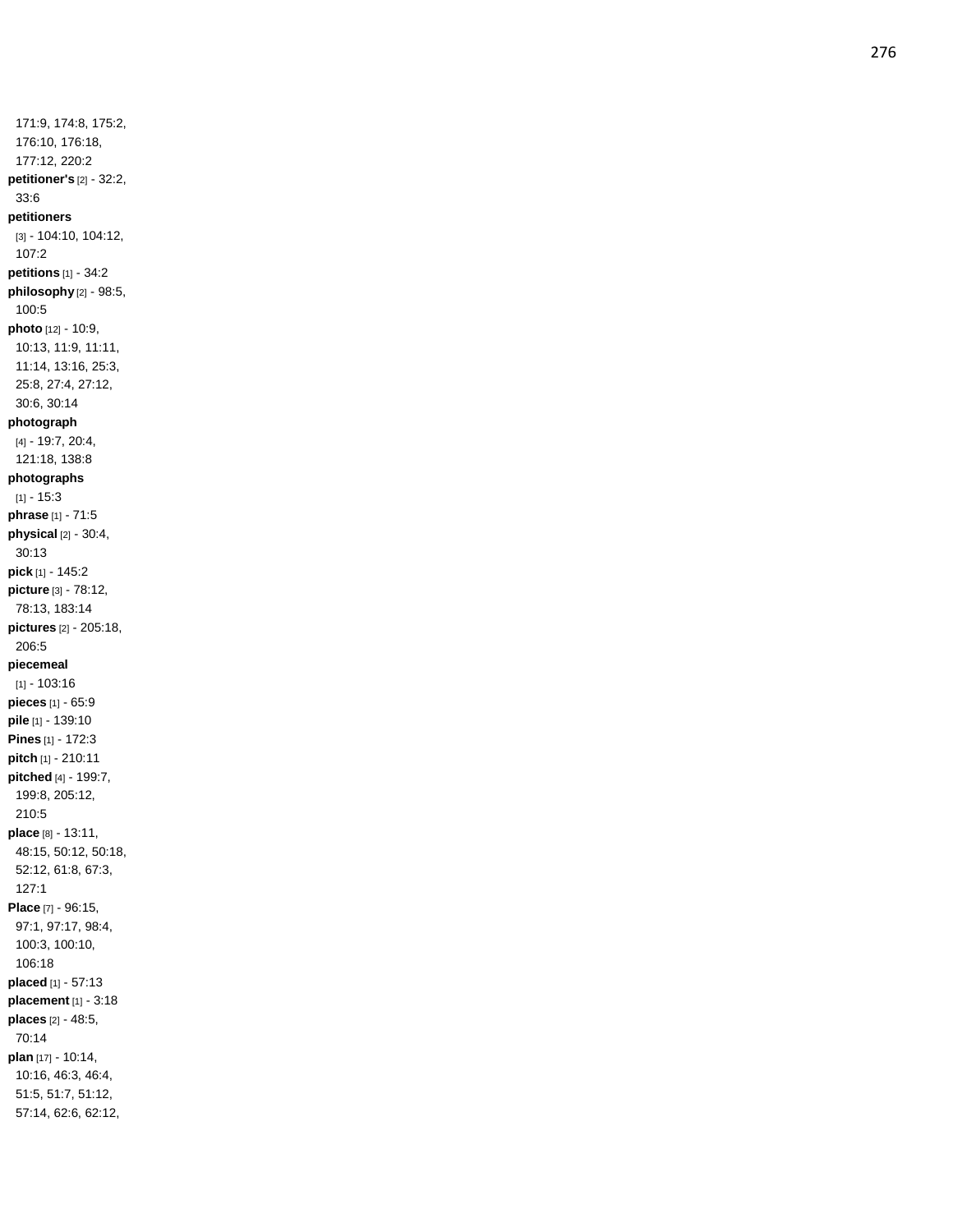68:6, 76:7, 79:14, 140:7, 206:11, 215:1, 215:12 **planned** [1] - 216:15 **planner** [1] - 36:10 **planning** [4] - 13:1, 82:6, 90:18, 199:17 **Planning** [21] - 8:9, 9:3, 9:5, 9:9, 9:11, 9:16, 10:1, 10:2, 11:2, 12:16, 13:1, 13:6, 14:15, 14:18, 20:5, 20:11, 20:14, 22:11, 23:1, 23:10, 24:2 **plans** [44] - 8:10, 9:4, 9:10, 10:8, 21:11, 22:13, 22:18, 24:14, 25:7, 25:8, 25:11, 25:13, 25:14, 25:18, 26:13, 27:11, 27:18, 29:16, 53:14, 147:5, 147:6, 156:2, 160:12, 165:12, 167:2, 169:14, 175:1, 176:10, 176:13, 176:14, 176:15, 176:16, 177:1, 178:8, 188:5, 193:8, 193:18, 207:17, 215:11, 220:1, 220:6, 220:15 **plant** [9] - 6:3, 37:18, 63:4, 63:5, 63:16, 64:10, 73:12, 80:15, 90:16 **play** [3] - 83:13, 133:18, 138:3 **pleased** [1] - 79:1 **plus** [2] - 57:10, 212:10 **Plus** [1] - 50:17 **point** [17] - 10:7, 58:1, 74:6, 120:3, 120:6, 123:10, 125:18, 139:17, 140:13, 143:3, 155:7, 156:13, 164:6, 199:10, 206:9, 213:17, 217:12 **pointed** [1] - 23:8 **pointing** [1] - 15:4 **points** [1] - 157:10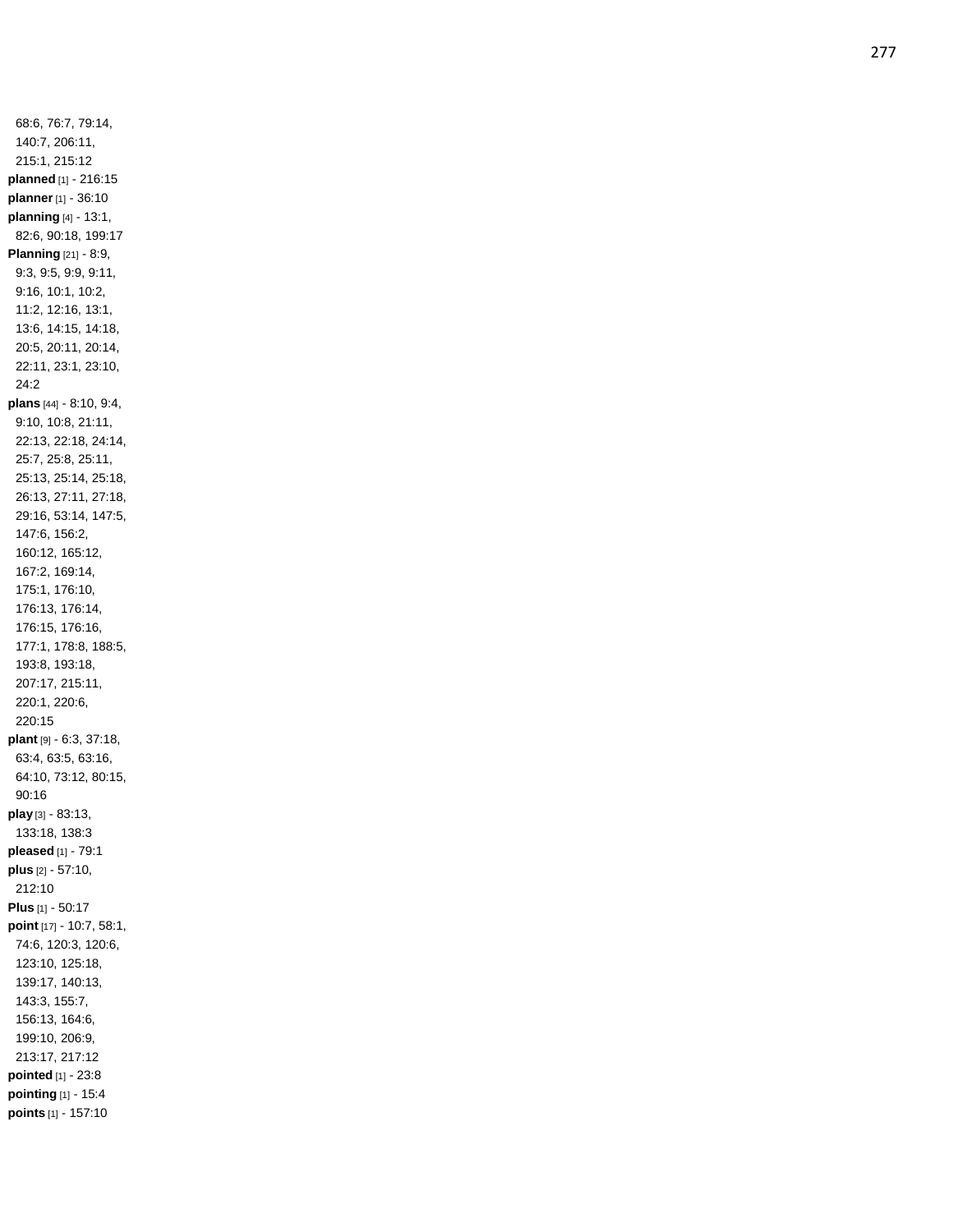**pole** [1] - 19:10 **policy** [1] - 65:16 **pollution** [1] - 21:13 **portion** [1] - 151:6 **possibility** [1] - 111:2 **possible** [4] - 44:18, 52:11, 65:17, 74:17 **Post** [1] - 59:1 **posting** [3] - 146:18, 174:13, 178:3 **postpone** [1] - 106:7 **pounds** [1] - 131:17 **powder** [1] - 163:8 **power** [5] - 63:4, 63:5, 63:16, 64:10, 80:15 **practicable** [1] - 31:4 **practical** [1] - 130:1 **practice** [1] - 50:9 **prefer** [4] - 68:4, 108:7, 108:9, 145:14 **preferred** [1] - 44:13 **premises** [1] - 129:11 **prepared** [4] - 10:12, 104:17, 194:1, 220:3 **preparing** [1] - 4:8 **prerogative** [1] - 104:15 **prescribed** [2] - 119:7, 152:1 **present** [1] - 172:7 **presentation** [3] - 41:10, 43:7, 62:17 **presents** [1] - 5:16 **press** [1] - 7:2 **presumably** [1] - 103:3 **presume** [2] - 120:3, 155:13 **pretty** [6] - 43:4, 46:7, 50:8, 52:13, 110:4, 134:18 **prevent** [1] - 206:13 **previous** [6] - 109:11, 109:16, 121:13, 204:13, 206:14, 214:13 **previously** [4] - 30:14, 40:12, 50:8, 101:12 **primarily** [1] - 163:7 **print** [1] - 42:6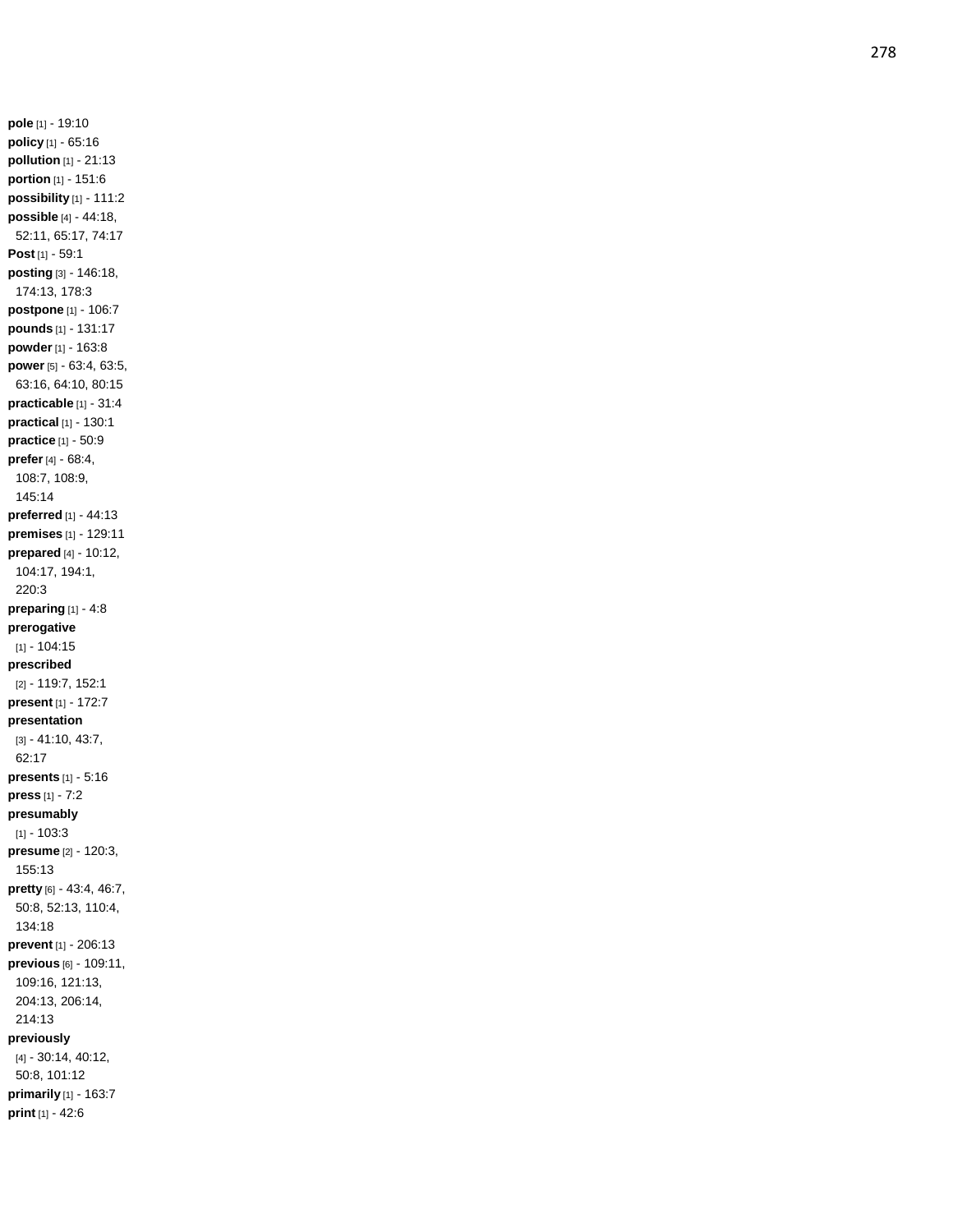**prisoner's** [1] - 108:4 **privacy** [1] - 163:14 **private** [1] - 107:4 **pro** [1] - 190:18 **problem** [13] - 65:2, 69:11, 74:11, 80:2, 84:6, 84:7, 122:11, 133:6, 134:13, 156:7, 171:18, 193:14, 207:7 **problematic** [1] - 78:2 **problematically** [1] - 155:2 **problems** [4] - 9:8, 27:13, 99:7, 206:15 **procedurally** [1] - 104:11 **procedure** [1] - 64:14 **proceed** [8] - 29:15, 104:17, 160:11, 169:13, 193:8, 193:18, 219:18, 220:14 **proceedings** [1] - 223:7 **process** [4] - 63:15, 106:4, 207:16, 208:7 **professional** [1] - 79:3 **professor** [1] - 43:1 **program** [2] - 66:4, 67:6 **program's** [1] - 67:2 **prohibits** [1] - 37:5 **PROJECT** [1] - 2:4 **project** [11] - 91:4, 109:11, 110:4, 132:18, 150:3, 152:16, 158:5, 160:1, 195:13, 195:14, 219:11 **promise** [1] - 145:11 **promptly** [1] - 31:1 **proper** [1] - 104:17 **properly** [1] - 139:6 **Properties** [1] - 162:11 **properties** [2] - 95:16, 163:5 **property** [33] - 91:13, 99:15, 101:8, 103:6, 110:11, 111:1, 111:16, 112:2,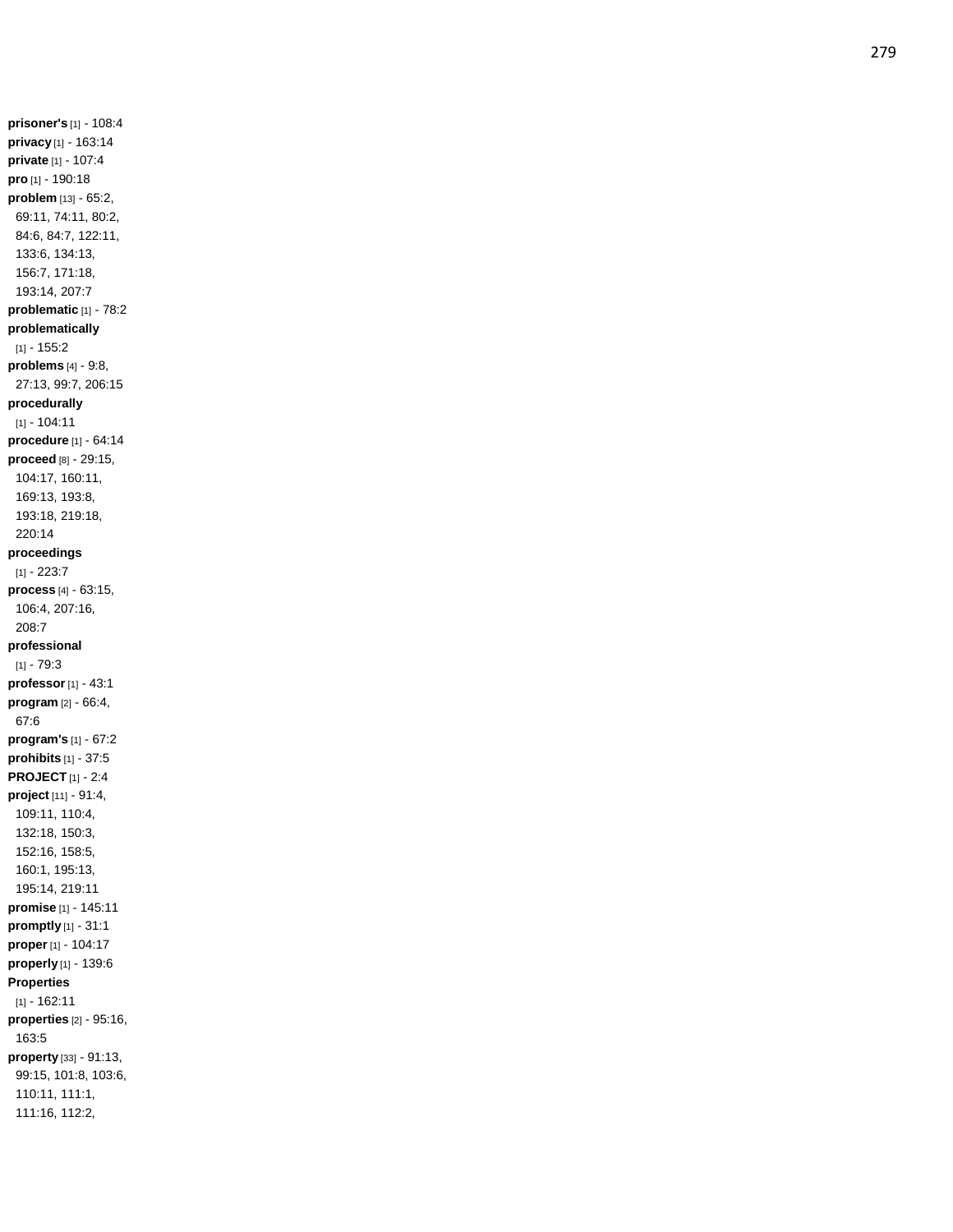112:6, 112:8, 112:13, 116:6, 116:7, 119:9, 122:12, 124:13, 131:3, 133:11, 137:8, 137:10, 137:13, 137:18, 138:13, 139:2, 140:18, 141:11, 149:16, 163:2, 167:3, 183:5, 188:7, 206:18, 217:8 **proponent's** [1] - 107:2 **proponents** [3] - 172:6, 172:9, 172:15 **proposal** [5] - 52:17, 62:5, 97:8, 172:8, 216:17 **propose** [1] - 159:18 **proposed** [22] - 12:3, 12:6, 23:3, 28:14, 29:2, 29:5, 29:7, 30:5, 30:12, 73:3, 90:6, 91:17, 159:6, 167:2, 167:4, 167:10, 168:9, 168:16, 169:5, 169:7, 217:6, 219:11 **proposing** [2] - 213:4, 215:2 **pros** [1] - 97:4 **Prospect** [3] - 99:2, 131:4, 139:4 **protected** [1] - 35:1 **protections** [1] - 34:17 **provide** [4] - 7:17, 38:14, 61:6, 199:3 **provided** [4] - 11:10, 33:11, 89:18, 119:6 **provides** [1] - 89:13 **provision** [1] - 89:1 **provisions** [4] - 77:7, 88:9, 192:2, 218:15 **proximate** [1] - 41:1 **public** [25] - 13:12, 22:5, 33:12, 58:13, 59:5, 60:6, 62:16, 82:13, 88:14, 123:11, 130:12, 158:17, 159:9,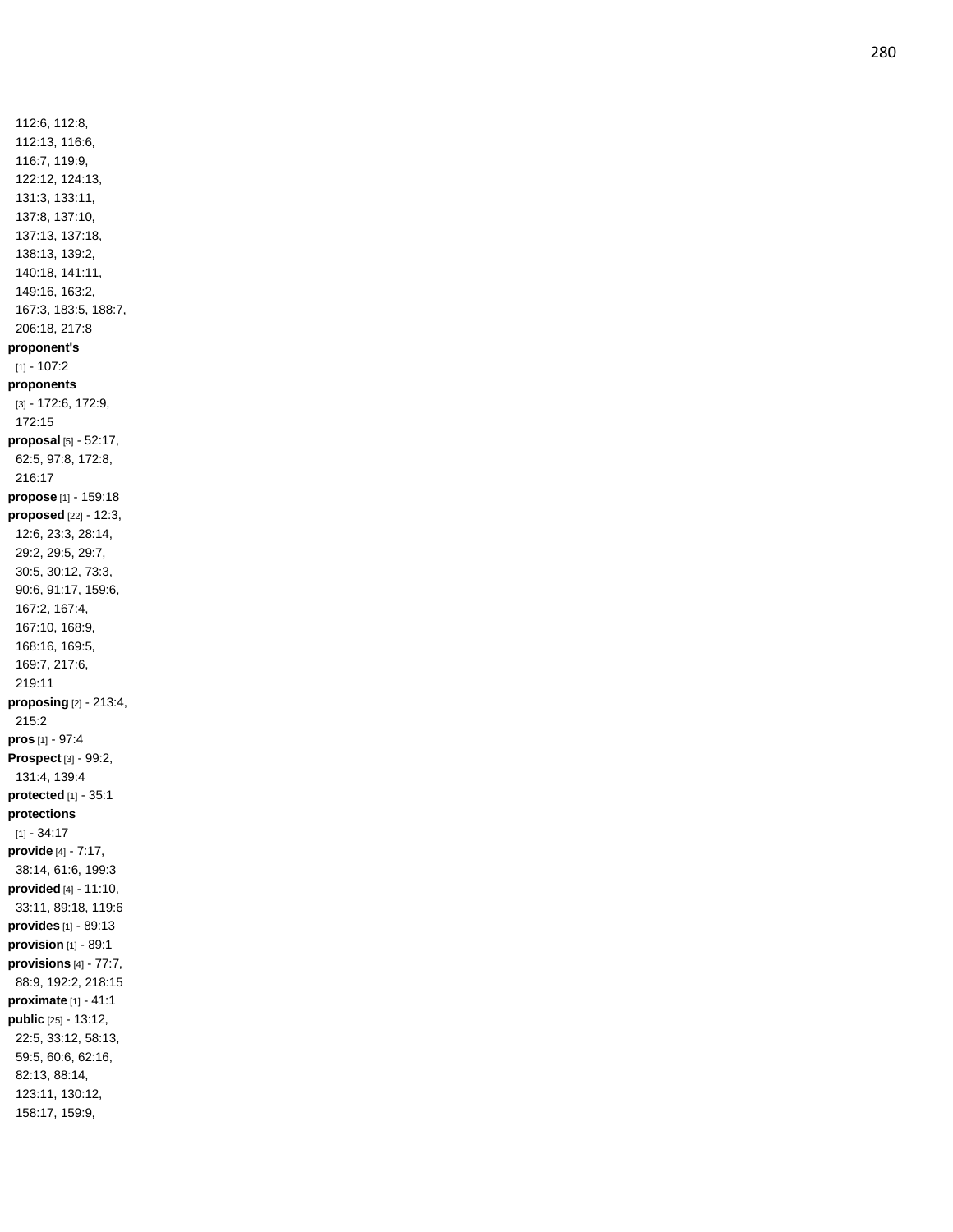166:9, 167:13, 185:4, 186:12, 190:13, 191:12, 192:13, 205:1, 214:2, 214:6, 217:15, 219:7 **Public** [2] - 223:5, 223:13 **PUD** [1] - 7:12 **pull** [6] - 53:12, 110:14, 114:9, 116:9, 125:8, 180:17 **pulling** [2] - 125:4, 137:2 **purchase** [1] - 122:1 **purpose** [5] - 29:10, 169:10, 176:17, 192:15, 219:9 **purposes** [3] - 162:15, 162:17, 188:16 **pursuant** [4] - 33:9, 33:15, 34:13, 140:15 **purview** [2] - 74:4, 77:10 **push** [2] - 67:13, 110:14 **pushe s** [1] - 70:15 **put** [5] - 36:16, 81:2, 120:16, 124:18, 203:16 **putting** [3] - 57:3, 65:13, 208:8 **PV's** [1] - 152:14

# **Q**

**quality** [2] - 193:1, 193:3 **query** [1] - 60:8 **questions** [16] - 8:4, 21:15, 21:16, 44:8, 46:17, 47:3, 51:2, 86:3, 123:9, 155:6, 158:16, 165:14, 184:9, 189:11, 189:14, 213:17 **queue** [1] - 86:10 **quick** [1] - 56:16 **quicker** [1] - 82:2 **quite** [6] - 52:11, 68:17, 105:6, 127:7,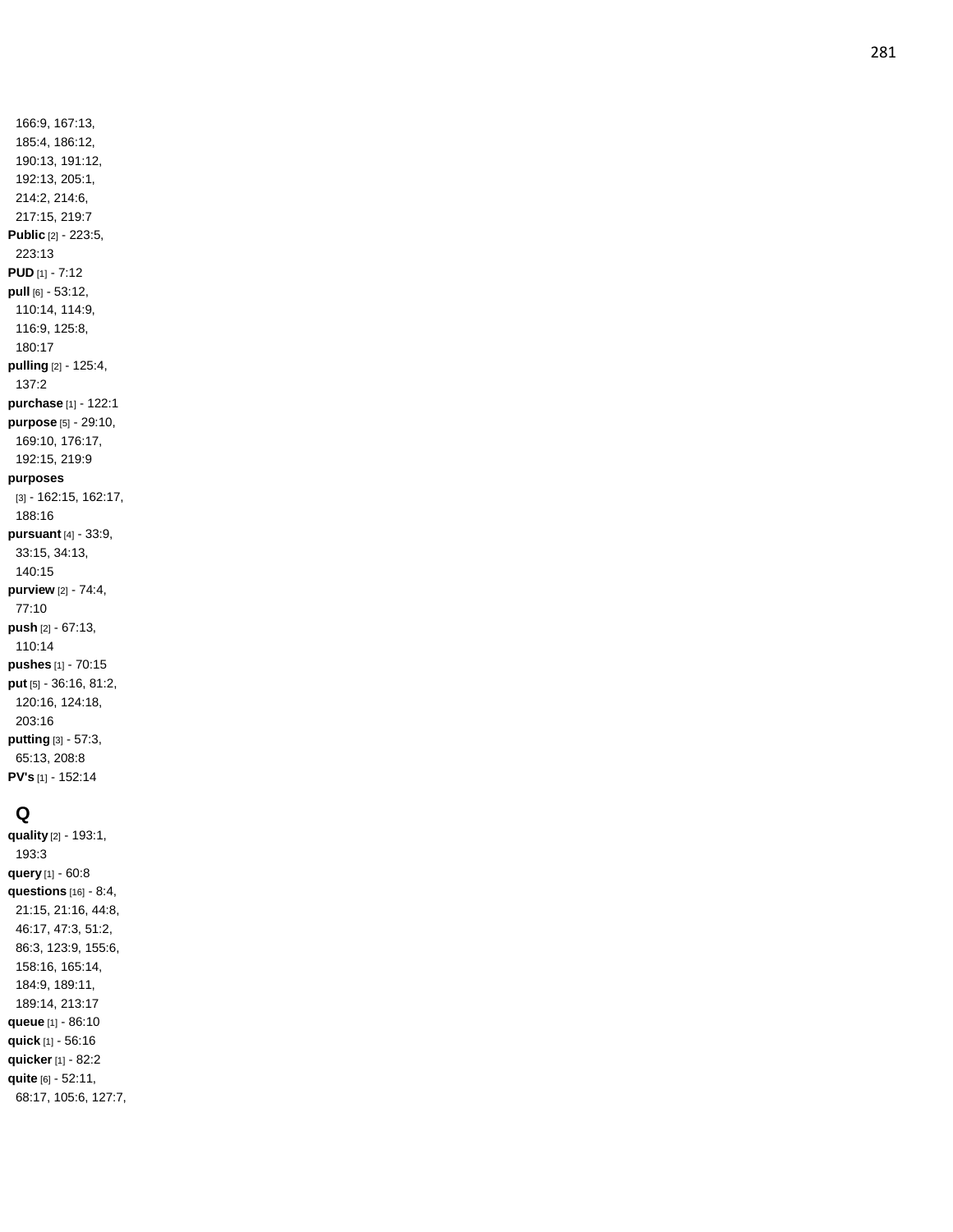151:10, 183:18 **quote** [1] - 45:16

#### **R**

**radiation** [1] - 35:2 **radio** [2] - 7:18, 35:2 **Rafferty** [1] - 171:11 **rail** [1] - 66:6 **rain** [1] - 202:16 **raise** [1] - 198:10 **raised** [3] - 51:4, 152:9, 210:9 **raises** [1] - 96:13 **rallied** [1] - 103:5 **ran** [2] - 10:18, 134:5 **range** [2] - 65:14, 68:5 **rate** [1] - 47:18 **rather** [4] - 10:14, 59:9, 66:8, 100:7 **ratio** [1] - 188:10 **rational** [1] - 79:13 **reached** [1] - 107:9 **reaching** [1] - 100:8 **read** [14] - 20:17, 21:5, 22:14, 24:6, 24:11, 31:7, 64:17, 73:7, 84:17, 85:9, 158:3, 204:6, 216:9, 222:15 **Reading** [5] - 166:17, 167:7, 171:11, 216:14, 217:5 **reading** [2] - 73:8, 222:6 **ready** [11] - 28:3, 28:4, 28:5, 159:10, 159:11, 159:12, 167:16, 191:13, 191:14, 191:15, 218:10 **really** [35] - 19:12, 21:11, 39:2, 40:10, 40:14, 43:3, 48:11, 53:18, 57:6, 58:4, 58:5, 62:11, 64:18, 68:11, 69:1, 70:12, 74:1, 78:11, 82:7, 86:1, 103:9, 103:14, 104:10, 108:2, 110:6, 114:12, 138:16, 182:5, 182:7, 183:18,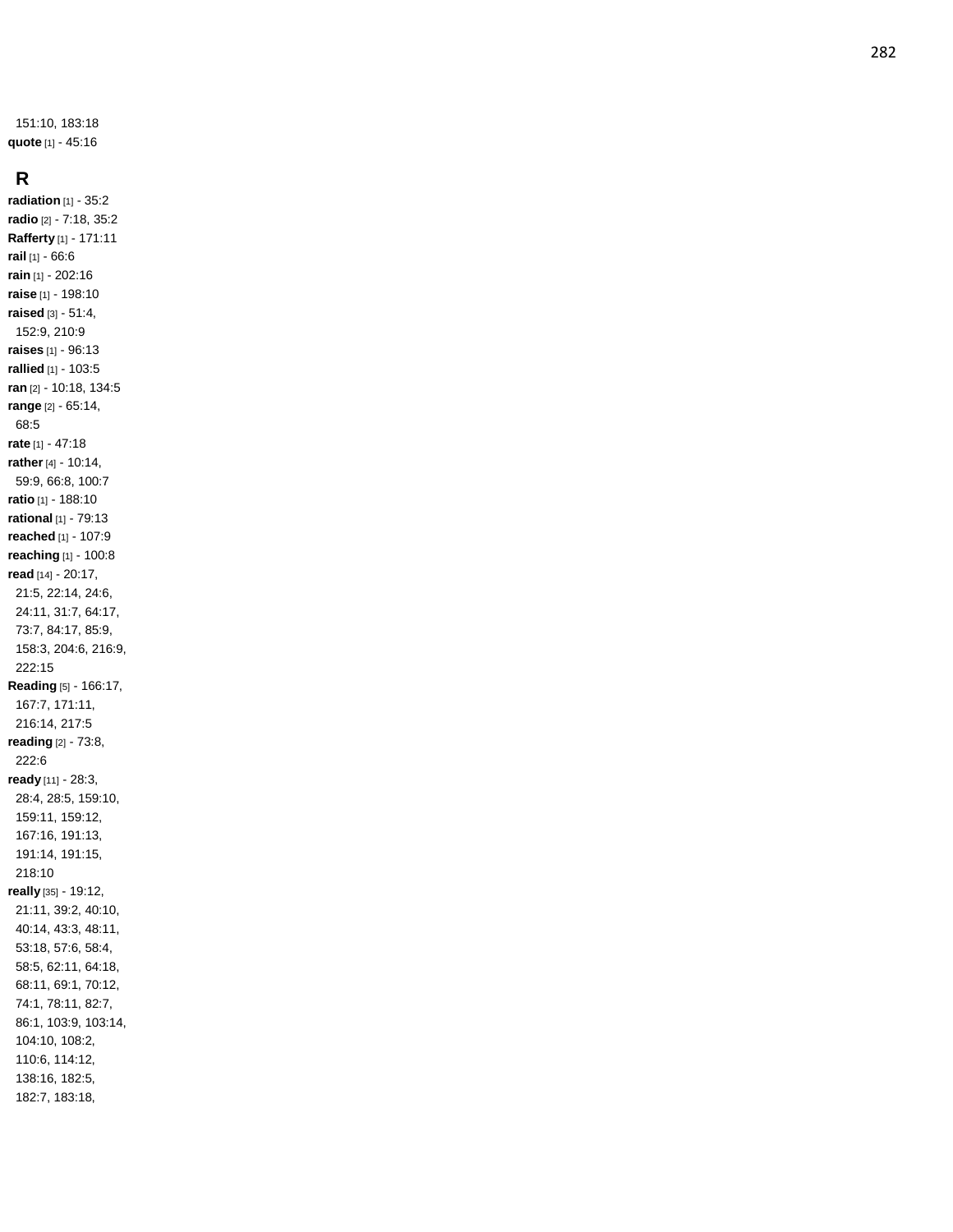184:1, 207:5, 207:18, 208:12, 211:3 **rear** [11] - 102:6, 110:10, 110:11, 112:15, 112:17, 114:2, 114:4, 114:6, 114:11, 118:4, 140:18 **reason** [17] - 3:9, 13:9, 14:8, 73:11, 80:16, 100:6, 150:16, 173:5, 181:5, 182:3, 182:14, 199:2, 201:13, 202:1, 207:6, 222:7 **REASON** [6] - 222:9, 222:10, 222:11, 222:12, 222:13, 222:14 **reasonable** [5] - 3:16, 33:3, 33:13, 75:5, 156:9 **reasonably** [1] - 31:4 **reasons** [2] - 7:15, 206:12 **receipt** [7] - 22:10, 32:18, 34:4, 166:15, 171:10, 190:18, 216:8 **recommendation** [1] - 151:1 **recommends** [1] - 23:11 **reconfigure** [1] - 57:16 **RECORD** [1] - 1:16 **record** [16] - 4:11, 24:4, 24:6, 24:8, 24:10, 24:12, 24:14, 27:9, 36:7, 58:17, 158:7, 162:9, 182:14, 202:5, 222:16, 223:7 **recorder** [1] - 4:10 **recording** [4] - 3:14, 4:4, 4:5, 4:9 **records** [2] - 4:7 **recover** [1] - 91:1 **redesign** [1] - 23:11 **redesigned** [1] - 151:7 **redo** [1] - 57:9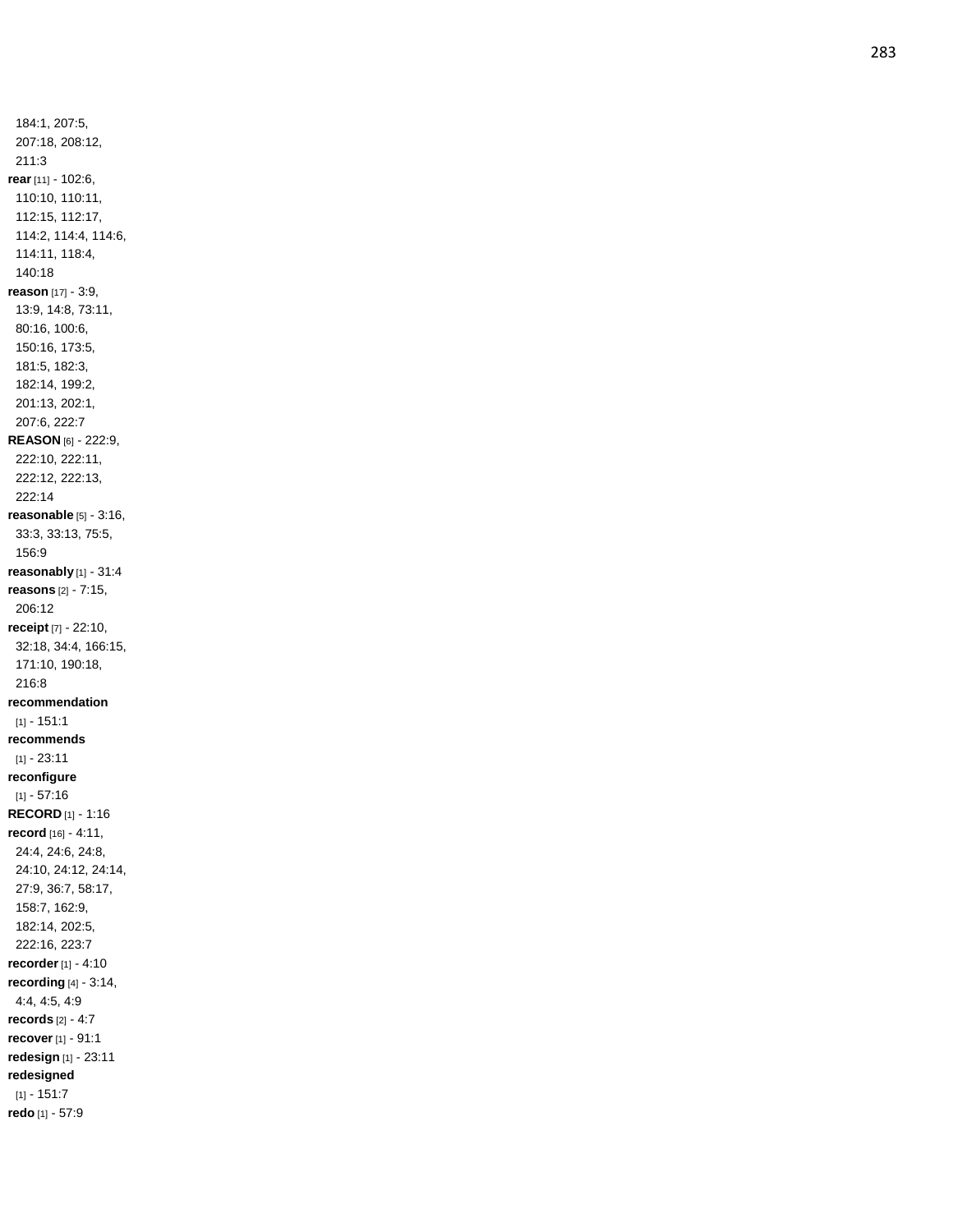**reduce** [2] - 65:16, 67:7 **reduced** [3] - 67:2, 67:3, 107:11 **reduces** [1] - 114:18 **reducing** [4] - 54:12, 54:15, 67:1, 70:9 **reduction** [4] - 67:5, 70:11, 80:13, 110:5 **reference** [3] - 43:17, 154:17, 160:2 **referred** [1] - 30:15 **referring** [1] - 17:2 **refine** [1] - 97:7 **reflect** [4] - 25:8, 66:11, 71:7, 178:4 **reflects** [1] - 174:16 **regard** [11] - 28:8, 32:15, 159:15, 168:1, 168:9, 168:18, 191:17, 192:16, 218:12, 219:1, 219:10 **Regarding** [1] - 167:7 **regarding** [2] - 31:18, 72:10 **regardless** [2] - 62:11, 74:17 **region** [1] - 47:10 **regular** [1] - 52:9 **regulation** [2] - 32:15, 58:2 **rehabilitate** [1] - 167:11 **RELATED** [1] - 2:3 **relation** [1] - 44:4 **relative** [2] - 155:2, 157:17 **relatively** [1] - 120:11 **relevant** [6] - 22:16, 43:4, 99:6, 134:9, 134:11, 158:11 **relief** [38] - 25:1, 27:12, 28:8, 76:14, 93:1, 101:17, 110:6, 111:18, 112:3, 113:4, 123:2, 124:16, 125:16, 125:17, 140:14, 170:2, 182:14, 185:3, 186:10, 186:11, 188:4, 189:16, 192:12, 192:17, 197:7,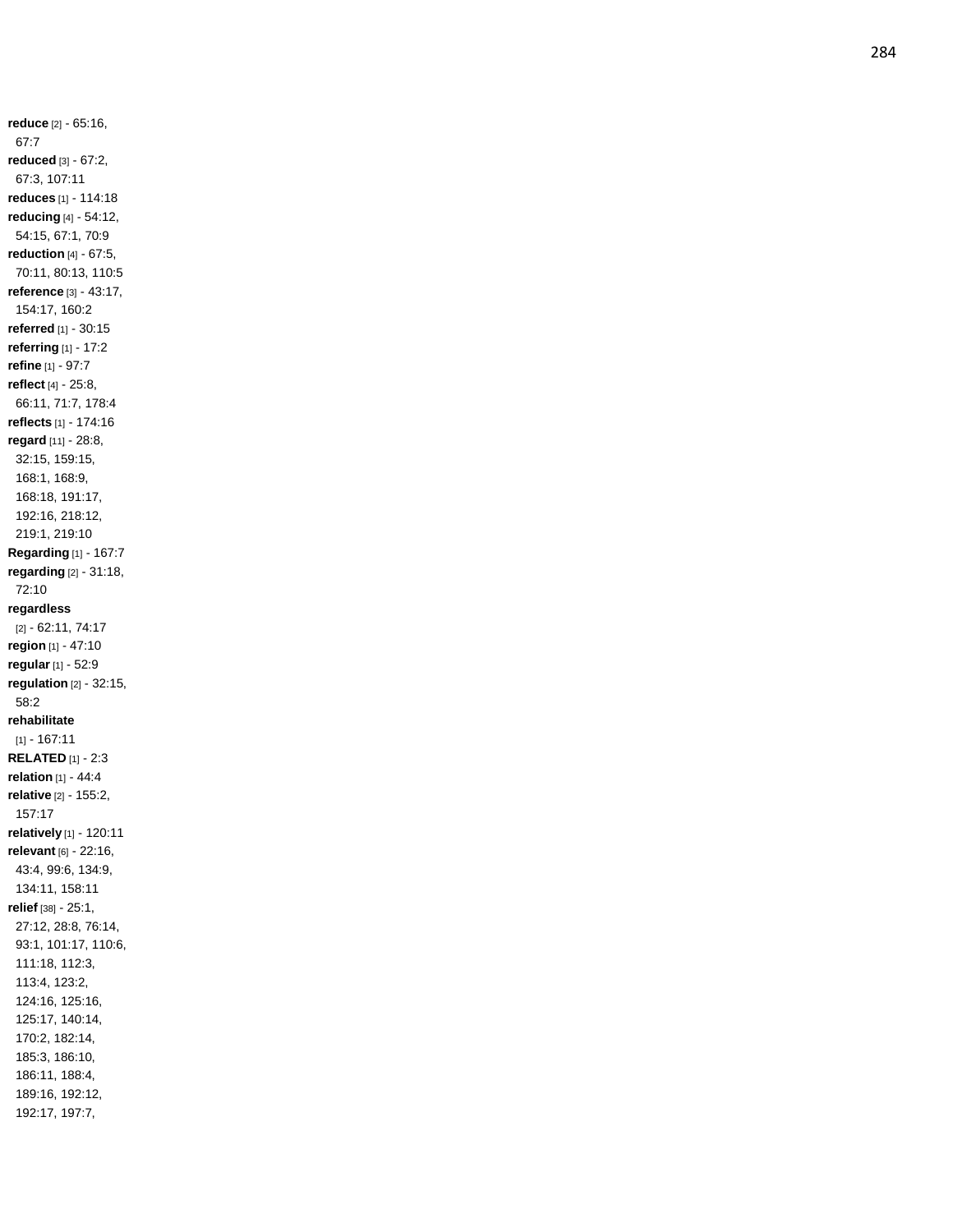197:15, 197:16, 197:18, 198:3, 202:13, 203:5, 204:18, 208:17, 217:17, 218:3, 219:5, 219:6, 221:1 **relocation** [1] - 168:10 **remain** [2] - 30:13, 68:7 **remaining** [2] - 79:9, 203:4 **remember** [4] - 54:11, 131:16, 139:11, 204:11 **remove** [1] - 31:1 **removing** [3] - 59:6, 73:11, 90:13 **renew** [1] - 87:12 **renewing** [1] - 7:16 **renovation** [2] - 163:3, 163:6 **rent** [1] - 82:10 **rental** [3] - 119:9, 119:11, 122:11 **renters** [1] - 137:9 **reorient** [1] - 124:3 **repair** [1] - 157:3 **repetitive** [2] - 33:17, 34:1 **replace** [2] - 8:4, 66:1 **replaced** [1] - 87:10 **replacement** [2] - 7:13, 7:16 **replacements** [1] - 75:5 **report** [7] - 31:17, 32:3, 32:5, 32:7, 33:2, 89:17, 176:8 **Reporter** [2] - 223:5, 223:14 **REPORTER** [1] - 223:18 **REPORTERS** [1] - 1:16 **representative** [1] - 60:5 **represented** [1] - 186:15 **representing** [2] - 5:12, 7:8 **represents** [1] - 181:14 **REPRODUCTION**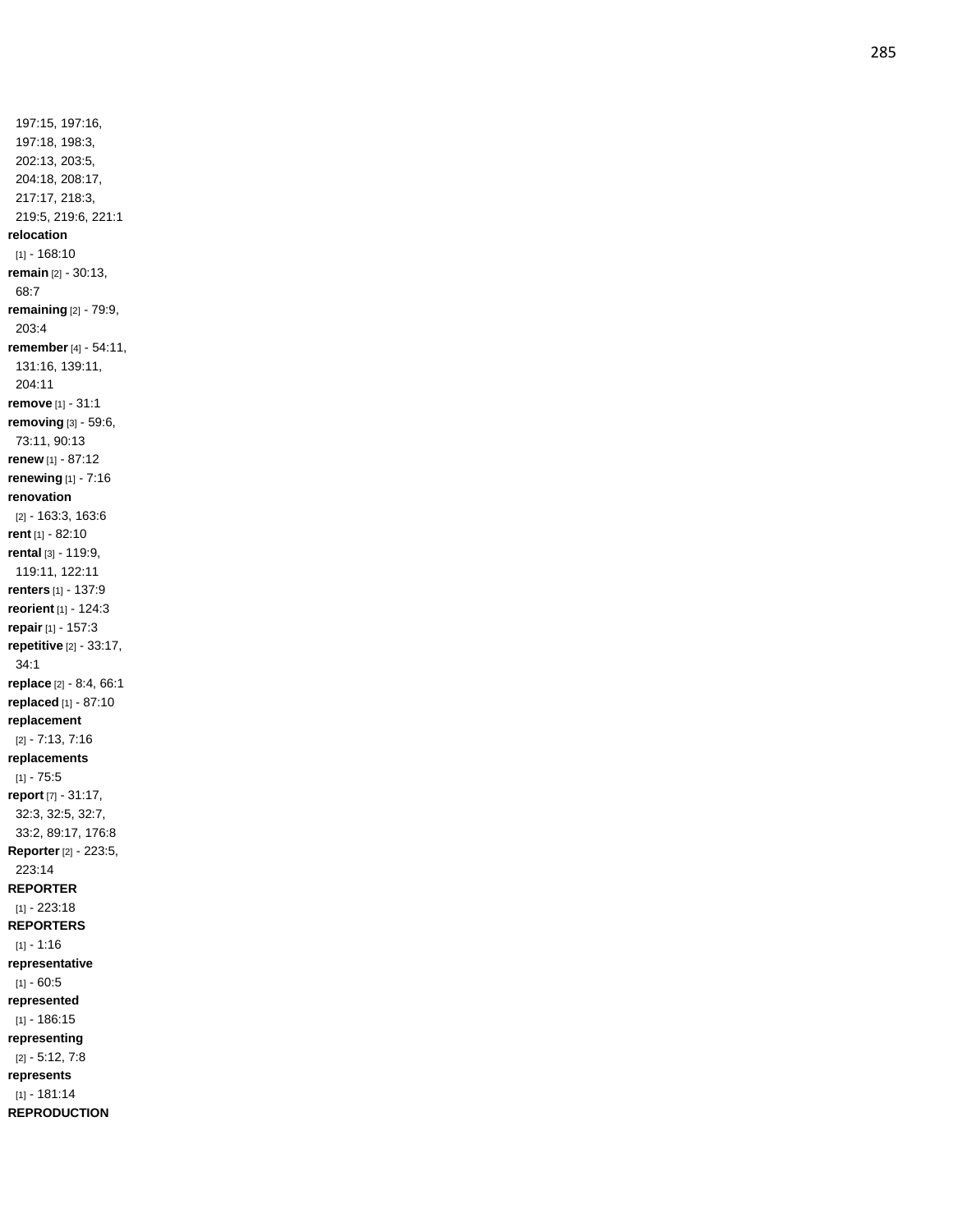[1] - 223:17 **request** [6] - 107:11, 167:8, 171:12, 173:5, 196:3, 196:7 **requested** [9] - 28:12, 55:17, 93:1, 150:15, 160:8, 168:2, 169:12, 196:3, 219:18 **requesting** [3] - 162:13, 193:6, 198:2 **require** [3] - 127:6, 127:7, 189:16 **required** [5] - 56:1, 76:14, 118:17, 118:18, 178:6 **requirement** [5] - 57:8, 89:18, 123:6, 156:1, 188:14 **requirements** [11] - 3:17, 28:10, 32:14, 77:16, 88:15, 89:10, 141:4, 157:16, 168:3, 203:7, 204:12 **requires** [3] - 54:5, 186:9, 219:5 **reread** [1] - 73:5 **rescheduled** [1] - 173:10 **reserved** [1] - 151:18 **Residence** [1] - 91:9 **residence** [1] - 181:6 **resident** [2] - 83:16, 83:18 **residential** [8] - 6:1, 7:12, 68:16, 95:16, 109:11, 121:8, 121:11, 141:10 **RESIDENTIAL** [1] - 2:4 **residents** [1] - 34:18 **resides** [3] - 167:6, 216:11, 217:4 **resolution** [2] - 98:6, 146:10 **resources** [1] - 40:16 **RESPECT** [1] - 223:18 **respectfully** [1] - 105:16

**respond** [2] - 60:7,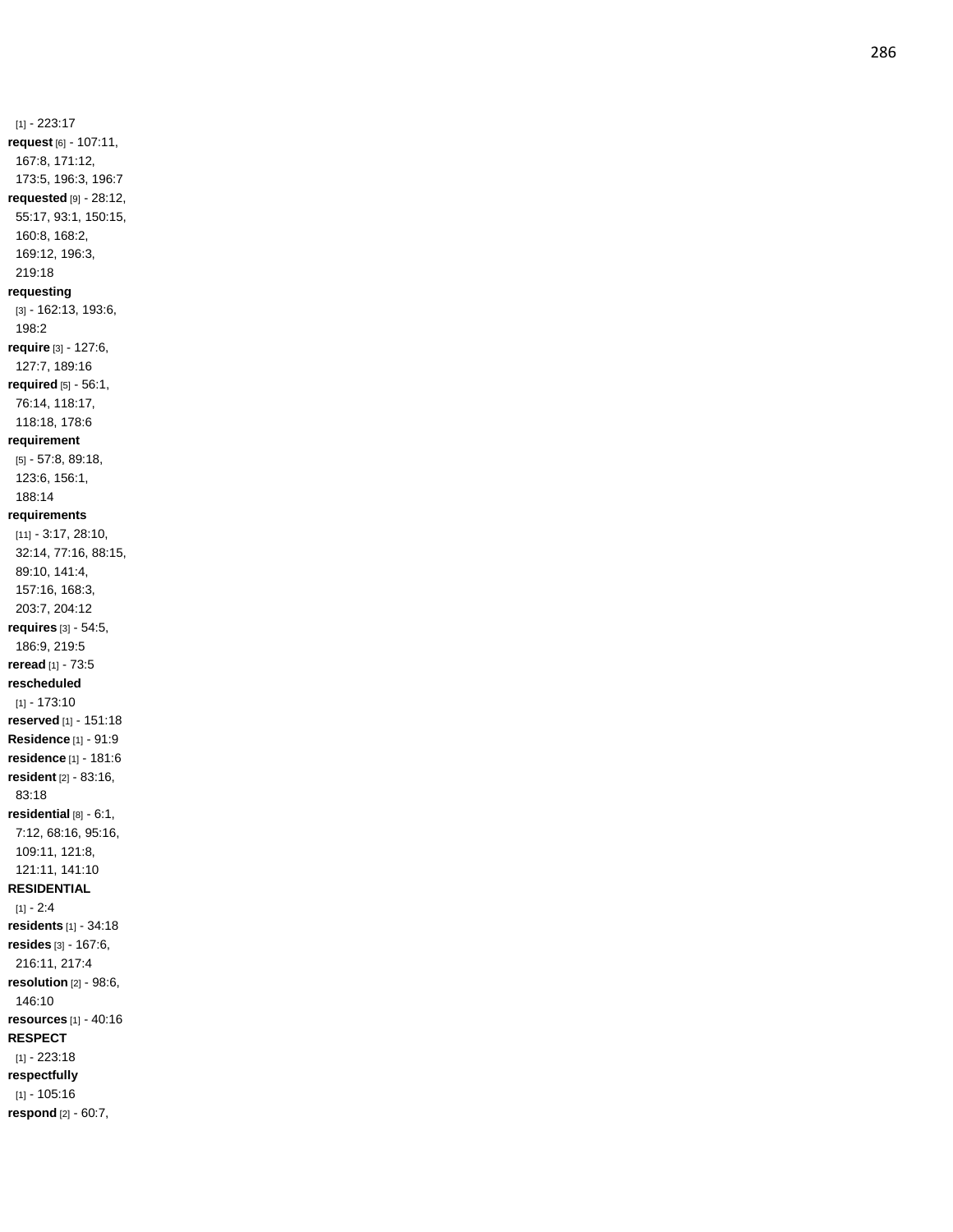68:12 **responded** [1] - 20:11 **Response** [8] - 22:8, 60:2, 140:11, 159:2, 166:13, 190:16, 213:18, 216:6 **response** [3] - 8:16, 8:18, 152:17 **responsibility** [2] - 34:12, 158:5 **responsive** [1] - 9:10 **rest** [4] - 17:14, 132:1, 157:5, 209:1 **restore** [1] - 31:2 **restrict** [1] - 74:5 **restricted** [1] - 123:5 **restructure** [2] - 151:5, 152:3 **result** [2] - 100:8, 200:3 **resulting** [1] - 28:14 **results** [1] - 98:8 **retained** [1] - 151:13 **reverse** [1] - 134:18 **review** [1] - 196:12 **reviewed** [3] - 25:4, 167:1, 167:9 **revision** [2] - 26:15, 26:16 **revoked** [1] - 33:7 **RF** [3] - 7:18, 8:2, 8:3 **RICHARD** [30] - 98:11, 98:15, 99:1, 99:10, 99:15, 131:2, 132:5, 132:10, 132:14, 132:17, 133:6, 134:8, 134:13, 135:8, 135:12, 135:15, 136:2, 136:10, 137:4, 138:9, 138:18, 139:14, 139:18, 140:8, 144:18, 145:3, 145:5, 145:10, 145:16, 146:2 **Richard** [3] - 99:1, 131:2, 166:16 **Rick** [2] - 164:17, 167:5 **rid** [2] - 20:9, 74:15 **ride** [1] - 67:15 **ridge** [5] - 201:8,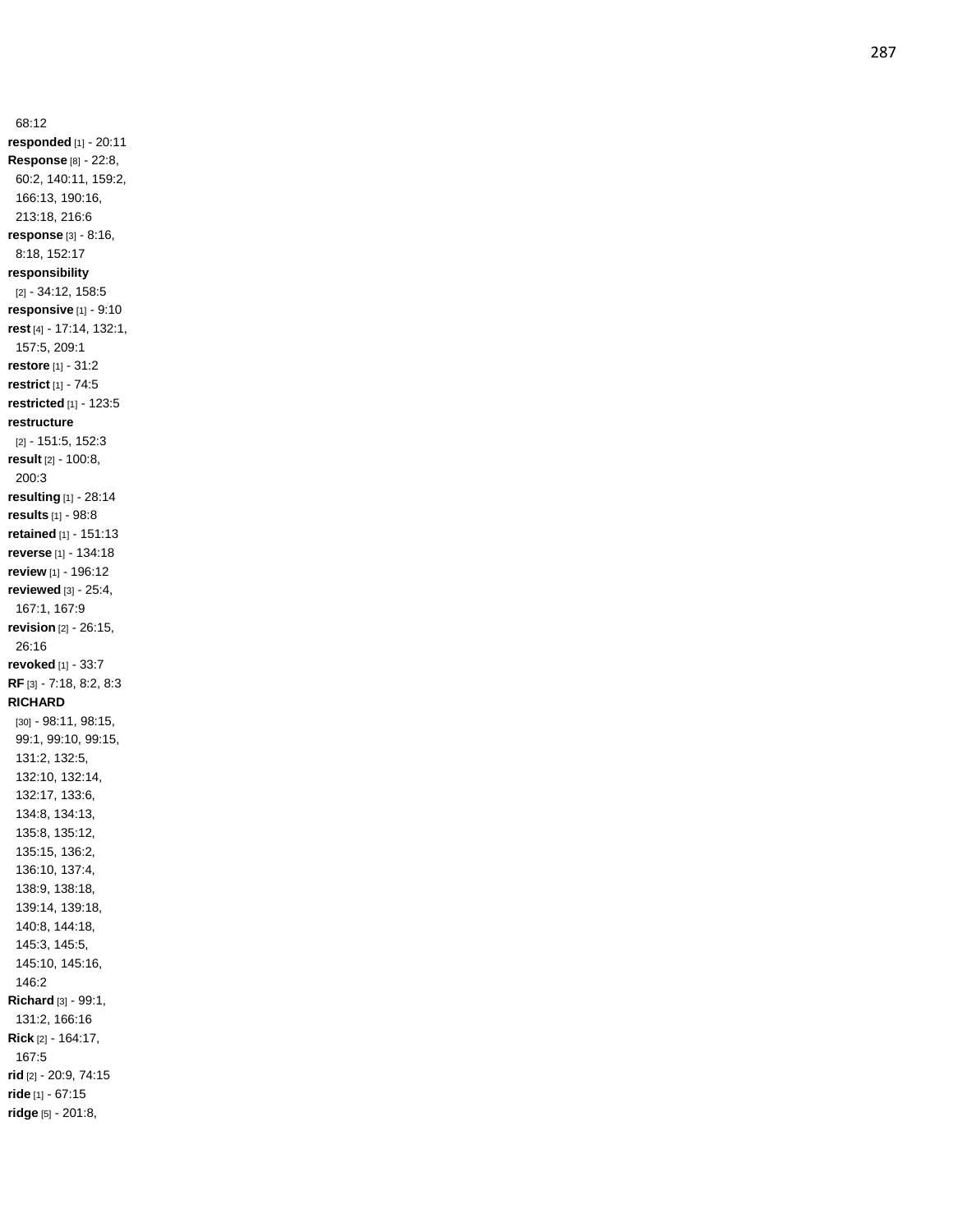206:9, 210:9, 210:10, 215:10 **ridges** [1] - 215:10 **right -hand** [4] - 16:13, 26:5, 111:1, 111:8 **rights** [1] - 132:6 **risk** [1] - 83:10 **River** [1] - 194:1 **river** [1] - 11:5 **Road** [8] - 2:15, 195:6, 206:6, 214:11, 216:12, 216:18, 217:5, 217:8 **Rob** [1] - 166:16 **roof** [44] - 10:17, 13:11, 13:15, 14:8, 14:12, 15:8, 15:16, 15:18, 16:11, 17:14, 17:15, 18:15, 20:1, 20:3, 20:7, 156:14, 160:9, 196:9, 196:10, 199:6, 199:7, 199:8, 199:9, 202:7, 203:4, 205:11, 205:12, 206:3, 206:11, 207:4, 207:6, 207:11, 207:13, 210:6, 210:18, 211:1, 211:6, 212:18, 214:14, 214:15, 217:2, 217:7 **rooftop** [1] - 16:18 **room** [5] - 120:2, 129:6, 173:18, 199:13, 199:14 **rooms** [1] - 199:13 **round** [1] - 39:16 **row** [1] - 122:6 **rules** [2] - 34:15, 177:1 **run** [8] - 41:6, 50:11, 79:6, 93:2, 126:2, 131:15, 134:17, 185:17 **running** [9] - 13:8, 13:15, 16:17, 20:8, 40:6, 48:4, 50:10, 132:1, 134:16 **runs** [2] - 15:15, 204:13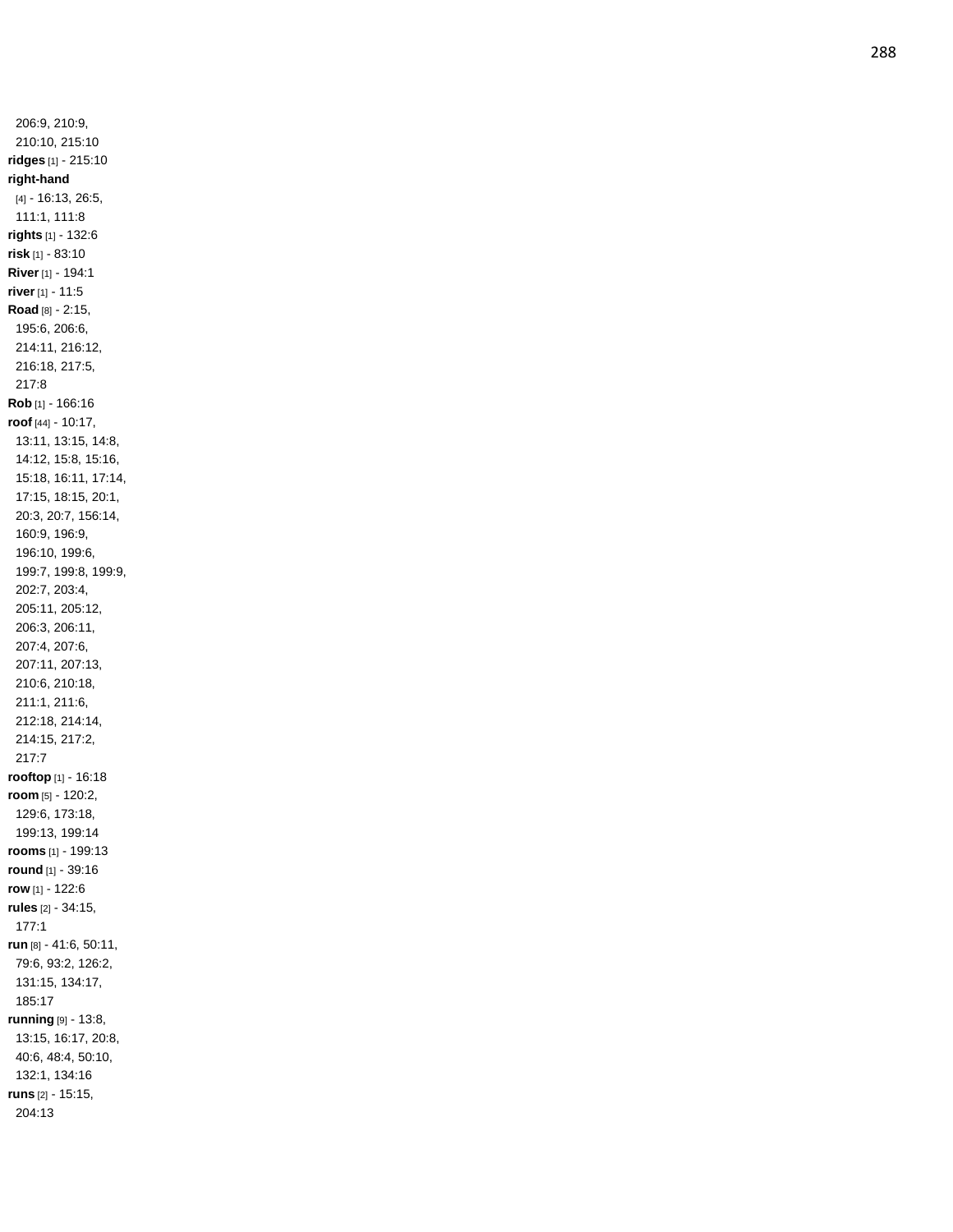**rush** [1] - 41:17

#### **S**

**safe** [2] - 125:7, 198:8 **safely** [1] - 198:13 **safety** [9] - 29:4, 34:15, 91:16, 92:4, 125:4, 126:1, 169:4, 188:16, 189:6 **salvo** [1] - 63:3 **Sam** [4] - 199:8, 204:2, 205:17, 215:2 **SAME** [1] - 223:17 **SAMUEL** [28] - 195:15, 196:2, 196:7, 196:15, 196:18, 197:4, 197:11, 198:2, 198:18, 199:4, 200:13, 203:13, 206:1, 206:5, 207:15, 208:5, 209:14, 211:1, 211:7, 211:13, 211:15, 211:17, 212:5, 212:8, 212:11, 213:1, 216:13, 220:10 **Samuel** [3] - 195:15, 216:15, 217:9 **sat** [1] - 100:14 **satisfaction** [1] - 89:17 **satisfactory** [1] - 146:10 **satisfied** [2] - 89:11, 168:4 **satisfies** [1] - 56:3 **satisfy** [3] - 57:5, 184:17, 198:9 **saw** [4] - 49:6, 80:16, 130:3, 215:17 **scheme** [2] - 111:5, 112:5 **school** [2] - 101:12, 109:10 **scientific** [1] - 31:13 **scraping** [1] - 134:18 **SEAN** [4] - 162:7, 165:18, 166:6, 167:15 **Sean** [1] - 162:9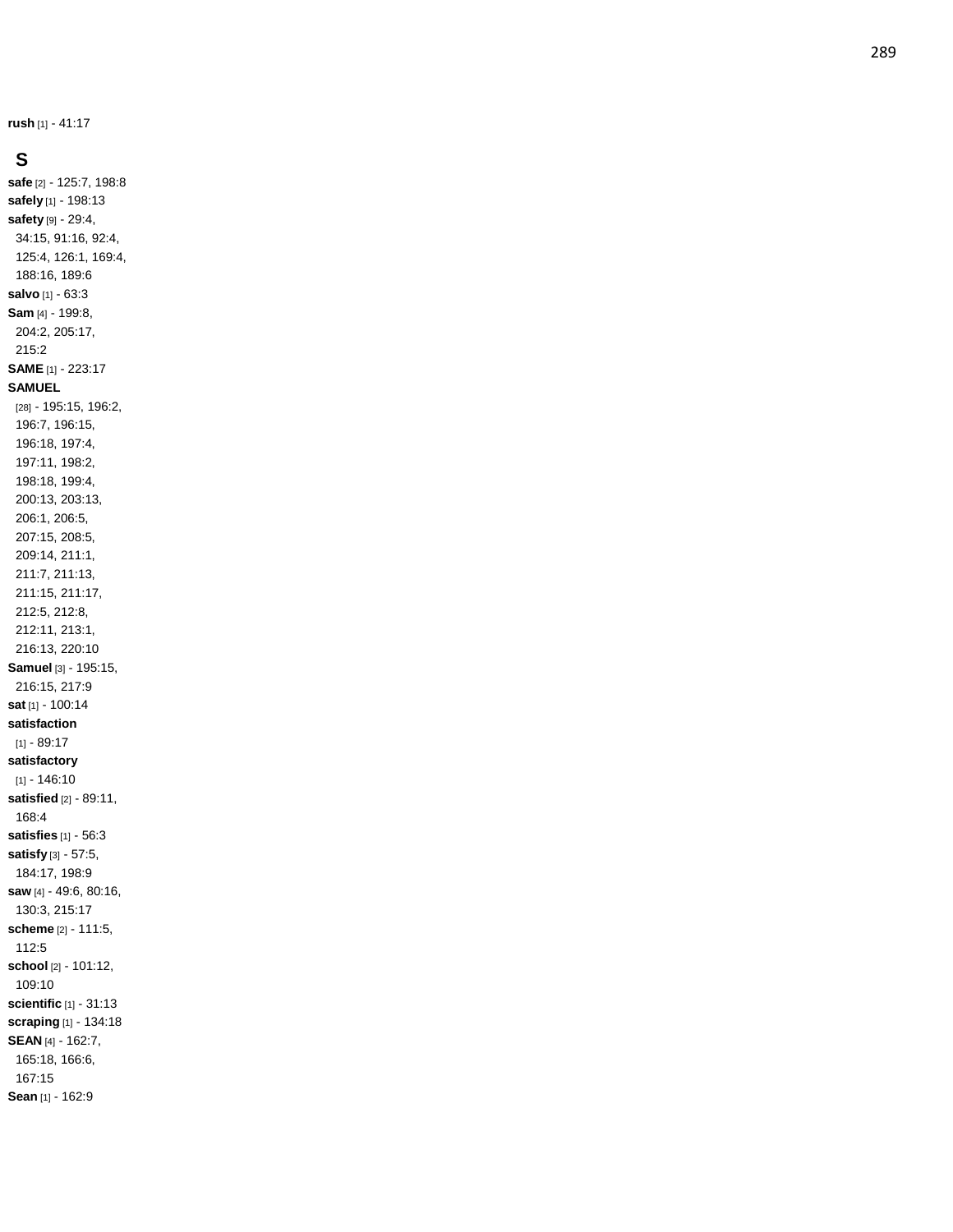**searching** [1] - 56:17 **second** [10] - 10:7, 19:7, 25:17, 151:8, 167:5, 186:3, 198:4, 199:18, 201:4, 204:7 **Secretary** [1] - 1:11 **section** [3] - 50:2, 52:18, 203:5 **Section** [4] - 77:5, 88:17, 89:1, 89:12 **Sections** [1] - 140:15 **security** [1] - 62:13 **see** [49] - 5:15, 12:13, 12:17, 13:7, 13:8, 13:13, 13:14, 14:5, 15:2, 15:5, 16:10, 16:16, 18:9, 19:8, 19:13, 19:17, 20:10, 25:15, 26:2, 26:7, 26:9, 37:15, 42:9, 42:11, 46:1, 46:4, 60:3, 66:17, 73:6, 73:16, 97:7, 114:2, 132:17, 136:18, 142:11, 143:4, 172:17, 181:9, 187:9, 187:10, 207:14, 207:17, 208:14, 214:13, 218:9 **seek** [2] - 129:12, 202:14 **seeking** [8] - 29:13, 64:2, 112:4, 115:5, 184:13, 188:5, 197:6, 198:1 **seem** [2] - 51:5, 51:8 **self** [1] - 57:10 **self -park** [1] - 57:10 **send** [1] - 41:4 **sending** [1] - 80:8 **Senior** [1] - 1:5 **senior** [1] - 36:10 **sense** [6] - 41:6, 97:15, 102:12, 104:3, 135:3, 157:13 **sensitive** [1] - 63:10 **sent** [2] - 151:14, 156:2 **separate** [2] - 104:10, 162:17 **separately**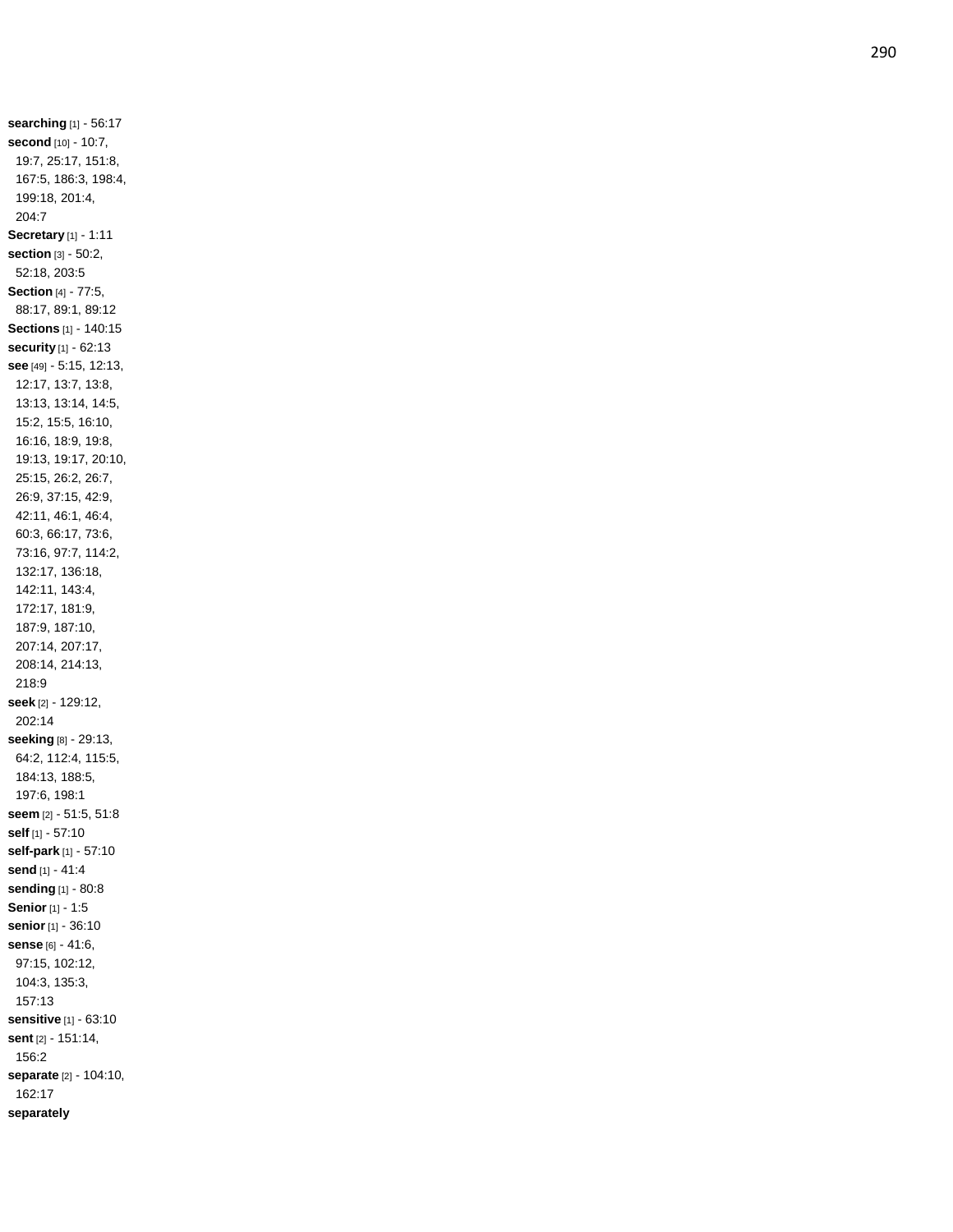[1] - 165:17 **September**[5] - 27:1, 93:5, 106:6, 144:12, 223:8 **SEPTEMBER** [1] - 1:4 **seriously** [4] - 71:11, 98:16, 99:3, 110:16 **service** [19] - 37:2, 37:3, 39:6, 41:6, 44:3, 49:13, 49:15, 50:10, 50:11, 53:5, 53:7, 61:6, 62:9, 62:12, 74:16, 80:15, 81:6, 81:8, 84:10 **Services** [10] - 31:17, 32:4, 32:8, 33:2, 34:7, 132:3, 132:10, 135:2, 138:14, 222:3 **session** [1] - 96:12 **SESSION** [1] - 2:2 **sessions** [1] - 3:15 **set** [17] - 11:11, 12:9, 19:13, 19:15, 22:18, 24:16, 27:5, 27:6, 88:3, 123:17, 189:10, 190:11, 190:12, 213:14, 214:3, 223:6, 223:8 **setback** [19] - 110:2, 110:13, 110:17, 110:18, 112:9, 112:11, 114:1, 124:7, 124:12, 150:4, 152:17, 154:3, 162:14, 163:2, 190:8, 199:16, 200:3, 200:4, 201:12 **setbacks** [3] - 110:9, 183:5 **sets** [1] - 89:14 **settle** [1] - 64:12 **settlement** [1] - 107:10 **settles** [1] - 64:11 **Seven** [1] - 172:3 **seven** [10] - 127:16, 145:7, 145:9, 145:15, 145:16, 146:13, 174:6, 174:17, 177:10, 178:5 **several** [4] - 43:18,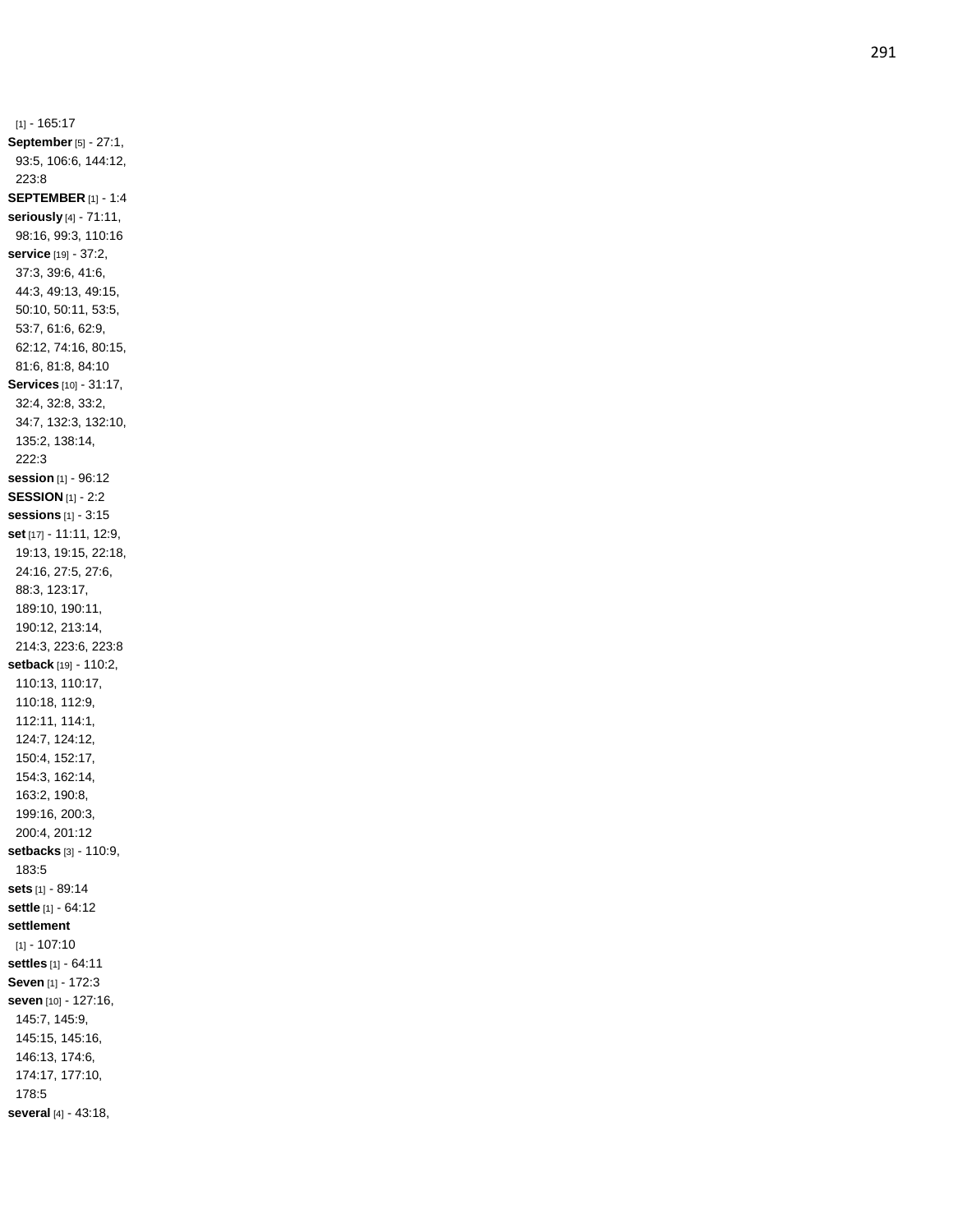45:17, 61:4, 106:17 **SHACHOY** [35] - 95:9, 95:13, 96:4, 96:10, 96:16, 96:18, 97:13, 98:1, 101:11, 105:16, 106:1, 106:10, 106:13, 108:2, 108:11, 108:18, 111:10, 119:10, 121:3, 121:9, 121:15, 121:17, 122:7, 122:16, 123:4, 123:15, 130:2, 130:8, 141:17, 142:5, 142:10, 142:18, 143:4, 143:14, 144:9 **Shachoy** [8] - 95:14, 98:16, 99:13, 131:4, 133:8, 137:11, 139:8, 146:8 **shaking** [1] - 139:7 **shall** [13 ] - 30:11, 30:18, 31:16, 32:3, 32:8, 33:1, 33:5, 33:17, 34:2, 87:3, 87:4, 93:2, 140:17 **shape** [4] - 186:8, 192:7, 204:17, 219:4 **shaped** [1] - 186:5 **share** [2] - 80:5, 81:11 **sharing** [1] - 67:16 **shed** [1] - 138:5 **sheer** [2] - 71:17, 72:15 **sheet** [4] - 10:16, 25:17, 114:13, 222:7 **SHEET** [1] - 222:1 **Sheet** [2] - 222:2, 222:7 **shelter** [10] - 10:17, 11:3, 13:8, 13:11, 13:13, 13:14, 14:3, 14:10, 20:7, 202:17 **shining** [1] - 137:3 **short** [2] - 106:15, 107:8 **shortcut** [1] - 159:17 **Shorthand** [2] - 223:5, 223:14 **shovel** [1] - 214:14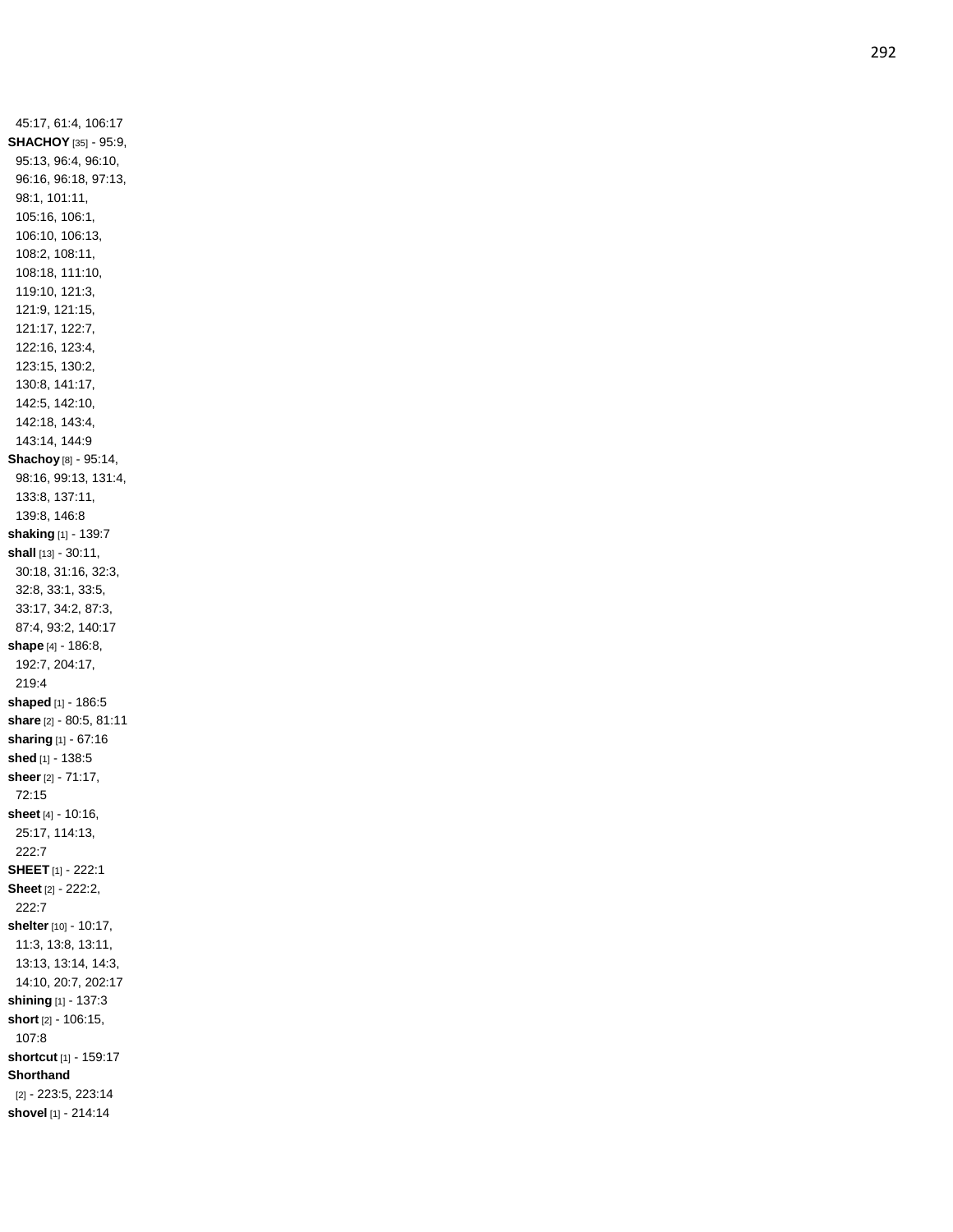**show** [6] - 27:11, 105:10, 105:11, 126:10, 136:6, 205:17 **Show** [1] - 93:16 **showed** [1] - 11:15 **showing** [1] - 190:1 **shown** [5] - 9:2, 114:9, 117:5, 117:8, 117:14 **shows** [4] - 10:16, 12:7, 117:17, 138:7 **side** [27] - 11:1, 11:4, 11:7, 16:10, 16:13, 19:1, 26:5, 38:6, 61:5, 102:6, 102:8, 111:1, 111:8, 112:16, 112:18, 113:9, 114:3, 124:7, 124:12, 125:1, 128:18, 135:18, 140:18, 191:9, 203:14, 203:15, 213:12 **side -view** [1] - 128:18 **sides** [2] - 187:8, 206:7 **sight** [1] - 20:3 **sign** [9] - 146:15, 146:17, 146:18, 174:8, 174:13, 174:16, 177:12, 178:3, 178:5 **Sign** [1] - 222:7 **SIGNATURE** [1] - 222:1 **significant** [7] - 23:3, 48:18, 49:2, 101:4, 107:3, 110:4, 163:5 **similar** [3] - 50:11, 96:13, 128:9 **sims** [2] - 11:9, 27:4 **simulations** [8] - 10:9, 10:13, 11:11, 25:3, 25:9, 27:13, 30:6, 30:14 **single** [6] - 53:10, 134:16, 162:16, 165:17, 199:13, 199:14 **single -families** [1] - 162:16 **single -family** [1] - 165:17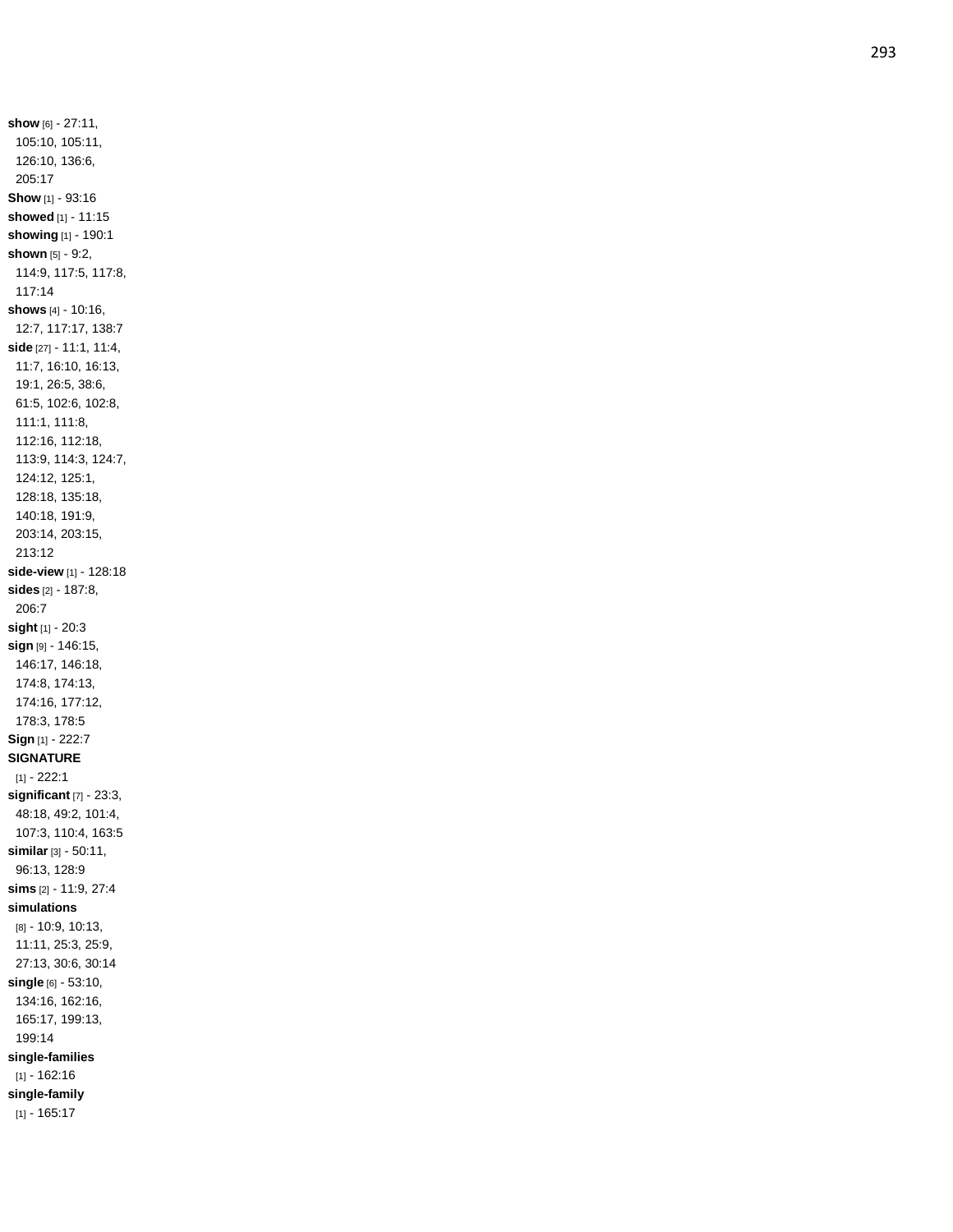**Sisia** [1] - 1:12 **sit** [4] - 98:3, 98:4, 102:16, 153:11 **site** [9] - 23:15, 32:2, 32:12, 101:16, 121:13, 133:2, 141:5, 141:7, 141:15 **sites** [1] - 135:1 **sits** [1] - 79:14 **Sitting** [10] - 3:4, 5:2, 36:2, 95:2, 149:2, 162:2, 171:2, 176:2, 180:2, 195:2 **situated** [1] - 34:15 **situation** [4] - 49:9, 62:13, 98:7, 130:7 **situations** [2] - 86:9, 208:18 **six** [4] - 30:18, 42:2, 109:18, 122:5 **sixties** [1] - 121:10 **size** [8] - 117:6, 136:15, 185:11, 192:4, 200:15, 205:7, 205:10, 215:5 **sizes** [1] - 116:17 **skylight** [2] - 152:12, 152:14 **slab** [1] - 152:4 **slamming** [2] - 135:15, 137:4 **sleep** [1] - 131:8 **slings** [1] - 62:18 **Sloan** [2] - 61:8, 61:9 **slots** [1] - 57:16 **slower** [1] - 208:4 **slowly** [1] - 42:9 **small** [9] - 181:7, 182:5, 182:8, 183:15, 197:7, 197:8, 205:5, 207:18, 208:10 **smaller** [1] - 14:10 **smokestack** [1] - 16:14 **snow** [4] - 151:3, 152:1, 202:16, 207:8 **so...** [1] - 84:11 **societal** [1] - 31:13 **soil** [1] - 204:16 **sold** [2] - 166:1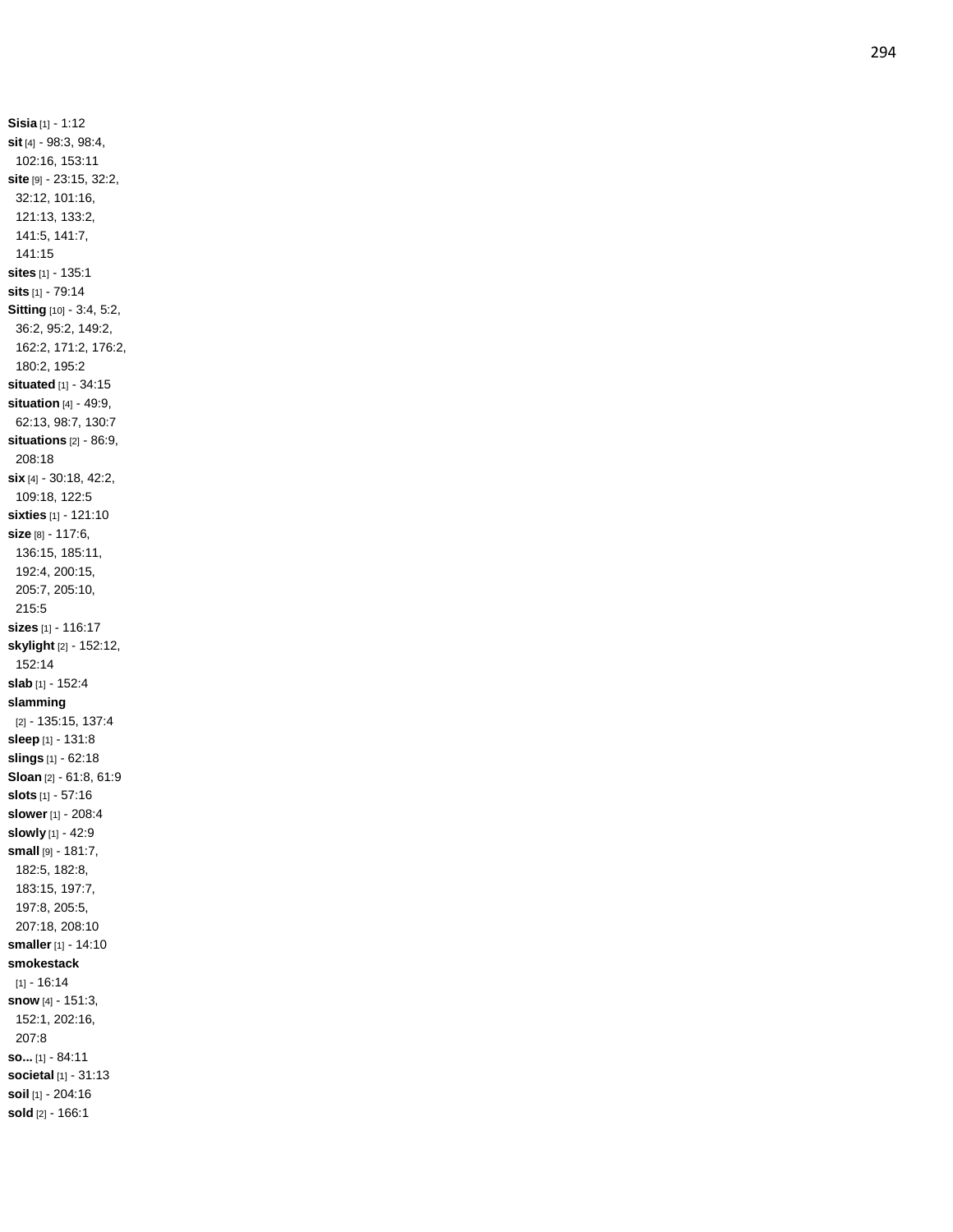**solid** [1] - 153:5 **solution** [7] - 50:5, 63:3, 64:3, 81:16, 84:9, 129:13, 130:6 **solve** [1] - 206:15 **someone** [9] - 47:5, 49:6, 53:16, 56:14, 78:1, 85:5, 85:13, 123:3, 125:5 **someplace** [2] - 117:7, 126:17 **sometime** [2] - 74:9, 106:4 **somewhat** [2] - 59:12, 205:8 **somewhere** [4] - 63:7, 63:13, 82:18, 99:14 **soon** [1] - 74:16 **sorry** [19] - 6:4, 12:13, 54:10, 65:6, 71:3, 93:8, 96:4, 109:4, 120:18, 135:14, 155:11, 164:8, 181:1, 182:1, 190:4, 193:15, 208:3, 211:16 **sort** [20] - 19:9, 37:14, 38:14, 41:14, 47:10, 60:15, 62:7, 64:11, 65:9, 72:14, 107:9, 108:3, 110:14, 114:17, 125:6, 129:16, 129:17, 187:14, 191:8, 216:15 **sought** [9] - 24:2, 28:9, 65:18, 140:14, 159:15, 191:18, 192:17, 217:17, 218:13 **sounds** [1] - 103:2 **south** [1] - 11:7 **SP** [1] - 50:17 **space** [51] - 37:18, 51:9, 52:6, 53:10, 55:5, 55:7, 56:12, 66:2, 68:3, 69:7, 77:1, 77:2, 82:11, 82:13, 85:14, 110:9, 110:12, 110:17, 111:3, 118:13, 118:17, 118:18, 119:4, 120:14,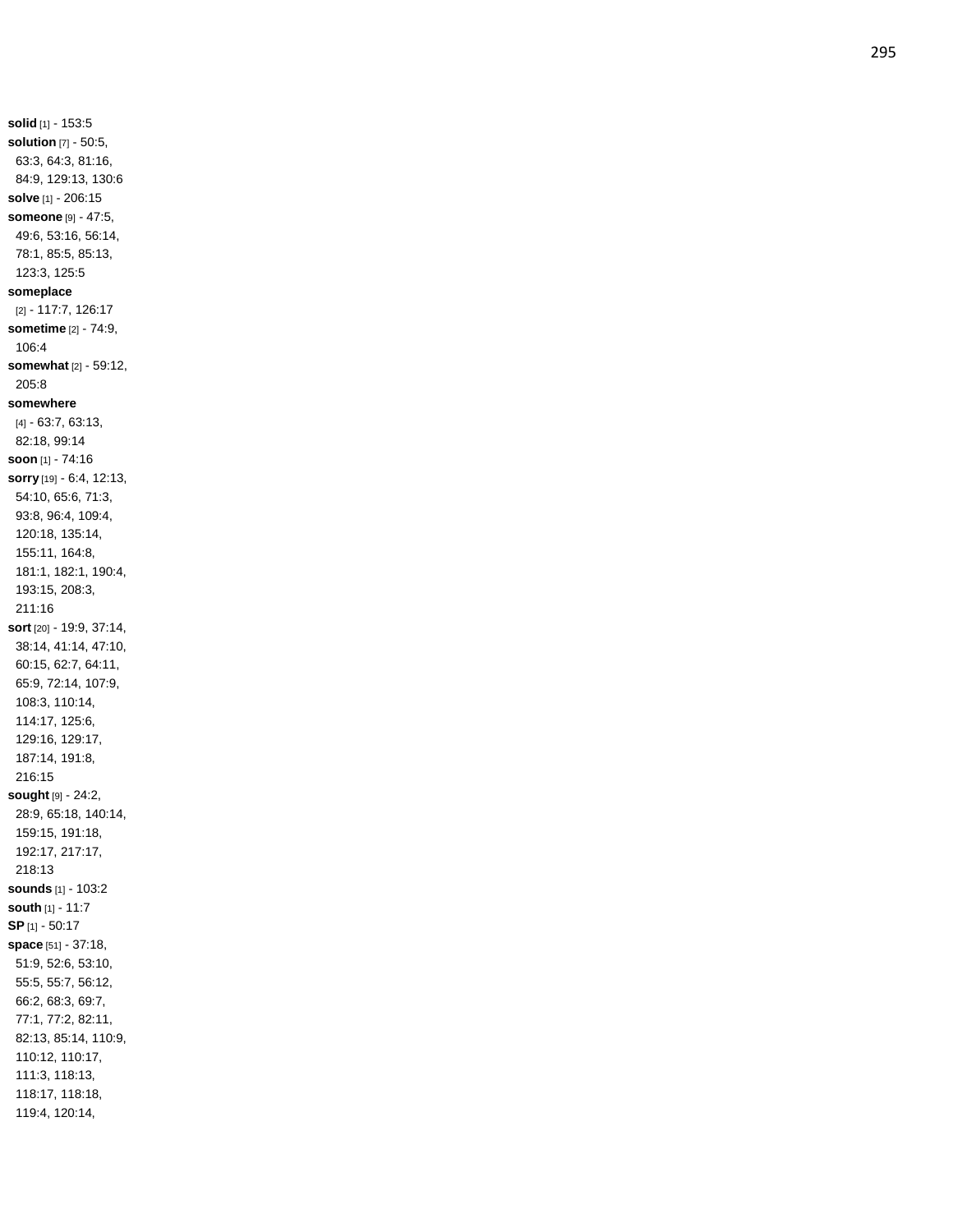120:17, 124:14, 125:13, 127:3, 127:4, 127:7, 128:17, 140:16, 155:18, 185:8, 188:7, 192:6, 199:3, 205:3, 205:4, 207:5, 207:11, 207:12, 208:1, 208:6, 208:11, 209:2, 211:3, 212:3, 212:6, 213:3 **spaces** [85] - 37:12, 37:16, 38:3, 38:4, 38:7, 38:10, 39:8, 39:14, 39:15, 39:18, 40:3, 43:14, 43:18, 44:10, 44:11, 44:12, 44:15, 44:17, 45:3, 45:6, 45:8, 45:9, 46:5, 46:6, 47:4, 48:3, 48:12, 48:17, 51:6, 51:15, 51:17, 52:3, 52:10, 53:11, 54:15, 55:3, 55:12, 55:15, 56:18, 57:2, 57:3, 57:10, 59:3, 65:5, 67:8, 70:8, 72:5, 72:8, 72:15, 73:17, 74:18, 75:8, 75:13, 75:15, 78:6, 79:4, 79:10, 79:18, 80:12, 81:12, 82:11, 83:2, 84:11, 87:9, 89:12, 90:7, 90:13, 91:2, 91:5, 91:6, 92:7, 107:11, 109:18, 113:4, 115:6, 116:9, 116:18, 118:2, 122:17, 124:3, 124:5, 129:10, 141:10 **spacing** [1] - 13:2 **speaking** [1] - 130:18 **Special** [30] - 28:11, 29:12, 31:14, 32:9, 32:13, 33:5, 33:8, 33:11, 33:15, 34:13, 35:5, 35:6, 35:11, 37:1, 37:9, 77:6, 77:12, 77:17, 88:8, 88:18, 93:2, 93:14, 126:10, 140:15,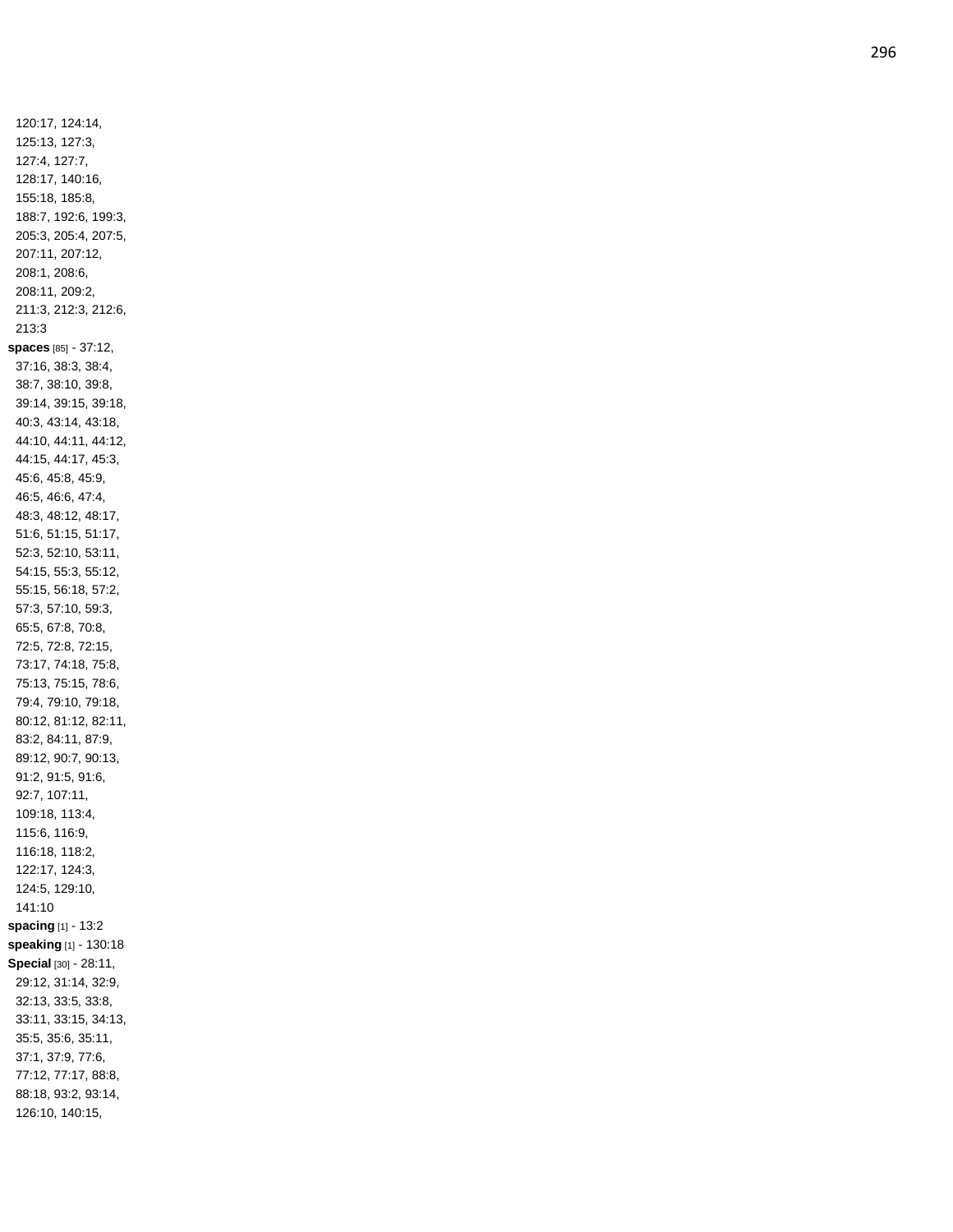141:3, 162:13, 167:7, 168:2, 168:4, 169:12 **special** [7] - 46:9, 46:13, 55:5, 55:16, 61:12, 185:14 **specific** [12] - 20:15, 25:2, 47:5, 51:5, 88:9, 111:13, 141:5, 141:7, 141:16, 153:16, 157:18, 158:9 **specifically** [3] - 25:12, 36:18, 52:18 **specifics** [1] - 102:17 **spend** [2] - 68:4, 81:1 **spent** [1] - 110:13 **spoken** [2] - 182:11, 183:17 **sports** [1] - 62:6 **spot** [3] - 14:12, 54:2, 56:15 **spots** [1] - 63:11 **spread** [1] - 13:6 **square** [19] - 14:10, 14:11, 101:13, 150:15, 181:10, 182:1, 182:2, 205:5, 205:6, 205:14, 206:10, 209:9, 209:11, 209:17, 209:18, 210:15, 210:16, 211:5, 211:10 **Square** [7] - 64:13, 75:9, 80:1, 81:4, 82:14, 83:17, 92:17 **squares** [1] - 187:15 **squeeze** [1] - 114:10 **squeezes** [1] - 114:18 **SS** [1] - 223:3 **Stabilization** [1] - 172:4 **stack** [1] - 16:14 **staff** [3] - 13:1, 43:4, 47:7 **staff's** [1] - 20:12 **staggered** [1] - 43:5 **stair** [14] - 10:18, 11:1, 12:8, 12:18, 14:5, 14:6, 17:7, 17:13, 120:4, 199:17, 202:2,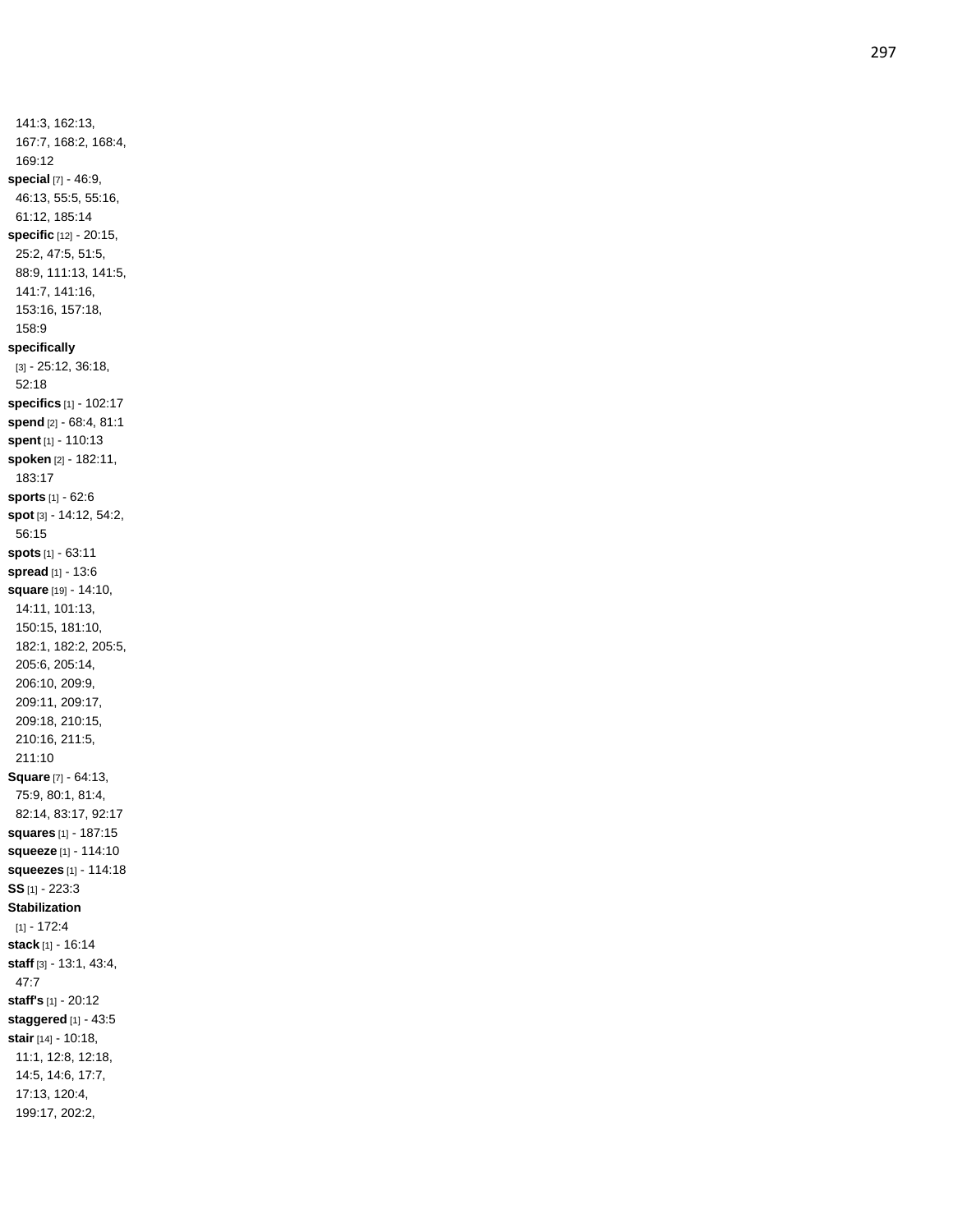208:12, 208:15, 213:8 **stairs** [5] - 198:3, 198:4, 198:6, 218:6, 219:1 **stairway** [1] - 200:5 **stairwell** [3] - 17:6, 18:18, 201:17 **stairwells** [1] - 163:8 **stamp** [1] - 26:5 **stand** [1] - 6:14 **standard** [3] - 50:9, 117:6, 119:1 **standards** [2] - 48:8, 89:14 **standing** [1] - 202:16 **stands** [1] - 53:2 **Star** [8] - 2:15, 195:6, 206:6, 214:10, 216:11, 216:18, 217:4, 217:8 **Start** [1] - 121:5 **start** [4] - 7:3, 96:7, 197:14, 206:8 **started** [3] - 3:9, 120:12, 152:2 **starters** [1] - 197:6 **Stat** [1] - 90:7 **Stata** [20] - 37:3, 41:10, 41:12, 41:13, 45:15, 52:12, 59:13, 60:16, 62:9, 63:7, 79:12, 90:8, 90:9, 90:10, 90:11, 90:14, 92:1, 92:10, 92:15 **stata** [1] - 63:7 **Stata's** [1] - 59:14 **state** [1] - 163:5 **statement** [1] - 3:12 **statement(s** [1] - 222:17 **stating** [1] - 34:11 **stations** [1] - 45:18 **stay** [3] - 62:17, 62:18, 208:10 **staying** [1] - 216:1 **stays** [1] - 119:6 **steel** [6] - 151:5, 151:17, 152:4, 155:17, 157:7, 157:8 **steep** [2] - 198:5, 208:12 **steeper** [1] - 210:11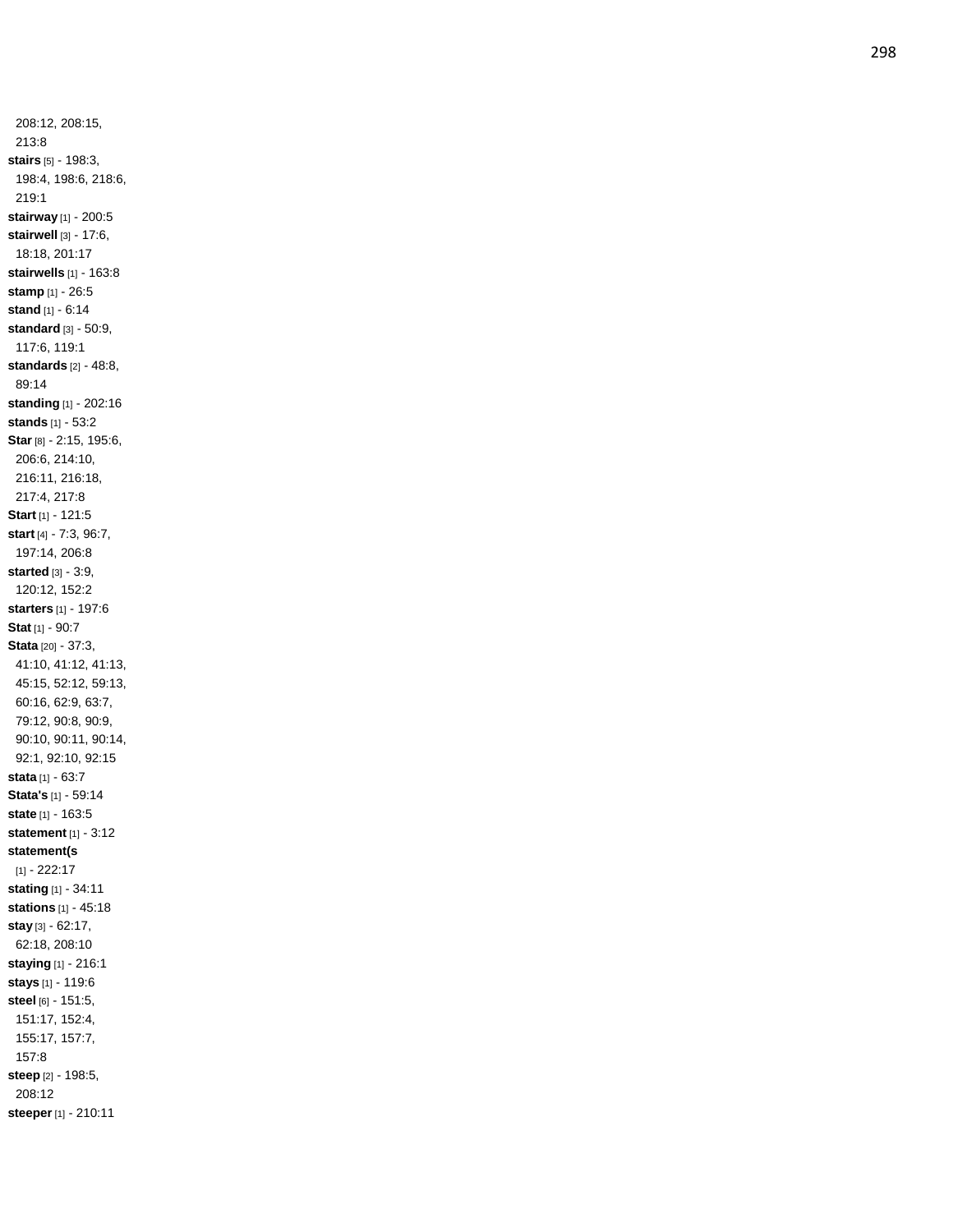**STENOGRAPHER** [3] - 124:9, 200:18, 208:3 **stenographer** [5] - 4:6, 95:12, 149:9, 180:12, 214:9 **step** [4] - 71:6, 78:12, 87:7, 212:17 **STEVE** [3] - 58:18, 59:12, 61:14 **Steve** [1] - 58:18 **Steven** [1] - 96:5 **STEVEN** [56] - 96:6, 102:5, 102:9, 109:3, 109:5, 109:9, 109:16, 111:17, 112:5, 112:8, 112:12, 112:15, 113:1, 113:6, 113:11, 113:15, 113:18, 114:4, 114:8, 114:15, 115:1, 115:4, 115:7, 115:12, 116:2, 116:6, 116:16, 117:1, 117:6, 117:9, 117:13, 118:6, 118:12, 118:16, 120:5, 120:10, 122:5, 124:6, 124:11, 124:17, 125:2, 125:9, 125:12, 126:2, 126:7, 126:12, 127:2, 127:11, 127:14, 127:17, 129:1, 129:5, 129:15, 136:14, 141:14, 147:9 **stick** [2] - 16:7, 134:11 **sticker** [1] - 83:16 **still** [11] - 53:12, 67:11, 69:16, 118:8, 127:5, 129:6, 153:5, 153:6, 153:17, 153:18, 206:17 **stock** [2] - 187:6, 219:1 3 **stone** [1] - 140:2 **stones** [1] - 139:10 **stop** [2] - 39:6, 85:3 **storage** [4] - 40:8,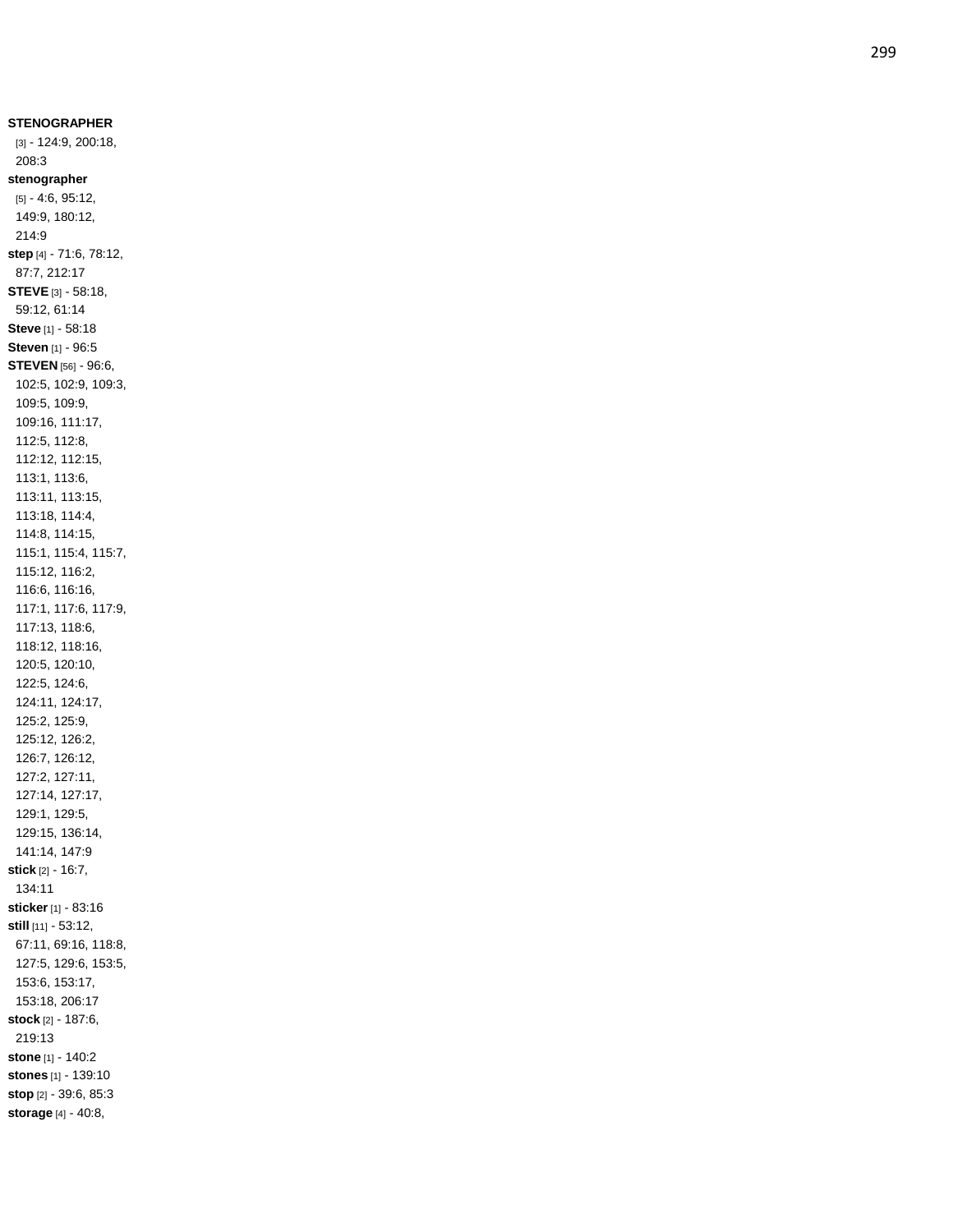40:10, 207:5, 207:12 **straight** [3] - 72:2, 116:10, 209:9 **straightened** [1] - 153:11 **STRATEGY** [1] - 2:3 **strategy** [1] - 65:14 **street** [12] - 14:4, 60:16, 77:8, 89:3, 112:14, 122:3, 136:11, 139:4, 139:5, 139:6, 189:9, 191:10 **STREET** [2] - 2:3, 2:4 **Street** [36] - 2:6, 2:7, 2:8, 2:9, 2:12, 2:14, 5:6, 7:14, 11:4, 19:12, 23:5, 36:6, 37:4, 38:2, 58:15, 61:5, 80:8, 80:9, 95:6, 95:15, 99:2, 99:16, 122:8, 128:2, 131:4, 133:16, 136:12, 137:14, 139:4, 149:6, 176:7, 180:6, 180:14, 181:5, 189:9 **strong** [1] - 172:13 **strongly** [1] - 23:11 **structural** [5] - 150:17, 155:12, 157:2, 157:16, 157:17 **structurally** [1] - 157:18 **structure** [14] - 54:6, 54:14, 150:18, 151:1, 153:12, 157:4, 157:6, 157:15, 192:4, 192:6, 197:8, 205:3, 213:4, 219:4 **structures** [3] - 35:1, 157:5, 162:15 **student** [1] - 61:1 **students** [2] - 43:3 **studied** [1] - 101:7 **Studio** [1] - 149:13 **study** [4] - 31:13, 43:18, 52:2, 91:3 **stuff** [1] - 103:16 **style** [3] - 76:18, 78:9, 78:10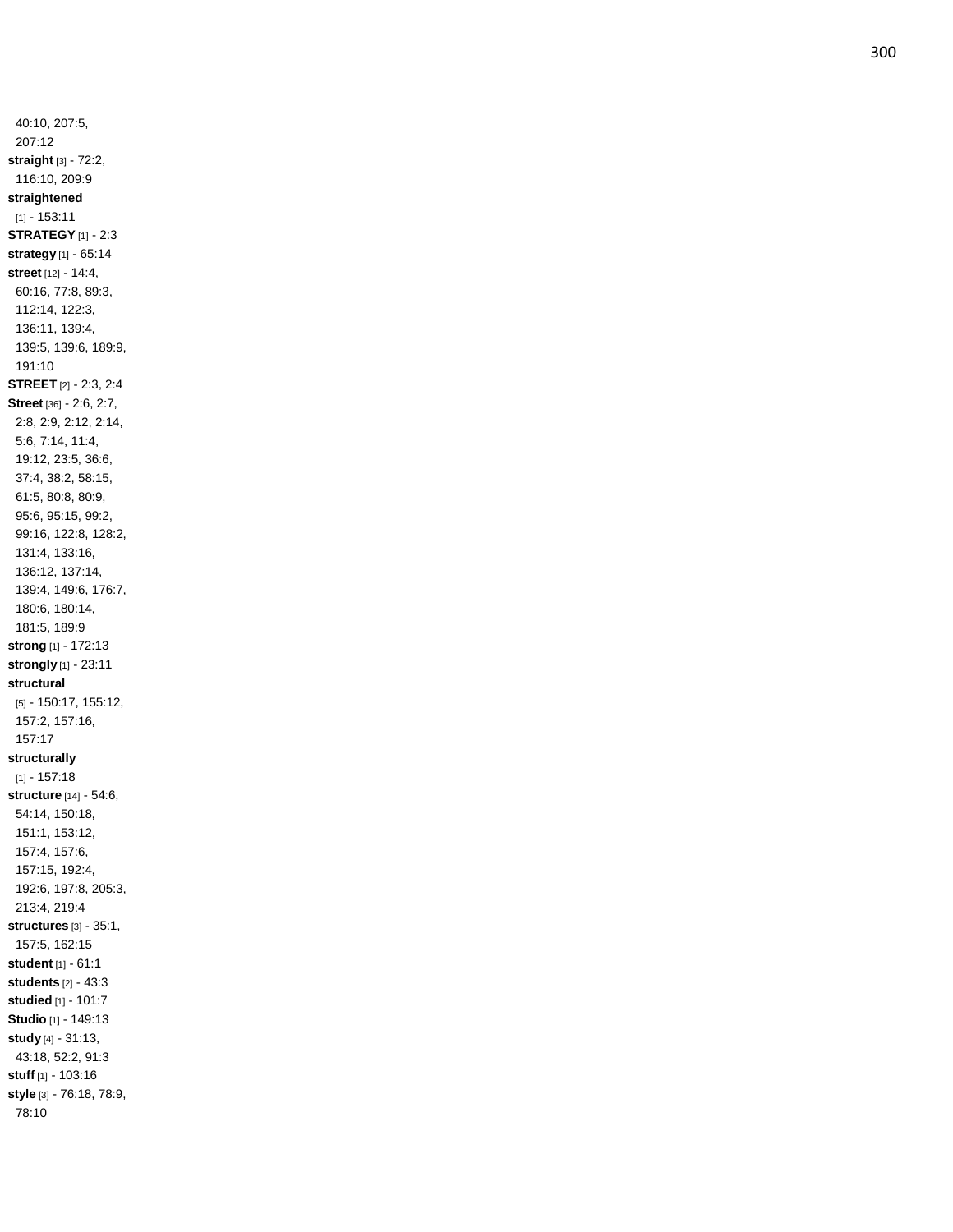**subdivide** [1] - 166:3 **subject** [10] - 3:16, 29:13, 31:14, 33:18, 34:5, 35:6, 139:13, 146:14, 174:6, 177:10 **submit** [1] - 147:5 **submitted** [15] - 8:1, 24:15, 25:7, 26:13, 29:16, 30:6, 30:8, 160:12, 169:14, 176:10, 176:12, 193:9, 216:17, 217:9, 220:1 **submitting** [2] - 10:8, 27:8 **subscribe** [1] - 222:16 **subscribed** [1] - 46:6 **substantial** [16] - 28:15, 50:2, 89:8, 90:4, 90:12, 168:8, 168:13, 185:1, 185:4, 186:12, 192:3, 192:13, 204:13, 204:18, 218:16, 219:7 **substantially** [1] - 192:14 **subway** [1] - 66:5 **success** [1] - 79:6 **successful** [1] - 92:8 **suffering** [1] - 156:11 **sufficiently** [1] - 35:1 **suggest** [5] - 20:15, 39:14, 68:10, 98:8, 143:11 **suggested** [1] - 172:15 **suggesting** [2] - 99:18, 100:7 **suggestion** [1] - 100:11 **suggests** [1] - 58:3 **suitable** [3] - 125:10, 182:7, 198:8 **SULLIVAN** [71] - 17:1, 17:5, 18:2, 18:10, 18:14, 19:2, 36:5, 36:12, 38:9, 40:1, 40:13, 41:9, 41:13, 43:6, 43:12, 43:15, 44:5, 44:8, 46:16,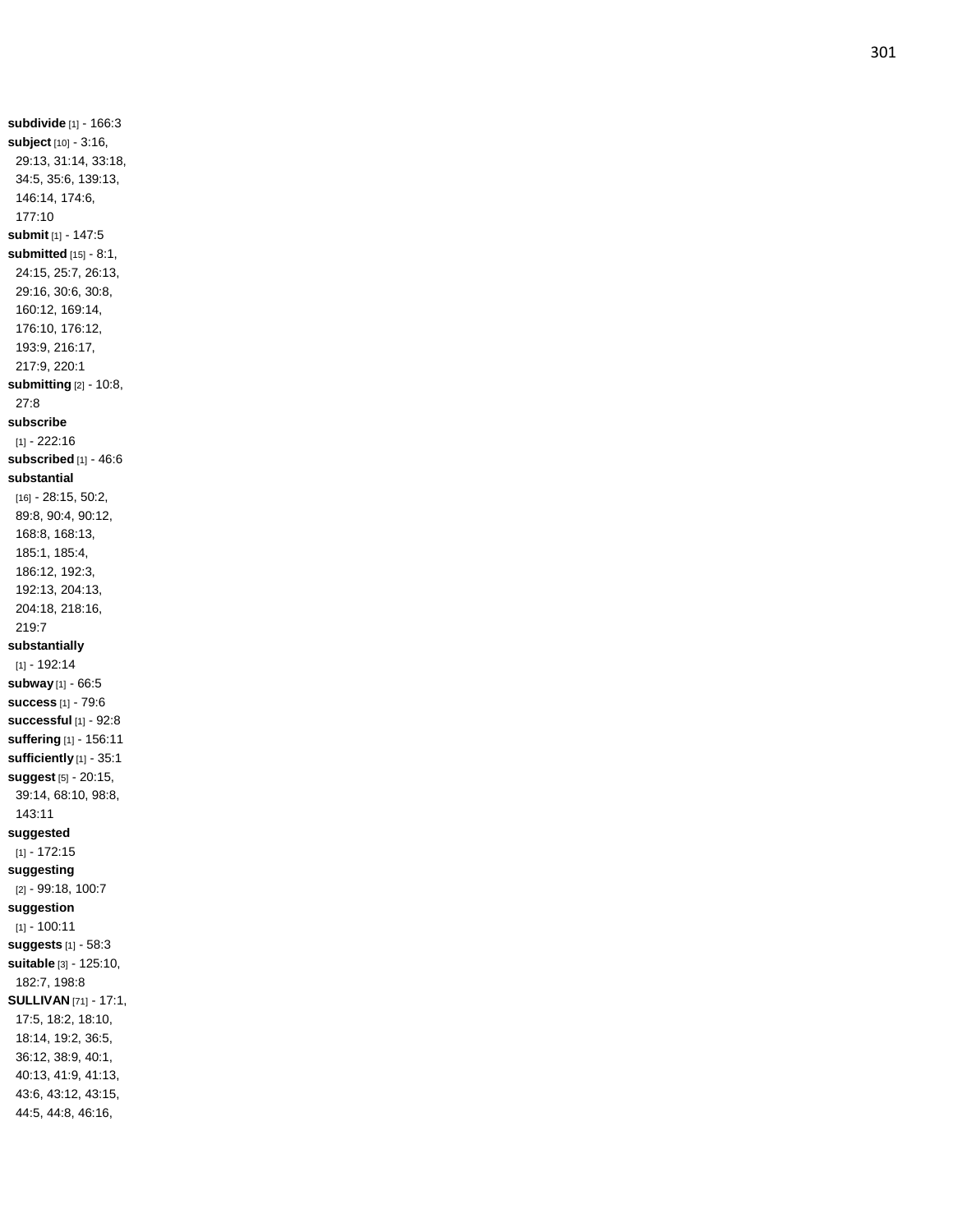47:1, 51:2, 58:9, 58:12, 59:11, 59:17, 60:3, 61:13, 62:2, 62:15, 64:6, 69:14, 71:4, 71:13, 72:4, 72:7, 72:17, 75:12, 76:4, 76:9, 76:12, 76:15, 77:3, 77:16, 78:3, 78:10, 78:17, 84:12, 86:5, 87:3, 88:2, 88:6, 90:9, 93:5, 93:8, 93:12, 93:17, 103:12, 103:18, 108:15, 109:13, 114:12, 114:16, 123:12, 123:17, 143:10, 145:7, 167:17, 190:11, 203:6, 209:17, 214:3 **Sullivan** [20] - 1:8, 3:5, 5:3, 35:14, 36:3, 93:18, 95:3, 147:17, 149:3, 161:1, 162:3, 170:3, 171:3, 175:8, 176:3, 178:17, 180:3, 194:8, 195:3, 221:2 **sum** [1] - 44:11 **summarize** [1] - 23:1 **summer** [1] - 9:8 **sunsets** [1] - 87:14 **superseded** [1] - 176:15 **supply** [4 ] - 69:10, 81:7, 82:7, 84:2 **support** [14] - 71:16, 72:3, 84:4, 151:2, 151:3, 152:1, 167:10, 169:2, 186:13, 192:18, 197:3, 204:6, 217:6, 219:11 **supporting** [1] - 21:14 **suppose** [2] - 122:10, 125:9 **supposed** [4] - 74:8, 103:13, 197:9, 203:12 **surface** [5] - 54:6, 54:14, 61:4, 80:14, 90:16 **surgically** [1] - 158:8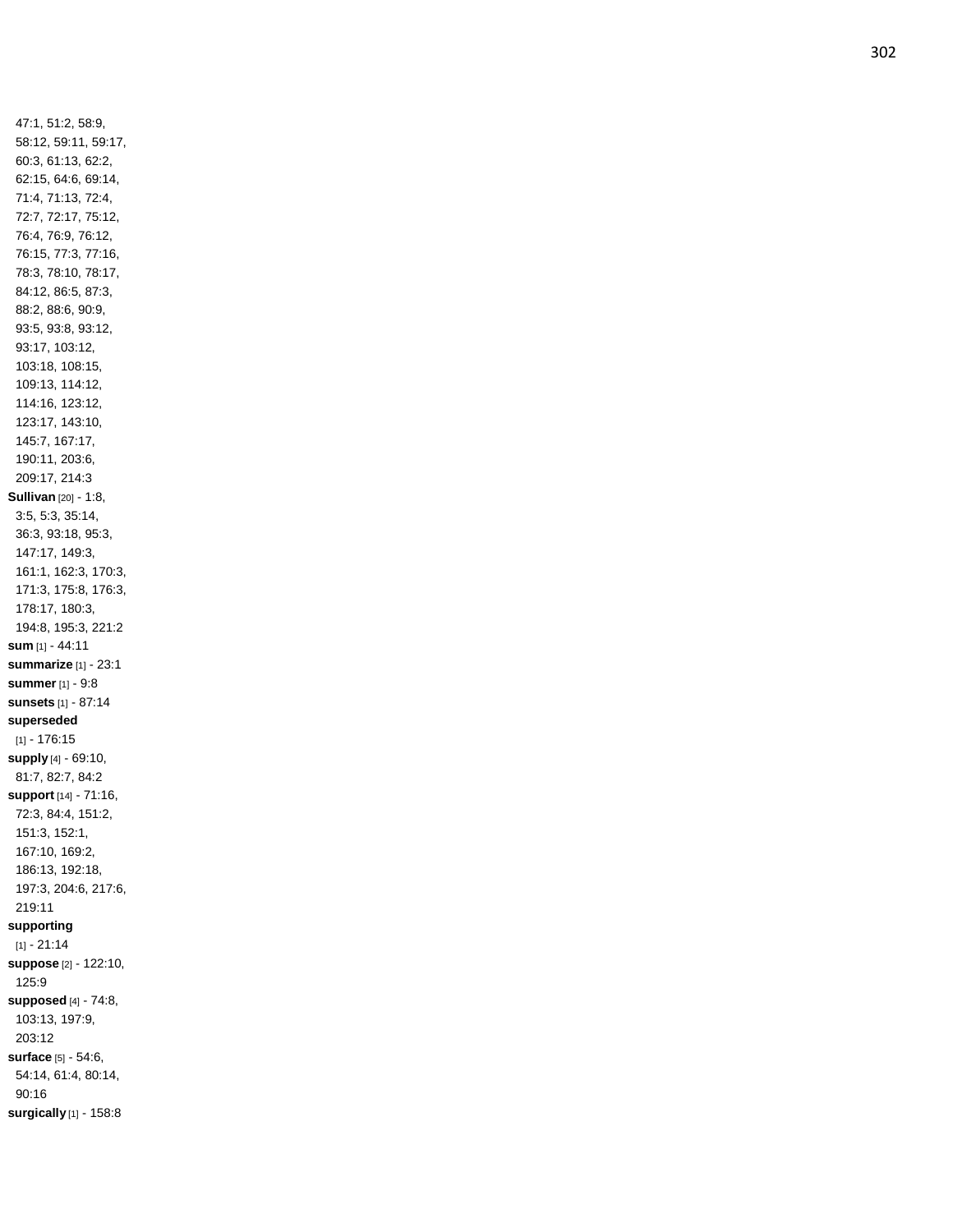[2] - 41:15, 43:9 **suspended** [1] - 33:7 **sustainable** [1] - 48:9 **swipe** [1] - 47:16 **switch** [1] - 6:10 **switched** [1] - 66:7 **sworn** [1] - 34:7 **sympathetic** [1] - 205:8 **system** [4] - 38:13, 73:3, 87:14, 91:1

#### **T**

**tact** [1] - 103:18 **talks** [2] - 21:2, 21:5 **taller** [1] - 17:14 **tallest** [1] - 17:13 **tandem** [4] - 73:3, 77:1, 122:2, 122:14 **tape** [2] - 4:7, 4:10 **teach** [1] - 43:1 **Tech** [1] - 75:8 **technically** [2] - 120:15, 156:8 **TEDESCO** [46] - 12:12, 46:18, 54:4, 54:12, 55:10, 56:5, 56:8, 76:13, 78:18, 81:10, 81:18, 83:1, 83:5, 83:14, 86:7, 100:14, 102:16, 115:2, 115:5, 115:9, 115:15, 119:14, 120:8, 127:9, 127:12, 127:15, 127:18, 128:6, 128:11, 128:15, 129:3, 138:7, 155:8, 155:11, 157:2, 157:11, 157:13, 189:15, 189:18, 190:5, 201:14, 201:17, 210:15, 211:4, 212:2, 213:7 **Tedesco** [21] - 1:10, 3:6, 5:4, 12:9, 35:15, 36:4, 93:18, 95:4, 147:18, 149:4, 161:2, 162:4, 170:4, 171:4, 175:9, 176:4, 178:18, 180:4,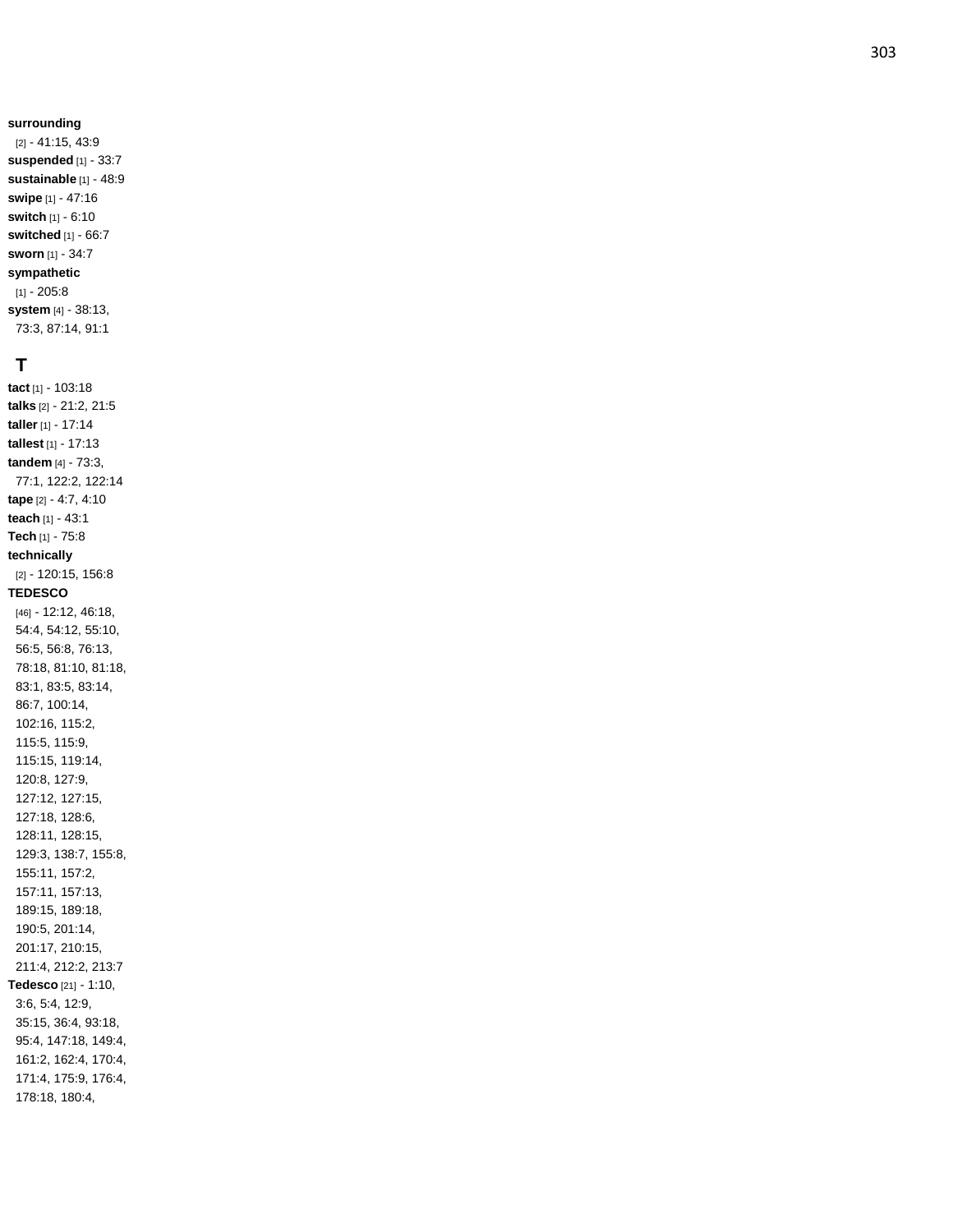194:9, 195:4, 221:3 **telecom** [2] - 7:9, 31:7 **telephone** [1] - 109:15 **temporarily** [2] - 52:10, 73:10 **temporary** [16] - 38:18, 63:3, 63:15, 64:3, 64:7, 64:8, 64:17, 64:18, 70:4, 70:5, 73:3, 73:6, 81:3, 87:2, 87:8, 109:17 **ten** [12] - 27:6, 32:5, 32:17, 34:3, 43:1, 66:12, 66:15, 66:18, 92:15, 120:16, 127:11, 128:16 **tenant** [2] - 7:15, 122:12 **tenants** [1] - 101:9 **tends** [3] - 64:15, 65:1, 79:10 **tenth** [2] - 27:2 **term** [3] - 65:1, 81:6, 106:16 **terminate** [3] - 32:8, 33:6, 74:12 **terminated** [2] - 33:7, 33:9 **termination** [1] - 33:15 **terminology** [1] - 85:3 **terms** [8] - 21:12, 85:3, 154:8, 163:14, 186:5, 192:9, 205:5, 205:13 **terrific** [1] - 165:4 **testimony** [13] - 22:5, 123:11, 130:13, 158:18, 159:9, 166:10, 167:13, 190:14, 191:12, 214:2, 214:6, 217:12, 217:16 **THE** [9] - 1:1, 1:16, 124:9, 200:18, 208:3, 223:17, 223:17, 223:18, 223:18 **theirs** [1] - 102:1 **theoretically** [1] - 209:8 **thereafter** [2] - 31:1,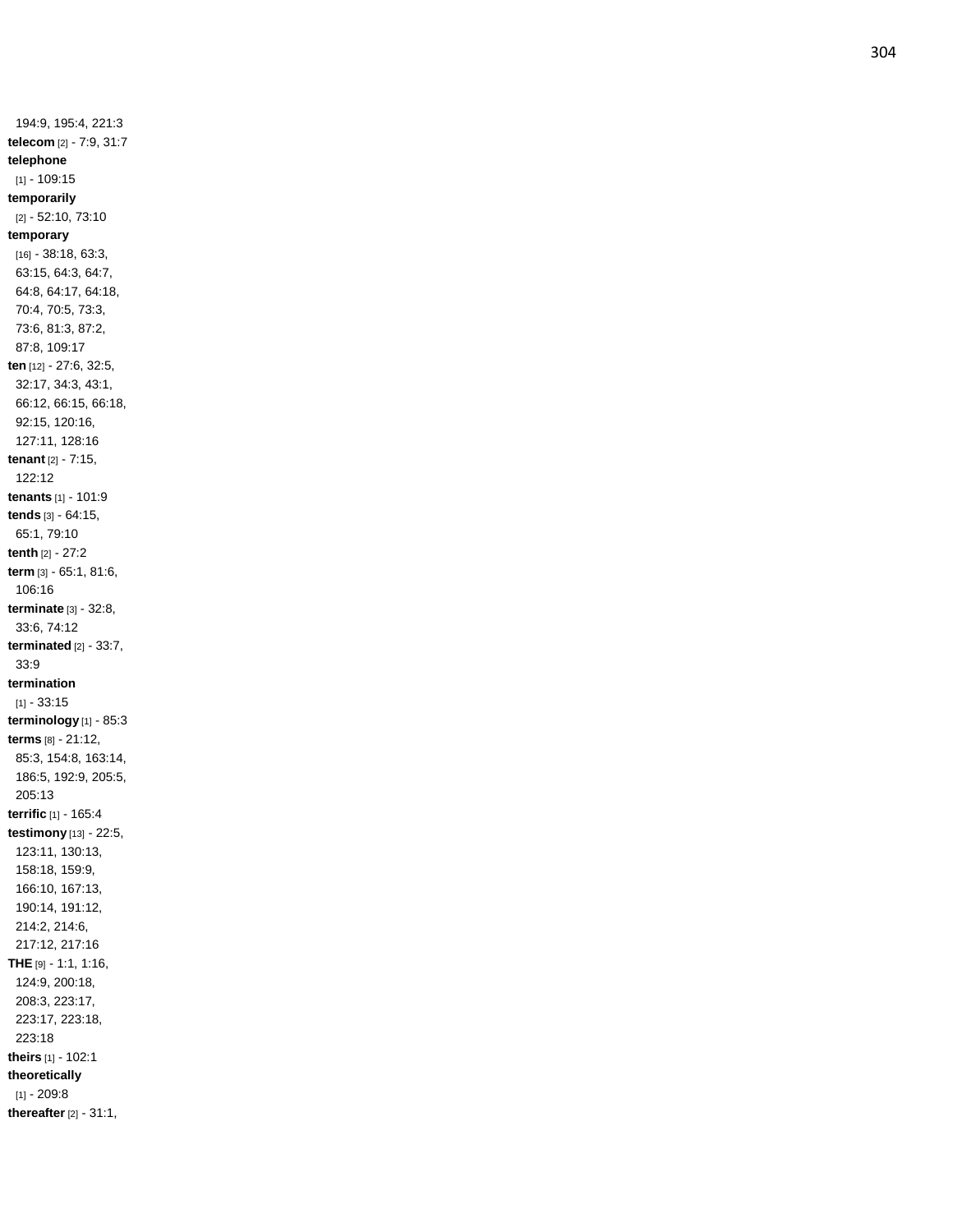171:14 **therefor** [1] - 222:7 **therefore** [2] - 33:18, 192:5 **they've** [4] - 76:2, 123:3, 215:10, 215:12 **thick** [2] - 16:3, 16:5 **thickness** [1] - 16:2 **thinking** [6] - 18:2, 53:5, 70:3, 71:12, 125:3, 130:14 **third** [7] - 73:6, 149:15, 198:5, 208:9, 210:4, 210:5, 212:15 **THIS** [1] - 223:17 **thousand** [1] - 44:1 **three** [20] - 30:11, 47:11, 61:16, 102:13, 114:10, 115:6, 115:9, 116:12, 117:16, 120:3, 122:6, 124:5, 128:17, 131:10, 140:1, 147:3, 184:13, 184:16, 203:13, 216:8 **Three** [1] - 216:11 **three -point** [1] - 120:3 **throughout** [1] - 63:9 **Thursday** [5] - 145:18, 146:1, 146:2, 171:13 **THURSDAY** [1] - 1:4 **ticket** [2] - 83:11, 83:17 **tie** [1] - 27:11 **tight** [2] - 97:11, 114:11 **timely** [2] - 32:6, 177:1 **TO** [3] - 2:3, 223:17 **today** [3] - 38:8, 66:11, 196:2 **together** [4] - 36:16, 47:12, 65:13, 218:7 **tonight** [39] - 3:10, 22:13, 22:17, 23:17, 24:14, 24:17, 30:9, 30:17, 32:9, 32:13, 33:5, 34:14, 36:18, 97:16, 99:6, 99:8,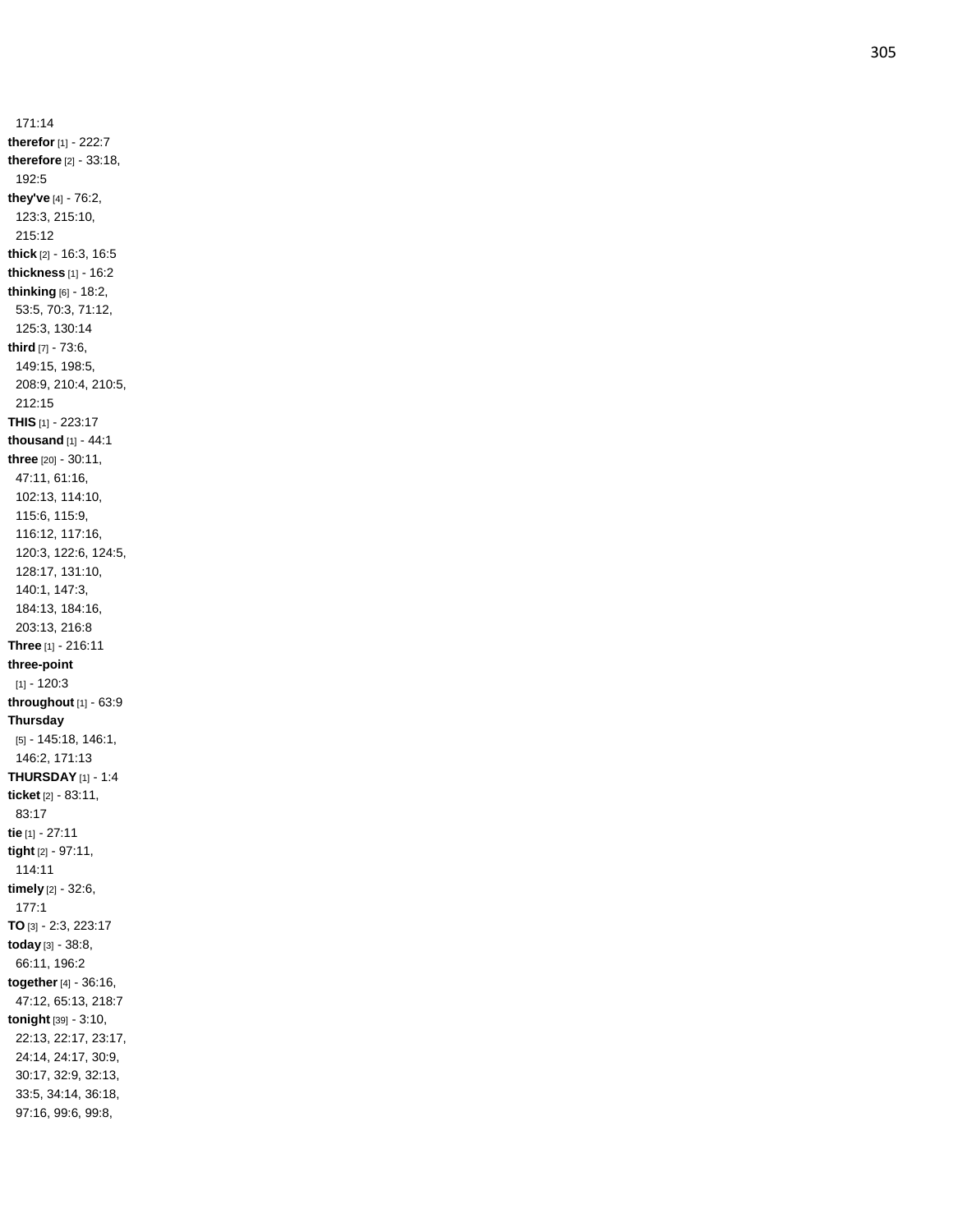99:11, 100:7, 100:8, 101:1, 102:12, 103:4, 104:7, 104:17, 105:5, 105:12, 105:14, 108:6, 108:8, 108:10, 129:9, 134:10, 141:1, 143:16, 145:10, 160:8, 162:10, 164:17, 177:18 **took** [4] - 71:10, 138:4, 156:4, 206:6 **top** [7] - 12:7, 13:15, 15:16, 19:5, 19:7, 25:18, 42:8 **topography** [1] - 204:17 **total** [9] - 44:11, 51:17, 53:11, 54:13, 57:9, 181:10, 181:18, 182:2 **totally** [1] - 120:7 **touch** [3] - 41:15, 142:1, 164:15 **towards** [2] - 37:14, 139:3 **towed** [1] - 83:12 **tower** [10] - 10:18, 11:1, 12:8, 12:18, 14:5, 14:6, 16:11, 17:8, 17:13, 19:9 **Traffic** [1] - 132:4 **traffic** [12] - 21:13, 28:13, 42:15, 43:11, 43:17, 61:11, 80:3, 89:6, 90:2, 91:3, 110:5, 168:5 **TRANSCRIPT** [1] - 223:17 **transcript** [4] - 222:2, 222:6, 222:15, 222:16 **transmission** [1] - 31:12 **transmit** [1] - 3:15 **tray** [10] - 10:18, 13:8, 13:14, 15:12, 15:13, 16:2, 16:3, 16:17, 20:8, 20:10 **trees** [1] - 11:6 **triathlon** [2] - 59:9, 61:18 **tricky** [2] - 42:6, 116:9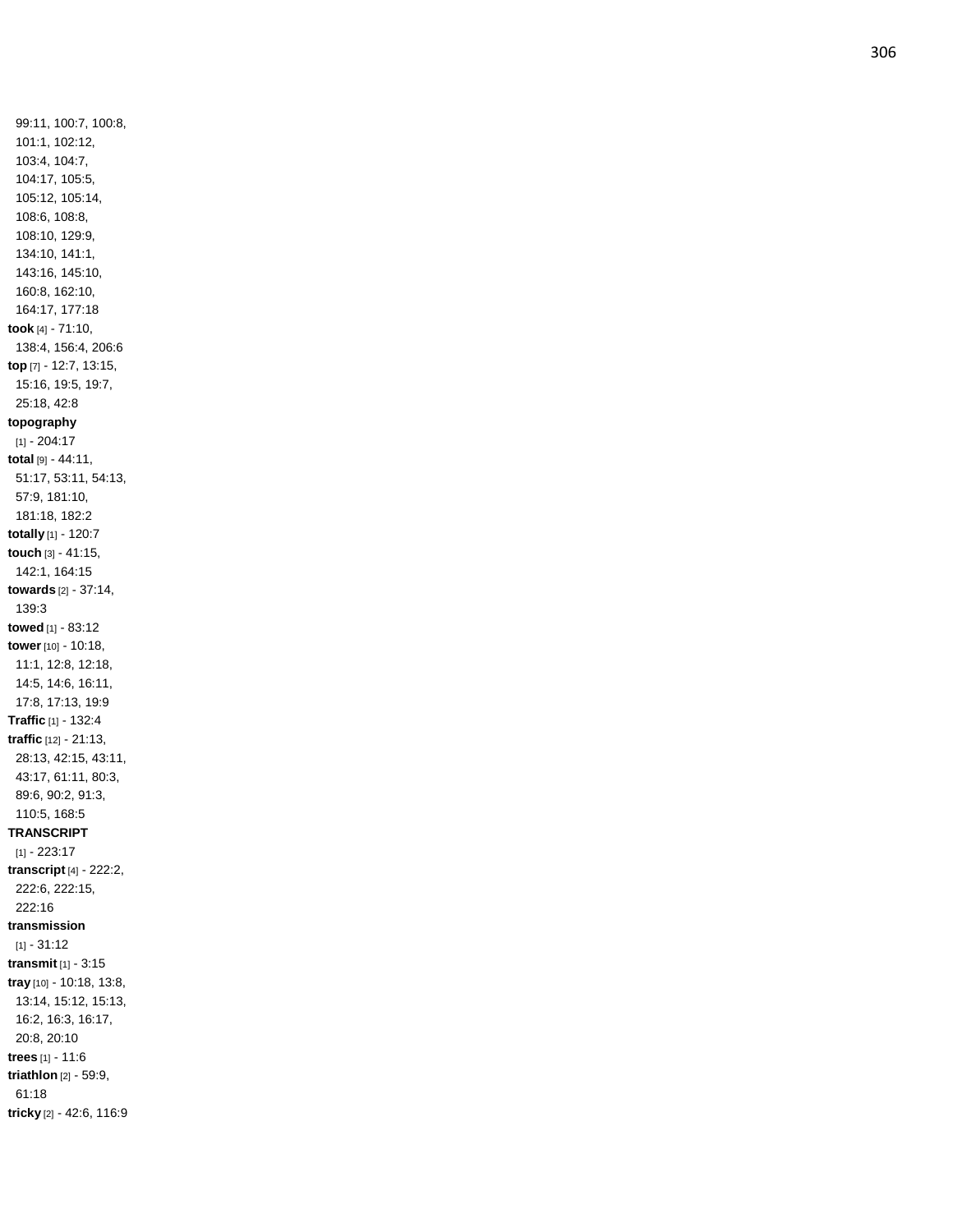**tried** [2] - 110:18, 207:16 **trips** [1] - 44:1 **troublesome** [1] - 209:1 **troubling** [2] - 71:17, 72:9 **true** [5] - 184:4, 184:5, 199:4, 213:9, 223:6 **truly** [1] - 126:12 **trustee** [1] - 172:11 **try** [10] - 6:10, 100:4, 100:18, 131:7, 133:4, 137:1, 142:6, 145:13, 215:13 **trying** [13] - 48:14, 54:11, 67:7, 67:12, 78:4, 110:14, 129:17, 137:11, 206:16, 207:18, 208:5, 208:6, 211:5 **tuck** [1] - 20:2 **Tuesday** [1] - 176:12 **turn** [11] - 3:8, 3:11, 4:12, 11:9, 14:16, 85:4, 120:3, 120:6, 123:7, 129:8, 212:12 **turnaround** [2] - 125:11, 125:12 **turned** [2] - 119:18, 120:7 **turns** [1] - 70:5 **tweaking** [1] - 172:18 **twelve** [2] - 211:15, 211:17 **twice** [2] - 18:18, 197:10 **two** [53] - 4:6, 11:2, 20:5, 21:9, 34:1, 47:11, 57:16, 78:18, 98:7, 105:13, 107:5, 107:11, 109:6, 115:10, 120:9, 120:10, 122:6, 122:12, 123:3, 128:3, 133:11, 133:12, 138:1, 146:18, 150:3, 155:3, 155:4, 162:15, 162:16, 165:5, 165:10, 166:5, 166:6,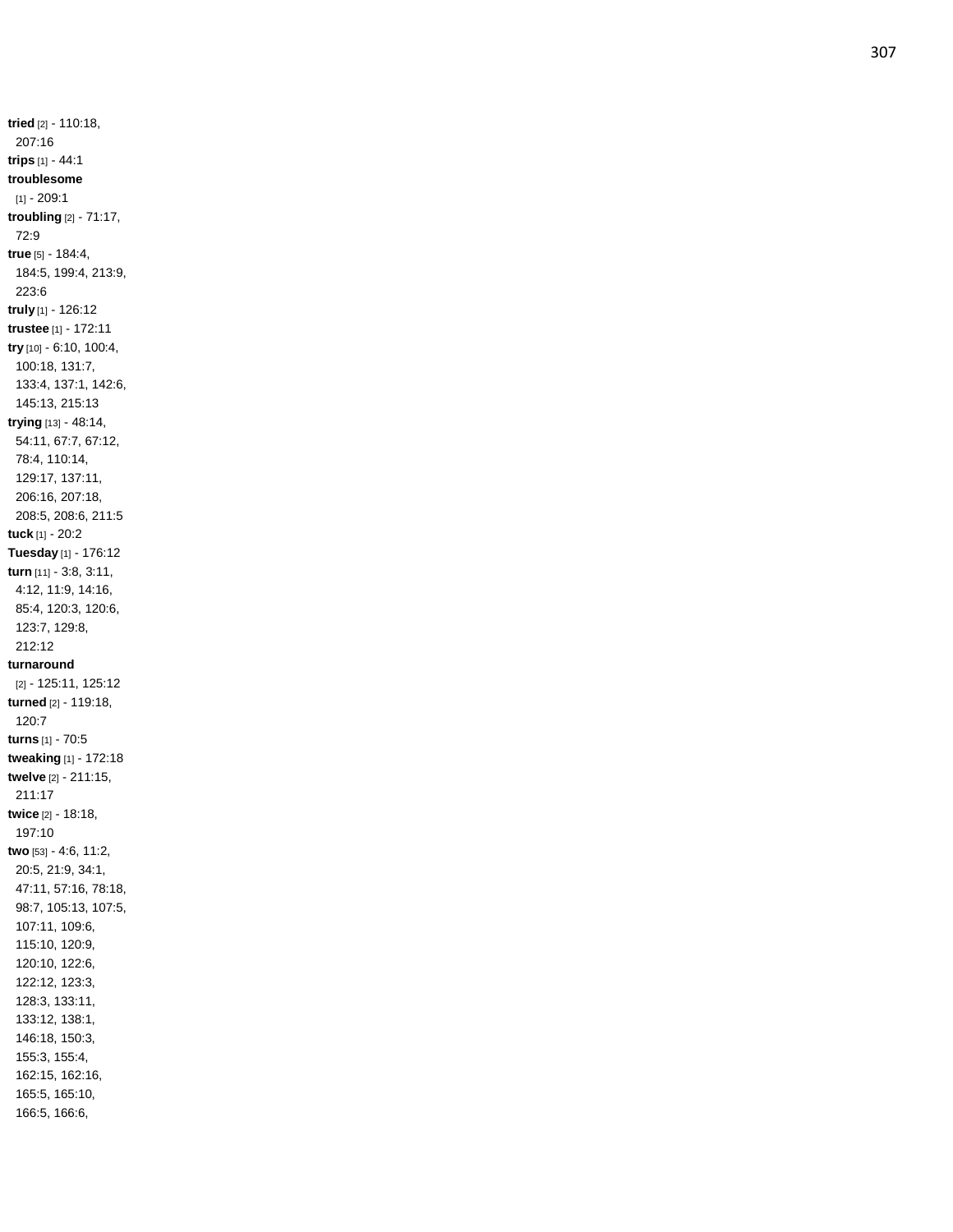166:15, 169:1, 172:7, 174:13, 176:15, 178:3, 185:10, 188:15, 196:8, 199:6, 199:13, 202:9, 202:12, 203:12, 206:11, 209:15, 209:17, 209:18, 212:8, 212:11 **two -unit** [2] - 166:5, 166:6 **two -year** [1] - 34:1 **type** [3] - 14:9, 49:14, 121:13 **types** [1] - 208:18 **typical** [2] - 42:17, 92:17 **typically** [3] - 46:5, 55:10, 122:5

### **U**

**ultimately** [1] - 81:4 **unavoidable** [1] - 14:1 **unclear** [1] - 15:7 **uncomfortable** [1] - 69:16 **UNDER** [1] - 223:18 **under** [8] - 35:2, 37:8, 38:6, 46:6, 74:9, 178:6, 197:6, 197:17 **underground** [2] - 68:2, 81:2 **underneath** [1] - 151:6 **undersigned** [1] - 223:5 **undersized** [1] - 183:12 **understood** [2] - 9:7, 166:7 **undersubscribed** [1] - 58:1 **undertaken** [1] - 23:12 **unfamiliar** [1] - 127:1 **unit** [9] - 109:11, 115:3, 115:4, 155:9, 155:15, 156:9, 156:13, 166:5, 166:6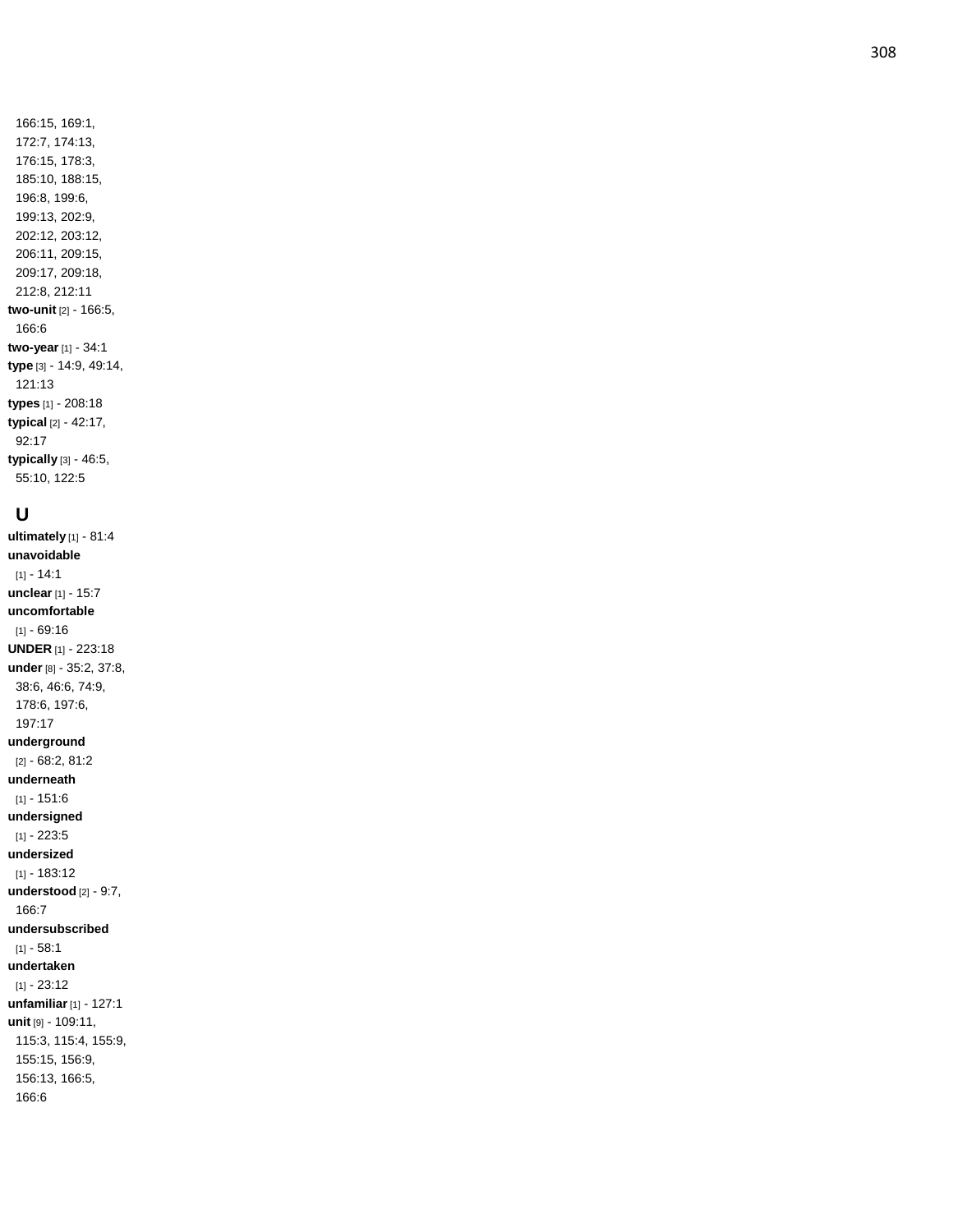**units** [4] - 122:13, 123:12, 141:11, 156:10 **unless** [4] - 21:15, 55:16, 118:12, 158:15 **UNLESS** [1] - 223:18 **unlikely** [1] - 67:18 **unnavigable** [1] - 126:15 **unsafe** [1] - 198:6 **up** [53] - 11:1, 12:17, 13:9, 14:6, 14:7, 14:8, 15:16, 16:7, 16:17, 18:6, 18:15, 20:8, 22:5, 39:15, 42:7, 48:7, 53:12, 64:10, 66:10, 78:2, 82:11, 86:10, 103:5, 104:5, 104:10, 111:2, 111:5, 113:12, 114:10, 115:7, 117:12, 118:2, 120:14, 124:9, 125:5, 128:12, 130:12, 131:5, 135:5, 135:8, 135:12, 137:6, 138:7, 140:3, 147:1, 152:3, 158:17, 166:9, 187:10, 189:10, 214:1, 214:5, 215:10 **upcoming** [1] - 216:16 **upgrade** [1] - 8:6 **upstairs** [1] - 133:12 **usable** [2] - 188:10, 215:14 **uses** [6] - 28:18, 41:16, 53:6, 88:12, 91:9, 168:15 **usual** [2] - 8:1, 21:12 **utility** [2] - 37:17, 90:16 **utilization** [1] - 47:17 **utilize** [2] - 30:17, 64:4 **utilized** [1] - 47:6

#### **V**

**vacuum** [1] - 104:11

**utmost** [1] - 69:10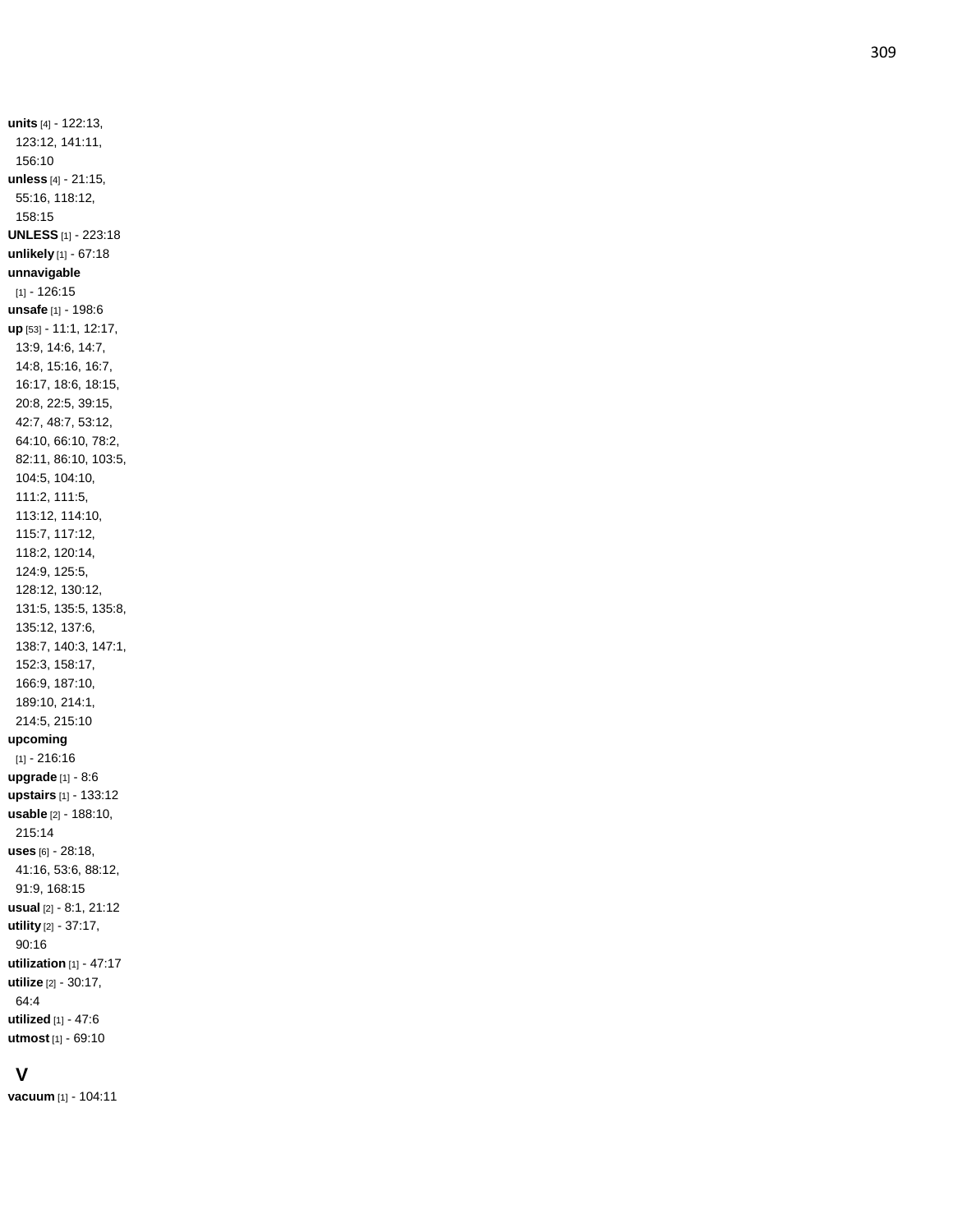**valet** [39] - 37:2, 37:8, 38:13, 45:13, 48:13, 53:7, 54:3, 55:2, 55:7, 55:11, 55:13, 56:3, 56:8, 56:12, 56:13, 73:3, 77:8, 77:18, 78:9, 78:10, 79:1, 79:4, 79:6, 79:15, 81:6, 81:8, 81:13, 81:15, 84:5, 84:7, 84:10, 85:2, 85:3, 86:1, 86:12, 86:17, 89:2 **valets** [1] - 50:13 **variable** [2] - 70:18, 71:1 **Variance** [18] - 124:13, 126:4, 129:12, 154:1, 154:7, 159:15, 160:7, 160:18, 184:12, 191:18, 193:6, 193:17, 194:6, 200:9, 204:12, 204:15, 220:12, 220:14 **Variances** [2] - 218:12, 219:17 **Vassar** [6] - 2:7, 36:6, 37:4, 38:2, 58:15, 61:5 **vast** [1] - 215:9 **vehicle** [9] - 37:5, 44:13, 44:17, 45:14, 55:5, 56:11, 56:13, 85:6, 85:17 **vehicles** [6] - 44:13, 45:17, 63:8, 67:15, 85:5, 91:11 **Verdun** [5] - 2:12, 180:6, 180:14, 181:5, 189:9 **version** [2] - 22:14, 23:7 **versus** [1] - 191:8 **vibration** [1] - 139:7 **Vice** [1] - 1:8 **vicinity** [1] - 90:13 **video** [1] - 3:14 **view** [8] - 11:15, 12:16, 14:3, 74:6, 103:17, 125:18, 128:18, 143:3

**views** [2] - 14:18,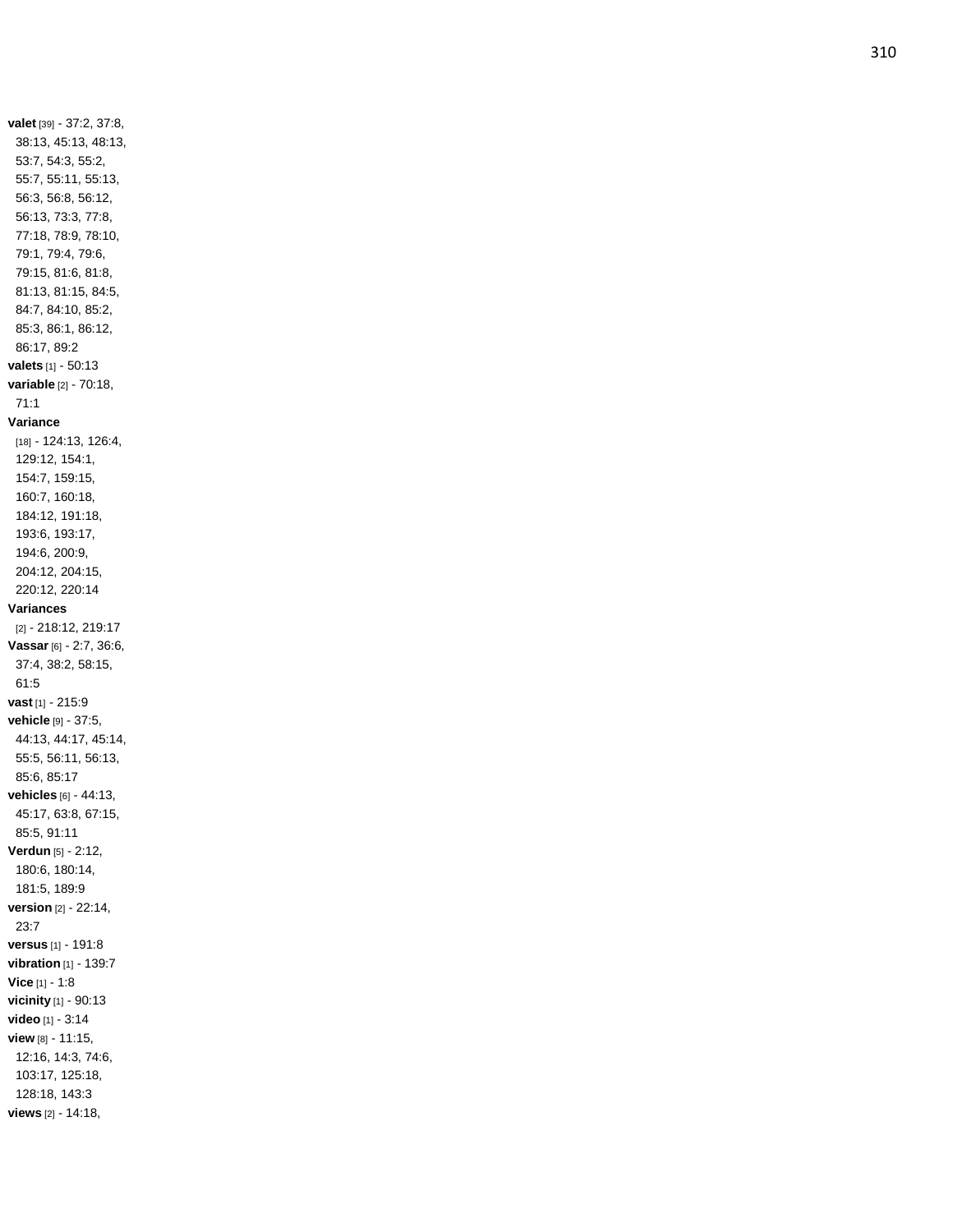105:2 **Viola** [1] - 6:2 **violate** [1] - 137:11 **violation** [2] - 124:7, 124:12 **visible** [7] - 11:4, 11:7, 13:11, 20:1, 20:4, 23:4, 91:13 **visit** [1] - 215:15 **visited** [1] - 106:18 **visual** [4] - 23:12, 30:5, 30:13, 175:1 **voiced** [1] - 172:12 **volume** [1] - 222:6 **vote** [15] - 24:18, 28:3, 64:4, 71:5, 71:6, 71:15, 72:3, 84:14, 159:10, 167:16, 191:13, 218:2, 218:10, 220:5 **voting** [2] - 111:13, 177:3

## **W**

**W-A-I-M - A - N** [1] - 195:10 **WAIMAN** [14] - 195:9, 199:5, 199:12, 199:15, 200:8, 202:6, 202:11, 203:1, 204:2, 205:11, 206:2, 210:11, 210:14, 213:11 **Waiman** [1] - 195:9 **wait** [1] - 102:13 **waiting** [3] - 48:13, 78:1, 106:3 **waiver** [5] - 146:15, 154:3, 174:8, 177:12, 178:2 **wake** [2] - 135:8, 140:3 **wakes** [1] - 66:10 **waking** [2] - 131:4, 135:5 **walk** [5] - 9:18, 11:11, 14:16, 21:10, 83:10 **walked** [1] - 16:15 **Walker** [1] - 61:9 **walkout** [1] - 163:10 **wall** [7] - 17:4, 18:11,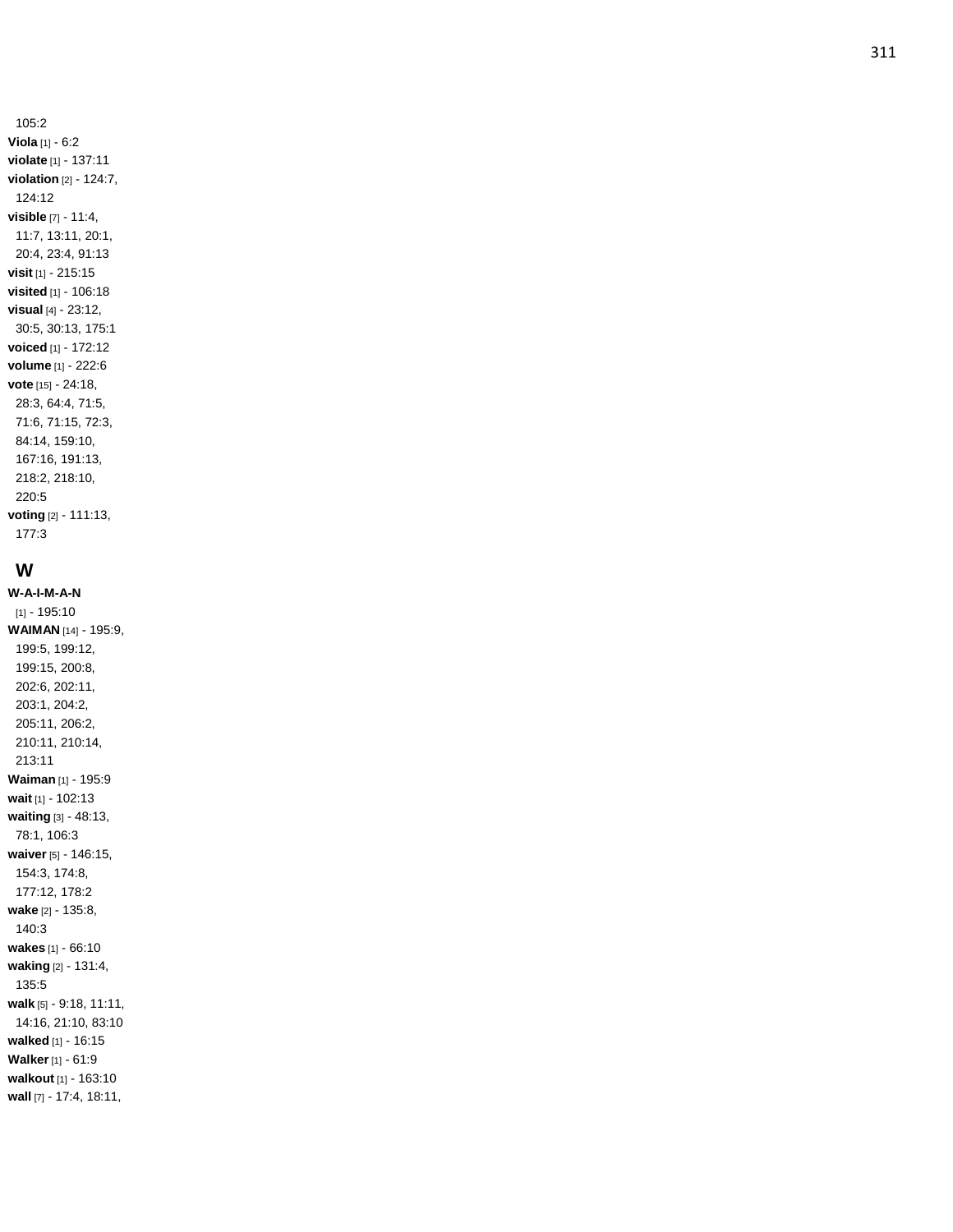18:18, 138:9, 143:5, 198:7, 213:14 **walls** [1] - 152:7 **wants** [3] - 133:9, 135:9, 135:12 **WATER** [2] - 2:3, 2:4 **Watson** [1] - 96:5 **waves** [3] - 31:12, 32:1, 32:16 **ways** [2] - 65:17, 186:5 **weather** [1] - 206:13 **week** [1] - 145:17 **weekends** [1] - 61:4 **weeks** [1] - 106:14 **weight** [1] - 131:16 **welfare** [4] - 29:5, 91:16, 92:5, 169:5 **west** [12] - 19:13, 38:1, 38:2, 40:18, 44:17, 47:13, 59:3, 59:6, 60:17, 61:5, 61:18, 90:15 **whatsoever** [1] - 132:7 **WHEREOF** [1] - 223:8 **whole** [6] - 22:15, 24:4, 104:4, 151:6, 181:14 **wide** [9] - 38:14, 48:5, 89:11, 103:15, 117:2, 117:16, 127:9, 128:7, 200:12 **width** [1] - 211:4 **window** [7] - 14:4, 140:3, 163:8, 163:10, 163:11, 203:16, 203:18 **windows** [17] - 13:5, 20:9, 137:3, 162:14, 163:1, 163:7, 163:14, 164:4, 165:6, 165:9, 167:2, 167:4, 167:10, 168:11, 203:12 **wish** [2] - 4:5, 37:2 **wishes** [1] - 216:5 **wishing** [12] - 5:7, 22:6, 95:7, 140:10, 149:7, 158:18, 166:11, 171:7, 180:7, 190:14, 195:7, 214:6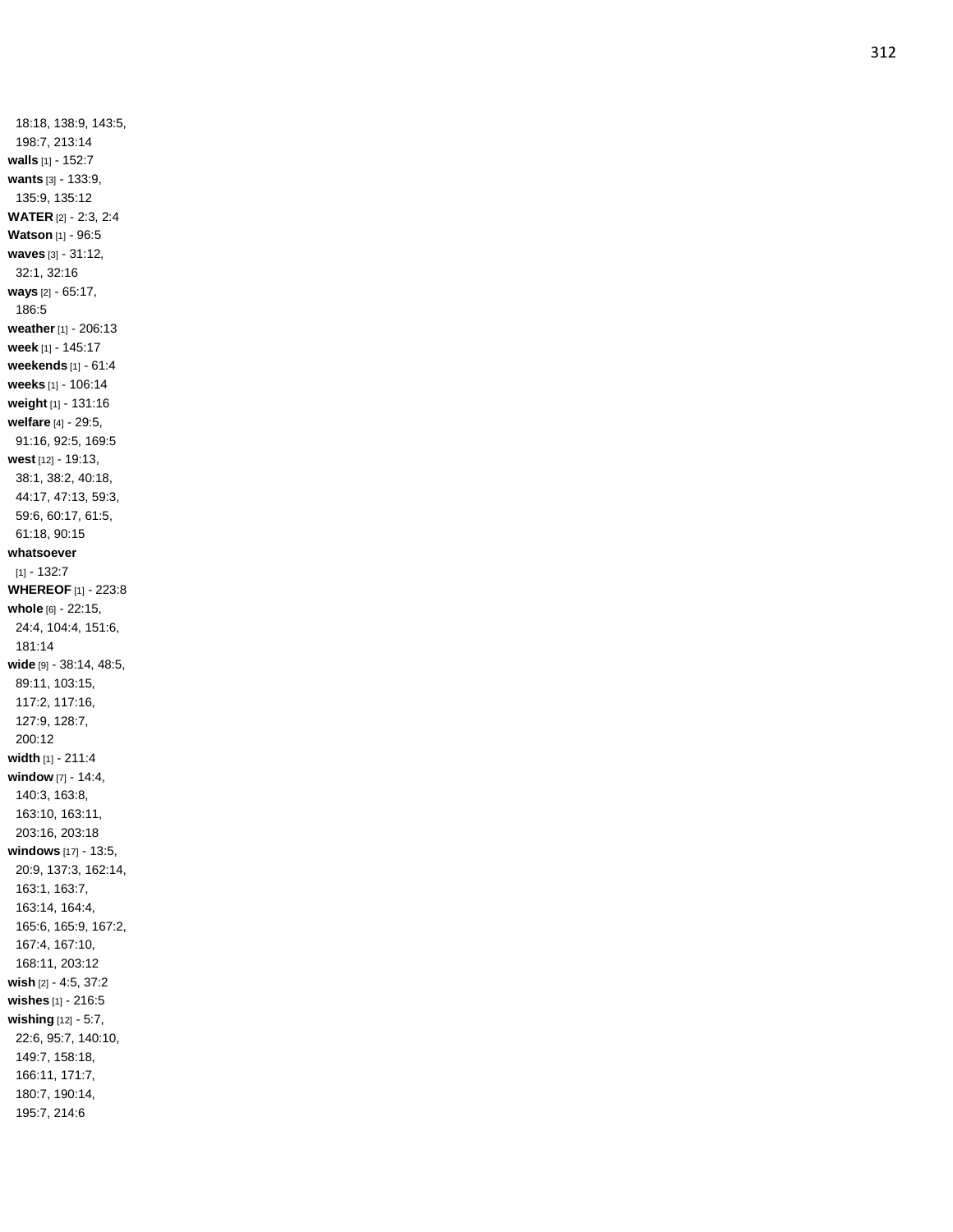**WITNESS** [1] - 223:8 **wonder** [1] - 141:17 **wondering** [1] - 142:5 **word** [3] - 23:9, 26:3, 73:6 **workmen** [1] - 140:1 **works** [3] - 53:8, 127:1, 146:4 **world** [2] - 18:3, 123:2 **worried** [1] - 80:11 **worry** [1] - 21:6 **worse** [2] - 130:9, 130:11 **worth** [1] - 41:5 **write** [1] - 164:16 **writing** [1] - 216:15 **writing's** [1] - 143:5 **written** [2] - 87:16, 186:14 **wrote** [2] - 157:18, 164:11 **www.reportersinc.c om** [1] - 1:17

### **Y**

**yard** [8] - 102:3, 102:6, 102:8, 112:14, 113:2, 115:14, 137:14 **yards** [2] - 102:2 **year** [7] - 34:1, 52:4, 61:16, 67:3, 67:6, 70:12 **yearlong** [1] - 66:8 **years** [4] - 95:17, 131:13, 214:12, 215:4 **yesterday** [2] - 106:2, 176:12 **yourself** [1] - 36:7

# **Z**

**Z1** [1] - 25:17 **Z2** [1] - 10:16 **Zelinski** [2] - 223:4, 223:13 **zero** [5] - 110:2, 112:9, 114:3, 114:4, 114:8 **zone** [5] - 5:18, 117:17, 118:13, 119:7, 125:10 **ZONING** [1] - 1:1